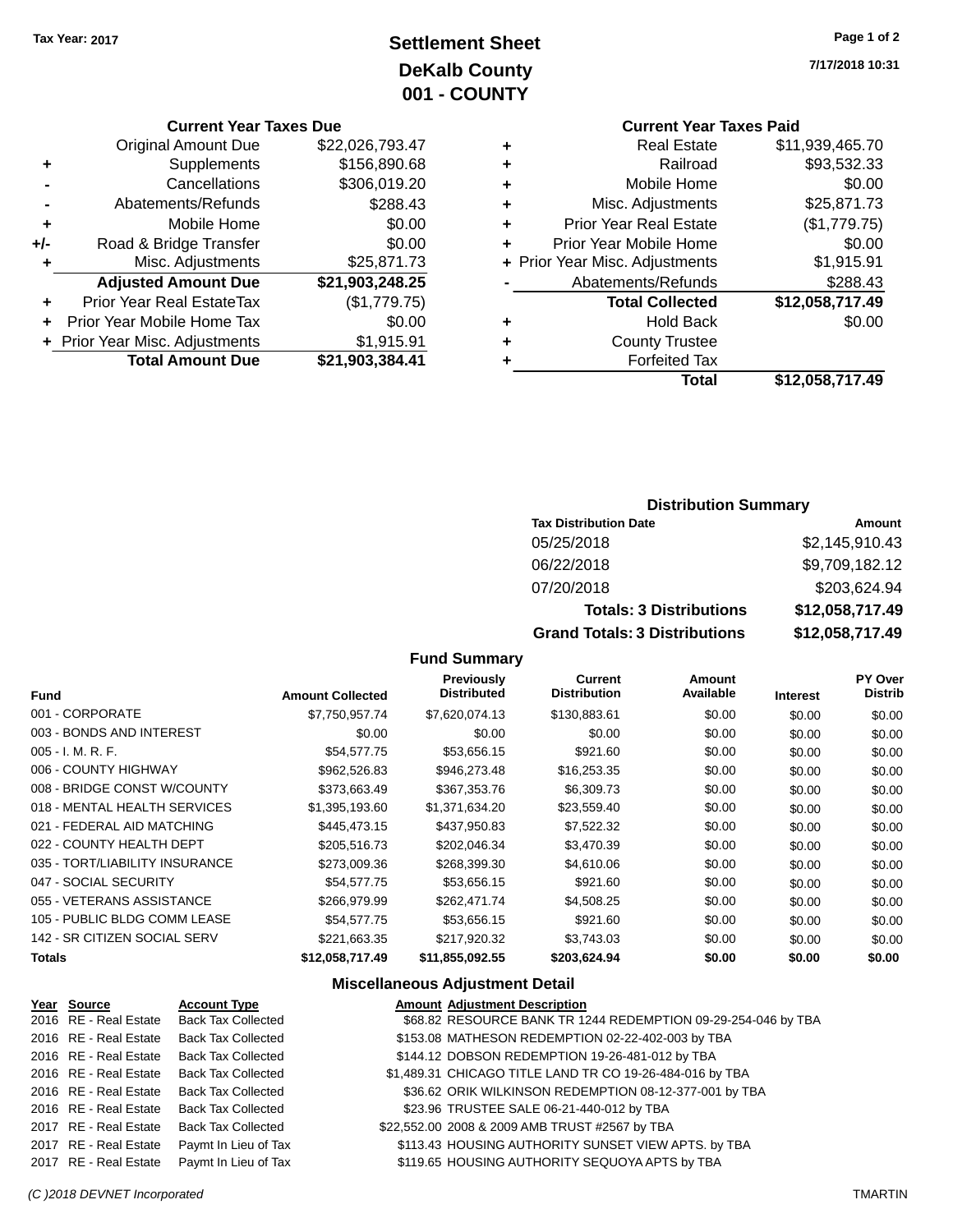### **Settlement Sheet Tax Year: 2017 Page 2 of 2 DeKalb County**

### **Miscellaneous Adjustment Detail Year** Source **Account Type Account Adjustment Description** 2017 RE - Real Estate Paymt In Lieu of Tax \$1,619.48 HOUSING AUTHORITY DEKALB UNITS by TBA 2017 RE - Real Estate Paymt In Lieu of Tax \$1,405.68 HOUSING AUTHORITY DEKALB UNITS by TBA 2017 RE - Real Estate Back Tax Collected \$45.96 KETTLESON REDEMPTION 01-19-335-001 by TBA 2017 RE - Real Estate Back Tax Collected \$15.53 BALDWIN REDEMPTION 07-23-326-001 by TBA **Totals \$27,787.64 13 entries Abatement Detail Year Source Account Type Amount Adjustment Description** 2016 RE - Real Estate RE Abatement \$1.54 PTAB INTEREST REFUND 08-29-200-003 by TBA 2016 RE - Real Estate RE Abatement \$0.53 PTAB INTEREST REFUND 08-29-200-003 by TBA 2017 RE - Real Estate RE Abatement \$0.04 PTAB INTEREST REFUND 08-23-105-006 by TBA 2017 RE - Real Estate RE Abatement \$0.04 PTAB INTEREST REFUND 08-14-352-008 by TBA 2017 RE - Real Estate RE Abatement \$0.76 PTAB INTEREST REFUND 08-16-401-008 by TBA 2017 RE - Real Estate RE Abatement \$0.06 PTAB INTEREST REFUND 08-21-426-011 by TBA 2017 RE - Real Estate RE Abatement \$0.20 PTAB INTEREST REFUND 08-23-105-009 by TBA 2017 RE - Real Estate RE Abatement \$0.17 PTAB INTEREST REFUND 08-24-128-026 by TBA

2017 RE - Real Estate RE Abatement \$285.11 SIE COURT ORDER 14TX38 09-33-100-009 by TBA

**Totals \$288.45 9 entries**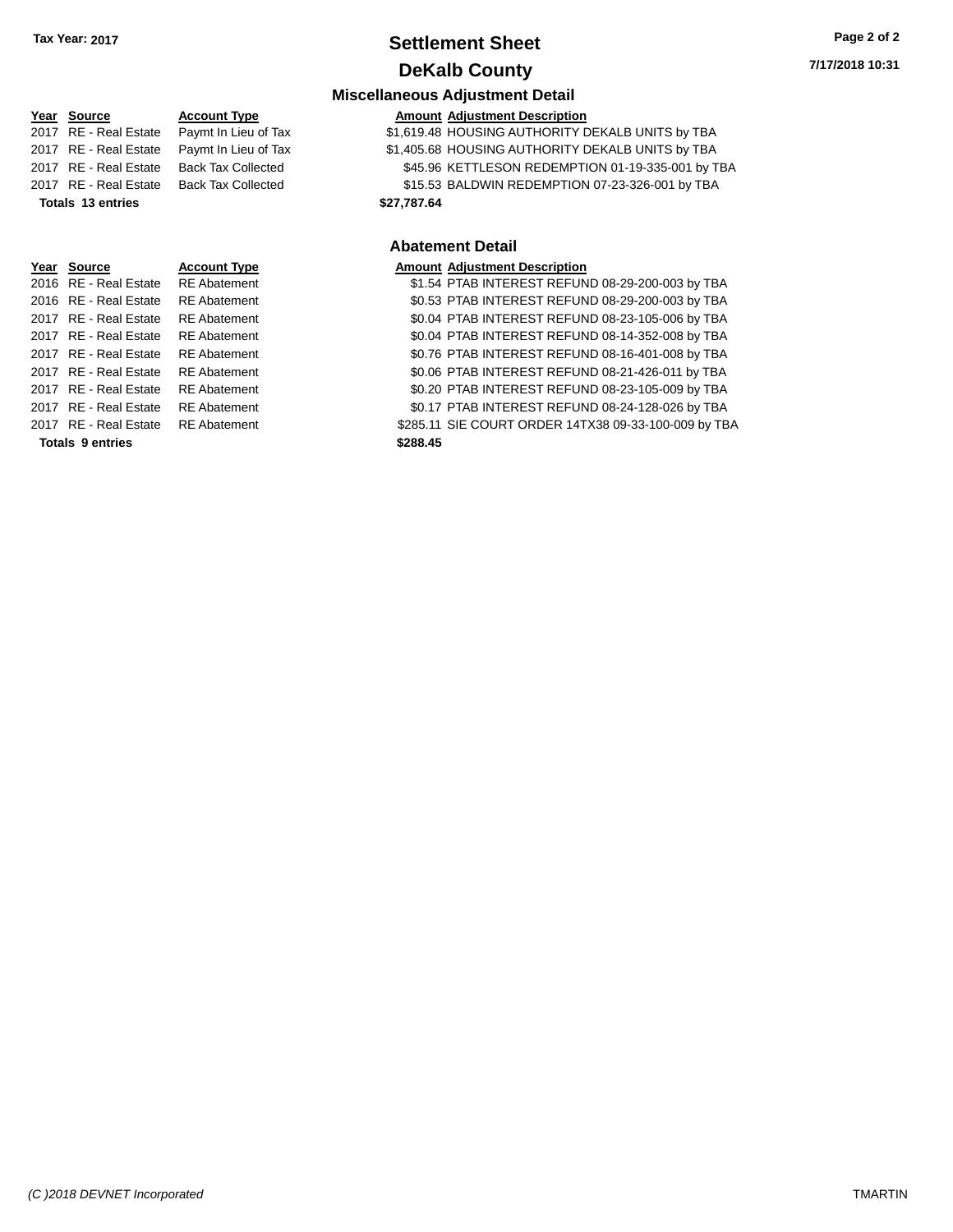# **Settlement Sheet Tax Year: 2017 Page 1 of 2 DeKalb County 002 - FOREST PRESERVE**

**7/17/2018 10:31**

#### **Current Year Taxes Paid**

|          |   | Total                          | \$847,744.68 |
|----------|---|--------------------------------|--------------|
| 36.70    |   | <b>Forfeited Tax</b>           |              |
| 33.93    | ٠ | <b>County Trustee</b>          |              |
| \$0.00   | ٠ | <b>Hold Back</b>               | \$0.00       |
| 24.27    |   | <b>Total Collected</b>         | \$847,744.68 |
| 27.04    |   | Abatements/Refunds             | \$21.06      |
| 08.10    |   | + Prior Year Misc. Adjustments | \$133.93     |
| \$0.00   | ٠ | Prior Year Mobile Home         | \$0.00       |
| \$0.00   | ٠ | <b>Prior Year Real Estate</b>  | (\$124.27)   |
| 21.06    | ٠ | Misc. Adjustments              | \$1,808.10   |
| 73.05    | ٠ | Mobile Home                    | \$0.00       |
| $-11.37$ | ٠ | Railroad                       | \$6,538.99   |
| 01.68    | ٠ | <b>Real Estate</b>             | \$839,408.99 |
|          |   |                                |              |

### Original Amount Due \$1,539,9 **+** Supplements \$20.4 **-** Cancellations \$21,47 **-** Abatements/Refunds \$21.066  $+$  Mobile Home **+/-** Road & Bridge Transfer **+** Misc. Adjustments \$1,80 Adjusted Amount Due \$1,540,62 **+** Prior Year Real EstateTax (\$124.27) **+** Prior Year Mobile Home Tax **+** Prior Year Misc. Adjustments \$13<br>Total Amount Due \$1,540,63 **Total Amount Due**

**Current Year Taxes Due**

# **Distribution Summary**

| <b>Tax Distribution Date</b>         | Amount       |
|--------------------------------------|--------------|
| 05/25/2018                           | \$150,098.76 |
| 06/22/2018                           | \$683,410.43 |
| 07/20/2018                           | \$14,235.49  |
| <b>Totals: 3 Distributions</b>       | \$847,744.68 |
| <b>Grand Totals: 3 Distributions</b> | \$847,744.68 |

### **Fund Summary**

| <b>Fund</b>                                         | <b>Amount Collected</b> | Previously<br><b>Distributed</b> | <b>Current</b><br><b>Distribution</b> | Amount<br>Available | <b>Interest</b> | <b>PY Over</b><br><b>Distrib</b> |
|-----------------------------------------------------|-------------------------|----------------------------------|---------------------------------------|---------------------|-----------------|----------------------------------|
| 001 - CORPORATE                                     | \$641,411,26            | \$630.640.54                     | \$10,770.72                           | \$0.00              | \$0.00          | \$0.00                           |
| $005 - I. M. R. F.$                                 | \$1.623.43              | \$1.596.17                       | \$27.26                               | \$0.00              | \$0.00          | \$0.00                           |
| 035 - TORT JUDGEMENTS/LIABILITY<br><b>INSURANCE</b> | \$188,255,27            | \$185,094,06                     | \$3.161.21                            | \$0.00              | \$0.00          | \$0.00                           |
| 047 - SOCIAL SECURITY                               | \$16,454.72             | \$16,178.42                      | \$276.30                              | \$0.00              | \$0.00          | \$0.00                           |
| <b>Totals</b>                                       | \$847,744.68            | \$833,509.19                     | \$14,235.49                           | \$0.00              | \$0.00          | \$0.00                           |

### **Miscellaneous Adjustment Detail**

| Year Source           | <b>Account Type</b>       |            | <b>Amount Adjustment Description</b>                         |
|-----------------------|---------------------------|------------|--------------------------------------------------------------|
| 2016 RE - Real Estate | <b>Back Tax Collected</b> |            | \$4.81 RESOURCE BANK TR 1244 REDEMPTION 09-29-254-046 by TBA |
| 2016 RE - Real Estate | <b>Back Tax Collected</b> |            | \$10.70 MATHESON REDEMPTION 02-22-402-003 by TBA             |
| 2016 RE - Real Estate | <b>Back Tax Collected</b> |            | \$10.07 DOBSON REDEMPTION 19-26-481-012 by TBA               |
| 2016 RE - Real Estate | <b>Back Tax Collected</b> |            | \$104.11 CHICAGO TITLE LAND TR CO 19-26-484-016 by TBA       |
| 2016 RE - Real Estate | <b>Back Tax Collected</b> |            | \$2.56 ORIK WILKINSON REDEMPTION 08-12-377-001 by TBA        |
| 2016 RE - Real Estate | <b>Back Tax Collected</b> |            | \$1.68 TRUSTEE SALE 06-21-440-012 by TBA                     |
| 2017 RE - Real Estate | <b>Back Tax Collected</b> |            | \$1,576.00 2008 & 2009 AMB TRUST #2567 by TBA                |
| 2017 RE - Real Estate | Paymt In Lieu of Tax      |            | \$7.93 HOUSING AUTHORITY SUNSET VIEW APTS. by TBA            |
| 2017 RE - Real Estate | Paymt In Lieu of Tax      |            | \$8.37 HOUSING AUTHORITY SEQUOYA APTS by TBA                 |
| 2017 RE - Real Estate | Paymt In Lieu of Tax      |            | \$113.22 HOUSING AUTHORITY DEKALB UNITS by TBA               |
| 2017 RE - Real Estate | Paymt In Lieu of Tax      |            | \$98.28 HOUSING AUTHORITY DEKALB UNITS by TBA                |
| 2017 RE - Real Estate | <b>Back Tax Collected</b> |            | \$3.21 KETTLESON REDEMPTION 01-19-335-001 by TBA             |
| 2017 RE - Real Estate | <b>Back Tax Collected</b> |            | \$1.09 BALDWIN REDEMPTION 07-23-326-001 by TBA               |
| Totals 13 entries     |                           | \$1,942.03 |                                                              |
|                       |                           |            |                                                              |

### **Abatement Detail**

**Amount Adjustment Description** 

|                                                | Year Source                        | <b>Account Type</b> | <b>Amount Adjustment Description</b>             |  |
|------------------------------------------------|------------------------------------|---------------------|--------------------------------------------------|--|
|                                                | 2016 RE - Real Estate RE Abatement |                     | \$0.11 PTAB INTEREST REFUND 08-29-200-003 by TBA |  |
| (C) 2018 DEVNET Incorporated<br><b>TMARTIN</b> |                                    |                     |                                                  |  |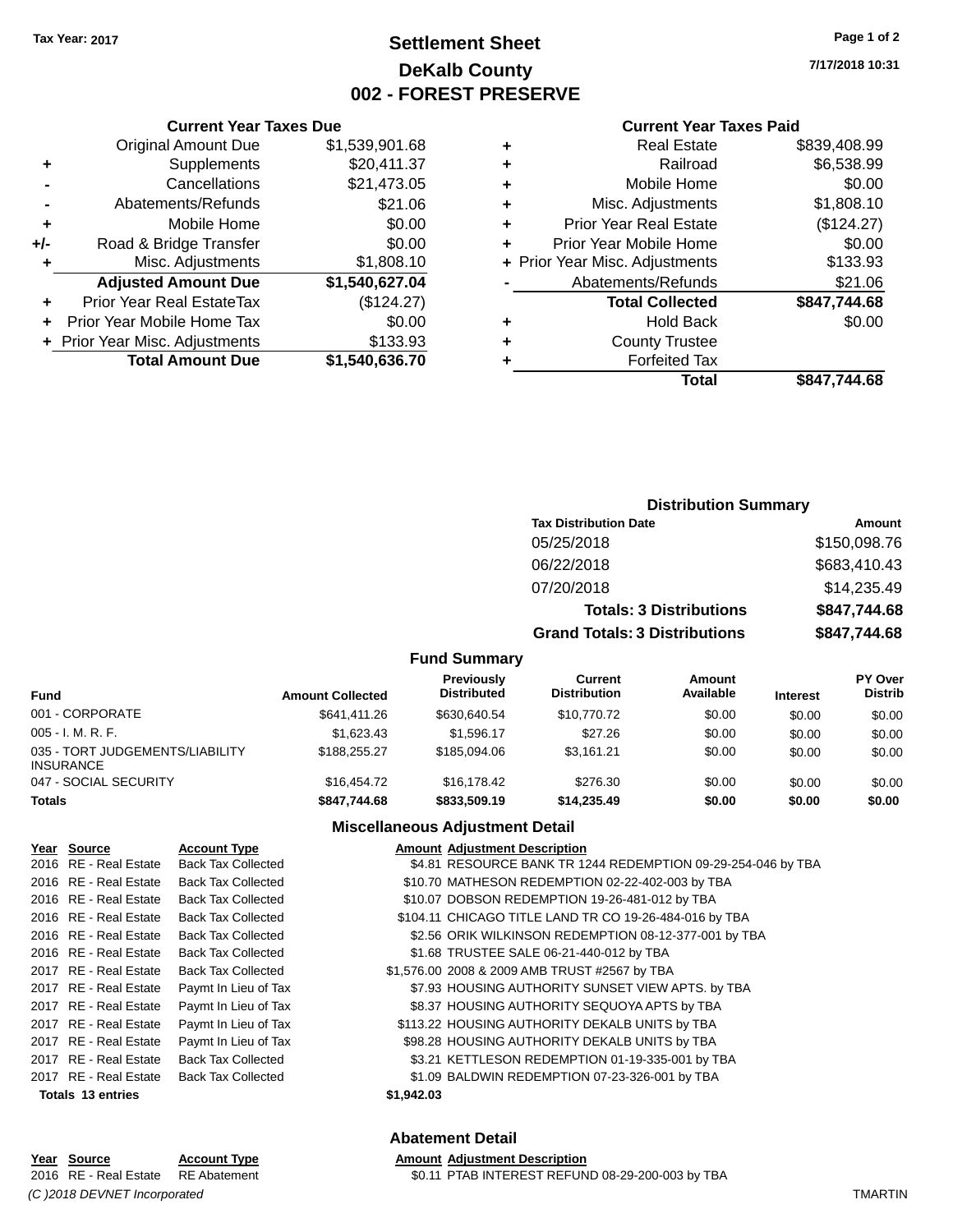| Year Source           | <b>Account Type</b> |
|-----------------------|---------------------|
| 2016 RE - Real Estate | <b>RE</b> Abatement |
| 2017 RE - Real Estate | <b>RE</b> Abatement |
| 2017 RE - Real Estate | <b>RE</b> Abatement |
| 2017 RE - Real Estate | <b>RE</b> Abatement |
| 2017 RE - Real Estate | <b>RE</b> Abatement |
| 2017 RE - Real Estate | <b>RE</b> Abatement |
| 2017 RE - Real Estate | <b>RE</b> Abatement |
| 2017 RE - Real Estate | <b>RE</b> Abatement |
|                       |                     |

**Totals \$21.06 9 entries**

### **Settlement Sheet Tax Year: 2017 Page 2 of 2 DeKalb County Abatement Detail**

# **7/17/2018 10:31**

### **Amount Adjustment Description**

\$0.04 PTAB INTEREST REFUND 08-29-200-003 by TBA \$0.00 PTAB INTEREST REFUND 08-23-105-006 by TBA \$0.00 PTAB INTEREST REFUND 08-14-352-008 by TBA \$0.05 PTAB INTEREST REFUND 08-16-401-008 by TBA \$0.00 PTAB INTEREST REFUND 08-21-426-011 by TBA \$0.01 PTAB INTEREST REFUND 08-23-105-009 by TBA \$0.01 PTAB INTEREST REFUND 08-24-128-026 by TBA \$20.84 SIE COURT ORDER 14TX38 09-33-100-009 by TBA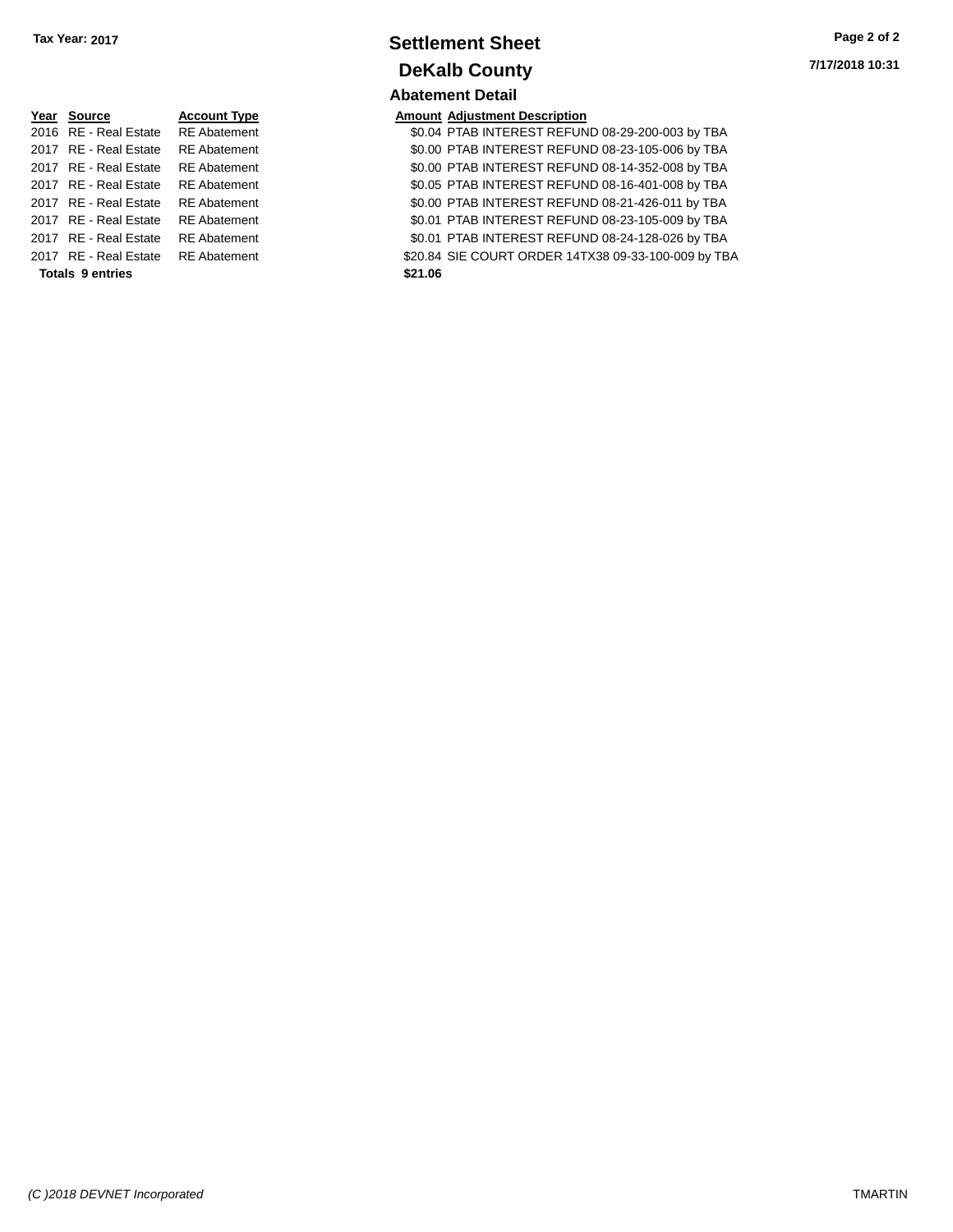# **Settlement Sheet Tax Year: 2017 Page 1 of 1 DeKalb County 003 - AFTON TOWNSHIP**

**7/17/2018 10:31**

### **Current Year Taxes Paid**

|     | <b>Current Year Taxes Due</b>  |             |  |  |  |  |  |
|-----|--------------------------------|-------------|--|--|--|--|--|
|     | <b>Original Amount Due</b>     | \$77,642.49 |  |  |  |  |  |
| ٠   | Supplements                    | \$312.63    |  |  |  |  |  |
|     | Cancellations                  | \$339.76    |  |  |  |  |  |
|     | Abatements/Refunds             | \$0.00      |  |  |  |  |  |
| ٠   | Mobile Home                    | \$0.00      |  |  |  |  |  |
| +/- | Road & Bridge Transfer         | \$0.00      |  |  |  |  |  |
| ٠   | Misc. Adjustments              | \$0.00      |  |  |  |  |  |
|     | <b>Adjusted Amount Due</b>     | \$77,615.36 |  |  |  |  |  |
|     | Prior Year Real EstateTax      | (\$182.44)  |  |  |  |  |  |
|     | Prior Year Mobile Home Tax     | \$0.00      |  |  |  |  |  |
|     | + Prior Year Misc. Adjustments | \$0.00      |  |  |  |  |  |
|     | <b>Total Amount Due</b>        | \$77.432.92 |  |  |  |  |  |

| ٠ | Real Estate                    | \$45,648.62 |
|---|--------------------------------|-------------|
| ٠ | Railroad                       | \$888.22    |
| ٠ | Mobile Home                    | \$0.00      |
| ٠ | Misc. Adjustments              | \$0.00      |
| ٠ | <b>Prior Year Real Estate</b>  | (\$182.44)  |
| ٠ | Prior Year Mobile Home         | \$0.00      |
|   | + Prior Year Misc. Adjustments | \$0.00      |
|   | Abatements/Refunds             | \$0.00      |
|   | <b>Total Collected</b>         | \$46,354.40 |
| ٠ | Hold Back                      | \$0.00      |
| ٠ | <b>County Trustee</b>          |             |
| ٠ | <b>Forfeited Tax</b>           |             |
|   | Total                          | \$46,354.40 |
|   |                                |             |

| <b>Distribution Summary</b>          |             |
|--------------------------------------|-------------|
| <b>Tax Distribution Date</b>         | Amount      |
| 05/25/2018                           | \$7,477.38  |
| 06/22/2018                           | \$38,261.04 |
| 07/20/2018                           | \$615.98    |
| <b>Totals: 3 Distributions</b>       | \$46,354.40 |
| <b>Grand Totals: 3 Distributions</b> | \$46,354.40 |

| <b>Fund</b>                                         | <b>Amount Collected</b> | <b>Previously</b><br><b>Distributed</b> | Current<br><b>Distribution</b> | <b>Amount</b><br>Available | <b>Interest</b> | <b>PY Over</b><br><b>Distrib</b> |
|-----------------------------------------------------|-------------------------|-----------------------------------------|--------------------------------|----------------------------|-----------------|----------------------------------|
| 001 - CORPORATE                                     | \$35,065.59             | \$34,599.62                             | \$465.97                       | \$0.00                     | \$0.00          | \$0.00                           |
| $005 - I. M. R. F.$                                 | \$3,882.92              | \$3,831.32                              | \$51.60                        | \$0.00                     | \$0.00          | \$0.00                           |
| 027 - AUDIT                                         | \$1,191.82              | \$1.175.98                              | \$15.84                        | \$0.00                     | \$0.00          | \$0.00                           |
| 035 - TORT JUDGEMENTS/LIABILITY<br><b>INSURANCE</b> | \$1.911.65              | \$1,886.25                              | \$25.40                        | \$0.00                     | \$0.00          | \$0.00                           |
| 047 - SOCIAL SECURITY                               | \$3,882.92              | \$3,831.32                              | \$51.60                        | \$0.00                     | \$0.00          | \$0.00                           |
| 054 - GENERAL ASSISTANCE                            | \$419.50                | \$413.93                                | \$5.57                         | \$0.00                     | \$0.00          | \$0.00                           |
| <b>Totals</b>                                       | \$46,354.40             | \$45,738.42                             | \$615.98                       | \$0.00                     | \$0.00          | \$0.00                           |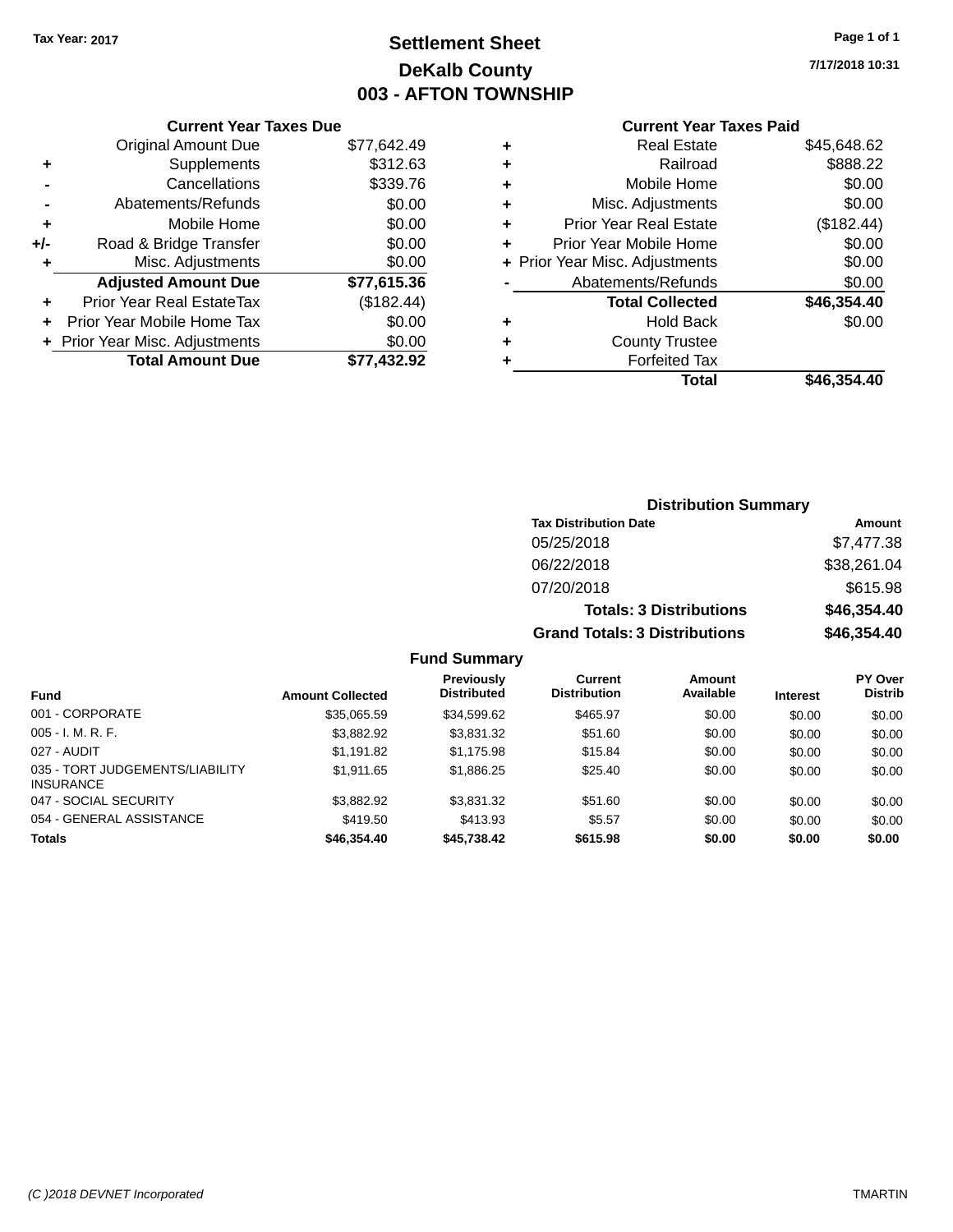# **Settlement Sheet Tax Year: 2017 Page 1 of 1 DeKalb County 004 - AFTON ROAD & BRIDGE**

**7/17/2018 10:31**

#### **Current Year Taxes Paid**

|     | <b>Original Amount Due</b>     | \$306,597.44 |
|-----|--------------------------------|--------------|
| ٠   | Supplements                    | \$1,179.01   |
|     | Cancellations                  | \$1,281.40   |
|     | Abatements/Refunds             | \$0.00       |
| ٠   | Mobile Home                    | \$0.00       |
| +/- | Road & Bridge Transfer         | (\$8,065.68) |
|     | Misc. Adjustments              | \$0.00       |
|     | <b>Adjusted Amount Due</b>     | \$298,429.37 |
| ÷   | Prior Year Real EstateTax      | (\$691.68)   |
|     | Prior Year Mobile Home Tax     | \$0.00       |
|     | + Prior Year Misc. Adjustments | \$0.00       |
|     |                                |              |
|     | <b>Total Amount Due</b>        | \$297,737.69 |

**Current Year Taxes Due**

|   | <b>Real Estate</b>             | \$172,162.65 |
|---|--------------------------------|--------------|
| ٠ | Railroad                       | \$3,507.44   |
| ÷ | Mobile Home                    | \$0.00       |
| ٠ | Misc. Adjustments              | \$0.00       |
| ٠ | <b>Prior Year Real Estate</b>  | (\$691.68)   |
| ٠ | Prior Year Mobile Home         | \$0.00       |
|   | + Prior Year Misc. Adjustments | \$0.00       |
|   | Abatements/Refunds             | \$0.00       |
|   | <b>Total Collected</b>         | \$174,978.41 |
| ٠ | <b>Hold Back</b>               | \$0.00       |
| ٠ | <b>County Trustee</b>          |              |
| ٠ | <b>Forfeited Tax</b>           |              |
|   | Total                          | \$174,978.41 |
|   |                                |              |

**Grand Totals: 3 Distributions \$174,978.41**

| <b>Road and Bridge Summary</b> |             |               | <b>Distribution Summary</b>    |              |  |
|--------------------------------|-------------|---------------|--------------------------------|--------------|--|
| <b>Municipality</b>            | Amt. Due    | Amt. Distrib. | <b>Tax Distribution Date</b>   | Amount       |  |
| CITY OF DEKALB                 | \$13,421.14 | \$8.065.68    | 05/25/2018                     | \$28,196.90  |  |
| <b>Totals</b>                  | \$13,421.14 | \$8.065.68    | 06/22/2018                     | \$144,458.42 |  |
|                                |             |               | 07/20/2018                     | \$2,323.09   |  |
|                                |             |               | <b>Totals: 3 Distributions</b> | \$174,978.41 |  |

**Fund Summary Fund Interest Amount Collected Distributed PY Over Distrib Amount Available Current Distribution Previously** 007 - ROAD AND BRIDGE 60.00 \$87,762.29 \$86,598.16 \$1,164.13 \$0.00 \$0.00 \$0.00 008 - BRIDGE CONST W/COUNTY  $$9,396.21$   $$9,271.35$   $$124.86$   $$0.00$   $$0.00$   $$0.00$ 009 - PERMANENT ROAD \$59,144.29 \$58,358.36 \$785.93 \$0.00 \$0.00 \$0.00 010 - EQUIPMENT AND BUILDING \$18,675.62 \$18,427.45 \$248.17 \$0.00 \$0.00 \$0.00 \$0.00 **Totals \$174,978.41 \$172,655.32 \$2,323.09 \$0.00 \$0.00 \$0.00**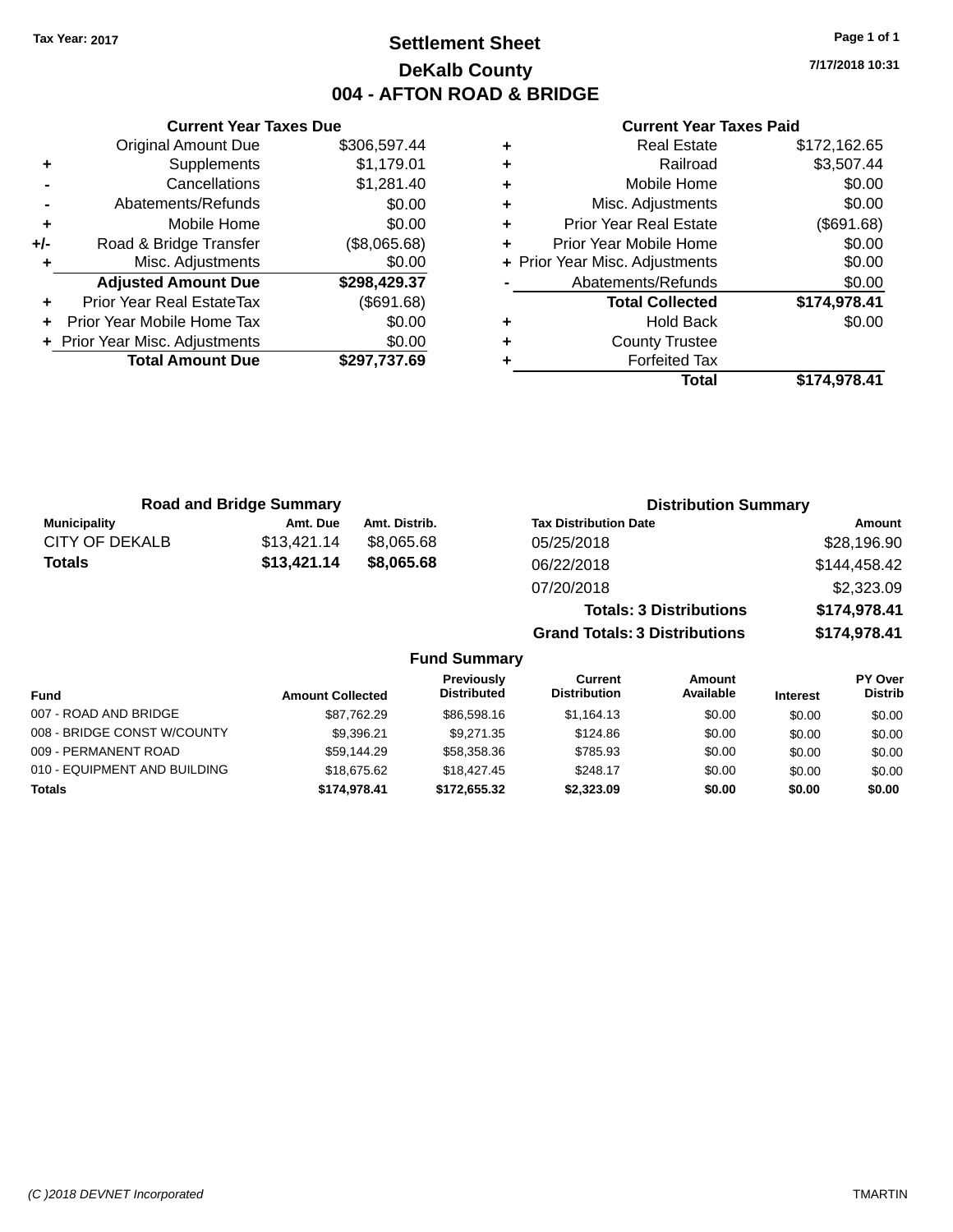# **Settlement Sheet Tax Year: 2017 Page 1 of 1 DeKalb County 005 - CLINTON TOWNSHIP**

**7/17/2018 10:31**

| \$99,215.08 |
|-------------|
| \$299.68    |
| \$334.84    |
| \$0.00      |
| \$0.00      |
| \$0.00      |
| \$0.00      |
| \$99,179.92 |
| \$0.00      |
| \$0.00      |
| \$0.00      |
| \$99.179.92 |
|             |

|   | <b>Real Estate</b>             | \$57,004.05 |
|---|--------------------------------|-------------|
| ٠ | Railroad                       | \$1,214.45  |
| ٠ | Mobile Home                    | \$0.00      |
| ٠ | Misc. Adjustments              | \$0.00      |
| ٠ | Prior Year Real Estate         | \$0.00      |
| ٠ | Prior Year Mobile Home         | \$0.00      |
|   | + Prior Year Misc. Adjustments | \$0.00      |
|   | Abatements/Refunds             | \$0.00      |
|   | <b>Total Collected</b>         | \$58,218.50 |
| ٠ | Hold Back                      | \$0.00      |
| ٠ | <b>County Trustee</b>          |             |
| ٠ | <b>Forfeited Tax</b>           |             |
|   | Total                          | \$58,218.50 |
|   |                                |             |

|                     |                                      | <b>Distribution Summary</b>    |                |
|---------------------|--------------------------------------|--------------------------------|----------------|
|                     | <b>Tax Distribution Date</b>         |                                | Amount         |
|                     | 05/25/2018                           |                                | \$9,770.79     |
|                     | 06/22/2018                           |                                | \$47,357.62    |
|                     | 07/20/2018                           |                                | \$1,090.09     |
|                     |                                      | <b>Totals: 3 Distributions</b> | \$58,218.50    |
|                     | <b>Grand Totals: 3 Distributions</b> |                                | \$58,218.50    |
| <b>Fund Summary</b> |                                      |                                |                |
| Previously          | Current                              | Amount                         | <b>PY Over</b> |

| Fund                                                | <b>Amount Collected</b> | <b>Previously</b><br><b>Distributed</b> | Current<br><b>Distribution</b> | Amount<br>Available | <b>Interest</b> | <b>PY Over</b><br><b>Distrib</b> |
|-----------------------------------------------------|-------------------------|-----------------------------------------|--------------------------------|---------------------|-----------------|----------------------------------|
| 001 - CORPORATE                                     | \$50,613,43             | \$49.665.74                             | \$947.69                       | \$0.00              | \$0.00          | \$0.00                           |
| $005 - I. M. R. F.$                                 | \$235.73                | \$231.32                                | \$4.41                         | \$0.00              | \$0.00          | \$0.00                           |
| 027 - AUDIT                                         | \$294.65                | \$289.13                                | \$5.52                         | \$0.00              | \$0.00          | \$0.00                           |
| 035 - TORT JUDGEMENTS/LIABILITY<br><b>INSURANCE</b> | \$2,643.05              | \$2,593.56                              | \$49.49                        | \$0.00              | \$0.00          | \$0.00                           |
| 047 - SOCIAL SECURITY                               | \$4,402.19              | \$4,319.76                              | \$82.43                        | \$0.00              | \$0.00          | \$0.00                           |
| 054 - GENERAL ASSISTANCE                            | \$29.45                 | \$28.90                                 | \$0.55                         | \$0.00              | \$0.00          | \$0.00                           |
| <b>Totals</b>                                       | \$58,218,50             | \$57.128.41                             | \$1,090.09                     | \$0.00              | \$0.00          | \$0.00                           |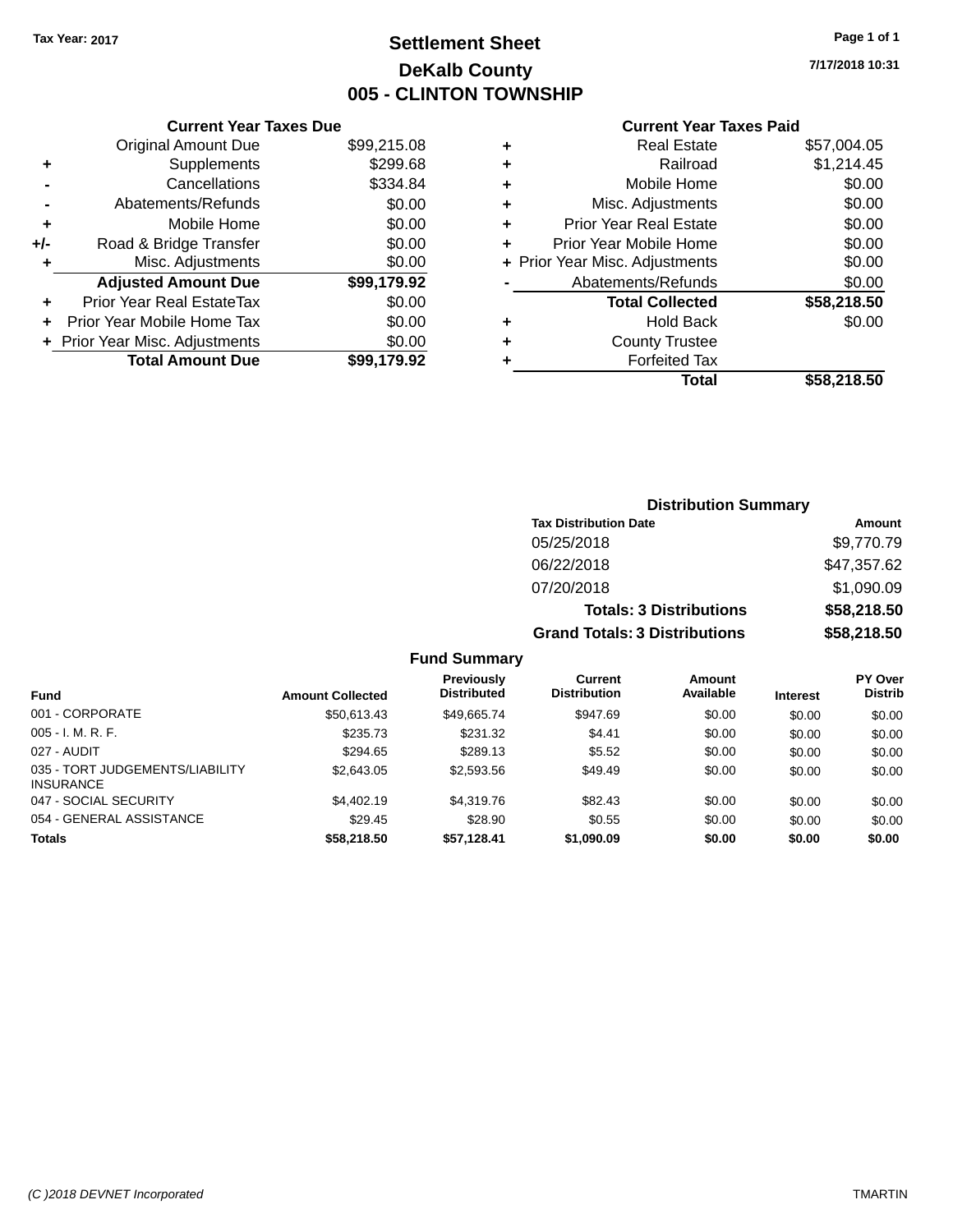# **Settlement Sheet Tax Year: 2017 Page 1 of 1 DeKalb County 006 - CLINTON TWP LIBRARY**

**7/17/2018 10:31**

|     | <b>Current Year Taxes Due</b> |             |
|-----|-------------------------------|-------------|
|     | <b>Original Amount Due</b>    | \$93,228.49 |
| ٠   | Supplements                   | \$281.58    |
|     | Cancellations                 | \$314.65    |
|     | Abatements/Refunds            | \$0.00      |
| ٠   | Mobile Home                   | \$0.00      |
| +/- | Road & Bridge Transfer        | \$0.00      |
| ٠   | Misc. Adjustments             | \$0.00      |
|     | <b>Adjusted Amount Due</b>    | \$93,195.42 |
| ٠   | Prior Year Real EstateTax     | \$0.00      |
| ÷   | Prior Year Mobile Home Tax    | \$0.00      |
|     | Prior Year Misc. Adjustments  | \$0.00      |
|     | <b>Total Amount Due</b>       | \$93.195.42 |
|     |                               |             |

|   | <b>Real Estate</b>             | \$53,565.24 |
|---|--------------------------------|-------------|
| ٠ | Railroad                       | \$1,141.18  |
| ٠ | Mobile Home                    | \$0.00      |
| ٠ | Misc. Adjustments              | \$0.00      |
| ٠ | <b>Prior Year Real Estate</b>  | \$0.00      |
| ٠ | Prior Year Mobile Home         | \$0.00      |
|   | + Prior Year Misc. Adjustments | \$0.00      |
|   | Abatements/Refunds             | \$0.00      |
|   | <b>Total Collected</b>         | \$54,706.42 |
| ٠ | Hold Back                      | \$0.00      |
| ٠ | <b>County Trustee</b>          |             |
| ٠ | <b>Forfeited Tax</b>           |             |
|   | Total                          | \$54,706.42 |
|   |                                |             |

|               |                         |                                  | <b>Distribution Summary</b>           |                                |                 |                           |
|---------------|-------------------------|----------------------------------|---------------------------------------|--------------------------------|-----------------|---------------------------|
|               |                         |                                  | <b>Tax Distribution Date</b>          |                                |                 | Amount                    |
|               |                         |                                  | 05/25/2018                            |                                |                 | \$9,181.30                |
|               |                         |                                  | 06/22/2018                            |                                |                 | \$44,500.80               |
|               |                         |                                  | 07/20/2018                            |                                |                 | \$1,024.32                |
|               |                         |                                  |                                       | <b>Totals: 3 Distributions</b> |                 | \$54,706.42               |
|               |                         |                                  | <b>Grand Totals: 3 Distributions</b>  |                                | \$54,706.42     |                           |
|               |                         | <b>Fund Summary</b>              |                                       |                                |                 |                           |
| <b>Fund</b>   | <b>Amount Collected</b> | Previously<br><b>Distributed</b> | <b>Current</b><br><b>Distribution</b> | Amount<br>Available            | <b>Interest</b> | PY Over<br><b>Distrib</b> |
| 016 - LIBRARY | \$54,706.42             | \$53,682.10                      | \$1,024.32                            | \$0.00                         | \$0.00          | \$0.00                    |
| <b>Totals</b> | \$54,706.42             | \$53,682.10                      | \$1,024.32                            | \$0.00                         | \$0.00          | \$0.00                    |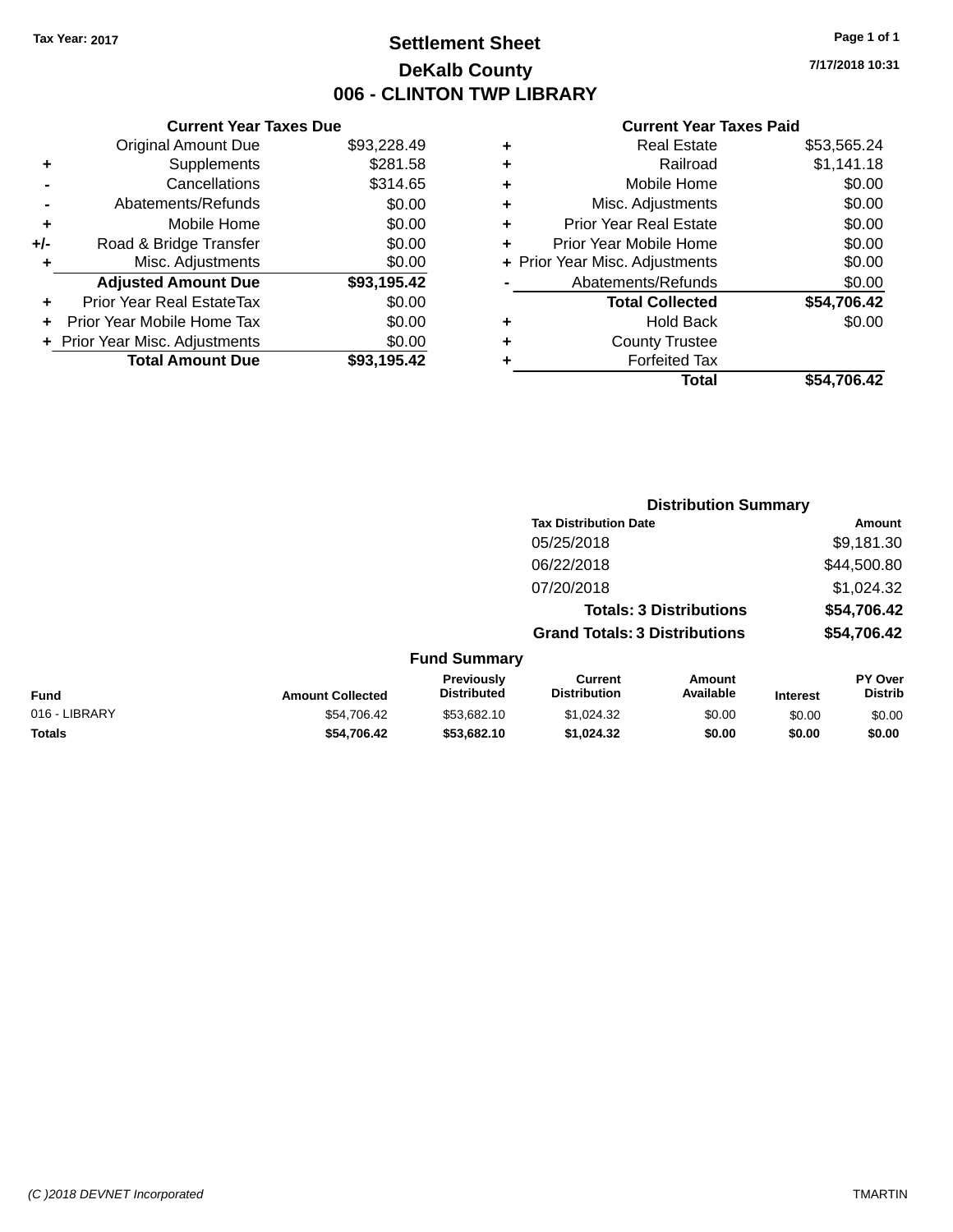# **Settlement Sheet Tax Year: 2017 Page 1 of 1 DeKalb County 007 - CLINTON TWP CEMETERY**

**7/17/2018 10:31**

|       | <b>Current Year Taxes Due</b>  |             |
|-------|--------------------------------|-------------|
|       | <b>Original Amount Due</b>     | \$22,054.20 |
| ٠     | Supplements                    | \$66.61     |
|       | Cancellations                  | \$74.44     |
|       | Abatements/Refunds             | \$0.00      |
| ٠     | Mobile Home                    | \$0.00      |
| $+/-$ | Road & Bridge Transfer         | \$0.00      |
|       | Misc. Adjustments              | \$0.00      |
|       | <b>Adjusted Amount Due</b>     | \$22,046.37 |
| ÷     | Prior Year Real EstateTax      | \$0.00      |
| ٠     | Prior Year Mobile Home Tax     | \$0.00      |
|       | + Prior Year Misc. Adjustments | \$0.00      |
|       | <b>Total Amount Due</b>        | \$22.046.37 |
|       |                                |             |

|   | <b>Real Estate</b>             | \$12,670.89 |
|---|--------------------------------|-------------|
| ٠ | Railroad                       | \$269.97    |
| ٠ | Mobile Home                    | \$0.00      |
| ٠ | Misc. Adjustments              | \$0.00      |
| ٠ | <b>Prior Year Real Estate</b>  | \$0.00      |
| ٠ | Prior Year Mobile Home         | \$0.00      |
|   | + Prior Year Misc. Adjustments | \$0.00      |
|   | Abatements/Refunds             | \$0.00      |
|   | <b>Total Collected</b>         | \$12,940.86 |
| ٠ | <b>Hold Back</b>               | \$0.00      |
| ÷ | <b>County Trustee</b>          |             |
| ٠ | <b>Forfeited Tax</b>           |             |
|   | Total                          | \$12,940.86 |
|   |                                |             |

|                |                         |                                  | <b>Distribution Summary</b>           |                                |                 |                           |
|----------------|-------------------------|----------------------------------|---------------------------------------|--------------------------------|-----------------|---------------------------|
|                |                         |                                  | <b>Tax Distribution Date</b>          |                                |                 | Amount                    |
|                |                         |                                  | 05/25/2018                            |                                |                 | \$2,171.99                |
|                |                         |                                  | 06/22/2018                            |                                |                 | \$10,526.54               |
|                |                         |                                  | 07/20/2018                            |                                |                 | \$242.33                  |
|                |                         |                                  |                                       | <b>Totals: 3 Distributions</b> |                 | \$12,940.86               |
|                |                         |                                  | <b>Grand Totals: 3 Distributions</b>  |                                |                 | \$12,940.86               |
|                |                         | <b>Fund Summary</b>              |                                       |                                |                 |                           |
| <b>Fund</b>    | <b>Amount Collected</b> | Previously<br><b>Distributed</b> | <b>Current</b><br><b>Distribution</b> | <b>Amount</b><br>Available     | <b>Interest</b> | PY Over<br><b>Distrib</b> |
| 017 - CEMETERY | \$12,940.86             | \$12,698.53                      | \$242.33                              | \$0.00                         | \$0.00          | \$0.00                    |
| <b>Totals</b>  | \$12,940.86             | \$12,698.53                      | \$242.33                              | \$0.00                         | \$0.00          | \$0.00                    |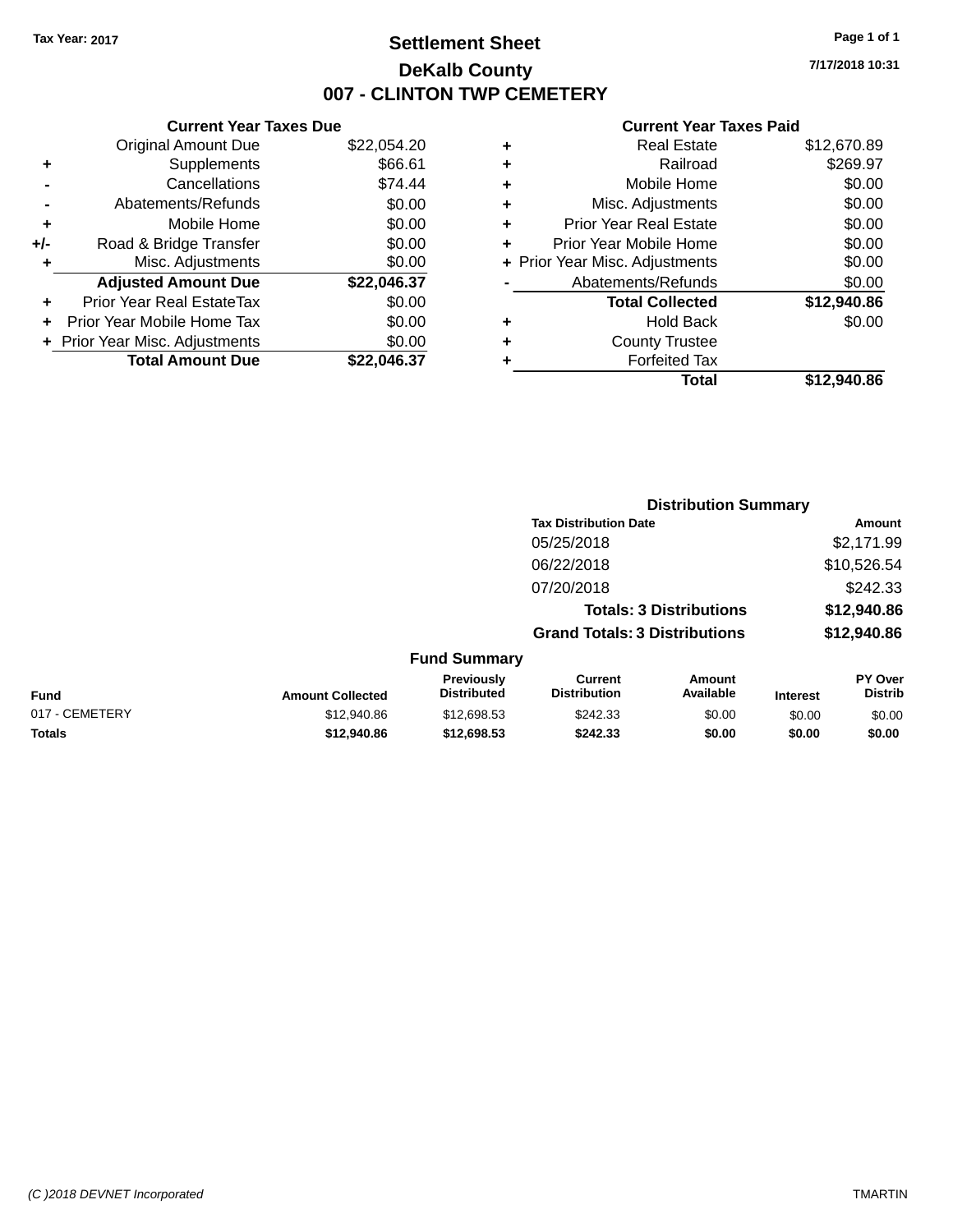# **Settlement Sheet Tax Year: 2017 Page 1 of 1 DeKalb County 008 - CLINTON COMM BLDG**

**7/17/2018 10:31**

|     | <b>Current Year Taxes Due</b>  |            |
|-----|--------------------------------|------------|
|     | <b>Original Amount Due</b>     | \$9,399.92 |
| ٠   | Supplements                    | \$28.39    |
|     | Cancellations                  | \$31.73    |
|     | Abatements/Refunds             | \$0.00     |
| ٠   | Mobile Home                    | \$0.00     |
| +/- | Road & Bridge Transfer         | \$0.00     |
| ٠   | Misc. Adjustments              | \$0.00     |
|     | <b>Adjusted Amount Due</b>     | \$9,396.58 |
| ٠   | Prior Year Real EstateTax      | \$0.00     |
| ÷   | Prior Year Mobile Home Tax     | \$0.00     |
|     | + Prior Year Misc. Adjustments | \$0.00     |
|     | <b>Total Amount Due</b>        | \$9,396.58 |

|   | <b>Real Estate</b>             | \$5,401.03 |
|---|--------------------------------|------------|
| ٠ | Railroad                       | \$115.07   |
| ٠ | Mobile Home                    | \$0.00     |
| ٠ | Misc. Adjustments              | \$0.00     |
| ٠ | <b>Prior Year Real Estate</b>  | \$0.00     |
| ÷ | Prior Year Mobile Home         | \$0.00     |
|   | + Prior Year Misc. Adjustments | \$0.00     |
|   | Abatements/Refunds             | \$0.00     |
|   | <b>Total Collected</b>         | \$5,516.10 |
| ٠ | Hold Back                      | \$0.00     |
| ٠ | <b>County Trustee</b>          |            |
| ٠ | <b>Forfeited Tax</b>           |            |
|   | Total                          | \$5,516.10 |
|   |                                |            |

|                 |                         |                                  |                                       | <b>Distribution Summary</b>    |                 |                           |
|-----------------|-------------------------|----------------------------------|---------------------------------------|--------------------------------|-----------------|---------------------------|
|                 |                         |                                  | <b>Tax Distribution Date</b>          |                                |                 | Amount                    |
|                 |                         |                                  | 05/25/2018                            |                                |                 | \$925.77                  |
|                 |                         |                                  | 06/22/2018                            |                                |                 | \$4,487.05                |
|                 |                         |                                  | 07/20/2018                            |                                |                 | \$103.28                  |
|                 |                         |                                  |                                       | <b>Totals: 3 Distributions</b> |                 | \$5,516.10                |
|                 |                         |                                  | <b>Grand Totals: 3 Distributions</b>  |                                |                 | \$5,516.10                |
|                 |                         | <b>Fund Summary</b>              |                                       |                                |                 |                           |
| <b>Fund</b>     | <b>Amount Collected</b> | Previously<br><b>Distributed</b> | <b>Current</b><br><b>Distribution</b> | Amount<br>Available            | <b>Interest</b> | PY Over<br><b>Distrib</b> |
| 001 - CORPORATE | \$5.516.10              | \$5,412.82                       | \$103.28                              | \$0.00                         | \$0.00          | \$0.00                    |
| <b>Totals</b>   | \$5,516.10              | \$5,412.82                       | \$103.28                              | \$0.00                         | \$0.00          | \$0.00                    |
|                 |                         |                                  |                                       |                                |                 |                           |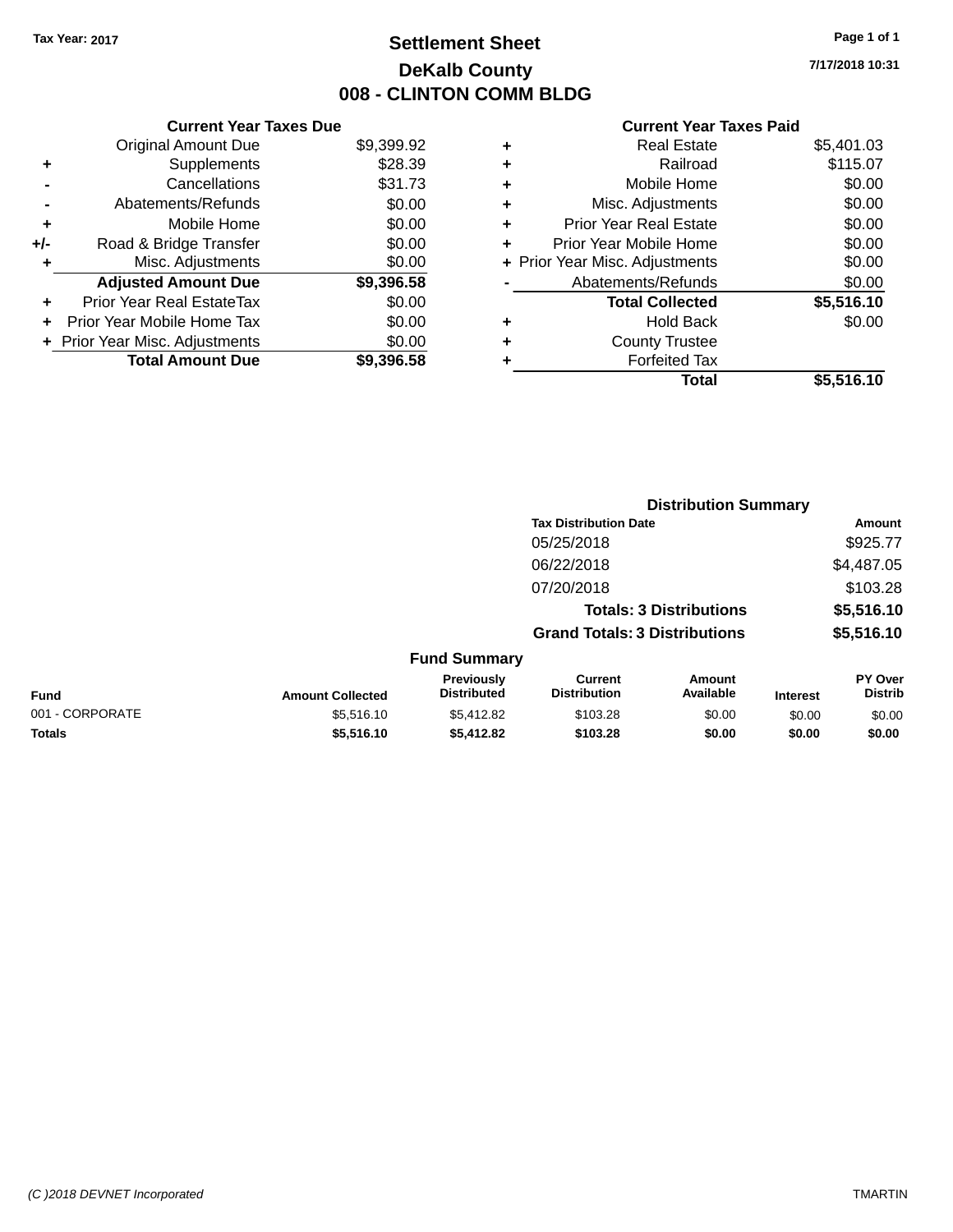# **Settlement Sheet Tax Year: 2017 Page 1 of 1 DeKalb County 009 - CLINTON ROAD & BRIDGE**

**7/17/2018 10:31**

|       | <b>Current Year Taxes Due</b>  |               |
|-------|--------------------------------|---------------|
|       | <b>Original Amount Due</b>     | \$256,009.78  |
| ٠     | Supplements                    | \$674.41      |
|       | Cancellations                  | \$753.61      |
|       | Abatements/Refunds             | \$0.00        |
| ٠     | Mobile Home                    | \$0.00        |
| $+/-$ | Road & Bridge Transfer         | (\$18,938.72) |
|       | Misc. Adjustments              | \$0.00        |
|       | <b>Adjusted Amount Due</b>     | \$236,991.86  |
| ٠     | Prior Year Real EstateTax      | \$0.00        |
|       | Prior Year Mobile Home Tax     | \$0.00        |
|       | + Prior Year Misc. Adjustments | \$0.00        |
|       | <b>Total Amount Due</b>        | \$236,991.86  |
|       |                                |               |

| <b>Real Estate</b>                 | \$128,295.61 |
|------------------------------------|--------------|
| Railroad<br>٠                      | \$2,990.82   |
| Mobile Home<br>÷                   | \$0.00       |
| Misc. Adjustments<br>٠             | \$0.00       |
| <b>Prior Year Real Estate</b><br>٠ | \$0.00       |
| Prior Year Mobile Home<br>٠        | \$0.00       |
| + Prior Year Misc. Adjustments     | \$0.00       |
| Abatements/Refunds                 | \$0.00       |
| <b>Total Collected</b>             | \$131,286.43 |
| Hold Back<br>٠                     | \$0.00       |
| <b>County Trustee</b><br>٠         |              |
| <b>Forfeited Tax</b><br>٠          |              |
| Total                              | \$131,286.43 |

| <b>Road and Bridge Summary</b> |             | <b>Distribution Summary</b> |                                      |              |
|--------------------------------|-------------|-----------------------------|--------------------------------------|--------------|
| <b>Municipality</b>            | Amt. Due    | Amt. Distrib.               | <b>Tax Distribution Date</b>         | Amount       |
| <b>VILLAGE OF WATERMAN</b>     | \$32,187.10 | \$18,938.72                 | 05/25/2018                           | \$21,990.48  |
| <b>Totals</b>                  | \$32,187.10 | \$18,938.72                 | 06/22/2018                           | \$106,842.54 |
|                                |             |                             | 07/20/2018                           | \$2,453.41   |
|                                |             |                             | <b>Totals: 3 Distributions</b>       | \$131,286.43 |
|                                |             |                             | <b>Grand Totals: 3 Distributions</b> | \$131,286.43 |

|  | <b>Fund Summary</b> |
|--|---------------------|
|  |                     |

| <b>Fund</b>                                   | <b>Amount Collected</b> | Previously<br><b>Distributed</b> | Current<br><b>Distribution</b> | Amount<br>Available | <b>Interest</b> | <b>PY Over</b><br><b>Distrib</b> |
|-----------------------------------------------|-------------------------|----------------------------------|--------------------------------|---------------------|-----------------|----------------------------------|
| 007 - ROAD AND BRIDGE                         | \$49.716.40             | \$48,790.32                      | \$926.08                       | \$0.00              | \$0.00          | \$0.00                           |
| 009 - PERMANENT ROAD                          | \$50.466.05             | \$49.521.11                      | \$944.94                       | \$0.00              | \$0.00          | \$0.00                           |
| 010 - EQUIPMENT AND BUILDING                  | \$26,993.51             | \$26,488,08                      | \$505.43                       | \$0.00              | \$0.00          | \$0.00                           |
| 035 - TORT JUDGEMENTS/LIABILITY<br><b>INS</b> | \$4.110.47              | \$4.033.51                       | \$76.96                        | \$0.00              | \$0.00          | \$0.00                           |
| <b>Totals</b>                                 | \$131,286,43            | \$128,833,02                     | \$2.453.41                     | \$0.00              | \$0.00          | \$0.00                           |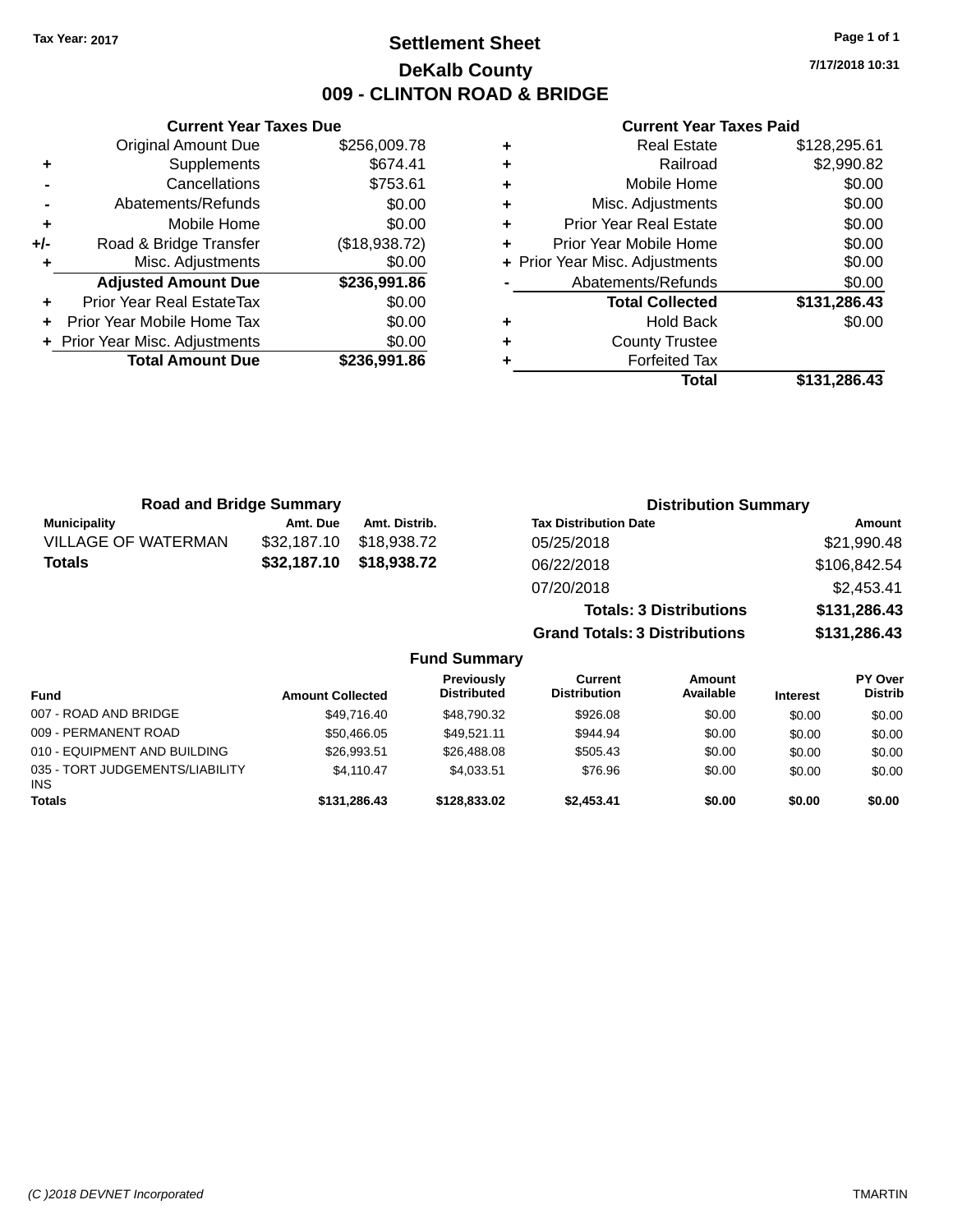# **Settlement Sheet Tax Year: 2017 Page 1 of 1 DeKalb County 010 - CORTLAND TOWNSHIP**

**7/17/2018 10:31**

#### **Current Year Taxes Paid**

|     | <b>Current Year Taxes Due</b>  |              |
|-----|--------------------------------|--------------|
|     | <b>Original Amount Due</b>     | \$275,302.03 |
| ٠   | Supplements                    | \$1,808.48   |
|     | Cancellations                  | \$2,016.77   |
|     | Abatements/Refunds             | \$28.34      |
| ٠   | Mobile Home                    | \$0.00       |
| +/- | Road & Bridge Transfer         | \$0.00       |
|     | Misc. Adjustments              | \$0.00       |
|     | <b>Adjusted Amount Due</b>     | \$275,065.40 |
| ٠   | Prior Year Real EstateTax      | \$0.00       |
|     | Prior Year Mobile Home Tax     | \$0.00       |
|     | + Prior Year Misc. Adjustments | \$7.11       |
|     | <b>Total Amount Due</b>        | \$275,072.51 |
|     |                                |              |

| <b>Real Estate</b>            | \$147,647.10                   |
|-------------------------------|--------------------------------|
| Railroad                      | \$927.05                       |
| Mobile Home                   | \$0.00                         |
| Misc. Adjustments             | \$0.00                         |
| <b>Prior Year Real Estate</b> | \$0.00                         |
| Prior Year Mobile Home        | \$0.00                         |
|                               | \$7.11                         |
| Abatements/Refunds            | \$28.34                        |
| <b>Total Collected</b>        | \$148,552.92                   |
| <b>Hold Back</b>              | \$0.00                         |
| <b>County Trustee</b>         |                                |
| <b>Forfeited Tax</b>          |                                |
| Total                         | \$148,552.92                   |
|                               | + Prior Year Misc. Adjustments |

| <b>Distribution Summary</b>          |              |
|--------------------------------------|--------------|
| <b>Tax Distribution Date</b>         | Amount       |
| 05/25/2018                           | \$21,572.53  |
| 06/22/2018                           | \$124,036.50 |
| 07/20/2018                           | \$2,943.89   |
| <b>Totals: 3 Distributions</b>       | \$148,552.92 |
| <b>Grand Totals: 3 Distributions</b> | \$148,552.92 |

#### **Fund Summary**

| <b>Fund</b>                            | <b>Amount Collected</b> | <b>Previously</b><br><b>Distributed</b> | <b>Current</b><br><b>Distribution</b> | Amount<br>Available | <b>Interest</b> | <b>PY Over</b><br><b>Distrib</b> |
|----------------------------------------|-------------------------|-----------------------------------------|---------------------------------------|---------------------|-----------------|----------------------------------|
| 001 - CORPORATE                        | \$123,024.70            | \$120.586.71                            | \$2,437.99                            | \$0.00              | \$0.00          | \$0.00                           |
| 005 - I. M. R. F.                      | \$9,713.58              | \$9.521.08                              | \$192.50                              | \$0.00              | \$0.00          | \$0.00                           |
| 027 - AUDIT                            | \$1,498,46              | \$1,468.76                              | \$29.70                               | \$0.00              | \$0.00          | \$0.00                           |
| 035 - TORT JUDGEMENTS/LIABILITY<br>INS | \$2,167.53              | \$2.124.58                              | \$42.95                               | \$0.00              | \$0.00          | \$0.00                           |
| 047 - SOCIAL SECURITY                  | \$5.672.93              | \$5,560.51                              | \$112.42                              | \$0.00              | \$0.00          | \$0.00                           |
| 054 - GENERAL ASSISTANCE               | \$6,475.72              | \$6,347.39                              | \$128.33                              | \$0.00              | \$0.00          | \$0.00                           |
| <b>Totals</b>                          | \$148,552.92            | \$145,609.03                            | \$2,943.89                            | \$0.00              | \$0.00          | \$0.00                           |

#### **Miscellaneous Adjustment Detail**

# **Year Source Account Type Amount Adjustment Description**

\$7.11 RESOURCE BANK TR 1244 REDEMPTION 09-29-254-046 by TBA **Totals 1 entries** \$7.11

#### **Abatement Detail**

| Year Source           | <b>Account Type</b> | <b>Amount Adiustment Description</b>                |
|-----------------------|---------------------|-----------------------------------------------------|
| 2017 RE - Real Estate | RE Abatement        | \$28.34 SIE COURT ORDER 14TX38 09-33-100-009 by TBA |
| Totals 1 entries      |                     | \$28.34                                             |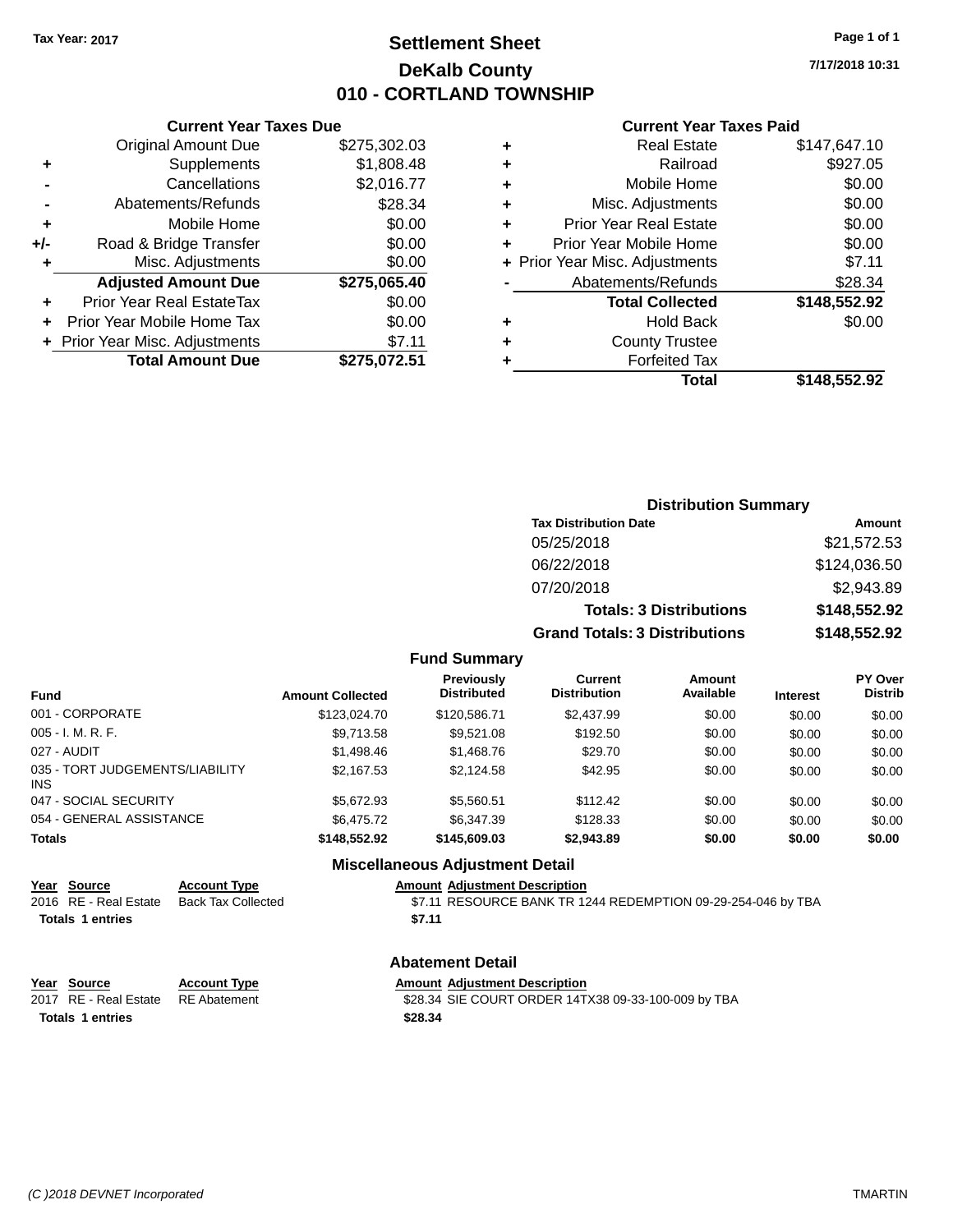# **Settlement Sheet Tax Year: 2017 Page 1 of 1 DeKalb County 011 - CORTLAND ROAD & BRIDGE**

**Current Year Taxes Due** Original Amount Due \$497,815.24 **+** Supplements \$2,767.13 **-** Cancellations \$3,085.78 **-** Abatements/Refunds \$43.51 **+** Mobile Home \$0.00 **+/-** Road & Bridge Transfer (\$41,098.21) **+** Misc. Adjustments \$0.00 **Adjusted Amount Due \$456,354.87 +** Prior Year Real EstateTax (\$1.97) **+** Prior Year Mobile Home Tax \$0.00 **+** Prior Year Misc. Adjustments \$12.88 **Total Amount Due \$456,365.78**

#### **Current Year Taxes Paid**

| ٠ | <b>Real Estate</b>             | \$225,907.71 |
|---|--------------------------------|--------------|
| ٠ | Railroad                       | \$1,646.29   |
| ٠ | Mobile Home                    | \$0.00       |
| ٠ | Misc. Adjustments              | \$0.00       |
| ٠ | <b>Prior Year Real Estate</b>  | (\$1.97)     |
| ٠ | Prior Year Mobile Home         | \$0.00       |
|   | + Prior Year Misc. Adjustments | \$12.88      |
|   | Abatements/Refunds             | \$43.51      |
|   | <b>Total Collected</b>         | \$227,521.40 |
| ٠ | <b>Hold Back</b>               | \$0.00       |
| ٠ | <b>County Trustee</b>          |              |
| ٠ | <b>Forfeited Tax</b>           |              |
|   | <b>Total</b>                   | \$227,521.40 |
|   |                                |              |

| <b>Road and Bridge Summary</b> |             |               | <b>Distribution Summary</b>          |              |
|--------------------------------|-------------|---------------|--------------------------------------|--------------|
| <b>Municipality</b>            | Amt. Due    | Amt. Distrib. | <b>Tax Distribution Date</b>         | Amount       |
| TOWN OF CORTLAND               | \$21,869.80 | \$11.814.29   | 05/25/2018                           | \$33,006.93  |
| <b>CITY OF DEKALB</b>          | \$1,538.27  | \$831.18      | 06/22/2018                           | \$190,010.12 |
| <b>VILLAGE OF MAPLE PARK</b>   | \$5,062.93  | \$2,735.62    | 07/20/2018                           | \$4,504.35   |
| <b>CITY OF SYCAMORE</b>        | \$47,596.23 | \$25,717.12   | <b>Totals: 3 Distributions</b>       | \$227,521.40 |
| <b>Totals</b>                  | \$76,067.23 | \$41,098.21   | <b>Grand Totals: 3 Distributions</b> | \$227,521.40 |

### **Fund Summary**

| <b>Fund</b>                                   | <b>Amount Collected</b> | <b>Previously</b><br><b>Distributed</b> | Current<br><b>Distribution</b> | Amount<br>Available | <b>Interest</b> | PY Over<br><b>Distrib</b> |
|-----------------------------------------------|-------------------------|-----------------------------------------|--------------------------------|---------------------|-----------------|---------------------------|
| $005 - I. M. R. F.$                           | \$4.321.81              | \$4.236.17                              | \$85.64                        | \$0.00              | \$0.00          | \$0.00                    |
| 007 - ROAD AND BRIDGE                         | \$51,046.10             | \$50,039.02                             | \$1,007.08                     | \$0.00              | \$0.00          | \$0.00                    |
| 009 - PERMANENT ROAD                          | \$134,905.08            | \$132,231.62                            | \$2,673.46                     | \$0.00              | \$0.00          | \$0.00                    |
| 010 - EQUIPMENT AND BUILDING                  | \$33.997.31             | \$33,323.57                             | \$673.74                       | \$0.00              | \$0.00          | \$0.00                    |
| 027 - AUDIT                                   | \$548.53                | \$537.66                                | \$10.87                        | \$0.00              | \$0.00          | \$0.00                    |
| 035 - TORT JUDGEMENTS/LIABILITY<br><b>INS</b> | \$1,618.96              | \$1,586.88                              | \$32.08                        | \$0.00              | \$0.00          | \$0.00                    |
| 047 - SOCIAL SECURITY                         | \$1,083.61              | \$1,062.13                              | \$21.48                        | \$0.00              | \$0.00          | \$0.00                    |
| <b>Totals</b>                                 | \$227,521.40            | \$223,017.05                            | \$4,504.35                     | \$0.00              | \$0.00          | \$0.00                    |

#### **Miscellaneous Adjustment Detail**

| Year Source                        | <b>Account Type</b>       | <b>Amount Adjustment Description</b>                          |
|------------------------------------|---------------------------|---------------------------------------------------------------|
| 2016 RE - Real Estate              | <b>Back Tax Collected</b> | \$12.88 RESOURCE BANK TR 1244 REDEMPTION 09-29-254-046 by TBA |
| <b>Totals 1 entries</b><br>\$12.88 |                           |                                                               |
|                                    |                           | <b>Abatement Detail</b>                                       |
| Year<br>Source                     | <b>Account Type</b>       | <b>Amount Adjustment Description</b>                          |

**Totals \$51.42 1 entries**

# 2017 RE - Real Estate RE Abatement \$51.42 SIE COURT ORDER 14TX38 09-33-100-009 by TBA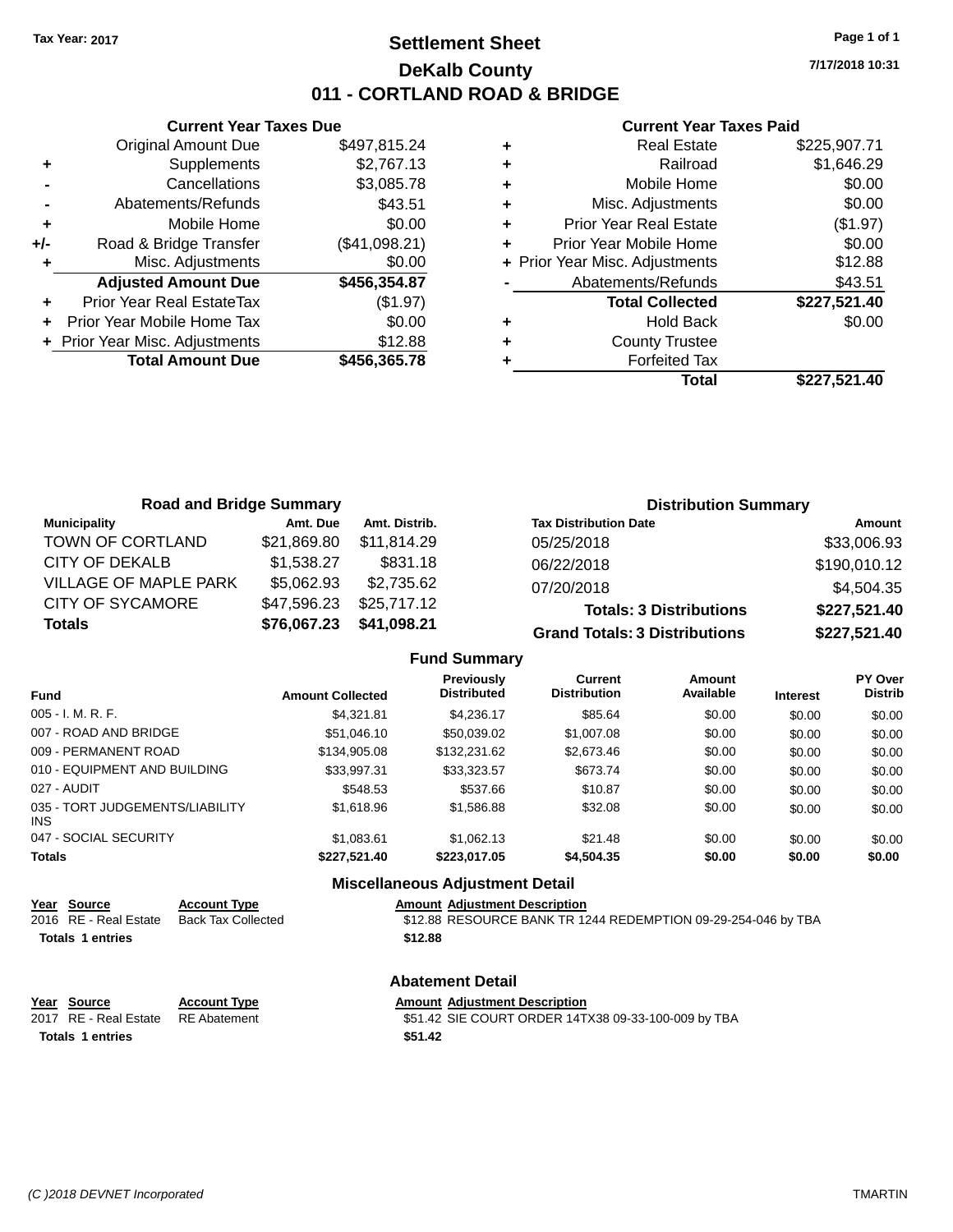# **Settlement Sheet Tax Year: 2017 Page 1 of 1 DeKalb County 012 - DEKALB TOWNSHIP**

**7/17/2018 10:31**

#### **Current Year Taxes Paid**

|     | <b>Current Year Taxes Due</b>  |                |
|-----|--------------------------------|----------------|
|     | <b>Original Amount Due</b>     | \$1,004,117.06 |
| ٠   | Supplements                    | \$7,685.30     |
|     | Cancellations                  | \$27,972.47    |
|     | Abatements/Refunds             | \$0.50         |
| ٠   | Mobile Home                    | \$0.00         |
| +/- | Road & Bridge Transfer         | \$0.00         |
|     | Misc. Adjustments              | \$247.03       |
|     | <b>Adjusted Amount Due</b>     | \$984,076.42   |
| ÷   | Prior Year Real EstateTax      | (\$174.46)     |
|     | Prior Year Mobile Home Tax     | \$0.00         |
|     | + Prior Year Misc. Adjustments | \$5.52         |
|     | <b>Total Amount Due</b>        | \$983,907.48   |

| ٠ | <b>Real Estate</b>             | \$521.235.53 |
|---|--------------------------------|--------------|
| ٠ | Railroad                       | \$2,429.30   |
| ٠ | Mobile Home                    | \$0.00       |
| ٠ | Misc. Adjustments              | \$247.03     |
| ٠ | <b>Prior Year Real Estate</b>  | (\$174.46)   |
| ٠ | Prior Year Mobile Home         | \$0.00       |
|   | + Prior Year Misc. Adjustments | \$5.52       |
|   | Abatements/Refunds             | \$0.50       |
|   | <b>Total Collected</b>         | \$523,742.42 |
| ٠ | <b>Hold Back</b>               | \$0.00       |
| ٠ | <b>County Trustee</b>          |              |
| ٠ | <b>Forfeited Tax</b>           |              |
|   | Total                          | \$523.742.42 |
|   |                                |              |

|                          |                         |                                  |                                      | <b>Distribution Summary</b>    |                 |                           |  |
|--------------------------|-------------------------|----------------------------------|--------------------------------------|--------------------------------|-----------------|---------------------------|--|
|                          |                         |                                  | <b>Tax Distribution Date</b>         |                                |                 | <b>Amount</b>             |  |
|                          |                         |                                  | 05/25/2018                           |                                |                 | \$94,285.25               |  |
|                          |                         |                                  | 06/22/2018                           |                                |                 | \$421,065.96              |  |
|                          |                         |                                  | 07/20/2018                           |                                |                 | \$8,391.21                |  |
|                          |                         |                                  |                                      | <b>Totals: 3 Distributions</b> |                 | \$523,742.42              |  |
|                          |                         |                                  | <b>Grand Totals: 3 Distributions</b> |                                | \$523,742.42    |                           |  |
|                          |                         | <b>Fund Summary</b>              |                                      |                                |                 |                           |  |
| <b>Fund</b>              | <b>Amount Collected</b> | Previously<br><b>Distributed</b> | Current<br><b>Distribution</b>       | Amount<br>Available            | <b>Interest</b> | PY Over<br><b>Distrib</b> |  |
| 001 - CORPORATE          | \$400,615.28            | \$394.196.77                     | \$6,418.51                           | \$0.00                         | \$0.00          | \$0.00                    |  |
| 054 - GENERAL ASSISTANCE | \$123,127.14            | \$121,154.44                     | \$1,972.70                           | \$0.00                         | \$0.00          | \$0.00                    |  |
| Totals                   | \$523,742.42            | \$515,351.21                     | \$8,391.21                           | \$0.00                         | \$0.00          | \$0.00                    |  |

### **Miscellaneous Adjustment Detail**

| Year Source             | <b>Account Type</b>       | <b>Amount Adjustment Description</b>                  |
|-------------------------|---------------------------|-------------------------------------------------------|
| 2016 RE - Real Estate   | <b>Back Tax Collected</b> | \$5.52 ORIK WILKINSON REDEMPTION 08-12-377-001 by TBA |
| 2017 RE - Real Estate   | Paymt In Lieu of Tax      | \$247.03 HOUSING AUTHORITY DEKALB UNITS by TBA        |
| <b>Totals 2 entries</b> |                           | \$252.55                                              |
|                         |                           | <b>Abatement Detail</b>                               |
| Year Source             | <b>Account Type</b>       | <b>Amount Adjustment Description</b>                  |
| 2016 RE - Real Estate   | <b>RE</b> Abatement       | \$0.23 PTAB INTEREST REFUND 08-29-200-003 by TBA      |
|                         |                           |                                                       |

| <b>Totals 8 entries</b>            |              | \$0.50                                           |
|------------------------------------|--------------|--------------------------------------------------|
| 2017 RE - Real Estate RE Abatement |              | \$0.03 PTAB INTEREST REFUND 08-24-128-026 by TBA |
| 2017 RE - Real Estate              | RE Abatement | \$0.03 PTAB INTEREST REFUND 08-23-105-009 by TBA |
| 2017 RE - Real Estate              | RE Abatement | \$0.01 PTAB INTEREST REFUND 08-21-426-011 by TBA |
| 2017 RE - Real Estate RE Abatement |              | \$0.12 PTAB INTEREST REFUND 08-16-401-008 by TBA |
| 2017 RE - Real Estate RE Abatement |              | \$0.00 PTAB INTEREST REFUND 08-14-352-008 by TBA |
| 2017 RE - Real Estate RE Abatement |              | \$0.00 PTAB INTEREST REFUND 08-23-105-006 by TBA |
| 2016 RE - Real Estate RE Abatement |              | \$0.08 PTAB INTEREST REFUND 08-29-200-003 by TBA |
| 2016 RE - Real Estate RE Abatement |              | \$0.23 PTAB INTEREST REFUND 08-29-200-003 by TBA |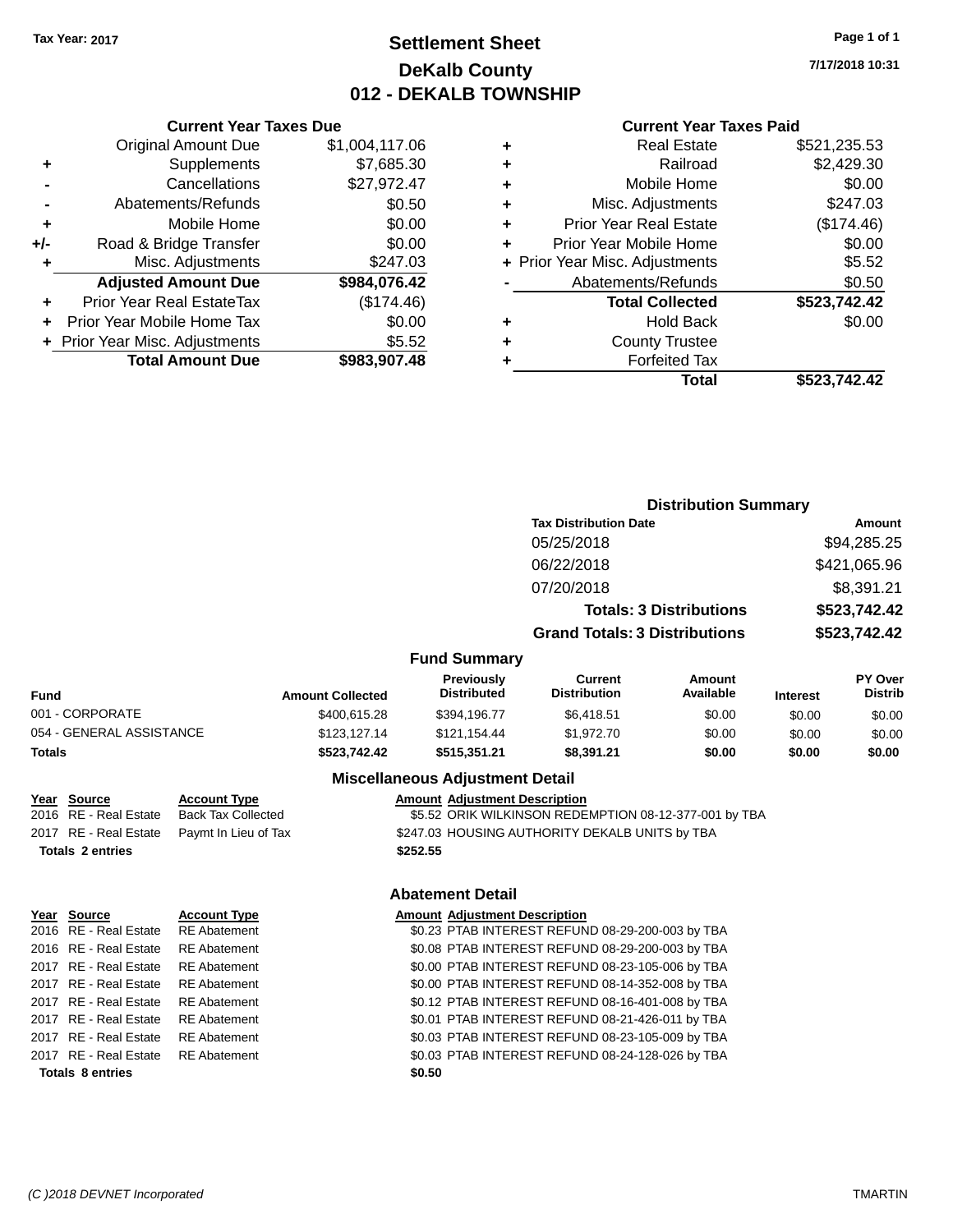**Current Year Taxes Due** Original Amount Due \$1,179,058.21

**Adjusted Amount Due \$1,101,958.06**

**Total Amount Due \$1,101,784.33**

**+** Supplements \$28,270.69 **-** Cancellations \$28,813.09 **-** Abatements/Refunds \$0.52 **+** Mobile Home \$0.00 **+/-** Road & Bridge Transfer (\$76,847.30) **+** Misc. Adjustments \$290.07

**+** Prior Year Real EstateTax (\$180.20) **+** Prior Year Mobile Home Tax \$0.00 **+** Prior Year Misc. Adjustments  $$6.47$ 

# **Settlement Sheet Tax Year: 2017 Page 1 of 1 DeKalb County 013 - DEKALB ROAD & BRIDGE**

**7/17/2018 10:31**

#### **Current Year Taxes Paid**

| ٠ | Real Estate                    | \$547,056.19 |
|---|--------------------------------|--------------|
| ٠ | Railroad                       | \$2,592.26   |
| ٠ | Mobile Home                    | \$0.00       |
| ٠ | Misc. Adjustments              | \$290.07     |
| ٠ | <b>Prior Year Real Estate</b>  | (\$180.20)   |
| ٠ | Prior Year Mobile Home         | \$0.00       |
|   | + Prior Year Misc. Adjustments | \$6.47       |
|   | Abatements/Refunds             | \$0.52       |
|   | <b>Total Collected</b>         | \$549,764.27 |
| ٠ | <b>Hold Back</b>               | \$0.00       |
| ٠ | <b>County Trustee</b>          |              |
|   | <b>Forfeited Tax</b>           |              |
|   | Total                          | \$549.764.27 |
|   |                                |              |

|                                              |                                                  | <b>Road and Bridge Summary</b> |                              |                                        |                                                                                                                                                                                                                                                                                                                                                                                | <b>Distribution Summary</b>    |                 |                           |
|----------------------------------------------|--------------------------------------------------|--------------------------------|------------------------------|----------------------------------------|--------------------------------------------------------------------------------------------------------------------------------------------------------------------------------------------------------------------------------------------------------------------------------------------------------------------------------------------------------------------------------|--------------------------------|-----------------|---------------------------|
| <b>Municipality</b><br><b>CITY OF DEKALB</b> |                                                  | Amt. Due<br>\$134,226.90       | Amt. Distrib.<br>\$71,368.53 |                                        | <b>Tax Distribution Date</b>                                                                                                                                                                                                                                                                                                                                                   |                                |                 | <b>Amount</b>             |
| <b>CITY OF SYCAMORE</b>                      |                                                  | \$10,301.66                    | \$5,478.77                   |                                        | 05/25/2018                                                                                                                                                                                                                                                                                                                                                                     |                                |                 | \$97,118.25               |
| <b>Totals</b>                                |                                                  |                                |                              |                                        | 06/22/2018                                                                                                                                                                                                                                                                                                                                                                     |                                |                 | \$444,002.61              |
|                                              |                                                  | \$144,528.56                   | \$76,847.30                  |                                        | 07/20/2018                                                                                                                                                                                                                                                                                                                                                                     |                                |                 | \$8,643.41                |
|                                              |                                                  |                                |                              |                                        |                                                                                                                                                                                                                                                                                                                                                                                | <b>Totals: 3 Distributions</b> |                 | \$549,764.27              |
|                                              |                                                  |                                |                              |                                        | <b>Grand Totals: 3 Distributions</b>                                                                                                                                                                                                                                                                                                                                           |                                |                 | \$549,764.27              |
|                                              |                                                  |                                |                              | <b>Fund Summary</b>                    |                                                                                                                                                                                                                                                                                                                                                                                |                                |                 |                           |
| Fund                                         |                                                  | <b>Amount Collected</b>        |                              | Previously<br><b>Distributed</b>       | <b>Current</b><br><b>Distribution</b>                                                                                                                                                                                                                                                                                                                                          | Amount<br>Available            | <b>Interest</b> | PY Over<br><b>Distrib</b> |
| 007 - ROAD AND BRIDGE                        |                                                  |                                | \$84,896.22                  | \$83,562.68                            | \$1,333.54                                                                                                                                                                                                                                                                                                                                                                     | \$0.00                         | \$0.00          | \$0.00                    |
| 009 - PERMANENT ROAD                         |                                                  |                                | \$422,893.83                 | \$416,243.99                           | \$6,649.84                                                                                                                                                                                                                                                                                                                                                                     | \$0.00                         | \$0.00          | \$0.00                    |
| 010 - EQUIPMENT AND BUILDING                 |                                                  |                                | \$41,974.22                  | \$41,314.19                            | \$660.03                                                                                                                                                                                                                                                                                                                                                                       | \$0.00                         | \$0.00          | \$0.00                    |
| <b>Totals</b>                                |                                                  |                                | \$549,764.27                 | \$541,120.86                           | \$8,643.41                                                                                                                                                                                                                                                                                                                                                                     | \$0.00                         | \$0.00          | \$0.00                    |
|                                              |                                                  |                                |                              | <b>Miscellaneous Adjustment Detail</b> |                                                                                                                                                                                                                                                                                                                                                                                |                                |                 |                           |
| Year Source<br>2016 RE - Real Estate         | <b>Account Type</b><br><b>Back Tax Collected</b> |                                |                              | <b>Amount Adjustment Description</b>   | \$6.47 ORIK WILKINSON REDEMPTION 08-12-377-001 by TBA                                                                                                                                                                                                                                                                                                                          |                                |                 |                           |
| 2017 RE - Real Estate                        | Paymt In Lieu of Tax                             |                                |                              |                                        | \$290.07 HOUSING AUTHORITY DEKALB UNITS by TBA                                                                                                                                                                                                                                                                                                                                 |                                |                 |                           |
| <b>Totals 2 entries</b>                      |                                                  |                                |                              | \$296.54                               |                                                                                                                                                                                                                                                                                                                                                                                |                                |                 |                           |
|                                              |                                                  |                                |                              | <b>Abatement Detail</b>                |                                                                                                                                                                                                                                                                                                                                                                                |                                |                 |                           |
| Year Source                                  | <b>Account Type</b>                              |                                |                              | <b>Amount Adjustment Description</b>   |                                                                                                                                                                                                                                                                                                                                                                                |                                |                 |                           |
| $\sim$ $\sim$                                | <b>PP</b> 11 1                                   |                                |                              |                                        | $0.07$ $\overline{C}$ $\overline{C}$ $\overline{C}$ $\overline{C}$ $\overline{C}$ $\overline{C}$ $\overline{C}$ $\overline{C}$ $\overline{C}$ $\overline{C}$ $\overline{C}$ $\overline{C}$ $\overline{C}$ $\overline{C}$ $\overline{C}$ $\overline{C}$ $\overline{C}$ $\overline{C}$ $\overline{C}$ $\overline{C}$ $\overline{C}$ $\overline{C}$ $\overline{C}$ $\overline{C}$ |                                |                 |                           |

| Year Source             | <b>Account Type</b> | Amount |
|-------------------------|---------------------|--------|
| 2016 RE - Real Estate   | <b>RE</b> Abatement | \$0.27 |
| 2016 RE - Real Estate   | <b>RE</b> Abatement | \$0.09 |
| 2017 RE - Real Estate   | <b>RE</b> Abatement | \$0.00 |
| 2017 RE - Real Estate   | <b>RE</b> Abatement | \$0.01 |
| 2017 RE - Real Estate   | <b>RE</b> Abatement | \$0.14 |
| 2017 RE - Real Estate   | <b>RE</b> Abatement | \$0.01 |
| 2017 RE - Real Estate   | <b>RE</b> Abatement | \$0.03 |
| 2017 RE - Real Estate   | <b>RE</b> Abatement | \$0.03 |
| <b>Totals 8 entries</b> |                     | \$0.58 |

\$0.27 PTAB INTEREST REFUND 08-29-200-003 by TBA \$0.09 PTAB INTEREST REFUND 08-29-200-003 by TBA \$0.00 PTAB INTEREST REFUND 08-23-105-006 by TBA \$0.01 PTAB INTEREST REFUND 08-14-352-008 by TBA \$0.14 PTAB INTEREST REFUND 08-16-401-008 by TBA \$0.01 PTAB INTEREST REFUND 08-21-426-011 by TBA \$0.03 PTAB INTEREST REFUND 08-23-105-009 by TBA \$0.03 PTAB INTEREST REFUND 08-24-128-026 by TBA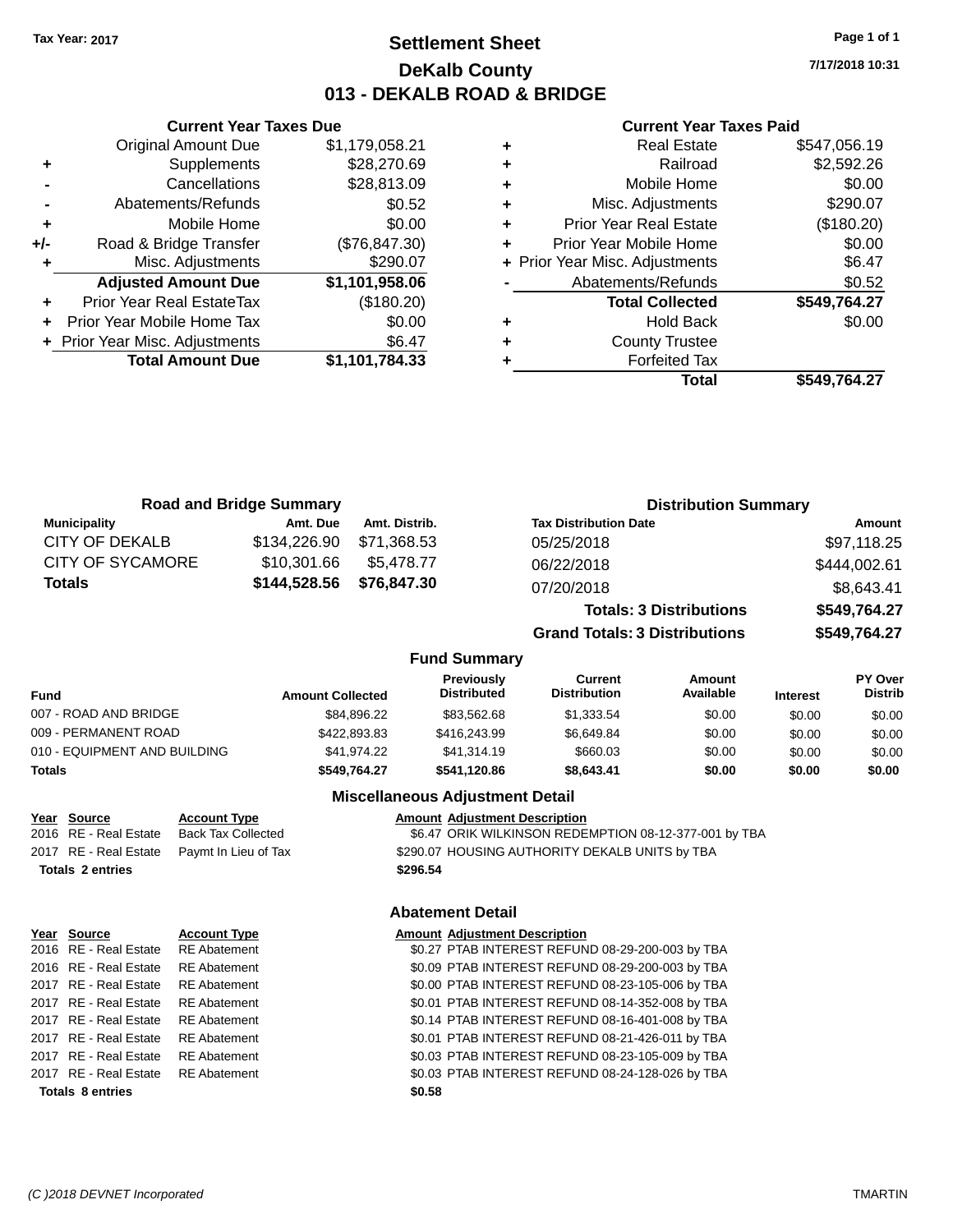# **Settlement Sheet Tax Year: 2017 Page 1 of 1 DeKalb County 014 - FRANKLIN TOWNSHIP**

**7/17/2018 10:31**

#### **Current Year Taxes Paid**

|     | <b>Current Year Taxes Due</b>  |              |
|-----|--------------------------------|--------------|
|     | <b>Original Amount Due</b>     | \$115,420.35 |
| ٠   | Supplements                    | \$1,166.24   |
|     | Cancellations                  | \$1,208.55   |
|     | Abatements/Refunds             | \$0.00       |
| ٠   | Mobile Home                    | \$0.00       |
| +/- | Road & Bridge Transfer         | \$0.00       |
|     | Misc. Adjustments              | \$10.59      |
|     | <b>Adjusted Amount Due</b>     | \$115,388.63 |
| ٠   | Prior Year Real EstateTax      | \$0.00       |
|     | Prior Year Mobile Home Tax     | \$0.00       |
|     | + Prior Year Misc. Adjustments | \$0.00       |
|     | <b>Total Amount Due</b>        | \$115,388.63 |
|     |                                |              |

|   | <b>Real Estate</b>             | \$62,695.92 |
|---|--------------------------------|-------------|
| ٠ | Railroad                       | \$660.89    |
| ٠ | Mobile Home                    | \$0.00      |
| ٠ | Misc. Adjustments              | \$10.59     |
| ٠ | <b>Prior Year Real Estate</b>  | \$0.00      |
| ÷ | Prior Year Mobile Home         | \$0.00      |
|   | + Prior Year Misc. Adjustments | \$0.00      |
|   | Abatements/Refunds             | \$0.00      |
|   | <b>Total Collected</b>         | \$63,367.40 |
| ٠ | Hold Back                      | \$0.00      |
|   | <b>County Trustee</b>          |             |
| ٠ | <b>Forfeited Tax</b>           |             |
|   | Total                          | \$63,367.40 |
|   |                                |             |

|                          |                         |                                         |                                       | <b>Distribution Summary</b>    |                 |                           |
|--------------------------|-------------------------|-----------------------------------------|---------------------------------------|--------------------------------|-----------------|---------------------------|
|                          |                         |                                         | <b>Tax Distribution Date</b>          |                                |                 | Amount                    |
|                          |                         |                                         | 05/25/2018                            |                                |                 | \$12,220.06               |
|                          |                         |                                         | 06/22/2018                            |                                |                 | \$49,183.92               |
|                          |                         |                                         | 07/20/2018                            |                                |                 | \$1,963.42                |
|                          |                         |                                         |                                       | <b>Totals: 3 Distributions</b> |                 | \$63,367.40               |
|                          |                         |                                         | <b>Grand Totals: 3 Distributions</b>  |                                |                 | \$63,367.40               |
|                          |                         | <b>Fund Summary</b>                     |                                       |                                |                 |                           |
| <b>Fund</b>              | <b>Amount Collected</b> | <b>Previously</b><br><b>Distributed</b> | <b>Current</b><br><b>Distribution</b> | Amount<br>Available            | <b>Interest</b> | PY Over<br><b>Distrib</b> |
| 001 - CORPORATE          | \$55,990.41             | \$54,255.57                             | \$1,734.84                            | \$0.00                         | \$0.00          | \$0.00                    |
| 005 - I. M. R. F.        | \$4,162.41              | \$4,033.44                              | \$128.97                              | \$0.00                         | \$0.00          | \$0.00                    |
| 054 - GENERAL ASSISTANCE | \$3,214.58              | \$3,114.97                              | \$99.61                               | \$0.00                         | \$0.00          | \$0.00                    |
| Totals                   | \$63,367.40             | \$61,403.98                             | \$1,963.42                            | \$0.00                         | \$0.00          | \$0.00                    |
|                          |                         | Miccollangeus Adjustment Detail         |                                       |                                |                 |                           |

### **Miscellaneous Adjustment Detail**

**Totals 1 entries** \$10.59

**Year Source Account Type Account Adjustment Description** 

2017 RE - Real Estate Back Tax Collected \$10.59 KETTLESON REDEMPTION 01-19-335-001 by TBA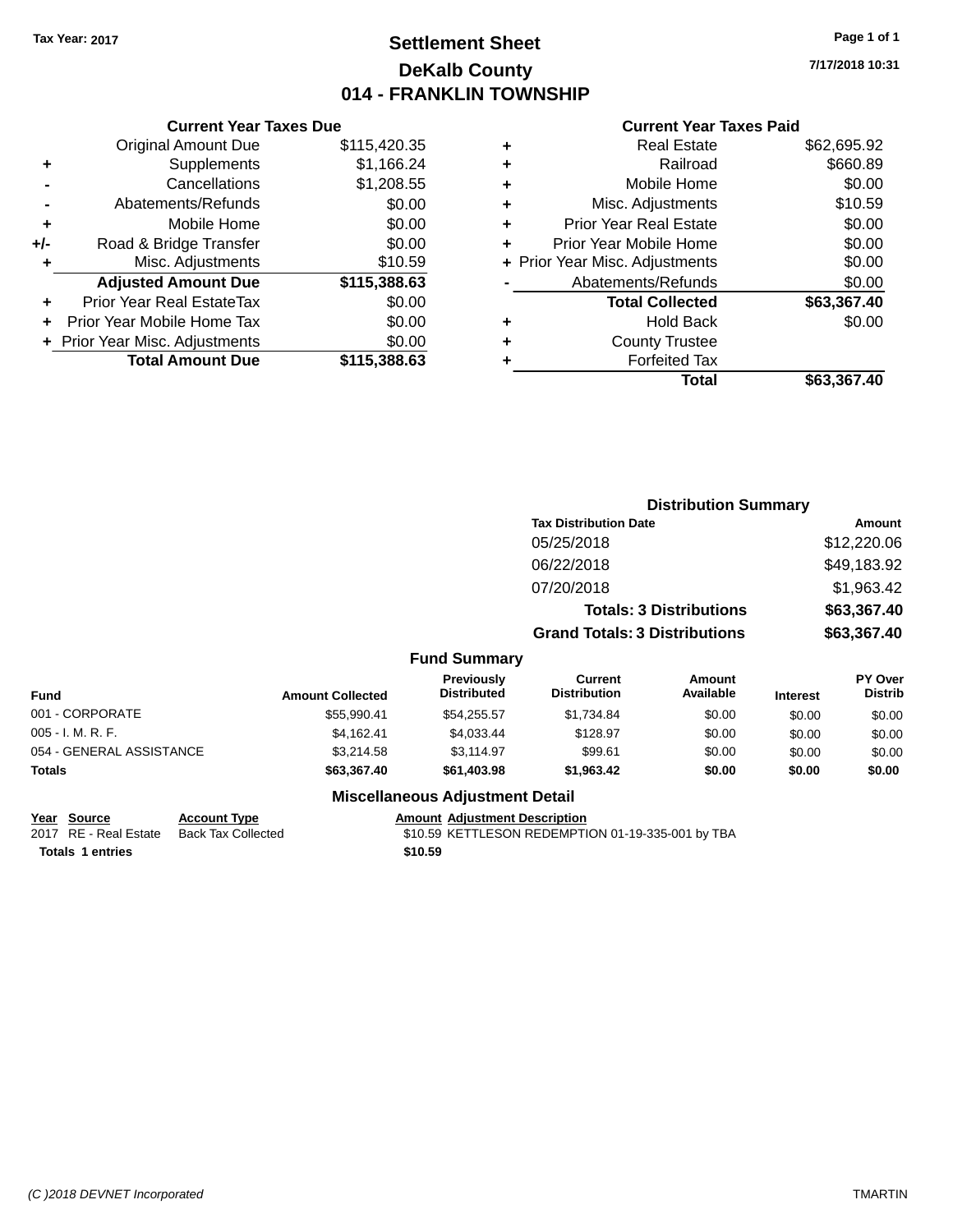# **Settlement Sheet Tax Year: 2017 Page 1 of 1 DeKalb County 015 - FRANKLIN TWP CEMETERY**

**7/17/2018 10:31**

|   | Real Estate                    | \$18,808.35 |
|---|--------------------------------|-------------|
| ٠ | Railroad                       | \$198.26    |
| ٠ | Mobile Home                    | \$0.00      |
| ٠ | Misc. Adjustments              | \$3.18      |
| ٠ | <b>Prior Year Real Estate</b>  | \$0.00      |
| ٠ | Prior Year Mobile Home         | \$0.00      |
|   | + Prior Year Misc. Adjustments | \$0.00      |
|   | Abatements/Refunds             | \$0.00      |
|   | <b>Total Collected</b>         | \$19,009.79 |
| ٠ | Hold Back                      | \$0.00      |
| ٠ | <b>County Trustee</b>          |             |
| ٠ | <b>Forfeited Tax</b>           |             |
|   | Total                          | \$19,009.79 |
|   |                                |             |

|                                              |                                                  |                                        |                                                  | <b>Distribution Summary</b>    |                 |                           |
|----------------------------------------------|--------------------------------------------------|----------------------------------------|--------------------------------------------------|--------------------------------|-----------------|---------------------------|
|                                              |                                                  | <b>Tax Distribution Date</b>           |                                                  |                                |                 | Amount                    |
|                                              |                                                  |                                        | 05/25/2018                                       |                                |                 | \$3,665.85                |
|                                              |                                                  |                                        | 06/22/2018                                       |                                |                 | \$14,754.92               |
|                                              |                                                  |                                        | 07/20/2018                                       |                                |                 | \$589.02                  |
|                                              |                                                  |                                        |                                                  | <b>Totals: 3 Distributions</b> |                 | \$19,009.79               |
|                                              |                                                  |                                        | <b>Grand Totals: 3 Distributions</b>             |                                |                 | \$19,009.79               |
|                                              |                                                  | <b>Fund Summary</b>                    |                                                  |                                |                 |                           |
| <b>Fund</b>                                  | <b>Amount Collected</b>                          | Previously<br><b>Distributed</b>       | <b>Current</b><br><b>Distribution</b>            | <b>Amount</b><br>Available     | <b>Interest</b> | PY Over<br><b>Distrib</b> |
| 017 - CEMETERY                               | \$19,009.79                                      | \$18,420.77                            | \$589.02                                         | \$0.00                         | \$0.00          | \$0.00                    |
| <b>Totals</b>                                | \$19,009.79                                      | \$18,420.77                            | \$589.02                                         | \$0.00                         | \$0.00          | \$0.00                    |
|                                              |                                                  | <b>Miscellaneous Adjustment Detail</b> |                                                  |                                |                 |                           |
| <u> Year Source</u><br>2017 RE - Real Estate | <b>Account Type</b><br><b>Back Tax Collected</b> | <b>Amount Adjustment Description</b>   | \$3.18 KETTLESON REDEMPTION 01-19-335-001 by TBA |                                |                 |                           |
| <b>Totals 1 entries</b>                      |                                                  | \$3.18                                 |                                                  |                                |                 |                           |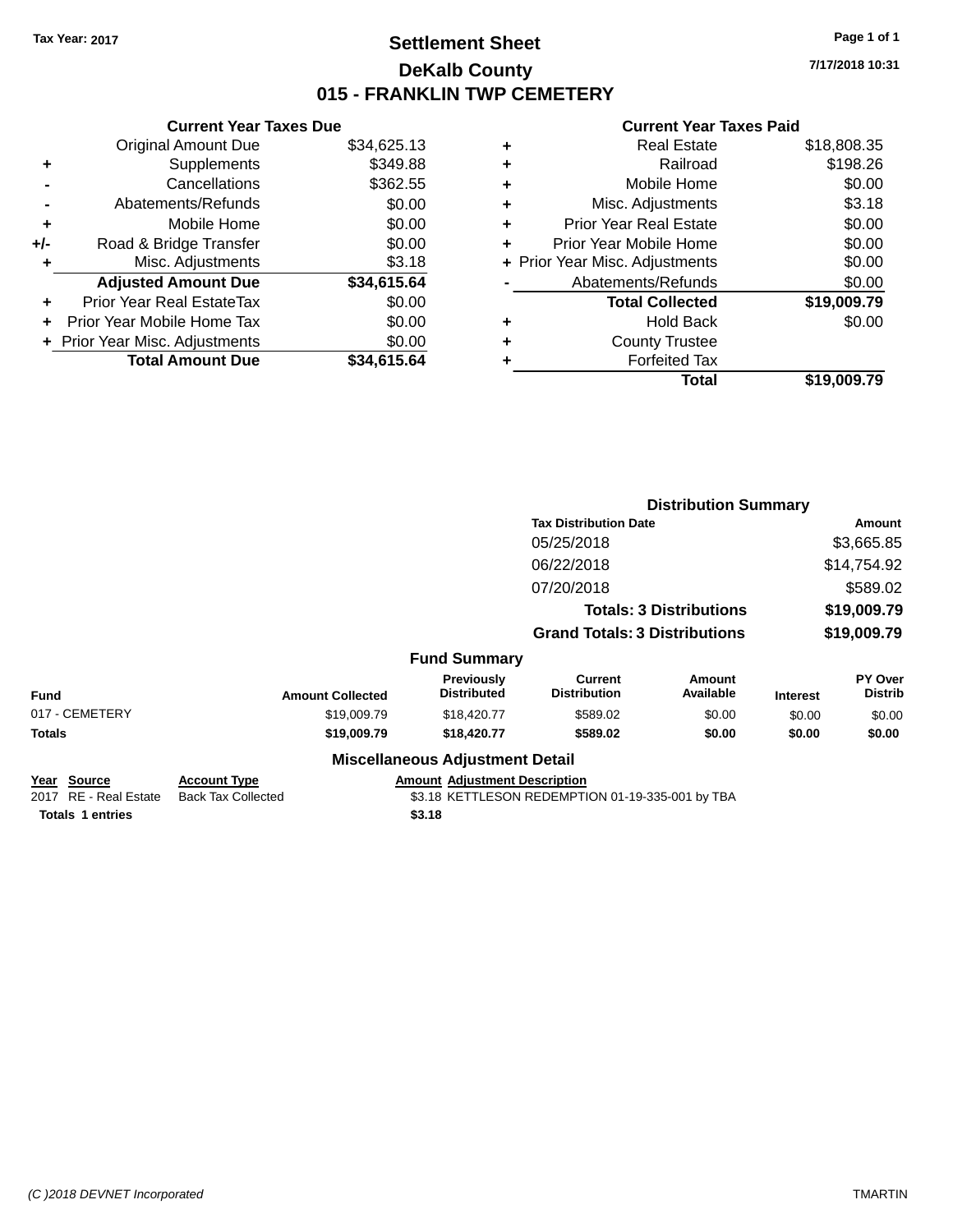# **Settlement Sheet Tax Year: 2017 Page 1 of 1 DeKalb County 016 - FRANKLIN ROAD & BRIDGE**

**7/17/2018 10:31**

#### **Current Year Taxes Paid**

|                | <b>Original Amount Due</b>     | \$198,420.58 |
|----------------|--------------------------------|--------------|
| ÷              | Supplements                    | \$1,928.87   |
|                | Cancellations                  | \$1,999.52   |
| $\blacksquare$ | Abatements/Refunds             | \$0.00       |
| ÷              | Mobile Home                    | \$0.00       |
| +/-            | Road & Bridge Transfer         | (\$4,065.54) |
|                | Misc. Adjustments              | \$18.20      |
|                | <b>Adjusted Amount Due</b>     | \$194,302.59 |
| ٠              | Prior Year Real EstateTax      | \$0.00       |
| ÷              | Prior Year Mobile Home Tax     | \$0.00       |
|                | + Prior Year Misc. Adjustments | \$0.00       |
|                | <b>Total Amount Due</b>        | \$194,302.59 |
|                |                                |              |

**Current Year Taxes Due**

| ٠ | <b>Real Estate</b>             | \$103,728.77 |
|---|--------------------------------|--------------|
| ٠ | Railroad                       | \$1,123.51   |
| ٠ | Mobile Home                    | \$0.00       |
| ٠ | Misc. Adjustments              | \$18.20      |
| ٠ | <b>Prior Year Real Estate</b>  | \$0.00       |
| ٠ | Prior Year Mobile Home         | \$0.00       |
|   | + Prior Year Misc. Adjustments | \$0.00       |
|   | Abatements/Refunds             | \$0.00       |
|   | <b>Total Collected</b>         | \$104,870.48 |
| ٠ | <b>Hold Back</b>               | \$0.00       |
| ٠ | <b>County Trustee</b>          |              |
|   | <b>Forfeited Tax</b>           |              |
|   | Total                          | \$104.870.48 |

| <b>Road and Bridge Summary</b> |            |               | <b>Distribution Summary</b>    |              |
|--------------------------------|------------|---------------|--------------------------------|--------------|
| <b>Municipality</b>            | Amt. Due   | Amt. Distrib. | <b>Tax Distribution Date</b>   | Amount       |
| <b>VILLAGE OF KIRKLAND</b>     | \$7.397.71 | \$4.065.54    | 05/25/2018                     | \$20,217.82  |
| <b>Totals</b>                  | \$7,397.71 | \$4.065.54    | 06/22/2018                     | \$81,404.18  |
|                                |            |               | 07/20/2018                     | \$3,248.48   |
|                                |            |               | <b>Totals: 3 Distributions</b> | \$104,870.48 |

**Grand Totals: 3 Distributions \$104,870.48**

### **Fund Summary**

| <b>Fund</b>                                   | <b>Amount Collected</b> | <b>Previously</b><br><b>Distributed</b> | Current<br><b>Distribution</b> | Amount<br>Available | <b>Interest</b> | <b>PY Over</b><br><b>Distrib</b> |
|-----------------------------------------------|-------------------------|-----------------------------------------|--------------------------------|---------------------|-----------------|----------------------------------|
| 007 - ROAD AND BRIDGE                         | \$12,235,65             | \$11,857.46                             | \$378.19                       | \$0.00              | \$0.00          | \$0.00                           |
| 008 - BRIDGE CONST W/COUNTY                   | \$13,558.06             | \$13,137.96                             | \$420.10                       | \$0.00              | \$0.00          | \$0.00                           |
| 009 - PERMANENT ROAD                          | \$50,671.48             | \$49.101.42                             | \$1,570.06                     | \$0.00              | \$0.00          | \$0.00                           |
| 010 - EQUIPMENT AND BUILDING                  | \$24.557.23             | \$23,796.33                             | \$760.90                       | \$0.00              | \$0.00          | \$0.00                           |
| 035 - TORT JUDGEMENTS/LIABILITY<br><b>INS</b> | \$2.747.91              | \$2,662.77                              | \$85.14                        | \$0.00              | \$0.00          | \$0.00                           |
| 047 - SOCIAL SECURITY                         | \$1.100.15              | \$1,066,06                              | \$34.09                        | \$0.00              | \$0.00          | \$0.00                           |
| <b>Totals</b>                                 | \$104,870.48            | \$101.622.00                            | \$3,248.48                     | \$0.00              | \$0.00          | \$0.00                           |

### **Miscellaneous Adjustment Detail**

# **Year Source Account Type Amount Adjustment Description**

Totals 1 entries \$18.20

\$18.20 KETTLESON REDEMPTION 01-19-335-001 by TBA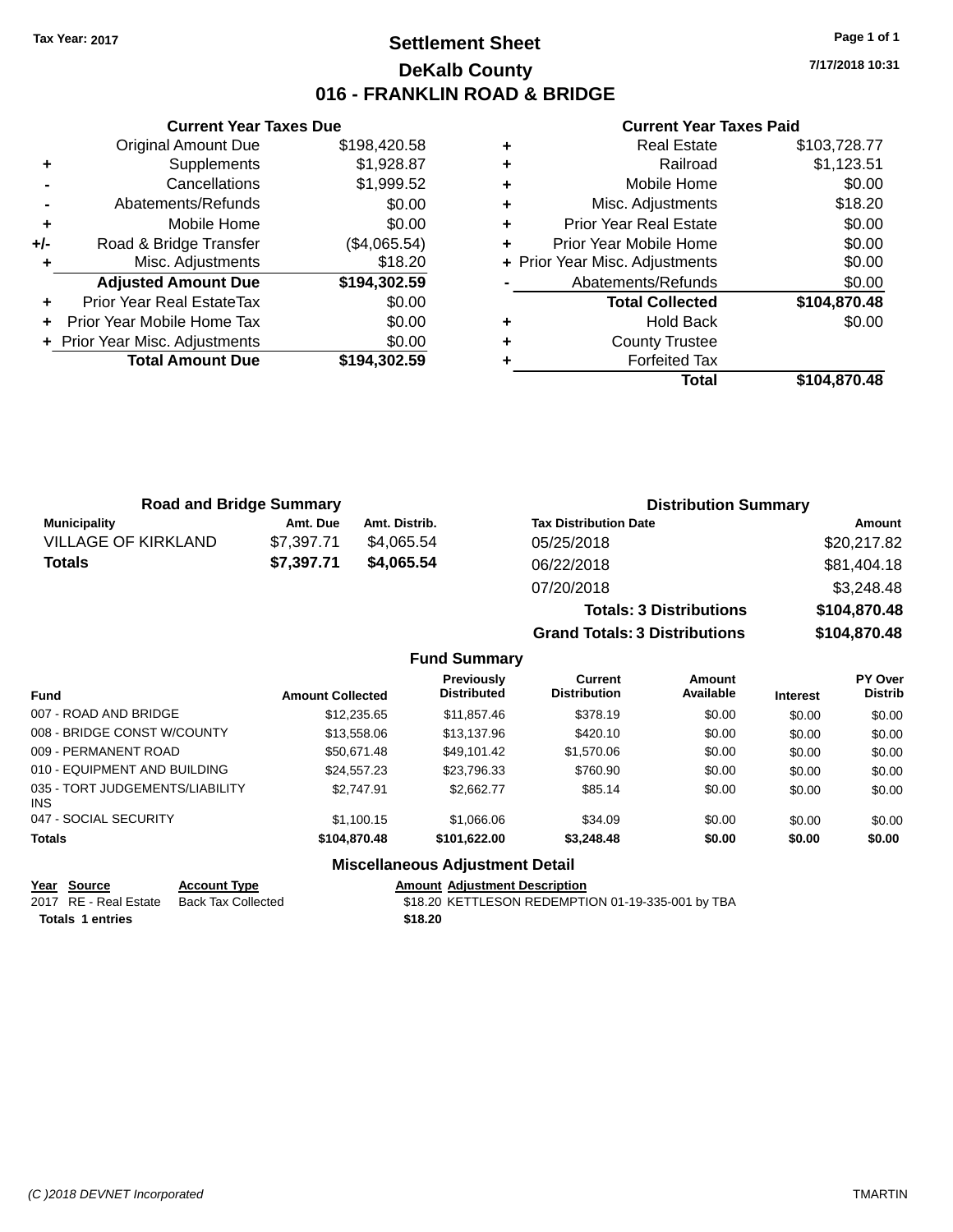# **Settlement Sheet Tax Year: 2017 Page 1 of 1 DeKalb County 017 - GENOA TOWNSHIP**

**7/17/2018 10:31**

#### **Current Year Taxes Paid**

|     | <b>Current Year Taxes Due</b>  |              |
|-----|--------------------------------|--------------|
|     | <b>Original Amount Due</b>     | \$248,981.04 |
| ٠   | Supplements                    | \$4,982.36   |
|     | Cancellations                  | \$6,109.04   |
|     | Abatements/Refunds             | \$0.00       |
| ٠   | Mobile Home                    | \$0.00       |
| +/- | Road & Bridge Transfer         | \$0.00       |
| ٠   | Misc. Adjustments              | \$0.00       |
|     | <b>Adjusted Amount Due</b>     | \$247,854.36 |
| ٠   | Prior Year Real EstateTax      | \$0.00       |
|     | Prior Year Mobile Home Tax     | \$0.00       |
|     | + Prior Year Misc. Adjustments | \$0.00       |
|     | <b>Total Amount Due</b>        | \$247,854.36 |
|     |                                |              |

|   | <b>Real Estate</b>             | \$136.964.46 |
|---|--------------------------------|--------------|
| ٠ | Railroad                       | \$1,112.15   |
| ٠ | Mobile Home                    | \$0.00       |
| ٠ | Misc. Adjustments              | \$0.00       |
| ٠ | <b>Prior Year Real Estate</b>  | \$0.00       |
| ÷ | Prior Year Mobile Home         | \$0.00       |
|   | + Prior Year Misc. Adjustments | \$0.00       |
|   | Abatements/Refunds             | \$0.00       |
|   | <b>Total Collected</b>         | \$138,076.61 |
| ٠ | <b>Hold Back</b>               | \$0.00       |
| ٠ | <b>County Trustee</b>          |              |
| ٠ | <b>Forfeited Tax</b>           |              |
|   | Total                          | \$138,076.61 |
|   |                                |              |

### **Distribution Summary Tax Distribution Date Amount** 05/25/2018 \$27,867.47 06/22/2018 \$107,113.67 07/20/2018 \$3,095.47 **Totals: 3 Distributions \$138,076.61 Grand Totals: 3 Distributions \$138,076.61**

| <b>Fund</b>                                   | <b>Amount Collected</b> | <b>Previously</b><br><b>Distributed</b> | Current<br><b>Distribution</b> | <b>Amount</b><br>Available | <b>Interest</b> | <b>PY Over</b><br><b>Distrib</b> |
|-----------------------------------------------|-------------------------|-----------------------------------------|--------------------------------|----------------------------|-----------------|----------------------------------|
| 001 - CORPORATE                               | \$119,537.60            | \$116,857,75                            | \$2,679.85                     | \$0.00                     | \$0.00          | \$0.00                           |
| 035 - TORT JUDGEMENTS/LIABILITY<br><b>INS</b> | \$2,624.15              | \$2,565,32                              | \$58.83                        | \$0.00                     | \$0.00          | \$0.00                           |
| 047 - SOCIAL SECURITY                         | \$6.574.52              | \$6.427.13                              | \$147.39                       | \$0.00                     | \$0.00          | \$0.00                           |
| 054 - GENERAL ASSISTANCE                      | \$9.340.34              | \$9.130.94                              | \$209.40                       | \$0.00                     | \$0.00          | \$0.00                           |
| <b>Totals</b>                                 | \$138,076.61            | \$134,981.14                            | \$3.095.47                     | \$0.00                     | \$0.00          | \$0.00                           |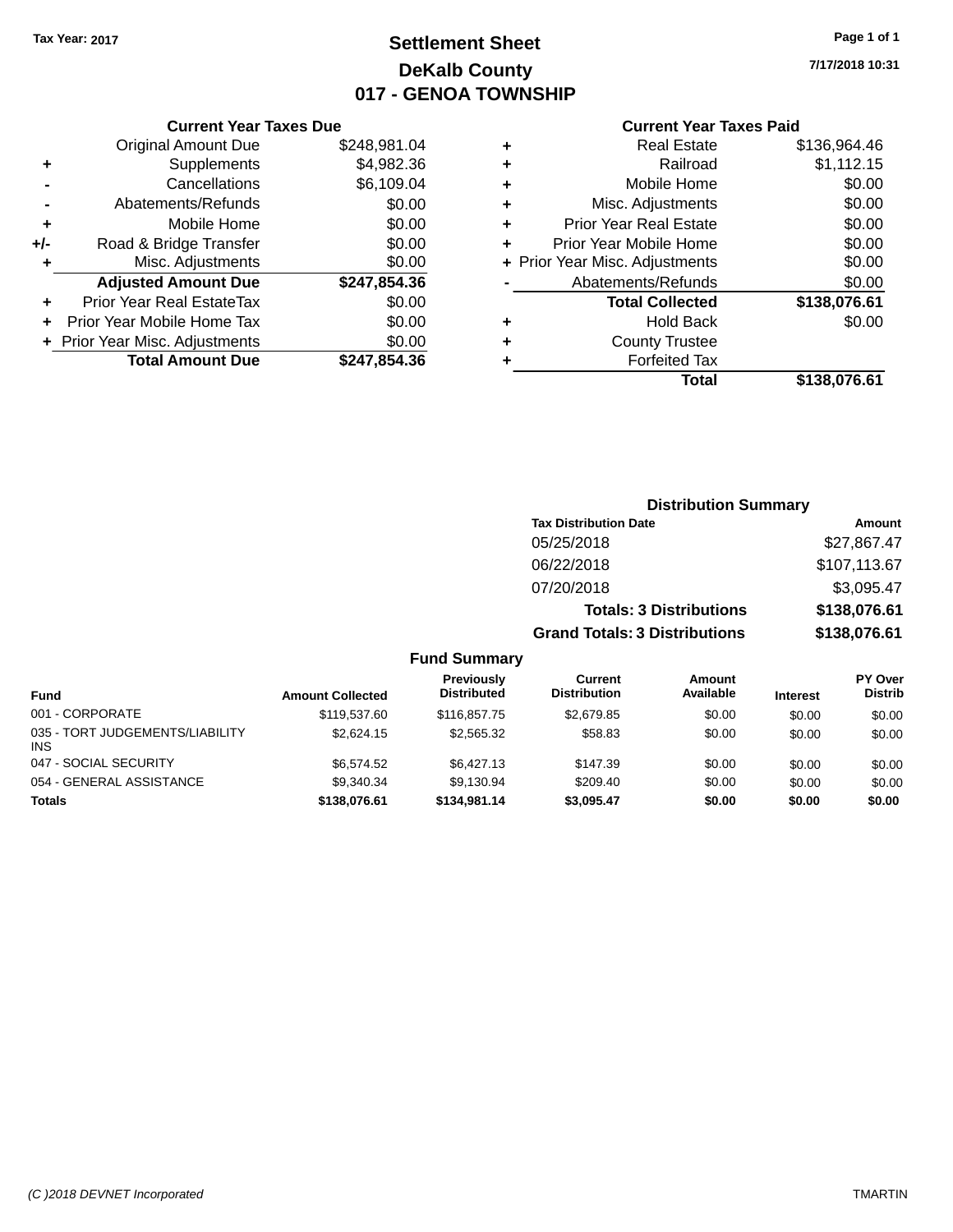# **Settlement Sheet Tax Year: 2017 Page 1 of 1 DeKalb County 018 - GENOA ROAD & BRIDGE**

**7/17/2018 10:31**

#### **Current Year Taxes Paid**

|     | <b>Original Amount Due</b>     | \$186,986.47  |
|-----|--------------------------------|---------------|
| ٠   | Supplements                    | \$3,961.46    |
|     | Cancellations                  | \$4,102.94    |
|     | Abatements/Refunds             | \$0.00        |
| ٠   | Mobile Home                    | \$0.00        |
| +/- | Road & Bridge Transfer         | (\$14,537.56) |
|     | Misc. Adjustments              | \$0.00        |
|     | <b>Adjusted Amount Due</b>     | \$172,307.43  |
| ÷   | Prior Year Real EstateTax      | \$0.00        |
| ÷   | Prior Year Mobile Home Tax     | \$0.00        |
|     | + Prior Year Misc. Adjustments | \$0.00        |
|     | <b>Total Amount Due</b>        | \$172,307.43  |
|     |                                |               |

**Current Year Taxes Due**

| ٠ | <b>Real Estate</b>             | \$88,800.30 |
|---|--------------------------------|-------------|
| ٠ | Railroad                       | \$791.40    |
| ٠ | Mobile Home                    | \$0.00      |
| ٠ | Misc. Adjustments              | \$0.00      |
| ٠ | <b>Prior Year Real Estate</b>  | \$0.00      |
| ٠ | Prior Year Mobile Home         | \$0.00      |
|   | + Prior Year Misc. Adjustments | \$0.00      |
|   | Abatements/Refunds             | \$0.00      |
|   | <b>Total Collected</b>         | \$89,591.70 |
| ٠ | <b>Hold Back</b>               | \$0.00      |
| ٠ | <b>County Trustee</b>          |             |
| ٠ | <b>Forfeited Tax</b>           |             |
|   | Total                          | \$89,591.70 |
|   |                                |             |

**Grand Totals: 3 Distributions \$89,591.70**

| <b>Road and Bridge Summary</b> |          |                         | <b>Distribution Summary</b>    |             |  |
|--------------------------------|----------|-------------------------|--------------------------------|-------------|--|
| <b>Municipality</b>            | Amt. Due | Amt. Distrib.           | <b>Tax Distribution Date</b>   | Amount      |  |
| <b>CITY OF GENOA</b>           |          |                         | 05/25/2018                     | \$18,150.93 |  |
| Totals                         |          | \$26,067.22 \$14,537.56 | 06/22/2018                     | \$69,442.21 |  |
|                                |          |                         | 07/20/2018                     | \$1,998.56  |  |
|                                |          |                         | <b>Totals: 3 Distributions</b> | \$89,591.70 |  |

**Fund Summary Fund Interest Amount Collected Distributed PY Over Distrib Amount Available Current Distribution Previously** 007 - ROAD AND BRIDGE \$31,613.67 \$30,909.52 \$704.15 \$0.00 \$0.00 \$0.00 008 - BRIDGE CONST W/COUNTY  $$517.93$   $$506.37$   $$11.56$   $$0.00$   $$0.00$   $$0.00$ 009 - PERMANENT ROAD \$45,496.78 \$44,481.03 \$1,015.75 \$0.00 \$0.00 \$0.00 \$0.00 \$0.00 \$0.00 010 - EQUIPMENT AND BUILDING \$5,059.63 \$4,946.67 \$112.96 \$0.00 \$0.00 \$0.00 \$0.00 035 - TORT JUDGEMENTS/LIABILITY INS \$5,065.38 \$4,952.29 \$113.09 \$0.00 \$0.00 \$0.00 047 - SOCIAL SECURITY \$1,838.31 \$1,797.26 \$0.00 \$0.00 \$0.00 \$0.00 \$0.00 **Totals \$89,591.70 \$87,593.14 \$1,998.56 \$0.00 \$0.00 \$0.00**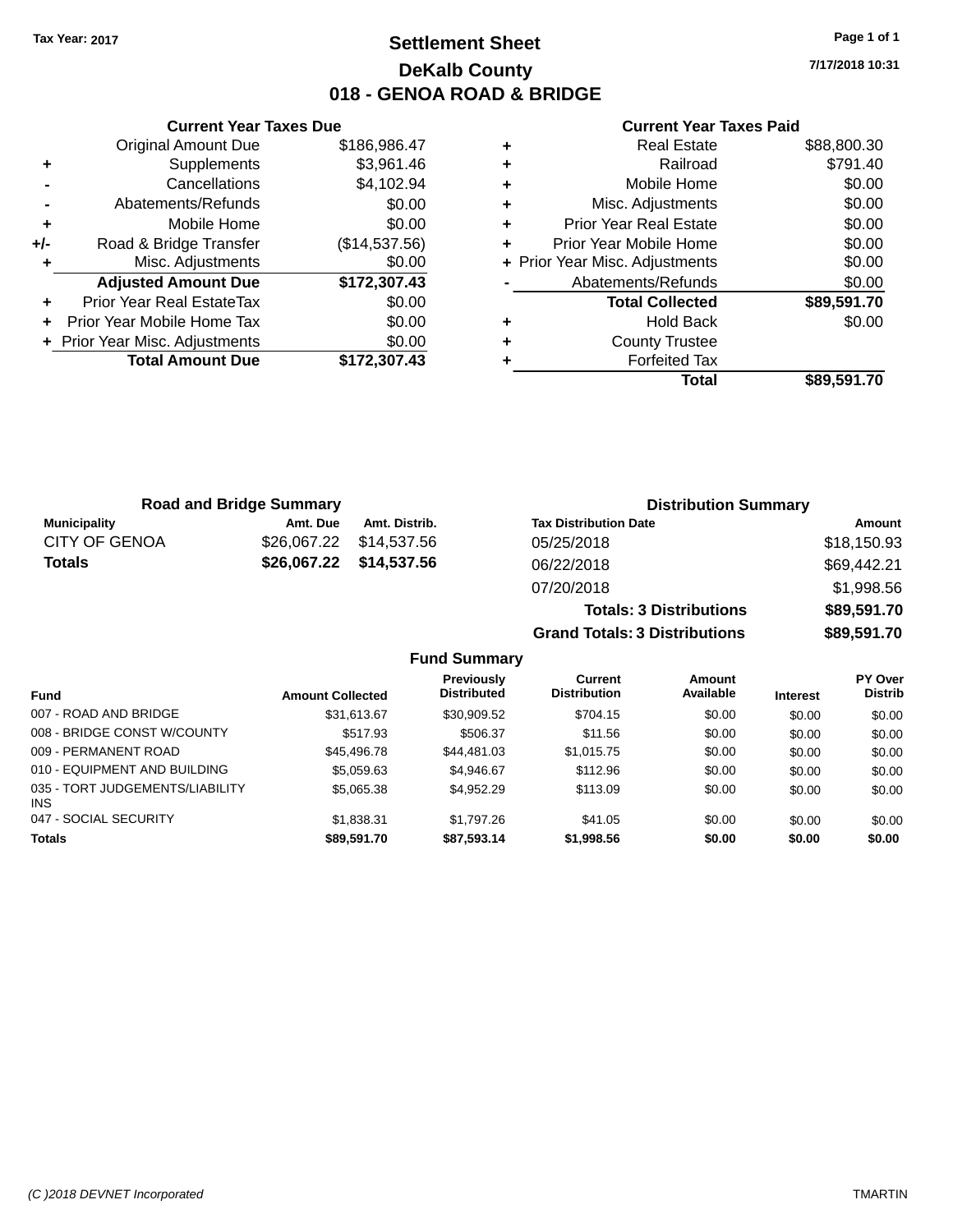# **Settlement Sheet Tax Year: 2017 Page 1 of 1 DeKalb County 019 - KINGSTON TOWNSHIP**

**7/17/2018 10:31**

#### **Current Year Taxes Paid**

|     | <b>Current Year Taxes Due</b>  |             |
|-----|--------------------------------|-------------|
|     | <b>Original Amount Due</b>     | \$91,530.66 |
| ٠   | Supplements                    | \$600.95    |
|     | Cancellations                  | \$761.86    |
|     | Abatements/Refunds             | \$0.00      |
| ٠   | Mobile Home                    | \$0.00      |
| +/- | Road & Bridge Transfer         | \$0.00      |
| ٠   | Misc. Adjustments              | \$0.00      |
|     | <b>Adjusted Amount Due</b>     | \$91,369.75 |
| ÷   | Prior Year Real EstateTax      | \$0.00      |
| ÷   | Prior Year Mobile Home Tax     | \$0.00      |
|     | + Prior Year Misc. Adjustments | \$15.38     |
|     | <b>Total Amount Due</b>        | \$91,385.13 |

|   | <b>Real Estate</b>             | \$49,999.72 |
|---|--------------------------------|-------------|
| ٠ | Railroad                       | \$703.85    |
| ٠ | Mobile Home                    | \$0.00      |
| ٠ | Misc. Adjustments              | \$0.00      |
| ٠ | <b>Prior Year Real Estate</b>  | \$0.00      |
|   | Prior Year Mobile Home         | \$0.00      |
|   | + Prior Year Misc. Adjustments | \$15.38     |
|   | Abatements/Refunds             | \$0.00      |
|   | <b>Total Collected</b>         | \$50,718.95 |
| ٠ | <b>Hold Back</b>               | \$0.00      |
| ٠ | <b>County Trustee</b>          |             |
|   | <b>Forfeited Tax</b>           |             |
|   | Total                          | \$50.718.95 |
|   |                                |             |

|                          |                         |                                  | <b>Distribution Summary</b>           |                                |                 |                           |
|--------------------------|-------------------------|----------------------------------|---------------------------------------|--------------------------------|-----------------|---------------------------|
|                          |                         |                                  | <b>Tax Distribution Date</b>          |                                |                 | <b>Amount</b>             |
|                          |                         |                                  | 05/25/2018                            |                                |                 | \$9,330.72                |
|                          |                         |                                  | 06/22/2018                            |                                |                 | \$40,505.00               |
|                          |                         |                                  | 07/20/2018                            |                                |                 | \$883.23                  |
|                          |                         |                                  |                                       | <b>Totals: 3 Distributions</b> |                 | \$50,718.95               |
|                          |                         |                                  | <b>Grand Totals: 3 Distributions</b>  |                                |                 | \$50,718.95               |
|                          |                         | <b>Fund Summary</b>              |                                       |                                |                 |                           |
| <b>Fund</b>              | <b>Amount Collected</b> | Previously<br><b>Distributed</b> | <b>Current</b><br><b>Distribution</b> | Amount<br>Available            | <b>Interest</b> | PY Over<br><b>Distrib</b> |
| 001 - CORPORATE          | \$50,359.31             | \$49,482.34                      | \$876.97                              | \$0.00                         | \$0.00          | \$0.00                    |
| 054 - GENERAL ASSISTANCE | \$359.64                | \$353.38                         | \$6.26                                | \$0.00                         | \$0.00          | \$0.00                    |
| <b>Totals</b>            | \$50,718.95             | \$49,835.72                      | \$883.23                              | \$0.00                         | \$0.00          | \$0.00                    |

### **Miscellaneous Adjustment Detail**

| Year Source | <b>Account Type</b> | <b>Amount Adiustment Description</b> |
|-------------|---------------------|--------------------------------------|
| ---------   | _ _ _ _             |                                      |

**Totals \$15.38 1 entries**

2016 RE - Real Estate Back Tax Collected **\$15.38 MATHESON REDEMPTION 02-22-402-003 by TBA**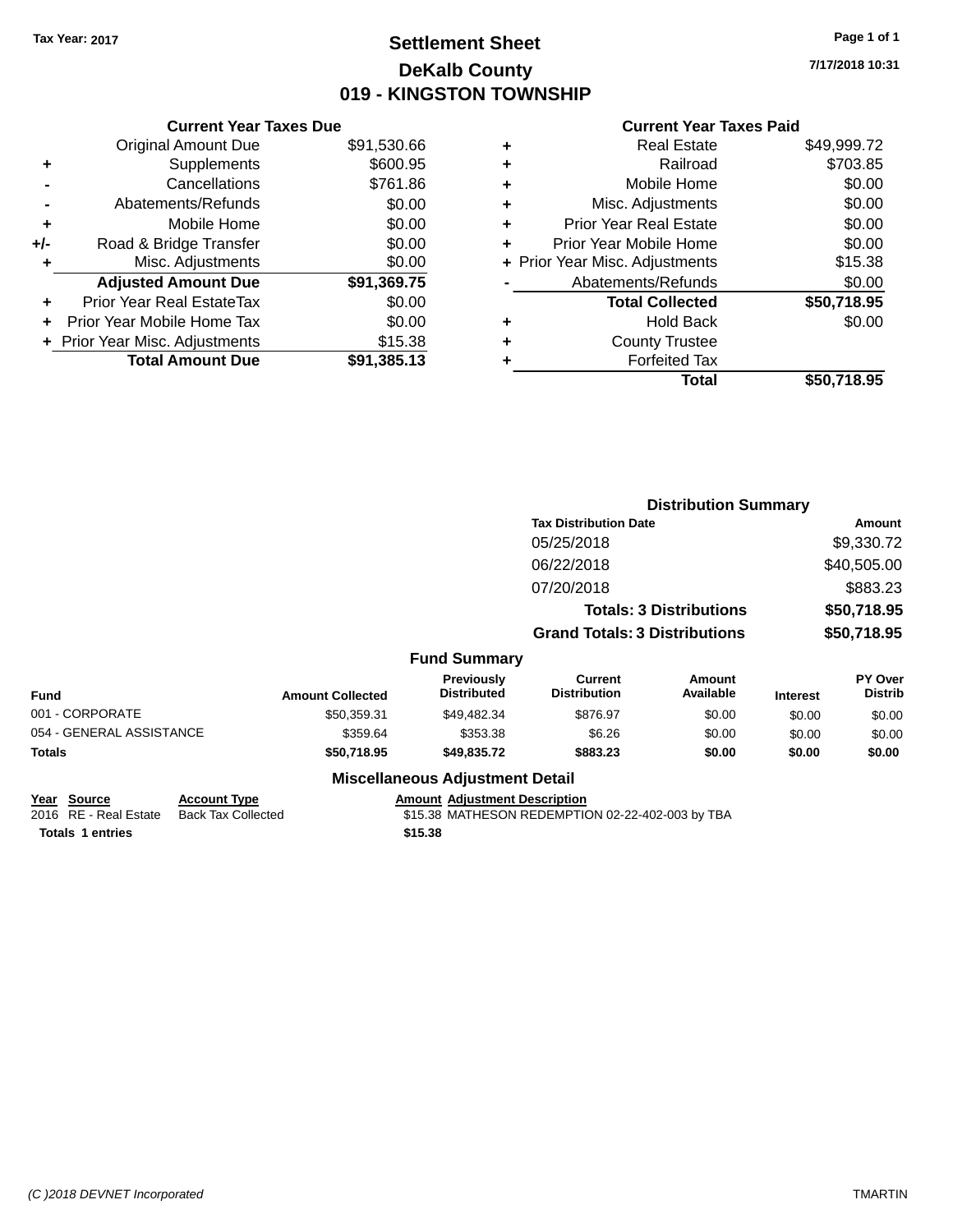# **Settlement Sheet Tax Year: 2017 Page 1 of 1 DeKalb County 020 - KINGSTON ROAD & BRIDGE**

**7/17/2018 10:31**

#### **Current Year Taxes Paid**

|     | <b>Current Year Taxes Due</b>  |               |
|-----|--------------------------------|---------------|
|     | <b>Original Amount Due</b>     | \$329,995.74  |
| ٠   | Supplements                    | \$2,044.38    |
|     | Cancellations                  | \$2,591.72    |
|     | Abatements/Refunds             | \$0.00        |
| ٠   | Mobile Home                    | \$0.00        |
| +/- | Road & Bridge Transfer         | (\$10,197.56) |
| ٠   | Misc. Adjustments              | \$0.00        |
|     | <b>Adjusted Amount Due</b>     | \$319,250.84  |
|     | Prior Year Real EstateTax      | (\$3.02)      |
| ٠   | Prior Year Mobile Home Tax     | \$0.00        |
|     | + Prior Year Misc. Adjustments | \$54.48       |
|     | <b>Total Amount Due</b>        | \$319,302.30  |
|     |                                |               |

| \$2,516.22<br>Railroad<br>÷<br>\$0.00<br>Mobile Home<br>٠<br>\$0.00<br>Misc. Adjustments<br>٠<br>(\$3.02)<br><b>Prior Year Real Estate</b><br>٠<br>\$0.00<br>Prior Year Mobile Home<br>\$54.48<br>+ Prior Year Misc. Adjustments<br>\$0.00<br>Abatements/Refunds<br>\$172,658.93<br><b>Total Collected</b><br>\$0.00<br><b>Hold Back</b><br>٠<br><b>County Trustee</b><br>٠<br><b>Forfeited Tax</b><br>Total<br>\$172.658.93 | <b>Real Estate</b> | \$170,091.25 |
|------------------------------------------------------------------------------------------------------------------------------------------------------------------------------------------------------------------------------------------------------------------------------------------------------------------------------------------------------------------------------------------------------------------------------|--------------------|--------------|
|                                                                                                                                                                                                                                                                                                                                                                                                                              |                    |              |
|                                                                                                                                                                                                                                                                                                                                                                                                                              |                    |              |
|                                                                                                                                                                                                                                                                                                                                                                                                                              |                    |              |
|                                                                                                                                                                                                                                                                                                                                                                                                                              |                    |              |
|                                                                                                                                                                                                                                                                                                                                                                                                                              |                    |              |
|                                                                                                                                                                                                                                                                                                                                                                                                                              |                    |              |
|                                                                                                                                                                                                                                                                                                                                                                                                                              |                    |              |
|                                                                                                                                                                                                                                                                                                                                                                                                                              |                    |              |
|                                                                                                                                                                                                                                                                                                                                                                                                                              |                    |              |
|                                                                                                                                                                                                                                                                                                                                                                                                                              |                    |              |
|                                                                                                                                                                                                                                                                                                                                                                                                                              |                    |              |
|                                                                                                                                                                                                                                                                                                                                                                                                                              |                    |              |

| <b>Road and Bridge Summary</b> |             |               | <b>Distribution Summary</b>    |              |  |
|--------------------------------|-------------|---------------|--------------------------------|--------------|--|
| <b>Municipality</b>            | Amt. Due    | Amt. Distrib. | <b>Tax Distribution Date</b>   | Amount       |  |
| <b>CITY OF GENOA</b>           | \$7.480.65  | \$4.158.20    | 05/25/2018                     | \$31,740.89  |  |
| <b>VILLAGE OF KINGSTON</b>     | \$10,869.19 | \$6,039.36    | 06/22/2018                     | \$137,913.43 |  |
| <b>Totals</b>                  | \$18,349.84 | \$10,197.56   | 07/20/2018                     | \$3,004.61   |  |
|                                |             |               | <b>Totals: 3 Distributions</b> | \$172,658.93 |  |

**Grand Totals: 3 Distributions \$172,658.93**

### **Fund Summary**

| <b>Fund</b>                  | <b>Amount Collected</b> | <b>Previously</b><br><b>Distributed</b> | Current<br><b>Distribution</b> | Amount<br>Available | <b>Interest</b> | PY Over<br><b>Distrib</b> |
|------------------------------|-------------------------|-----------------------------------------|--------------------------------|---------------------|-----------------|---------------------------|
| 007 - ROAD AND BRIDGE        | \$38,624.03             | \$37.953.54                             | \$670.49                       | \$0.00              | \$0.00          | \$0.00                    |
| 008 - BRIDGE CONST W/COUNTY  | \$5,961.13              | \$5,857,32                              | \$103.81                       | \$0.00              | \$0.00          | \$0.00                    |
| 009 - PERMANENT ROAD         | \$112,388.72            | \$110.431.55                            | \$1.957.17                     | \$0.00              | \$0.00          | \$0.00                    |
| 010 - EQUIPMENT AND BUILDING | \$15,685,05             | \$15,411.91                             | \$273.14                       | \$0.00              | \$0.00          | \$0.00                    |
| <b>Totals</b>                | \$172,658,93            | \$169.654.32                            | \$3,004.61                     | \$0.00              | \$0.00          | \$0.00                    |

### **Miscellaneous Adjustment Detail**

**Year Source Account Type Account Adjustment Description** 

**Totals \$54.48 1 entries**

2016 RE - Real Estate Back Tax Collected **554.48 MATHESON REDEMPTION 02-22-402-003 by TBA**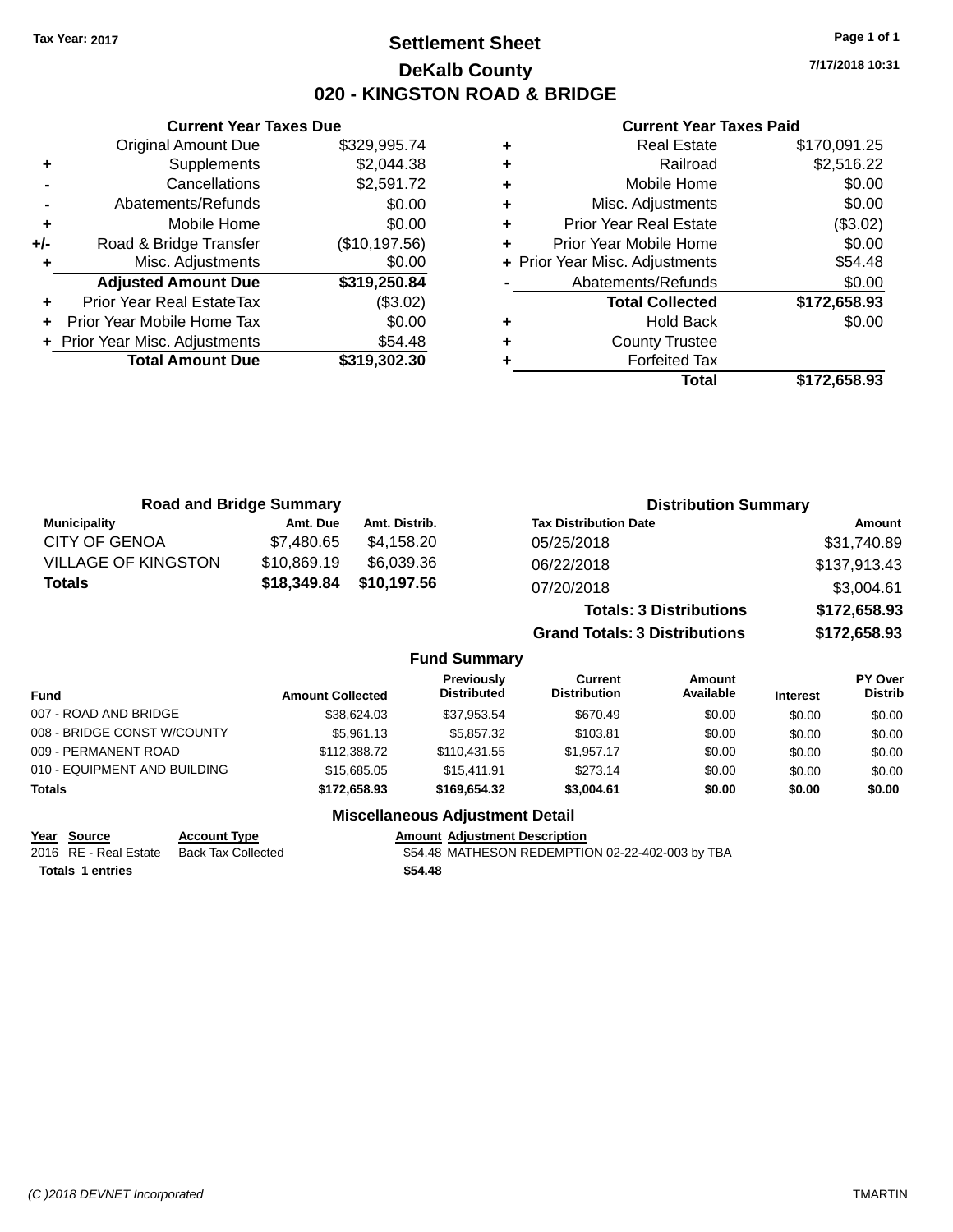# **Settlement Sheet Tax Year: 2017 Page 1 of 1 DeKalb County 021 - KINGSTON TWP CEMETERY**

**7/17/2018 10:31**

|       | <b>Current Year Taxes Due</b>  |             |
|-------|--------------------------------|-------------|
|       | Original Amount Due            | \$15,471.47 |
| ٠     | Supplements                    | \$101.58    |
|       | Cancellations                  | \$128.79    |
|       | Abatements/Refunds             | \$0.00      |
| ÷     | Mobile Home                    | \$0.00      |
| $+/-$ | Road & Bridge Transfer         | \$0.00      |
| ٠     | Misc. Adjustments              | \$0.00      |
|       | <b>Adjusted Amount Due</b>     | \$15,444.26 |
| ÷     | Prior Year Real EstateTax      | \$0.00      |
|       | Prior Year Mobile Home Tax     | \$0.00      |
|       | + Prior Year Misc. Adjustments | \$2.60      |
|       | <b>Total Amount Due</b>        | \$15,446.86 |
|       |                                |             |

|   | <b>Real Estate</b>             | \$8,451.38 |
|---|--------------------------------|------------|
| ٠ | Railroad                       | \$118.98   |
| ٠ | Mobile Home                    | \$0.00     |
| ٠ | Misc. Adjustments              | \$0.00     |
| ٠ | <b>Prior Year Real Estate</b>  | \$0.00     |
| ٠ | Prior Year Mobile Home         | \$0.00     |
|   | + Prior Year Misc. Adjustments | \$2.60     |
|   | Abatements/Refunds             | \$0.00     |
|   | <b>Total Collected</b>         | \$8,572.96 |
| ٠ | <b>Hold Back</b>               | \$0.00     |
| ٠ | <b>County Trustee</b>          |            |
|   | <b>Forfeited Tax</b>           |            |
|   | Total                          | \$8,572.96 |
|   |                                |            |

|                                              |                                                  |                                        | <b>Distribution Summary</b>                     |                                |                 |                           |
|----------------------------------------------|--------------------------------------------------|----------------------------------------|-------------------------------------------------|--------------------------------|-----------------|---------------------------|
|                                              |                                                  |                                        | <b>Tax Distribution Date</b>                    |                                |                 | Amount                    |
|                                              |                                                  |                                        | 05/25/2018                                      |                                |                 | \$1,577.20                |
|                                              |                                                  |                                        | 06/22/2018                                      |                                |                 | \$6,846.47                |
|                                              |                                                  |                                        | 07/20/2018                                      |                                |                 | \$149.29                  |
|                                              |                                                  |                                        |                                                 | <b>Totals: 3 Distributions</b> |                 | \$8,572.96                |
|                                              |                                                  |                                        | <b>Grand Totals: 3 Distributions</b>            |                                |                 | \$8,572.96                |
|                                              |                                                  | <b>Fund Summary</b>                    |                                                 |                                |                 |                           |
| <b>Fund</b>                                  | <b>Amount Collected</b>                          | Previously<br><b>Distributed</b>       | <b>Current</b><br><b>Distribution</b>           | Amount<br>Available            | <b>Interest</b> | PY Over<br><b>Distrib</b> |
| 017 - CEMETERY                               | \$8,572.96                                       | \$8,423.67                             | \$149.29                                        | \$0.00                         | \$0.00          | \$0.00                    |
| Totals                                       | \$8,572.96                                       | \$8,423.67                             | \$149.29                                        | \$0.00                         | \$0.00          | \$0.00                    |
|                                              |                                                  | <b>Miscellaneous Adjustment Detail</b> |                                                 |                                |                 |                           |
| <u> Year Source</u><br>2016 RE - Real Estate | <b>Account Type</b><br><b>Back Tax Collected</b> | <b>Amount Adjustment Description</b>   | \$2.60 MATHESON REDEMPTION 02-22-402-003 by TBA |                                |                 |                           |
| <b>Totals 1 entries</b>                      |                                                  | \$2.60                                 |                                                 |                                |                 |                           |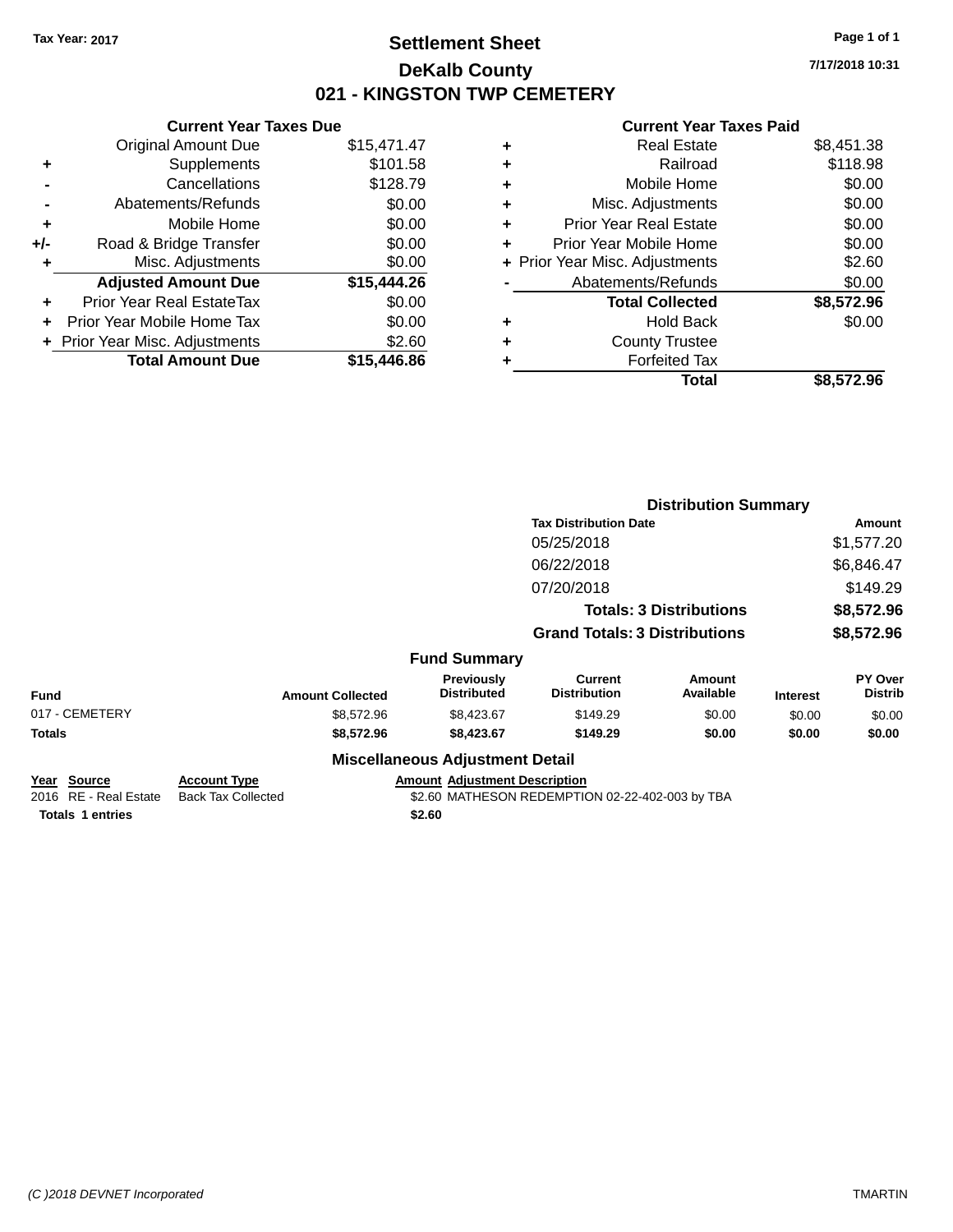# **Settlement Sheet Tax Year: 2017 Page 1 of 1 DeKalb County 022 - MALTA TOWNSHIP**

**7/17/2018 10:31**

|       | <b>Current Year Taxes Due</b>  |             |
|-------|--------------------------------|-------------|
|       | <b>Original Amount Due</b>     | \$68,688.53 |
|       | Supplements                    | \$192.73    |
|       | Cancellations                  | \$309.01    |
|       | Abatements/Refunds             | \$0.00      |
| ÷     | Mobile Home                    | \$0.00      |
| $+/-$ | Road & Bridge Transfer         | \$0.00      |
| ٠     | Misc. Adjustments              | \$2.89      |
|       | <b>Adjusted Amount Due</b>     | \$68,575.14 |
|       | Prior Year Real EstateTax      | \$0.00      |
|       | Prior Year Mobile Home Tax     | \$0.00      |
|       | + Prior Year Misc. Adjustments | \$0.00      |
|       | <b>Total Amount Due</b>        | \$68,575.14 |
|       |                                |             |

#### **Current Year Taxes Paid +** Real Estate \$37,743.50

|   | Total                          | \$39,429.07 |
|---|--------------------------------|-------------|
| ٠ | <b>Forfeited Tax</b>           |             |
| ٠ | <b>County Trustee</b>          |             |
| ٠ | <b>Hold Back</b>               | \$0.00      |
|   | <b>Total Collected</b>         | \$39,429.07 |
|   | Abatements/Refunds             | \$0.00      |
|   | + Prior Year Misc. Adjustments | \$0.00      |
| ٠ | Prior Year Mobile Home         | \$0.00      |
| ٠ | <b>Prior Year Real Estate</b>  | \$0.00      |
| ٠ | Misc. Adjustments              | \$2.89      |
| ٠ | Mobile Home                    | \$0.00      |
| ÷ | Railroad                       | \$1,682.68  |
| Ŧ | NGAI ESIAIG                    | JU., 140.UU |

|                          |                         |                                  |                                       | <b>Distribution Summary</b>    |                 |                           |
|--------------------------|-------------------------|----------------------------------|---------------------------------------|--------------------------------|-----------------|---------------------------|
|                          |                         |                                  | <b>Tax Distribution Date</b>          |                                |                 | Amount                    |
|                          |                         |                                  | 05/25/2018                            |                                |                 | \$8,612.41                |
|                          |                         |                                  | 06/22/2018                            |                                |                 | \$30,306.08               |
|                          |                         |                                  | 07/20/2018                            |                                |                 | \$510.58                  |
|                          |                         |                                  |                                       | <b>Totals: 3 Distributions</b> |                 | \$39,429.07               |
|                          |                         |                                  | <b>Grand Totals: 3 Distributions</b>  |                                |                 | \$39,429.07               |
|                          |                         | <b>Fund Summary</b>              |                                       |                                |                 |                           |
| <b>Fund</b>              | <b>Amount Collected</b> | Previously<br><b>Distributed</b> | <b>Current</b><br><b>Distribution</b> | <b>Amount</b><br>Available     | <b>Interest</b> | PY Over<br><b>Distrib</b> |
| 001 - CORPORATE          | \$38,963.15             | \$38,458.60                      | \$504.55                              | \$0.00                         | \$0.00          | \$0.00                    |
| 054 - GENERAL ASSISTANCE | \$465.92                | \$459.89                         | \$6.03                                | \$0.00                         | \$0.00          | \$0.00                    |
| <b>Totals</b>            | \$39,429.07             | \$38,918.49                      | \$510.58                              | \$0.00                         | \$0.00          | \$0.00                    |
|                          |                         |                                  |                                       |                                |                 |                           |

### **Miscellaneous Adjustment Detail**

| Year Source             | <b>Account Type</b> | Amount |
|-------------------------|---------------------|--------|
| 2017 RE - Real Estate   | Back Tax Collected  | \$2.89 |
| <b>Totals 1 entries</b> |                     | \$2.89 |

**Amount Adjustment Description** 

\$2.89 BALDWIN REDEMPTION 07-23-326-001 by TBA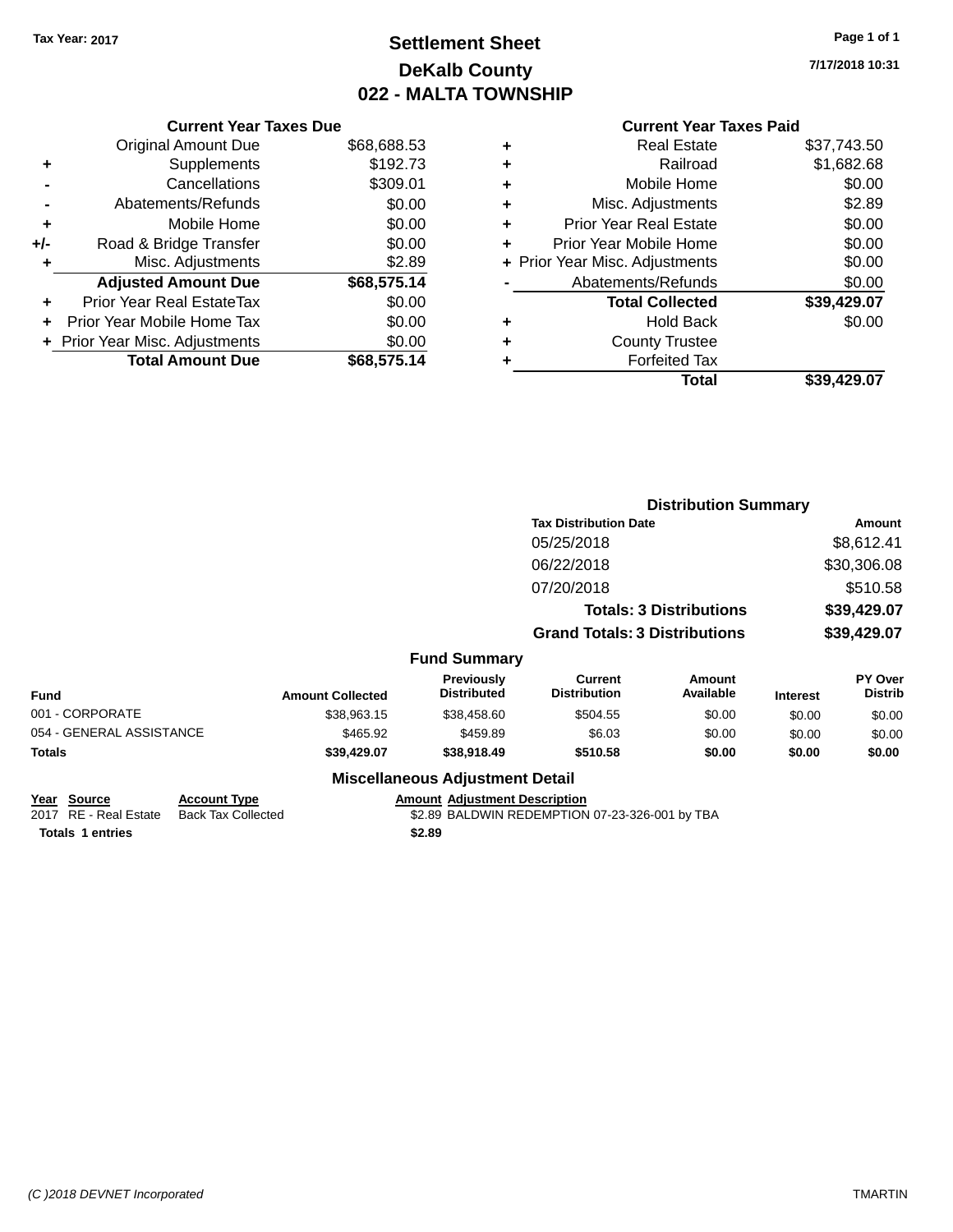# **Settlement Sheet Tax Year: 2017 Page 1 of 1 DeKalb County 023 - MALTA TWP LIBRARY**

**7/17/2018 10:31**

|       | <b>Current Year Taxes Due</b>  |              |
|-------|--------------------------------|--------------|
|       | <b>Original Amount Due</b>     | \$132,382.56 |
| ٠     | Supplements                    | \$371.47     |
|       | Cancellations                  | \$595.57     |
|       | Abatements/Refunds             | \$0.00       |
| ٠     | Mobile Home                    | \$0.00       |
| $+/-$ | Road & Bridge Transfer         | \$0.00       |
|       | Misc. Adjustments              | \$5.57       |
|       | <b>Adjusted Amount Due</b>     | \$132,164.03 |
| ٠     | Prior Year Real EstateTax      | \$0.00       |
|       | Prior Year Mobile Home Tax     | \$0.00       |
|       | + Prior Year Misc. Adjustments | \$0.00       |
|       | <b>Total Amount Due</b>        | \$132,164.03 |
|       |                                |              |

|   | <b>Real Estate</b>             | \$72,741.68 |
|---|--------------------------------|-------------|
| ٠ | Railroad                       | \$3,242.98  |
| ٠ | Mobile Home                    | \$0.00      |
| ٠ | Misc. Adjustments              | \$5.57      |
| ٠ | <b>Prior Year Real Estate</b>  | \$0.00      |
| ٠ | Prior Year Mobile Home         | \$0.00      |
|   | + Prior Year Misc. Adjustments | \$0.00      |
|   | Abatements/Refunds             | \$0.00      |
|   | <b>Total Collected</b>         | \$75,990.23 |
| ٠ | <b>Hold Back</b>               | \$0.00      |
|   | <b>County Trustee</b>          |             |
| ٠ | <b>Forfeited Tax</b>           |             |
|   | Total                          | \$75,990.23 |
|   |                                |             |

|                                      |                                                  |                                        | <b>Distribution Summary</b>                    |                                |                 |                           |
|--------------------------------------|--------------------------------------------------|----------------------------------------|------------------------------------------------|--------------------------------|-----------------|---------------------------|
|                                      |                                                  |                                        | <b>Tax Distribution Date</b>                   |                                |                 | <b>Amount</b>             |
|                                      |                                                  |                                        | 05/25/2018                                     |                                |                 | \$16,598.52               |
|                                      |                                                  |                                        | 06/22/2018                                     |                                |                 | \$58,407.73               |
|                                      |                                                  |                                        | 07/20/2018                                     |                                |                 | \$983.98                  |
|                                      |                                                  |                                        |                                                | <b>Totals: 3 Distributions</b> |                 | \$75,990.23               |
|                                      |                                                  |                                        | <b>Grand Totals: 3 Distributions</b>           |                                |                 | \$75,990.23               |
|                                      |                                                  | <b>Fund Summary</b>                    |                                                |                                |                 |                           |
| <b>Fund</b>                          | <b>Amount Collected</b>                          | Previously<br><b>Distributed</b>       | <b>Current</b><br><b>Distribution</b>          | Amount<br>Available            | <b>Interest</b> | PY Over<br><b>Distrib</b> |
| 016 - LIBRARY                        | \$75,990.23                                      | \$75,006.25                            | \$983.98                                       | \$0.00                         | \$0.00          | \$0.00                    |
| Totals                               | \$75,990.23                                      | \$75,006.25                            | \$983.98                                       | \$0.00                         | \$0.00          | \$0.00                    |
|                                      |                                                  | <b>Miscellaneous Adjustment Detail</b> |                                                |                                |                 |                           |
| Year Source<br>2017 RE - Real Estate | <b>Account Type</b><br><b>Back Tax Collected</b> | <b>Amount Adjustment Description</b>   | \$5.57 BALDWIN REDEMPTION 07-23-326-001 by TBA |                                |                 |                           |
| <b>Totals 1 entries</b>              |                                                  | \$5.57                                 |                                                |                                |                 |                           |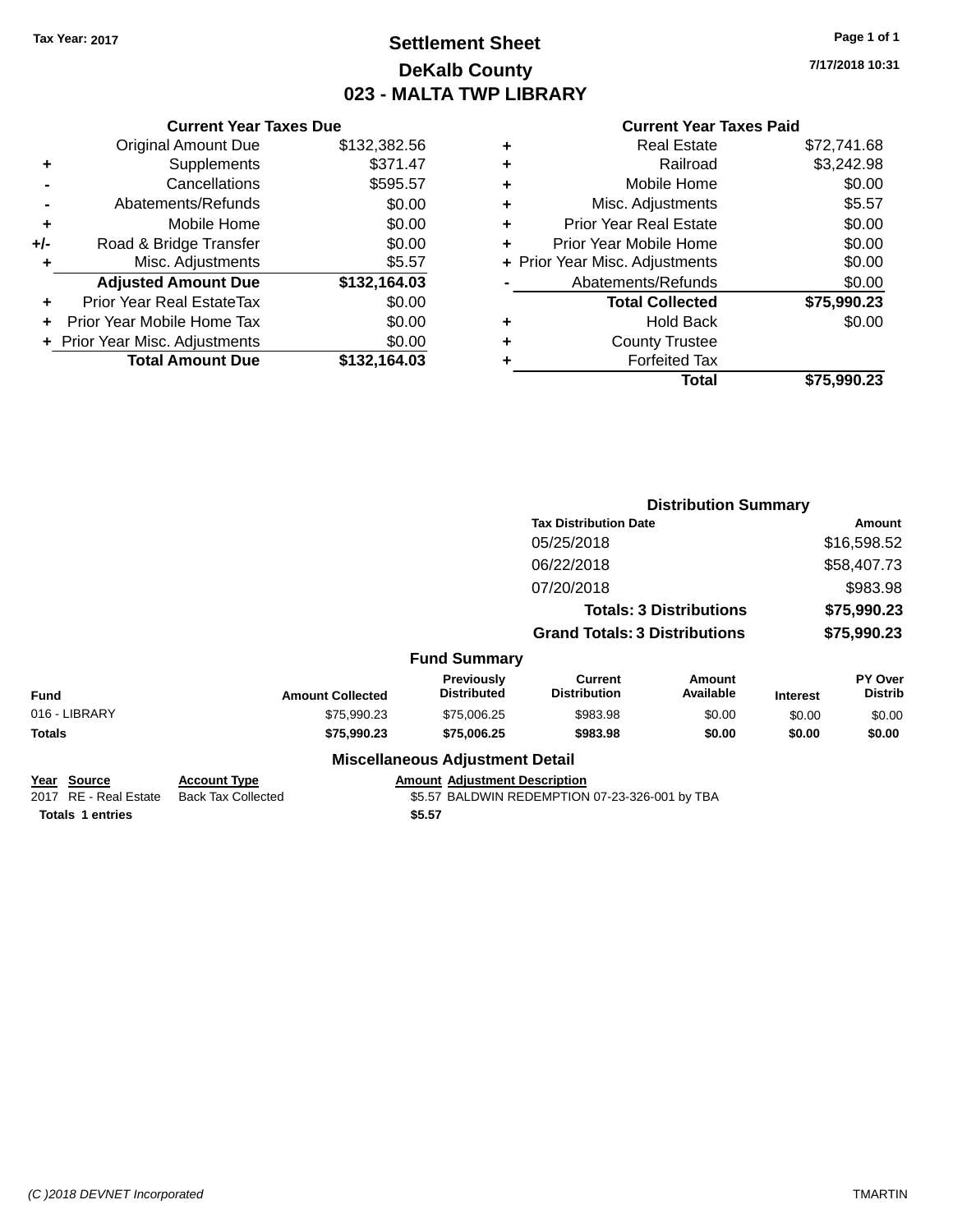# **Settlement Sheet Tax Year: 2017 Page 1 of 1 DeKalb County 024 - MALTA ROAD & BRIDGE**

**7/17/2018 10:31**

|     | <b>Current Year Taxes Due</b>  |              |
|-----|--------------------------------|--------------|
|     | <b>Original Amount Due</b>     | \$172,801.14 |
| ٠   | Supplements                    | \$452.54     |
|     | Cancellations                  | \$726.32     |
|     | Abatements/Refunds             | \$0.00       |
| ٠   | Mobile Home                    | \$0.00       |
| +/- | Road & Bridge Transfer         | (\$6,305.36) |
| ٠   | Misc. Adjustments              | \$7.26       |
|     | <b>Adjusted Amount Due</b>     | \$166,229.26 |
| ٠   | Prior Year Real EstateTax      | \$0.00       |
|     | Prior Year Mobile Home Tax     | \$0.00       |
|     | + Prior Year Misc. Adjustments | \$0.00       |
|     | <b>Total Amount Due</b>        | \$166,229.26 |
|     |                                |              |

# **Current Year Taxes Paid**

|   | <b>Real Estate</b>             | \$88,710.16 |
|---|--------------------------------|-------------|
| ٠ | Railroad                       | \$4,168.78  |
| ٠ | Mobile Home                    | \$0.00      |
| ٠ | Misc. Adjustments              | \$7.26      |
| ÷ | <b>Prior Year Real Estate</b>  | \$0.00      |
| ٠ | Prior Year Mobile Home         | \$0.00      |
|   | + Prior Year Misc. Adjustments | \$0.00      |
|   | Abatements/Refunds             | \$0.00      |
|   | <b>Total Collected</b>         | \$92,886.20 |
| ٠ | Hold Back                      | \$0.00      |
| ٠ | <b>County Trustee</b>          |             |
|   | <b>Forfeited Tax</b>           |             |
|   | Total                          | \$92,886.20 |
|   |                                |             |

| <b>Road and Bridge Summary</b> |             |               | <b>Distribution Summary</b>    |             |  |
|--------------------------------|-------------|---------------|--------------------------------|-------------|--|
| <b>Municipality</b>            | Amt. Due    | Amt. Distrib. | <b>Tax Distribution Date</b>   | Amount      |  |
| <b>VILLAGE OF MALTA</b>        | \$10,910.61 | \$6,305,36    | 05/25/2018                     | \$20,242.37 |  |
| \$10,910.61<br><b>Totals</b>   |             | \$6,305.36    | 06/22/2018                     | \$71,443.82 |  |
|                                |             |               | 07/20/2018                     | \$1,200.01  |  |
|                                |             |               | <b>Totals: 3 Distributions</b> | \$92,886.20 |  |

**Grand Totals: 3 Distributions \$92,886.20**

### **Fund Summary**

| <b>Fund</b>                  | <b>Amount Collected</b> | <b>Previously</b><br><b>Distributed</b> | Current<br><b>Distribution</b> | Amount<br>Available | <b>Interest</b> | PY Over<br><b>Distrib</b> |
|------------------------------|-------------------------|-----------------------------------------|--------------------------------|---------------------|-----------------|---------------------------|
| 007 - ROAD AND BRIDGE        | \$28,727.71             | \$28,358.49                             | \$369.22                       | \$0.00              | \$0.00          | \$0.00                    |
| 008 - BRIDGE CONST W/COUNTY  | \$11.854.38             | \$11.700.88                             | \$153.50                       | \$0.00              | \$0.00          | \$0.00                    |
| 009 - PERMANENT ROAD         | \$41.798.24             | \$41.256.99                             | \$541.25                       | \$0.00              | \$0.00          | \$0.00                    |
| 010 - EQUIPMENT AND BUILDING | \$10,505.87             | \$10.369.83                             | \$136.04                       | \$0.00              | \$0.00          | \$0.00                    |
| <b>Totals</b>                | \$92,886,20             | \$91.686.19                             | \$1,200.01                     | \$0.00              | \$0.00          | \$0.00                    |

### **Miscellaneous Adjustment Detail**

#### **Year Source Account Type Account Adjustment Description**

2017 RE - Real Estate Back Tax Collected **37.26 BALDWIN REDEMPTION 07-23-326-001 by TBA Totals \$7.26 1 entries**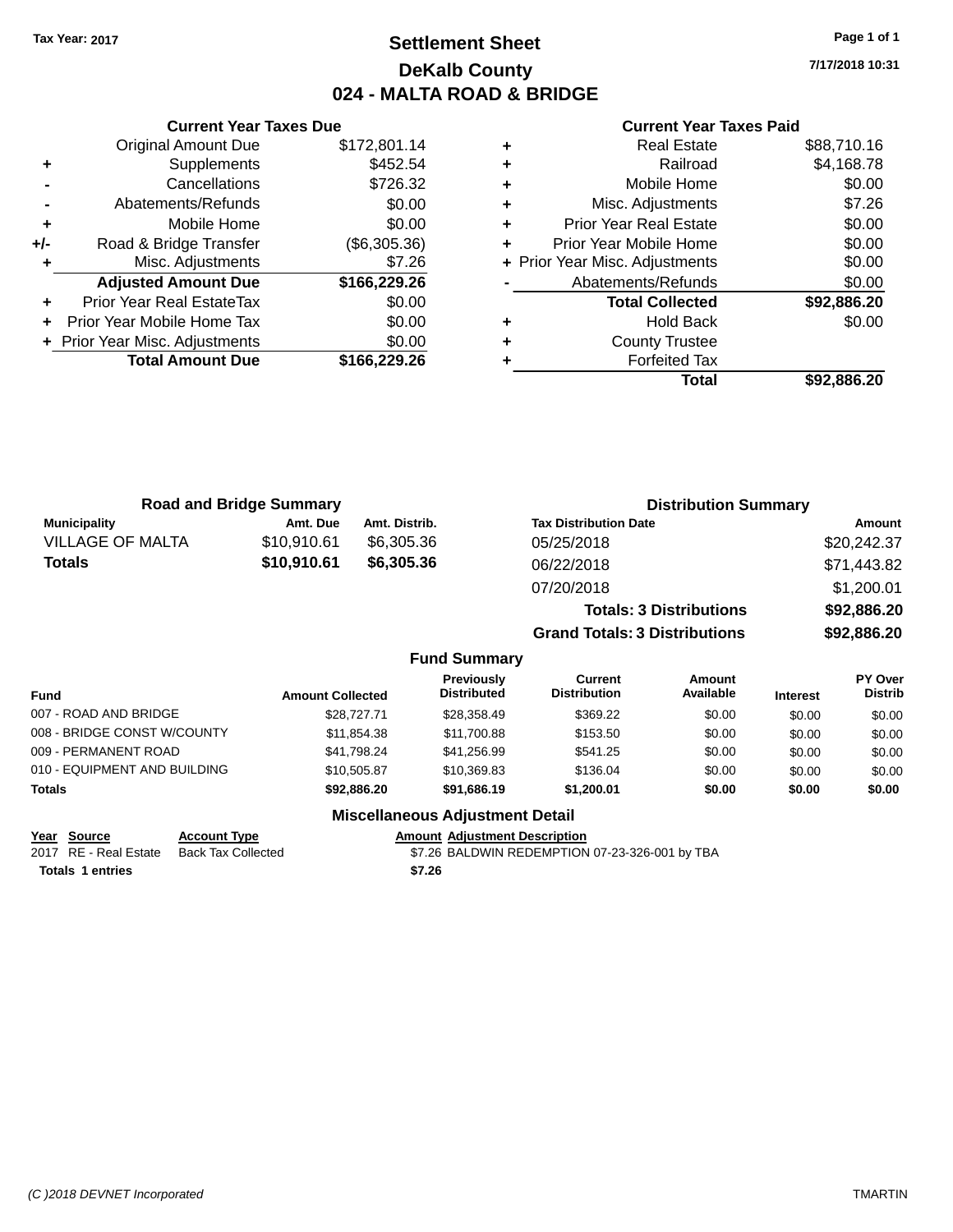# **Settlement Sheet Tax Year: 2017 Page 1 of 1 DeKalb County 025 - MAYFIELD TOWNSHIP**

**7/17/2018 10:31**

|       | <b>Current Year Taxes Due</b>  |             |
|-------|--------------------------------|-------------|
|       | <b>Original Amount Due</b>     | \$97,503.84 |
| ٠     | Supplements                    | \$862.69    |
|       | Cancellations                  | \$924.55    |
|       | Abatements/Refunds             | \$0.00      |
| ٠     | Mobile Home                    | \$0.00      |
| $+/-$ | Road & Bridge Transfer         | \$0.00      |
|       | Misc. Adjustments              | \$0.00      |
|       | <b>Adjusted Amount Due</b>     | \$97,441.98 |
| ٠     | Prior Year Real EstateTax      | \$0.00      |
|       | Prior Year Mobile Home Tax     | \$0.00      |
|       | + Prior Year Misc. Adjustments | \$0.00      |
|       | <b>Total Amount Due</b>        | \$97.441.98 |
|       |                                |             |

|   | <b>Real Estate</b>             | \$56,197.00 |
|---|--------------------------------|-------------|
| ٠ | Railroad                       | \$0.00      |
| ٠ | Mobile Home                    | \$0.00      |
| ٠ | Misc. Adjustments              | \$0.00      |
| ٠ | <b>Prior Year Real Estate</b>  | \$0.00      |
| ٠ | Prior Year Mobile Home         | \$0.00      |
|   | + Prior Year Misc. Adjustments | \$0.00      |
|   | Abatements/Refunds             | \$0.00      |
|   | <b>Total Collected</b>         | \$56,197.00 |
| ٠ | <b>Hold Back</b>               | \$0.00      |
|   | <b>County Trustee</b>          |             |
| ٠ | <b>Forfeited Tax</b>           |             |
|   | Total                          | \$56,197.00 |
|   |                                |             |

|                     |                                      | <b>Distribution Summary</b>    |                |
|---------------------|--------------------------------------|--------------------------------|----------------|
|                     | <b>Tax Distribution Date</b>         |                                | Amount         |
|                     | 05/25/2018                           |                                | \$11,650.81    |
|                     | 06/22/2018                           |                                | \$44,031.93    |
|                     | 07/20/2018                           |                                | \$514.26       |
|                     |                                      | <b>Totals: 3 Distributions</b> | \$56,197.00    |
|                     | <b>Grand Totals: 3 Distributions</b> |                                | \$56,197.00    |
| <b>Fund Summary</b> |                                      |                                |                |
| Previously          | Current                              | Amount                         | <b>PY Over</b> |

| Fund                     | <b>Amount Collected</b> | <b>Previously</b><br><b>Distributed</b> | Current<br><b>Distribution</b> | Amount<br>Available | <b>Interest</b> | <b>PY Over</b><br><b>Distrib</b> |
|--------------------------|-------------------------|-----------------------------------------|--------------------------------|---------------------|-----------------|----------------------------------|
| 001 - CORPORATE          | \$51.873.10             | \$51.398.40                             | \$474.70                       | \$0.00              | \$0.00          | \$0.00                           |
| 054 - GENERAL ASSISTANCE | \$4,323.90              | \$4.284.34                              | \$39.56                        | \$0.00              | \$0.00          | \$0.00                           |
| Totals                   | \$56,197.00             | \$55,682,74                             | \$514.26                       | \$0.00              | \$0.00          | \$0.00                           |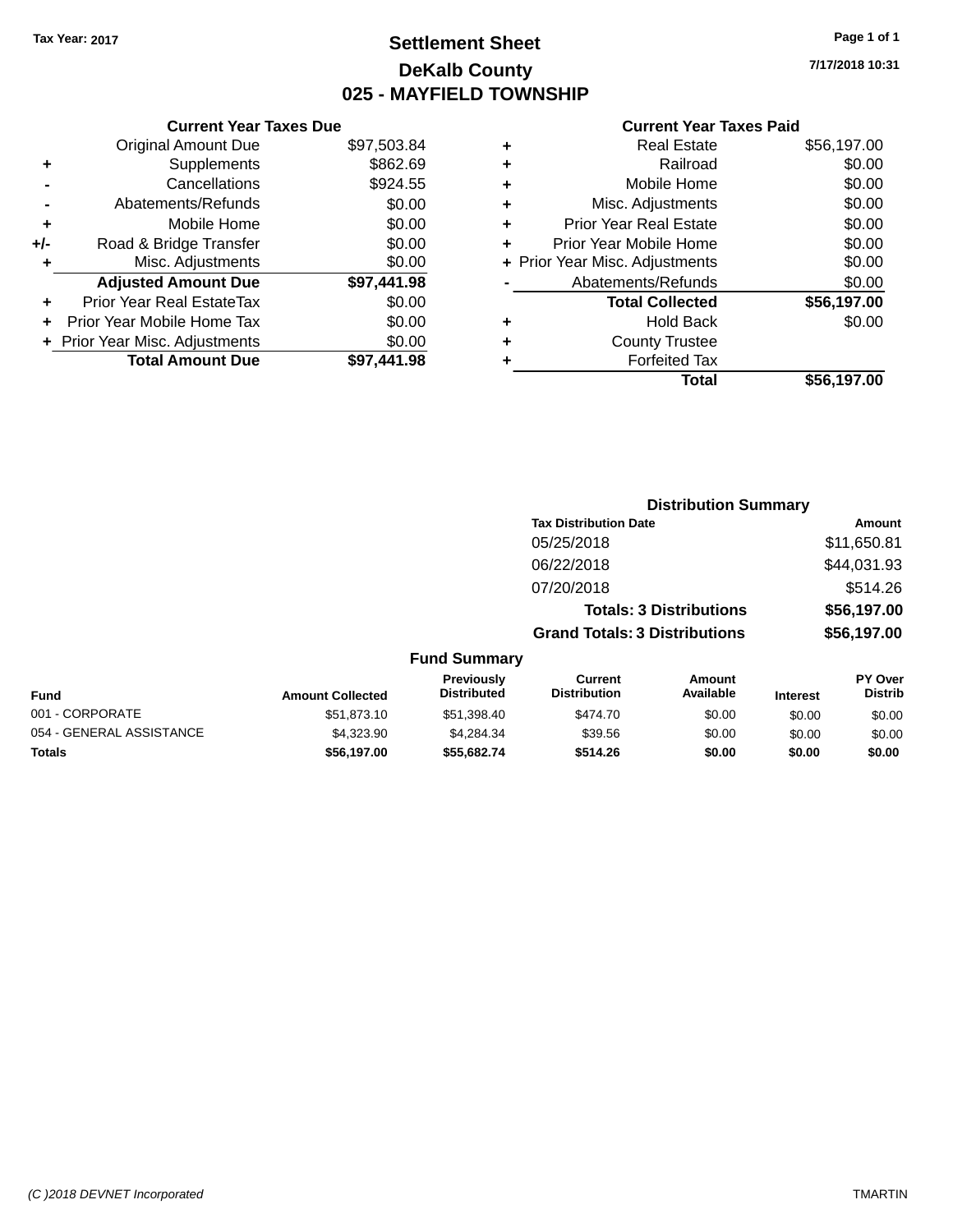**Current Year Taxes Due**

# **Settlement Sheet Tax Year: 2017 Page 1 of 1 DeKalb County 026 - MAYFIELD ROAD & BRIDGE**

**7/17/2018 10:31**

#### **Current Year Taxes Paid**

|     | OGIIGIIL IGAI IGAGO DUG        |              |   | OGNONI IVAI IGAVJI GIV         |              |  |
|-----|--------------------------------|--------------|---|--------------------------------|--------------|--|
|     | Original Amount Due            | \$267,355.89 | ٠ | <b>Real Estate</b>             | \$154,092.27 |  |
| ٠   | Supplements                    | \$2,365.49   |   | Railroad                       | \$0.00       |  |
|     | Cancellations                  | \$2,535.15   |   | Mobile Home                    | \$0.00       |  |
|     | Abatements/Refunds             | \$0.00       | ٠ | Misc. Adjustments              | \$0.00       |  |
| ٠   | Mobile Home                    | \$0.00       |   | <b>Prior Year Real Estate</b>  | \$0.00       |  |
| +/- | Road & Bridge Transfer         | \$0.00       |   | Prior Year Mobile Home         | \$0.00       |  |
|     | Misc. Adjustments              | \$0.00       |   | + Prior Year Misc. Adjustments | \$0.00       |  |
|     | <b>Adjusted Amount Due</b>     | \$267,186.23 |   | Abatements/Refunds             | \$0.00       |  |
| ÷.  | Prior Year Real EstateTax      | \$0.00       |   | <b>Total Collected</b>         | \$154,092.27 |  |
| $+$ | Prior Year Mobile Home Tax     | \$0.00       |   | <b>Hold Back</b>               | \$0.00       |  |
|     | + Prior Year Misc. Adjustments | \$0.00       |   | <b>County Trustee</b>          |              |  |
|     | <b>Total Amount Due</b>        | \$267,186.23 |   | <b>Forfeited Tax</b>           |              |  |
|     |                                |              |   | <b>Total</b>                   | \$154,092.27 |  |

| <b>Distribution Summary</b>          |              |
|--------------------------------------|--------------|
| <b>Tax Distribution Date</b>         | Amount       |
| 05/25/2018                           | \$31,946.68  |
| 06/22/2018                           | \$120,735.51 |
| 07/20/2018                           | \$1,410.08   |
| <b>Totals: 3 Distributions</b>       | \$154,092.27 |
| <b>Grand Totals: 3 Distributions</b> | \$154,092.27 |

**Fund Summary Fund Interest Amount Collected Distributed PY Over Distrib Amount Available Current Distribution Previously** 007 - ROAD AND BRIDGE \$94,310.76 \$93,447.75 \$863.01 \$0.00 \$0.00 \$0.00 008 - BRIDGE CONST W/COUNTY  $$4,831.42$   $$4,787.20$   $$44.22$   $$0.00$   $$0.00$   $$0.00$ 009 - PERMANENT ROAD \$40,343.82 \$39,974.64 \$369.18 \$0.00 \$0.00 \$0.00 \$0.00 \$0.00 \$0.00 \$ 010 - EQUIPMENT AND BUILDING \$7,103.36 \$7,038.35 \$65.01 \$0.00 \$0.00 \$0.00 \$0.00 035 - TORT JUDGMENTS, LIABILITY INSURANCE \$4,547.73 \$4,506.11 \$41.62 \$0.00 \$0.00 \$0.00 047 - SOCIAL SECURITY \$2,955.18 \$2,928.14 \$2.00 \$0.00 \$0.00 \$0.00 \$0.00 **Totals \$154,092.27 \$152,682.19 \$1,410.08 \$0.00 \$0.00 \$0.00**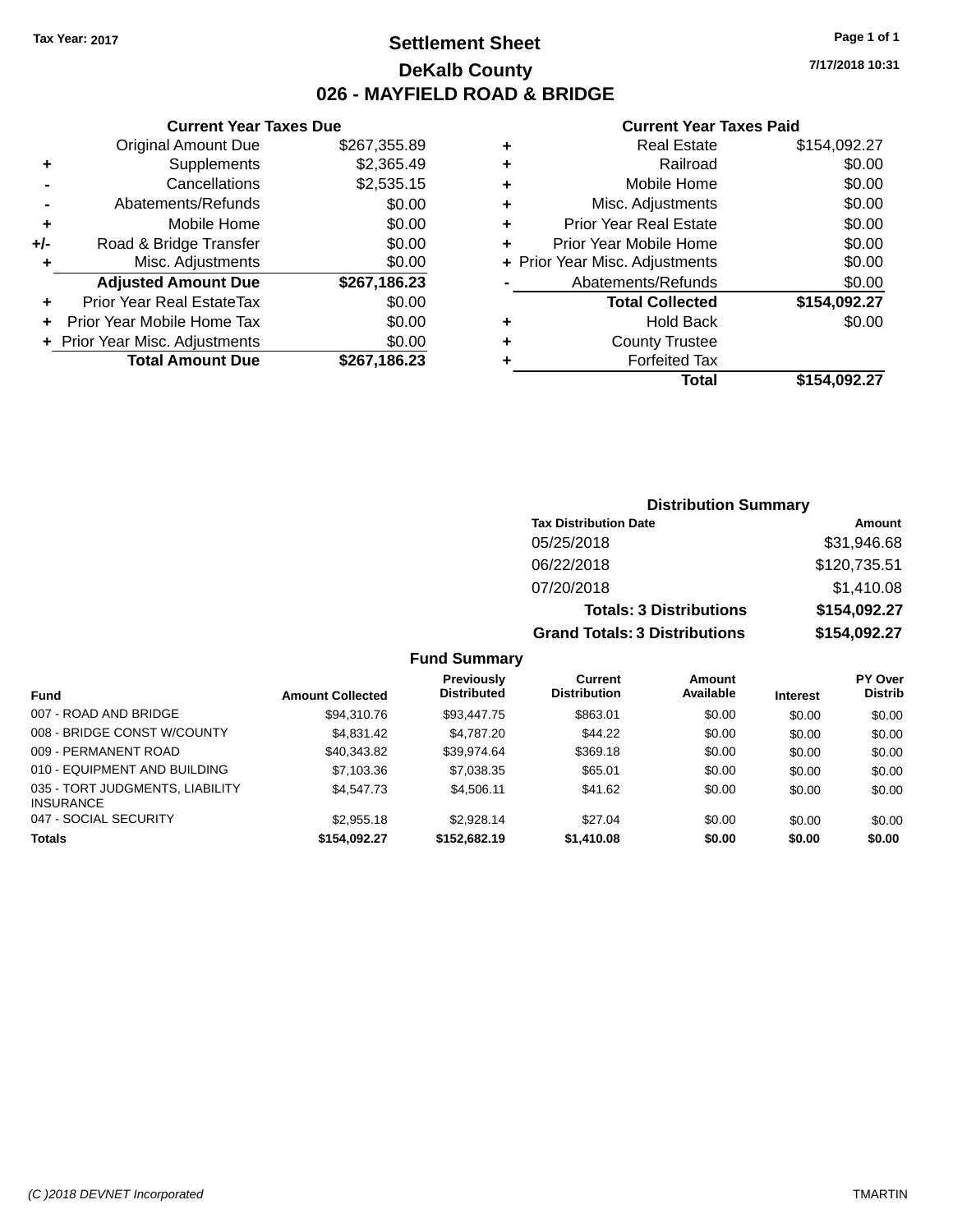# **Settlement Sheet Tax Year: 2017 Page 1 of 1 DeKalb County 027 - MILAN TOWNSHIP**

**7/17/2018 10:31**

### **Current Year Taxes Paid**

|     | <b>Current Year Taxes Due</b>  |             |
|-----|--------------------------------|-------------|
|     | <b>Original Amount Due</b>     | \$40,000.52 |
| ٠   | Supplements                    | \$0.00      |
|     | Cancellations                  | \$0.00      |
|     | Abatements/Refunds             | \$0.00      |
| ٠   | Mobile Home                    | \$0.00      |
| +/- | Road & Bridge Transfer         | \$0.00      |
| ٠   | Misc. Adjustments              | \$0.00      |
|     | <b>Adjusted Amount Due</b>     | \$40,000.52 |
| ÷   | Prior Year Real EstateTax      | \$0.00      |
|     | Prior Year Mobile Home Tax     | \$0.00      |
|     | + Prior Year Misc. Adjustments | \$0.00      |
|     | <b>Total Amount Due</b>        | \$40,000.52 |
|     |                                |             |

|   | <b>Real Estate</b>             | \$23,090.67 |
|---|--------------------------------|-------------|
| ٠ | Railroad                       | \$0.00      |
| ٠ | Mobile Home                    | \$0.00      |
| ٠ | Misc. Adjustments              | \$0.00      |
| ٠ | <b>Prior Year Real Estate</b>  | \$0.00      |
| ÷ | Prior Year Mobile Home         | \$0.00      |
|   | + Prior Year Misc. Adjustments | \$0.00      |
|   | Abatements/Refunds             | \$0.00      |
|   | <b>Total Collected</b>         | \$23,090.67 |
| ٠ | <b>Hold Back</b>               | \$0.00      |
|   | <b>County Trustee</b>          |             |
| ٠ | <b>Forfeited Tax</b>           |             |
|   | Total                          | \$23.090.67 |
|   |                                |             |

|                 |                         |                                  | <b>Distribution Summary</b>           |                                |                 |                                  |
|-----------------|-------------------------|----------------------------------|---------------------------------------|--------------------------------|-----------------|----------------------------------|
|                 |                         |                                  | <b>Tax Distribution Date</b>          |                                |                 | <b>Amount</b>                    |
|                 |                         |                                  | 05/25/2018                            |                                |                 | \$2,928.00                       |
|                 |                         |                                  | 06/22/2018                            |                                |                 | \$20,103.16                      |
|                 |                         |                                  | 07/20/2018                            |                                |                 | \$59.51                          |
|                 |                         |                                  |                                       | <b>Totals: 3 Distributions</b> |                 | \$23,090.67                      |
|                 |                         |                                  | <b>Grand Totals: 3 Distributions</b>  |                                |                 | \$23,090.67                      |
|                 |                         | <b>Fund Summary</b>              |                                       |                                |                 |                                  |
| Fund            | <b>Amount Collected</b> | Previously<br><b>Distributed</b> | <b>Current</b><br><b>Distribution</b> | Amount<br>Available            | <b>Interest</b> | <b>PY Over</b><br><b>Distrib</b> |
| 001 - CORPORATE | \$23,090.67             | \$23,031.16                      | \$59.51                               | \$0.00                         | \$0.00          | \$0.00                           |

**Totals \$23,090.67 \$23,031.16 \$59.51 \$0.00 \$0.00 \$0.00**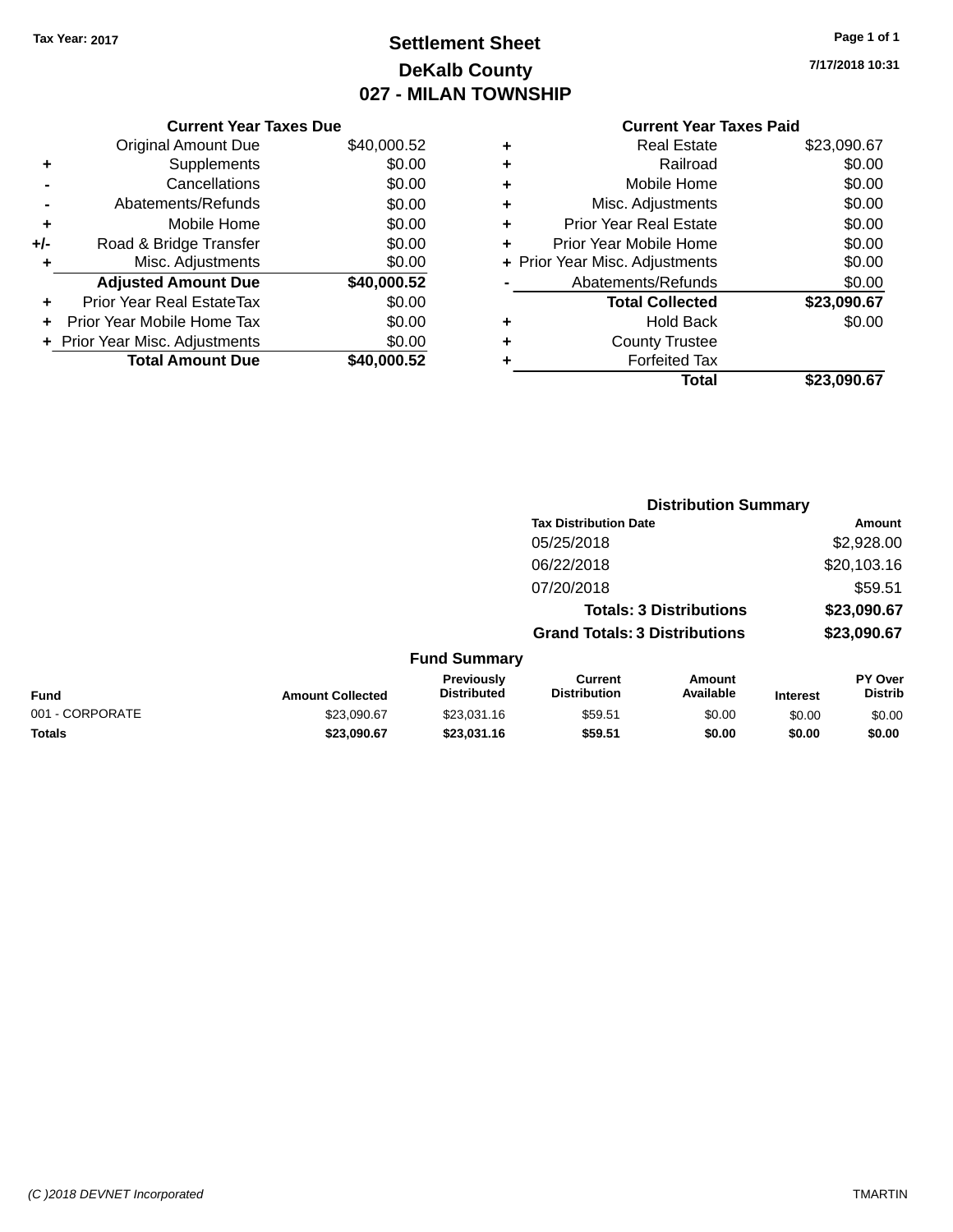# **Settlement Sheet Tax Year: 2017 Page 1 of 1 DeKalb County 028 - MILAN ROAD & BRIDGE**

**7/17/2018 10:31**

|     | <b>Current Year Taxes Due</b>  |             |  |
|-----|--------------------------------|-------------|--|
|     | <b>Original Amount Due</b>     | \$66,004.02 |  |
| ٠   | Supplements                    | \$0.00      |  |
|     | Cancellations                  | \$0.00      |  |
|     | Abatements/Refunds             | \$0.00      |  |
| ٠   | Mobile Home                    | \$0.00      |  |
| +/- | Road & Bridge Transfer         | \$0.00      |  |
| ٠   | Misc. Adjustments              | \$0.00      |  |
|     | <b>Adjusted Amount Due</b>     | \$66,004.02 |  |
| ٠   | Prior Year Real EstateTax      | \$0.00      |  |
|     | Prior Year Mobile Home Tax     | \$0.00      |  |
|     | + Prior Year Misc. Adjustments | \$0.00      |  |
|     | <b>Total Amount Due</b>        | \$66,004.02 |  |
|     |                                |             |  |

|   | <b>Real Estate</b>             | \$38,101.47 |
|---|--------------------------------|-------------|
| ٠ | Railroad                       | \$0.00      |
| ٠ | Mobile Home                    | \$0.00      |
| ٠ | Misc. Adjustments              | \$0.00      |
| ٠ | <b>Prior Year Real Estate</b>  | \$0.00      |
| ٠ | Prior Year Mobile Home         | \$0.00      |
|   | + Prior Year Misc. Adjustments | \$0.00      |
|   | Abatements/Refunds             | \$0.00      |
|   | <b>Total Collected</b>         | \$38,101.47 |
| ٠ | <b>Hold Back</b>               | \$0.00      |
| ٠ | <b>County Trustee</b>          |             |
| ٠ | <b>Forfeited Tax</b>           |             |
|   | Total                          | \$38,101.47 |
|   |                                |             |

|                  |                                         |                                       | <b>Distribution Summary</b>    |                 |                                  |
|------------------|-----------------------------------------|---------------------------------------|--------------------------------|-----------------|----------------------------------|
|                  |                                         | <b>Tax Distribution Date</b>          |                                |                 | Amount                           |
|                  |                                         | 05/25/2018                            |                                |                 | \$4,831.41                       |
|                  |                                         | 06/22/2018                            |                                |                 | \$33,171.87                      |
|                  |                                         | 07/20/2018                            |                                |                 | \$98.19                          |
|                  |                                         |                                       | <b>Totals: 3 Distributions</b> |                 | \$38,101.47                      |
|                  |                                         | <b>Grand Totals: 3 Distributions</b>  |                                |                 | \$38,101.47                      |
|                  | <b>Fund Summary</b>                     |                                       |                                |                 |                                  |
| <b>Collected</b> | <b>Previously</b><br><b>Distributed</b> | <b>Current</b><br><b>Distribution</b> | Amount<br><b>Available</b>     | <b>Interest</b> | <b>PY Over</b><br><b>Distrib</b> |

| <b>Fund</b>                 | <b>Amount Collected</b> | <b>Distributed</b> | <b>Distribution</b> | Available | <b>Interest</b> | <b>Distrib</b> |
|-----------------------------|-------------------------|--------------------|---------------------|-----------|-----------------|----------------|
| 007 - ROAD AND BRIDGE       | \$26.928.85             | \$26,859.46        | \$69.39             | \$0.00    | \$0.00          | \$0.00         |
| 008 - BRIDGE CONST W/COUNTY | \$2,513.18              | \$2,506.70         | \$6.48              | \$0.00    | \$0.00          | \$0.00         |
| 009 - PERMANENT ROAD        | \$8.659.44              | \$8.637.12         | \$22.32             | \$0.00    | \$0.00          | \$0.00         |
| <b>Totals</b>               | \$38.101.47             | \$38,003.28        | \$98.19             | \$0.00    | \$0.00          | \$0.00         |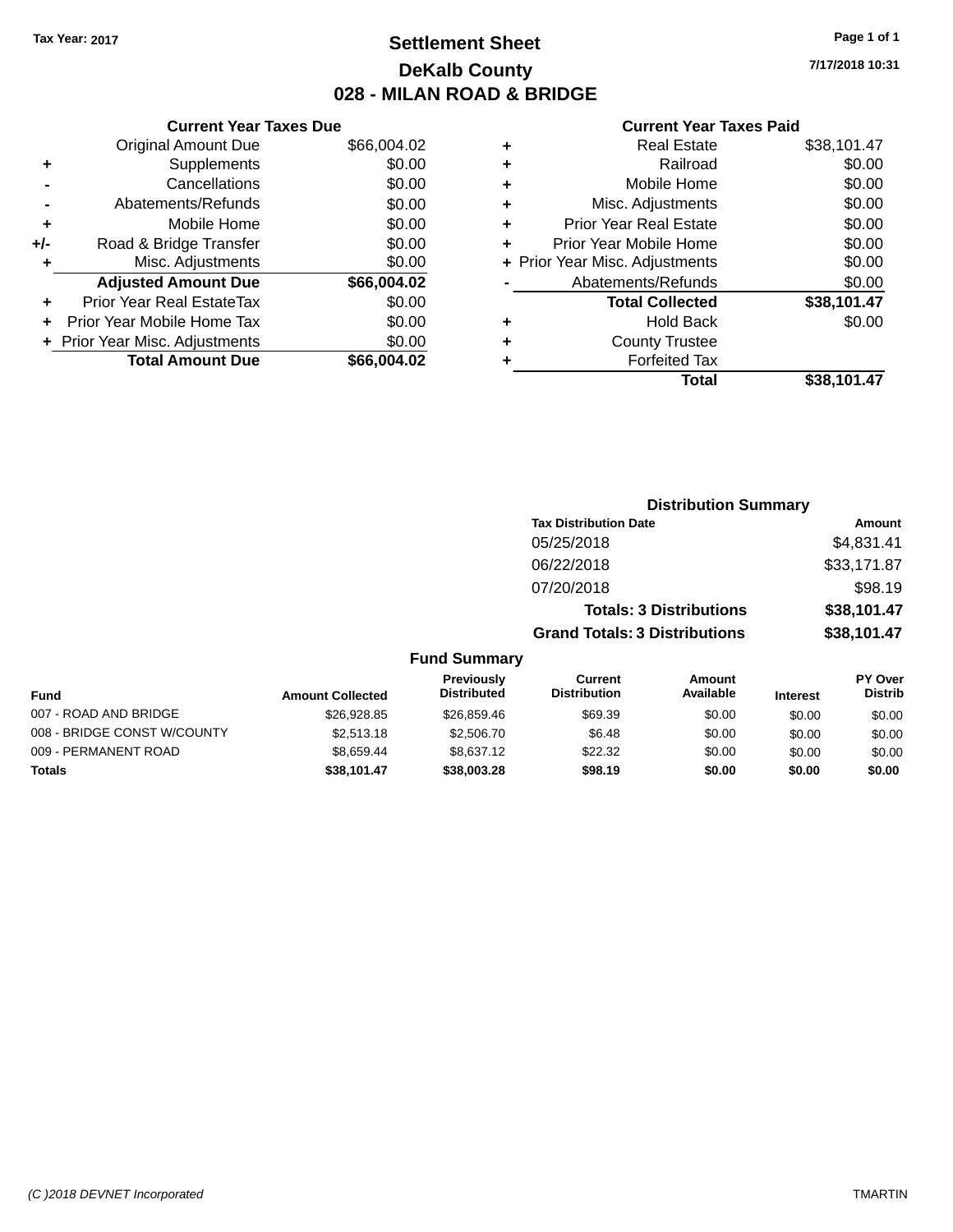# **Settlement Sheet Tax Year: 2017 Page 1 of 1 DeKalb County 029 - PAW PAW TOWNSHIP**

# **Current Year Taxes Due**

|     | <b>Original Amount Due</b>       | \$70,105.99 |
|-----|----------------------------------|-------------|
| ٠   | Supplements                      | \$0.00      |
|     | Cancellations                    | \$0.00      |
|     | Abatements/Refunds               | \$0.00      |
| ÷   | Mobile Home                      | \$0.00      |
| +/- | Road & Bridge Transfer           | \$0.00      |
| ٠   | Misc. Adjustments                | \$0.00      |
|     | <b>Adjusted Amount Due</b>       | \$70,105.99 |
|     | <b>Prior Year Real EstateTax</b> | \$0.00      |
|     | Prior Year Mobile Home Tax       | \$0.00      |
|     | + Prior Year Misc. Adjustments   | \$0.00      |
|     | <b>Total Amount Due</b>          | \$70,105.99 |

#### **Current Year Taxes Paid**

| ٠ | <b>Real Estate</b>             | \$37,936.75 |
|---|--------------------------------|-------------|
| ٠ | Railroad                       | \$1,762.37  |
| ٠ | Mobile Home                    | \$0.00      |
| ٠ | Misc. Adjustments              | \$0.00      |
| ٠ | <b>Prior Year Real Estate</b>  | \$0.00      |
| ٠ | Prior Year Mobile Home         | \$0.00      |
|   | + Prior Year Misc. Adjustments | \$0.00      |
|   | Abatements/Refunds             | \$0.00      |
|   | <b>Total Collected</b>         | \$39,699.12 |
| ٠ | <b>Hold Back</b>               | \$0.00      |
| ٠ | <b>County Trustee</b>          |             |
|   | <b>Forfeited Tax</b>           |             |
|   | Total                          | \$39.699.12 |
|   |                                |             |

**7/17/2018 10:31**

| <b>Distribution Summary</b>          |             |
|--------------------------------------|-------------|
| <b>Tax Distribution Date</b>         | Amount      |
| 05/25/2018                           | \$5,859.42  |
| 06/22/2018                           | \$33,425.78 |
| 07/20/2018                           | \$413.92    |
| <b>Totals: 3 Distributions</b>       | \$39,699.12 |
| <b>Grand Totals: 3 Distributions</b> | \$39,699.12 |

| <b>Fund</b>              | <b>Amount Collected</b> | <b>Previously</b><br><b>Distributed</b> | Current<br><b>Distribution</b> | Amount<br>Available | <b>Interest</b> | PY Over<br><b>Distrib</b> |
|--------------------------|-------------------------|-----------------------------------------|--------------------------------|---------------------|-----------------|---------------------------|
| 001 - CORPORATE          | \$39,686.76             | \$39,272.96                             | \$413.80                       | \$0.00              | \$0.00          | \$0.00                    |
| 017 - CEMETERY           | \$6.18                  | \$6.12                                  | \$0.06                         | \$0.00              | \$0.00          | \$0.00                    |
| 034 - GENERAL ASSISTANCE | \$6.18                  | \$6.12                                  | \$0.06                         | \$0.00              | \$0.00          | \$0.00                    |
| <b>Totals</b>            | \$39,699.12             | \$39,285,20                             | \$413.92                       | \$0.00              | \$0.00          | \$0.00                    |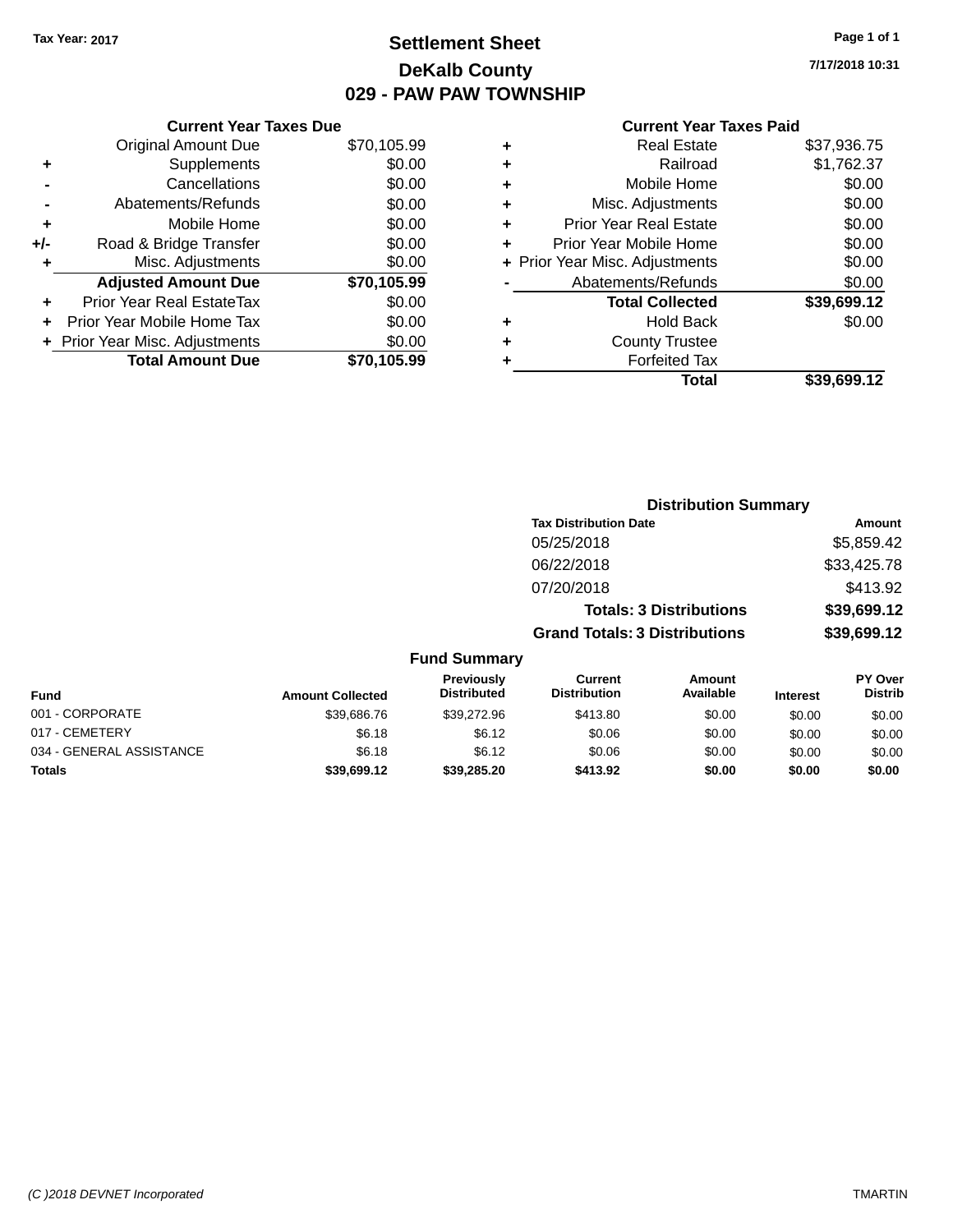# **Settlement Sheet Tax Year: 2017 Page 1 of 1 DeKalb County 030 - PAW PAW ROAD & BRIDGE**

**7/17/2018 10:31**

#### **Current Year Taxes Paid**

|     | <b>Current Year Taxes Due</b>  |             |  |  |  |
|-----|--------------------------------|-------------|--|--|--|
|     | <b>Original Amount Due</b>     | \$96,696.74 |  |  |  |
| ÷   | Supplements                    | \$0.00      |  |  |  |
|     | Cancellations                  | \$0.00      |  |  |  |
|     | Abatements/Refunds             | \$0.00      |  |  |  |
| ٠   | Mobile Home                    | \$0.00      |  |  |  |
| +/- | Road & Bridge Transfer         | \$0.00      |  |  |  |
|     | Misc. Adjustments              | \$0.00      |  |  |  |
|     | <b>Adjusted Amount Due</b>     | \$96,696.74 |  |  |  |
| ÷   | Prior Year Real EstateTax      | \$0.00      |  |  |  |
|     | Prior Year Mobile Home Tax     | \$0.00      |  |  |  |
|     | + Prior Year Misc. Adjustments | \$0.00      |  |  |  |
|     | <b>Total Amount Due</b>        | \$96,696.74 |  |  |  |
|     |                                |             |  |  |  |

| ٠ | <b>Real Estate</b>             | \$52,325.75 |
|---|--------------------------------|-------------|
| ٠ | Railroad                       | \$2,430.82  |
| ٠ | Mobile Home                    | \$0.00      |
| ٠ | Misc. Adjustments              | \$0.00      |
| ٠ | <b>Prior Year Real Estate</b>  | \$0.00      |
| ٠ | Prior Year Mobile Home         | \$0.00      |
|   | + Prior Year Misc. Adjustments | \$0.00      |
|   | Abatements/Refunds             | \$0.00      |
|   | <b>Total Collected</b>         | \$54,756.57 |
| ٠ | <b>Hold Back</b>               | \$0.00      |
| ٠ | <b>County Trustee</b>          |             |
| ٠ | <b>Forfeited Tax</b>           |             |
|   | Total                          | \$54,756.57 |
|   |                                |             |

| <b>Distribution Summary</b>          |             |
|--------------------------------------|-------------|
| <b>Tax Distribution Date</b>         | Amount      |
| 05/25/2018                           | \$8,081.87  |
| 06/22/2018                           | \$46,103.78 |
| 07/20/2018                           | \$570.92    |
| <b>Totals: 3 Distributions</b>       | \$54,756.57 |
| <b>Grand Totals: 3 Distributions</b> | \$54,756.57 |

|                                        |                         | Previously         | Current             | Amount    |                 | <b>PY Over</b> |
|----------------------------------------|-------------------------|--------------------|---------------------|-----------|-----------------|----------------|
| <b>Fund</b>                            | <b>Amount Collected</b> | <b>Distributed</b> | <b>Distribution</b> | Available | <b>Interest</b> | <b>Distrib</b> |
| 007 - ROAD AND BRIDGE                  | \$26,567,24             | \$26,290.24        | \$277.00            | \$0.00    | \$0.00          | \$0.00         |
| 009 - PERMANENT ROAD                   | \$21,263.23             | \$21,041.53        | \$221.70            | \$0.00    | \$0.00          | \$0.00         |
| 010 - EQUIPMENT AND BUILDING           | \$2,923.18              | \$2,892.70         | \$30.48             | \$0.00    | \$0.00          | \$0.00         |
| 027 - AUDIT                            | \$426.11                | \$421.67           | \$4.44              | \$0.00    | \$0.00          | \$0.00         |
| 035 - TORT JUDGEMENTS/LIABILITY<br>INS | \$2,822,32              | \$2.792.89         | \$29.43             | \$0.00    | \$0.00          | \$0.00         |
| 047 - SOCIAL SECURITY                  | \$754.49                | \$746.62           | \$7.87              | \$0.00    | \$0.00          | \$0.00         |
| <b>Totals</b>                          | \$54,756.57             | \$54,185.65        | \$570.92            | \$0.00    | \$0.00          | \$0.00         |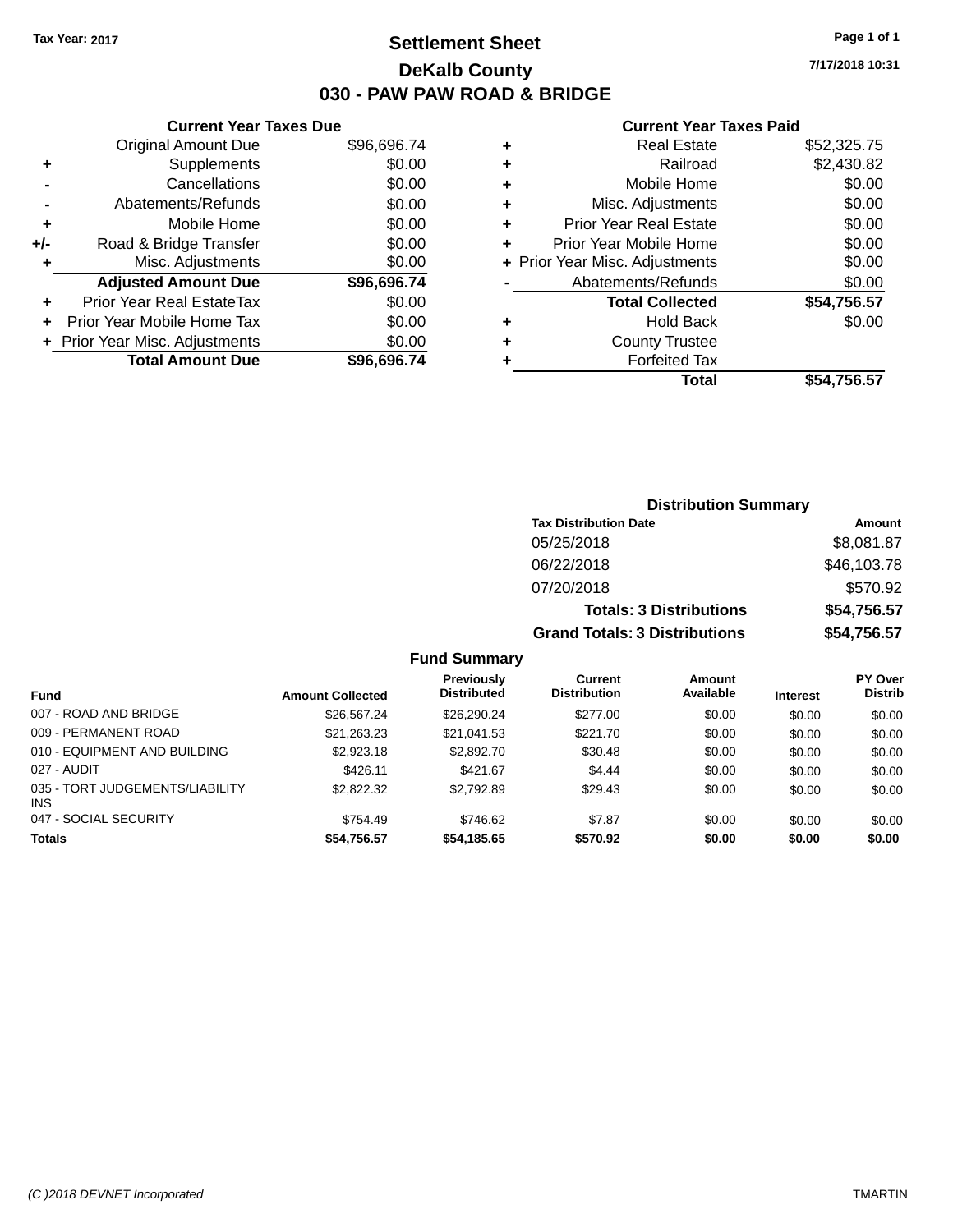# **Settlement Sheet Tax Year: 2017 Page 1 of 1 DeKalb County 031 - PIERCE TOWNSHIP**

**7/17/2018 10:31**

### **Current Year Taxes Paid**

|     | <b>Current Year Taxes Due</b>  |             |  |  |  |
|-----|--------------------------------|-------------|--|--|--|
|     | <b>Original Amount Due</b>     | \$58,770.66 |  |  |  |
| ٠   | Supplements                    | \$104.38    |  |  |  |
|     | Cancellations                  | \$109.81    |  |  |  |
|     | Abatements/Refunds             | \$0.00      |  |  |  |
| ٠   | Mobile Home                    | \$0.00      |  |  |  |
| +/- | Road & Bridge Transfer         | \$0.00      |  |  |  |
|     | Misc. Adjustments              | \$0.00      |  |  |  |
|     | <b>Adjusted Amount Due</b>     | \$58,765.23 |  |  |  |
| ٠   | Prior Year Real EstateTax      | \$0.00      |  |  |  |
| ÷   | Prior Year Mobile Home Tax     | \$0.00      |  |  |  |
|     | + Prior Year Misc. Adjustments | \$0.00      |  |  |  |
|     | <b>Total Amount Due</b>        | \$58,765.23 |  |  |  |
|     |                                |             |  |  |  |

|   | <b>Real Estate</b>             | \$35,183.73 |
|---|--------------------------------|-------------|
| ٠ | Railroad                       | \$0.00      |
| ٠ | Mobile Home                    | \$0.00      |
| ٠ | Misc. Adjustments              | \$0.00      |
| ٠ | <b>Prior Year Real Estate</b>  | \$0.00      |
| ٠ | Prior Year Mobile Home         | \$0.00      |
|   | + Prior Year Misc. Adjustments | \$0.00      |
|   | Abatements/Refunds             | \$0.00      |
|   | <b>Total Collected</b>         | \$35,183.73 |
| ٠ | <b>Hold Back</b>               | \$0.00      |
|   | <b>County Trustee</b>          |             |
| ٠ | <b>Forfeited Tax</b>           |             |
|   | Total                          | \$35,183.73 |
|   |                                |             |

| <b>Distribution Summary</b>          |             |
|--------------------------------------|-------------|
| <b>Tax Distribution Date</b>         | Amount      |
| 05/25/2018                           | \$10,932.16 |
| 06/22/2018                           | \$23,987.63 |
| 07/20/2018                           | \$263.94    |
| <b>Totals: 3 Distributions</b>       | \$35,183.73 |
| <b>Grand Totals: 3 Distributions</b> | \$35,183.73 |

| <b>Fund</b>                            | <b>Amount Collected</b> | Previously<br><b>Distributed</b> | Current<br><b>Distribution</b> | <b>Amount</b><br>Available | <b>Interest</b> | <b>PY Over</b><br><b>Distrib</b> |
|----------------------------------------|-------------------------|----------------------------------|--------------------------------|----------------------------|-----------------|----------------------------------|
| 001 - CORPORATE                        | \$25.851.22             | \$25.657.29                      | \$193.93                       | \$0.00                     | \$0.00          | \$0.00                           |
| $005 - I. M. R. F.$                    | \$2,694.06              | \$2,673.85                       | \$20.21                        | \$0.00                     | \$0.00          | \$0.00                           |
| 027 - AUDIT                            | \$649.18                | \$644.31                         | \$4.87                         | \$0.00                     | \$0.00          | \$0.00                           |
| 035 - TORT JUDGEMENTS/LIABILITY<br>INS | \$2,455.16              | \$2,436.74                       | \$18.42                        | \$0.00                     | \$0.00          | \$0.00                           |
| 047 - SOCIAL SECURITY                  | \$1,737.20              | \$1.724.17                       | \$13.03                        | \$0.00                     | \$0.00          | \$0.00                           |
| 054 - GENERAL ASSISTANCE               | \$1,796.91              | \$1,783.43                       | \$13.48                        | \$0.00                     | \$0.00          | \$0.00                           |
| <b>Totals</b>                          | \$35,183.73             | \$34,919.79                      | \$263.94                       | \$0.00                     | \$0.00          | \$0.00                           |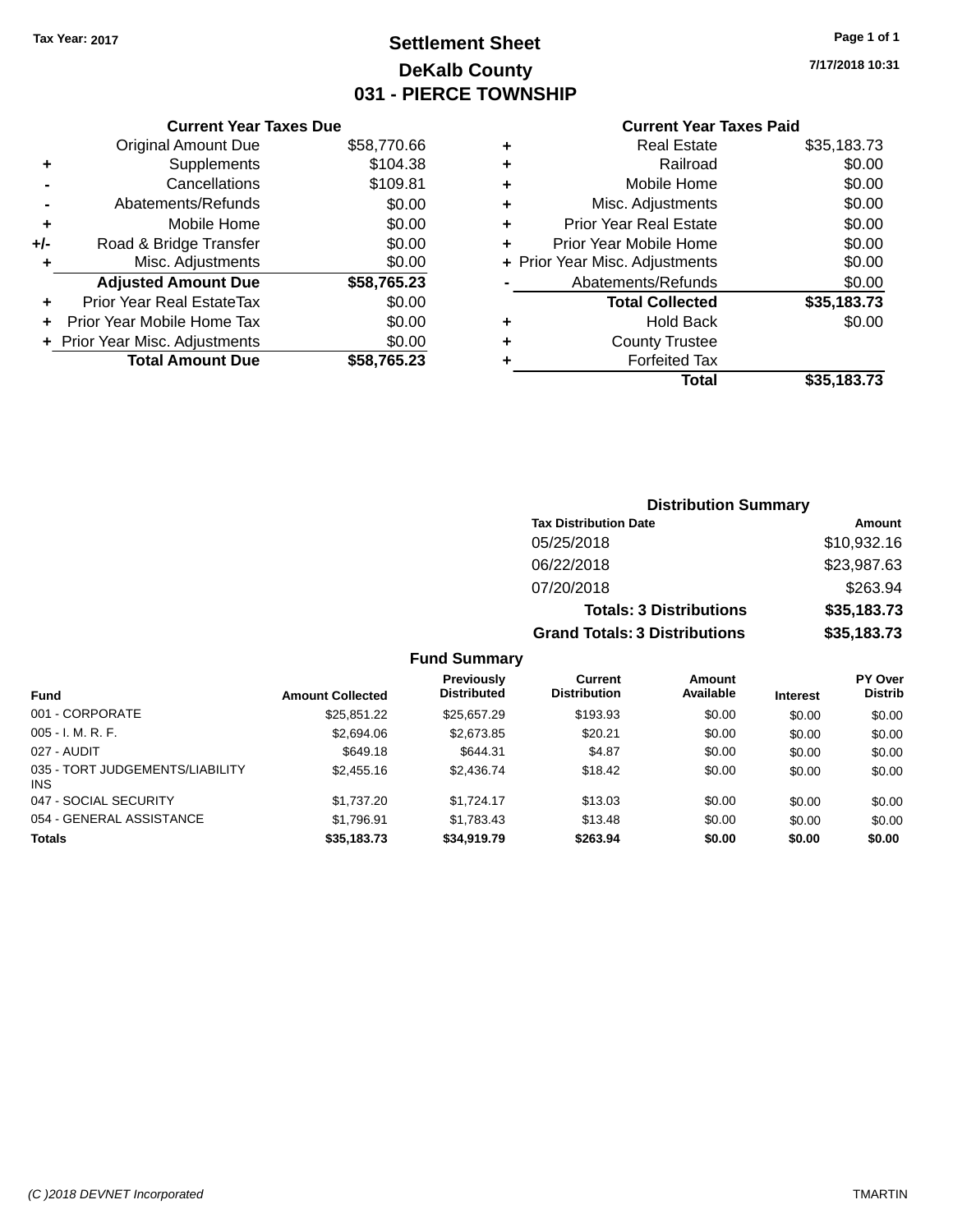# **Settlement Sheet Tax Year: 2017 Page 1 of 1 DeKalb County 032 - PIERCE ROAD & BRIDGE**

**7/17/2018 10:31**

### **Current Year Taxes Paid**

|       | <b>Current Year Taxes Due</b>  |              |  |  |  |
|-------|--------------------------------|--------------|--|--|--|
|       | <b>Original Amount Due</b>     | \$173,336.39 |  |  |  |
| ٠     | Supplements                    | \$307.91     |  |  |  |
|       | Cancellations                  | \$323.88     |  |  |  |
|       | Abatements/Refunds             | \$0.00       |  |  |  |
| ٠     | Mobile Home                    | \$0.00       |  |  |  |
| $+/-$ | Road & Bridge Transfer         | \$0.00       |  |  |  |
| ٠     | Misc. Adjustments              | \$0.00       |  |  |  |
|       | <b>Adjusted Amount Due</b>     | \$173,320.42 |  |  |  |
| ÷     | Prior Year Real EstateTax      | \$0.00       |  |  |  |
|       | Prior Year Mobile Home Tax     | \$0.00       |  |  |  |
|       | + Prior Year Misc. Adjustments | \$0.00       |  |  |  |
|       | <b>Total Amount Due</b>        | \$173,320.42 |  |  |  |
|       |                                |              |  |  |  |

|   | <b>Real Estate</b>             | \$103,769.67 |
|---|--------------------------------|--------------|
| ٠ | Railroad                       | \$0.00       |
| ٠ | Mobile Home                    | \$0.00       |
| ٠ | Misc. Adjustments              | \$0.00       |
| ٠ | <b>Prior Year Real Estate</b>  | \$0.00       |
| ٠ | Prior Year Mobile Home         | \$0.00       |
|   | + Prior Year Misc. Adjustments | \$0.00       |
|   | Abatements/Refunds             | \$0.00       |
|   | <b>Total Collected</b>         | \$103,769.67 |
| ٠ | <b>Hold Back</b>               | \$0.00       |
|   | <b>County Trustee</b>          |              |
| ٠ | <b>Forfeited Tax</b>           |              |
|   | Total                          | \$103,769.67 |
|   |                                |              |

| <b>Distribution Summary</b>          |              |  |  |  |
|--------------------------------------|--------------|--|--|--|
| <b>Tax Distribution Date</b>         | Amount       |  |  |  |
| 05/25/2018                           | \$32,242.97  |  |  |  |
| 06/22/2018                           | \$70,748.22  |  |  |  |
| 07/20/2018                           | \$778.48     |  |  |  |
| <b>Totals: 3 Distributions</b>       | \$103,769.67 |  |  |  |
| <b>Grand Totals: 3 Distributions</b> | \$103,769.67 |  |  |  |

| Fund                         | <b>Amount Collected</b> | Previously<br><b>Distributed</b> | Current<br><b>Distribution</b> | <b>Amount</b><br>Available | <b>Interest</b> | <b>PY Over</b><br><b>Distrib</b> |
|------------------------------|-------------------------|----------------------------------|--------------------------------|----------------------------|-----------------|----------------------------------|
| $005 - I. M. R. F.$          | \$75.23                 | \$74.67                          | \$0.56                         | \$0.00                     | \$0.00          | \$0.00                           |
| 007 - ROAD AND BRIDGE        | \$73,822.16             | \$73,268.35                      | \$553.81                       | \$0.00                     | \$0.00          | \$0.00                           |
| 008 - BRIDGE CONST W/COUNTY  | \$5,863.30              | \$5.819.31                       | \$43.99                        | \$0.00                     | \$0.00          | \$0.00                           |
| 009 - PERMANENT ROAD         | \$19.151.83             | \$19,008.15                      | \$143.68                       | \$0.00                     | \$0.00          | \$0.00                           |
| 010 - EQUIPMENT AND BUILDING | \$4,106.69              | \$4,075.88                       | \$30.81                        | \$0.00                     | \$0.00          | \$0.00                           |
| 047 - SOCIAL SECURITY        | \$750.46                | \$744.83                         | \$5.63                         | \$0.00                     | \$0.00          | \$0.00                           |
| <b>Totals</b>                | \$103.769.67            | \$102.991.19                     | \$778.48                       | \$0.00                     | \$0.00          | \$0.00                           |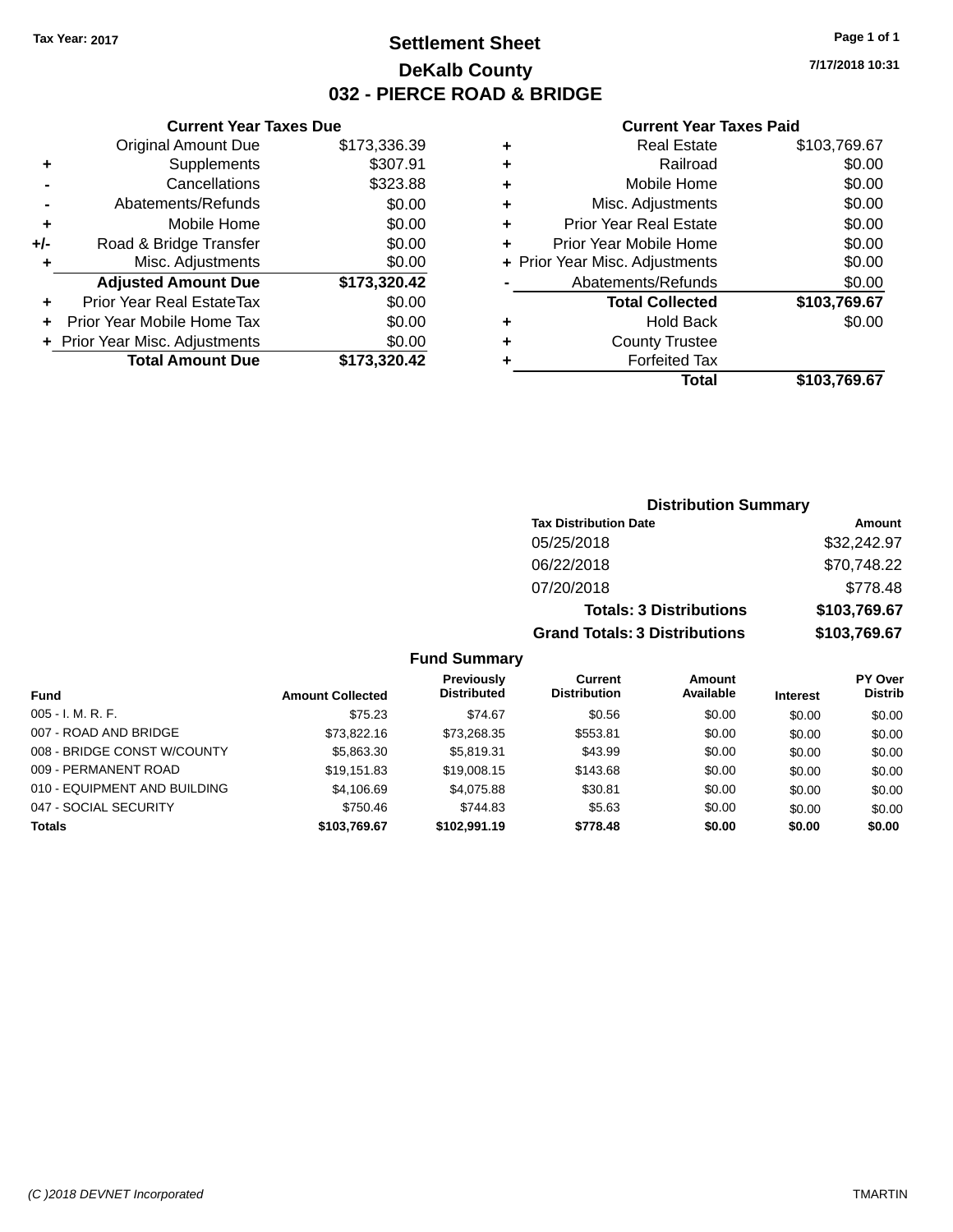# **Settlement Sheet Tax Year: 2017 Page 1 of 1 DeKalb County 033 - SANDWICH TOWNSHIP**

**7/17/2018 10:31**

#### **Current Year Taxes Paid**

|     | <b>Current Year Taxes Due</b>  |              |
|-----|--------------------------------|--------------|
|     | <b>Original Amount Due</b>     | \$257,758.22 |
| ÷   | Supplements                    | \$2,079.84   |
|     | Cancellations                  | \$2,372.69   |
|     | Abatements/Refunds             | \$0.00       |
| ٠   | Mobile Home                    | \$0.00       |
| +/- | Road & Bridge Transfer         | \$0.00       |
| ٠   | Misc. Adjustments              | \$0.00       |
|     | <b>Adjusted Amount Due</b>     | \$257,465.37 |
| ٠   | Prior Year Real EstateTax      | \$0.00       |
|     | Prior Year Mobile Home Tax     | \$0.00       |
|     | + Prior Year Misc. Adjustments | \$254.18     |
|     | <b>Total Amount Due</b>        | \$257,719.55 |
|     |                                |              |

| ٠ | <b>Real Estate</b>             | \$143,227.44 |
|---|--------------------------------|--------------|
| ٠ | Railroad                       | \$593.04     |
| ٠ | Mobile Home                    | \$0.00       |
| ٠ | Misc. Adjustments              | \$0.00       |
| ٠ | <b>Prior Year Real Estate</b>  | \$0.00       |
| ٠ | Prior Year Mobile Home         | \$0.00       |
|   | + Prior Year Misc. Adjustments | \$254.18     |
|   | Abatements/Refunds             | \$0.00       |
|   | <b>Total Collected</b>         | \$144,074.66 |
| ٠ | <b>Hold Back</b>               | \$0.00       |
| ٠ | <b>County Trustee</b>          |              |
| ٠ | <b>Forfeited Tax</b>           |              |
|   | Total                          | \$144.074.66 |
|   |                                |              |

| <b>Distribution Summary</b>          |              |  |  |  |
|--------------------------------------|--------------|--|--|--|
| <b>Tax Distribution Date</b>         | Amount       |  |  |  |
| 05/25/2018                           | \$28,434.31  |  |  |  |
| 06/22/2018                           | \$111,959.00 |  |  |  |
| 07/20/2018                           | \$3,681.35   |  |  |  |
| <b>Totals: 3 Distributions</b>       | \$144,074.66 |  |  |  |
| <b>Grand Totals: 3 Distributions</b> | \$144,074.66 |  |  |  |

### **Fund Summary**

| <b>Fund</b>              | <b>Amount Collected</b> | <b>Previously</b><br><b>Distributed</b> | Current<br><b>Distribution</b> | <b>Amount</b><br>Available | <b>Interest</b> | <b>PY Over</b><br><b>Distrib</b> |
|--------------------------|-------------------------|-----------------------------------------|--------------------------------|----------------------------|-----------------|----------------------------------|
| 001 - CORPORATE          | \$77.724.83             | \$75.738.81                             | \$1,986.02                     | \$0.00                     | \$0.00          | \$0.00                           |
| $005 - I. M. R. F.$      | \$8,368.71              | \$8.154.88                              | \$213.83                       | \$0.00                     | \$0.00          | \$0.00                           |
| 017 - CEMETERY           | \$51,833.46             | \$50,509.03                             | \$1.324.43                     | \$0.00                     | \$0.00          | \$0.00                           |
| 047 - SOCIAL SECURITY    | \$5,581.89              | \$5.439.27                              | \$142.62                       | \$0.00                     | \$0.00          | \$0.00                           |
| 054 - GENERAL ASSISTANCE | \$565.77                | \$551.32                                | \$14.45                        | \$0.00                     | \$0.00          | \$0.00                           |
| <b>Totals</b>            | \$144.074.66            | \$140,393,31                            | \$3,681.35                     | \$0.00                     | \$0.00          | \$0.00                           |

#### **Miscellaneous Adjustment Detail**

|                         | <u>Year Source</u>    | <b>Account Type</b> | <b>Amount Adjustment Description</b>                   |
|-------------------------|-----------------------|---------------------|--------------------------------------------------------|
|                         | 2016 RE - Real Estate | Back Tax Collected  | \$22.43 DOBSON REDEMPTION 19-26-481-012 by TBA         |
|                         | 2016 RE - Real Estate | Back Tax Collected  | \$231.75 CHICAGO TITLE LAND TR CO 19-26-484-016 by TBA |
| <b>Totals 2 entries</b> |                       |                     | \$254.18                                               |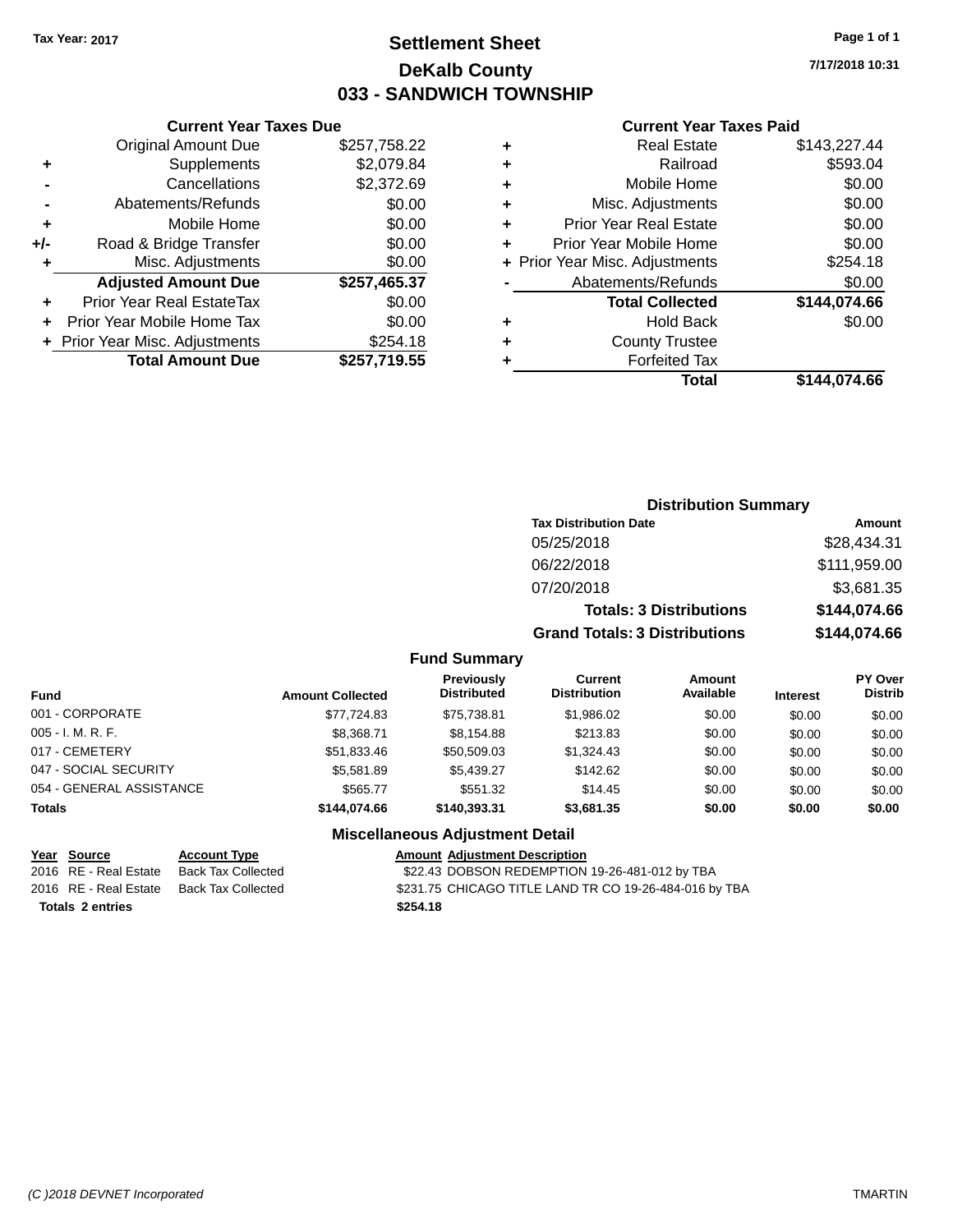### **Settlement Sheet Tax Year: 2017 Page 1 of 1 DeKalb County 034 - SANDWICH PUBLIC LIBRARY DISTRICT**

|                | <b>Adjusted Amount Due</b> | \$574,872.82 |
|----------------|----------------------------|--------------|
| ÷              | Misc. Adjustments          | \$0.00       |
| +/-            | Road & Bridge Transfer     | \$0.00       |
| ٠              | Mobile Home                | \$0.00       |
| $\blacksquare$ | Abatements/Refunds         | \$0.00       |
|                | Cancellations              | \$5,297.81   |
| ٠              | Supplements                | \$4,643.85   |
|                | <b>Original Amount Due</b> | \$575,526.78 |
|                | Current rear laxes Due     |              |

**Current Year Taxes Due**

| $+$ | <b>Prior Year Real EstateTax</b><br>+ Prior Year Mobile Home Tax | (\$0.01)<br>\$0.00 |
|-----|------------------------------------------------------------------|--------------------|
|     | + Prior Year Misc. Adjustments                                   | \$568.48           |
|     | <b>Total Amount Due</b>                                          | \$575,441.29       |

#### **Current Year Taxes Paid**

|   | <b>Real Estate</b>             | \$319,799.43 |
|---|--------------------------------|--------------|
| ٠ | Railroad                       | \$1,324.14   |
| ٠ | Mobile Home                    | \$0.00       |
| ٠ | Misc. Adjustments              | \$0.00       |
| ٠ | Prior Year Real Estate         | (\$0.01)     |
| ٠ | Prior Year Mobile Home         | \$0.00       |
|   | + Prior Year Misc. Adjustments | \$568.48     |
|   | Abatements/Refunds             | \$0.00       |
|   | <b>Total Collected</b>         | \$321,692.04 |
| ٠ | <b>Hold Back</b>               | \$0.00       |
| ٠ | <b>County Trustee</b>          |              |
| ٠ | <b>Forfeited Tax</b>           |              |
|   | Total                          | \$321,692.04 |
|   |                                |              |

### **Distribution Summary Tax Distribution Date Amount** 05/25/2018 \$63,489.15 06/22/2018 \$249,983.12 07/20/2018 \$8,219.77 **Totals: 3 Distributions \$321,692.04 Grand Totals: 3 Distributions \$321,692.04**

#### **Fund Summary**

| <b>Fund</b>                                   | <b>Amount Collected</b> | Previously<br><b>Distributed</b> | Current<br><b>Distribution</b> | Amount<br>Available | <b>Interest</b> | <b>PY Over</b><br><b>Distrib</b> |
|-----------------------------------------------|-------------------------|----------------------------------|--------------------------------|---------------------|-----------------|----------------------------------|
| 001 - CORPORATE                               | \$159,857.78            | \$155,773.14                     | \$4,084.64                     | \$0.00              | \$0.00          | \$0.00                           |
| 003 - BONDS AND INTEREST                      | \$116,469.25            | \$113,493.27                     | \$2,975.98                     | \$0.00              | \$0.00          | \$0.00                           |
| 004 - OPERATIONS & MAINTENANCE                | \$15,648.06             | \$15,248.22                      | \$399.84                       | \$0.00              | \$0.00          | \$0.00                           |
| $005 - I. M. R. F.$                           | \$12,413.78             | \$12,096.59                      | \$317.19                       | \$0.00              | \$0.00          | \$0.00                           |
| 027 - AUDIT                                   | \$1,748.07              | \$1,703.41                       | \$44.66                        | \$0.00              | \$0.00          | \$0.00                           |
| 035 - TORT JUDGEMENTS/LIABILITY<br><b>INS</b> | \$8,596.57              | \$8,376.91                       | \$219.66                       | \$0.00              | \$0.00          | \$0.00                           |
| 047 - SOCIAL SECURITY                         | \$6,958.53              | \$6,780.73                       | \$177.80                       | \$0.00              | \$0.00          | \$0.00                           |
| <b>Totals</b>                                 | \$321,692.04            | \$313,472.27                     | \$8,219.77                     | \$0.00              | \$0.00          | \$0.00                           |

### **Miscellaneous Adjustment Detail**

|                         | Year Source           | <b>Account Type</b> | <b>Amount Adiustment Description</b>                   |
|-------------------------|-----------------------|---------------------|--------------------------------------------------------|
|                         | 2016 RE - Real Estate | Back Tax Collected  | \$50.16 DOBSON REDEMPTION 19-26-481-012 by TBA         |
|                         | 2016 RE - Real Estate | Back Tax Collected  | \$518.32 CHICAGO TITLE LAND TR CO 19-26-484-016 by TBA |
| <b>Totals 2 entries</b> |                       |                     | \$568.48                                               |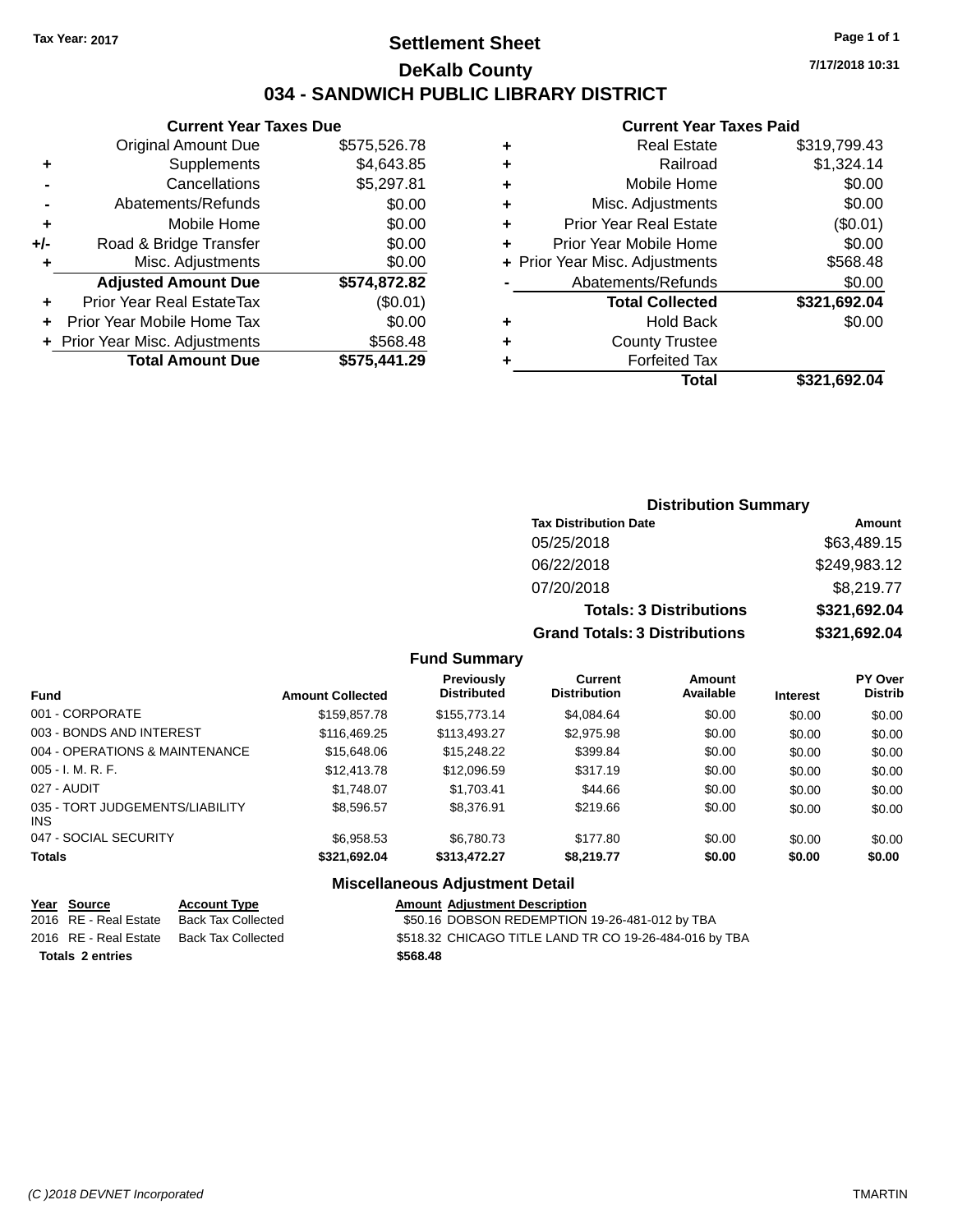### **Settlement Sheet Tax Year: 2017 Page 1 of 1 DeKalb County 035 - SANDWICH ROAD & BRIDGE**

**7/17/2018 10:31**

#### **Current Year Taxes Paid**

|     | <b>Current Year Taxes Due</b>  |                |
|-----|--------------------------------|----------------|
|     | <b>Original Amount Due</b>     | \$248,860.15   |
| ÷   | Supplements                    | \$1,835.38     |
|     | Cancellations                  | \$2,093.81     |
|     | Abatements/Refunds             | \$0.00         |
| ÷   | Mobile Home                    | \$0.00         |
| +/- | Road & Bridge Transfer         | (\$11, 941.17) |
|     | Misc. Adjustments              | \$0.00         |
|     | <b>Adjusted Amount Due</b>     | \$236,660.55   |
| ٠   | Prior Year Real EstateTax      | (\$21.11)      |
|     | Prior Year Mobile Home Tax     | \$0.00         |
|     | + Prior Year Misc. Adjustments | \$245.41       |
|     | <b>Total Amount Due</b>        | \$236,884.85   |
|     |                                |                |

| <b>Real Estate</b>             | \$126,392.19 |
|--------------------------------|--------------|
| Railroad                       | \$542.77     |
| Mobile Home                    | \$0.00       |
| Misc. Adjustments              | \$0.00       |
| <b>Prior Year Real Estate</b>  | (\$21.11)    |
| Prior Year Mobile Home         | \$0.00       |
| + Prior Year Misc. Adjustments | \$245.41     |
| Abatements/Refunds             | \$0.00       |
| <b>Total Collected</b>         | \$127,159.26 |
| <b>Hold Back</b>               | \$0.00       |
| <b>County Trustee</b>          |              |
| <b>Forfeited Tax</b>           |              |
| Total                          | \$127,159.26 |
|                                |              |

| <b>Road and Bridge Summary</b> |                         |               | <b>Distribution Summary</b>    |              |  |
|--------------------------------|-------------------------|---------------|--------------------------------|--------------|--|
| <b>Municipality</b>            | Amt. Due                | Amt. Distrib. | <b>Tax Distribution Date</b>   | Amount       |  |
| CITY OF SANDWICH               | \$21,356.22             | \$11,941.17   | 05/25/2018                     | \$25,092.11  |  |
| Totals                         | \$21,356.22 \$11,941.17 |               | 06/22/2018                     | \$98,818.48  |  |
|                                |                         |               | 07/20/2018                     | \$3,248.67   |  |
|                                |                         |               | <b>Totals: 3 Distributions</b> | \$127,159.26 |  |

**Grand Totals: 3 Distributions \$127,159.26**

#### **Fund Summary**

| <b>Fund</b>                  | <b>Amount Collected</b> | Previously<br><b>Distributed</b> | Current<br><b>Distribution</b> | Amount<br>Available | <b>Interest</b> | <b>PY Over</b><br><b>Distrib</b> |
|------------------------------|-------------------------|----------------------------------|--------------------------------|---------------------|-----------------|----------------------------------|
| 007 - ROAD AND BRIDGE        | \$15,402.78             | \$15,009.71                      | \$393.07                       | \$0.00              | \$0.00          | \$0.00                           |
| 009 - PERMANENT ROAD         | \$80.840.71             | \$78,775.07                      | \$2.065.64                     | \$0.00              | \$0.00          | \$0.00                           |
| 010 - EQUIPMENT AND BUILDING | \$30,088.26             | \$29.319.44                      | \$768.82                       | \$0.00              | \$0.00          | \$0.00                           |
| 047 - SOCIAL SECURITY        | \$827.51                | \$806.37                         | \$21.14                        | \$0.00              | \$0.00          | \$0.00                           |
| <b>Totals</b>                | \$127.159.26            | \$123,910.59                     | \$3,248.67                     | \$0.00              | \$0.00          | \$0.00                           |

#### **Miscellaneous Adjustment Detail**

**Totals \$245.41 2 entries**

**Year Source Account Type Amount Adjustment Description** \$21.65 DOBSON REDEMPTION 19-26-481-012 by TBA 2016 RE - Real Estate Back Tax Collected \$223.76 CHICAGO TITLE LAND TR CO 19-26-484-016 by TBA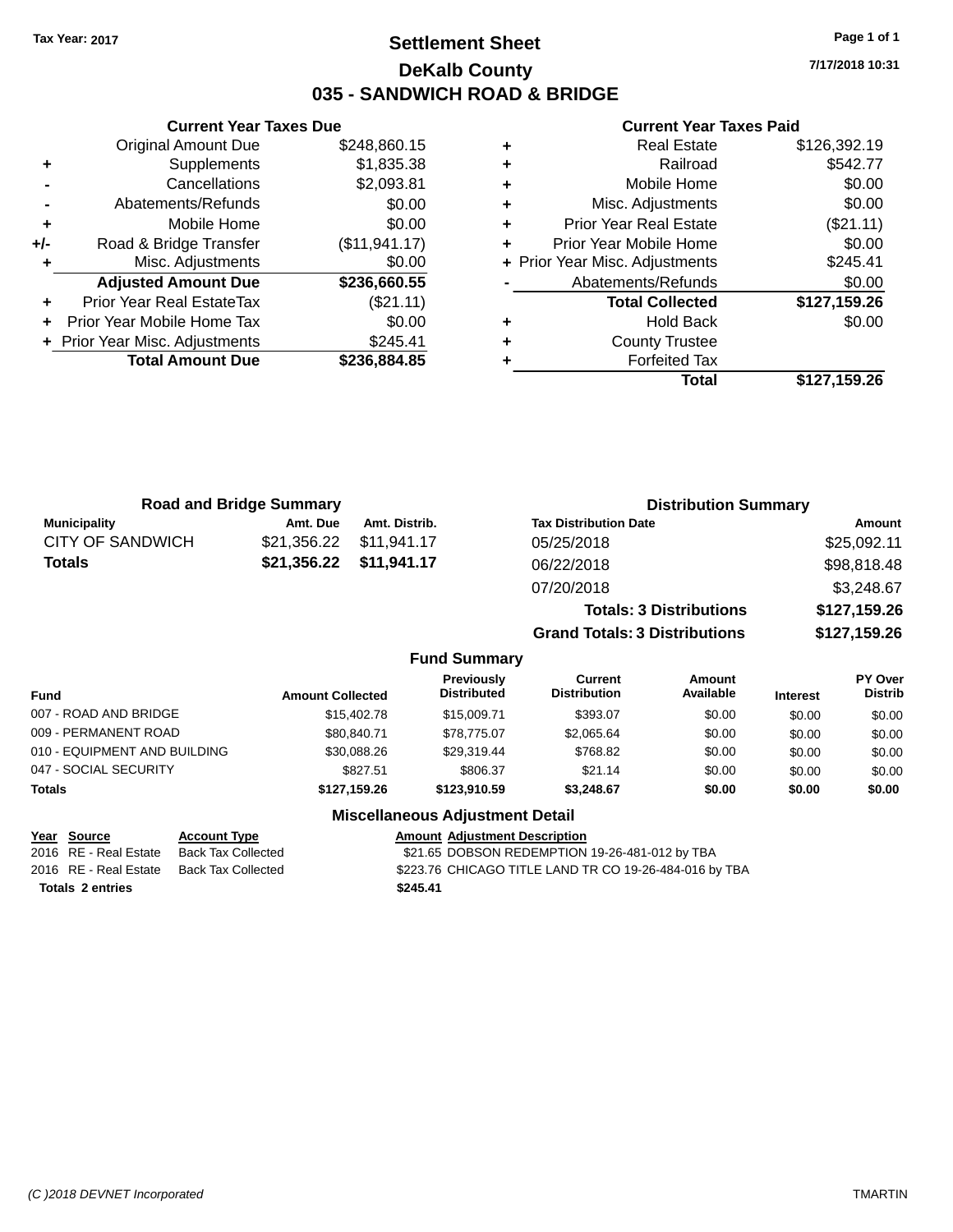### **Settlement Sheet Tax Year: 2017 Page 1 of 1 DeKalb County 036 - SHABBONA TOWNSHIP**

**7/17/2018 10:31**

#### **Current Year Taxes Paid**

| <b>Current Year Taxes Due</b> |             |
|-------------------------------|-------------|
| <b>Original Amount Due</b>    | \$96,804.69 |
| Supplements                   | \$137.48    |
| Cancellations                 | \$155.40    |
| Abatements/Refunds            | \$0.00      |
| Mobile Home                   | \$0.00      |
| Road & Bridge Transfer        | \$0.00      |
| Misc. Adjustments             | \$25.53     |
| <b>Adjusted Amount Due</b>    | \$96,812.30 |
| Prior Year Real EstateTax     | \$0.00      |
| Prior Year Mobile Home Tax    | \$0.00      |
| Prior Year Misc. Adjustments  | \$0.00      |
| <b>Total Amount Due</b>       | \$96.812.30 |
|                               |             |

|   | <b>Real Estate</b>             | \$52,024.37 |
|---|--------------------------------|-------------|
| ٠ | Railroad                       | \$2,122.69  |
| ٠ | Mobile Home                    | \$0.00      |
| ٠ | Misc. Adjustments              | \$25.53     |
| ٠ | <b>Prior Year Real Estate</b>  | \$0.00      |
| ÷ | Prior Year Mobile Home         | \$0.00      |
|   | + Prior Year Misc. Adjustments | \$0.00      |
|   | Abatements/Refunds             | \$0.00      |
|   | <b>Total Collected</b>         | \$54,172.59 |
| ٠ | <b>Hold Back</b>               | \$0.00      |
| ٠ | <b>County Trustee</b>          |             |
| ٠ | <b>Forfeited Tax</b>           |             |
|   | Total                          | \$54,172.59 |
|   |                                |             |

|                          |                         |                                         | <b>Distribution Summary</b>           |                                |                 |                           |  |
|--------------------------|-------------------------|-----------------------------------------|---------------------------------------|--------------------------------|-----------------|---------------------------|--|
|                          |                         |                                         | <b>Tax Distribution Date</b>          |                                |                 | <b>Amount</b>             |  |
|                          |                         |                                         | 05/25/2018                            |                                |                 | \$8,193.09                |  |
|                          |                         |                                         | 06/22/2018                            |                                |                 | \$45,457.45               |  |
|                          |                         |                                         | 07/20/2018                            |                                |                 | \$522.05                  |  |
|                          |                         |                                         |                                       | <b>Totals: 3 Distributions</b> |                 | \$54,172.59               |  |
|                          |                         |                                         | <b>Grand Totals: 3 Distributions</b>  |                                |                 | \$54,172.59               |  |
|                          |                         | <b>Fund Summary</b>                     |                                       |                                |                 |                           |  |
| <b>Fund</b>              | <b>Amount Collected</b> | <b>Previously</b><br><b>Distributed</b> | <b>Current</b><br><b>Distribution</b> | Amount<br>Available            | <b>Interest</b> | PY Over<br><b>Distrib</b> |  |
| 001 - CORPORATE          | \$35,648.11             | \$35,304.58                             | \$343.53                              | \$0.00                         | \$0.00          | \$0.00                    |  |
| 017 - CEMETERY           | \$18,467.81             | \$18,289.84                             | \$177.97                              | \$0.00                         | \$0.00          | \$0.00                    |  |
| 054 - GENERAL ASSISTANCE | \$56.67                 | \$56.12                                 | \$0.55                                | \$0.00                         | \$0.00          | \$0.00                    |  |
| <b>Totals</b>            | \$54,172.59             | \$53,650.54                             | \$522.05                              | \$0.00                         | \$0.00          | \$0.00                    |  |
|                          |                         | <b>Miscellaneous Adjustment Detail</b>  |                                       |                                |                 |                           |  |

### **Year** Source **Account Type Account Adjustment Description**

| $equ$                   | <b>ACCOUNT IVPG</b>                        | <u>Alliount Aujustinent Description</u>       |
|-------------------------|--------------------------------------------|-----------------------------------------------|
|                         | 2017 RE - Real Estate Paymt In Lieu of Tax | \$25.53 HOUSING AUTHORITY SEQUOYA APTS by TBA |
| <b>Totals 1 entries</b> |                                            | \$25.53                                       |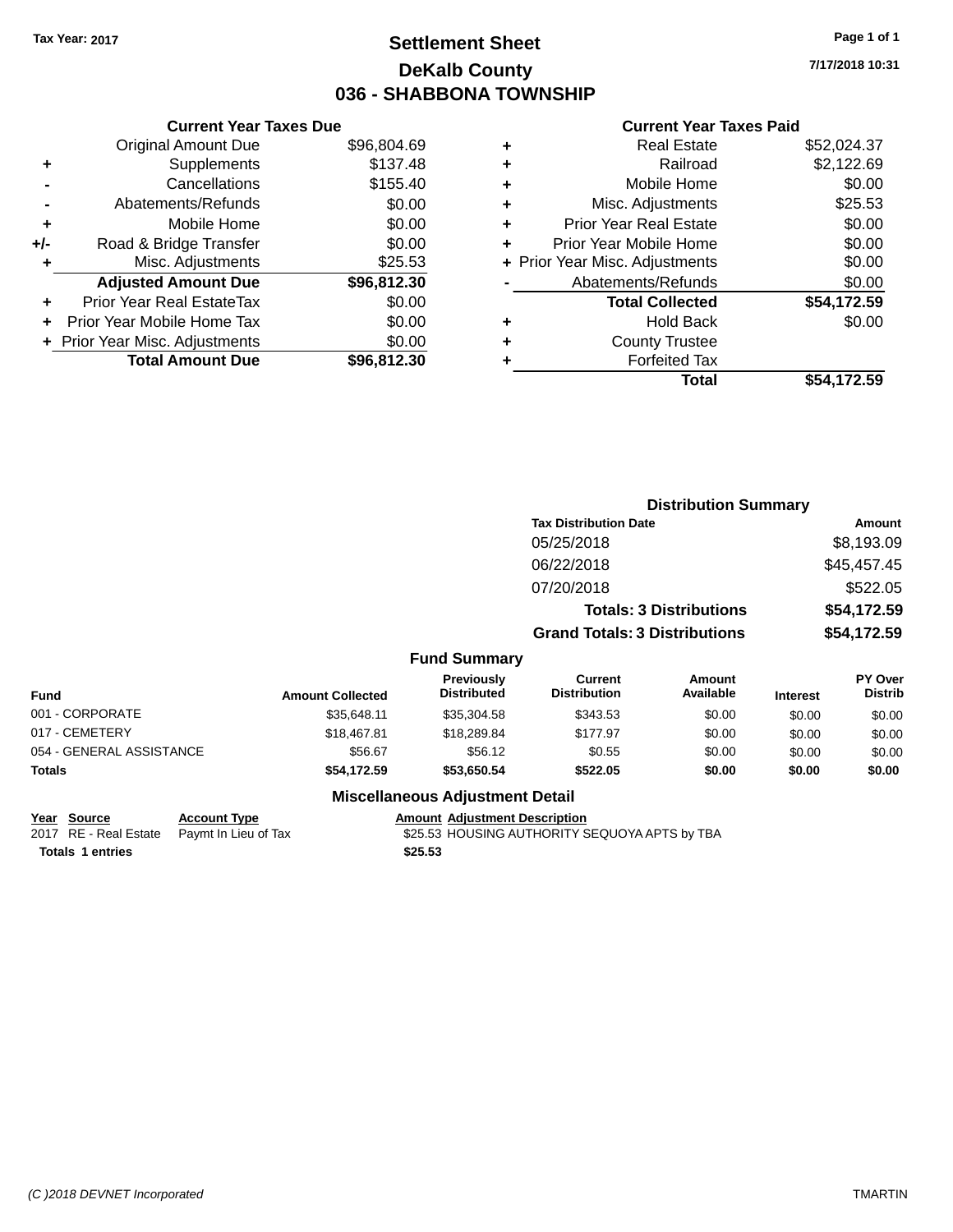### **Settlement Sheet Tax Year: 2017 Page 1 of 1 DeKalb County 037 - SHABBONA ROAD & BRIDGE**

**7/17/2018 10:31**

#### **Current Year Taxes Paid**

|     | <b>Original Amount Due</b>     | \$177,685.84 |
|-----|--------------------------------|--------------|
| ٠   | Supplements                    | \$230.41     |
|     | Cancellations                  | \$264.36     |
|     | Abatements/Refunds             | \$0.00       |
| ٠   | Mobile Home                    | \$0.00       |
| +/- | Road & Bridge Transfer         | (\$7,160.05) |
| ٠   | Misc. Adjustments              | \$46.86      |
|     | <b>Adjusted Amount Due</b>     | \$170,538.70 |
| ÷   | Prior Year Real EstateTax      | \$0.00       |
| ÷   | Prior Year Mobile Home Tax     | \$0.00       |
|     | + Prior Year Misc. Adjustments | \$0.00       |
|     |                                |              |
|     | <b>Total Amount Due</b>        | \$170,538.70 |

**Current Year Taxes Due**

| ٠ | <b>Real Estate</b>             | \$88,494.74 |
|---|--------------------------------|-------------|
| ٠ | Railroad                       | \$3,732.74  |
| ٠ | Mobile Home                    | \$0.00      |
| ٠ | Misc. Adjustments              | \$46.86     |
| ٠ | <b>Prior Year Real Estate</b>  | \$0.00      |
| ٠ | Prior Year Mobile Home         | \$0.00      |
|   | + Prior Year Misc. Adjustments | \$0.00      |
|   | Abatements/Refunds             | \$0.00      |
|   | <b>Total Collected</b>         | \$92,274.34 |
| ٠ | <b>Hold Back</b>               | \$0.00      |
| ٠ | <b>County Trustee</b>          |             |
| ٠ | <b>Forfeited Tax</b>           |             |
|   | Total                          | \$92,274.34 |
|   |                                |             |

| <b>Road and Bridge Summary</b> |             |               | <b>Distribution Summary</b>    |             |
|--------------------------------|-------------|---------------|--------------------------------|-------------|
| <b>Municipality</b>            | Amt. Due    | Amt. Distrib. | <b>Tax Distribution Date</b>   | Amount      |
| VILLAGE OF LEE                 | \$1,600.44  | \$895.98      | 05/25/2018                     | \$13,937.13 |
| <b>VILLAGE OF SHABBONA</b>     | \$11,169.34 | \$6,264.07    | 06/22/2018                     | \$77,449.16 |
| Totals                         | \$12,769.78 | \$7,160.05    | 07/20/2018                     | \$888.05    |
|                                |             |               | <b>Totals: 3 Distributions</b> | \$92,274.34 |

**Grand Totals: 3 Distributions \$92,274.34**

#### **Fund Summary**

| <b>Fund</b>                  | <b>Amount Collected</b> | Previously<br><b>Distributed</b> | Current<br><b>Distribution</b> | Amount<br>Available | <b>Interest</b> | PY Over<br><b>Distrib</b> |
|------------------------------|-------------------------|----------------------------------|--------------------------------|---------------------|-----------------|---------------------------|
| 007 - ROAD AND BRIDGE        | \$26,391.21             | \$26,138.06                      | \$253.15                       | \$0.00              | \$0.00          | \$0.00                    |
| 008 - BRIDGE CONST W/COUNTY  | \$1,679.74              | \$1.663.55                       | \$16.19                        | \$0.00              | \$0.00          | \$0.00                    |
| 009 - PERMANENT ROAD         | \$41,832.05             | \$41,428.93                      | \$403.12                       | \$0.00              | \$0.00          | \$0.00                    |
| 010 - EQUIPMENT AND BUILDING | \$22,371,34             | \$22.155.75                      | \$215.59                       | \$0.00              | \$0.00          | \$0.00                    |
| <b>Totals</b>                | \$92,274.34             | \$91,386,29                      | \$888.05                       | \$0.00              | \$0.00          | \$0.00                    |

#### **Miscellaneous Adjustment Detail**

**Year** Source **Account Type Account Adjustment Description** 

**Totals \$46.86 1 entries**

2017 RE - Real Estate Paymt In Lieu of Tax S46.86 HOUSING AUTHORITY SEQUOYA APTS by TBA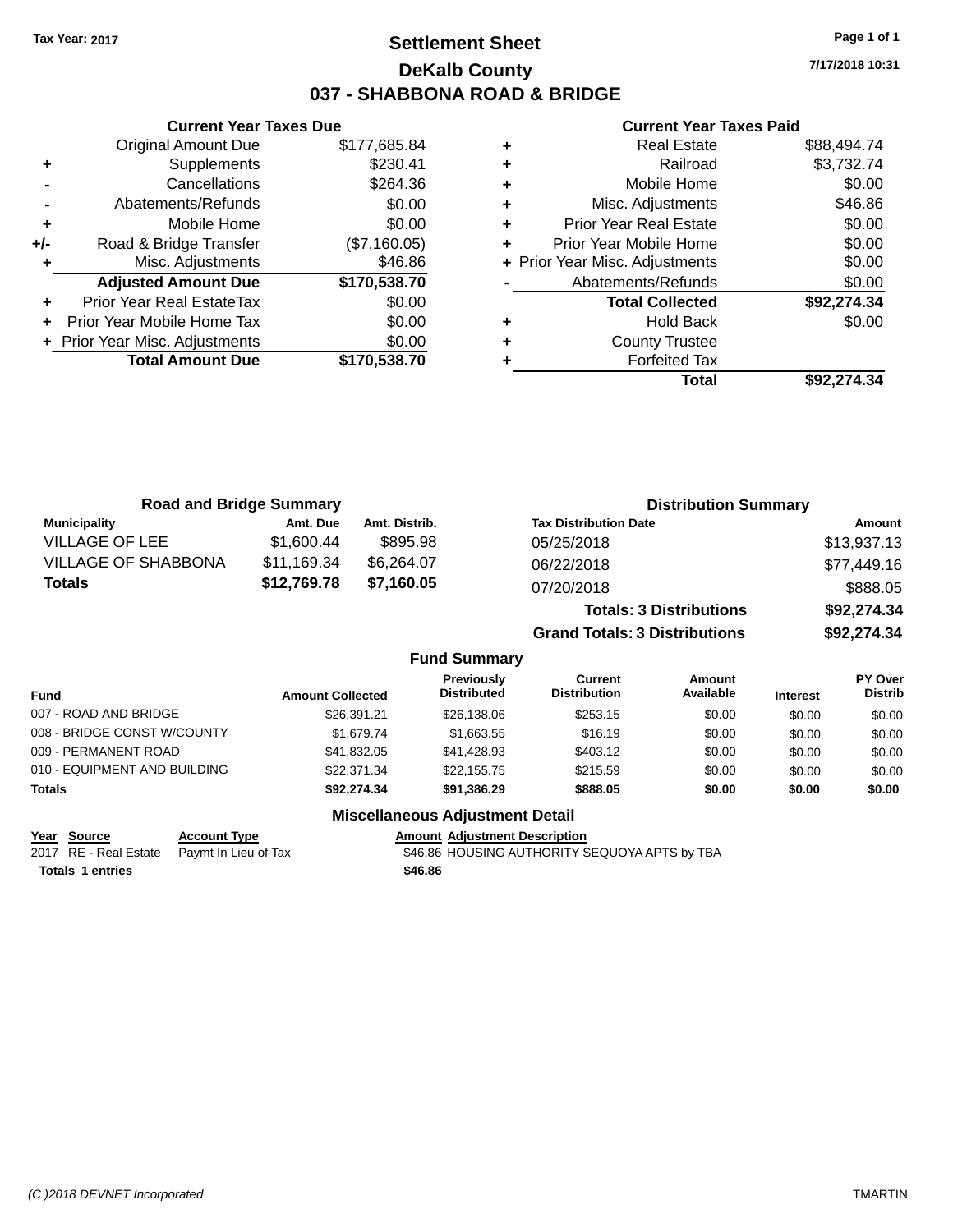### **Settlement Sheet Tax Year: 2017 Page 1 of 1 DeKalb County 038 - SOMONAUK TOWNSHIP**

**7/17/2018 10:31**

#### **Current Year Taxes Paid**

|       | <b>Current Year Taxes Due</b>  |             |
|-------|--------------------------------|-------------|
|       | <b>Original Amount Due</b>     | \$85,664.89 |
| ٠     | Supplements                    | \$507.05    |
|       | Cancellations                  | \$614.10    |
|       | Abatements/Refunds             | \$0.00      |
| ٠     | Mobile Home                    | \$0.00      |
| $+/-$ | Road & Bridge Transfer         | \$0.00      |
| ٠     | Misc. Adjustments              | \$0.00      |
|       | <b>Adjusted Amount Due</b>     | \$85,557.84 |
| ٠     | Prior Year Real EstateTax      | \$0.00      |
|       | Prior Year Mobile Home Tax     | \$0.00      |
|       | + Prior Year Misc. Adjustments | \$0.00      |
|       | <b>Total Amount Due</b>        | \$85.557.84 |
|       |                                |             |

| ٠ | <b>Real Estate</b>             | \$48,208.91 |
|---|--------------------------------|-------------|
| ٠ | Railroad                       | \$937.56    |
| ٠ | Mobile Home                    | \$0.00      |
| ٠ | Misc. Adjustments              | \$0.00      |
| ٠ | <b>Prior Year Real Estate</b>  | \$0.00      |
| ÷ | Prior Year Mobile Home         | \$0.00      |
|   | + Prior Year Misc. Adjustments | \$0.00      |
|   | Abatements/Refunds             | \$0.00      |
|   | <b>Total Collected</b>         | \$49,146.47 |
| ٠ | <b>Hold Back</b>               | \$0.00      |
| ٠ | <b>County Trustee</b>          |             |
| ٠ | <b>Forfeited Tax</b>           |             |
|   | Total                          | \$49,146.47 |
|   |                                |             |

|                         |                                  |                                       | <b>Distribution Summary</b>    |                 |                                  |
|-------------------------|----------------------------------|---------------------------------------|--------------------------------|-----------------|----------------------------------|
|                         |                                  | <b>Tax Distribution Date</b>          |                                |                 | Amount                           |
|                         |                                  | 05/25/2018                            |                                |                 | \$8,554.17                       |
|                         |                                  | 06/22/2018                            |                                |                 | \$39,928.24                      |
|                         |                                  | 07/20/2018                            |                                |                 | \$664.06                         |
|                         |                                  |                                       | <b>Totals: 3 Distributions</b> |                 | \$49,146.47                      |
|                         |                                  | <b>Grand Totals: 3 Distributions</b>  |                                |                 | \$49,146.47                      |
|                         | <b>Fund Summary</b>              |                                       |                                |                 |                                  |
| <b>Amount Collected</b> | Previously<br><b>Distributed</b> | <b>Current</b><br><b>Distribution</b> | Amount<br>Available            | <b>Interest</b> | <b>PY Over</b><br><b>Distrib</b> |
| \$48,976.66             | \$48,314.90                      | \$661.76                              | \$0.00                         | \$0.00          | \$0.00                           |
|                         |                                  |                                       |                                |                 |                                  |

| <b>Amount Collected</b> | Distributed | <b>Distribution</b> | Available | <b>Interest</b> | Distrib |
|-------------------------|-------------|---------------------|-----------|-----------------|---------|
| \$48,976.66             | \$48,314.90 | \$661.76            | \$0.00    | \$0.00          | \$0.00  |
| \$169.81                | \$167.51    | \$2.30              | \$0.00    | \$0.00          | \$0.00  |
| \$49.146.47             | \$48,482.41 | \$664.06            | \$0.00    | \$0.00          | \$0.00  |
|                         |             |                     |           |                 |         |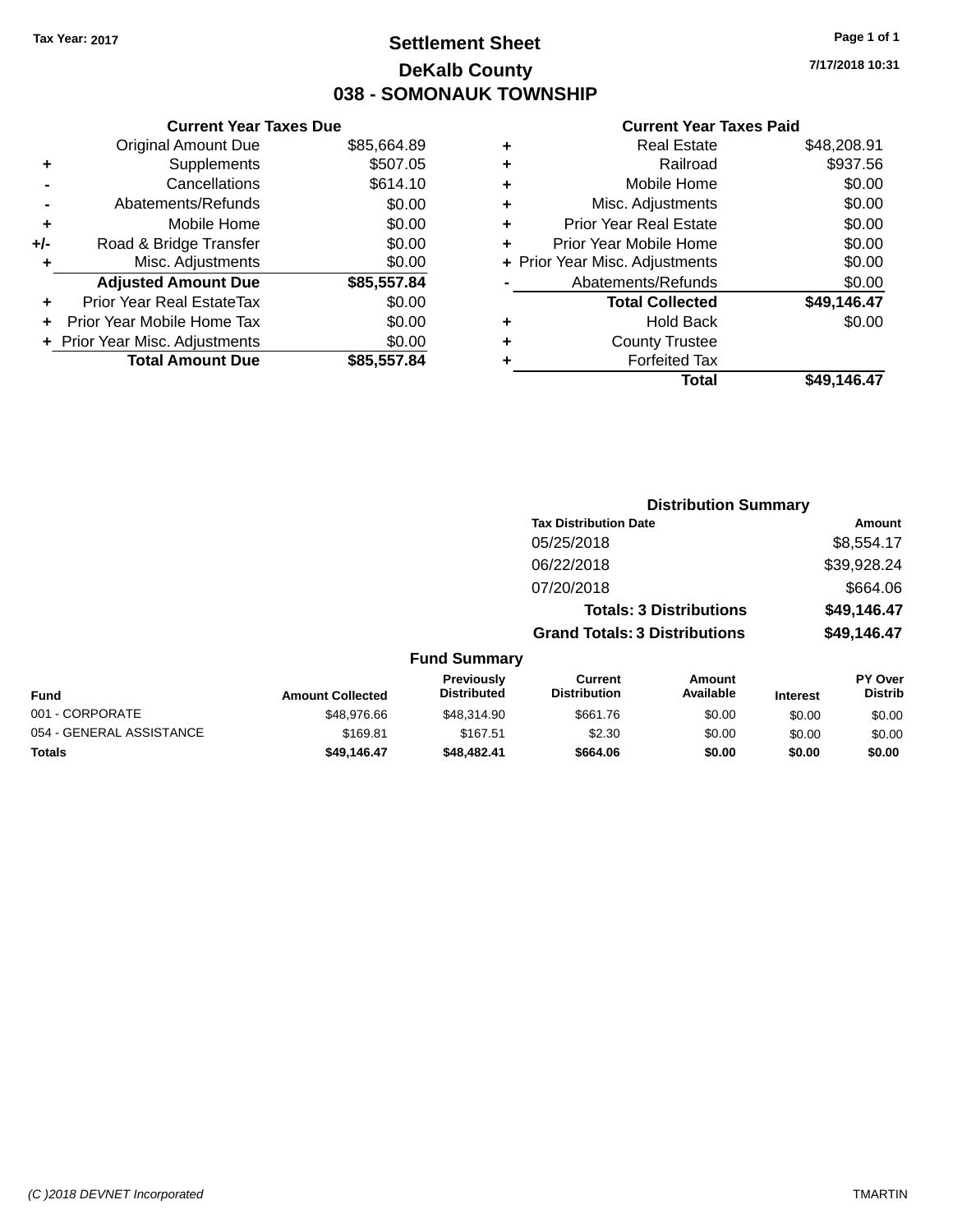### **Settlement Sheet Tax Year: 2017 Page 1 of 1 DeKalb County 039 - SOMONAUK ROAD & BRIDGE**

**7/17/2018 10:31**

#### **Current Year Taxes Paid**

|     | <b>Current Year Taxes Due</b>    |               |  |
|-----|----------------------------------|---------------|--|
|     | <b>Original Amount Due</b>       | \$266,005.31  |  |
| ٠   | Supplements                      | \$1,223.13    |  |
|     | Cancellations                    | \$1,481.34    |  |
|     | Abatements/Refunds               | \$0.00        |  |
| ٠   | Mobile Home                      | \$0.00        |  |
| +/- | Road & Bridge Transfer           | (\$33,727.40) |  |
| ٠   | Misc. Adjustments                | \$0.00        |  |
|     | <b>Adjusted Amount Due</b>       | \$232,019.70  |  |
| ٠   | <b>Prior Year Real EstateTax</b> | \$0.00        |  |
|     | Prior Year Mobile Home Tax       | \$0.00        |  |
|     | + Prior Year Misc. Adjustments   | \$0.00        |  |
|     | <b>Total Amount Due</b>          | \$232.019.70  |  |
|     |                                  |               |  |

|   | Real Estate                    | \$116,291.14 |
|---|--------------------------------|--------------|
| ٠ | Railroad                       | \$2,590.66   |
| ٠ | Mobile Home                    | \$0.00       |
| ٠ | Misc. Adjustments              | \$0.00       |
| ٠ | <b>Prior Year Real Estate</b>  | \$0.00       |
| ٠ | Prior Year Mobile Home         | \$0.00       |
|   | + Prior Year Misc. Adjustments | \$0.00       |
|   | Abatements/Refunds             | \$0.00       |
|   | <b>Total Collected</b>         | \$118,881.80 |
| ٠ | <b>Hold Back</b>               | \$0.00       |
| ٠ | <b>County Trustee</b>          |              |
|   | <b>Forfeited Tax</b>           |              |
|   | Total                          | \$118,881.80 |
|   |                                |              |

| <b>Road and Bridge Summary</b> |             |               | <b>Distribution Summary</b>          |              |  |
|--------------------------------|-------------|---------------|--------------------------------------|--------------|--|
| <b>Municipality</b>            | Amt. Due    | Amt. Distrib. | <b>Tax Distribution Date</b>         | Amount       |  |
| CITY OF SANDWICH               | \$1.084.45  | \$624.72      | 05/25/2018                           | \$20,634.58  |  |
| <b>VILLAGE OF SOMONAUK</b>     | \$57,545.45 | \$33,102.68   | 06/22/2018                           | \$96,645.38  |  |
| <b>Totals</b>                  | \$58,629.90 | \$33,727.40   | 07/20/2018                           | \$1,601.84   |  |
|                                |             |               | <b>Totals: 3 Distributions</b>       | \$118,881.80 |  |
|                                |             |               | <b>Grand Totals: 3 Distributions</b> | \$118,881.80 |  |

| <b>Fund</b>                  | <b>Amount Collected</b> | Previously<br><b>Distributed</b> | Current<br><b>Distribution</b> | Amount<br>Available | <b>Interest</b> | PY Over<br><b>Distrib</b> |
|------------------------------|-------------------------|----------------------------------|--------------------------------|---------------------|-----------------|---------------------------|
| 007 - ROAD AND BRIDGE        | \$69,092.59             | \$68,163.48                      | \$929.11                       | \$0.00              | \$0.00          | \$0.00                    |
| 008 - BRIDGE CONST W/COUNTY  | \$36.64                 | \$36.14                          | \$0.50                         | \$0.00              | \$0.00          | \$0.00                    |
| 009 - PERMANENT ROAD         | \$39,206.97             | \$38,677.23                      | \$529.74                       | \$0.00              | \$0.00          | \$0.00                    |
| 010 - EQUIPMENT AND BUILDING | \$10.545.60             | \$10.403.11                      | \$142.49                       | \$0.00              | \$0.00          | \$0.00                    |
| <b>Totals</b>                | \$118,881,80            | \$117.279.96                     | \$1,601.84                     | \$0.00              | \$0.00          | \$0.00                    |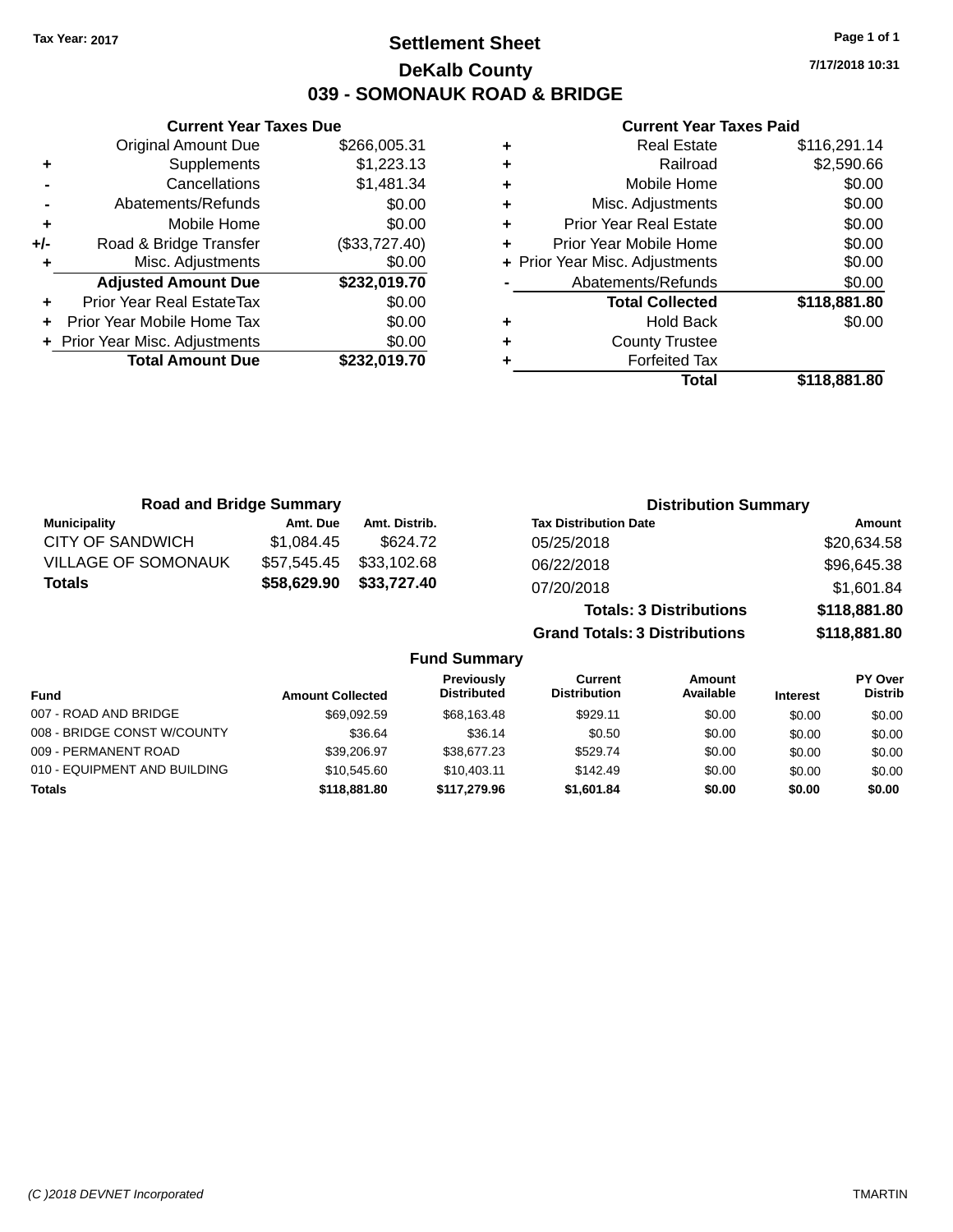### **Settlement Sheet Tax Year: 2017 Page 1 of 1 DeKalb County 040 - SOUTH GROVE TOWNSHIP**

**7/17/2018 10:31**

#### **Current Year Taxes Paid**

| \$80,752.20 |
|-------------|
| \$601.76    |
| \$642.16    |
| \$0.00      |
| \$0.00      |
| \$0.00      |
| \$0.00      |
| \$80,711.80 |
| \$0.00      |
| \$0.00      |
| \$0.00      |
| \$80.711.80 |
|             |

|   | <b>Real Estate</b>             | \$46,162.94 |
|---|--------------------------------|-------------|
| ٠ | Railroad                       | \$0.00      |
| ٠ | Mobile Home                    | \$0.00      |
| ٠ | Misc. Adjustments              | \$0.00      |
| ٠ | <b>Prior Year Real Estate</b>  | \$0.00      |
|   | Prior Year Mobile Home         | \$0.00      |
|   | + Prior Year Misc. Adjustments | \$0.00      |
|   | Abatements/Refunds             | \$0.00      |
|   | <b>Total Collected</b>         | \$46,162.94 |
| ٠ | <b>Hold Back</b>               | \$0.00      |
| ٠ | <b>County Trustee</b>          |             |
| ٠ | <b>Forfeited Tax</b>           |             |
|   | Total                          | \$46,162.94 |
|   |                                |             |

| <b>Distribution Summary</b>          |             |
|--------------------------------------|-------------|
| <b>Tax Distribution Date</b>         | Amount      |
| 05/25/2018                           | \$7,653.82  |
| 06/22/2018                           | \$38,065.55 |
| 07/20/2018                           | \$443.57    |
| <b>Totals: 3 Distributions</b>       | \$46,162.94 |
| <b>Grand Totals: 3 Distributions</b> | \$46,162.94 |

| <b>Fund</b>                             | <b>Amount Collected</b> | <b>Previously</b><br><b>Distributed</b> | Current<br><b>Distribution</b> | Amount<br>Available | <b>Interest</b> | <b>PY Over</b><br><b>Distrib</b> |
|-----------------------------------------|-------------------------|-----------------------------------------|--------------------------------|---------------------|-----------------|----------------------------------|
| 001 - CORPORATE                         | \$33.728.43             | \$33,404.35                             | \$324.08                       | \$0.00              | \$0.00          | \$0.00                           |
| 027 - AUDIT                             | \$571.27                | \$565.78                                | \$5.49                         | \$0.00              | \$0.00          | \$0.00                           |
| 034 - GENERAL ASSISTANCE                | \$4.573.69              | \$4.529.74                              | \$43.95                        | \$0.00              | \$0.00          | \$0.00                           |
| 035 - TORT JUDGEMENTS/LIABILITY<br>INS. | \$3.429.96              | \$3.397.00                              | \$32.96                        | \$0.00              | \$0.00          | \$0.00                           |
| 047 - SOCIAL SECURITY                   | \$3.859.59              | \$3.822.50                              | \$37.09                        | \$0.00              | \$0.00          | \$0.00                           |
| <b>Totals</b>                           | \$46.162.94             | \$45,719,37                             | \$443.57                       | \$0.00              | \$0.00          | \$0.00                           |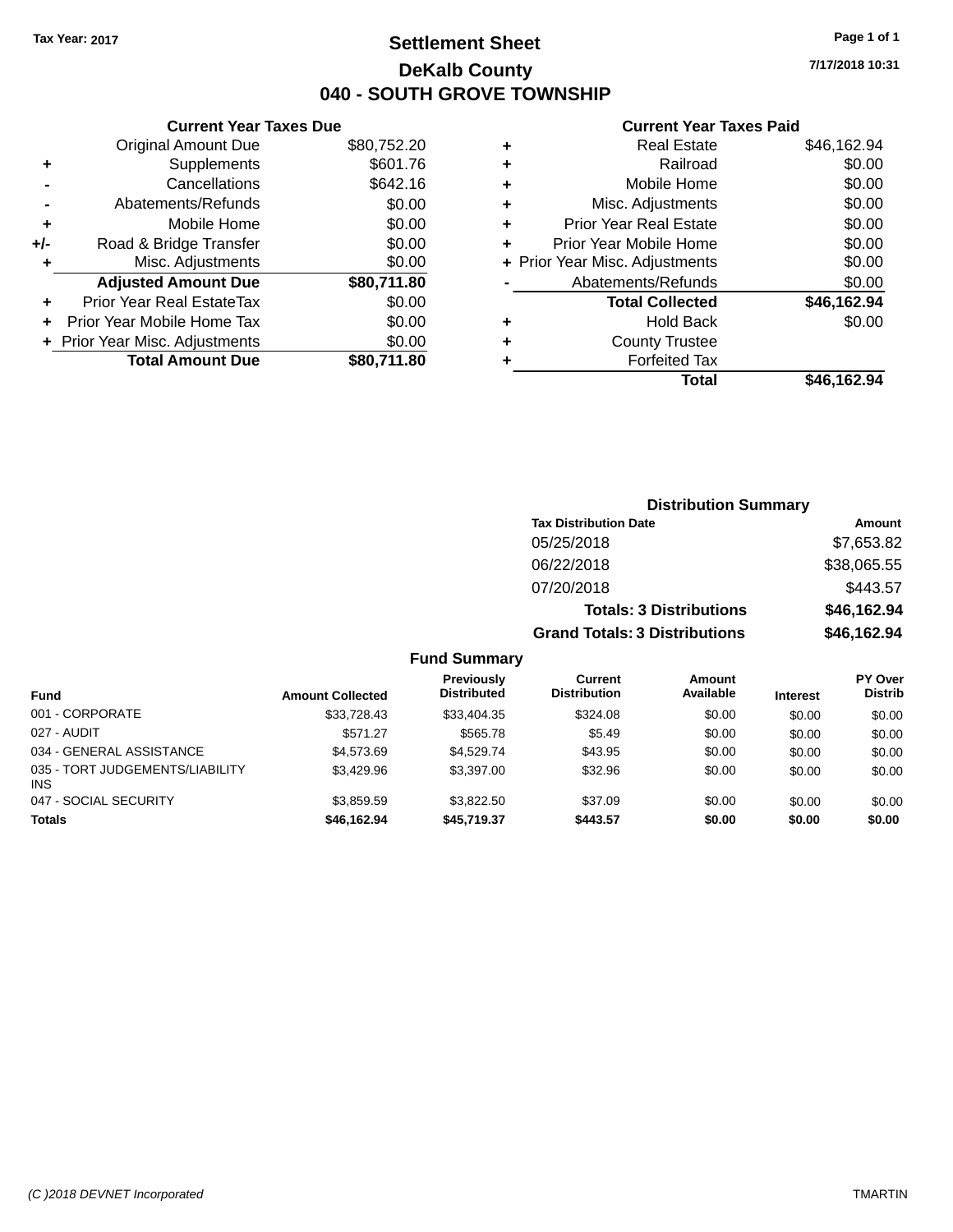### **Settlement Sheet Tax Year: 2017 Page 1 of 1 DeKalb County 041 - SOUTH GROVE ROAD & BRIDGE**

**7/17/2018 10:31**

#### **Current Year Taxes Paid**

| <b>Current Year Taxes Due</b> |                                |  |  |  |
|-------------------------------|--------------------------------|--|--|--|
| <b>Original Amount Due</b>    | \$122,032.75                   |  |  |  |
| Supplements                   | \$909.38                       |  |  |  |
| Cancellations                 | \$970.43                       |  |  |  |
| Abatements/Refunds            | \$0.00                         |  |  |  |
| Mobile Home                   | \$0.00                         |  |  |  |
| Road & Bridge Transfer        | \$0.00                         |  |  |  |
| Misc. Adjustments             | \$0.00                         |  |  |  |
| <b>Adjusted Amount Due</b>    | \$121,971.70                   |  |  |  |
| Prior Year Real EstateTax     | \$0.00                         |  |  |  |
| Prior Year Mobile Home Tax    | \$0.00                         |  |  |  |
|                               | \$0.00                         |  |  |  |
| <b>Total Amount Due</b>       | \$121,971.70                   |  |  |  |
|                               | + Prior Year Misc. Adjustments |  |  |  |

| ٠ | <b>Real Estate</b>             | \$69,761.61 |
|---|--------------------------------|-------------|
| ٠ | Railroad                       | \$0.00      |
| ٠ | Mobile Home                    | \$0.00      |
| ٠ | Misc. Adjustments              | \$0.00      |
| ٠ | <b>Prior Year Real Estate</b>  | \$0.00      |
|   | Prior Year Mobile Home         | \$0.00      |
|   | + Prior Year Misc. Adjustments | \$0.00      |
|   | Abatements/Refunds             | \$0.00      |
|   | <b>Total Collected</b>         | \$69,761.61 |
| ٠ | <b>Hold Back</b>               | \$0.00      |
|   | <b>County Trustee</b>          |             |
| ٠ | <b>Forfeited Tax</b>           |             |
|   | Total                          | \$69,761.61 |
|   |                                |             |

| <b>Distribution Summary</b>          |             |
|--------------------------------------|-------------|
| <b>Tax Distribution Date</b>         | Amount      |
| 05/25/2018                           | \$11,566.49 |
| 06/22/2018                           | \$57,524.81 |
| 07/20/2018                           | \$670.31    |
| <b>Totals: 3 Distributions</b>       | \$69,761.61 |
| <b>Grand Totals: 3 Distributions</b> | \$69,761.61 |

| <b>Fund</b>                  | <b>Amount Collected</b> | Previously<br><b>Distributed</b> | Current<br><b>Distribution</b> | <b>Amount</b><br>Available | <b>Interest</b> | PY Over<br><b>Distrib</b> |
|------------------------------|-------------------------|----------------------------------|--------------------------------|----------------------------|-----------------|---------------------------|
| 007 - ROAD AND BRIDGE        | \$38,319.36             | \$37.951.17                      | \$368.19                       | \$0.00                     | \$0.00          | \$0.00                    |
| 008 - BRIDGE CONST W/COUNTY  | \$5,717.38              | \$5.662.44                       | \$54.94                        | \$0.00                     | \$0.00          | \$0.00                    |
| 009 - PERMANENT ROAD         | \$17.149.92             | \$16,985.13                      | \$164.79                       | \$0.00                     | \$0.00          | \$0.00                    |
| 010 - EQUIPMENT AND BUILDING | \$8,574.95              | \$8.492.56                       | \$82.39                        | \$0.00                     | \$0.00          | \$0.00                    |
| Totals                       | \$69.761.61             | \$69.091.30                      | \$670.31                       | \$0.00                     | \$0.00          | \$0.00                    |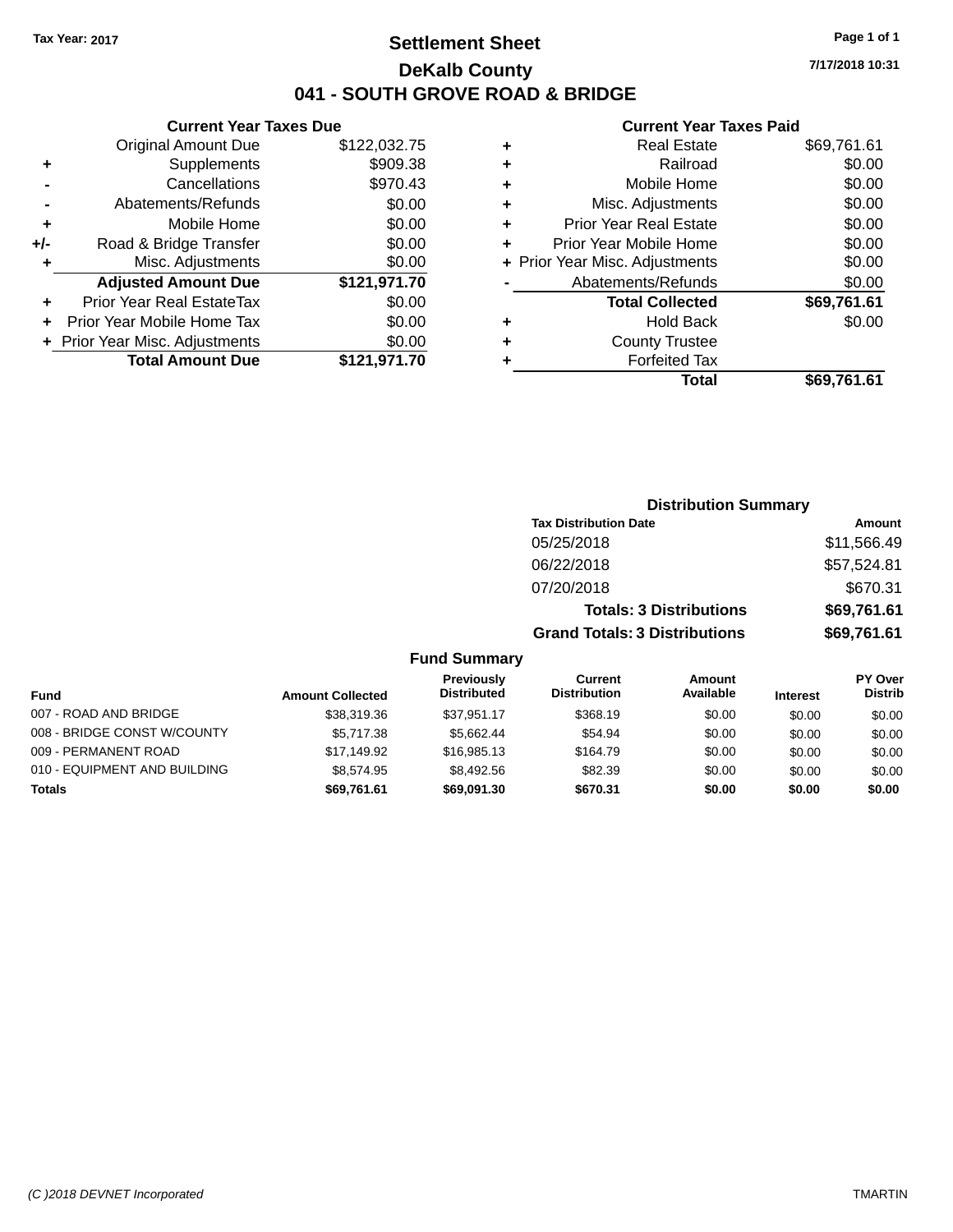### **Settlement Sheet Tax Year: 2017 Page 1 of 1 DeKalb County 042 - SQUAW GROVE TOWNSHIP**

**7/17/2018 10:31**

#### **Current Year Taxes Paid**

|     | <b>Current Year Taxes Due</b>  |              |
|-----|--------------------------------|--------------|
|     | <b>Original Amount Due</b>     | \$124,995.56 |
| ٠   | Supplements                    | \$635.41     |
|     | Cancellations                  | \$679.84     |
|     | Abatements/Refunds             | \$0.00       |
| ٠   | Mobile Home                    | \$0.00       |
| +/- | Road & Bridge Transfer         | \$0.00       |
| ٠   | Misc. Adjustments              | \$16.49      |
|     | <b>Adjusted Amount Due</b>     | \$124,967.62 |
| ٠   | Prior Year Real EstateTax      | \$0.00       |
|     | Prior Year Mobile Home Tax     | \$0.00       |
|     | + Prior Year Misc. Adjustments | \$0.00       |
|     | <b>Total Amount Due</b>        | \$124,967.62 |
|     |                                |              |

| ٠ | <b>Real Estate</b>             | \$69,003.45 |
|---|--------------------------------|-------------|
| ٠ | Railroad                       | \$917.60    |
| ٠ | Mobile Home                    | \$0.00      |
| ٠ | Misc. Adjustments              | \$16.49     |
| ٠ | <b>Prior Year Real Estate</b>  | \$0.00      |
| ÷ | Prior Year Mobile Home         | \$0.00      |
|   | + Prior Year Misc. Adjustments | \$0.00      |
|   | Abatements/Refunds             | \$0.00      |
|   | <b>Total Collected</b>         | \$69,937.54 |
| ٠ | <b>Hold Back</b>               | \$0.00      |
| ٠ | <b>County Trustee</b>          |             |
| ٠ | <b>Forfeited Tax</b>           |             |
|   | Total                          | \$69,937.54 |
|   |                                |             |

|                                  |                                      | <b>Distribution Summary</b>    |                                              |
|----------------------------------|--------------------------------------|--------------------------------|----------------------------------------------|
|                                  | <b>Tax Distribution Date</b>         |                                | Amount                                       |
|                                  | 05/25/2018                           |                                | \$10,084.61                                  |
|                                  | 06/22/2018                           |                                | \$58,559.94                                  |
|                                  | 07/20/2018                           |                                | \$1,292.99                                   |
|                                  |                                      | <b>Totals: 3 Distributions</b> | \$69,937.54                                  |
|                                  | <b>Grand Totals: 3 Distributions</b> |                                | \$69,937.54                                  |
| <b>Fund Summary</b>              |                                      |                                |                                              |
| <b>Previously</b><br>Dietributed | Current<br>Dietribution              | Amount<br>Avoilabla            | <b>PY Over</b><br><b>Dietrih</b><br>$\cdots$ |

| <b>Fund</b>              | <b>Amount Collected</b> | <b>Previously</b><br><b>Distributed</b> | Current<br><b>Distribution</b> | <b>Amount</b><br>Available | <b>Interest</b> | <b>PY Over</b><br><b>Distrib</b> |
|--------------------------|-------------------------|-----------------------------------------|--------------------------------|----------------------------|-----------------|----------------------------------|
| 001 - CORPORATE          | \$46,680.81             | \$45,817.78                             | \$863.03                       | \$0.00                     | \$0.00          | \$0.00                           |
| 017 - CEMETERY           | \$7,056.48              | \$6,926,02                              | \$130.46                       | \$0.00                     | \$0.00          | \$0.00                           |
| 019 - COMMUNITY BUILDING | \$14,327.67             | \$14.062.79                             | \$264.88                       | \$0.00                     | \$0.00          | \$0.00                           |
| 054 - GENERAL ASSISTANCE | \$1.872.58              | \$1,837.96                              | \$34.62                        | \$0.00                     | \$0.00          | \$0.00                           |
| <b>Totals</b>            | \$69,937.54             | \$68,644,55                             | \$1.292.99                     | \$0.00                     | \$0.00          | \$0.00                           |

### **Miscellaneous Adjustment Detail**

#### **Year** Source **Account Type Account Adjustment Description**

**Totals \$16.49 1 entries**

2017 RE - Real Estate Paymt In Lieu of Tax S16.49 HOUSING AUTHORITY SUNSET VIEW APTS. by TBA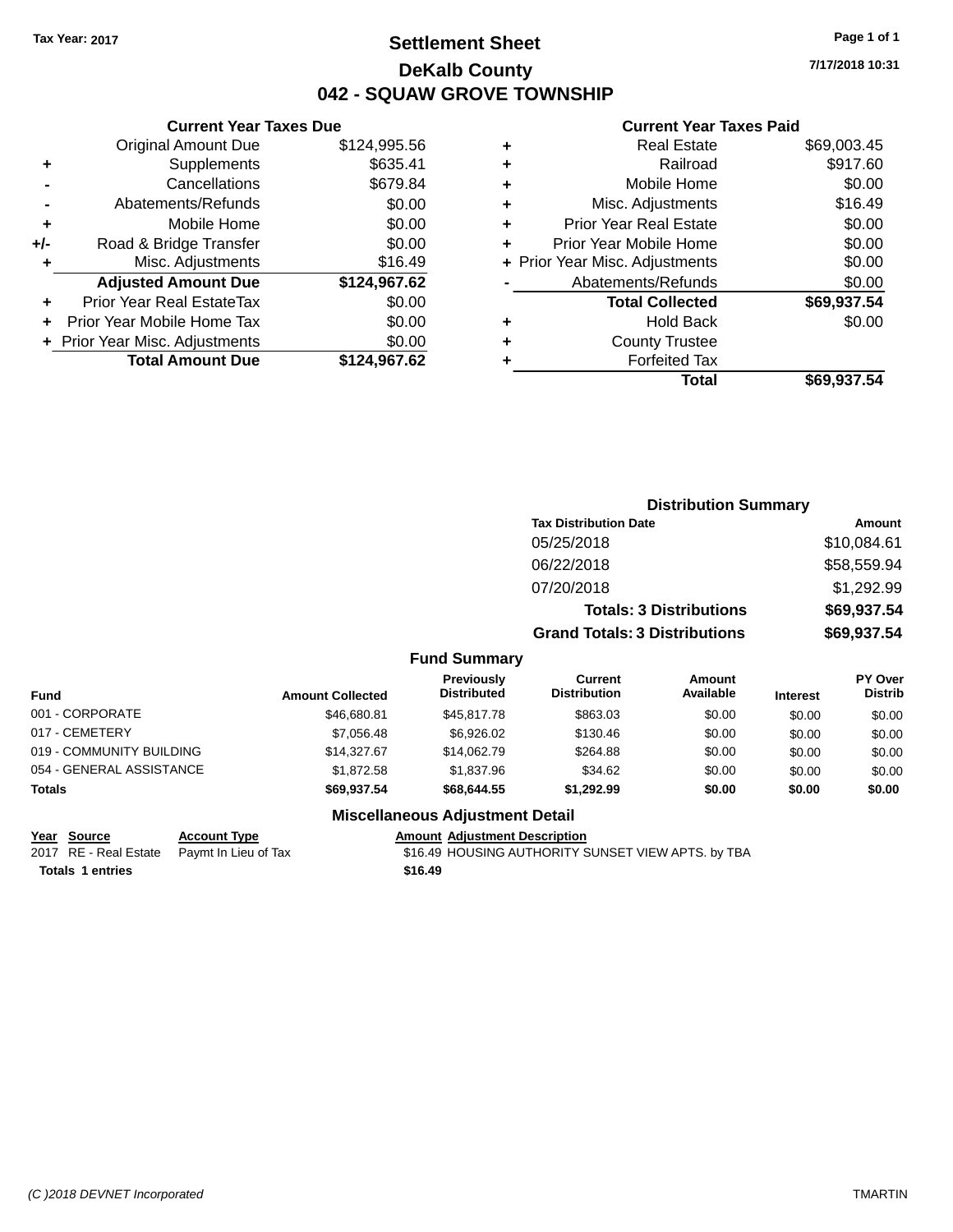### **Settlement Sheet Tax Year: 2017 Page 1 of 1 DeKalb County 043 - HINCKLEY PUBLIC LIBRARY DISTRICT**

**7/17/2018 10:31**

### **Current Year Taxes Paid**

|     | <b>Current Year Taxes Due</b>  |              |
|-----|--------------------------------|--------------|
|     | <b>Original Amount Due</b>     | \$182,780.45 |
| ٠   | Supplements                    | \$929.17     |
|     | Cancellations                  | \$994.14     |
|     | Abatements/Refunds             | \$0.00       |
| ٠   | Mobile Home                    | \$0.00       |
| +/- | Road & Bridge Transfer         | \$0.00       |
| ٠   | Misc. Adjustments              | \$24.12      |
|     | <b>Adjusted Amount Due</b>     | \$182,739.60 |
| ÷   | Prior Year Real EstateTax      | \$0.00       |
|     | Prior Year Mobile Home Tax     | \$0.00       |
|     | + Prior Year Misc. Adjustments | \$0.00       |
|     | <b>Total Amount Due</b>        | \$182,739.60 |
|     |                                |              |

| ٠ | <b>Real Estate</b>             | \$100,903.19 |
|---|--------------------------------|--------------|
| ٠ | Railroad                       | \$1,341.80   |
| ٠ | Mobile Home                    | \$0.00       |
| ٠ | Misc. Adjustments              | \$24.12      |
| ٠ | <b>Prior Year Real Estate</b>  | \$0.00       |
| ٠ | Prior Year Mobile Home         | \$0.00       |
|   | + Prior Year Misc. Adjustments | \$0.00       |
|   | Abatements/Refunds             | \$0.00       |
|   | <b>Total Collected</b>         | \$102,269.11 |
| ٠ | <b>Hold Back</b>               | \$0.00       |
| ٠ | <b>County Trustee</b>          |              |
| ٠ | <b>Forfeited Tax</b>           |              |
|   | Total                          | \$102,269.11 |
|   |                                |              |

| <b>Distribution Summary</b>          |              |  |  |  |
|--------------------------------------|--------------|--|--|--|
| <b>Tax Distribution Date</b>         | Amount       |  |  |  |
| 05/25/2018                           | \$14,746.55  |  |  |  |
| 06/22/2018                           | \$85,631.86  |  |  |  |
| 07/20/2018                           | \$1,890.70   |  |  |  |
| <b>Totals: 3 Distributions</b>       | \$102,269.11 |  |  |  |
| <b>Grand Totals: 3 Distributions</b> | \$102,269.11 |  |  |  |

#### **Fund Summary**

| <b>Fund</b>                             | <b>Amount Collected</b> | <b>Previously</b><br><b>Distributed</b> | Current<br><b>Distribution</b> | Amount<br>Available | <b>Interest</b> | <b>PY Over</b><br><b>Distrib</b> |
|-----------------------------------------|-------------------------|-----------------------------------------|--------------------------------|---------------------|-----------------|----------------------------------|
| 001 - CORPORATE                         | \$88,018.73             | \$86,391.49                             | \$1.627.24                     | \$0.00              | \$0.00          | \$0.00                           |
| 004 - OPERATIONS & MAINTENANCE          | \$7.112.31              | \$6,980.82                              | \$131.49                       | \$0.00              | \$0.00          | \$0.00                           |
| $005 - I. M. R. F.$                     | \$3,285.60              | \$3,224.85                              | \$60.75                        | \$0.00              | \$0.00          | \$0.00                           |
| 027 - AUDIT                             | \$17.18                 | \$16.87                                 | \$0.31                         | \$0.00              | \$0.00          | \$0.00                           |
| 035 - TORT JUDGEMENTS/LIABILITY<br>INS. | \$549.69                | \$539.53                                | \$10.16                        | \$0.00              | \$0.00          | \$0.00                           |
| 047 - SOCIAL SECURITY                   | \$3,285,60              | \$3.224.85                              | \$60.75                        | \$0.00              | \$0.00          | \$0.00                           |
| <b>Totals</b>                           | \$102.269.11            | \$100,378,41                            | \$1.890.70                     | \$0.00              | \$0.00          | \$0.00                           |

#### **Miscellaneous Adjustment Detail**

**Year Source Account Type Account Type Amount Adjustment Description**<br>2017 RE - Real Estate Paymt In Lieu of Tax **1988** \$24.12 HOUSING AUTHORITY S \$24.12 HOUSING AUTHORITY SUNSET VIEW APTS. by TBA **Totals \$24.12 1 entries**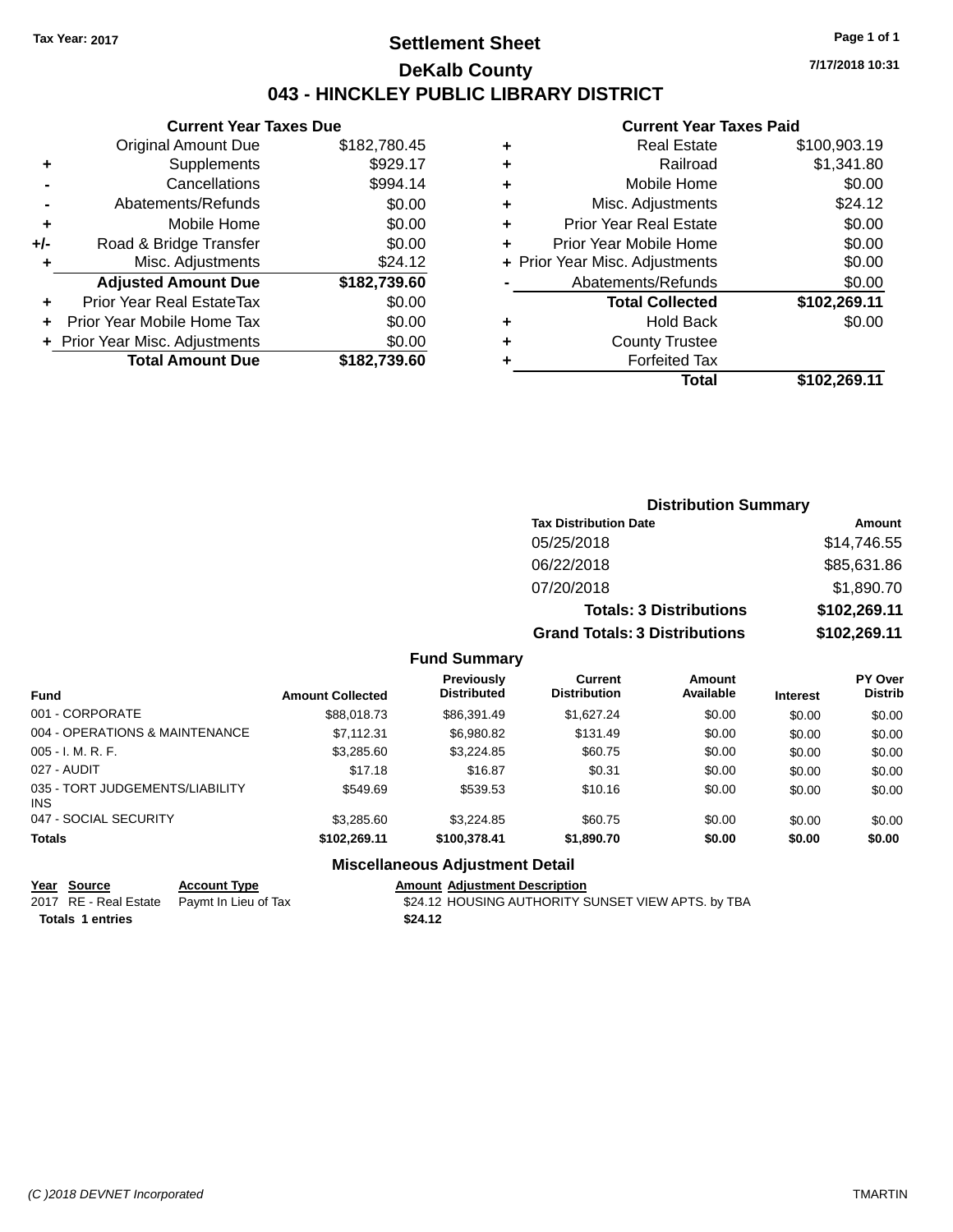### **Settlement Sheet Tax Year: 2017 Page 1 of 1 DeKalb County 044 - SQUAW GROVE ROAD & BRIDGE**

**7/17/2018 10:31**

#### **Current Year Taxes Paid**

|       | <b>Current Year Taxes Due</b>  |               |
|-------|--------------------------------|---------------|
|       | <b>Original Amount Due</b>     | \$299,877.33  |
| ٠     | Supplements                    | \$1,361.86    |
|       | Cancellations                  | \$1,461.49    |
|       | Abatements/Refunds             | \$0.00        |
| ٠     | Mobile Home                    | \$0.00        |
| $+/-$ | Road & Bridge Transfer         | (\$17,310.51) |
|       | Misc. Adjustments              | \$39.57       |
|       | <b>Adjusted Amount Due</b>     | \$282,506.76  |
|       | Prior Year Real EstateTax      | \$0.00        |
|       | Prior Year Mobile Home Tax     | \$0.00        |
|       | + Prior Year Misc. Adjustments | \$0.00        |
|       | <b>Total Amount Due</b>        | \$282.506.76  |
|       |                                |               |

|   | <b>Real Estate</b>             | \$148,334.48 |
|---|--------------------------------|--------------|
| ÷ | Railroad                       | \$2,102.52   |
| ٠ | Mobile Home                    | \$0.00       |
| ٠ | Misc. Adjustments              | \$39.57      |
| ٠ | <b>Prior Year Real Estate</b>  | \$0.00       |
| ٠ | Prior Year Mobile Home         | \$0.00       |
|   | + Prior Year Misc. Adjustments | \$0.00       |
|   | Abatements/Refunds             | \$0.00       |
|   | <b>Total Collected</b>         | \$150,476.57 |
| ٠ | <b>Hold Back</b>               | \$0.00       |
| ٠ | <b>County Trustee</b>          |              |
| ٠ | <b>Forfeited Tax</b>           |              |
|   | Total                          | \$150,476.57 |
|   |                                |              |

| <b>Road and Bridge Summary</b> |             |               | <b>Distribution Summary</b>    |              |  |
|--------------------------------|-------------|---------------|--------------------------------|--------------|--|
| <b>Municipality</b>            | Amt. Due    | Amt. Distrib. | <b>Tax Distribution Date</b>   | Amount       |  |
| <b>VILLAGE OF HINCKLEY</b>     | \$30,903.63 | \$17,310.51   | 05/25/2018                     | \$21,679.19  |  |
| Totals                         | \$30,903.63 | \$17,310.51   | 06/22/2018                     | \$126,017.74 |  |
|                                |             |               | 07/20/2018                     | \$2,779.64   |  |
|                                |             |               | <b>Totals: 3 Distributions</b> | \$150,476.57 |  |

**Grand Totals: 3 Distributions \$150,476.57**

#### **Fund Summary**

| <b>Fund</b>                                   | <b>Amount Collected</b> | <b>Previously</b><br><b>Distributed</b> | Current<br><b>Distribution</b> | Amount<br>Available | <b>Interest</b> | PY Over<br><b>Distrib</b> |
|-----------------------------------------------|-------------------------|-----------------------------------------|--------------------------------|---------------------|-----------------|---------------------------|
| 007 - ROAD AND BRIDGE                         | \$45,106,77             | \$44.275.23                             | \$831.54                       | \$0.00              | \$0.00          | \$0.00                    |
| 008 - BRIDGE CONST W/COUNTY                   | \$12.141.57             | \$11.917.10                             | \$224.47                       | \$0.00              | \$0.00          | \$0.00                    |
| 009 - PERMANENT ROAD                          | \$68,017.53             | \$66,760.01                             | \$1,257.52                     | \$0.00              | \$0.00          | \$0.00                    |
| 010 - EQUIPMENT AND BUILDING                  | \$21.495.72             | \$21,098.30                             | \$397.42                       | \$0.00              | \$0.00          | \$0.00                    |
| 035 - TORT JUDGEMENTS/LIABILITY<br><b>INS</b> | \$3.714.98              | \$3.646.29                              | \$68.69                        | \$0.00              | \$0.00          | \$0.00                    |
| <b>Totals</b>                                 | \$150,476.57            | \$147.696.93                            | \$2.779.64                     | \$0.00              | \$0.00          | \$0.00                    |
|                                               |                         |                                         |                                |                     |                 |                           |

# **Miscellaneous Adjustment Detail**

| Year Source             | <b>Account Type</b>                        | <b>Amount Adiustment Description</b>               |
|-------------------------|--------------------------------------------|----------------------------------------------------|
|                         | 2017 RE - Real Estate Paymt In Lieu of Tax | \$39.57 HOUSING AUTHORITY SUNSET VIEW APTS. by TBA |
| <b>Totals 1 entries</b> |                                            | \$39.57                                            |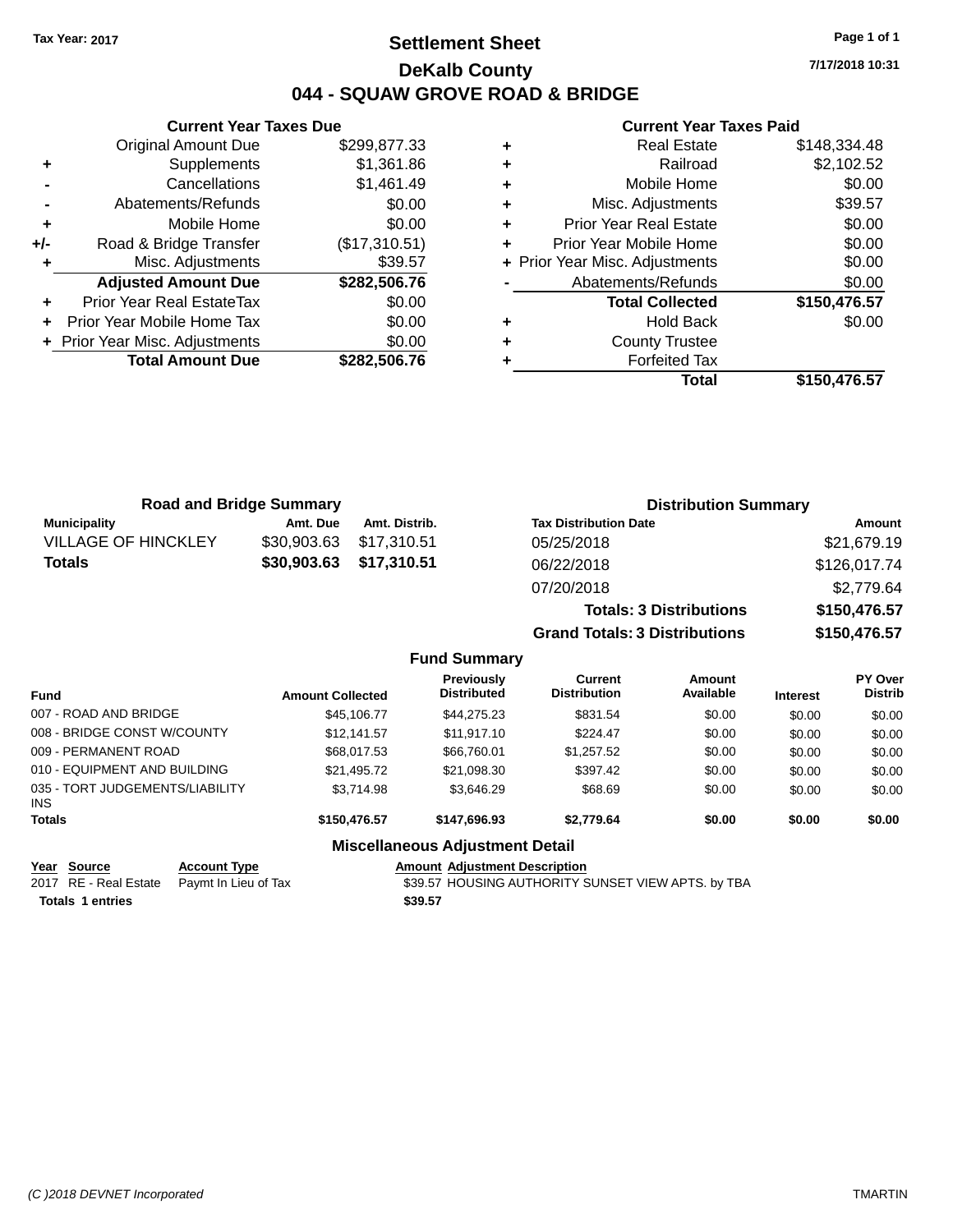### **Settlement Sheet Tax Year: 2017 Page 1 of 1 DeKalb County 045 - SYCAMORE TOWNSHIP**

**7/17/2018 10:31**

#### **Current Year Taxes Paid**

|     | <b>Current Year Taxes Due</b>  |              |
|-----|--------------------------------|--------------|
|     | <b>Original Amount Due</b>     | \$427,531.92 |
| ٠   | Supplements                    | \$2,613.83   |
|     | Cancellations                  | \$2,931.64   |
|     | Abatements/Refunds             | \$0.00       |
| ٠   | Mobile Home                    | \$0.00       |
| +/- | Road & Bridge Transfer         | \$0.00       |
| ٠   | Misc. Adjustments              | \$2,853.86   |
|     | <b>Adjusted Amount Due</b>     | \$430,067.97 |
| ÷   | Prior Year Real EstateTax      | \$50.60      |
|     | Prior Year Mobile Home Tax     | \$0.00       |
|     | + Prior Year Misc. Adjustments | \$2.86       |
|     | <b>Total Amount Due</b>        | \$430,121.43 |
|     |                                |              |

| ٠ | <b>Real Estate</b>             | \$232,268.19 |
|---|--------------------------------|--------------|
| ٠ | Railroad                       | \$156.38     |
| ٠ | Mobile Home                    | \$0.00       |
| ٠ | Misc. Adjustments              | \$2,853.86   |
| ٠ | <b>Prior Year Real Estate</b>  | \$50.60      |
| ÷ | Prior Year Mobile Home         | \$0.00       |
|   | + Prior Year Misc. Adjustments | \$2.86       |
|   | Abatements/Refunds             | \$0.00       |
|   | <b>Total Collected</b>         | \$235,331.89 |
| ٠ | <b>Hold Back</b>               | \$0.00       |
|   | <b>County Trustee</b>          |              |
| ٠ | <b>Forfeited Tax</b>           |              |
|   | Total                          | \$235,331.89 |
|   |                                |              |

|                          |                         |                                                                                                                 | <b>Distribution Summary</b><br><b>Tax Distribution Date</b> |                                |                 |                           |
|--------------------------|-------------------------|-----------------------------------------------------------------------------------------------------------------|-------------------------------------------------------------|--------------------------------|-----------------|---------------------------|
|                          |                         |                                                                                                                 |                                                             |                                |                 | <b>Amount</b>             |
|                          |                         |                                                                                                                 | 05/25/2018                                                  |                                |                 | \$43,758.54               |
|                          |                         |                                                                                                                 | 06/22/2018                                                  |                                |                 | \$188,223.40              |
|                          |                         |                                                                                                                 | 07/20/2018                                                  |                                |                 | \$3,349.95                |
|                          |                         |                                                                                                                 |                                                             | <b>Totals: 3 Distributions</b> |                 | \$235,331.89              |
|                          |                         |                                                                                                                 | <b>Grand Totals: 3 Distributions</b>                        |                                | \$235,331.89    |                           |
|                          |                         | <b>Fund Summary</b>                                                                                             |                                                             |                                |                 |                           |
| <b>Fund</b>              | <b>Amount Collected</b> | Previously<br><b>Distributed</b>                                                                                | <b>Current</b><br><b>Distribution</b>                       | <b>Amount</b><br>Available     | <b>Interest</b> | PY Over<br><b>Distrib</b> |
| 001 - CORPORATE          | \$212,184.87            | \$209,164.43                                                                                                    | \$3,020.44                                                  | \$0.00                         | \$0.00          | \$0.00                    |
| 005 - I. M. R. F.        | \$17,627.30             | \$17,376.37                                                                                                     | \$250.93                                                    | \$0.00                         | \$0.00          | \$0.00                    |
| 054 - GENERAL ASSISTANCE | \$5,519.72              | \$5,441.14                                                                                                      | \$78.58                                                     | \$0.00                         | \$0.00          | \$0.00                    |
| Totals                   | \$235,331.89            | \$231,981.94                                                                                                    | \$3,349.95                                                  | \$0.00                         | \$0.00          | \$0.00                    |
|                          |                         | Battle of History and Carolina and Constantinople of the Maria Miller of the Miller of the Miller of the Miller |                                                             |                                |                 |                           |

#### **Miscellaneous Adjustment Detail**

#### **Year Source Account Type Account Adjustment Description**

| Totals 3 entries |                                            | \$2,856.72 |                                                |
|------------------|--------------------------------------------|------------|------------------------------------------------|
|                  | 2017 RE - Real Estate Paymt In Lieu of Tax |            | \$165.86 HOUSING AUTHORITY DEKALB UNITS by TBA |
|                  | 2017 RE - Real Estate Back Tax Collected   |            | \$2,688.00 2008 & 2009 AMB TRUST #2567 by TBA  |
|                  | 2016 RE - Real Estate Back Tax Collected   |            | \$2.86 TRUSTEE SALE 06-21-440-012 by TBA       |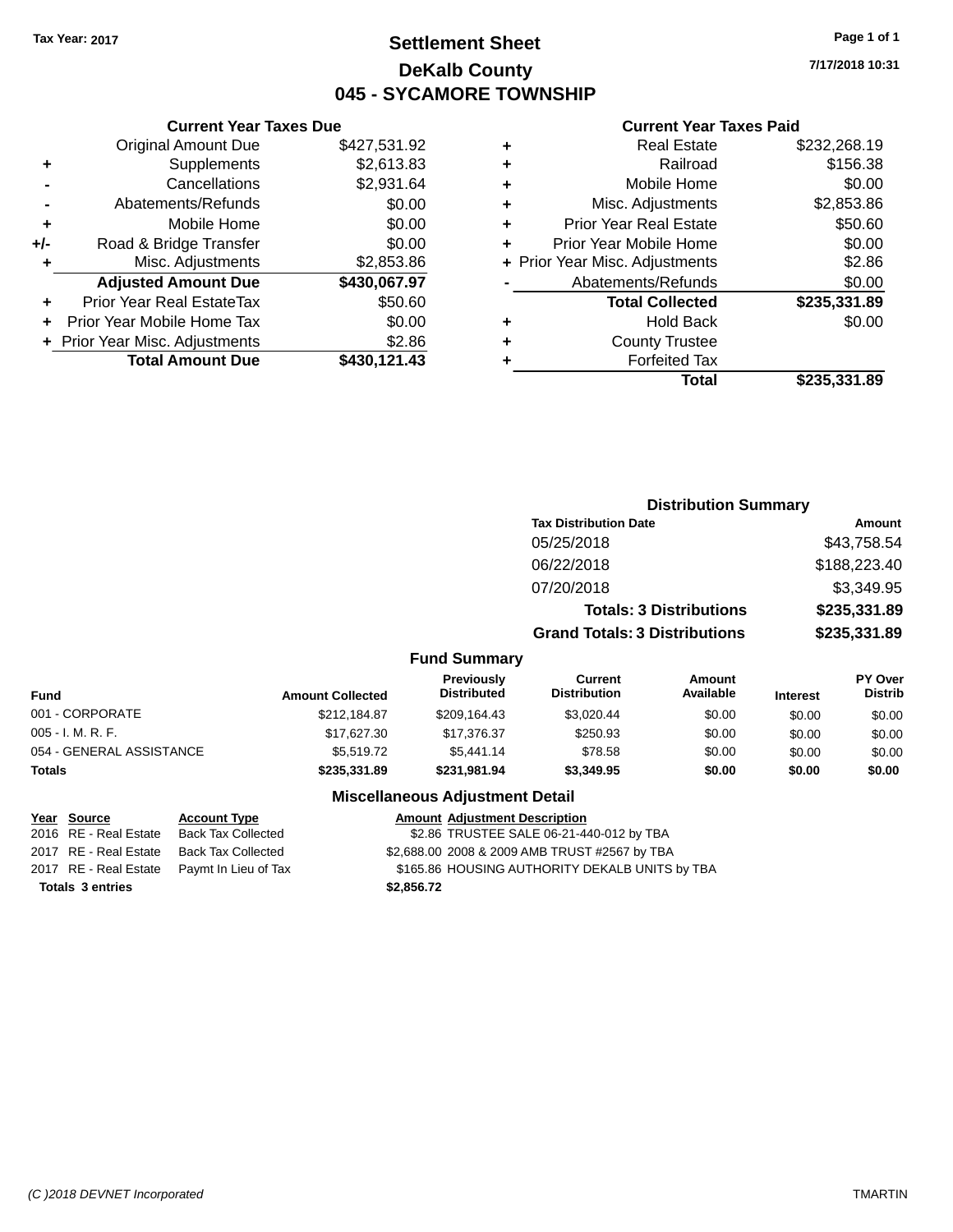### **Settlement Sheet Tax Year: 2017 Page 1 of 1 DeKalb County 046 - SYCAMORE ROAD & BRIDGE**

**7/17/2018 10:31**

#### **Current Year Taxes Paid**

|       | <b>Original Amount Due</b>       | \$865,836.05  |
|-------|----------------------------------|---------------|
| ٠     | Supplements                      | \$5,006.36    |
|       | Cancellations                    | \$5,783.12    |
|       | Abatements/Refunds               | \$0.00        |
| ÷     | Mobile Home                      | \$0.00        |
| $+/-$ | Road & Bridge Transfer           | (\$12,354.30) |
| ٠     | Misc. Adjustments                | \$5,775.90    |
|       | <b>Adjusted Amount Due</b>       | \$858,480.89  |
| ÷     | <b>Prior Year Real EstateTax</b> | \$99.69       |
|       | Prior Year Mobile Home Tax       | \$0.00        |
|       | + Prior Year Misc. Adjustments   | \$5.79        |
|       | <b>Total Amount Due</b>          | \$858,586.37  |
|       |                                  |               |

**Current Year Taxes Due**

|   | <b>Real Estate</b>             | \$458,038.76 |
|---|--------------------------------|--------------|
| ÷ | Railroad                       | \$316.71     |
| ÷ | Mobile Home                    | \$0.00       |
| ٠ | Misc. Adjustments              | \$5,775.90   |
| ٠ | <b>Prior Year Real Estate</b>  | \$99.69      |
|   | Prior Year Mobile Home         | \$0.00       |
|   | + Prior Year Misc. Adjustments | \$5.79       |
|   | Abatements/Refunds             | \$0.00       |
|   | <b>Total Collected</b>         | \$464,236.85 |
| ٠ | <b>Hold Back</b>               | \$0.00       |
| ٠ | <b>County Trustee</b>          |              |
|   | <b>Forfeited Tax</b>           |              |
|   | Total                          | \$464,236.85 |
|   |                                |              |

**Grand Totals: 3 Distributions \$464,236.85**

| <b>Road and Bridge Summary</b> |             |                         | <b>Distribution Summary</b>    |              |  |
|--------------------------------|-------------|-------------------------|--------------------------------|--------------|--|
| <b>Municipality</b>            | Amt. Due    | Amt. Distrib.           | <b>Tax Distribution Date</b>   | Amount       |  |
| <b>CITY OF SYCAMORE</b>        | \$22.578.82 | \$12.354.30             | 05/25/2018                     | \$86,317.58  |  |
| <b>Totals</b>                  |             | \$22,578.82 \$12,354.30 | 06/22/2018                     | \$371,311.13 |  |
|                                |             |                         | 07/20/2018                     | \$6,608.14   |  |
|                                |             |                         | <b>Totals: 3 Distributions</b> | \$464,236.85 |  |

#### **Fund Summary Fund Interest Amount Collected Distributed PY Over Distrib Amount Available Current Distribution Previously** 005 - I. M. R. F. \$11,021.16 \$10,864.27 \$156.89 \$0.00 \$0.00 \$0.00 007 - ROAD AND BRIDGE 60.00 \$20,674.41 \$20,380.24 \$294.17 \$0.00 \$0.00 \$0.00 \$0.00 008 - BRIDGE CONST W/COUNTY  $$22,025.18$   $$21,711.66$   $$313.52$   $$0.00$   $$0.00$   $$0.00$ 009 - PERMANENT ROAD \$338,939.25 \$334,114.56 \$4,824.69 \$0.00 \$0.00 \$0.00 \$0.00 010 - EQUIPMENT AND BUILDING \$55,053.43 \$54,269.76 \$783.67 \$0.00 \$0.00 \$0.00 \$0.00 035 - TORT JUDGEMENTS/LIABILITY INS \$8,261.71 \$8,144.11 \$117.60 \$0.00 \$0.00 \$0.00 047 - SOCIAL SECURITY \$8,261.71 \$8,144.11 \$117.60 \$0.00 \$0.00 \$0.00 \$0.00 **Totals \$464,236.85 \$457,628.71 \$6,608.14 \$0.00 \$0.00 \$0.00**

#### **Miscellaneous Adjustment Detail**

| Year Source             | <b>Account Type</b>                        |            | <b>Amount Adjustment Description</b>           |
|-------------------------|--------------------------------------------|------------|------------------------------------------------|
|                         | 2016 RE - Real Estate Back Tax Collected   |            | \$5.79 TRUSTEE SALE 06-21-440-012 by TBA       |
|                         | 2017 RE - Real Estate Back Tax Collected   |            | \$5,440.00 2008 & 2009 AMB TRUST #2567 by TBA  |
|                         | 2017 RE - Real Estate Paymt In Lieu of Tax |            | \$335.90 HOUSING AUTHORITY DEKALB UNITS by TBA |
| <b>Totals 3 entries</b> |                                            | \$5.781.69 |                                                |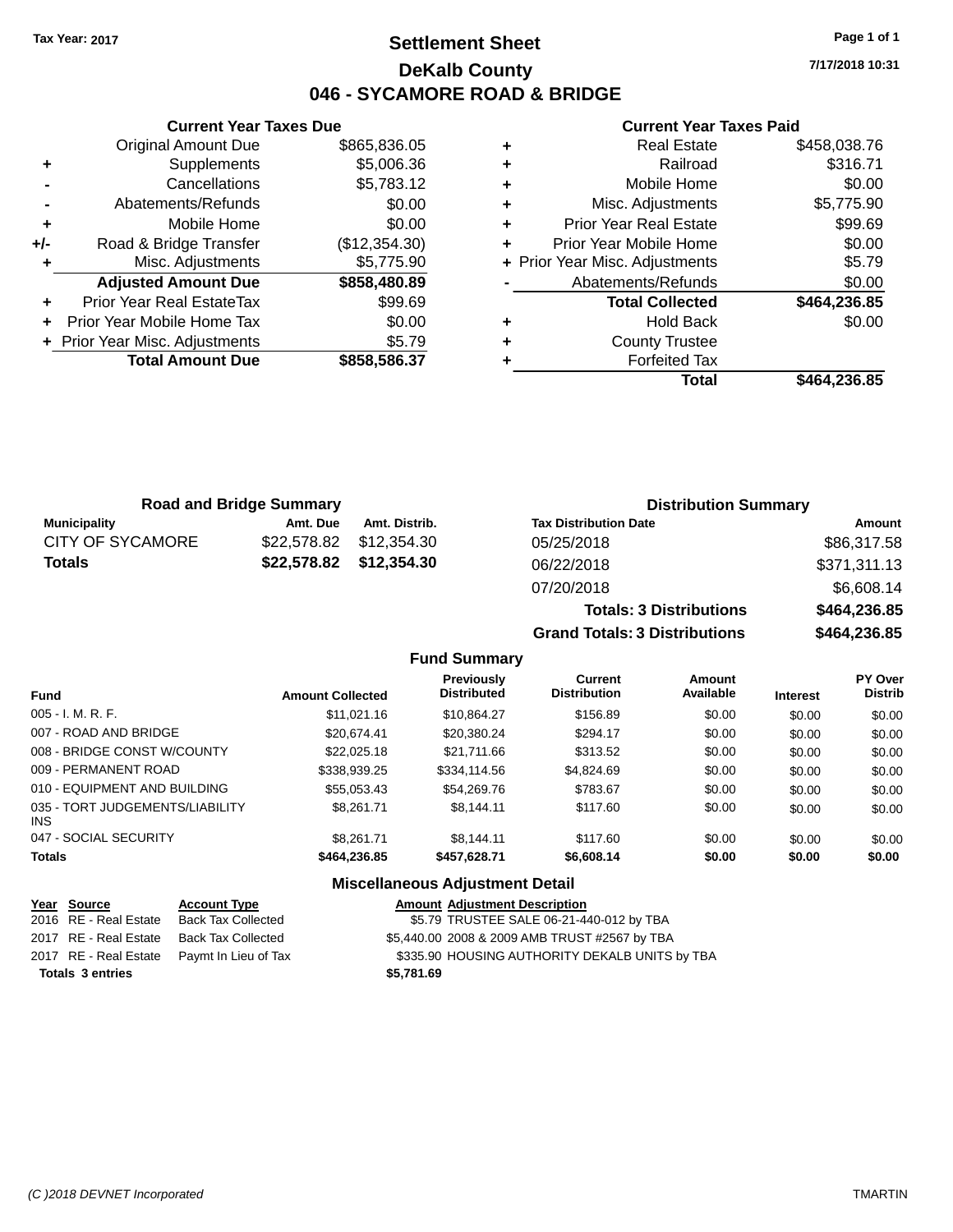## **Settlement Sheet Tax Year: 2017 Page 1 of 1 DeKalb County 047 - VICTOR TOWNSHIP**

**7/17/2018 10:31**

### **Current Year Taxes Paid**

|     | <b>Current Year Taxes Due</b>  |             |
|-----|--------------------------------|-------------|
|     | <b>Original Amount Due</b>     | \$57,095.30 |
| ٠   | Supplements                    | \$107.34    |
|     | Cancellations                  | \$124.87    |
|     | Abatements/Refunds             | \$0.00      |
| ٠   | Mobile Home                    | \$0.00      |
| +/- | Road & Bridge Transfer         | \$0.00      |
| ٠   | Misc. Adjustments              | \$0.00      |
|     | <b>Adjusted Amount Due</b>     | \$57,077.77 |
| ٠   | Prior Year Real EstateTax      | \$0.00      |
|     | Prior Year Mobile Home Tax     | \$0.00      |
|     | + Prior Year Misc. Adjustments | \$0.00      |
|     | <b>Total Amount Due</b>        | \$57.077.77 |
|     |                                |             |

|   | Total                          | \$36,811.38 |
|---|--------------------------------|-------------|
|   | <b>Forfeited Tax</b>           |             |
| ٠ | <b>County Trustee</b>          |             |
| ٠ | <b>Hold Back</b>               | \$0.00      |
|   | <b>Total Collected</b>         | \$36,811.38 |
|   | Abatements/Refunds             | \$0.00      |
|   | + Prior Year Misc. Adjustments | \$0.00      |
| ٠ | Prior Year Mobile Home         | \$0.00      |
| ٠ | <b>Prior Year Real Estate</b>  | \$0.00      |
| ٠ | Misc. Adjustments              | \$0.00      |
| ٠ | Mobile Home                    | \$0.00      |
| ٠ | Railroad                       | \$12.58     |
| ٠ | <b>Real Estate</b>             | \$36.798.80 |
|   |                                |             |

|                         |                                  |                                       | <b>Distribution Summary</b>    |                 |                                  |
|-------------------------|----------------------------------|---------------------------------------|--------------------------------|-----------------|----------------------------------|
|                         |                                  | <b>Tax Distribution Date</b>          |                                |                 | Amount                           |
|                         |                                  | 05/25/2018                            | \$5,899.98                     |                 |                                  |
|                         |                                  | 06/22/2018                            |                                |                 | \$30,646.02                      |
|                         |                                  | 07/20/2018                            |                                |                 | \$265.38                         |
|                         |                                  |                                       | <b>Totals: 3 Distributions</b> |                 | \$36,811.38                      |
|                         |                                  | <b>Grand Totals: 3 Distributions</b>  |                                |                 | \$36,811.38                      |
|                         | <b>Fund Summary</b>              |                                       |                                |                 |                                  |
| <b>Amount Collected</b> | Previously<br><b>Distributed</b> | <b>Current</b><br><b>Distribution</b> | Amount<br>Available            | <b>Interest</b> | <b>PY Over</b><br><b>Distrib</b> |
| \$31,334.38             | \$31,108.48                      | \$225.90                              | \$0.00                         | \$0.00          | \$0.00                           |
|                         |                                  |                                       |                                |                 |                                  |

| Fund                                   | <b>Amount Collected</b> | <b>Distributed</b> | <b>Distribution</b> | Available | <b>Interest</b> | <b>Distrib</b> |
|----------------------------------------|-------------------------|--------------------|---------------------|-----------|-----------------|----------------|
| 001 - CORPORATE                        | \$31.334.38             | \$31,108.48        | \$225.90            | \$0.00    | \$0.00          | \$0.00         |
| 034 - GENERAL ASSISTANCE               | \$4,118,15              | \$4.088.47         | \$29.68             | \$0.00    | \$0.00          | \$0.00         |
| 035 - TORT JUDGEMENTS/LIABILITY<br>INS | \$1.358.85              | \$1,349.05         | \$9.80              | \$0.00    | \$0.00          | \$0.00         |
| <b>Totals</b>                          | \$36,811.38             | \$36,546,00        | \$265.38            | \$0.00    | \$0.00          | \$0.00         |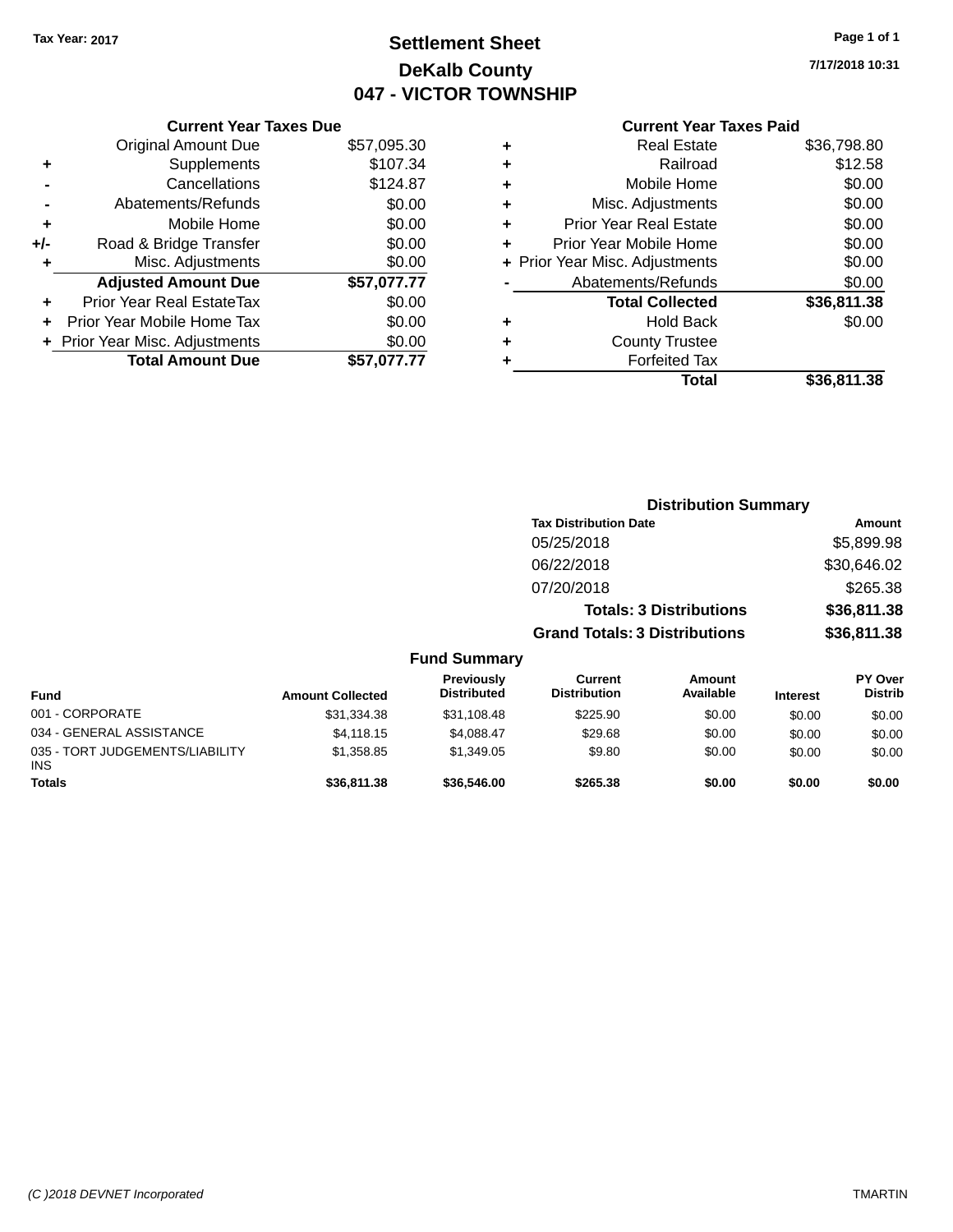**Current Year Taxes Due** Original Amount Due \$110,075.23

**Adjusted Amount Due \$110,041.45**

**Total Amount Due \$110,041.45**

**+** Supplements \$206.95 **-** Cancellations \$240.73 **-** Abatements/Refunds \$0.00 **+** Mobile Home \$0.00 **+/-** Road & Bridge Transfer \$0.00 **+** Misc. Adjustments \$0.00

**+** Prior Year Real EstateTax \$0.00 **+** Prior Year Mobile Home Tax \$0.00 **+ Prior Year Misc. Adjustments**  $$0.00$ 

### **Settlement Sheet Tax Year: 2017 Page 1 of 1 DeKalb County 048 - VICTOR ROAD & BRIDGE**

**7/17/2018 10:31**

#### **Current Year Taxes Paid**

| <b>County Trustee</b><br><b>Forfeited Tax</b> |                                |
|-----------------------------------------------|--------------------------------|
|                                               |                                |
|                                               |                                |
| <b>Hold Back</b>                              | \$0.00                         |
| <b>Total Collected</b>                        | \$70,969.45                    |
| Abatements/Refunds                            | \$0.00                         |
|                                               | \$0.00                         |
| Prior Year Mobile Home                        | \$0.00                         |
| <b>Prior Year Real Estate</b>                 | \$0.00                         |
| Misc. Adjustments                             | \$0.00                         |
| Mobile Home                                   | \$0.00                         |
| Railroad                                      | \$24.26                        |
| <b>Real Estate</b>                            | \$70,945.19                    |
|                                               | + Prior Year Misc. Adjustments |

|                              |                         |                                  |                                       | <b>Distribution Summary</b>    |                 |                           |
|------------------------------|-------------------------|----------------------------------|---------------------------------------|--------------------------------|-----------------|---------------------------|
|                              |                         |                                  | <b>Tax Distribution Date</b>          |                                |                 | Amount                    |
|                              |                         |                                  | 05/25/2018                            |                                |                 | \$11,374.79               |
|                              |                         |                                  | 06/22/2018                            |                                |                 | \$59,083.01               |
|                              |                         |                                  | 07/20/2018                            |                                |                 | \$511.65                  |
|                              |                         |                                  |                                       | <b>Totals: 3 Distributions</b> |                 | \$70,969.45               |
|                              |                         |                                  | <b>Grand Totals: 3 Distributions</b>  |                                |                 | \$70,969.45               |
|                              |                         | <b>Fund Summary</b>              |                                       |                                |                 |                           |
| <b>Fund</b>                  | <b>Amount Collected</b> | Previously<br><b>Distributed</b> | <b>Current</b><br><b>Distribution</b> | Amount<br>Available            | <b>Interest</b> | PY Over<br><b>Distrib</b> |
| 007 - ROAD AND BRIDGE        | \$39,536.67             | \$39,251.63                      | \$285.04                              | \$0.00                         | \$0.00          | \$0.00                    |
| 008 - BRIDGE CONST W/COUNTY  | \$1,421.87              | \$1,411.62                       | \$10.25                               | \$0.00                         | \$0.00          | \$0.00                    |
| 009 - PERMANENT ROAD         | \$20,577.02             | \$20,428.67                      | \$148.35                              | \$0.00                         | \$0.00          | \$0.00                    |
| 010 - EQUIPMENT AND BUILDING | \$8,082.56              | \$8,024.29                       | \$58.27                               | \$0.00                         | \$0.00          | \$0.00                    |

**Totals \$70,969.45 \$70,457.80 \$511.65 \$0.00 \$0.00 \$0.00**

\$1,351.33 \$1,341.59 \$9.74 \$0.00 \$0.00 \$0.00

035 - TORT JUDGEMENTS/LIABILITY

INS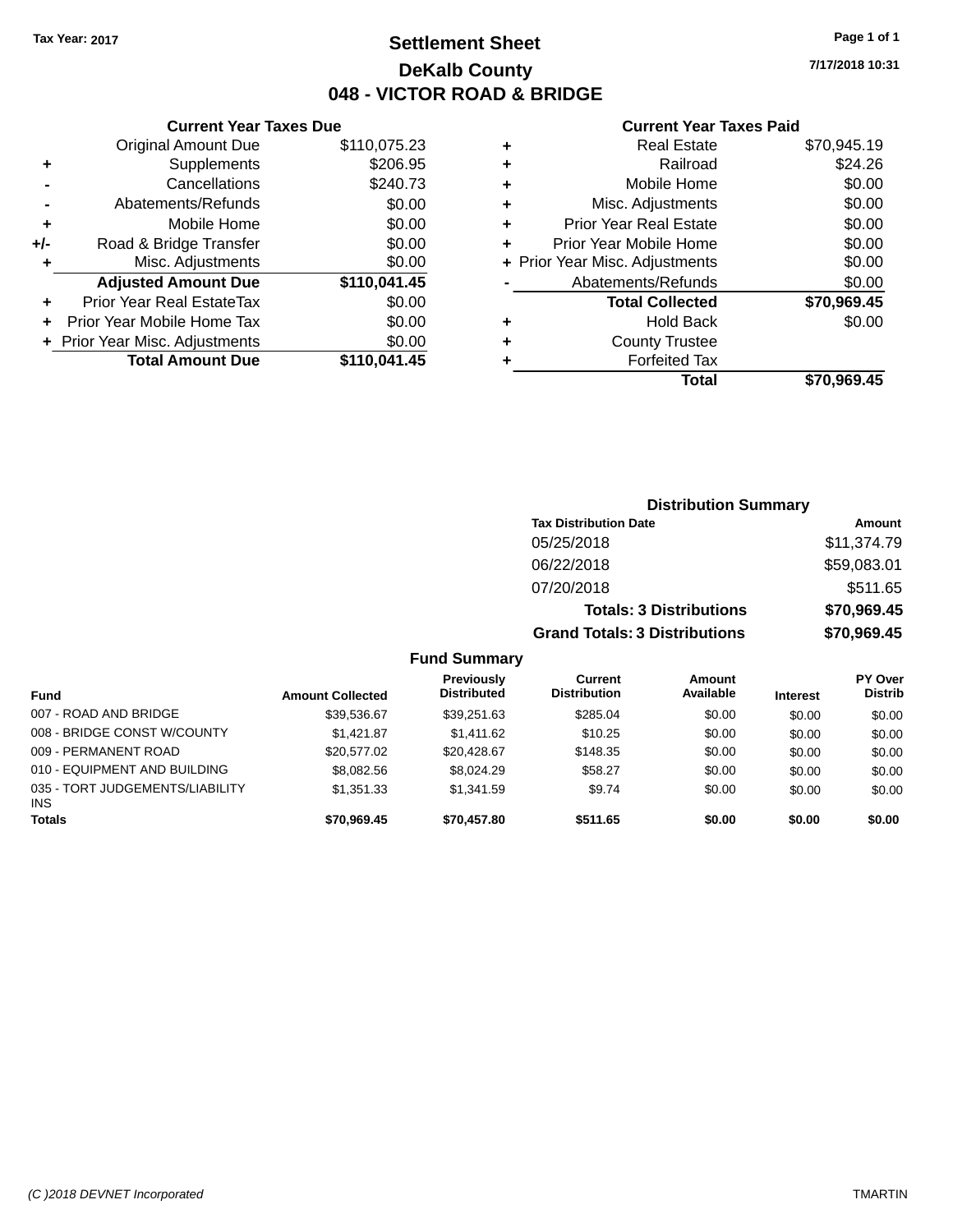### **Settlement Sheet Tax Year: 2017 Page 1 of 1 DeKalb County 056 - TOWN OF CORTLAND**

**7/17/2018 10:31**

#### **Current Year Taxes Paid**

|     | <b>Current Year Taxes Due</b>  |              |
|-----|--------------------------------|--------------|
|     | <b>Original Amount Due</b>     | \$649,398.33 |
| ٠   | Supplements                    | \$3,040.84   |
|     | Cancellations                  | \$3,286.62   |
|     | Abatements/Refunds             | \$256.34     |
| ٠   | Mobile Home                    | \$0.00       |
| +/- | Road & Bridge Transfer         | \$11,814.29  |
| ٠   | Misc. Adjustments              | \$27,482.03  |
|     | <b>Adjusted Amount Due</b>     | \$688,192.53 |
| ٠   | Prior Year Real EstateTax      | \$0.58       |
|     | Prior Year Mobile Home Tax     | \$0.00       |
|     | + Prior Year Misc. Adjustments | \$65.63      |
|     | <b>Total Amount Due</b>        | \$688,258.74 |
|     |                                |              |

|   | <b>Real Estate</b>             | \$345,719.14 |
|---|--------------------------------|--------------|
| ٠ | Railroad                       | \$921.39     |
| ٠ | Mobile Home                    | \$0.00       |
| ٠ | Misc. Adjustments              | \$27,482.03  |
| ٠ | <b>Prior Year Real Estate</b>  | \$0.58       |
| ٠ | Prior Year Mobile Home         | \$0.00       |
|   | + Prior Year Misc. Adjustments | \$65.63      |
|   | Abatements/Refunds             | \$256.34     |
|   | <b>Total Collected</b>         | \$373,932.43 |
| ٠ | <b>Hold Back</b>               | \$0.00       |
| ٠ | <b>County Trustee</b>          |              |
|   | <b>Forfeited Tax</b>           |              |
|   | Total                          | \$373,932.43 |
|   |                                |              |

| <b>Road and Bridge Summary</b>                                                                            |                         | <b>Distribution Summary</b> |                                        |                                                               |                                |                 |                           |
|-----------------------------------------------------------------------------------------------------------|-------------------------|-----------------------------|----------------------------------------|---------------------------------------------------------------|--------------------------------|-----------------|---------------------------|
| <b>Rd./Br. District</b>                                                                                   | Amt. Due                | Amt. Distrib.               |                                        | <b>Tax Distribution Date</b>                                  |                                |                 | <b>Amount</b>             |
| CORTLAND ROAD & BRIDG                                                                                     | \$21,869.80             | \$11,814.29                 |                                        | 05/25/2018                                                    |                                |                 | \$53,812.77               |
| Totals                                                                                                    | \$21,869.80             | \$11,814.29                 |                                        | 06/22/2018                                                    |                                |                 | \$314,299.31              |
|                                                                                                           |                         |                             |                                        | 07/20/2018                                                    |                                |                 | \$5,820.35                |
|                                                                                                           |                         |                             |                                        |                                                               | <b>Totals: 3 Distributions</b> |                 | \$373,932.43              |
|                                                                                                           |                         |                             |                                        | <b>Grand Totals: 3 Distributions</b>                          |                                |                 | \$373,932.43              |
|                                                                                                           |                         |                             | <b>Fund Summary</b>                    |                                                               |                                |                 |                           |
| Fund                                                                                                      | <b>Amount Collected</b> |                             | Previously<br><b>Distributed</b>       | Current<br><b>Distribution</b>                                | Amount<br>Available            | <b>Interest</b> | PY Over<br><b>Distrib</b> |
| 001 - CORPORATE                                                                                           |                         | \$259,117.63                | \$255,120.97                           | \$3,996.66                                                    | \$0.00                         | \$0.00          | \$0.00                    |
| 005 - I. M. R. F.                                                                                         |                         | \$31,636.44                 | \$31,148.48                            | \$487.96                                                      | \$0.00                         | \$0.00          | \$0.00                    |
| 007 - ROAD AND BRIDGE                                                                                     |                         | \$11,814.29                 | \$11,579.29                            | \$235.00                                                      | \$0.00                         | \$0.00          | \$0.00                    |
| 014 - POLICE PROTECTION                                                                                   |                         | \$42,477.55                 | \$41,822.37                            | \$655.18                                                      | \$0.00                         | \$0.00          | \$0.00                    |
| 047 - SOCIAL SECURITY                                                                                     |                         | \$28,886.52                 | \$28,440.97                            | \$445.55                                                      | \$0.00                         | \$0.00          | \$0.00                    |
| Totals                                                                                                    |                         | \$373,932.43                | \$368,112.08                           | \$5,820.35                                                    | \$0.00                         | \$0.00          | \$0.00                    |
|                                                                                                           |                         |                             | <b>Miscellaneous Adjustment Detail</b> |                                                               |                                |                 |                           |
| <u>Year</u><br><b>Account Type</b><br><b>Source</b><br>2016 RE - Real Estate<br><b>Back Tax Collected</b> |                         |                             | <b>Amount Adjustment Description</b>   | \$65.63 RESOURCE BANK TR 1244 REDEMPTION 09-29-254-046 by TBA |                                |                 |                           |

**Totals \$27,547.66 2 entries**

2017 RE - Real Estate Back Tax Collected \$27,482.03 SIE COURT ORDER 14TX38 09-33-100-009 by TBA

### **Abatement Detail**

| Year Source                        | <b>Account Type</b> | <b>Amount Adjustment Description</b>                 |
|------------------------------------|---------------------|------------------------------------------------------|
| 2017 RE - Real Estate RE Abatement |                     | \$254.07 SIE COURT ORDER 14TX38 09-33-100-009 by TBA |
| <b>Totals 1 entries</b>            |                     | \$254.07                                             |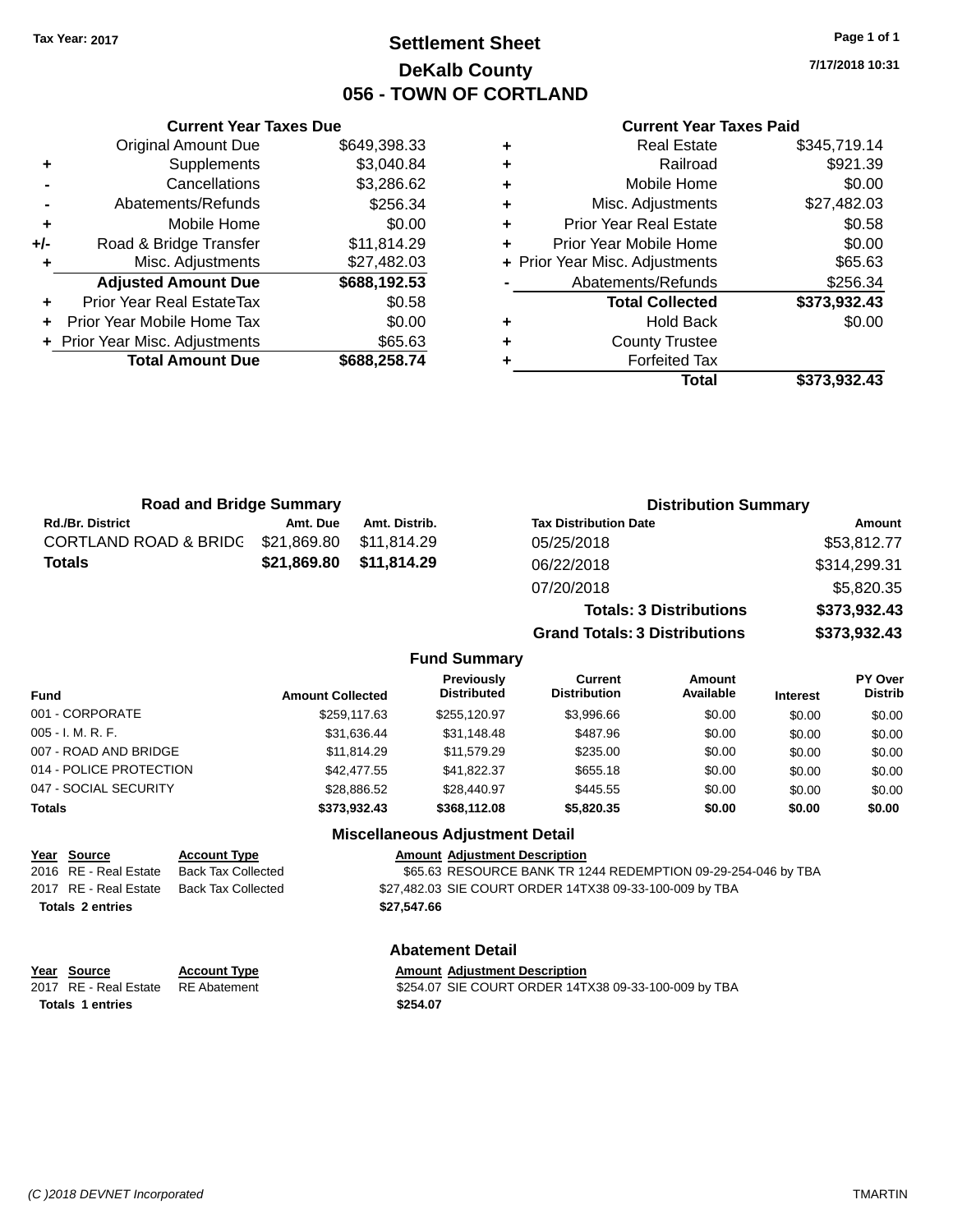### **Settlement Sheet Tax Year: 2017 Page 1 of 1 DeKalb County 057 - CORTLAND LIBRARY**

**7/17/2018 10:31**

#### **Current Year Taxes Paid**

|       | <b>Current Year Taxes Due</b>             |              |  |  |  |  |  |
|-------|-------------------------------------------|--------------|--|--|--|--|--|
|       | <b>Original Amount Due</b>                | \$226,869.47 |  |  |  |  |  |
| ٠     | \$1,011.88<br>Supplements                 |              |  |  |  |  |  |
|       | \$1,091.94<br>Cancellations               |              |  |  |  |  |  |
|       | \$99.69<br>Abatements/Refunds             |              |  |  |  |  |  |
| ٠     | Mobile Home                               | \$0.00       |  |  |  |  |  |
| $+/-$ | Road & Bridge Transfer                    | \$0.00       |  |  |  |  |  |
|       | \$0.00<br>Misc. Adjustments               |              |  |  |  |  |  |
|       | <b>Adjusted Amount Due</b>                | \$226,689.72 |  |  |  |  |  |
| ٠     | Prior Year Real EstateTax                 | \$0.00       |  |  |  |  |  |
|       | Prior Year Mobile Home Tax                | \$0.00       |  |  |  |  |  |
|       | \$22.93<br>+ Prior Year Misc. Adjustments |              |  |  |  |  |  |
|       | <b>Total Amount Due</b>                   | \$226,712.65 |  |  |  |  |  |
|       |                                           |              |  |  |  |  |  |

|   | <b>Real Estate</b>             | \$116,660.46 |
|---|--------------------------------|--------------|
| ٠ | Railroad                       | \$311.40     |
| ٠ | Mobile Home                    | \$0.00       |
| ٠ | Misc. Adjustments              | \$0.00       |
| ٠ | <b>Prior Year Real Estate</b>  | \$0.00       |
| ÷ | Prior Year Mobile Home         | \$0.00       |
|   | + Prior Year Misc. Adjustments | \$22.93      |
|   | Abatements/Refunds             | \$99.69      |
|   | <b>Total Collected</b>         | \$116,895.10 |
| ٠ | <b>Hold Back</b>               | \$0.00       |
| ٠ | <b>County Trustee</b>          |              |
| ٠ | <b>Forfeited Tax</b>           |              |
|   | Total                          | \$116,895.10 |
|   |                                |              |

| <b>Distribution Summary</b>          |              |
|--------------------------------------|--------------|
| <b>Tax Distribution Date</b>         | Amount       |
| 05/25/2018                           | \$8,586.12   |
| 06/22/2018                           | \$106,357.73 |
| 07/20/2018                           | \$1,951.25   |
| <b>Totals: 3 Distributions</b>       | \$116,895.10 |
| <b>Grand Totals: 3 Distributions</b> | \$116,895.10 |

#### **Fund Summary**

| <b>Fund</b>                                         | <b>Amount Collected</b> | <b>Previously</b><br><b>Distributed</b> | Current<br><b>Distribution</b> | Amount<br>Available | <b>Interest</b> | PY Over<br><b>Distrib</b> |
|-----------------------------------------------------|-------------------------|-----------------------------------------|--------------------------------|---------------------|-----------------|---------------------------|
| 004 - OPERATIONS & MAINTENANCE                      | \$2.534.64              | \$2,492.32                              | \$42.32                        | \$0.00              | \$0.00          | \$0.00                    |
| $005 - I. M. R. F.$                                 | \$2.544.45              | \$2,501.98                              | \$42.47                        | \$0.00              | \$0.00          | \$0.00                    |
| 016 - LIBRARY (township, municipalities)            | \$108,246.73            | \$106.439.85                            | \$1,806.88                     | \$0.00              | \$0.00          | \$0.00                    |
| 027 - AUDIT                                         | \$766.25                | \$753.46                                | \$12.79                        | \$0.00              | \$0.00          | \$0.00                    |
| 035 - TORT JUDGMENTS, LIABILITY<br><b>INSURANCE</b> | \$766.25                | \$753.46                                | \$12.79                        | \$0.00              | \$0.00          | \$0.00                    |
| 047 - SOCIAL SECURITY                               | \$2,036.78              | \$2,002.78                              | \$34.00                        | \$0.00              | \$0.00          | \$0.00                    |
| <b>Totals</b>                                       | \$116,895.10            | \$114,943.85                            | \$1.951.25                     | \$0.00              | \$0.00          | \$0.00                    |

#### **Miscellaneous Adjustment Detail**

# **Year Source Account Type Amount Adjustment Description**<br>2016 RE - Real Estate Back Tax Collected \$22.93 RESOURCE BANK TR 12

\$22.93 RESOURCE BANK TR 1244 REDEMPTION 09-29-254-046 by TBA **Totals \$22.93 1 entries**

#### **Abatement Detail**

| Year Source           | <b>Account Type</b> | <b>Amount Adiustment Description</b>                |
|-----------------------|---------------------|-----------------------------------------------------|
| 2017 RE - Real Estate | RE Abatement        | \$99.69 SIE COURT ORDER 14TX38 09-33-100-009 by TBA |
| Totals 1 entries      |                     | \$99.69                                             |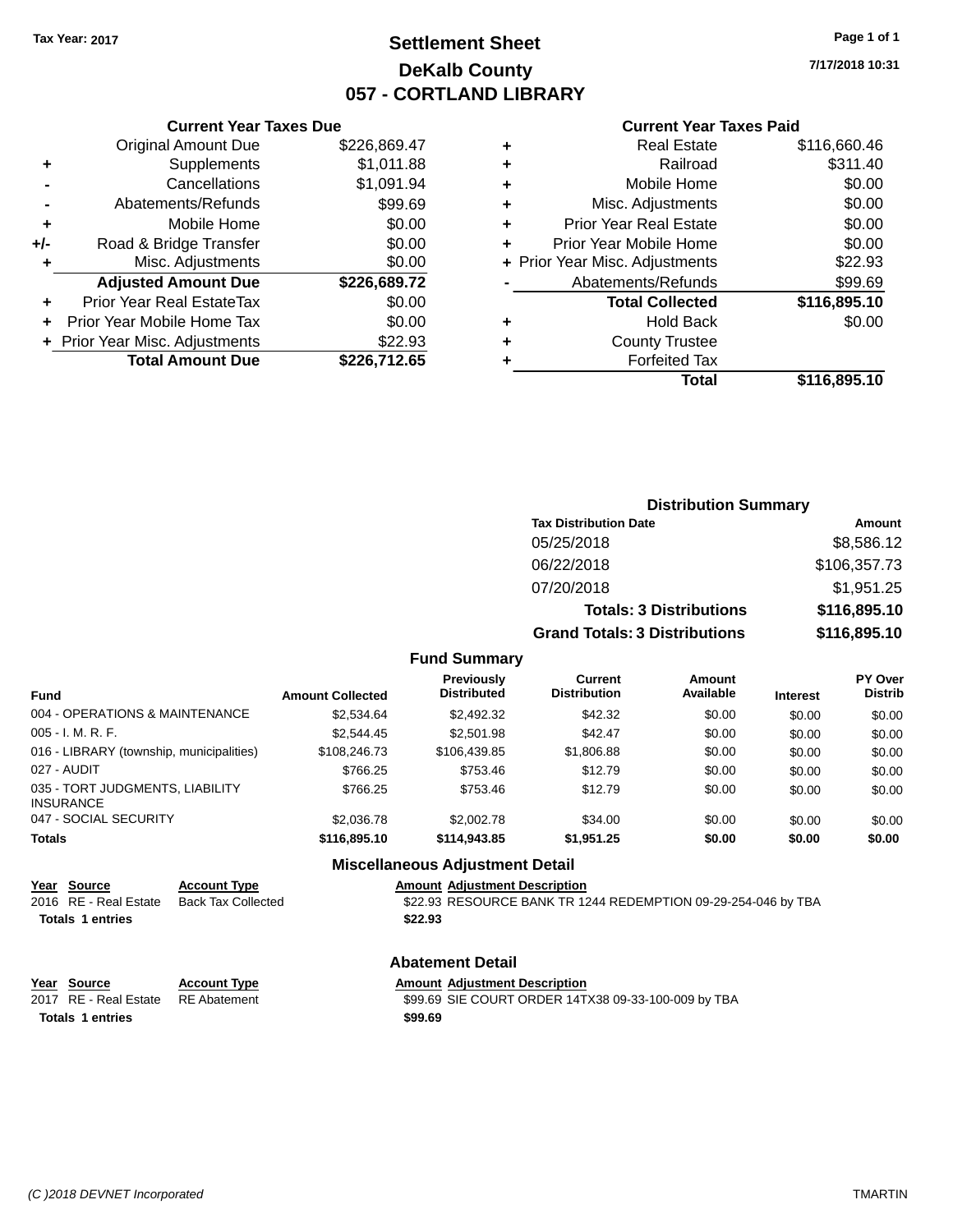### **Settlement Sheet Tax Year: 2017 Page 1 of 1 DeKalb County 058 - CITY OF DEKALB**

**7/17/2018 10:31**

#### **Current Year Taxes Paid**

| ٠ | <b>Real Estate</b>             | \$3,446,140.21 |
|---|--------------------------------|----------------|
| ٠ | Railroad                       | \$12,589.17    |
| ٠ | Mobile Home                    | \$0.00         |
| ٠ | Misc. Adjustments              | \$1,773.72     |
| ٠ | <b>Prior Year Real Estate</b>  | (\$2,298.15)   |
| ٠ | Prior Year Mobile Home         | \$0.00         |
|   | + Prior Year Misc. Adjustments | \$38.50        |
|   | Abatements/Refunds             | \$1.59         |
|   | <b>Total Collected</b>         | \$3,458,241.86 |
| ٠ | <b>Hold Back</b>               | \$0.00         |
| ٠ | <b>County Trustee</b>          |                |
|   | <b>Forfeited Tax</b>           |                |
|   | Total                          | \$3,458,241.86 |
|   |                                |                |

|     | <b>Current Year Taxes Due</b>  |                |  |  |  |  |
|-----|--------------------------------|----------------|--|--|--|--|
|     | <b>Original Amount Due</b>     | \$6,497,651.70 |  |  |  |  |
| ٠   | Supplements                    | \$57,115.39    |  |  |  |  |
|     | Cancellations                  | \$201,490.20   |  |  |  |  |
|     | Abatements/Refunds             | \$1.59         |  |  |  |  |
| ٠   | Mobile Home                    | \$0.00         |  |  |  |  |
| +/- | Road & Bridge Transfer         | \$80,265.39    |  |  |  |  |
| ٠   | Misc. Adjustments              | \$1,773.72     |  |  |  |  |
|     | <b>Adjusted Amount Due</b>     | \$6,435,314.41 |  |  |  |  |
| ٠   | Prior Year Real EstateTax      | (\$2,298.15)   |  |  |  |  |
|     | Prior Year Mobile Home Tax     | \$0.00         |  |  |  |  |
|     | + Prior Year Misc. Adjustments | \$38.50        |  |  |  |  |
|     | <b>Total Amount Due</b>        | \$6,433,054.76 |  |  |  |  |
|     |                                |                |  |  |  |  |

| <b>Road and Bridge Summary</b>   |              |               | <b>Distribution Summary</b>    |                |  |  |
|----------------------------------|--------------|---------------|--------------------------------|----------------|--|--|
| <b>Rd./Br. District</b>          | Amt. Due     | Amt. Distrib. | <b>Tax Distribution Date</b>   | Amount         |  |  |
| AFTON ROAD & BRIDGE              | \$13,421.14  | \$8,065.68    | 05/25/2018                     | \$614,031.69   |  |  |
| <b>CORTLAND ROAD &amp; BRIDC</b> | \$1.538.27   | \$831.18      | 06/22/2018                     | \$2,788,473.28 |  |  |
| DEKALB ROAD & BRIDGE             | \$134,226.90 | \$71,368.53   | 07/20/2018                     | \$55,736.89    |  |  |
| <b>Totals</b>                    | \$149,186.31 | \$80,265.39   | <b>Totals: 3 Distributions</b> | \$3,458,241.86 |  |  |

**Grand Totals: 3 Distributions \$3,458,241.86**

**Fund Summary**

| <b>Fund</b>                 | <b>Amount Collected</b> | Previously<br><b>Distributed</b> | Current<br><b>Distribution</b> | Amount<br>Available | <b>Interest</b> | <b>PY Over</b><br><b>Distrib</b> |
|-----------------------------|-------------------------|----------------------------------|--------------------------------|---------------------|-----------------|----------------------------------|
| 001 - CORPORATE             | \$0.00                  | \$0.00                           | \$0.00                         | \$0.00              | \$0.00          | \$0.00                           |
| 003 - BONDS AND INTEREST    | \$256,317.49            | \$252.183.01                     | \$4,134.48                     | \$0.00              | \$0.00          | \$0.00                           |
| $005 - I. M. R. F.$         | \$0.00                  | \$0.00                           | \$0.00                         | \$0.00              | \$0.00          | \$0.00                           |
| 007 - ROAD AND BRIDGE       | \$80,265.35             | \$79.016.24                      | \$1.249.11                     | \$0.00              | \$0.00          | \$0.00                           |
| 013 - FIREFIGHTER'S PENSION | \$1,677,023.45          | \$1.649.972.56                   | \$27,050.89                    | \$0.00              | \$0.00          | \$0.00                           |
| 015 - POLICE PENSION        | \$1,444,635.57          | \$1,421,333.16                   | \$23,302.41                    | \$0.00              | \$0.00          | \$0.00                           |
| 047 - SOCIAL SECURITY       | \$0.00                  | \$0.00                           | \$0.00                         | \$0.00              | \$0.00          | \$0.00                           |
| <b>Totals</b>               | \$3,458,241.86          | \$3,402,504.97                   | \$55,736.89                    | \$0.00              | \$0.00          | \$0.00                           |

### **Miscellaneous Adjustment Detail**

#### **Year Source Account Type And Amount Adjustment Description**

2016 RE - Real Estate Back Tax Collected **198.50 ORIK WILK BACK REDEMPTION 08-12-377-001 by TBA** 2017 RE - Real Estate Paymt In Lieu of Tax S1,773.72 HOUSING AUTHORITY DEKALB UNITS by TBA **Totals \$1,812.22 2 entries**

#### **Abatement Detail**

| Year Source                        | <b>Account Type</b> |        | <b>Amount Adjustment Description</b>             |
|------------------------------------|---------------------|--------|--------------------------------------------------|
| 2017 RE - Real Estate RE Abatement |                     |        | \$0.02 PTAB INTEREST REFUND 08-23-105-006 by TBA |
| 2017 RE - Real Estate RE Abatement |                     |        | \$0.03 PTAB INTEREST REFUND 08-14-352-008 by TBA |
| 2017 RE - Real Estate RE Abatement |                     |        | \$0.85 PTAB INTEREST REFUND 08-16-401-008 by TBA |
| 2017 RE - Real Estate RE Abatement |                     |        | \$0.06 PTAB INTEREST REFUND 08-21-426-011 by TBA |
| 2017 RE - Real Estate RE Abatement |                     |        | \$0.21 PTAB INTEREST REFUND 08-23-105-009 by TBA |
| 2017 RE - Real Estate RE Abatement |                     |        | \$0.19 PTAB INTEREST REFUND 08-24-128-026 by TBA |
| <b>Totals 6 entries</b>            |                     | \$1.36 |                                                  |
|                                    |                     |        |                                                  |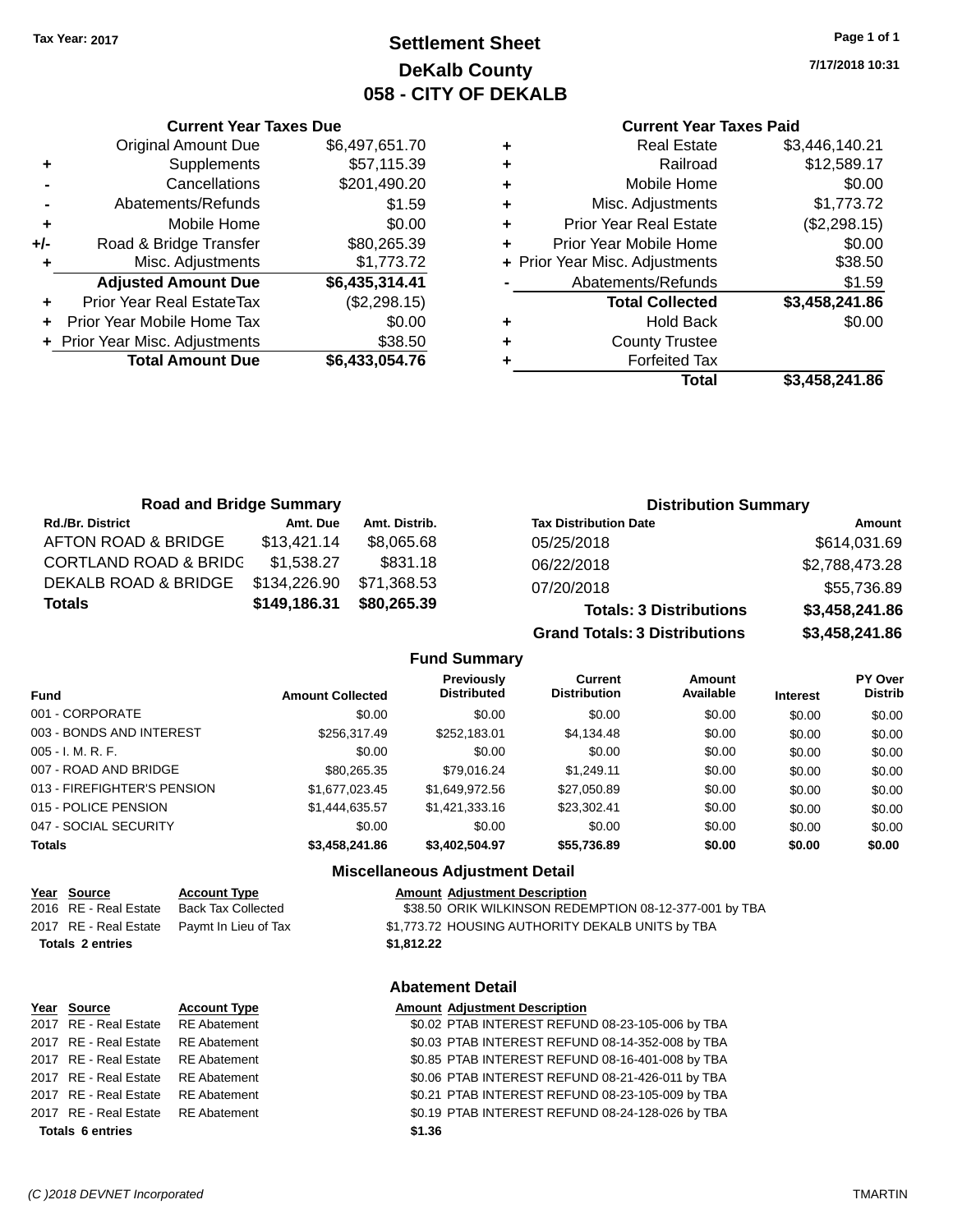### **Settlement Sheet Tax Year: 2017 Page 1 of 1 DeKalb County 059 - DE KALB LIBRARY**

**7/17/2018 10:31**

#### **Current Year Taxes Paid**

|       | <b>Current Year Taxes Due</b>    |                |   |                  |
|-------|----------------------------------|----------------|---|------------------|
|       | <b>Original Amount Due</b>       | \$2,050,724.36 | ٠ |                  |
| ٠     | <b>Supplements</b>               | \$16,834.06    |   |                  |
|       | Cancellations                    | \$62,387.99    | ٠ |                  |
|       | Abatements/Refunds               | \$0.43         | ٠ | Mis              |
| ٠     | Mobile Home                      | \$0.00         |   | Prior Ye         |
| $+/-$ | Road & Bridge Transfer           | \$0.00         |   | Prior Yea        |
| ٠     | Misc. Adjustments                | \$559.80       |   | + Prior Year Mis |
|       | <b>Adjusted Amount Due</b>       | \$2,005,729.80 |   | Abate            |
| ٠     | <b>Prior Year Real EstateTax</b> | (\$865.38)     |   |                  |
|       | Prior Year Mobile Home Tax       | \$0.00         |   |                  |
|       | + Prior Year Misc. Adjustments   | \$14.61        |   |                  |
|       | <b>Total Amount Due</b>          | \$2,004,879.03 |   |                  |
|       |                                  |                |   |                  |

|   | Real Estate                    | \$1,062,369.53 |
|---|--------------------------------|----------------|
| ٠ | Railroad                       | \$3,891.12     |
| ٠ | Mobile Home                    | \$0.00         |
| ٠ | Misc. Adjustments              | \$559.80       |
| ٠ | <b>Prior Year Real Estate</b>  | (\$865.38)     |
| ٠ | Prior Year Mobile Home         | \$0.00         |
|   | + Prior Year Misc. Adjustments | \$14.61        |
|   | Abatements/Refunds             | \$0.43         |
|   | <b>Total Collected</b>         | \$1,065,969.25 |
|   | <b>Hold Back</b>               | \$0.00         |
| ٠ | <b>County Trustee</b>          |                |
|   | <b>Forfeited Tax</b>           |                |
|   | Total                          | \$1,065,969.25 |
|   |                                |                |

|               |                                                                                          |                                                                          |                         |                                                  |                                                                                                          | <b>Distribution Summary</b>    |                 |                           |
|---------------|------------------------------------------------------------------------------------------|--------------------------------------------------------------------------|-------------------------|--------------------------------------------------|----------------------------------------------------------------------------------------------------------|--------------------------------|-----------------|---------------------------|
|               |                                                                                          |                                                                          |                         |                                                  | <b>Tax Distribution Date</b>                                                                             |                                | Amount          |                           |
|               |                                                                                          |                                                                          |                         |                                                  | 05/25/2018                                                                                               |                                |                 | \$189,199.58              |
|               |                                                                                          |                                                                          |                         |                                                  | 06/22/2018                                                                                               |                                |                 | \$859,572.74              |
|               |                                                                                          |                                                                          |                         |                                                  |                                                                                                          |                                |                 |                           |
|               |                                                                                          |                                                                          |                         |                                                  | 07/20/2018                                                                                               |                                |                 | \$17,196.93               |
|               |                                                                                          |                                                                          |                         |                                                  |                                                                                                          | <b>Totals: 3 Distributions</b> |                 | \$1,065,969.25            |
|               |                                                                                          |                                                                          |                         |                                                  | <b>Grand Totals: 3 Distributions</b>                                                                     |                                |                 | \$1,065,969.25            |
|               |                                                                                          |                                                                          |                         | <b>Fund Summary</b>                              |                                                                                                          |                                |                 |                           |
| <b>Fund</b>   |                                                                                          |                                                                          | <b>Amount Collected</b> | Previously<br><b>Distributed</b>                 | <b>Current</b><br><b>Distribution</b>                                                                    | Amount<br>Available            | <b>Interest</b> | PY Over<br><b>Distrib</b> |
|               | 016 - LIBRARY (township, municipalities)                                                 |                                                                          | \$1,065,969.25          | \$1,048,772.32                                   | \$17,196.93                                                                                              | \$0.00                         | \$0.00          | \$0.00                    |
| <b>Totals</b> |                                                                                          |                                                                          | \$1,065,969.25          | \$1,048,772.32                                   | \$17,196.93                                                                                              | \$0.00                         | \$0.00          | \$0.00                    |
|               |                                                                                          |                                                                          |                         | <b>Miscellaneous Adjustment Detail</b>           |                                                                                                          |                                |                 |                           |
|               | Year Source<br>2016 RE - Real Estate<br>2017 RE - Real Estate<br><b>Totals 2 entries</b> | <b>Account Type</b><br><b>Back Tax Collected</b><br>Paymt In Lieu of Tax |                         | <b>Amount Adjustment Description</b><br>\$574.41 | \$14.61 ORIK WILKINSON REDEMPTION 08-12-377-001 by TBA<br>\$559.80 HOUSING AUTHORITY DEKALB UNITS by TBA |                                |                 |                           |
|               |                                                                                          |                                                                          |                         | <b>Abatement Detail</b>                          |                                                                                                          |                                |                 |                           |
|               | Year Source                                                                              | <b>Account Type</b>                                                      |                         | <b>Amount Adjustment Description</b>             |                                                                                                          |                                |                 |                           |
|               | 2017 RE - Real Estate                                                                    | <b>RE</b> Abatement                                                      |                         |                                                  | \$0.01 PTAB INTEREST REFUND 08-23-105-006 by TBA                                                         |                                |                 |                           |
|               | 2017 RE - Real Estate                                                                    | <b>RE</b> Abatement                                                      |                         |                                                  | \$0.01 PTAB INTEREST REFUND 08-14-352-008 by TBA                                                         |                                |                 |                           |
|               | 2017 RE - Real Estate                                                                    | <b>RE</b> Abatement                                                      |                         |                                                  | \$0.27 PTAB INTEREST REFUND 08-16-401-008 by TBA                                                         |                                |                 |                           |
|               | 2017 RE - Real Estate                                                                    | <b>RE</b> Abatement                                                      |                         |                                                  | \$0.02 PTAB INTEREST REFUND 08-21-426-011 by TBA                                                         |                                |                 |                           |
|               | 2017 RE - Real Estate                                                                    | <b>RE</b> Abatement                                                      |                         |                                                  | \$0.07 PTAB INTEREST REFUND 08-23-105-009 by TBA                                                         |                                |                 |                           |
|               | 2017 RE - Real Estate                                                                    | <b>RE</b> Abatement                                                      |                         |                                                  | \$0.06 PTAB INTEREST REFUND 08-24-128-026 by TBA                                                         |                                |                 |                           |
|               | <b>Totals 6 entries</b>                                                                  |                                                                          |                         | \$0.44                                           |                                                                                                          |                                |                 |                           |
|               |                                                                                          |                                                                          |                         |                                                  |                                                                                                          |                                |                 |                           |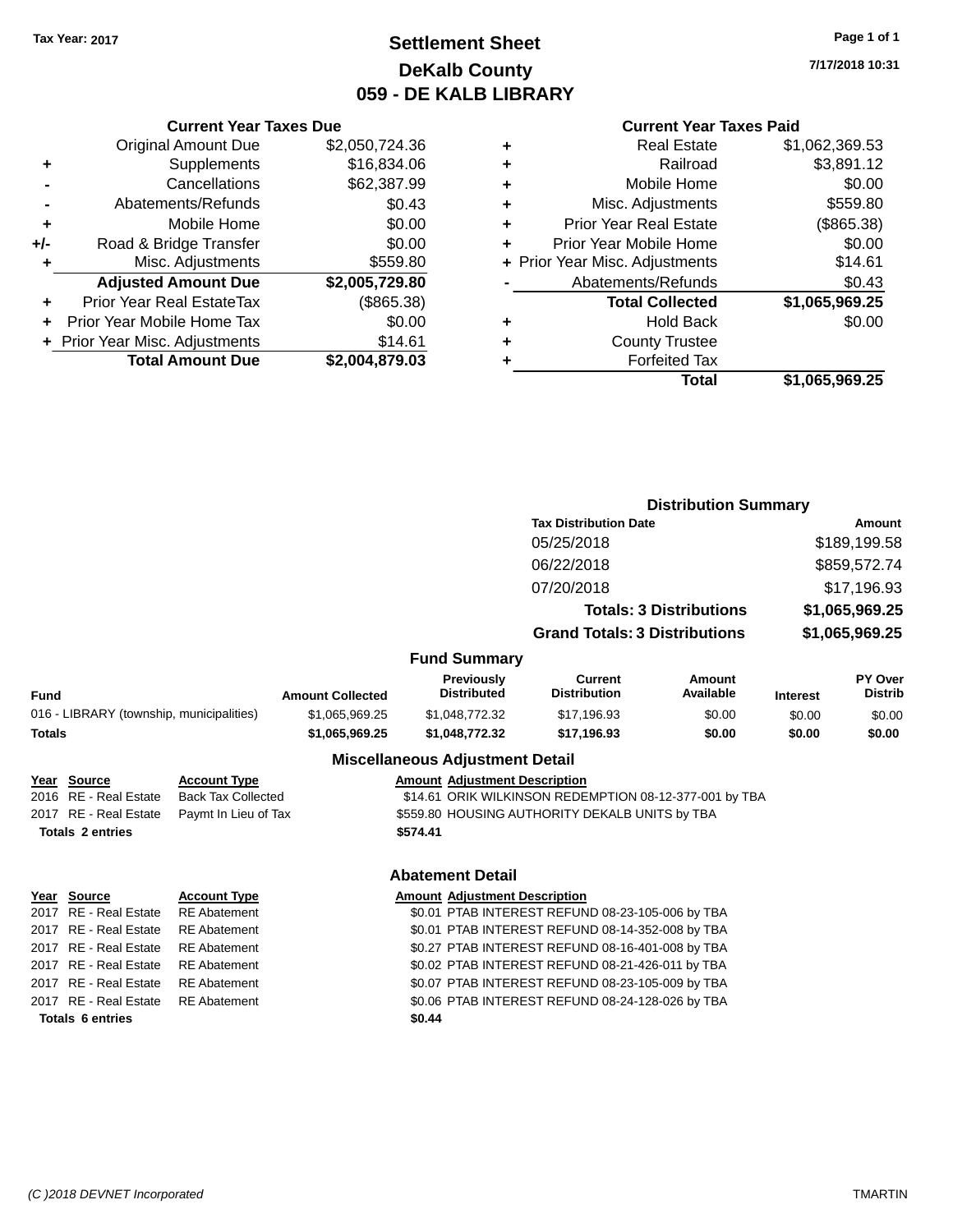## **Settlement Sheet Tax Year: 2017 Page 1 of 1 DeKalb County 060 - DEKALB SSA #3**

**7/17/2018 10:31**

| <b>Current Year Taxes Paid</b> |                                |
|--------------------------------|--------------------------------|
| <b>Real Estate</b>             | \$557.93                       |
| Railroad                       | \$0.00                         |
| Mobile Home                    | \$0.00                         |
| Misc. Adjustments              | \$0.00                         |
| Prior Year Real Estate         | \$0.00                         |
| Prior Year Mobile Home         | \$0.00                         |
|                                | \$0.00                         |
| Abatements/Refunds             | \$0.00                         |
| <b>Total Collected</b>         | \$557.93                       |
| <b>Hold Back</b>               | \$0.00                         |
| <b>County Trustee</b>          |                                |
| <b>Forfeited Tax</b>           |                                |
| Total                          | \$557<br>93                    |
|                                | + Prior Year Misc. Adjustments |

| <b>Current Year Taxes Due</b>  |            |
|--------------------------------|------------|
| <b>Original Amount Due</b>     | \$1,000.22 |
| Supplements                    | \$0.00     |
| Cancellations                  | \$0.00     |
| Abatements/Refunds             | \$0.00     |
| Mobile Home                    | \$0.00     |
| Road & Bridge Transfer         | \$0.00     |
| Misc. Adjustments              | \$0.00     |
| <b>Adjusted Amount Due</b>     | \$1,000.22 |
| Prior Year Real EstateTax      | \$0.00     |
| Prior Year Mobile Home Tax     | \$0.00     |
| + Prior Year Misc. Adjustments | \$0.00     |
| <b>Total Amount Due</b>        | \$1,000.22 |
|                                |            |

|                            |                         |                                         | <b>Distribution Summary</b>           |                                |                 |                           |  |
|----------------------------|-------------------------|-----------------------------------------|---------------------------------------|--------------------------------|-----------------|---------------------------|--|
|                            |                         |                                         | <b>Tax Distribution Date</b>          |                                |                 | Amount                    |  |
|                            |                         |                                         | 05/25/2018                            |                                |                 | \$133.28                  |  |
|                            |                         |                                         | 06/22/2018                            |                                |                 | \$424.65                  |  |
|                            |                         |                                         |                                       | <b>Totals: 2 Distributions</b> |                 | \$557.93                  |  |
|                            |                         |                                         | <b>Grand Totals: 2 Distributions</b>  |                                |                 | \$557.93                  |  |
|                            |                         | <b>Fund Summary</b>                     |                                       |                                |                 |                           |  |
| Fund                       | <b>Amount Collected</b> | <b>Previously</b><br><b>Distributed</b> | <b>Current</b><br><b>Distribution</b> | Amount<br>Available            | <b>Interest</b> | PY Over<br><b>Distrib</b> |  |
| 023 - SPECIAL SERVICE AREA | \$557.93                | \$557.93                                | \$0.00                                | \$0.00                         | \$0.00          | \$0.00                    |  |
| <b>Totals</b>              | \$557.93                | \$557.93                                | \$0.00                                | \$0.00                         | \$0.00          | \$0.00                    |  |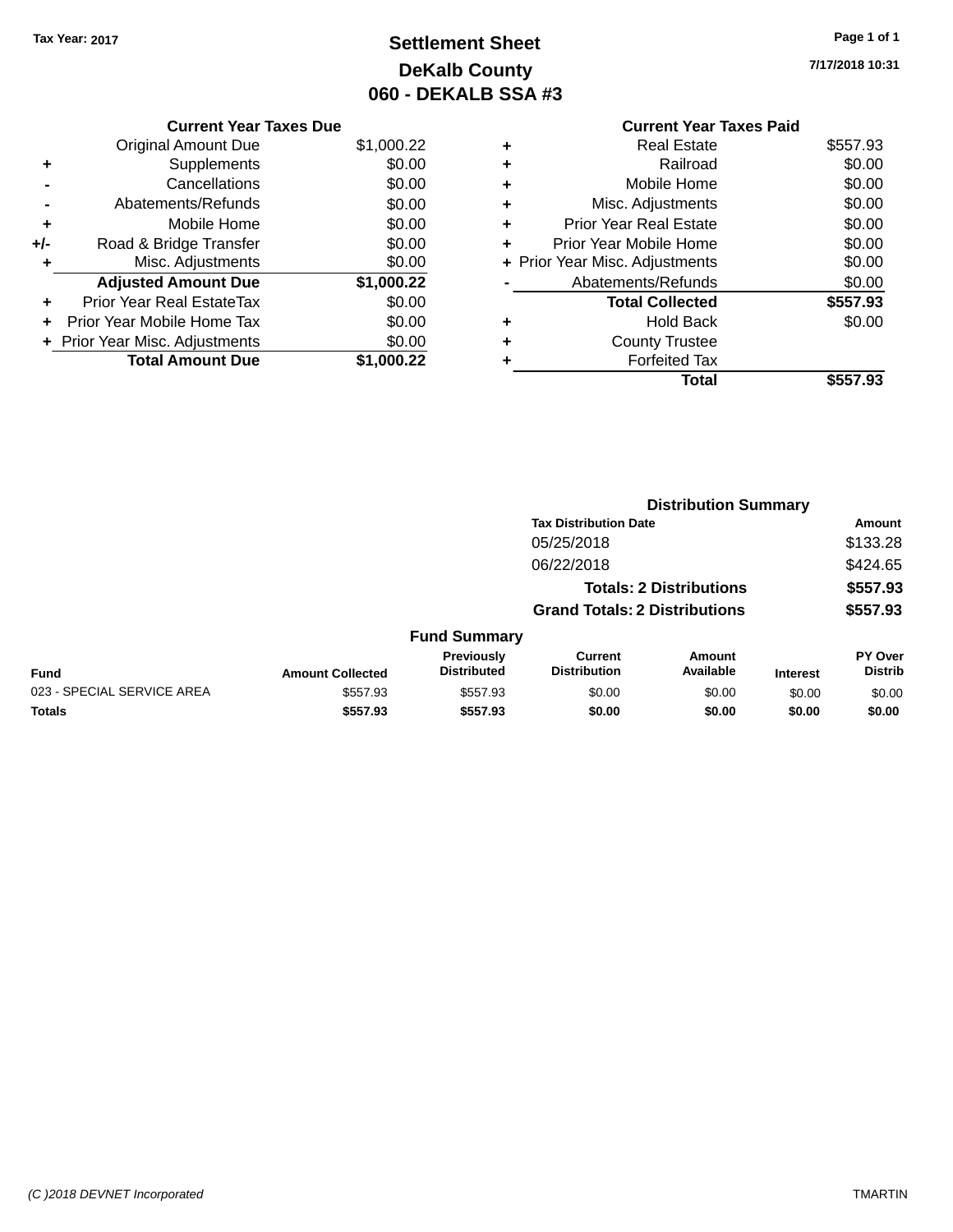## **Settlement Sheet Tax Year: 2017 Page 1 of 1 DeKalb County 061 - DEKALB SSA #4**

**7/17/2018 10:31**

|   | <b>Current Year Taxes Paid</b> |            |
|---|--------------------------------|------------|
| ٠ | <b>Real Estate</b>             | \$3,011.00 |
|   | Railroad                       | \$0.00     |
| ٠ | Mobile Home                    | \$0.00     |
| ٠ | Misc. Adjustments              | \$0.00     |
| ٠ | <b>Prior Year Real Estate</b>  | (\$1.96)   |
| ٠ | Prior Year Mobile Home         | \$0.00     |
|   | + Prior Year Misc. Adjustments | \$0.00     |
|   | Abatements/Refunds             | \$0.00     |
|   | <b>Total Collected</b>         | \$3,009.04 |
|   | <b>Hold Back</b>               | \$0.00     |
|   | <b>County Trustee</b>          |            |
|   | <b>Forfeited Tax</b>           |            |
|   | Total                          | \$3,009.04 |
|   |                                |            |

|     | <b>Current Year Taxes Due</b>  |            |
|-----|--------------------------------|------------|
|     | <b>Original Amount Due</b>     | \$5,500.46 |
|     | Supplements                    | \$52.88    |
|     | Cancellations                  | \$61.05    |
|     | Abatements/Refunds             | \$0.00     |
| ٠   | Mobile Home                    | \$0.00     |
| +/- | Road & Bridge Transfer         | \$0.00     |
| ٠   | Misc. Adjustments              | \$0.00     |
|     | <b>Adjusted Amount Due</b>     | \$5,492.29 |
|     | Prior Year Real EstateTax      | (\$1.96)   |
|     | Prior Year Mobile Home Tax     | \$0.00     |
|     | + Prior Year Misc. Adjustments | \$0.00     |
|     | <b>Total Amount Due</b>        | \$5,490.33 |

|                                                |                                            |                         |                                      |                                                  | <b>Distribution Summary</b>    |                 |                                  |
|------------------------------------------------|--------------------------------------------|-------------------------|--------------------------------------|--------------------------------------------------|--------------------------------|-----------------|----------------------------------|
|                                                |                                            |                         |                                      | <b>Tax Distribution Date</b>                     |                                |                 | Amount                           |
|                                                |                                            |                         |                                      | 05/25/2018                                       |                                |                 | \$325.55                         |
|                                                |                                            |                         |                                      | 06/22/2018                                       |                                |                 | \$2,636.08                       |
|                                                |                                            |                         |                                      | 07/20/2018                                       |                                |                 | \$47.41                          |
|                                                |                                            |                         |                                      |                                                  | <b>Totals: 3 Distributions</b> |                 | \$3,009.04                       |
|                                                |                                            |                         |                                      | <b>Grand Totals: 3 Distributions</b>             |                                |                 | \$3,009.04                       |
|                                                |                                            |                         | <b>Fund Summary</b>                  |                                                  |                                |                 |                                  |
| <b>Fund</b>                                    |                                            | <b>Amount Collected</b> | Previously<br><b>Distributed</b>     | Current<br><b>Distribution</b>                   | <b>Amount</b><br>Available     | <b>Interest</b> | <b>PY Over</b><br><b>Distrib</b> |
| 023 - SPECIAL SERVICE AREA                     |                                            | \$3,009.04              | \$2,961.63                           | \$47.41                                          | \$0.00                         | \$0.00          | \$0.00                           |
| <b>Totals</b>                                  |                                            | \$3,009.04              | \$2,961.63                           | \$47.41                                          | \$0.00                         | \$0.00          | \$0.00                           |
|                                                |                                            |                         | <b>Abatement Detail</b>              |                                                  |                                |                 |                                  |
| Year<br><b>Source</b><br>2017 RE - Real Estate | <b>Account Type</b><br><b>RE</b> Abatement |                         | <b>Amount Adjustment Description</b> | \$0.00 PTAB INTEREST REFUND 08-21-426-011 by TBA |                                |                 |                                  |
| <b>Totals 1 entries</b>                        |                                            |                         | \$0.00                               |                                                  |                                |                 |                                  |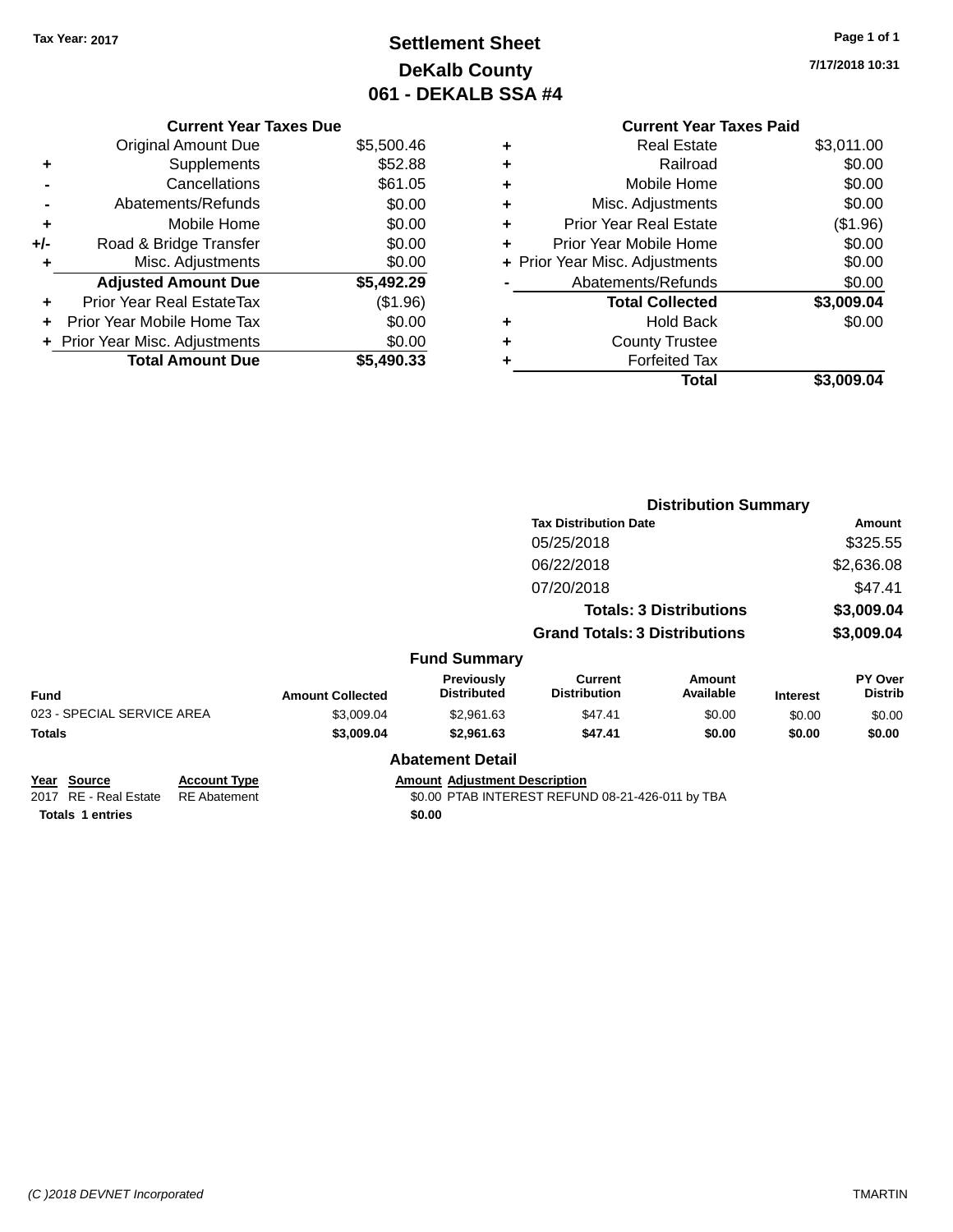### **Settlement Sheet Tax Year: 2017 Page 1 of 1 DeKalb County 062 - CITY OF GENOA**

**7/17/2018 10:31**

# **Current Year Taxes Paid**

|     | <b>Current Year Taxes Due</b>  |              |  |  |
|-----|--------------------------------|--------------|--|--|
|     | <b>Original Amount Due</b>     | \$718,216.11 |  |  |
| ٠   | Supplements                    | \$15,215.17  |  |  |
|     | Cancellations                  | \$20,961.12  |  |  |
|     | Abatements/Refunds             | \$0.00       |  |  |
| ٠   | Mobile Home                    | \$0.00       |  |  |
| +/- | Road & Bridge Transfer         | \$18,695.76  |  |  |
|     | \$0.00<br>Misc. Adjustments    |              |  |  |
|     | <b>Adjusted Amount Due</b>     | \$731,165.92 |  |  |
|     | Prior Year Real EstateTax      | \$1.21       |  |  |
|     | Prior Year Mobile Home Tax     | \$0.00       |  |  |
|     | + Prior Year Misc. Adjustments | \$0.00       |  |  |
|     | <b>Total Amount Due</b>        | \$731,167.13 |  |  |
|     |                                |              |  |  |

|   | Total                          | \$402,855.95 |
|---|--------------------------------|--------------|
| ٠ | <b>Forfeited Tax</b>           |              |
| ٠ | <b>County Trustee</b>          |              |
| ٠ | <b>Hold Back</b>               | \$0.00       |
|   | <b>Total Collected</b>         | \$402,855.95 |
|   | Abatements/Refunds             | \$0.00       |
|   | + Prior Year Misc. Adjustments | \$0.00       |
| ٠ | Prior Year Mobile Home         | \$0.00       |
| ٠ | <b>Prior Year Real Estate</b>  | \$1.21       |
| ٠ | Misc. Adjustments              | \$0.00       |
| ٠ | Mobile Home                    | \$0.00       |
| ٠ | Railroad                       | \$1,037.16   |
| ٠ | <b>Real Estate</b>             | \$401,817.58 |
|   |                                |              |

**Grand Totals: 3 Distributions \$402,855.95**

| <b>Road and Bridge Summary</b> |             |               | <b>Distribution Summary</b>    |              |  |
|--------------------------------|-------------|---------------|--------------------------------|--------------|--|
| <b>Rd./Br. District</b>        | Amt. Due    | Amt. Distrib. | <b>Tax Distribution Date</b>   | Amount       |  |
| <b>GENOA ROAD &amp; BRIDGE</b> | \$26,067.22 | \$14,537.56   | 05/25/2018                     | \$72,322.53  |  |
| KINGSTON ROAD & BRIDG          | \$7,480.65  | \$4.158.20    | 06/22/2018                     | \$320,633.13 |  |
| <b>Totals</b>                  | \$33,547.87 | \$18,695.76   | 07/20/2018                     | \$9,900.29   |  |
|                                |             |               | <b>Totals: 3 Distributions</b> | \$402,855.95 |  |

**Fund Summary Fund Interest Amount Collected Distributed PY Over Distrib Amount Available Current Distribution Previously** 001 - CORPORATE \$166,693.22 \$162,570.74 \$4,122.48 \$0.00 \$0.00 \$0.00 \$0.00 003 - BONDS AND INTEREST 60.00 \$0.00 \$0.00 \$0.00 \$0.00 \$0.00 \$0.00 \$0.00 \$0.00 007 - ROAD AND BRIDGE 60.00 \$18,695.76 \$18,296.13 \$399.63 \$0.00 \$0.00 \$0.00 \$0.00 014 - POLICE PROTECTION \$205,705.49 \$200,618.19 \$5,087.30 \$0.00 \$0.00 \$0.00 \$0.00 047 - SOCIAL SECURITY \$5,880.74 \$5,735.30 \$145.44 \$0.00 \$0.00 \$0.00 143 - MEDICARE \$5,880.74 \$5,735.30 \$145.44 \$0.00 \$0.00 \$0.00 **Totals \$402,855.95 \$392,955.66 \$9,900.29 \$0.00 \$0.00 \$0.00**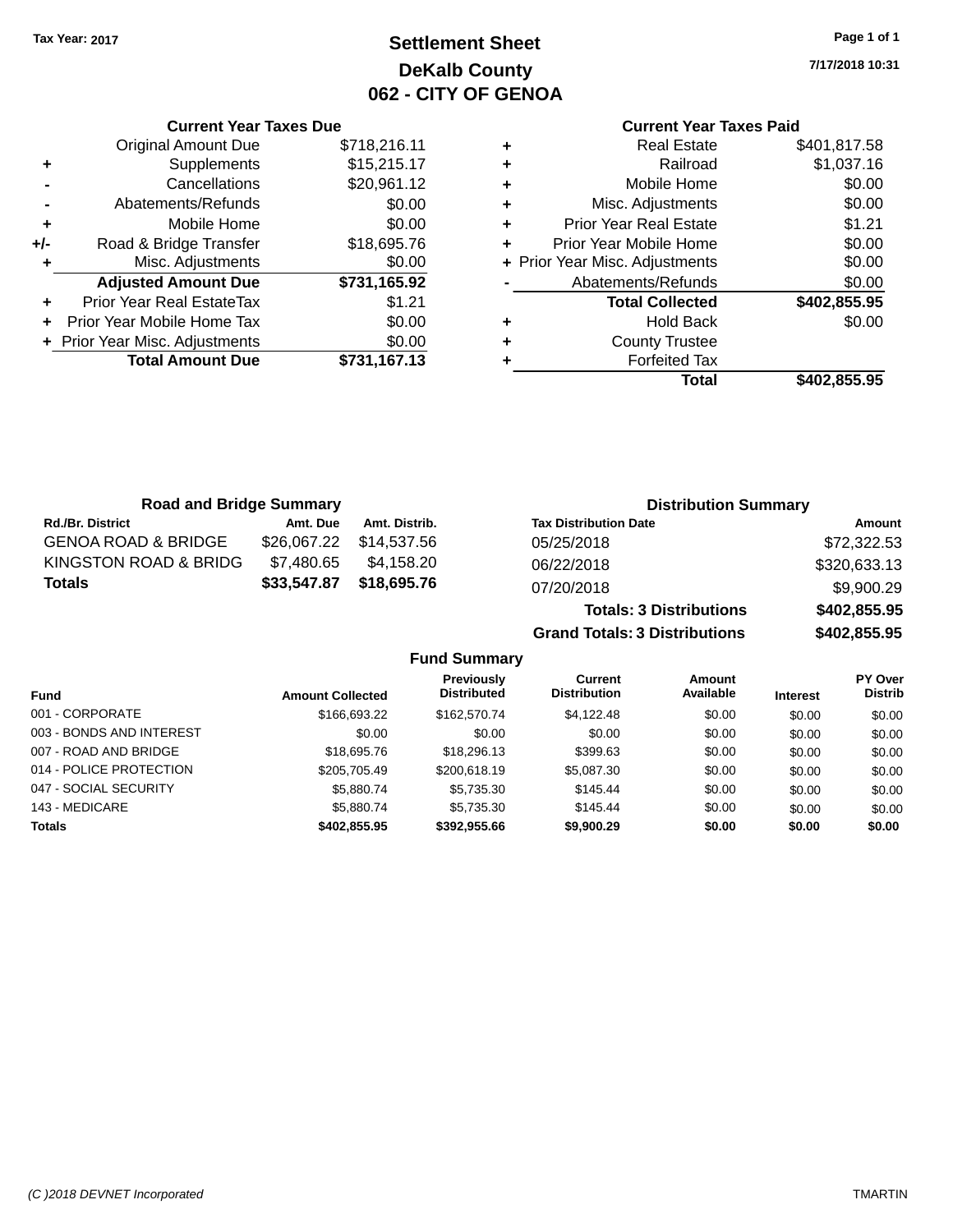### **Settlement Sheet Tax Year: 2017 Page 1 of 1 DeKalb County 063 - VILLAGE OF HINCKLEY**

**7/17/2018 10:31**

#### **Current Year Taxes Paid**

|     | <b>Current Year Taxes Due</b>         |              |  |  |  |
|-----|---------------------------------------|--------------|--|--|--|
|     | <b>Original Amount Due</b>            | \$272,593.58 |  |  |  |
| ٠   | Supplements                           | \$1,161.74   |  |  |  |
|     | Cancellations                         | \$1,279.48   |  |  |  |
|     | Abatements/Refunds                    | \$0.00       |  |  |  |
| ٠   | Mobile Home                           | \$0.00       |  |  |  |
| +/- | \$17,310.51<br>Road & Bridge Transfer |              |  |  |  |
| ٠   | Misc. Adjustments                     | \$64.90      |  |  |  |
|     | <b>Adjusted Amount Due</b>            | \$289,851.25 |  |  |  |
| ٠   | Prior Year Real EstateTax             | \$0.00       |  |  |  |
| ٠   | Prior Year Mobile Home Tax            | \$0.00       |  |  |  |
|     | + Prior Year Misc. Adjustments        | \$0.00       |  |  |  |
|     | <b>Total Amount Due</b>               | \$289,851.25 |  |  |  |
|     |                                       |              |  |  |  |

|   | <b>Real Estate</b>             | \$160,973.29 |
|---|--------------------------------|--------------|
| ÷ | Railroad                       | \$970.99     |
| ٠ | Mobile Home                    | \$0.00       |
| ٠ | Misc. Adjustments              | \$64.90      |
| ٠ | <b>Prior Year Real Estate</b>  | \$0.00       |
| ٠ | Prior Year Mobile Home         | \$0.00       |
|   | + Prior Year Misc. Adjustments | \$0.00       |
|   | Abatements/Refunds             | \$0.00       |
|   | <b>Total Collected</b>         | \$162,009.18 |
| ٠ | <b>Hold Back</b>               | \$0.00       |
| ٠ | <b>County Trustee</b>          |              |
| ٠ | <b>Forfeited Tax</b>           |              |
|   | Total                          | \$162,009.18 |
|   |                                |              |

| <b>Road and Bridge Summary</b> |             |                         | <b>Distribution Summary</b>    |              |  |
|--------------------------------|-------------|-------------------------|--------------------------------|--------------|--|
| <b>Rd./Br. District</b>        | Amt. Due    | Amt. Distrib.           | <b>Tax Distribution Date</b>   | Amount       |  |
| SQUAW GROVE ROAD & B           | \$30,903.63 | \$17.310.51             | 05/25/2018                     | \$20,707.20  |  |
| <b>Totals</b>                  |             | \$30,903.63 \$17,310.51 | 06/22/2018                     | \$137,076.28 |  |
|                                |             |                         | 07/20/2018                     | \$4,225.70   |  |
|                                |             |                         | <b>Totals: 3 Distributions</b> | \$162,009.18 |  |

**Grand Totals: 3 Distributions \$162,009.18**

#### **Fund Summary**

| <b>Fund</b>                             | <b>Amount Collected</b> | Previously<br><b>Distributed</b> | Current<br><b>Distribution</b> | Amount<br>Available | <b>Interest</b> | PY Over<br><b>Distrib</b> |
|-----------------------------------------|-------------------------|----------------------------------|--------------------------------|---------------------|-----------------|---------------------------|
| 001 - CORPORATE                         | \$69.856.75             | \$67.972.36                      | \$1,884.39                     | \$0.00              | \$0.00          | \$0.00                    |
| $005 - I. M. R. F.$                     | \$15,793.86             | \$15,367.82                      | \$426.04                       | \$0.00              | \$0.00          | \$0.00                    |
| 007 - ROAD AND BRIDGE                   | \$17.310.51             | \$16,988,07                      | \$322.44                       | \$0.00              | \$0.00          | \$0.00                    |
| 014 - POLICE PROTECTION                 | \$22,933,30             | \$22,314.67                      | \$618.63                       | \$0.00              | \$0.00          | \$0.00                    |
| 027 - AUDIT                             | \$5,095.99              | \$4.958.53                       | \$137.46                       | \$0.00              | \$0.00          | \$0.00                    |
| 035 - TORT JUDGEMENTS/LIABILITY<br>INS. | \$5.197.58              | \$5.057.37                       | \$140.21                       | \$0.00              | \$0.00          | \$0.00                    |
| 047 - SOCIAL SECURITY                   | \$15,283.65             | \$14.871.37                      | \$412.28                       | \$0.00              | \$0.00          | \$0.00                    |
| 048 - SCHOOL CROSSING GUARDS            | \$3,583.32              | \$3,486.66                       | \$96.66                        | \$0.00              | \$0.00          | \$0.00                    |
| 062 - WORKERS COMPENSATION              | \$6.954.22              | \$6,766.63                       | \$187.59                       | \$0.00              | \$0.00          | \$0.00                    |
| <b>Totals</b>                           | \$162,009.18            | \$157,783.48                     | \$4,225.70                     | \$0.00              | \$0.00          | \$0.00                    |

#### **Miscellaneous Adjustment Detail**

| Year Source             | <b>Account Type</b>                        | <b>Amount Adiustment Description</b>               |
|-------------------------|--------------------------------------------|----------------------------------------------------|
|                         | 2017 RE - Real Estate Paymt In Lieu of Tax | \$64.90 HOUSING AUTHORITY SUNSET VIEW APTS. by TBA |
| <b>Totals 1 entries</b> |                                            | \$64.90                                            |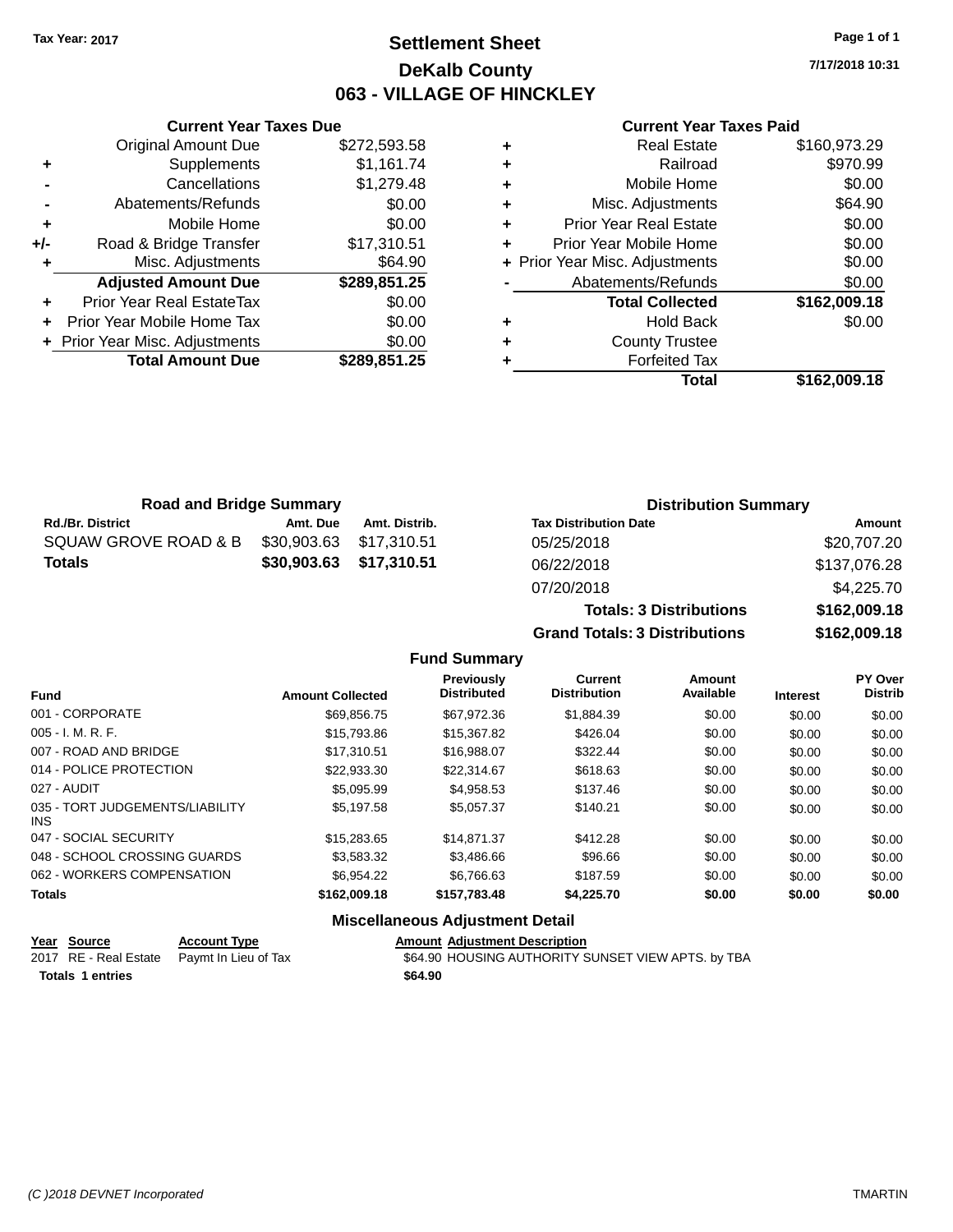### **Settlement Sheet Tax Year: 2017 Page 1 of 1 DeKalb County 064 - VILLAGE OF KINGSTON**

**7/17/2018 10:31**

#### **Current Year Taxes Paid**

|     | <b>Current Year Taxes Due</b>    |              |
|-----|----------------------------------|--------------|
|     | <b>Original Amount Due</b>       | \$154,589.52 |
| ٠   | Supplements                      | \$242.68     |
|     | Cancellations                    | \$581.07     |
|     | Abatements/Refunds               | \$0.00       |
| ٠   | Mobile Home                      | \$0.00       |
| +/- | Road & Bridge Transfer           | \$6,039.36   |
|     | Misc. Adjustments                | \$0.00       |
|     | <b>Adjusted Amount Due</b>       | \$160,290.49 |
| ٠   | <b>Prior Year Real EstateTax</b> | \$1.81       |
|     | Prior Year Mobile Home Tax       | \$0.00       |
|     | + Prior Year Misc. Adjustments   | \$106.21     |
|     | <b>Total Amount Due</b>          | \$160,398.51 |
|     |                                  |              |

| ٠ | <b>Real Estate</b>             | \$88,426.33 |
|---|--------------------------------|-------------|
| ٠ | Railroad                       | \$324.64    |
| ٠ | Mobile Home                    | \$0.00      |
| ٠ | Misc. Adjustments              | \$0.00      |
| ٠ | <b>Prior Year Real Estate</b>  | \$1.81      |
| ٠ | Prior Year Mobile Home         | \$0.00      |
|   | + Prior Year Misc. Adjustments | \$106.21    |
|   | Abatements/Refunds             | \$0.00      |
|   | <b>Total Collected</b>         | \$88,858.99 |
| ٠ | Hold Back                      | \$0.00      |
| ٠ | <b>County Trustee</b>          |             |
| ٠ | <b>Forfeited Tax</b>           |             |
|   | Total                          | \$88,858,99 |
|   |                                |             |

| <b>Road and Bridge Summary</b> |             |               | <b>Distribution Summary</b>  |             |
|--------------------------------|-------------|---------------|------------------------------|-------------|
| <b>Rd./Br. District</b>        | Amt. Due    | Amt. Distrib. | <b>Tax Distribution Date</b> | Amount      |
| KINGSTON ROAD & BRIDG          | \$10,869.19 | \$6.039.36    | 05/25/2018                   | \$12,522.42 |
| <b>Totals</b>                  | \$10,869.19 | \$6,039,36    | 06/22/2018                   | \$74,788.79 |
|                                |             |               | 07/20/2018                   | \$1.547.78  |

**Totals: 3 Distributions \$88,858.99 Grand Totals: 3 Distributions \$88,858.99**

#### **Fund Summary**

| <b>Fund</b>                             | <b>Amount Collected</b> | <b>Previously</b><br><b>Distributed</b> | Current<br><b>Distribution</b> | Amount<br>Available | <b>Interest</b> | <b>PY Over</b><br><b>Distrib</b> |
|-----------------------------------------|-------------------------|-----------------------------------------|--------------------------------|---------------------|-----------------|----------------------------------|
| 001 - CORPORATE                         | \$29.284.69             | \$28,774.98                             | \$509.71                       | \$0.00              | \$0.00          | \$0.00                           |
| $005 - I. M. R. F.$                     | \$7.150.40              | \$7.025.94                              | \$124.46                       | \$0.00              | \$0.00          | \$0.00                           |
| 007 - ROAD AND BRIDGE                   | \$6,039.36              | \$5,933.09                              | \$106.27                       | \$0.00              | \$0.00          | \$0.00                           |
| 014 - POLICE PROTECTION                 | \$9.616.52              | \$9,449.14                              | \$167.38                       | \$0.00              | \$0.00          | \$0.00                           |
| 025 - GARBAGE DISPOSAL                  | \$3,720.75              | \$3,655.99                              | \$64.76                        | \$0.00              | \$0.00          | \$0.00                           |
| 027 - AUDIT                             | \$5,215.90              | \$5.125.12                              | \$90.78                        | \$0.00              | \$0.00          | \$0.00                           |
| 031 - WORKING CASH                      | \$283.58                | \$278.64                                | \$4.94                         | \$0.00              | \$0.00          | \$0.00                           |
| 035 - TORT JUDGEMENTS/LIABILITY<br>INS. | \$22,935.56             | \$22,536.36                             | \$399.20                       | \$0.00              | \$0.00          | \$0.00                           |
| 047 - SOCIAL SECURITY                   | \$4,612.23              | \$4,531.95                              | \$80.28                        | \$0.00              | \$0.00          | \$0.00                           |
| <b>Totals</b>                           | \$88,858.99             | \$87,311.21                             | \$1,547.78                     | \$0.00              | \$0.00          | \$0.00                           |

#### **Miscellaneous Adjustment Detail**

| Year Source             | <b>Account Type</b> | <b>Amount Adiustment Description</b>              |
|-------------------------|---------------------|---------------------------------------------------|
| 2016 RE - Real Estate   | Back Tax Collected  | \$106.21 MATHESON REDEMPTION 02-22-402-003 by TBA |
| <b>Totals 1 entries</b> |                     | \$106.21                                          |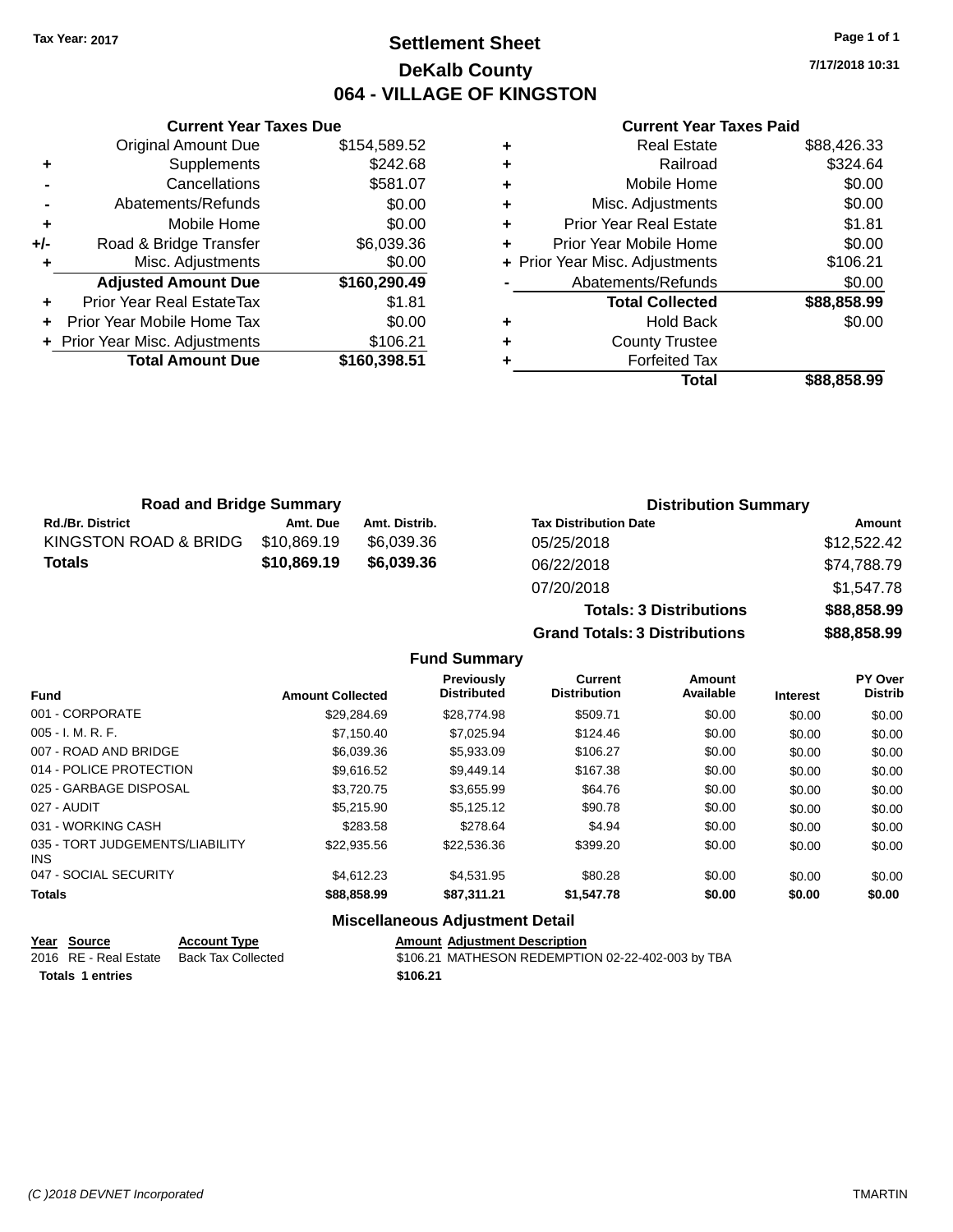### **Settlement Sheet Tax Year: 2017 Page 1 of 1 DeKalb County 065 - VILLAGE OF KIRKLAND**

**7/17/2018 10:31**

|     | <b>Current Year Taxes Due</b>    |              |
|-----|----------------------------------|--------------|
|     | <b>Original Amount Due</b>       | \$203,420.46 |
| ٠   | Supplements                      | \$482.30     |
|     | Cancellations                    | \$510.91     |
|     | Abatements/Refunds               | \$0.00       |
| ٠   | Mobile Home                      | \$0.00       |
| +/- | Road & Bridge Transfer           | \$4,065.54   |
| ٠   | Misc. Adjustments                | \$0.00       |
|     | <b>Adjusted Amount Due</b>       | \$207,457.39 |
| ٠   | <b>Prior Year Real EstateTax</b> | \$0.00       |
| ÷   | Prior Year Mobile Home Tax       | \$0.00       |
|     | + Prior Year Misc. Adjustments   | \$0.00       |
|     | <b>Total Amount Due</b>          | \$207,457.39 |
|     |                                  |              |

#### **Current Year Taxes Paid**

|   | Total                          | \$111,896.92 |
|---|--------------------------------|--------------|
| ٠ | <b>Forfeited Tax</b>           |              |
| ٠ | <b>County Trustee</b>          |              |
| ٠ | <b>Hold Back</b>               | \$0.00       |
|   | <b>Total Collected</b>         | \$111,896.92 |
|   | Abatements/Refunds             | \$0.00       |
|   | + Prior Year Misc. Adjustments | \$0.00       |
| ٠ | Prior Year Mobile Home         | \$0.00       |
| ٠ | <b>Prior Year Real Estate</b>  | \$0.00       |
| ٠ | Misc. Adjustments              | \$0.00       |
| ٠ | Mobile Home                    | \$0.00       |
| ٠ | Railroad                       | \$359.73     |
|   | <b>Real Estate</b>             | \$111,537.19 |

| <b>Road and Bridge Summary</b>    |            |               | <b>Distribution Summary</b>    |              |
|-----------------------------------|------------|---------------|--------------------------------|--------------|
| <b>Rd./Br. District</b>           | Amt. Due   | Amt. Distrib. | <b>Tax Distribution Date</b>   | Amount       |
| <b>FRANKLIN ROAD &amp; BRIDGE</b> | \$7,397.71 | \$4.065.54    | 05/25/2018                     | \$19,373.45  |
| <b>Totals</b>                     | \$7.397.71 | \$4.065.54    | 06/22/2018                     | \$89,632.61  |
|                                   |            |               | 07/20/2018                     | \$2,890.86   |
|                                   |            |               | <b>Totals: 3 Distributions</b> | \$111,896.92 |

**Grand Totals: 3 Distributions \$111,896.92**

| <b>Fund</b>                             | <b>Amount Collected</b> | Previously<br><b>Distributed</b> | Current<br><b>Distribution</b> | Amount<br>Available | <b>Interest</b> | PY Over<br><b>Distrib</b> |
|-----------------------------------------|-------------------------|----------------------------------|--------------------------------|---------------------|-----------------|---------------------------|
| 001 - CORPORATE                         | \$42,079.56             | \$41,000.98                      | \$1,078.58                     | \$0.00              | \$0.00          | \$0.00                    |
| 007 - ROAD AND BRIDGE                   | \$4,065.54              | \$3,938.64                       | \$126.90                       | \$0.00              | \$0.00          | \$0.00                    |
| 014 - POLICE PROTECTION                 | \$52,600.26             | \$51.251.99                      | \$1.348.27                     | \$0.00              | \$0.00          | \$0.00                    |
| 027 - AUDIT                             | \$2,630.77              | \$2,563.33                       | \$67.44                        | \$0.00              | \$0.00          | \$0.00                    |
| 035 - TORT JUDGEMENTS/LIABILITY<br>INS. | \$10,520.79             | \$10.251.12                      | \$269.67                       | \$0.00              | \$0.00          | \$0.00                    |
| <b>Totals</b>                           | \$111,896.92            | \$109,006,06                     | \$2,890.86                     | \$0.00              | \$0.00          | \$0.00                    |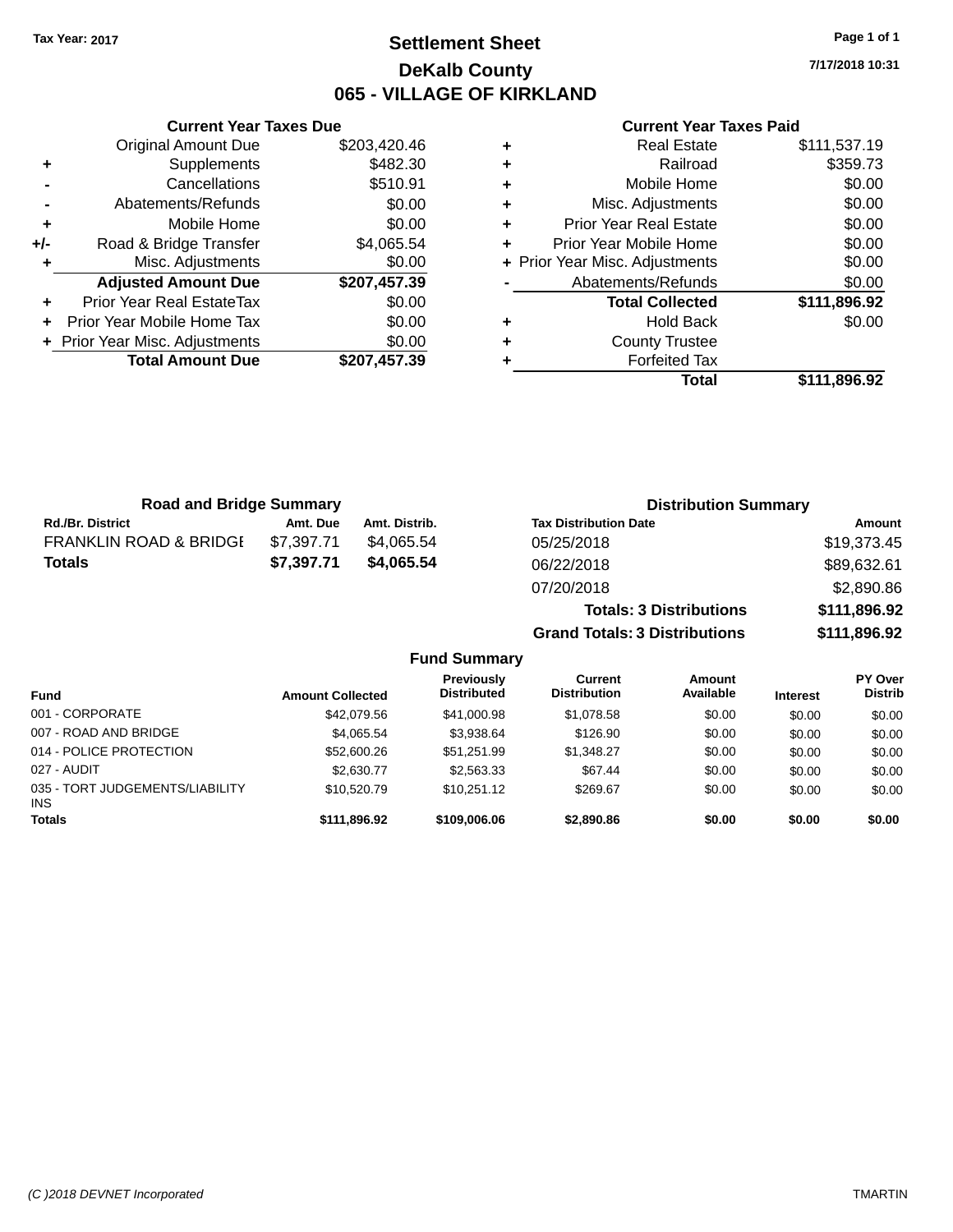## **Settlement Sheet Tax Year: 2017 Page 1 of 1 DeKalb County 066 - KIRKLAND LIBRARY**

**7/17/2018 10:31**

#### **Current Year Taxes Paid**

|     | <b>Current Year Taxes Due</b>  |             |
|-----|--------------------------------|-------------|
|     | <b>Original Amount Due</b>     | \$49,885.35 |
| ٠   | Supplements                    | \$99.63     |
|     | Cancellations                  | \$106.14    |
|     | Abatements/Refunds             | \$0.00      |
| ÷   | Mobile Home                    | \$0.00      |
| +/- | Road & Bridge Transfer         | \$0.00      |
|     | Misc. Adjustments              | \$0.00      |
|     | <b>Adjusted Amount Due</b>     | \$49,878.84 |
| ٠   | Prior Year Real EstateTax      | \$0.00      |
|     | Prior Year Mobile Home Tax     | \$0.00      |
|     | + Prior Year Misc. Adjustments | \$0.00      |
|     | <b>Total Amount Due</b>        | \$49,878.84 |
|     |                                |             |

|   | <b>Real Estate</b>             | \$26,358.71 |
|---|--------------------------------|-------------|
| ٠ | Railroad                       | \$85.12     |
| ٠ | Mobile Home                    | \$0.00      |
| ٠ | Misc. Adjustments              | \$0.00      |
| ٠ | <b>Prior Year Real Estate</b>  | \$0.00      |
| ٠ | Prior Year Mobile Home         | \$0.00      |
|   | + Prior Year Misc. Adjustments | \$0.00      |
|   | Abatements/Refunds             | \$0.00      |
|   | <b>Total Collected</b>         | \$26,443.83 |
| ٠ | <b>Hold Back</b>               | \$0.00      |
| ٠ | <b>County Trustee</b>          |             |
| ٠ | <b>Forfeited Tax</b>           |             |
|   | Total                          | \$26,443.83 |
|   |                                |             |

|     |                                         |                                      | <b>Distribution Summary</b>    |                                                     |  |
|-----|-----------------------------------------|--------------------------------------|--------------------------------|-----------------------------------------------------|--|
|     |                                         | <b>Tax Distribution Date</b>         |                                | Amount                                              |  |
|     |                                         | 05/25/2018                           |                                | \$4,557.32                                          |  |
|     |                                         | 06/22/2018                           |                                | \$21,208.72                                         |  |
|     |                                         | 07/20/2018                           |                                | \$677.79                                            |  |
|     |                                         |                                      | <b>Totals: 3 Distributions</b> | \$26,443.83                                         |  |
|     |                                         | <b>Grand Totals: 3 Distributions</b> |                                | \$26,443.83                                         |  |
|     | <b>Fund Summary</b>                     |                                      |                                |                                                     |  |
| ted | <b>Previously</b><br><b>Distributed</b> | Current<br><b>Distribution</b>       | Amount<br>Available            | <b>PY Over</b><br><b>Distrib</b><br><b>Interest</b> |  |

| <b>Fund</b>                              | <b>Amount Collected</b> | <b>Previously</b><br><b>Distributed</b> | Current<br><b>Distribution</b> | Amount<br>Available | <b>Interest</b> | <b>PT OVER</b><br><b>Distrib</b> |
|------------------------------------------|-------------------------|-----------------------------------------|--------------------------------|---------------------|-----------------|----------------------------------|
| $005 - I. M. R. F.$                      | \$4.73                  | \$4.62                                  | \$0.11                         | \$0.00              | \$0.00          | \$0.00                           |
| 016 - LIBRARY (township, municipalities) | \$25,235,99             | \$24,589.15                             | \$646.84                       | \$0.00              | \$0.00          | \$0.00                           |
| 047 - SOCIAL SECURITY                    | \$1.203.11              | \$1.172.27                              | \$30.84                        | \$0.00              | \$0.00          | \$0.00                           |
| Totals                                   | \$26,443.83             | \$25,766.04                             | \$677.79                       | \$0.00              | \$0.00          | \$0.00                           |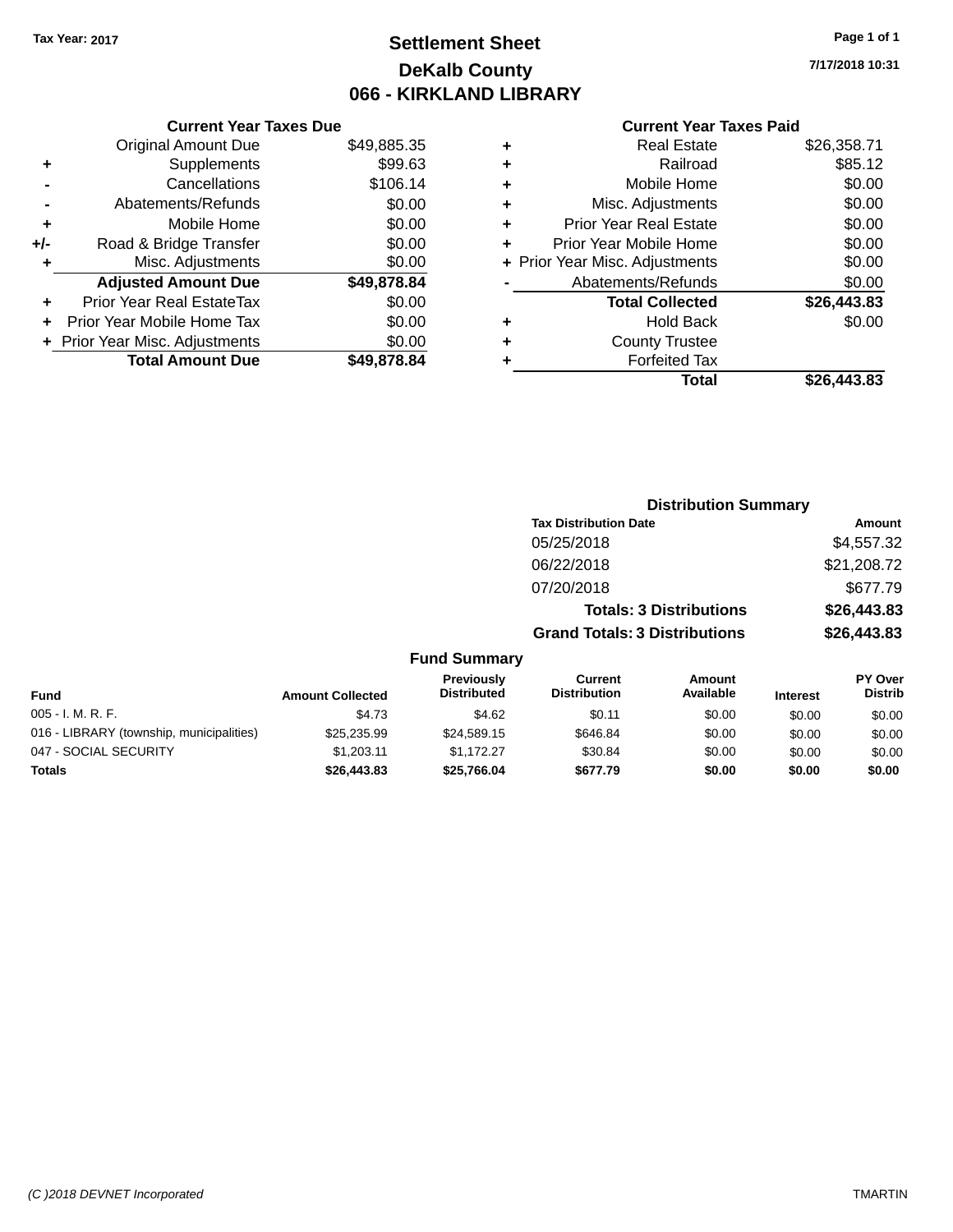## **Settlement Sheet Tax Year: 2017 Page 1 of 1 DeKalb County 067 - VILLAGE OF LEE**

**7/17/2018 10:31**

### **Current Year Taxes Paid**

|     | <b>Current Year Taxes Due</b>      |             |  |  |  |  |
|-----|------------------------------------|-------------|--|--|--|--|
|     | <b>Original Amount Due</b>         | \$10,953.31 |  |  |  |  |
| ٠   | Supplements                        | \$2.70      |  |  |  |  |
|     | Cancellations                      | \$2.58      |  |  |  |  |
|     | \$0.00<br>Abatements/Refunds       |             |  |  |  |  |
| ٠   | \$0.00<br>Mobile Home              |             |  |  |  |  |
| +/- | \$895.98<br>Road & Bridge Transfer |             |  |  |  |  |
|     | Misc. Adjustments                  | \$0.00      |  |  |  |  |
|     | <b>Adjusted Amount Due</b>         | \$11,849.41 |  |  |  |  |
|     | Prior Year Real EstateTax          | \$0.00      |  |  |  |  |
|     | Prior Year Mobile Home Tax         | \$0.00      |  |  |  |  |
|     | + Prior Year Misc. Adjustments     | \$0.00      |  |  |  |  |
|     | <b>Total Amount Due</b>            | \$11,849.41 |  |  |  |  |
|     |                                    |             |  |  |  |  |

| ٠ | <b>Real Estate</b>             | \$6,495.22 |
|---|--------------------------------|------------|
| ٠ | Railroad                       | \$248.52   |
| ٠ | Mobile Home                    | \$0.00     |
| ٠ | Misc. Adjustments              | \$0.00     |
| ٠ | <b>Prior Year Real Estate</b>  | \$0.00     |
| ÷ | Prior Year Mobile Home         | \$0.00     |
|   | + Prior Year Misc. Adjustments | \$0.00     |
|   | Abatements/Refunds             | \$0.00     |
|   | <b>Total Collected</b>         | \$6,743.74 |
| ٠ | <b>Hold Back</b>               | \$0.00     |
| ٠ | <b>County Trustee</b>          |            |
| ٠ | <b>Forfeited Tax</b>           |            |
|   | Total                          | \$6,743.74 |
|   |                                |            |

| <b>Road and Bridge Summary</b> |            |               | <b>Distribution Summary</b>    |            |
|--------------------------------|------------|---------------|--------------------------------|------------|
| <b>Rd./Br. District</b>        | Amt. Due   | Amt. Distrib. | <b>Tax Distribution Date</b>   | Amount     |
| SHABBONA ROAD & BRIDG          | \$1.600.44 | \$895.98      | 05/25/2018                     | \$847.44   |
| <b>Totals</b>                  | \$1,600.44 | \$895.98      | 06/22/2018                     | \$5,465.90 |
|                                |            |               | 07/20/2018                     | \$430.40   |
|                                |            |               | <b>Totals: 3 Distributions</b> | \$6,743.74 |

**Grand Totals: 3 Distributions \$6,743.74**

|                                         |                         | Previously         | Current             | Amount    |                 | PY Over        |
|-----------------------------------------|-------------------------|--------------------|---------------------|-----------|-----------------|----------------|
| <b>Fund</b>                             | <b>Amount Collected</b> | <b>Distributed</b> | <b>Distribution</b> | Available | <b>Interest</b> | <b>Distrib</b> |
| 001 - CORPORATE                         | \$1,792.81              | \$1,663.51         | \$129.30            | \$0.00    | \$0.00          | \$0.00         |
| 007 - ROAD AND BRIDGE                   | \$895.98                | \$887.31           | \$8.67              | \$0.00    | \$0.00          | \$0.00         |
| 025 - GARBAGE DISPOSAL                  | \$637.34                | \$591.38           | \$45.96             | \$0.00    | \$0.00          | \$0.00         |
| 027 - AUDIT                             | \$713.66                | \$662.19           | \$51.47             | \$0.00    | \$0.00          | \$0.00         |
| 035 - TORT JUDGEMENTS/LIABILITY<br>INS. | \$1.474.97              | \$1,368.60         | \$106.37            | \$0.00    | \$0.00          | \$0.00         |
| 072 - WATERWORKS SYSTEM                 | \$1,228.98              | \$1,140.35         | \$88.63             | \$0.00    | \$0.00          | \$0.00         |
| <b>Totals</b>                           | \$6,743.74              | \$6,313.34         | \$430.40            | \$0.00    | \$0.00          | \$0.00         |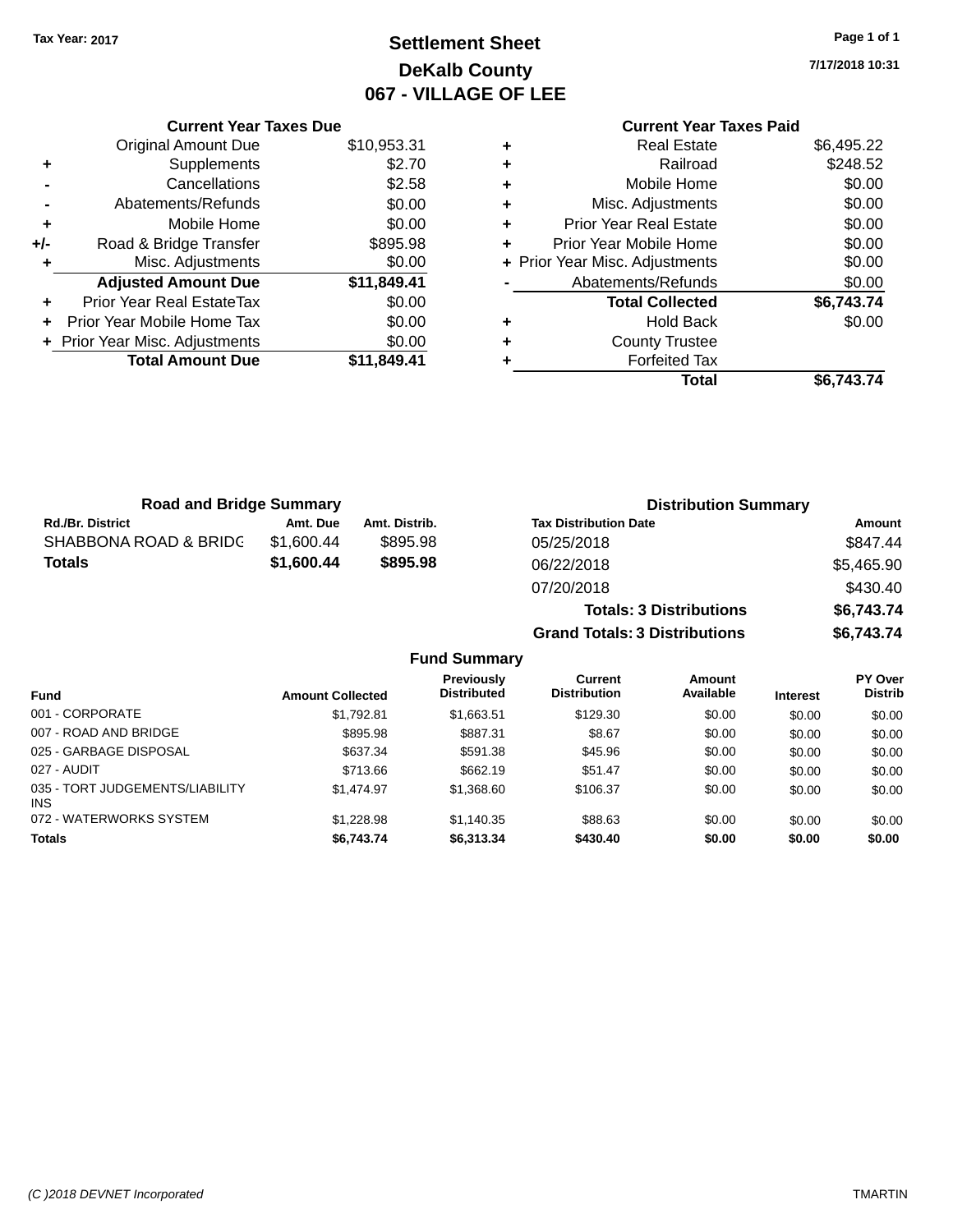### **Settlement Sheet Tax Year: 2017 Page 1 of 1 DeKalb County 068 - VILLAGE OF MALTA**

**7/17/2018 10:31**

#### **Current Year Taxes Paid**

|     | <b>Original Amount Due</b>     | \$107,754.09 |
|-----|--------------------------------|--------------|
| ٠   | Supplements                    | \$876.63     |
|     | Cancellations                  | \$1,404.69   |
|     | Abatements/Refunds             | \$0.00       |
| ÷   | Mobile Home                    | \$0.00       |
| +/- | Road & Bridge Transfer         | \$6,305.36   |
| ٠   | Misc. Adjustments              | \$12.65      |
|     | <b>Adjusted Amount Due</b>     | \$113,544.04 |
| ÷   | Prior Year Real EstateTax      | \$0.00       |
| ÷   | Prior Year Mobile Home Tax     | \$0.00       |
|     | + Prior Year Misc. Adjustments | \$0.00       |
|     | <b>Total Amount Due</b>        | \$113,544.04 |
|     |                                |              |

**Current Year Taxes Due**

|   | <b>Real Estate</b>             | \$63,138.39 |
|---|--------------------------------|-------------|
| ٠ | Railroad                       | \$698.67    |
| ٠ | Mobile Home                    | \$0.00      |
| ٠ | Misc. Adjustments              | \$12.65     |
| ٠ | Prior Year Real Estate         | \$0.00      |
| ٠ | Prior Year Mobile Home         | \$0.00      |
|   | + Prior Year Misc. Adjustments | \$0.00      |
|   | Abatements/Refunds             | \$0.00      |
|   | <b>Total Collected</b>         | \$63,849.71 |
| ٠ | <b>Hold Back</b>               | \$0.00      |
| ٠ | <b>County Trustee</b>          |             |
| ٠ | <b>Forfeited Tax</b>           |             |
|   | Total                          | \$63,849.71 |
|   |                                |             |

|                         | <b>Road and Bridge Summary</b> |               | <b>Distribution Summary</b>  |             |
|-------------------------|--------------------------------|---------------|------------------------------|-------------|
| <b>Rd./Br. District</b> | Amt. Due                       | Amt. Distrib. | <b>Tax Distribution Date</b> | Amount      |
| MALTA ROAD & BRIDGE     | \$10.910.61                    | \$6.305.36    | 05/25/2018                   | \$10,146.27 |
| <b>Totals</b>           | \$10,910.61                    | \$6,305.36    | 06/22/2018                   | \$52,272.17 |
|                         |                                |               | 07/20/2018                   | \$1,431.27  |

|                     | <b>Totals: 3 Distributions</b>       | \$63,849.71 |
|---------------------|--------------------------------------|-------------|
|                     | <b>Grand Totals: 3 Distributions</b> | \$63,849.71 |
| <b>Fund Summary</b> |                                      |             |

#### **Fund Interest Amount Collected Distributed PY Over Distrib Amount Available Current Distribution Previously** 001 - CORPORATE \$22,028.95 \$21,513.36 \$515.59 \$0.00 \$0.00 \$0.00 003 - BONDS AND INTEREST  $$0.00$   $$0.00$   $$0.00$   $$0.00$   $$0.00$   $$0.00$   $$0.00$   $$0.00$ 005 - I. M. R. F. \$6,409.06 \$6,259.05 \$150.01 \$0.00 \$0.00 \$0.00 007 - ROAD AND BRIDGE \$6,305.36 \$6,305.36 \$6,220.94 \$84.42 \$0.00 \$0.00 \$0.00 \$0.00 014 - POLICE PROTECTION  $$0.00$   $$0.00$   $$0.00$   $$0.00$   $$0.00$   $$0.00$   $$0.00$   $$0.00$ 025 - GARBAGE DISPOSAL \$534.53 \$522.02 \$0.00 \$0.00 \$0.00 \$0.00 027 - AUDIT \$4,539.85 \$4,433.59 \$106.26 \$0.00 \$0.00 \$0.00 035 - TORT JUDGEMENTS/LIABILITY INS \$16,021.33 \$15,646.34 \$374.99 \$0.00 \$0.00 \$0.00 \$0.00 041 - STREET LIGHTING \$0.00 \$0.00 \$0.00 \$0.00 \$0.00 \$0.00 047 - SOCIAL SECURITY 68,010.63 \$7,823.14 \$187.49 \$0.00 \$0.00 \$0.00 \$0.00 **Totals \$63,849.71 \$62,418.44 \$1,431.27 \$0.00 \$0.00 \$0.00**

#### **Miscellaneous Adjustment Detail**

| Year Source             | <b>Account Type</b>                      | <b>Amount Adiustment Description</b>            |
|-------------------------|------------------------------------------|-------------------------------------------------|
|                         | 2017 RE - Real Estate Back Tax Collected | \$12.65 BALDWIN REDEMPTION 07-23-326-001 by TBA |
| <b>Totals 1 entries</b> |                                          | \$12.65                                         |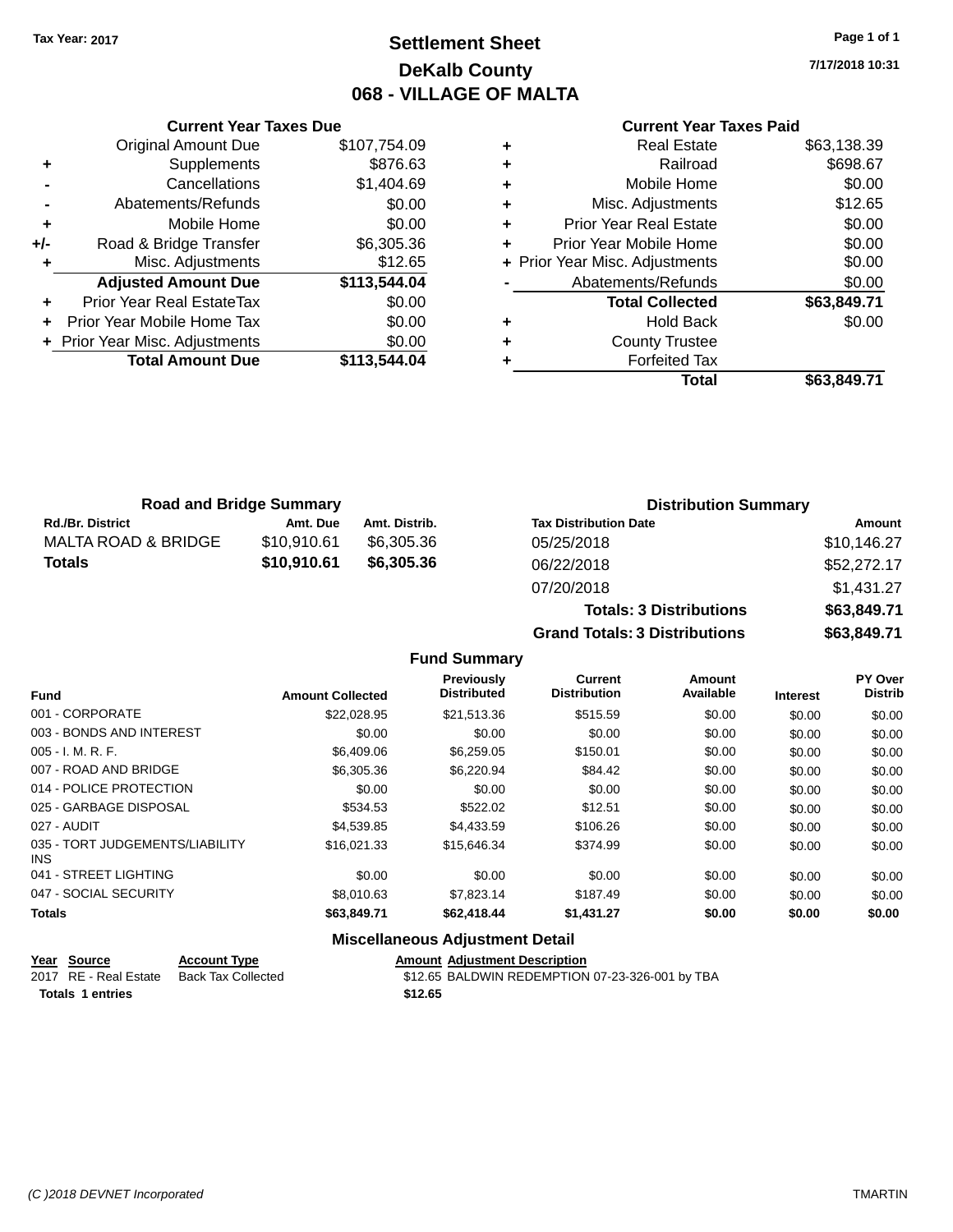### **Settlement Sheet Tax Year: 2017 Page 1 of 1 DeKalb County 069 - VILLAGE OF MAPLE PARK**

**7/17/2018 10:31**

|     |                                | 069 - VILLAGE |
|-----|--------------------------------|---------------|
|     | <b>Current Year Taxes Due</b>  |               |
|     | Original Amount Due            | \$114,487.55  |
| ٠   | Supplements                    | \$1,470.96    |
|     | Cancellations                  | \$1,614.66    |
|     | Abatements/Refunds             | \$0.53        |
| ٠   | Mobile Home                    | \$0.00        |
| +/- | Road & Bridge Transfer         | \$2,735.62    |
| ٠   | Misc. Adjustments              | \$0.00        |
|     | <b>Adjusted Amount Due</b>     | \$117,078.94  |
| ٠   | Prior Year Real EstateTax      | \$0.13        |
| ÷   | Prior Year Mobile Home Tax     | \$0.00        |
|     | + Prior Year Misc. Adjustments | \$0.00        |
|     | <b>Total Amount Due</b>        | \$117,079.07  |

#### **Current Year Taxes Paid**

|   | <b>Real Estate</b>             | \$64,649.74 |
|---|--------------------------------|-------------|
| ٠ | Railroad                       | \$0.00      |
| ٠ | Mobile Home                    | \$0.00      |
| ٠ | Misc. Adjustments              | \$0.00      |
| ٠ | <b>Prior Year Real Estate</b>  | \$0.13      |
|   | Prior Year Mobile Home         | \$0.00      |
|   | + Prior Year Misc. Adjustments | \$0.00      |
|   | Abatements/Refunds             | \$0.53      |
|   | <b>Total Collected</b>         | \$64,649.34 |
| ٠ | Hold Back                      | \$0.00      |
| ٠ | <b>County Trustee</b>          |             |
|   | <b>Forfeited Tax</b>           |             |
|   | Total                          | \$64,649.34 |
|   |                                |             |

**Grand Totals: 3 Distributions \$64,649.34**

| <b>Road and Bridge Summary</b>   |            |               | <b>Distribution Summary</b>    |             |  |
|----------------------------------|------------|---------------|--------------------------------|-------------|--|
| <b>Rd./Br. District</b>          | Amt. Due   | Amt. Distrib. | <b>Tax Distribution Date</b>   | Amount      |  |
| <b>CORTLAND ROAD &amp; BRIDC</b> | \$5.062.93 | \$2,735.62    | 05/25/2018                     | \$8,077.03  |  |
| <b>Totals</b>                    | \$5,062.93 | \$2,735.62    | 06/22/2018                     | \$55,312.07 |  |
|                                  |            |               | 07/20/2018                     | \$1,260.24  |  |
|                                  |            |               | <b>Totals: 3 Distributions</b> | \$64,649.34 |  |

**Fund Summary Fund Interest Amount Collected Distributed PY Over Distrib Amount Available Current Distribution Previously** 001 - CORPORATE \$33,223.71 \$32,576.72 \$646.99 \$0.00 \$0.00 \$0.00 003 - BONDS AND INTEREST  $$0.00$   $$0.00$   $$0.00$   $$0.00$   $$0.00$   $$0.00$   $$0.00$   $$0.00$ 007 - ROAD AND BRIDGE  $$2,735.62$   $$2,681.07$   $$54.55$   $$0.00$   $$0.00$   $$0.00$ 014 - POLICE PROTECTION \$20,491.83 \$20,092.78 \$399.05 \$0.00 \$0.00 \$0.00 \$0.00 027 - AUDIT \$2,732.75 \$2,679.53 \$53.22 \$0.00 \$0.00 \$0.00 035 - TORT JUDGEMENTS/LIABILITY INS \$5,465.43 \$5,359.00 \$106.43 \$0.00 \$0.00 \$0.00 **Totals \$64,649.34 \$63,389.10 \$1,260.24 \$0.00 \$0.00 \$0.00**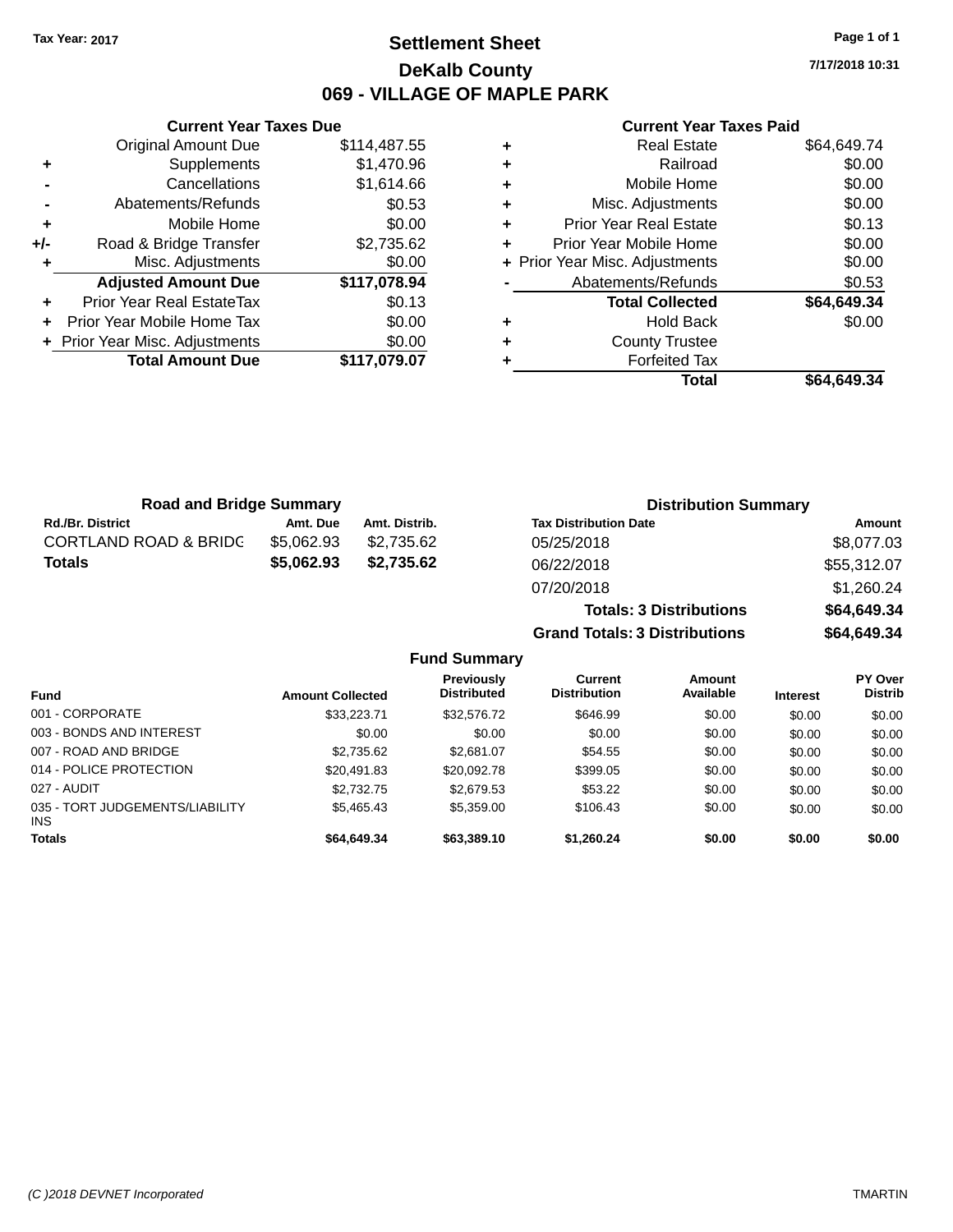### **Settlement Sheet Tax Year: 2017 Page 1 of 1 DeKalb County 070 - MAPLE PARK LIBRARY**

**7/17/2018 10:31**

#### **Current Year Taxes Paid**

| <b>Original Amount Due</b><br>\$10,727.63 |          |
|-------------------------------------------|----------|
| Supplements<br>٠                          | \$139.19 |
| Cancellations                             | \$152.74 |
| Abatements/Refunds                        | \$0.00   |
| Mobile Home<br>÷                          | \$0.00   |
| Road & Bridge Transfer<br>$+/-$           | \$0.00   |
| Misc. Adjustments<br>٠                    | \$0.00   |
| <b>Adjusted Amount Due</b><br>\$10,714.08 |          |
| Prior Year Real EstateTax<br>٠            | \$0.00   |
| Prior Year Mobile Home Tax                | \$0.00   |
| + Prior Year Misc. Adjustments            | \$0.00   |
| <b>Total Amount Due</b><br>\$10.714.08    |          |

|   | <b>Real Estate</b>             | \$5,758.97 |
|---|--------------------------------|------------|
| ٠ | Railroad                       | \$0.00     |
| ٠ | Mobile Home                    | \$0.00     |
| ٠ | Misc. Adjustments              | \$0.00     |
| ٠ | <b>Prior Year Real Estate</b>  | \$0.00     |
| ÷ | Prior Year Mobile Home         | \$0.00     |
|   | + Prior Year Misc. Adjustments | \$0.00     |
|   | Abatements/Refunds             | \$0.00     |
|   | <b>Total Collected</b>         | \$5,758.97 |
| ٠ | <b>Hold Back</b>               | \$0.00     |
| ٠ | <b>County Trustee</b>          |            |
| ٠ | <b>Forfeited Tax</b>           |            |
|   | Total                          | \$5,758.97 |
|   |                                |            |

|                 |                         |                                  |                                       | <b>Distribution Summary</b>    |                 |                           |
|-----------------|-------------------------|----------------------------------|---------------------------------------|--------------------------------|-----------------|---------------------------|
|                 |                         |                                  | <b>Tax Distribution Date</b>          |                                |                 | Amount                    |
|                 |                         |                                  | 05/25/2018                            |                                |                 | \$665.49                  |
|                 |                         |                                  | 06/22/2018                            |                                |                 | \$4,976.73                |
|                 |                         |                                  | 07/20/2018                            |                                |                 | \$116.75                  |
|                 |                         |                                  |                                       | <b>Totals: 3 Distributions</b> |                 | \$5,758.97                |
|                 |                         |                                  | <b>Grand Totals: 3 Distributions</b>  |                                |                 | \$5,758.97                |
|                 |                         | <b>Fund Summary</b>              |                                       |                                |                 |                           |
| <b>Fund</b>     | <b>Amount Collected</b> | Previously<br><b>Distributed</b> | <b>Current</b><br><b>Distribution</b> | <b>Amount</b><br>Available     | <b>Interest</b> | PY Over<br><b>Distrib</b> |
| 001 - CORPORATE | \$5,758.97              | \$5,642.22                       | \$116.75                              | \$0.00                         | \$0.00          | \$0.00                    |
| <b>Totals</b>   | \$5,758.97              | \$5,642.22                       | \$116.75                              | \$0.00                         | \$0.00          | \$0.00                    |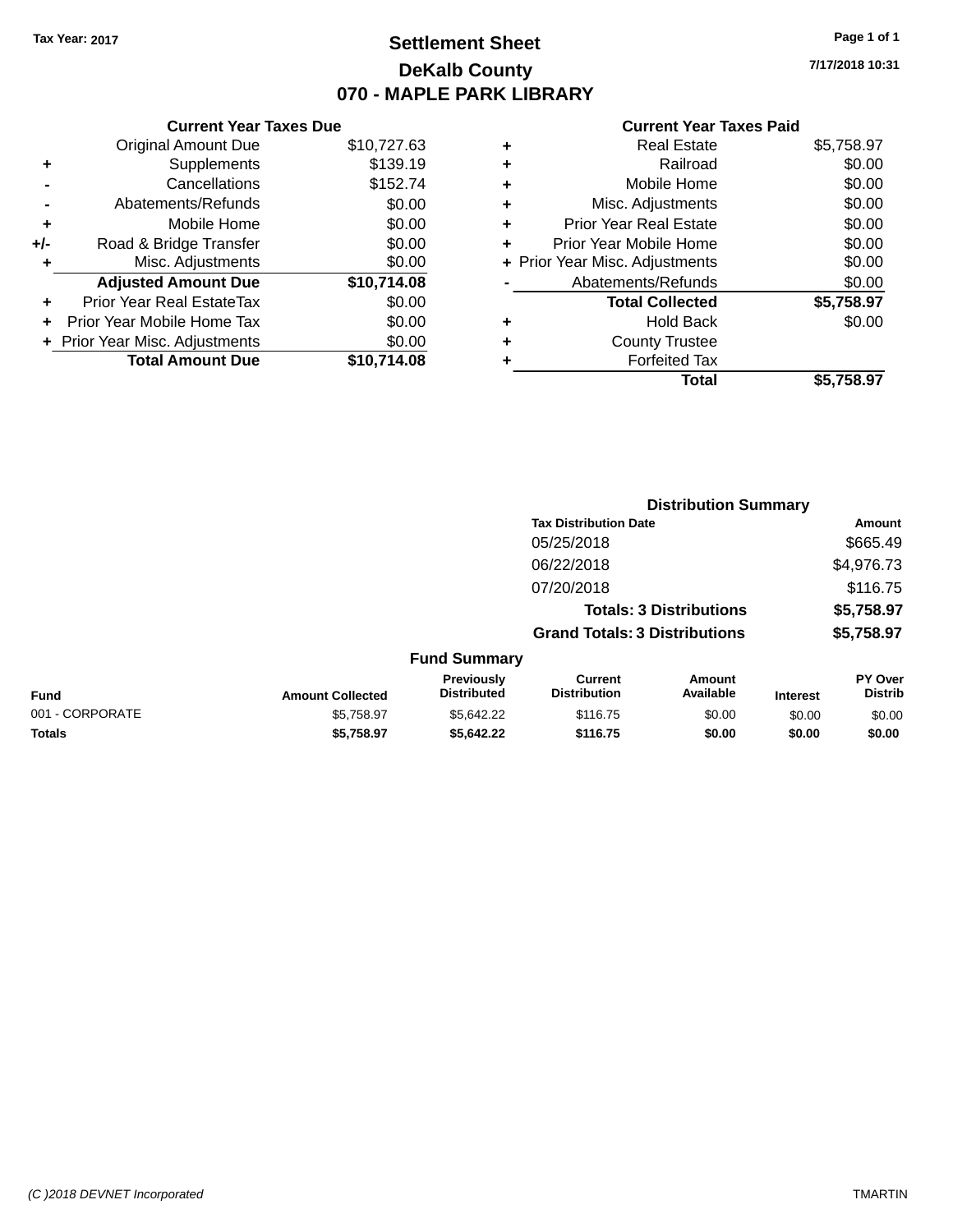### **Settlement Sheet Tax Year: 2017 Page 1 of 1 DeKalb County 071 - CITY OF SANDWICH**

**7/17/2018 10:31**

#### **Current Year Taxes Paid**

|     | <b>Original Amount Due</b>       | \$1,346,887.00 | ٠ |
|-----|----------------------------------|----------------|---|
| ٠   | Supplements                      | \$10,444.04    | ٠ |
|     | Cancellations                    | \$11,875.04    | ٠ |
|     | Abatements/Refunds               | \$0.00         | ٠ |
| ٠   | Mobile Home                      | \$0.00         | ٠ |
| +/- | Road & Bridge Transfer           | \$12,565.89    | ٠ |
|     | Misc. Adjustments                | \$0.00         | ٠ |
|     | <b>Adjusted Amount Due</b>       | \$1,358,021.89 |   |
|     | <b>Prior Year Real EstateTax</b> | \$21.12        |   |
| ٠   | Prior Year Mobile Home Tax       | \$0.00         | ٠ |
|     | + Prior Year Misc. Adjustments   | \$1,516.18     | ٠ |
|     | <b>Total Amount Due</b>          | \$1,359,559.19 |   |
|     |                                  |                |   |

**Current Year Taxes Due**

| ٠ | <b>Real Estate</b>             | \$751,120.05 |
|---|--------------------------------|--------------|
| ٠ | Railroad                       | \$1,900.88   |
| ٠ | Mobile Home                    | \$0.00       |
| ٠ | Misc. Adjustments              | \$0.00       |
| ٠ | <b>Prior Year Real Estate</b>  | \$21.12      |
| ٠ | Prior Year Mobile Home         | \$0.00       |
|   | + Prior Year Misc. Adjustments | \$1,516.18   |
|   | Abatements/Refunds             | \$0.00       |
|   | <b>Total Collected</b>         | \$754,558.23 |
| ٠ | <b>Hold Back</b>               | \$0.00       |
| ٠ | <b>County Trustee</b>          |              |
| ٠ | <b>Forfeited Tax</b>           |              |
|   | Total                          | \$754,558.23 |
|   |                                |              |

**Totals: 3 Distributions \$754,558.23**

**Grand Totals: 3 Distributions \$754,558.23**

| <b>Road and Bridge Summary</b>                |             |               | <b>Distribution Summary</b>  |              |
|-----------------------------------------------|-------------|---------------|------------------------------|--------------|
| <b>Rd./Br. District</b>                       | Amt. Due    | Amt. Distrib. | <b>Tax Distribution Date</b> | Amount       |
| SANDWICH ROAD & BRIDC \$21,356.22 \$11,941.17 |             |               | 05/25/2018                   | \$142,019.01 |
| SOMONAUK ROAD & BRIDI                         | \$1.084.45  | \$624.72      | 06/22/2018                   | \$591,853.61 |
| Totals                                        | \$22,440.67 | \$12,565.89   | 07/20/2018                   | \$20,685.61  |

**Fund Summary Fund Interest Amount Collected Distributed PY Over Distrib Amount Available Current Distribution Previously** 001 - CORPORATE \$234,627.60 \$228,185.91 \$6,441.69 \$0.00 \$0.00 \$0.00 003 - BONDS AND INTEREST  $$0.00$   $$0.00$   $$0.00$   $$0.00$   $$0.00$   $$0.00$   $$0.00$   $$0.00$ 005 - I. M. R. F. \$54,379.89 \$52,886.89 \$1,493.00 \$0.00 \$0.00 \$0.00 007 - ROAD AND BRIDGE 60.00 \$12,565.89 \$12,565.89 \$12,251.66 \$314.23 \$0.00 \$0.00 \$0.00 014 - POLICE PROTECTION \$93,571.92 \$91,002.91 \$2,569.01 \$0.00 \$0.00 \$0.00 \$0.00 015 - POLICE PENSION \$137,419.93 \$137,647.07 \$3,772.86 \$0.00 \$0.00 \$0.00 \$0.00 027 - AUDIT \$9,801.73 \$9,532.62 \$269.11 \$0.00 \$0.00 \$0.00 035 - TORT JUDGMENTS, LIABILITY INSURANCE \$19,603.44 \$19,065.23 \$538.21 \$0.00 \$0.00 \$0.00 040 - STREET AND BRIDGE 60.00 \$7,524.54 \$7,317.96 \$206.58 \$0.00 \$0.00 \$0.00 \$0.00 041 - STREET LIGHTING \$34,542.70 \$33,594.34 \$948.36 \$0.00 \$0.00 \$0.00 045 - PUBLIC BENEFIT \$0.00 \$0.00 \$0.00 \$0.00 \$0.00 \$0.00 046 - EMERGENCY SERV & DISASTER OPER \$2,452.28 \$2,384.95 \$67.33 \$0.00 \$0.00 \$0.00 047 - SOCIAL SECURITY \$54,379.89 \$52,886.89 \$1,493.00 \$0.00 \$0.00 \$0.00 \$0.00 048 - SCHOOL CROSSING GUARDS \$7,349.44 \$7,147.65 \$201.79 \$0.00 \$0.00 \$0.00 060 - UNEMPLOYMENT INSURANCE \$12,254.01 \$11,917.57 \$336.44 \$0.00 \$0.00 \$0.00 \$0.00 062 - WORKERS COMPENSATION \$49,336.56 \$47,982.02 \$1,354.54 \$0.00 \$0.00 \$0.00 065 - FORESTRY PROGRAM \$24,748.41 \$24,068.95 \$679.46 \$0.00 \$0.00 \$0.00 **Totals \$754,558.23 \$733,872.62 \$20,685.61 \$0.00 \$0.00 \$0.00**

#### **Miscellaneous Adjustment Detail**

|                         | Year Source           | <b>Account Type</b> | <b>Amount Adiustment Description</b>                     |
|-------------------------|-----------------------|---------------------|----------------------------------------------------------|
|                         | 2016 RE - Real Estate | Back Tax Collected  | \$133.77 DOBSON REDEMPTION 19-26-481-012 by TBA          |
|                         | 2016 RE - Real Estate | Back Tax Collected  | \$1,382.41 CHICAGO TITLE LAND TR CO 19-26-484-016 by TBA |
| <b>Totals 2 entries</b> |                       |                     | \$1,516,18                                               |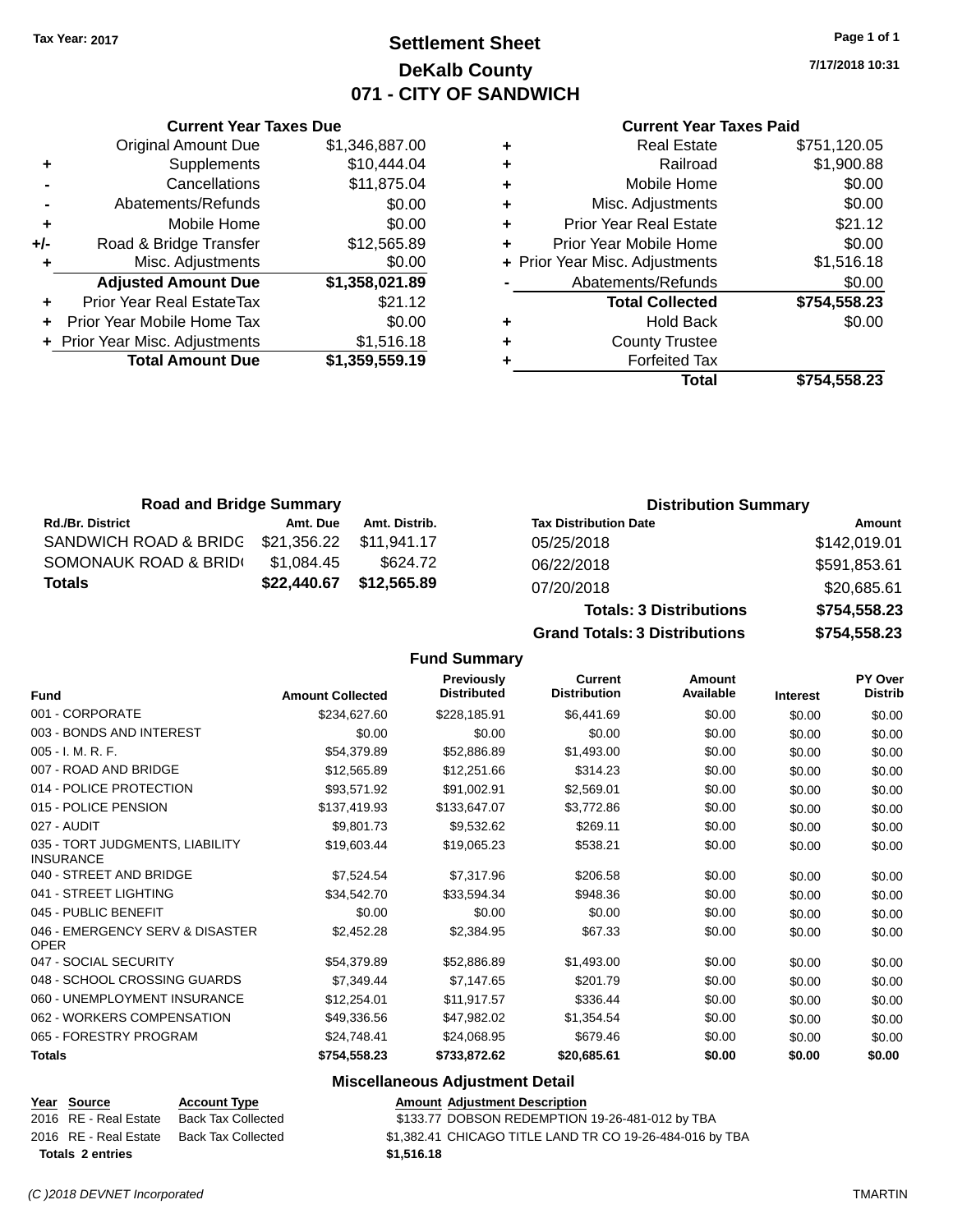### **Settlement Sheet Tax Year: 2017 Page 1 of 1 DeKalb County 072 - VILLAGE OF SHABBONA**

**7/17/2018 10:31**

| <b>Current Year Taxes Paid</b> |  |  |
|--------------------------------|--|--|
|                                |  |  |

|       | <b>Current Year Taxes Due</b>    |              |
|-------|----------------------------------|--------------|
|       | <b>Original Amount Due</b>       | \$100,814.69 |
| ٠     | Supplements                      | \$403.54     |
|       | Cancellations                    | \$452.73     |
|       | Abatements/Refunds               | \$0.00       |
| ٠     | Mobile Home                      | \$0.00       |
| $+/-$ | Road & Bridge Transfer           | \$6,264.07   |
| ٠     | Misc. Adjustments                | \$71.36      |
|       | <b>Adjusted Amount Due</b>       | \$107,100.93 |
|       | <b>Prior Year Real EstateTax</b> | \$0.00       |
|       | Prior Year Mobile Home Tax       | \$0.00       |
|       | + Prior Year Misc. Adjustments   | \$0.00       |
|       | <b>Total Amount Due</b>          | \$107,100.93 |
|       |                                  |              |

|   | <b>Real Estate</b>             | \$61,512.27 |
|---|--------------------------------|-------------|
| ÷ | Railroad                       | \$1,321.49  |
| ٠ | Mobile Home                    | \$0.00      |
| ٠ | Misc. Adjustments              | \$71.36     |
| ٠ | <b>Prior Year Real Estate</b>  | \$0.00      |
| ٠ | Prior Year Mobile Home         | \$0.00      |
|   | + Prior Year Misc. Adjustments | \$0.00      |
|   | Abatements/Refunds             | \$0.00      |
|   | <b>Total Collected</b>         | \$62,905.12 |
| ٠ | <b>Hold Back</b>               | \$0.00      |
| ٠ | <b>County Trustee</b>          |             |
| ٠ | <b>Forfeited Tax</b>           |             |
|   | Total                          | \$62,905.12 |
|   |                                |             |

**Grand Totals: 3 Distributions \$62,905.12**

| <b>Road and Bridge Summary</b> |             |               | <b>Distribution Summary</b>    |             |
|--------------------------------|-------------|---------------|--------------------------------|-------------|
| <b>Rd./Br. District</b>        | Amt. Due    | Amt. Distrib. | <b>Tax Distribution Date</b>   | Amount      |
| SHABBONA ROAD & BRIDG          | \$11,169.34 | \$6.264.07    | 05/25/2018                     | \$10,051.23 |
| <b>Totals</b>                  | \$11,169.34 | \$6.264.07    | 06/22/2018                     | \$52,632.42 |
|                                |             |               | 07/20/2018                     | \$221.47    |
|                                |             |               | <b>Totals: 3 Distributions</b> | \$62,905.12 |

|                              |                         | <b>Fund Summary</b>                              |                                       |                     |                 |                           |
|------------------------------|-------------------------|--------------------------------------------------|---------------------------------------|---------------------|-----------------|---------------------------|
| <b>Fund</b>                  | <b>Amount Collected</b> | Previously<br><b>Distributed</b>                 | <b>Current</b><br><b>Distribution</b> | Amount<br>Available | <b>Interest</b> | PY Over<br><b>Distrib</b> |
| 001 - CORPORATE              | \$29.737.63             | \$29.653.64                                      | \$83.99                               | \$0.00              | \$0.00          | \$0.00                    |
| 005 - I. M. R. F.            | \$918.21                | \$915.62                                         | \$2.59                                | \$0.00              | \$0.00          | \$0.00                    |
| 007 - ROAD AND BRIDGE.       | \$6.264.07              | \$6.202.57                                       | \$61.50                               | \$0.00              | \$0.00          | \$0.00                    |
| 014 - POLICE PROTECTION      | \$17,356.80             | \$17,307.78                                      | \$49.02                               | \$0.00              | \$0.00          | \$0.00                    |
| 047 - SOCIAL SECURITY        | \$6.470.67              | \$6.452.40                                       | \$18.27                               | \$0.00              | \$0.00          | \$0.00                    |
| 060 - UNEMPLOYMENT INSURANCE | \$657.94                | \$656.08                                         | \$1.86                                | \$0.00              | \$0.00          | \$0.00                    |
| 062 - WORKERS COMPENSATION   | \$1,499.80              | \$1,495.56                                       | \$4.24                                | \$0.00              | \$0.00          | \$0.00                    |
| <b>Totals</b>                | \$62,905.12             | \$62,683.65                                      | \$221.47                              | \$0.00              | \$0.00          | \$0.00                    |
|                              |                         | <b>Address House Court A. Househouse Broad H</b> |                                       |                     |                 |                           |

#### **Miscellaneous Adjustment Detail**

#### **Year Source Account Type Account Adjustment Description**

2017 RE - Real Estate Paymt In Lieu of Tax **\$71.36 HOUSING AUTHORITY SEQUOYA APTS by TBA Totals \$71.36 1 entries**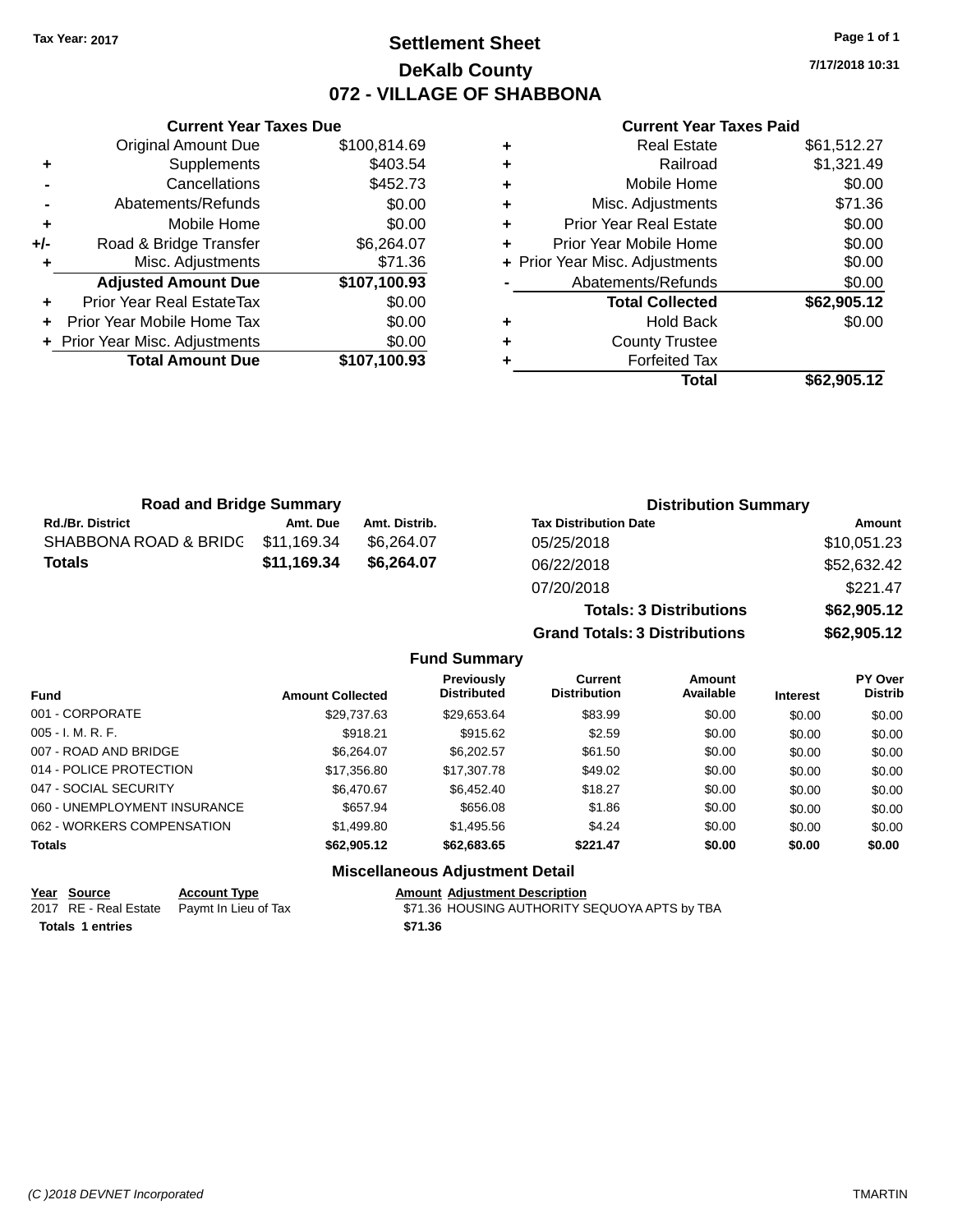### **Settlement Sheet Tax Year: 2017 Page 1 of 1 DeKalb County 073 - FLEWELLIN MEMORIAL LIBRARY**

**7/17/2018 10:31**

#### **Current Year Taxes Paid**

|     | <b>Current Year Taxes Due</b> |             |  |  |  |  |  |
|-----|-------------------------------|-------------|--|--|--|--|--|
|     | <b>Original Amount Due</b>    | \$27,079.86 |  |  |  |  |  |
| ٠   | Supplements                   | \$103.23    |  |  |  |  |  |
|     | Cancellations                 | \$116.70    |  |  |  |  |  |
|     | Abatements/Refunds            | \$0.00      |  |  |  |  |  |
| ٠   | Mobile Home                   | \$0.00      |  |  |  |  |  |
| +/- | Road & Bridge Transfer        | \$0.00      |  |  |  |  |  |
| ٠   | Misc. Adjustments             | \$19.17     |  |  |  |  |  |
|     | <b>Adjusted Amount Due</b>    | \$27,085.56 |  |  |  |  |  |
| ÷   | Prior Year Real EstateTax     | \$0.00      |  |  |  |  |  |
| ÷   | Prior Year Mobile Home Tax    | \$0.00      |  |  |  |  |  |
|     | Prior Year Misc. Adjustments  | \$0.00      |  |  |  |  |  |
|     | <b>Total Amount Due</b>       | \$27,085.56 |  |  |  |  |  |

| ٠ | <b>Real Estate</b>             | \$14,875.64 |
|---|--------------------------------|-------------|
| ٠ | Railroad                       | \$319.57    |
| ٠ | Mobile Home                    | \$0.00      |
| ٠ | Misc. Adjustments              | \$19.17     |
| ٠ | <b>Prior Year Real Estate</b>  | \$0.00      |
| ٠ | Prior Year Mobile Home         | \$0.00      |
|   | + Prior Year Misc. Adjustments | \$0.00      |
|   | Abatements/Refunds             | \$0.00      |
|   | <b>Total Collected</b>         | \$15,214.38 |
| ٠ | <b>Hold Back</b>               | \$0.00      |
| ٠ | <b>County Trustee</b>          |             |
| ٠ | <b>Forfeited Tax</b>           |             |
|   | Total                          | \$15,214.38 |
|   |                                |             |

|                                              |                                             |                                         | <b>Distribution Summary</b>                   |                                |                 |                                  |  |
|----------------------------------------------|---------------------------------------------|-----------------------------------------|-----------------------------------------------|--------------------------------|-----------------|----------------------------------|--|
|                                              |                                             |                                         | <b>Tax Distribution Date</b>                  |                                |                 | Amount                           |  |
|                                              |                                             |                                         | 05/25/2018                                    |                                |                 | \$2,440.55                       |  |
|                                              |                                             |                                         | 06/22/2018                                    |                                |                 | \$12,730.85                      |  |
|                                              |                                             |                                         | 07/20/2018                                    |                                |                 | \$42.98                          |  |
|                                              |                                             |                                         |                                               | <b>Totals: 3 Distributions</b> |                 | \$15,214.38                      |  |
|                                              |                                             |                                         | <b>Grand Totals: 3 Distributions</b>          |                                |                 | \$15,214.38                      |  |
|                                              |                                             | <b>Fund Summary</b>                     |                                               |                                |                 |                                  |  |
| Fund                                         | <b>Amount Collected</b>                     | <b>Previously</b><br><b>Distributed</b> | <b>Current</b><br><b>Distribution</b>         | Amount<br>Available            | <b>Interest</b> | <b>PY Over</b><br><b>Distrib</b> |  |
| 001 - CORPORATE                              | \$15,214.38                                 | \$15,171.40                             | \$42.98                                       | \$0.00                         | \$0.00          | \$0.00                           |  |
| Totals                                       | \$15,214.38                                 | \$15,171.40                             | \$42.98                                       | \$0.00                         | \$0.00          | \$0.00                           |  |
|                                              |                                             | <b>Miscellaneous Adjustment Detail</b>  |                                               |                                |                 |                                  |  |
| <u> Year Source</u><br>2017 RE - Real Estate | <b>Account Type</b><br>Paymt In Lieu of Tax | <b>Amount Adjustment Description</b>    | \$19.17 HOUSING AUTHORITY SEQUOYA APTS by TBA |                                |                 |                                  |  |
|                                              |                                             |                                         |                                               |                                |                 |                                  |  |

**Totals 1 entries** \$19.17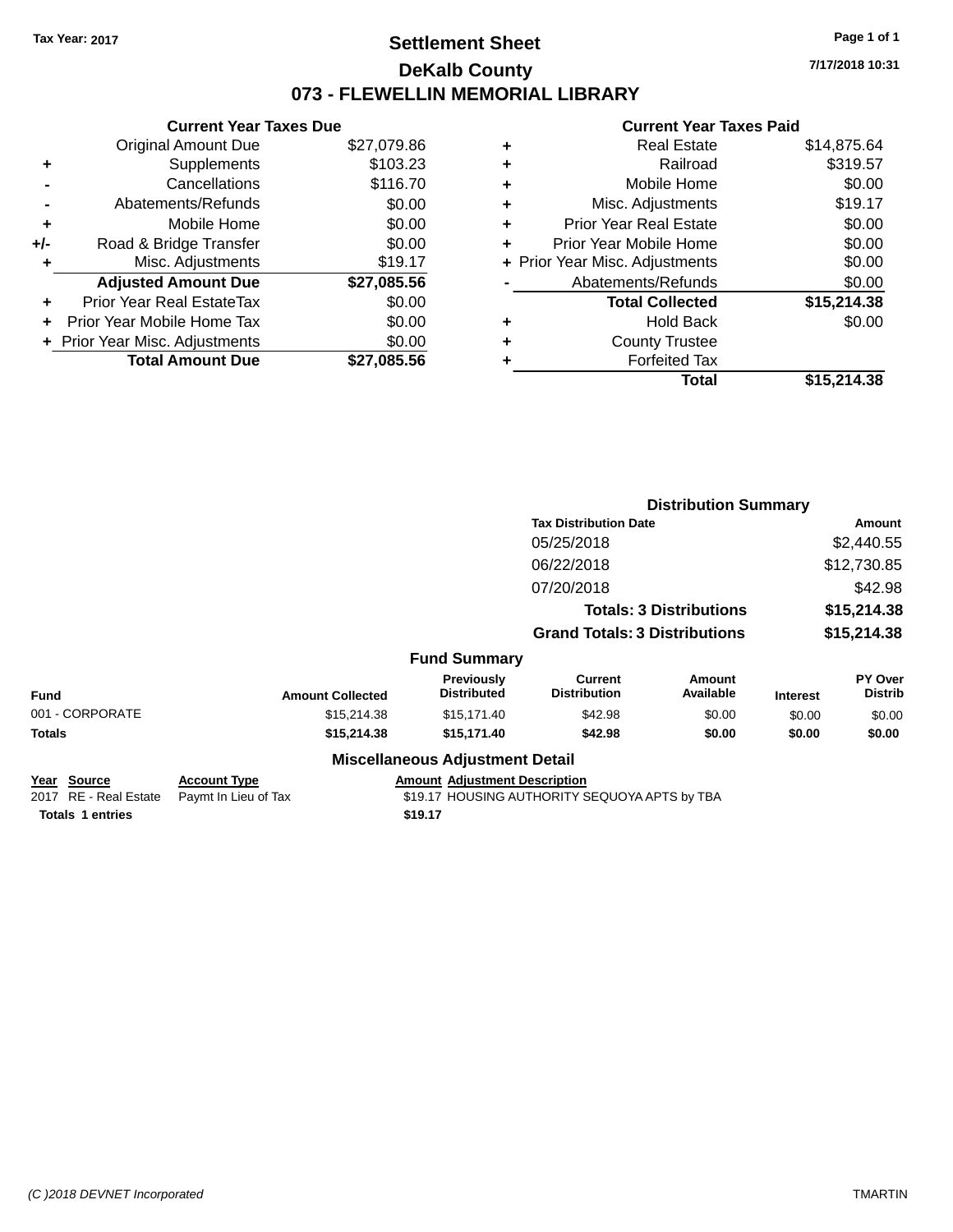### **Settlement Sheet Tax Year: 2017 Page 1 of 1 DeKalb County 074 - VILLAGE OF SOMONAUK**

**7/17/2018 10:31**

#### **Current Year Taxes Paid**

|     | <b>Adjusted Amount Due</b>   | \$471,666.33             |
|-----|------------------------------|--------------------------|
|     | Misc. Adjustments            | \$0.00                   |
| +/- | Road & Bridge Transfer       | \$33,102.68              |
| ٠   | Mobile Home                  | \$0.00                   |
|     | Abatements/Refunds           | \$0.00                   |
|     |                              |                          |
| ٠   | Supplements<br>Cancellations | \$3,551.74<br>\$4,319.41 |
|     | <b>Original Amount Due</b>   | \$439,331.32             |
|     |                              |                          |

**Current Year Taxes Due**

|   | <b>Real Estate</b>             | \$277,597.23 |
|---|--------------------------------|--------------|
| ٠ | Railroad                       | \$2,765.43   |
| ٠ | Mobile Home                    | \$0.00       |
| ٠ | Misc. Adjustments              | \$0.00       |
| ٠ | <b>Prior Year Real Estate</b>  | \$0.00       |
| ٠ | Prior Year Mobile Home         | \$0.00       |
|   | + Prior Year Misc. Adjustments | \$0.00       |
|   | Abatements/Refunds             | \$0.00       |
|   | <b>Total Collected</b>         | \$280,362.66 |
| ٠ | <b>Hold Back</b>               | \$0.00       |
| ٠ | <b>County Trustee</b>          |              |
| ٠ | <b>Forfeited Tax</b>           |              |
|   | Total                          | \$280,362.66 |
|   |                                |              |

**Totals: 3 Distributions \$280,362.66**

| <b>Road and Bridge Summary</b> |             |               | <b>Distribution Summary</b>  |              |  |
|--------------------------------|-------------|---------------|------------------------------|--------------|--|
| <b>Rd./Br. District</b>        | Amt. Due    | Amt. Distrib. | <b>Tax Distribution Date</b> | Amount       |  |
| SOMONAUK ROAD & BRID(          | \$57,545.45 | \$33.102.68   | 05/25/2018                   | \$45,420.43  |  |
| <b>Totals</b>                  | \$57,545.45 | \$33,102.68   | 06/22/2018                   | \$232,365.76 |  |
|                                |             |               | 07/20/2018                   | \$2.576.47   |  |

**Grand Totals: 3 Distributions \$280,362.66 Fund Summary Fund Interest Amount Collected Distributed PY Over Distrib Amount Available Current Distribution Previously** 001 - CORPORATE \$69,919.64 \$69,318.78 \$600.86 \$0.00 \$0.00 \$0.00 003 - BONDS AND INTEREST 60.00 \$96,687.79 \$95,856.86 \$830.93 \$0.00 \$0.00 \$0.00 \$0.00 007 - ROAD AND BRIDGE \$33,102.68 \$32,651.13 \$451.55 \$0.00 \$0.00 \$0.00 \$0.00 014 - POLICE PROTECTION \$14,620.01 \$14,494.36 \$125.65 \$0.00 \$0.00 \$0.00 025 - GARBAGE DISPOSAL \$9,747.74 \$9,663.97 \$83.77 \$0.00 \$0.00 \$0.00 \$0.00 027 - AUDIT \$10,721.45 \$10,629.31 \$92.14 \$0.00 \$0.00 \$0.00 035 - TORT JUDGEMENTS/LIABILITY \$23,878.15 \$23,672.94 \$205.21 \$0.00 \$0.00 \$0.00 047 - SOCIAL SECURITY \$21,685.20 \$21,498.84 \$186.36 \$0.00 \$0.00 \$0.00 \$0.00

**Totals \$280,362.66 \$277,786.19 \$2,576.47 \$0.00 \$0.00 \$0.00**

INS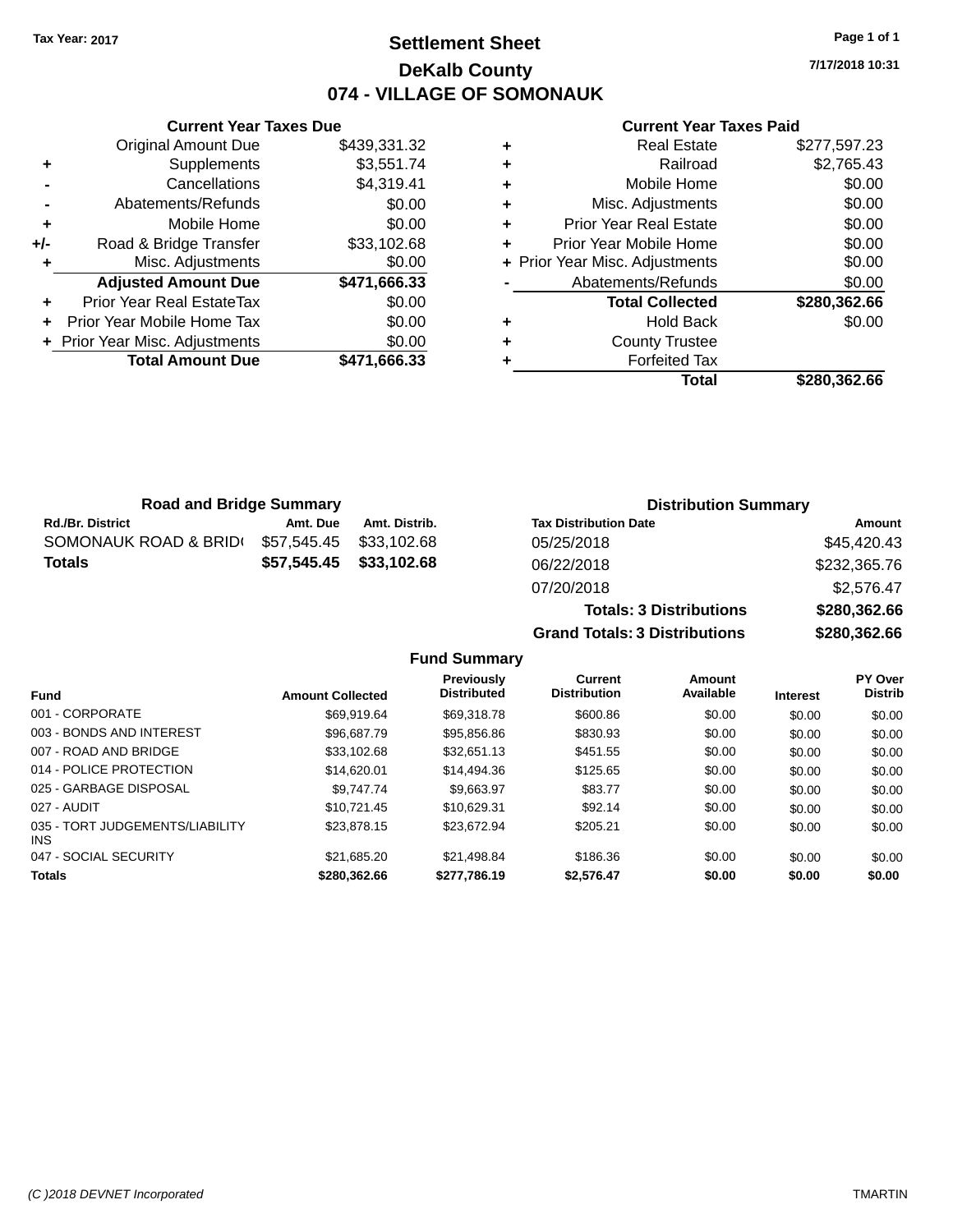### **Settlement Sheet Tax Year: 2017 Page 1 of 1 DeKalb County 075 - SOMONAUK LIBRARY**

**7/17/2018 10:31**

#### **Current Year Taxes Paid**

|       | <b>Current Year Taxes Due</b>  |              |
|-------|--------------------------------|--------------|
|       | <b>Original Amount Due</b>     | \$139,167.91 |
| ٠     | Supplements                    | \$961.31     |
|       | Cancellations                  | \$1,164.29   |
|       | Abatements/Refunds             | \$0.00       |
| ٠     | Mobile Home                    | \$0.00       |
| $+/-$ | Road & Bridge Transfer         | \$0.00       |
| ٠     | Misc. Adjustments              | \$0.00       |
|       | <b>Adjusted Amount Due</b>     | \$138,964.93 |
| ٠     | Prior Year Real EstateTax      | \$0.00       |
|       | Prior Year Mobile Home Tax     | \$0.00       |
|       | + Prior Year Misc. Adjustments | \$0.00       |
|       | <b>Total Amount Due</b>        | \$138,964.93 |
|       |                                |              |

| ٠ | Real Estate                    | \$78,771.05 |
|---|--------------------------------|-------------|
| ٠ | Railroad                       | \$856.85    |
| ٠ | Mobile Home                    | \$0.00      |
| ٠ | Misc. Adjustments              | \$0.00      |
| ٠ | <b>Prior Year Real Estate</b>  | \$0.00      |
|   | Prior Year Mobile Home         | \$0.00      |
|   | + Prior Year Misc. Adjustments | \$0.00      |
|   | Abatements/Refunds             | \$0.00      |
|   | <b>Total Collected</b>         | \$79,627.90 |
| ٠ | <b>Hold Back</b>               | \$0.00      |
| ٠ | <b>County Trustee</b>          |             |
|   | <b>Forfeited Tax</b>           |             |
|   | Total                          | \$79.627.90 |
|   |                                |             |

### **Distribution Summary Tax Distribution Date Amount** 05/25/2018 \$13,983.81 06/22/2018 \$65,138.99 07/20/2018 \$505.10 **Totals: 3 Distributions \$79,627.90 Grand Totals: 3 Distributions \$79,627.90**

| Fund                                    | <b>Amount Collected</b> | <b>Previously</b><br><b>Distributed</b> | Current<br><b>Distribution</b> | Amount<br>Available | <b>Interest</b> | PY Over<br><b>Distrib</b> |
|-----------------------------------------|-------------------------|-----------------------------------------|--------------------------------|---------------------|-----------------|---------------------------|
| 001 - CORPORATE                         | \$32.664.66             | \$32,457.44                             | \$207.22                       | \$0.00              | \$0.00          | \$0.00                    |
| 003 - BONDS AND INTEREST                | \$34,305.44             | \$34.087.84                             | \$217.60                       | \$0.00              | \$0.00          | \$0.00                    |
| 004 - OPERATIONS & MAINTENANCE          | \$4,344,26              | \$4,316,70                              | \$27.56                        | \$0.00              | \$0.00          | \$0.00                    |
| $005 - I. M. R. F.$                     | \$3,299.54              | \$3,278.62                              | \$20.92                        | \$0.00              | \$0.00          | \$0.00                    |
| 027 - AUDIT                             | \$1.089.38              | \$1.082.47                              | \$6.91                         | \$0.00              | \$0.00          | \$0.00                    |
| 035 - TORT JUDGEMENTS/LIABILITY<br>INS. | \$3.299.54              | \$3,278.62                              | \$20.92                        | \$0.00              | \$0.00          | \$0.00                    |
| 047 - SOCIAL SECURITY                   | \$2,201.16              | \$2,187.20                              | \$13.96                        | \$0.00              | \$0.00          | \$0.00                    |
| 109 - PRIOR YEAR ADJUSTMENT             | $$-1.576.08$            | $$-1.566.09$                            | $$-9.99$                       | \$0.00              | \$0.00          | \$0.00                    |
| <b>Totals</b>                           | \$79,627.90             | \$79.122.80                             | \$505.10                       | \$0.00              | \$0.00          | \$0.00                    |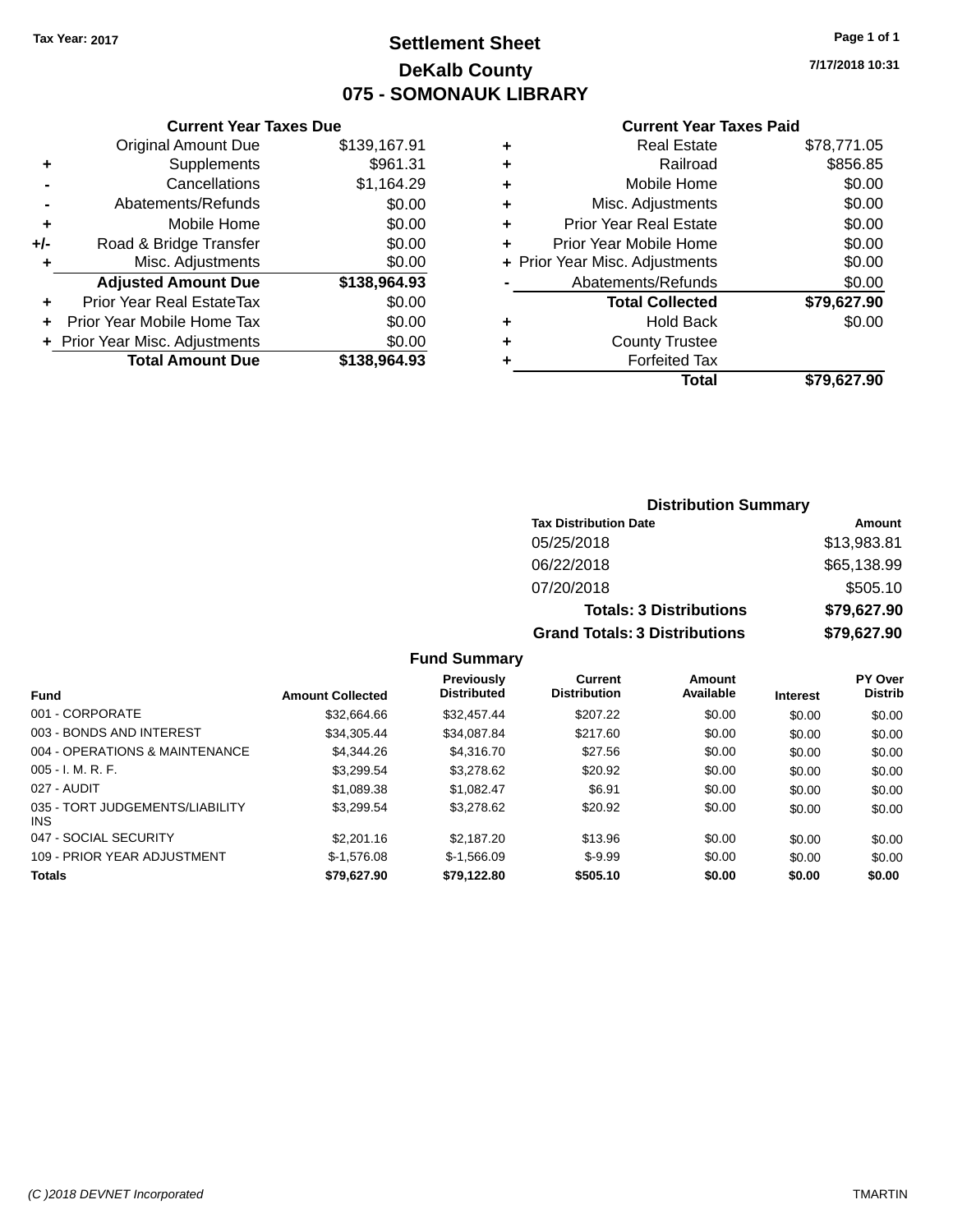### **Settlement Sheet Tax Year: 2017 Page 1 of 1 DeKalb County 076 - CITY OF SYCAMORE**

**7/17/2018 10:31**

#### **Current Year Taxes Paid**

|     | <b>Current Year Taxes Due</b>  |                |
|-----|--------------------------------|----------------|
|     | <b>Original Amount Due</b>     | \$2,975,550.24 |
| ٠   | Supplements                    | \$18,505.86    |
|     | Cancellations                  | \$20,681.13    |
|     | Abatements/Refunds             | \$4.95         |
| ٠   | Mobile Home                    | \$0.00         |
| +/- | Road & Bridge Transfer         | \$43,550.19    |
|     | Misc. Adjustments              | \$15,521.16    |
|     | <b>Adjusted Amount Due</b>     | \$3,032,441.37 |
| ٠   | Prior Year Real EstateTax      | \$275.79       |
|     | Prior Year Mobile Home Tax     | \$0.00         |
|     | + Prior Year Misc. Adjustments | \$15.56        |
|     | <b>Total Amount Due</b>        | \$3,032,732.72 |
|     |                                |                |

|   | <b>Real Estate</b>             | \$1,640,379.70 |
|---|--------------------------------|----------------|
| ٠ | Railroad                       | \$0.17         |
| ٠ | Mobile Home                    | \$0.00         |
| ٠ | Misc. Adjustments              | \$15,521.16    |
| ٠ | <b>Prior Year Real Estate</b>  | \$275.79       |
|   | Prior Year Mobile Home         | \$0.00         |
|   | + Prior Year Misc. Adjustments | \$15.56        |
|   | Abatements/Refunds             | \$4.95         |
|   | <b>Total Collected</b>         | \$1,656,187.43 |
| ٠ | <b>Hold Back</b>               | \$0.00         |
|   | <b>County Trustee</b>          |                |
|   | <b>Forfeited Tax</b>           |                |
|   | Total                          | \$1,656,187.43 |
|   |                                |                |

| <b>Road and Bridge Summary</b> |             |               | <b>Distribution Summary</b>    |                |  |
|--------------------------------|-------------|---------------|--------------------------------|----------------|--|
| <b>Rd./Br. District</b>        | Amt. Due    | Amt. Distrib. | <b>Tax Distribution Date</b>   | Amount         |  |
| CORTLAND ROAD & BRIDG          | \$47,596.23 | \$25,717.12   | 05/25/2018                     | \$294,664.01   |  |
| DEKALB ROAD & BRIDGE           | \$10,301.66 | \$5.478.77    | 06/22/2018                     | \$1,330,698.75 |  |
| SYCAMORE ROAD & BRID(          | \$22,578.82 | \$12,354.30   | 07/20/2018                     | \$30,824.67    |  |
| <b>Totals</b>                  | \$80,476.71 | \$43,550.19   | <b>Totals: 3 Distributions</b> | \$1,656,187.43 |  |

**Grand Totals: 3 Distributions \$1,656,187.43**

**Fund Summary**

| <b>Fund</b>                  | <b>Amount Collected</b> | <b>Previously</b><br><b>Distributed</b> | Current<br><b>Distribution</b> | <b>Amount</b><br>Available | <b>Interest</b> | PY Over<br><b>Distrib</b> |
|------------------------------|-------------------------|-----------------------------------------|--------------------------------|----------------------------|-----------------|---------------------------|
|                              |                         |                                         |                                |                            |                 |                           |
| 001 - CORPORATE              | \$692,351,90            | \$679.450.86                            | \$12,901.04                    | \$0.00                     | \$0.00          | \$0.00                    |
| 003 - BONDS AND INTEREST     | \$84.847.30             | \$83.266.29                             | \$1.581.01                     | \$0.00                     | \$0.00          | \$0.00                    |
| $005 - I. M. R. F.$          | \$84.642.48             | \$83,065.28                             | \$1,577,20                     | \$0.00                     | \$0.00          | \$0.00                    |
| 007 - ROAD AND BRIDGE        | \$43,550.19             | \$42,774.82                             | \$775.37                       | \$0.00                     | \$0.00          | \$0.00                    |
| 013 - FIREFIGHTER'S PENSION  | \$332,564.52            | \$326,367.63                            | \$6,196.89                     | \$0.00                     | \$0.00          | \$0.00                    |
| 015 - POLICE PENSION         | \$309,258.66            | \$303.496.04                            | \$5.762.62                     | \$0.00                     | \$0.00          | \$0.00                    |
| 047 - SOCIAL SECURITY        | \$50,502.96             | \$49.561.91                             | \$941.05                       | \$0.00                     | \$0.00          | \$0.00                    |
| 048 - SCHOOL CROSSING GUARDS | \$10.856.29             | \$10.654.00                             | \$202.29                       | \$0.00                     | \$0.00          | \$0.00                    |
| 143 - MEDICARE               | \$47,613.13             | \$46,725,93                             | \$887.20                       | \$0.00                     | \$0.00          | \$0.00                    |
| <b>Totals</b>                | \$1,656,187.43          | \$1,625,362.76                          | \$30,824.67                    | \$0.00                     | \$0.00          | \$0.00                    |

### **Miscellaneous Adjustment Detail**

|                         | Year Source           | <b>Account Type</b>                        |             | <b>Amount Adjustment Description</b>           |
|-------------------------|-----------------------|--------------------------------------------|-------------|------------------------------------------------|
|                         | 2016 RE - Real Estate | <b>Back Tax Collected</b>                  |             | \$15.56 TRUSTEE SALE 06-21-440-012 by TBA      |
|                         |                       | 2017 RE - Real Estate Back Tax Collected   |             | \$14,632.00 2008 & 2009 AMB TRUST #2567 by TBA |
|                         |                       | 2017 RE - Real Estate Paymt In Lieu of Tax |             | \$889.16 HOUSING AUTHORITY DEKALB UNITS by TBA |
| <b>Totals 3 entries</b> |                       |                                            | \$15,536.72 |                                                |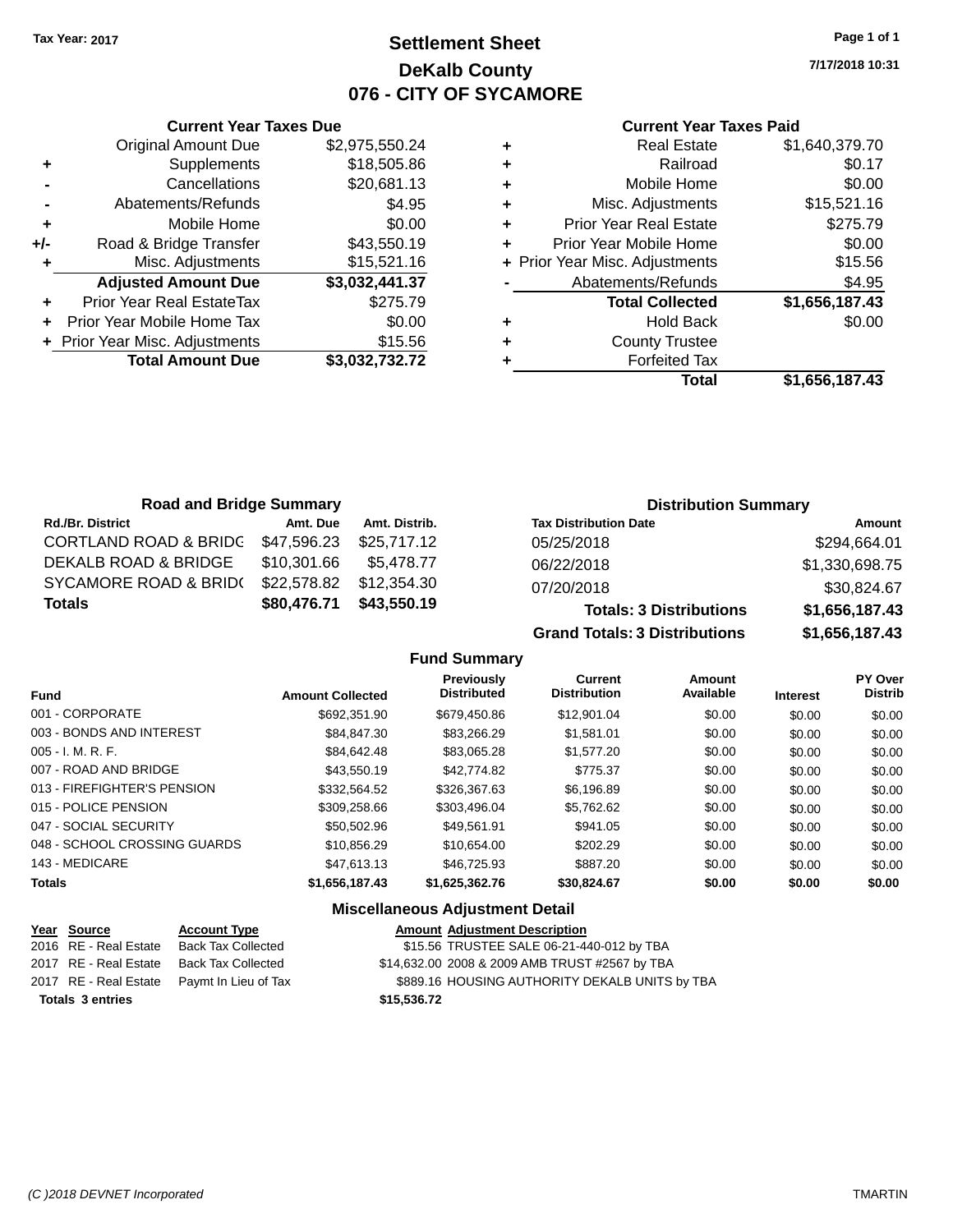### **Settlement Sheet Tax Year: 2017 Page 1 of 1 DeKalb County 077 - SYCAMORE LIBRARY**

**7/17/2018 10:31**

#### **Current Year Taxes Paid**

|     | Original Amount Due            | \$1,119,500.99 |
|-----|--------------------------------|----------------|
| ٠   | Supplements                    | \$6,628.36     |
|     | Cancellations                  | \$7,482.29     |
|     | Abatements/Refunds             | \$0.00         |
| ÷   | Mobile Home                    | \$0.00         |
| +/- | Road & Bridge Transfer         | \$0.00         |
| ٠   | Misc. Adjustments              | \$5,734.53     |
|     | <b>Adjusted Amount Due</b>     | \$1,124,381.59 |
| ÷   | Prior Year Real EstateTax      | \$100.53       |
|     | Prior Year Mobile Home Tax     | \$0.00         |
|     | + Prior Year Misc. Adjustments | \$5.74         |
|     | <b>Total Amount Due</b>        | \$1,124,487.86 |
|     |                                |                |

**Current Year Taxes Due**

|   | <b>Real Estate</b>             | \$600,779.90 |
|---|--------------------------------|--------------|
| ٠ | Railroad                       | \$0.07       |
| ٠ | Mobile Home                    | \$0.00       |
| ٠ | Misc. Adjustments              | \$5,734.53   |
| ٠ | <b>Prior Year Real Estate</b>  | \$100.53     |
| ÷ | Prior Year Mobile Home         | \$0.00       |
|   | + Prior Year Misc. Adjustments | \$5.74       |
|   | Abatements/Refunds             | \$0.00       |
|   | <b>Total Collected</b>         | \$606,620.77 |
| ٠ | <b>Hold Back</b>               | \$0.00       |
| ٠ | <b>County Trustee</b>          |              |
| ٠ | <b>Forfeited Tax</b>           |              |
|   | Total                          | \$606,620.77 |
|   |                                |              |

### **Distribution Summary Tax Distribution Date Amount** 05/25/2018 \$108,110.32 06/22/2018 \$487,204.75 07/20/2018 \$11,305.70 **Totals: 3 Distributions \$606,620.77 Grand Totals: 3 Distributions \$606,620.77**

#### **Fund Summary**

|                                          |                         | Previously         | <b>Current</b>      | Amount    |                 | <b>PY Over</b> |
|------------------------------------------|-------------------------|--------------------|---------------------|-----------|-----------------|----------------|
| <b>Fund</b>                              | <b>Amount Collected</b> | <b>Distributed</b> | <b>Distribution</b> | Available | <b>Interest</b> | <b>Distrib</b> |
| $005 - I. M. R. F.$                      | \$0.00                  | \$0.00             | \$0.00              | \$0.00    | \$0.00          | \$0.00         |
| 016 - LIBRARY (township, municipalities) | \$606,620.77            | \$595.315.07       | \$11.305.70         | \$0.00    | \$0.00          | \$0.00         |
| 027 - AUDIT                              | \$0.00                  | \$0.00             | \$0.00              | \$0.00    | \$0.00          | \$0.00         |
| 047 - SOCIAL SECURITY                    | \$0.00                  | \$0.00             | \$0.00              | \$0.00    | \$0.00          | \$0.00         |
| <b>Totals</b>                            | \$606,620.77            | \$595.315.07       | \$11,305.70         | \$0.00    | \$0.00          | \$0.00         |

#### **Miscellaneous Adjustment Detail**

#### **Year Source Account Type Amount Adjustment Description**

2016 RE - Real Estate Back Tax Collected \$5.74 TRUSTEE SALE 06-21-440-012 by TBA 2017 RE - Real Estate Back Tax Collected \$5,400.00 2008 & 2009 AMB TRUST #2567 by TBA 2017 RE - Real Estate Paymt In Lieu of Tax S334.53 HOUSING AUTHORITY DEKALB UNITS by TBA **Totals \$5,740.27 3 entries**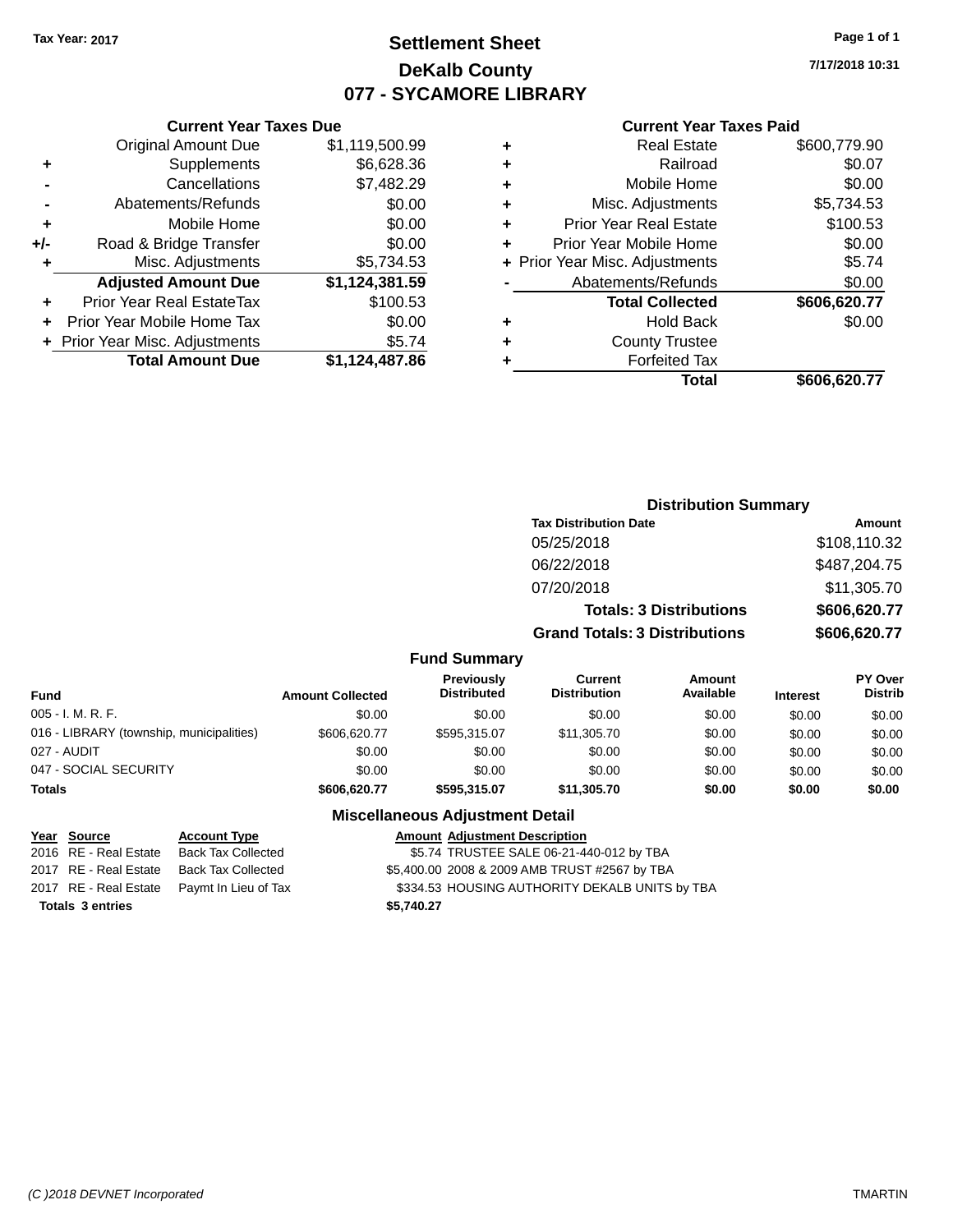### **Settlement Sheet Tax Year: 2017 Page 1 of 1 DeKalb County 078 - VILLAGE OF WATERMAN**

**7/17/2018 10:31**

| <b>Current Year Taxes Paid</b> |  |  |  |
|--------------------------------|--|--|--|
|--------------------------------|--|--|--|

|       | <b>Original Amount Due</b>     | \$185,613.81 |
|-------|--------------------------------|--------------|
| ٠     | Supplements                    | \$787.91     |
|       | Cancellations                  | \$873.37     |
|       | Abatements/Refunds             | \$0.00       |
| ٠     | Mobile Home                    | \$0.00       |
| $+/-$ | Road & Bridge Transfer         | \$18,938.72  |
| ٠     | Misc. Adjustments              | \$0.00       |
|       | <b>Adjusted Amount Due</b>     | \$204,467.07 |
| ٠     | Prior Year Real EstateTax      | \$0.00       |
|       | Prior Year Mobile Home Tax     | \$0.00       |
|       | + Prior Year Misc. Adjustments | \$0.00       |
|       | <b>Total Amount Due</b>        | \$204,467.07 |
|       |                                |              |

**Current Year Taxes Due**

|   | <b>Real Estate</b>             | \$127,205.86 |
|---|--------------------------------|--------------|
| ٠ | Railroad                       | \$966.71     |
| ٠ | Mobile Home                    | \$0.00       |
| ٠ | Misc. Adjustments              | \$0.00       |
| ٠ | Prior Year Real Estate         | \$0.00       |
| ٠ | Prior Year Mobile Home         | \$0.00       |
|   | + Prior Year Misc. Adjustments | \$0.00       |
|   | Abatements/Refunds             | \$0.00       |
|   | <b>Total Collected</b>         | \$128,172.57 |
| ٠ | <b>Hold Back</b>               | \$0.00       |
| ٠ | <b>County Trustee</b>          |              |
|   | <b>Forfeited Tax</b>           |              |
|   | Total                          | \$128.172.57 |

**Totals: 3 Distributions \$128,172.57**

**Grand Totals: 3 Distributions \$128,172.57**

| <b>Road and Bridge Summary</b>   |             | <b>Distribution Summary</b> |                              |              |
|----------------------------------|-------------|-----------------------------|------------------------------|--------------|
| <b>Rd./Br. District</b>          | Amt. Due    | Amt. Distrib.               | <b>Tax Distribution Date</b> | Amount       |
| <b>CLINTON ROAD &amp; BRIDGE</b> | \$32,187.10 | \$18.938.72                 | 05/25/2018                   | \$18,371.50  |
| <b>Totals</b>                    |             | \$32,187.10 \$18,938.72     | 06/22/2018                   | \$106,627.82 |
|                                  |             |                             | 07/20/2018                   | \$3,173.25   |

**Fund Summary Fund Interest Amount Collected Distributed PY Over Distrib Amount Available Current Distribution Previously** 001 - CORPORATE 60.00 \$60,566.78 \$59,006.61 \$1,560.17 \$0.00 \$0.00 \$0.00 \$0.00 007 - ROAD AND BRIDGE 60.00 \$18,938.72 \$18,938.72 \$18,579.29 \$359.43 \$0.00 \$0.00 \$0.00 014 - POLICE PROTECTION \$17,971.38 \$17,971.38 \$17,508.44 \$462.94 \$0.00 \$0.00 \$0.00 027 - AUDIT \$9,157.29 \$8,921.40 \$235.89 \$0.00 \$0.00 \$0.00 035 - TORT JUDGEMENTS/LIABILITY INS \$19,482.52 \$18,980.65 \$501.87 \$0.00 \$0.00 \$0.00 \$0.00 047 - SOCIAL SECURITY \$1,787.50 \$1,741.46 \$0.00 \$0.00 \$0.00 \$0.00 073 - CHLORINATION OF SEWAGE \$268.38 \$261.47 \$6.91 \$0.00 \$0.00 \$0.00 \$0.00 **Totals \$128,172.57 \$124,999.32 \$3,173.25 \$0.00 \$0.00 \$0.00**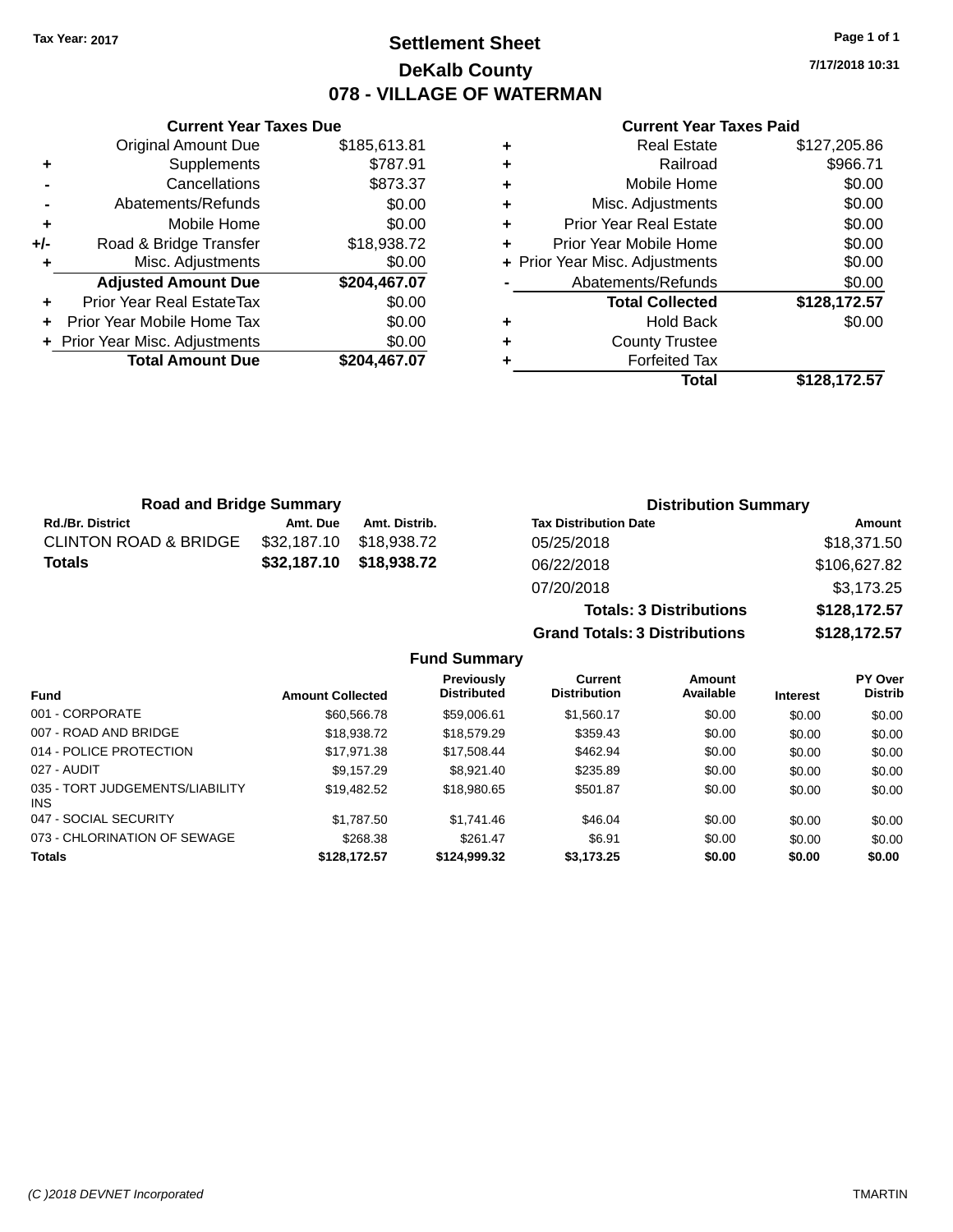## **Settlement Sheet Tax Year: 2017 Page 1 of 1 DeKalb County 079 - HINCKLEY SPEC SERV #1**

**7/17/2018 10:31**

#### **Current Year Taxes Paid**

|       | <b>Current Year Taxes Due</b> |          |
|-------|-------------------------------|----------|
|       | <b>Original Amount Due</b>    | \$450.04 |
| ٠     | Supplements                   | \$0.00   |
|       | Cancellations                 | \$0.00   |
|       | Abatements/Refunds            | \$0.00   |
| ٠     | Mobile Home                   | \$0.00   |
| $+/-$ | Road & Bridge Transfer        | \$0.00   |
| ٠     | Misc. Adjustments             | \$0.00   |
|       | <b>Adjusted Amount Due</b>    | \$450.04 |
| ٠     | Prior Year Real EstateTax     | \$0.00   |
| ÷     | Prior Year Mobile Home Tax    | \$0.00   |
|       | Prior Year Misc. Adjustments  | \$0.00   |
|       | <b>Total Amount Due</b>       | \$450.04 |

|   | Total                          | \$234.23 |
|---|--------------------------------|----------|
|   | <b>Forfeited Tax</b>           |          |
|   | <b>County Trustee</b>          |          |
| ٠ | <b>Hold Back</b>               | \$0.00   |
|   | <b>Total Collected</b>         | \$234.23 |
|   | Abatements/Refunds             | \$0.00   |
|   | + Prior Year Misc. Adjustments | \$0.00   |
| ٠ | Prior Year Mobile Home         | \$0.00   |
| ÷ | <b>Prior Year Real Estate</b>  | \$0.00   |
| ٠ | Misc. Adjustments              | \$0.00   |
| ٠ | Mobile Home                    | \$0.00   |
| ٠ | Railroad                       | \$0.00   |
| ٠ | <b>Real Estate</b>             | \$234.23 |
|   |                                |          |

|                            |                         |                                  | <b>Distribution Summary</b>           |                                |                 |                           |
|----------------------------|-------------------------|----------------------------------|---------------------------------------|--------------------------------|-----------------|---------------------------|
|                            |                         |                                  | <b>Tax Distribution Date</b>          |                                |                 | <b>Amount</b>             |
|                            |                         |                                  | 05/25/2018                            |                                |                 | \$18.50                   |
|                            |                         |                                  | 06/22/2018                            |                                |                 | \$215.73                  |
|                            |                         |                                  |                                       | <b>Totals: 2 Distributions</b> |                 | \$234.23                  |
|                            |                         |                                  | <b>Grand Totals: 2 Distributions</b>  |                                |                 | \$234.23                  |
|                            |                         | <b>Fund Summary</b>              |                                       |                                |                 |                           |
| <b>Fund</b>                | <b>Amount Collected</b> | Previously<br><b>Distributed</b> | <b>Current</b><br><b>Distribution</b> | <b>Amount</b><br>Available     | <b>Interest</b> | PY Over<br><b>Distrib</b> |
| 023 - SPECIAL SERVICE AREA | \$234.23                | \$234.23                         | \$0.00                                | \$0.00                         | \$0.00          | \$0.00                    |
| <b>Totals</b>              | \$234.23                | \$234.23                         | \$0.00                                | \$0.00                         | \$0.00          | \$0.00                    |
|                            |                         |                                  |                                       |                                |                 |                           |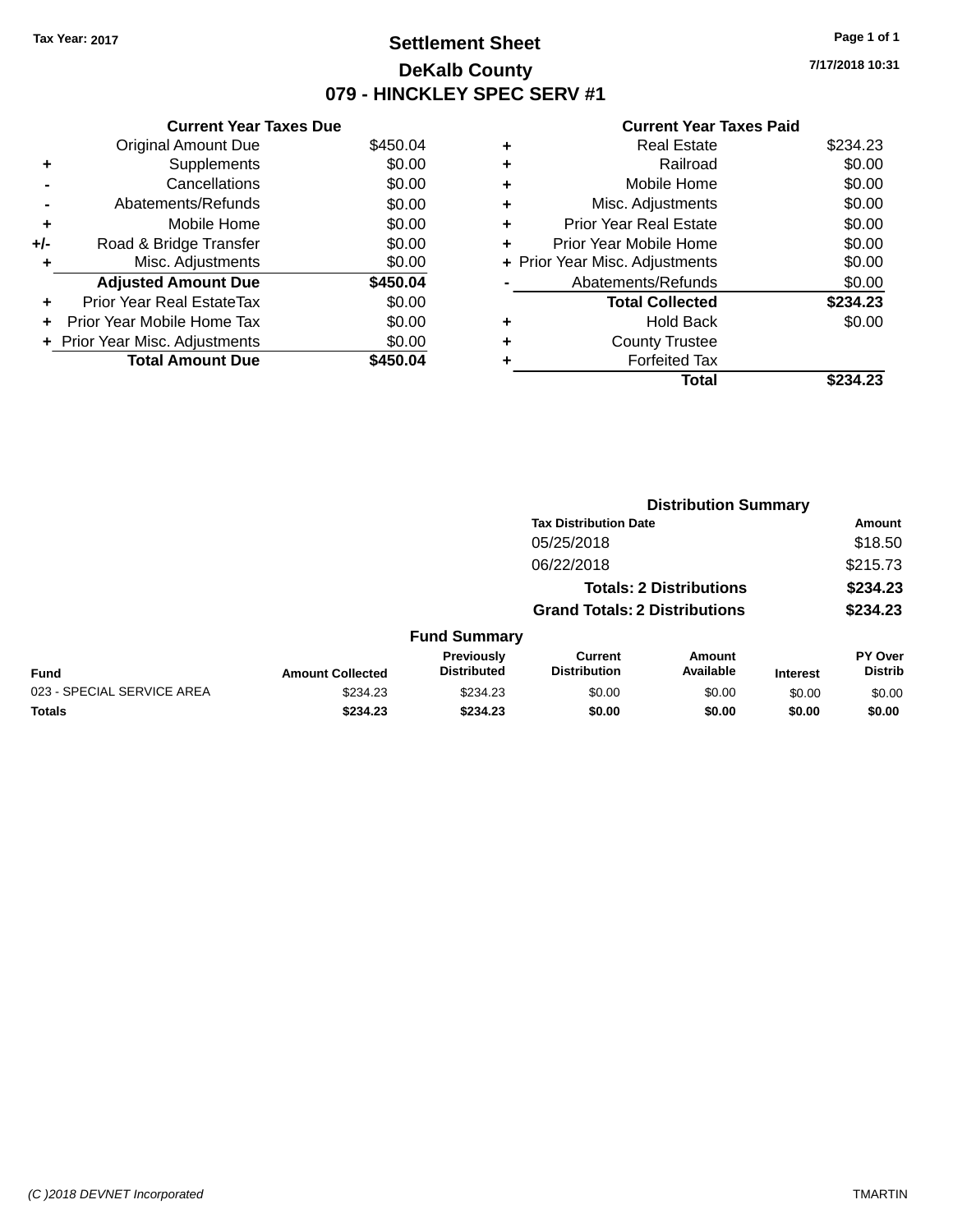### **Settlement Sheet Tax Year: 2017 Page 1 of 1 DeKalb County 080 - HINCKLEY SPEC SERV #2**

**7/17/2018 10:31**

#### **Current Year Taxes Paid**

|     | <b>Current Year Taxes Due</b>     |          |
|-----|-----------------------------------|----------|
|     | <b>Original Amount Due</b>        | \$460.05 |
| ٠   | Supplements                       | \$5.20   |
|     | Cancellations                     | \$5.67   |
|     | Abatements/Refunds                | \$0.00   |
| ÷   | Mobile Home                       | \$0.00   |
| +/- | Road & Bridge Transfer            | \$0.00   |
|     | Misc. Adjustments                 | \$0.00   |
|     | <b>Adjusted Amount Due</b>        | \$459.58 |
| ÷   | Prior Year Real EstateTax         | \$0.00   |
| ÷   | <b>Prior Year Mobile Home Tax</b> | \$0.00   |
|     | + Prior Year Misc. Adjustments    | \$0.00   |
|     | <b>Total Amount Due</b>           | \$459.58 |

|   | <b>Real Estate</b>             | \$242.36 |
|---|--------------------------------|----------|
| ٠ | Railroad                       | \$0.00   |
| ٠ | Mobile Home                    | \$0.00   |
| ٠ | Misc. Adjustments              | \$0.00   |
| ٠ | <b>Prior Year Real Estate</b>  | \$0.00   |
|   | Prior Year Mobile Home         | \$0.00   |
|   | + Prior Year Misc. Adjustments | \$0.00   |
|   | Abatements/Refunds             | \$0.00   |
|   | <b>Total Collected</b>         | \$242.36 |
| ٠ | <b>Hold Back</b>               | \$0.00   |
|   | <b>County Trustee</b>          |          |
| ٠ | <b>Forfeited Tax</b>           |          |
|   | Total                          | \$242.36 |
|   |                                |          |

|                            |                         |                                  | <b>Distribution Summary</b>           |                                |                 |                           |
|----------------------------|-------------------------|----------------------------------|---------------------------------------|--------------------------------|-----------------|---------------------------|
|                            |                         |                                  | <b>Tax Distribution Date</b>          |                                |                 | Amount                    |
|                            |                         |                                  | 05/25/2018                            |                                |                 | \$21.14                   |
|                            |                         |                                  | 06/22/2018                            |                                |                 | \$214.06                  |
|                            |                         |                                  | 07/20/2018                            |                                |                 | \$7.16                    |
|                            |                         |                                  |                                       | <b>Totals: 3 Distributions</b> |                 | \$242.36                  |
|                            |                         |                                  | <b>Grand Totals: 3 Distributions</b>  |                                |                 | \$242.36                  |
|                            |                         | <b>Fund Summary</b>              |                                       |                                |                 |                           |
| <b>Fund</b>                | <b>Amount Collected</b> | Previously<br><b>Distributed</b> | <b>Current</b><br><b>Distribution</b> | Amount<br>Available            | <b>Interest</b> | PY Over<br><b>Distrib</b> |
| 023 - SPECIAL SERVICE AREA | \$242.36                | \$235.20                         | \$7.16                                | \$0.00                         | \$0.00          | \$0.00                    |
| <b>Totals</b>              | \$242.36                | \$235.20                         | \$7.16                                | \$0.00                         | \$0.00          | \$0.00                    |
|                            |                         |                                  |                                       |                                |                 |                           |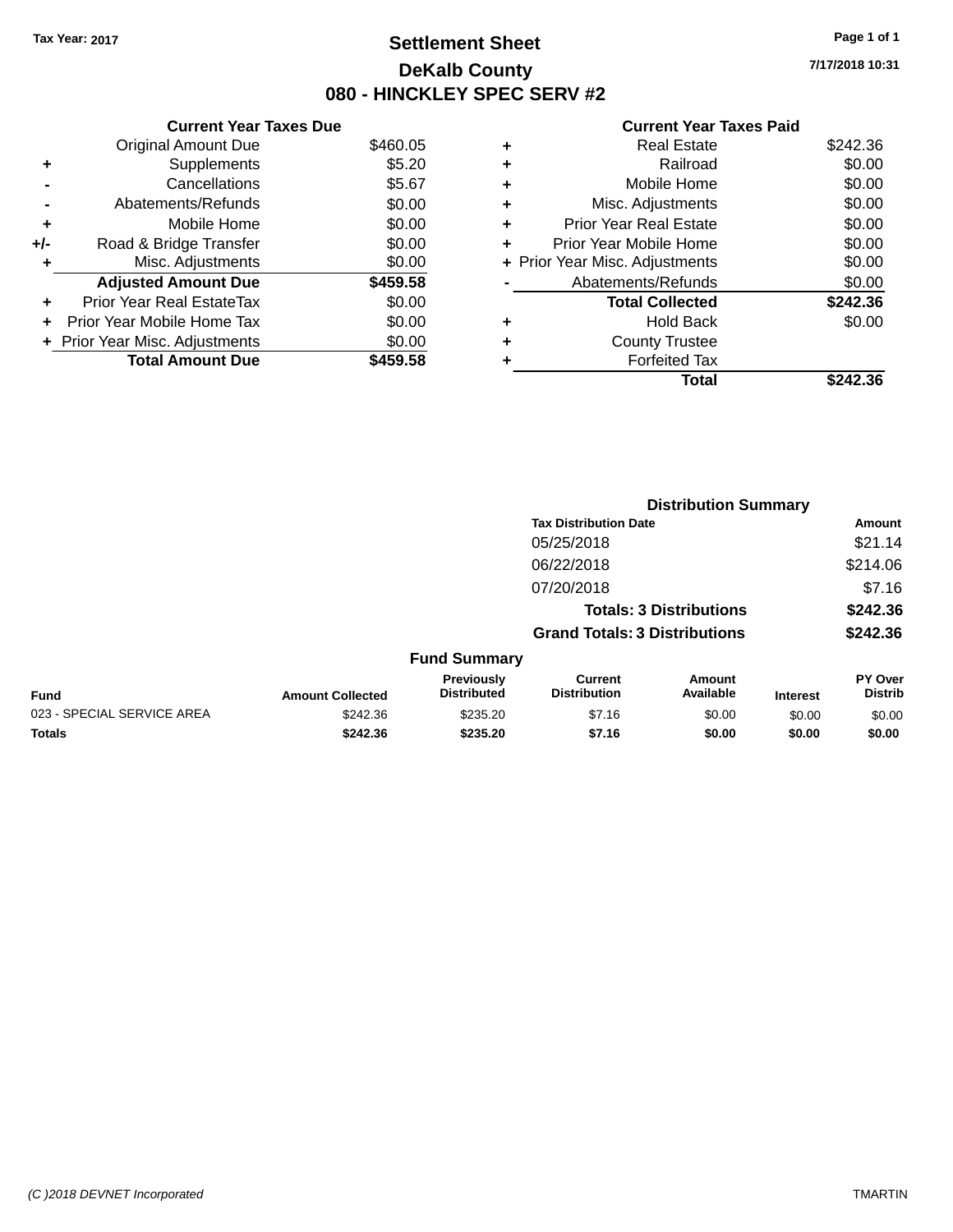# **Settlement Sheet Tax Year: 2017 Page 1 of 1 DeKalb County 083 - TOWN OF CORTLAND SBA #1**

**7/17/2018 10:31**

| <b>Current Year Taxes Paid</b> |  |  |
|--------------------------------|--|--|
|                                |  |  |

|     | <b>Current Year Taxes Due</b>  |        |
|-----|--------------------------------|--------|
|     | <b>Original Amount Due</b>     | \$0.00 |
| ٠   | Supplements                    | \$0.00 |
|     | Cancellations                  | \$0.00 |
|     | Abatements/Refunds             | \$0.00 |
| ٠   | Mobile Home                    | \$0.00 |
| +/- | Road & Bridge Transfer         | \$0.00 |
|     | Misc. Adjustments              | \$0.00 |
|     | <b>Adjusted Amount Due</b>     | \$0.00 |
| ÷   | Prior Year Real EstateTax      | \$0.00 |
|     | Prior Year Mobile Home Tax     | \$0.00 |
|     | + Prior Year Misc. Adjustments | \$0.00 |
|     | <b>Total Amount Due</b>        | \$0.00 |
|     |                                |        |

|   | Total                          |        |
|---|--------------------------------|--------|
|   | <b>Forfeited Tax</b>           |        |
|   | <b>County Trustee</b>          |        |
|   | Hold Back                      | \$0.00 |
|   | <b>Total Collected</b>         | \$0.00 |
|   | Abatements/Refunds             | \$0.00 |
|   | + Prior Year Misc. Adjustments | \$0.00 |
| ٠ | Prior Year Mobile Home         | \$0.00 |
| ٠ | <b>Prior Year Real Estate</b>  | \$0.00 |
| ٠ | Misc. Adjustments              | \$0.00 |
|   | Mobile Home                    | \$0.00 |
|   | Railroad                       | \$0.00 |
|   | <b>Real Estate</b>             | \$0.00 |

| <b>Fund Summary</b>      |                         |                                         |                                |                     |                 |                                  |
|--------------------------|-------------------------|-----------------------------------------|--------------------------------|---------------------|-----------------|----------------------------------|
| <b>Fund</b>              | <b>Amount Collected</b> | <b>Previously</b><br><b>Distributed</b> | Current<br><b>Distribution</b> | Amount<br>Available | <b>Interest</b> | <b>PY Over</b><br><b>Distrib</b> |
| 003 - BONDS AND INTEREST | \$0.00                  | \$0.00                                  | \$0.00                         | \$0.00              | \$0.00          | \$0.00                           |
| <b>Totals</b>            | \$0.00                  | \$0.00                                  | \$0.00                         | \$0.00              | \$0.00          | \$0.00                           |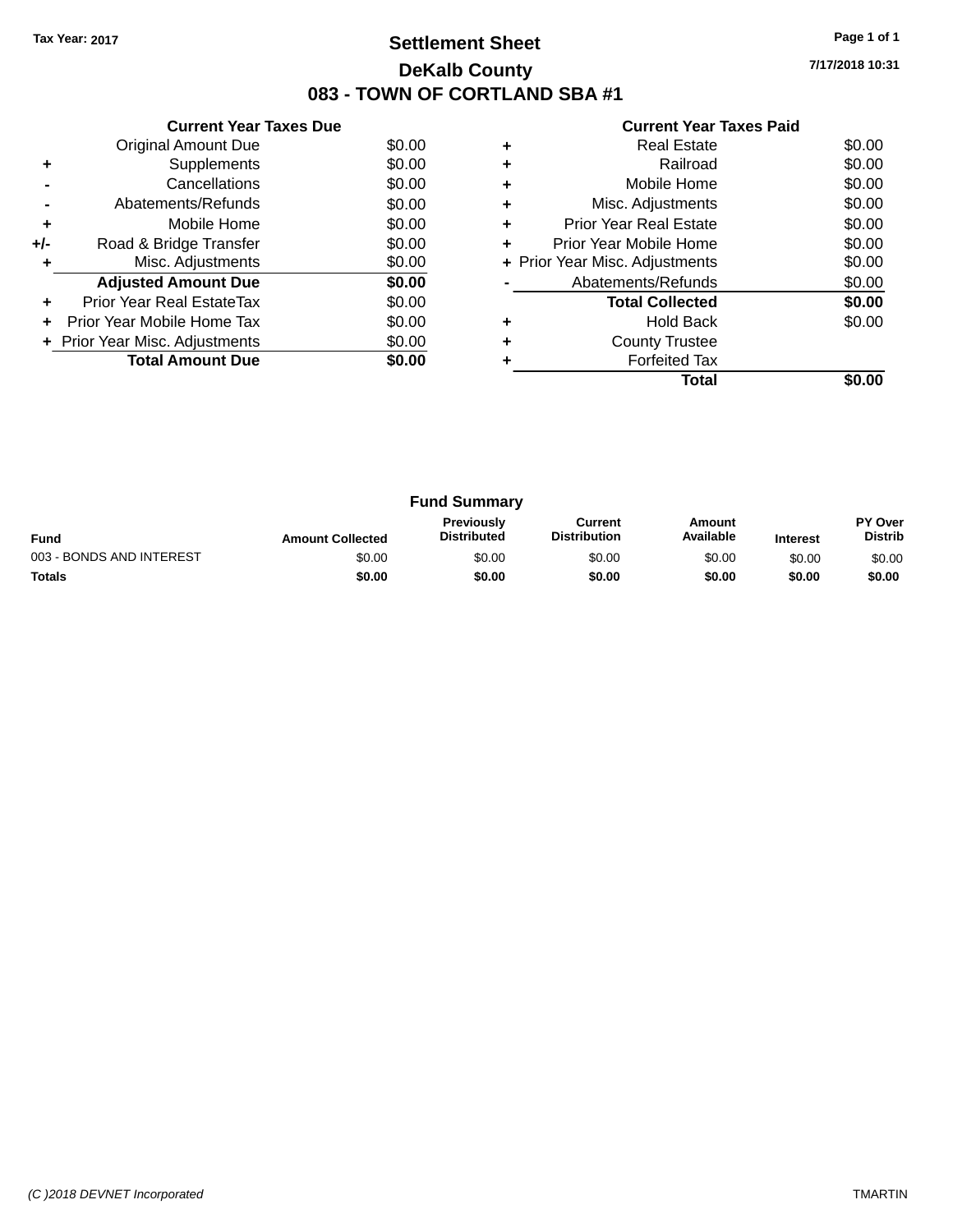# **Settlement Sheet Tax Year: 2017 Page 1 of 1 DeKalb County 085 - BURLINGTON FIRE**

**7/17/2018 10:31**

|       | <b>Current Year Taxes Due</b>  |             |
|-------|--------------------------------|-------------|
|       | <b>Original Amount Due</b>     | \$13,374.84 |
| ٠     | Supplements                    | \$0.00      |
|       | Cancellations                  | \$0.00      |
|       | Abatements/Refunds             | \$0.00      |
| ٠     | Mobile Home                    | \$0.00      |
| $+/-$ | Road & Bridge Transfer         | \$0.00      |
| ٠     | Misc. Adjustments              | \$0.00      |
|       | <b>Adjusted Amount Due</b>     | \$13,374.84 |
| ٠     | Prior Year Real EstateTax      | \$0.00      |
|       | Prior Year Mobile Home Tax     | \$0.00      |
|       | + Prior Year Misc. Adjustments | \$0.00      |
|       | <b>Total Amount Due</b>        | \$13,374.84 |
|       |                                |             |

### **Current Year Taxes Paid**

| ٠ | <b>Real Estate</b>             | \$7,053.75 |
|---|--------------------------------|------------|
| ٠ | Railroad                       | \$358.70   |
| ٠ | Mobile Home                    | \$0.00     |
| ٠ | Misc. Adjustments              | \$0.00     |
| ٠ | <b>Prior Year Real Estate</b>  | \$0.00     |
| ٠ | Prior Year Mobile Home         | \$0.00     |
|   | + Prior Year Misc. Adjustments | \$0.00     |
|   | Abatements/Refunds             | \$0.00     |
|   | <b>Total Collected</b>         | \$7,412.45 |
| ٠ | <b>Hold Back</b>               | \$0.00     |
| ٠ | <b>County Trustee</b>          |            |
|   | <b>Forfeited Tax</b>           |            |
|   | Total                          | \$7,412.45 |
|   |                                |            |

| <b>Distribution Summary</b>          |            |
|--------------------------------------|------------|
| <b>Tax Distribution Date</b>         | Amount     |
| 05/25/2018                           | \$627.57   |
| 06/22/2018                           | \$6,784.88 |
| <b>Totals: 2 Distributions</b>       | \$7,412.45 |
| <b>Grand Totals: 2 Distributions</b> | \$7,412.45 |

| <b>Fund</b>                                         | <b>Amount Collected</b> | Previously<br><b>Distributed</b> | Current<br><b>Distribution</b> | Amount<br>Available | <b>Interest</b> | PY Over<br><b>Distrib</b> |
|-----------------------------------------------------|-------------------------|----------------------------------|--------------------------------|---------------------|-----------------|---------------------------|
| 001 - CORPORATE                                     | \$2.984.27              | \$2.984.27                       | \$0.00                         | \$0.00              | \$0.00          | \$0.00                    |
| 035 - TORT JUDGMENTS, LIABILITY<br><b>INSURANCE</b> | \$1.144.43              | \$1.144.43                       | \$0.00                         | \$0.00              | \$0.00          | \$0.00                    |
| 047 - SOCIAL SECURITY                               | \$199.55                | \$199.55                         | \$0.00                         | \$0.00              | \$0.00          | \$0.00                    |
| 064 - AMBULANCE                                     | \$2.984.42              | \$2,984.42                       | \$0.00                         | \$0.00              | \$0.00          | \$0.00                    |
| 143 - MEDICARE                                      | \$99.78                 | \$99.78                          | \$0.00                         | \$0.00              | \$0.00          | \$0.00                    |
| <b>Totals</b>                                       | \$7,412.45              | \$7.412.45                       | \$0.00                         | \$0.00              | \$0.00          | \$0.00                    |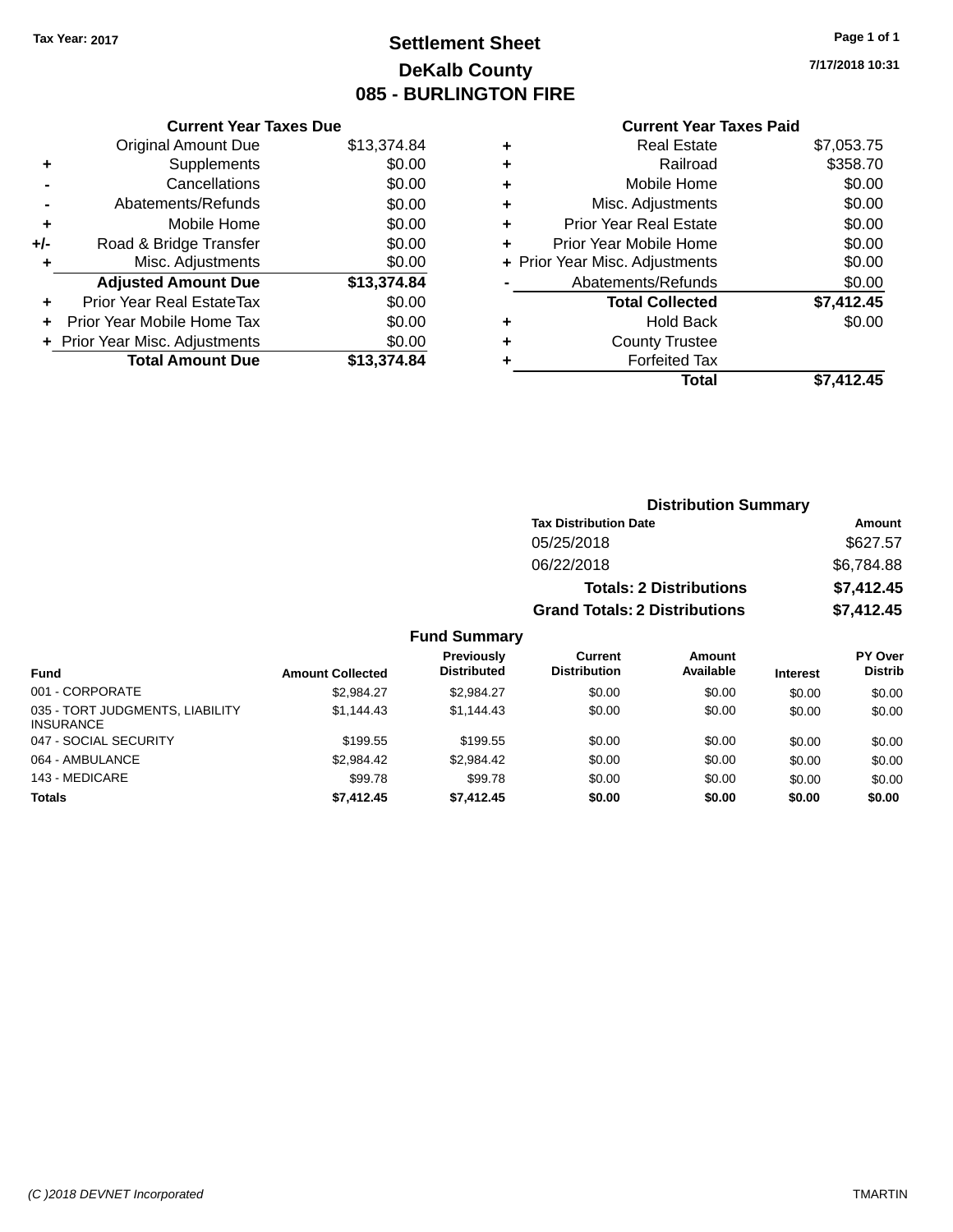# **Settlement Sheet Tax Year: 2017 Page 1 of 1 DeKalb County 086 - CORTLAND FIRE**

**7/17/2018 10:31**

#### **Current Year Taxes Paid**

|     | <b>Current Year Taxes Due</b>  |              |
|-----|--------------------------------|--------------|
|     | <b>Original Amount Due</b>     | \$495,324.29 |
| ٠   | Supplements                    | \$1,776.54   |
|     | Cancellations                  | \$1,917.11   |
|     | Abatements/Refunds             | \$157.92     |
| ٠   | Mobile Home                    | \$0.00       |
| +/- | Road & Bridge Transfer         | \$0.00       |
| ٠   | Misc. Adjustments              | \$0.00       |
|     | <b>Adjusted Amount Due</b>     | \$495,025.80 |
| ٠   | Prior Year Real EstateTax      | \$0.00       |
| ÷   | Prior Year Mobile Home Tax     | \$0.00       |
|     | + Prior Year Misc. Adjustments | \$40.14      |
|     | <b>Total Amount Due</b>        | \$495,065.94 |
|     |                                |              |

| ٠ | <b>Real Estate</b>             | \$262,011.31 |
|---|--------------------------------|--------------|
| ٠ | Railroad                       | \$2,134.78   |
| ٠ | Mobile Home                    | \$0.00       |
| ٠ | Misc. Adjustments              | \$0.00       |
| ٠ | <b>Prior Year Real Estate</b>  | \$0.00       |
| ٠ | Prior Year Mobile Home         | \$0.00       |
|   | + Prior Year Misc. Adjustments | \$40.14      |
|   | Abatements/Refunds             | \$157.92     |
|   | <b>Total Collected</b>         | \$264,028.31 |
| ٠ | Hold Back                      | \$0.00       |
| ٠ | <b>County Trustee</b>          |              |
| ٠ | <b>Forfeited Tax</b>           |              |
|   | Total                          | \$264,028.31 |
|   |                                |              |

|                           |                                  | <b>Tax Distribution Date</b><br>05/25/2018 |                                                                                                       |                                                                        | <b>Amount</b>                                                 |
|---------------------------|----------------------------------|--------------------------------------------|-------------------------------------------------------------------------------------------------------|------------------------------------------------------------------------|---------------------------------------------------------------|
|                           |                                  |                                            |                                                                                                       |                                                                        |                                                               |
|                           |                                  |                                            |                                                                                                       |                                                                        | \$30,618.15                                                   |
|                           |                                  | 06/22/2018                                 |                                                                                                       |                                                                        | \$229,741.98                                                  |
|                           |                                  | 07/20/2018                                 |                                                                                                       |                                                                        | \$3,668.18                                                    |
|                           |                                  |                                            |                                                                                                       |                                                                        | \$264,028.31                                                  |
|                           |                                  |                                            |                                                                                                       |                                                                        | \$264,028.31                                                  |
|                           |                                  |                                            |                                                                                                       |                                                                        |                                                               |
| <b>Amount Collected</b>   | Previously<br><b>Distributed</b> | <b>Current</b><br><b>Distribution</b>      | Amount<br>Available                                                                                   | <b>Interest</b>                                                        | PY Over<br><b>Distrib</b>                                     |
| \$123,900.30              | \$122,178.94                     | \$1,721.36                                 | \$0.00                                                                                                | \$0.00                                                                 | \$0.00                                                        |
| \$140,128.01              | \$138,181.19                     | \$1,946.82                                 | \$0.00                                                                                                | \$0.00                                                                 | \$0.00                                                        |
| \$264,028.31              | \$260,360.13                     | \$3,668.18                                 | \$0.00                                                                                                | \$0.00                                                                 | \$0.00                                                        |
|                           |                                  |                                            |                                                                                                       |                                                                        |                                                               |
| <b>Back Tax Collected</b> |                                  |                                            |                                                                                                       |                                                                        |                                                               |
|                           |                                  | \$40.14                                    | <b>Fund Summary</b><br><b>Miscellaneous Adjustment Detail</b><br><b>Amount Adjustment Description</b> | <b>Totals: 3 Distributions</b><br><b>Grand Totals: 3 Distributions</b> | \$40.14 RESOURCE BANK TR 1244 REDEMPTION 09-29-254-046 by TBA |

**Totals 1 entries 1 and 1 and 1 and 1 and 1 and 1 and 1 and 1 and 1 and 1 and 1 and 1 and 1 and 1 and 1 and 1 and 1 and 1 and 1 and 1 and 1 and 1 and 1 and 1 and 1 and 1 and 1 and 1 and 1 and 1 and 1 and 1 and 1 and 1 an** 

**Account Type Amount Adjustment Description** 2017 RE - Real Estate RE Abatement \$157.92 SIE COURT ORDER 14TX38 09-33-100-009 by TBA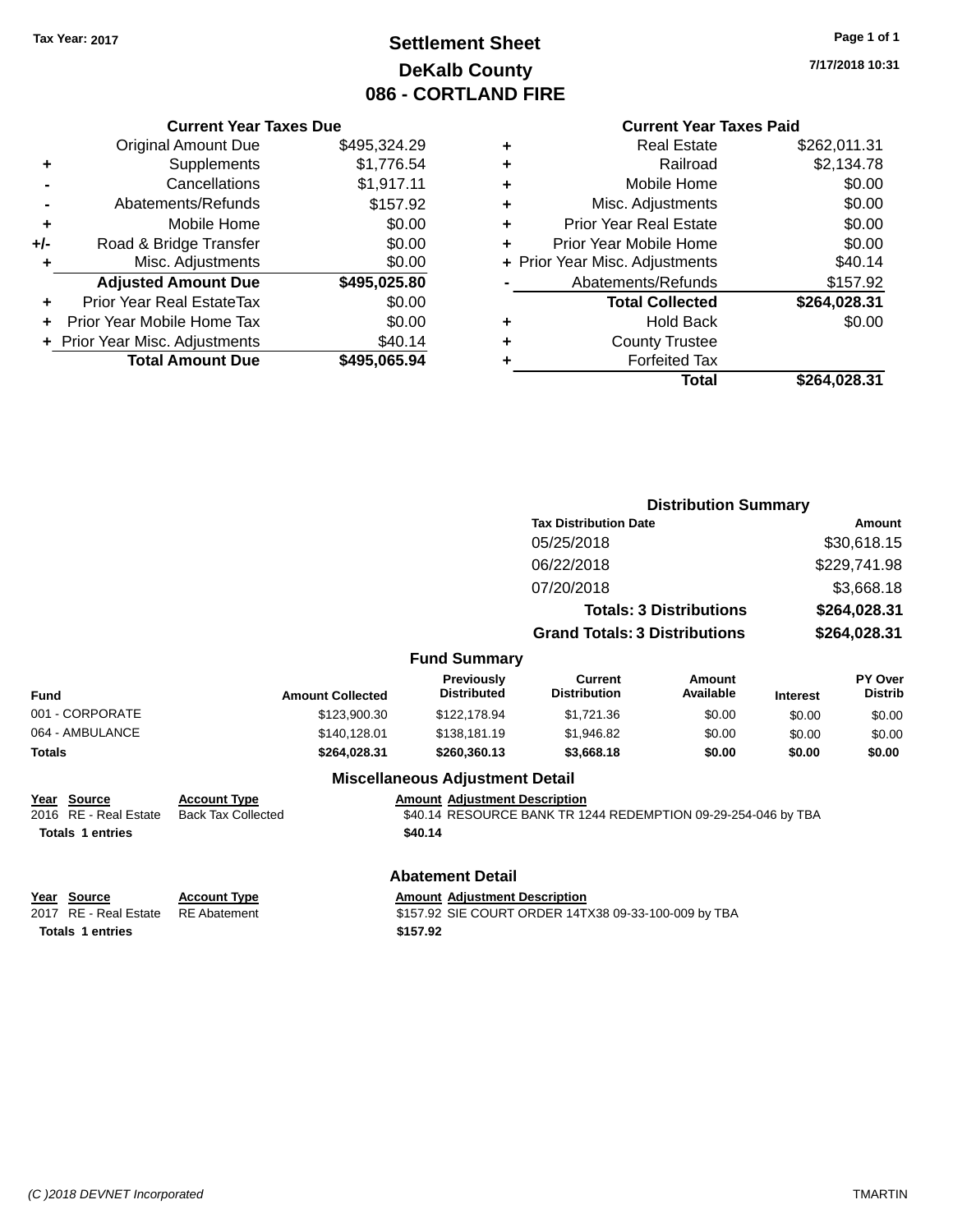# **Settlement Sheet Tax Year: 2017 Page 1 of 1 DeKalb County 087 - DE KALB FIRE**

**7/17/2018 10:31**

# **Current Year Taxes Paid**

|       | <b>Current Year Taxes Due</b>  |              |
|-------|--------------------------------|--------------|
|       | <b>Original Amount Due</b>     | \$139,204.29 |
| ٠     | Supplements                    | \$479.55     |
|       | Cancellations                  | \$770.91     |
|       | Abatements/Refunds             | \$0.55       |
| ٠     | Mobile Home                    | \$0.00       |
| $+/-$ | Road & Bridge Transfer         | \$0.00       |
| ٠     | Misc. Adjustments              | \$0.00       |
|       | <b>Adjusted Amount Due</b>     | \$138,912.38 |
| ٠     | Prior Year Real EstateTax      | (\$10.59)    |
|       | Prior Year Mobile Home Tax     | \$0.00       |
|       | + Prior Year Misc. Adjustments | \$0.00       |
|       | <b>Total Amount Due</b>        | \$138,901.79 |
|       |                                |              |

| ٠ | <b>Real Estate</b>             | \$78,008.15 |
|---|--------------------------------|-------------|
| ٠ | Railroad                       | \$2,056.68  |
| ٠ | Mobile Home                    | \$0.00      |
| ٠ | Misc. Adjustments              | \$0.00      |
| ٠ | <b>Prior Year Real Estate</b>  | (\$10.59)   |
| ٠ | Prior Year Mobile Home         | \$0.00      |
|   | + Prior Year Misc. Adjustments | \$0.00      |
|   | Abatements/Refunds             | \$0.55      |
|   | <b>Total Collected</b>         | \$80,053.69 |
| ٠ | <b>Hold Back</b>               | \$0.00      |
| ٠ | <b>County Trustee</b>          |             |
| ٠ | <b>Forfeited Tax</b>           |             |
|   | Total                          | \$80,053.69 |
|   |                                |             |

|                                      |                                            |                                                  |                                      | <b>Distribution Summary</b>                      |                                |                 |                           |
|--------------------------------------|--------------------------------------------|--------------------------------------------------|--------------------------------------|--------------------------------------------------|--------------------------------|-----------------|---------------------------|
|                                      |                                            |                                                  |                                      | <b>Tax Distribution Date</b>                     |                                |                 | <b>Amount</b>             |
|                                      |                                            |                                                  |                                      | 05/25/2018                                       |                                |                 | \$13,848.12               |
|                                      |                                            |                                                  |                                      | 06/22/2018                                       |                                |                 | \$65,161.42               |
|                                      |                                            |                                                  |                                      | 07/20/2018                                       |                                |                 | \$1,044.15                |
|                                      |                                            |                                                  |                                      |                                                  | <b>Totals: 3 Distributions</b> |                 | \$80,053.69               |
|                                      |                                            |                                                  |                                      | <b>Grand Totals: 3 Distributions</b>             |                                |                 | \$80,053.69               |
|                                      |                                            |                                                  | <b>Fund Summary</b>                  |                                                  |                                |                 |                           |
| <b>Fund</b>                          |                                            | <b>Amount Collected</b>                          | Previously<br><b>Distributed</b>     | <b>Current</b><br><b>Distribution</b>            | Amount<br>Available            | <b>Interest</b> | PY Over<br><b>Distrib</b> |
| 001 - CORPORATE                      |                                            | \$80,053.69                                      | \$79,009.54                          | \$1,044.15                                       | \$0.00                         | \$0.00          | \$0.00                    |
| <b>Totals</b>                        |                                            | \$80,053.69                                      | \$79,009.54                          | \$1,044.15                                       | \$0.00                         | \$0.00          | \$0.00                    |
|                                      |                                            |                                                  | <b>Abatement Detail</b>              |                                                  |                                |                 |                           |
| Year Source<br>2016 RE - Real Estate | <b>Account Type</b><br><b>RE</b> Abatement |                                                  | <b>Amount Adjustment Description</b> | \$0.41 PTAB INTEREST REFUND 08-29-200-003 by TBA |                                |                 |                           |
| 2016 RE - Real Estate                | <b>RE</b> Abatement                        | \$0.14 PTAB INTEREST REFUND 08-29-200-003 by TBA |                                      |                                                  |                                |                 |                           |
| <b>Totals 2 entries</b>              |                                            |                                                  | \$0.55                               |                                                  |                                |                 |                           |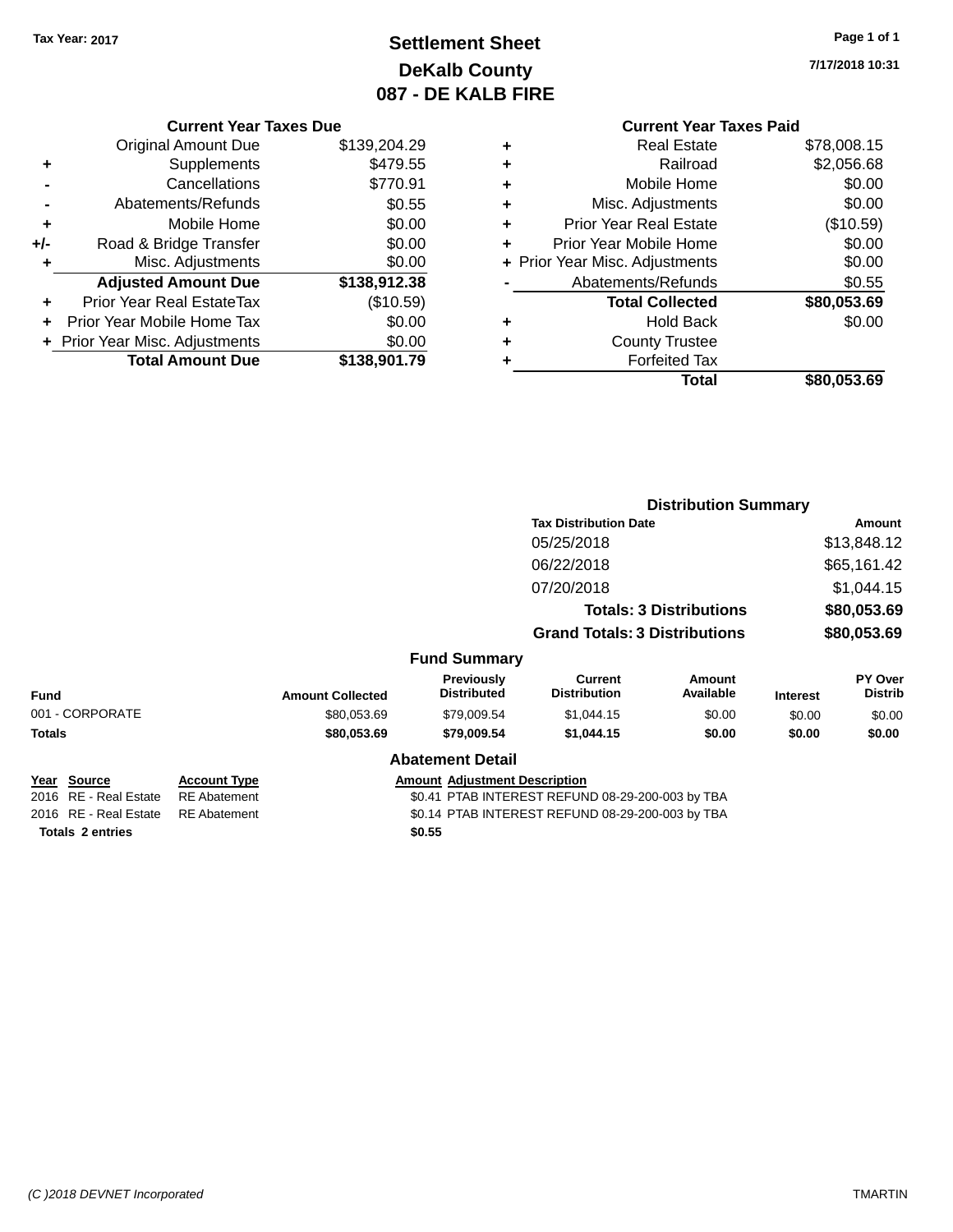# **Settlement Sheet Tax Year: 2017 Page 1 of 1 DeKalb County 088 - EARLVILLE FIRE**

**7/17/2018 10:31**

### **Current Year Taxes Due**

|       | <b>Original Amount Due</b>     | \$4,598.69 |
|-------|--------------------------------|------------|
| ٠     | Supplements                    | \$0.00     |
|       | Cancellations                  | \$0.00     |
|       | Abatements/Refunds             | \$0.00     |
| ÷     | Mobile Home                    | \$0.00     |
| $+/-$ | Road & Bridge Transfer         | \$0.00     |
| ٠     | Misc. Adjustments              | \$0.00     |
|       | <b>Adjusted Amount Due</b>     | \$4,598.69 |
|       | Prior Year Real EstateTax      | \$0.00     |
|       | Prior Year Mobile Home Tax     | \$0.00     |
|       | + Prior Year Misc. Adjustments | \$0.00     |
|       | <b>Total Amount Due</b>        | \$4.598.69 |

### **Current Year Taxes Paid +** Real Estate \$2,598.27

|   | Railroad                       | \$201.99   |
|---|--------------------------------|------------|
| ÷ | Mobile Home                    | \$0.00     |
| ٠ | Misc. Adjustments              | \$0.00     |
| ٠ | <b>Prior Year Real Estate</b>  | \$0.00     |
|   | Prior Year Mobile Home         | \$0.00     |
|   | + Prior Year Misc. Adjustments | \$0.00     |
|   | Abatements/Refunds             | \$0.00     |
|   | <b>Total Collected</b>         | \$2,800.26 |
| ٠ | <b>Hold Back</b>               | \$0.00     |
|   | <b>County Trustee</b>          |            |
|   | <b>Forfeited Tax</b>           |            |
|   | Total                          | \$2,800.26 |
|   |                                |            |

|                     | <b>Distribution Summary</b>          |            |
|---------------------|--------------------------------------|------------|
|                     | <b>Tax Distribution Date</b>         | Amount     |
|                     | 05/25/2018                           | \$612.70   |
|                     | 06/22/2018                           | \$2,133.22 |
|                     | 07/20/2018                           | \$54.34    |
|                     | <b>Totals: 3 Distributions</b>       | \$2,800.26 |
|                     | <b>Grand Totals: 3 Distributions</b> | \$2,800.26 |
| <b>Fund Summary</b> |                                      |            |

| <b>Fund</b>     | <b>Amount Collected</b> | <b>Previously</b><br><b>Distributed</b> | Current<br><b>Distribution</b> | Amount<br>Available | <b>Interest</b> | <b>PY Over</b><br><b>Distrib</b> |
|-----------------|-------------------------|-----------------------------------------|--------------------------------|---------------------|-----------------|----------------------------------|
| 001 - CORPORATE | \$1,488.34              | \$1,459.46                              | \$28.88                        | \$0.00              | \$0.00          | \$0.00                           |
| 064 - AMBULANCE | \$1.311.92              | \$1,286.46                              | \$25.46                        | \$0.00              | \$0.00          | \$0.00                           |
| Totals          | \$2,800.26              | \$2.745.92                              | \$54.34                        | \$0.00              | \$0.00          | \$0.00                           |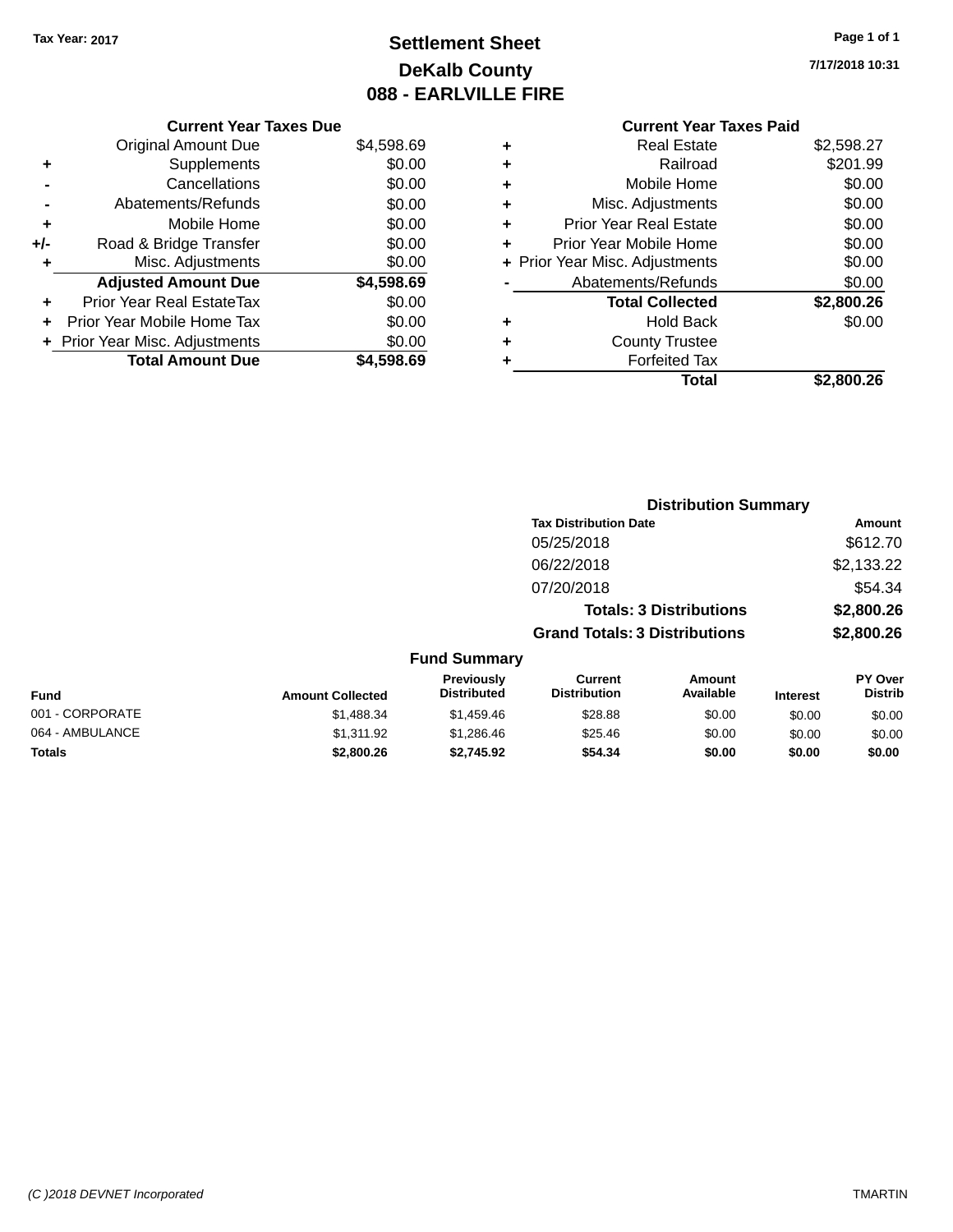### **Settlement Sheet Tax Year: 2017 Page 1 of 1 DeKalb County 089 - GENOA-KINGSTON FIRE**

**7/17/2018 10:31**

#### **Current Year Taxes Paid**

|     | <b>Current Year Taxes Due</b>  |              |  |  |  |  |  |
|-----|--------------------------------|--------------|--|--|--|--|--|
|     | <b>Original Amount Due</b>     | \$986,539.77 |  |  |  |  |  |
| ٠   | Supplements                    | \$14,069.73  |  |  |  |  |  |
|     | Cancellations                  | \$17,361.67  |  |  |  |  |  |
|     | Abatements/Refunds             | \$0.00       |  |  |  |  |  |
| ٠   | Mobile Home                    | \$0.00       |  |  |  |  |  |
| +/- | Road & Bridge Transfer         | \$0.00       |  |  |  |  |  |
| ٠   | Misc. Adjustments              | \$0.00       |  |  |  |  |  |
|     | <b>Adjusted Amount Due</b>     | \$983,247.83 |  |  |  |  |  |
| ٠   | Prior Year Real EstateTax      | \$0.00       |  |  |  |  |  |
| ÷   | Prior Year Mobile Home Tax     | \$0.00       |  |  |  |  |  |
|     | + Prior Year Misc. Adjustments | \$68.60      |  |  |  |  |  |
|     | <b>Total Amount Due</b>        | \$983.316.43 |  |  |  |  |  |
|     |                                |              |  |  |  |  |  |

| ٠ | <b>Real Estate</b>             | \$538,395.43 |
|---|--------------------------------|--------------|
| ٠ | Railroad                       | \$4,710.97   |
| ٠ | Mobile Home                    | \$0.00       |
| ٠ | Misc. Adjustments              | \$0.00       |
| ٠ | <b>Prior Year Real Estate</b>  | \$0.00       |
| ٠ | Prior Year Mobile Home         | \$0.00       |
|   | + Prior Year Misc. Adjustments | \$68.60      |
|   | Abatements/Refunds             | \$0.00       |
|   | <b>Total Collected</b>         | \$543,175.00 |
| ٠ | Hold Back                      | \$0.00       |
| ٠ | <b>County Trustee</b>          |              |
| ٠ | <b>Forfeited Tax</b>           |              |
|   | Total                          | \$543,175.00 |
|   |                                |              |

|                                         |                         |                                  |                                      | <b>Distribution Summary</b>    |                 |                           |
|-----------------------------------------|-------------------------|----------------------------------|--------------------------------------|--------------------------------|-----------------|---------------------------|
|                                         |                         |                                  | <b>Tax Distribution Date</b>         |                                |                 | Amount                    |
|                                         |                         |                                  | 05/25/2018                           |                                |                 | \$100,592.03              |
|                                         |                         |                                  | 06/22/2018                           |                                |                 | \$432,300.24              |
|                                         |                         |                                  | 07/20/2018                           |                                |                 | \$10,282.73               |
|                                         |                         |                                  |                                      | <b>Totals: 3 Distributions</b> |                 | \$543,175.00              |
|                                         |                         |                                  | <b>Grand Totals: 3 Distributions</b> |                                |                 | \$543,175.00              |
|                                         |                         | <b>Fund Summary</b>              |                                      |                                |                 |                           |
| <b>Fund</b>                             | <b>Amount Collected</b> | Previously<br><b>Distributed</b> | Current<br><b>Distribution</b>       | Amount<br>Available            | <b>Interest</b> | PY Over<br><b>Distrib</b> |
| 001 - CORPORATE                         | \$127,635.27            | \$125,219.03                     | \$2,416.24                           | \$0.00                         | \$0.00          | \$0.00                    |
| 035 - TORT JUDGEMENTS/LIABILITY<br>INS. | \$108,639.35            | \$106,582.72                     | \$2,056.63                           | \$0.00                         | \$0.00          | \$0.00                    |
| 064 - AMBULANCE                         | \$306,900.38            | \$301,090.52                     | \$5,809.86                           | \$0.00                         | \$0.00          | \$0.00                    |
| Totals                                  | \$543,175.00            | \$532,892.27                     | \$10,282.73                          | \$0.00                         | \$0.00          | \$0.00                    |

#### **Miscellaneous Adjustment Detail**

### **Year** Source **Account Type Account Adjustment Description**

**Totals \$68.60 1 entries**

2016 RE - Real Estate Back Tax Collected **688.60 MATHESON REDEMPTION 02-22-402-003 by TBA**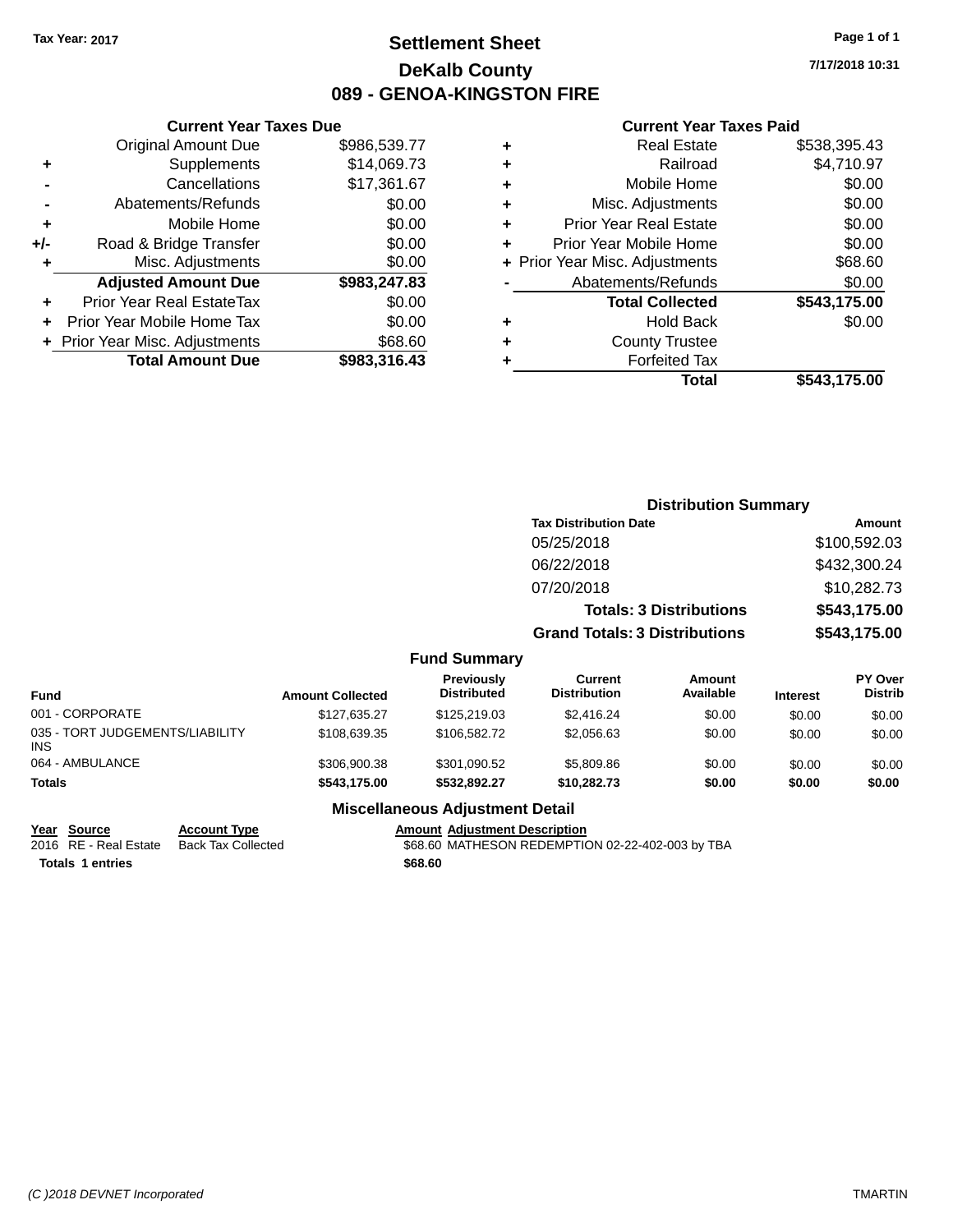# **Settlement Sheet Tax Year: 2017 Page 1 of 1 DeKalb County 090 - HAMPSHIRE FIRE**

**7/17/2018 10:31**

### **Current Year Taxes Paid**

|       | <b>Current Year Taxes Due</b>  |             |
|-------|--------------------------------|-------------|
|       | <b>Original Amount Due</b>     | \$24,872.70 |
| ٠     | Supplements                    | \$0.00      |
|       | Cancellations                  | \$0.00      |
|       | Abatements/Refunds             | \$0.00      |
| ٠     | Mobile Home                    | \$0.00      |
| $+/-$ | Road & Bridge Transfer         | \$0.00      |
| ٠     | Misc. Adjustments              | \$0.00      |
|       | <b>Adjusted Amount Due</b>     | \$24,872.70 |
| ٠     | Prior Year Real EstateTax      | \$0.00      |
|       | Prior Year Mobile Home Tax     | \$0.00      |
|       | + Prior Year Misc. Adjustments | \$0.00      |
|       | <b>Total Amount Due</b>        | \$24,872.70 |
|       |                                |             |

| ٠ | <b>Real Estate</b>             | \$15,335.20 |
|---|--------------------------------|-------------|
| ٠ | Railroad                       | \$257.34    |
| ٠ | Mobile Home                    | \$0.00      |
| ٠ | Misc. Adjustments              | \$0.00      |
| ٠ | <b>Prior Year Real Estate</b>  | \$0.00      |
|   | Prior Year Mobile Home         | \$0.00      |
|   | + Prior Year Misc. Adjustments | \$0.00      |
|   | Abatements/Refunds             | \$0.00      |
|   | <b>Total Collected</b>         | \$15,592.54 |
| ٠ | Hold Back                      | \$0.00      |
| ٠ | <b>County Trustee</b>          |             |
| ٠ | <b>Forfeited Tax</b>           |             |
|   | Total                          | \$15,592.54 |
|   |                                |             |

|                             |                         |                                  | <b>Distribution Summary</b>           |                                |                 |                                  |
|-----------------------------|-------------------------|----------------------------------|---------------------------------------|--------------------------------|-----------------|----------------------------------|
|                             |                         |                                  | <b>Tax Distribution Date</b>          |                                |                 | Amount                           |
|                             |                         |                                  | 05/25/2018                            |                                |                 | \$4,606.10                       |
|                             |                         |                                  | 06/22/2018                            |                                |                 | \$10,662.00                      |
|                             |                         |                                  | 07/20/2018                            |                                |                 | \$324.44                         |
|                             |                         |                                  |                                       | <b>Totals: 3 Distributions</b> |                 | \$15,592.54                      |
|                             |                         |                                  | <b>Grand Totals: 3 Distributions</b>  |                                |                 | \$15,592.54                      |
|                             |                         | <b>Fund Summary</b>              |                                       |                                |                 |                                  |
| <b>Fund</b>                 | <b>Amount Collected</b> | Previously<br><b>Distributed</b> | <b>Current</b><br><b>Distribution</b> | Amount<br>Available            | <b>Interest</b> | <b>PY Over</b><br><b>Distrib</b> |
| 001 - CORPORATE             | \$7,659.31              | \$7,499.94                       | \$159.37                              | \$0.00                         | \$0.00          | \$0.00                           |
| 013 - FIREFIGHTER'S PENSION | \$273.89                | \$268.19                         | \$5.70                                | \$0.00                         | \$0.00          | \$0.00                           |
| 064 - AMBULANCE             | \$7,659.34              | \$7,499.97                       | \$159.37                              | \$0.00                         | \$0.00          | \$0.00                           |
| <b>Totals</b>               | \$15,592.54             | \$15,268.10                      | \$324.44                              | \$0.00                         | \$0.00          | \$0.00                           |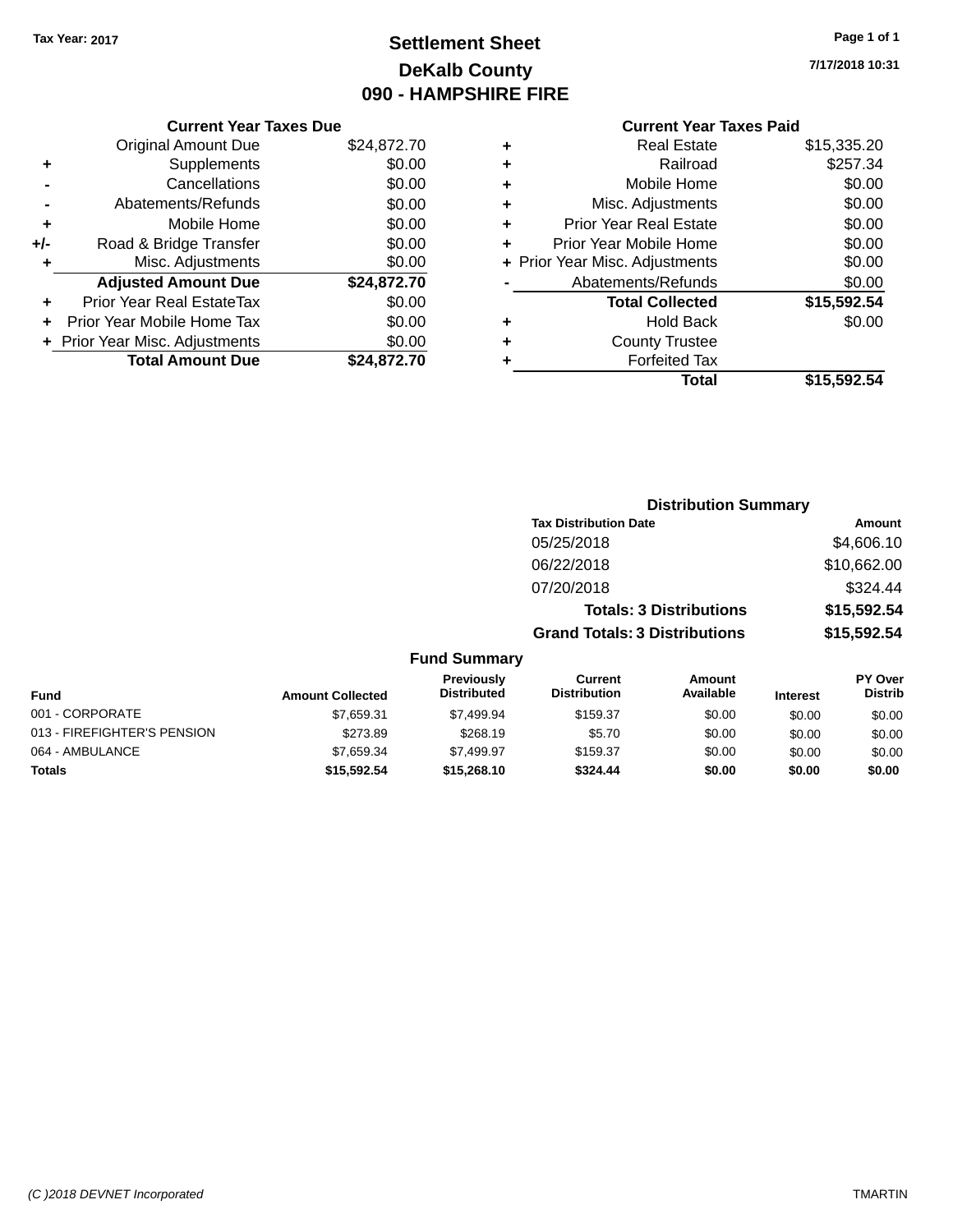# **Settlement Sheet Tax Year: 2017 Page 1 of 1 DeKalb County 091 - HINCKLEY FIRE**

**7/17/2018 10:31**

### **Current Year Taxes Paid**

|     | <b>Current Year Taxes Due</b>  |              |  |  |  |  |  |
|-----|--------------------------------|--------------|--|--|--|--|--|
|     | <b>Original Amount Due</b>     | \$402,232.01 |  |  |  |  |  |
| ٠   | Supplements                    | \$1,838.51   |  |  |  |  |  |
|     | Cancellations                  | \$1,967.06   |  |  |  |  |  |
|     | Abatements/Refunds             | \$0.00       |  |  |  |  |  |
| ٠   | Mobile Home                    | \$0.00       |  |  |  |  |  |
| +/- | Road & Bridge Transfer         | \$0.00       |  |  |  |  |  |
| ٠   | Misc. Adjustments              | \$47.72      |  |  |  |  |  |
|     | <b>Adjusted Amount Due</b>     | \$402,151.18 |  |  |  |  |  |
|     | Prior Year Real EstateTax      | \$0.00       |  |  |  |  |  |
|     | Prior Year Mobile Home Tax     | \$0.00       |  |  |  |  |  |
|     | + Prior Year Misc. Adjustments | \$0.00       |  |  |  |  |  |
|     | <b>Total Amount Due</b>        | \$402,151.18 |  |  |  |  |  |
|     |                                |              |  |  |  |  |  |

|   | <b>Real Estate</b>             | \$224,758.45 |
|---|--------------------------------|--------------|
| ٠ | Railroad                       | \$2,654.97   |
| ٠ | Mobile Home                    | \$0.00       |
| ٠ | Misc. Adjustments              | \$47.72      |
| ٠ | <b>Prior Year Real Estate</b>  | \$0.00       |
| ٠ | Prior Year Mobile Home         | \$0.00       |
|   | + Prior Year Misc. Adjustments | \$0.00       |
|   | Abatements/Refunds             | \$0.00       |
|   | <b>Total Collected</b>         | \$227,461.14 |
| ٠ | Hold Back                      | \$0.00       |
| ٠ | <b>County Trustee</b>          |              |
|   | <b>Forfeited Tax</b>           |              |
|   | Total                          | \$227.461.14 |
|   |                                |              |

|                             |                         |                                         |                                      | <b>Distribution Summary</b>    |                 |                                  |
|-----------------------------|-------------------------|-----------------------------------------|--------------------------------------|--------------------------------|-----------------|----------------------------------|
|                             |                         |                                         | <b>Tax Distribution Date</b>         |                                |                 | Amount                           |
|                             |                         |                                         | 05/25/2018                           |                                |                 | \$37,054.83                      |
|                             |                         |                                         | 06/22/2018                           |                                |                 | \$186,206.30                     |
|                             |                         |                                         | 07/20/2018                           |                                |                 | \$4,200.01                       |
|                             |                         |                                         |                                      | <b>Totals: 3 Distributions</b> |                 | \$227,461.14                     |
|                             |                         |                                         | <b>Grand Totals: 3 Distributions</b> |                                |                 | \$227,461.14                     |
|                             |                         | <b>Fund Summary</b>                     |                                      |                                |                 |                                  |
| <b>Fund</b>                 | <b>Amount Collected</b> | <b>Previously</b><br><b>Distributed</b> | Current<br><b>Distribution</b>       | <b>Amount</b><br>Available     | <b>Interest</b> | <b>PY Over</b><br><b>Distrib</b> |
| 001 - CORPORATE             | \$138,216.54            | \$135,664.41                            | \$2,552.13                           | \$0.00                         | \$0.00          | \$0.00                           |
| 013 - FIREFIGHTER'S PENSION | \$4,330.41              | \$4,250.45                              | \$79.96                              | \$0.00                         | \$0.00          | \$0.00                           |
| 064 - AMBULANCE             | \$84,914.19             | \$83,346.27                             | \$1,567.92                           | \$0.00                         | \$0.00          | \$0.00                           |
| Totals                      | \$227,461.14            | \$223,261.13                            | \$4,200.01                           | \$0.00                         | \$0.00          | \$0.00                           |
|                             |                         | Miccellenceus Adjustment Detail         |                                      |                                |                 |                                  |

### **Miscellaneous Adjustment Detail**

#### **Year Source Account Type Account Adjustment Description**

2017 RE - Real Estate Paymt In Lieu of Tax **120 SAT.72 HOUSING AUTHORITY SUNSET VIEW APTS**. by TBA **Totals \$47.72 1 entries**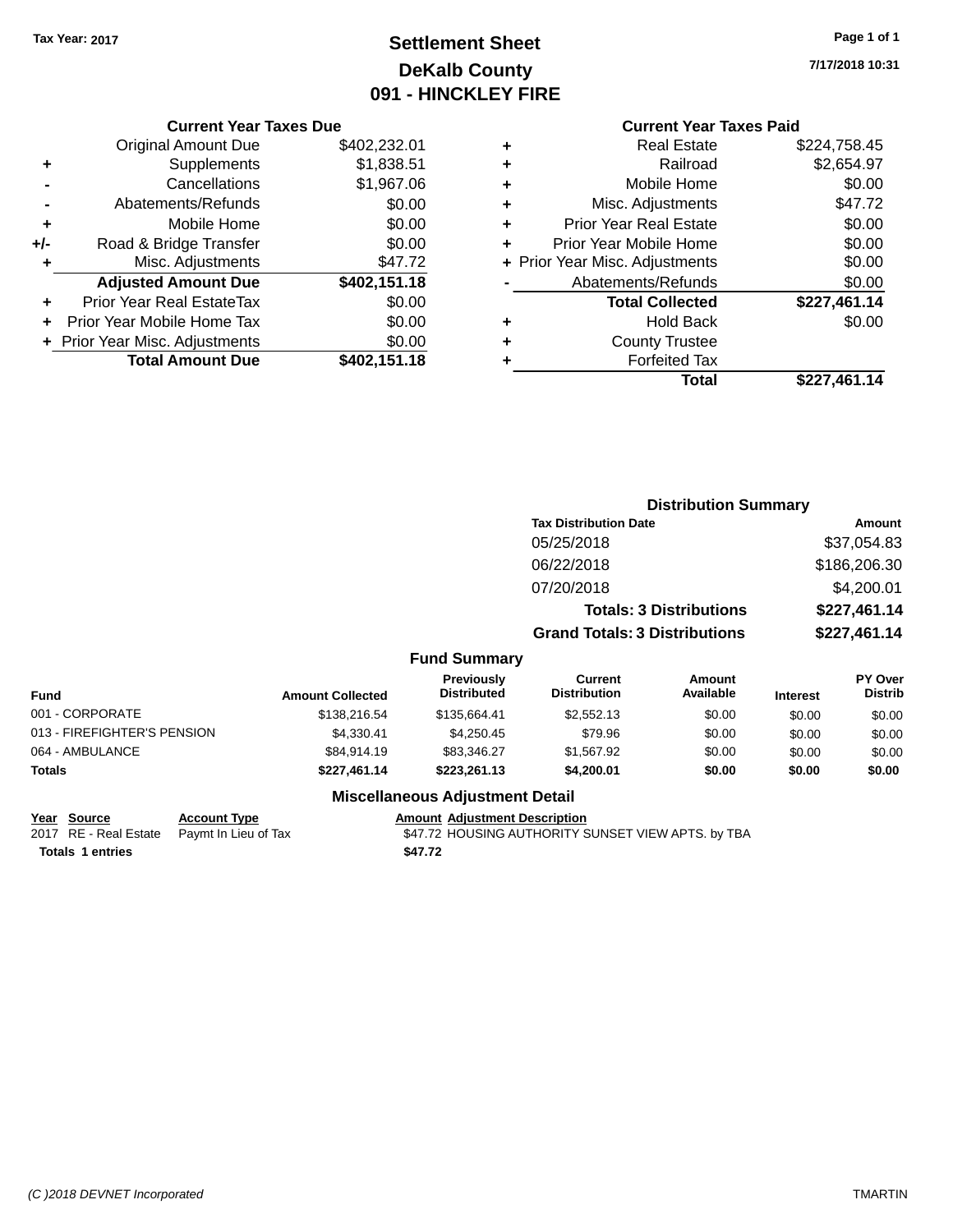# **Settlement Sheet Tax Year: 2017 Page 1 of 1 DeKalb County 092 - KIRKLAND FIRE**

**7/17/2018 10:31**

#### **Current Year Taxes Due**

|       | <b>Original Amount Due</b>     | \$353,753.06 |
|-------|--------------------------------|--------------|
| ٠     | Supplements                    | \$3,330.26   |
|       | Cancellations                  | \$3,488.75   |
|       | Abatements/Refunds             | \$0.00       |
| ٠     | Mobile Home                    | \$0.00       |
| $+/-$ | Road & Bridge Transfer         | \$0.00       |
| ٠     | Misc. Adjustments              | \$20.72      |
|       | <b>Adjusted Amount Due</b>     | \$353,615.29 |
|       | Prior Year Real EstateTax      | \$0.00       |
|       | Prior Year Mobile Home Tax     | \$0.00       |
|       | + Prior Year Misc. Adjustments | \$0.00       |
|       | <b>Total Amount Due</b>        | \$353,615.29 |

# **Current Year Taxes Paid**

| ٠ | <b>Real Estate</b>             | \$196,635.57 |
|---|--------------------------------|--------------|
| ٠ | Railroad                       | \$2,187.54   |
| ٠ | Mobile Home                    | \$0.00       |
| ٠ | Misc. Adjustments              | \$20.72      |
| ٠ | <b>Prior Year Real Estate</b>  | \$0.00       |
| ٠ | Prior Year Mobile Home         | \$0.00       |
|   | + Prior Year Misc. Adjustments | \$0.00       |
|   | Abatements/Refunds             | \$0.00       |
|   | <b>Total Collected</b>         | \$198,843.83 |
| ٠ | <b>Hold Back</b>               | \$0.00       |
| ٠ | <b>County Trustee</b>          |              |
|   | <b>Forfeited Tax</b>           |              |
|   | Total                          | \$198,843.83 |
|   |                                |              |

### **Distribution Summary Tax Distribution Date Amount** 05/25/2018 \$42,738.24 06/22/2018 \$151,495.86 07/20/2018 \$4,609.73 **Totals: 3 Distributions \$198,843.83 Grand Totals: 3 Distributions \$198,843.83**

#### **Fund Summary**

| <b>Fund</b>                                         | <b>Amount Collected</b> | <b>Previously</b><br><b>Distributed</b> | Current<br><b>Distribution</b> | <b>Amount</b><br>Available | <b>Interest</b> | <b>PY Over</b><br><b>Distrib</b> |
|-----------------------------------------------------|-------------------------|-----------------------------------------|--------------------------------|----------------------------|-----------------|----------------------------------|
| 001 - CORPORATE                                     | \$112,996.18            | \$110,376.62                            | \$2,619.56                     | \$0.00                     | \$0.00          | \$0.00                           |
| 027 - AUDIT                                         | \$1,307.01              | \$1,276.71                              | \$30.30                        | \$0.00                     | \$0.00          | \$0.00                           |
| 035 - TORT JUDGMENTS, LIABILITY<br><b>INSURANCE</b> | \$7,070.70              | \$6,906.78                              | \$163.92                       | \$0.00                     | \$0.00          | \$0.00                           |
| 062 - WORKERS COMPENSATION                          | \$4,421.09              | \$4,318,60                              | \$102.49                       | \$0.00                     | \$0.00          | \$0.00                           |
| 064 - AMBULANCE                                     | \$73,048.85             | \$71,355.39                             | \$1,693.46                     | \$0.00                     | \$0.00          | \$0.00                           |
| <b>Totals</b>                                       | \$198,843.83            | \$194,234,10                            | \$4,609.73                     | \$0.00                     | \$0.00          | \$0.00                           |

#### **Miscellaneous Adjustment Detail**

| Year Source             | <b>Account Type</b> | <b>Amount Adiustment Description</b>              |
|-------------------------|---------------------|---------------------------------------------------|
| 2017 RE - Real Estate   | Back Tax Collected  | \$20.72 KETTLESON REDEMPTION 01-19-335-001 by TBA |
| <b>Totals 1 entries</b> |                     | \$20.72                                           |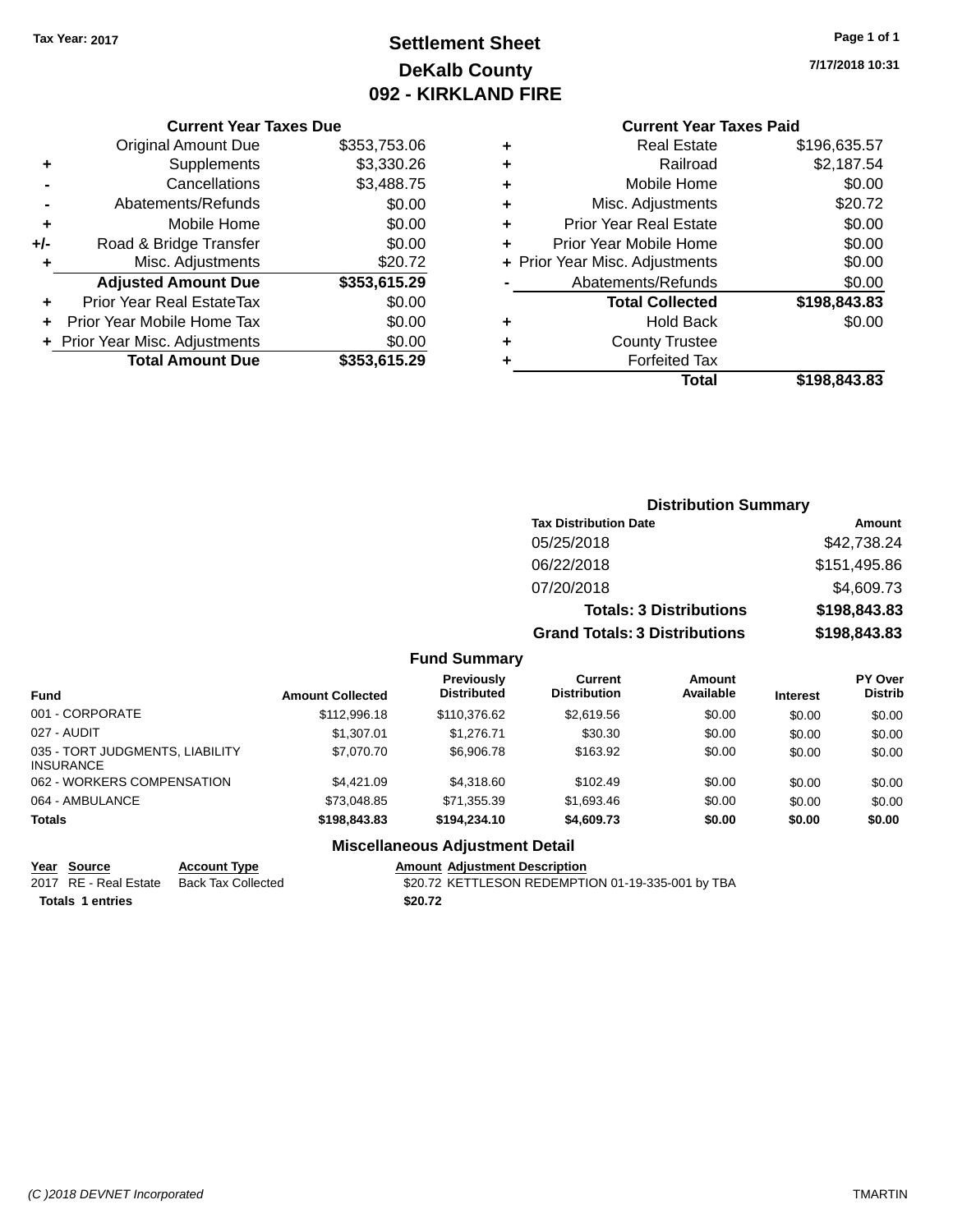# **Settlement Sheet Tax Year: 2017 Page 1 of 1 DeKalb County 093 - LEE FIRE**

**7/17/2018 10:31**

| ㄴㄴ ㅣ !!ヽㄴ |                                |             |
|-----------|--------------------------------|-------------|
|           | <b>Current Year Taxes Paid</b> |             |
| ٠         | <b>Real Estate</b>             | \$21,920.26 |
| ٠         | Railroad                       | \$571.34    |
| ٠         | Mobile Home                    | \$0.00      |
| ٠         | Misc. Adjustments              | \$0.00      |
| ٠         | <b>Prior Year Real Estate</b>  | \$0.00      |
| ÷         | Prior Year Mobile Home         | \$0.00      |
|           | + Prior Year Misc. Adjustments | \$0.00      |
|           |                                |             |

|   | Prior Year Mobile Home         | \$0.00      |
|---|--------------------------------|-------------|
|   | + Prior Year Misc. Adjustments | \$0.00      |
|   | Abatements/Refunds             | \$0.00      |
|   | <b>Total Collected</b>         | \$22,491.60 |
| ٠ | Hold Back                      | \$0.00      |
| ٠ | <b>County Trustee</b>          |             |
| + | <b>Forfeited Tax</b>           |             |
|   | Total                          | \$22,491.60 |

|     | <b>Current Year Taxes Due</b>    |             |
|-----|----------------------------------|-------------|
|     | <b>Original Amount Due</b>       | \$40,793.69 |
| ٠   | Supplements                      | \$0.00      |
|     | Cancellations                    | \$0.00      |
|     | Abatements/Refunds               | \$0.00      |
| ٠   | Mobile Home                      | \$0.00      |
| +/- | Road & Bridge Transfer           | \$0.00      |
| ٠   | Misc. Adjustments                | \$0.00      |
|     | <b>Adjusted Amount Due</b>       | \$40,793.69 |
|     | <b>Prior Year Real EstateTax</b> | \$0.00      |
|     | Prior Year Mobile Home Tax       | \$0.00      |
|     | + Prior Year Misc. Adjustments   | \$0.00      |
|     | <b>Total Amount Due</b>          | \$40,793.69 |

|                     |                                      | <b>Distribution Summary</b>    |                |
|---------------------|--------------------------------------|--------------------------------|----------------|
|                     | <b>Tax Distribution Date</b>         |                                | Amount         |
|                     | 05/25/2018                           |                                | \$2,811.63     |
|                     | 06/22/2018                           |                                | \$19,309.59    |
|                     | 07/20/2018                           |                                | \$370.38       |
|                     |                                      | <b>Totals: 3 Distributions</b> | \$22,491.60    |
|                     | <b>Grand Totals: 3 Distributions</b> |                                | \$22,491.60    |
| <b>Fund Summary</b> |                                      |                                |                |
| Previously          | Current                              | Amount                         | <b>PY Over</b> |

| <b>Fund</b>                            | <b>Amount Collected</b> | <b>Previously</b><br><b>Distributed</b> | Current<br><b>Distribution</b> | Amount<br>Available | <b>Interest</b> | <b>PY Over</b><br><b>Distrib</b> |
|----------------------------------------|-------------------------|-----------------------------------------|--------------------------------|---------------------|-----------------|----------------------------------|
| 001 - CORPORATE                        | \$15,072.94             | \$14,824,72                             | \$248.22                       | \$0.00              | \$0.00          | \$0.00                           |
| 035 - TORT JUDGEMENTS/LIABILITY<br>INS | \$1.737.52              | \$1.708.91                              | \$28.61                        | \$0.00              | \$0.00          | \$0.00                           |
| 064 - AMBULANCE                        | \$5.681.14              | \$5,587.59                              | \$93.55                        | \$0.00              | \$0.00          | \$0.00                           |
| Totals                                 | \$22,491.60             | \$22,121,22                             | \$370.38                       | \$0.00              | \$0.00          | \$0.00                           |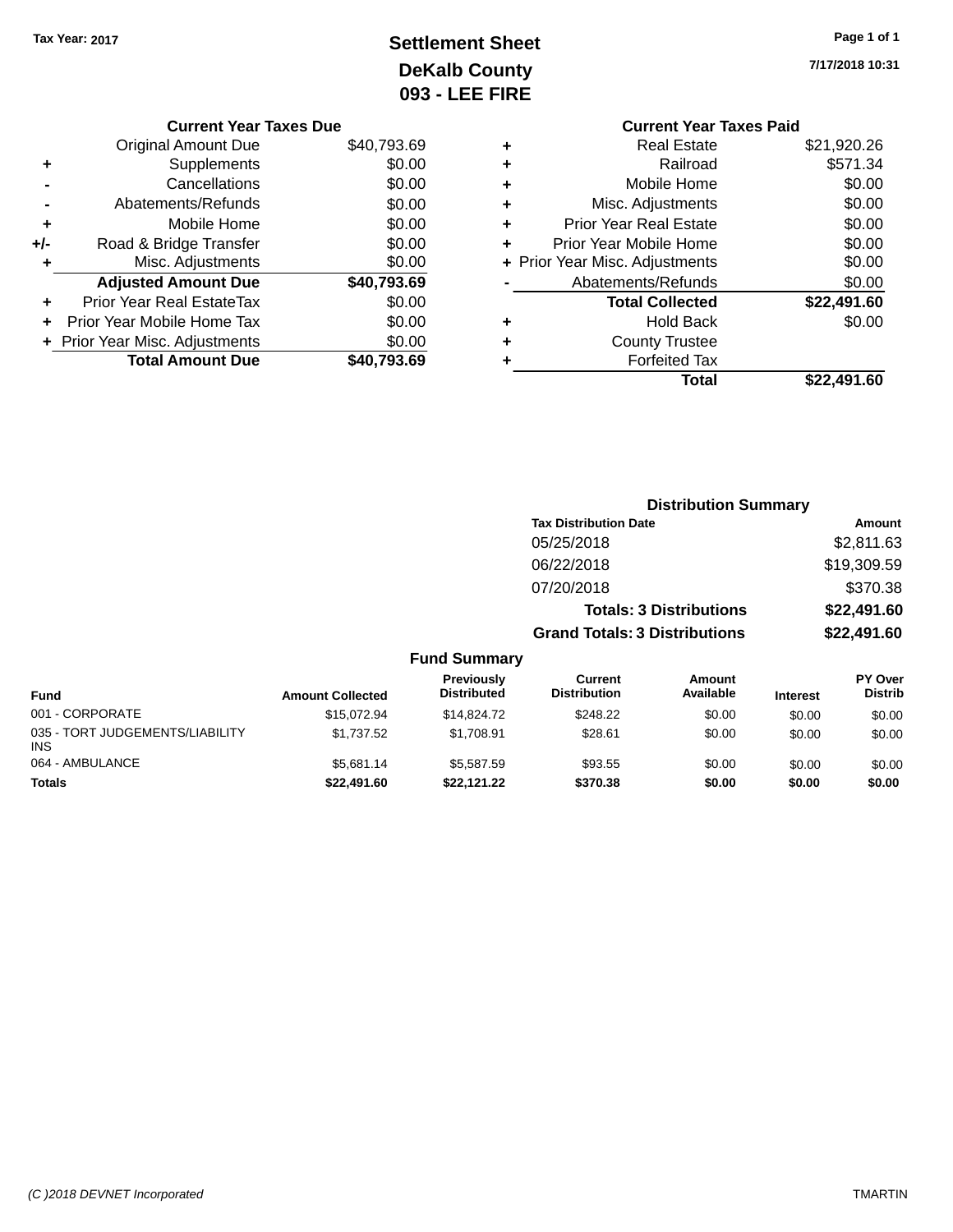# **Settlement Sheet Tax Year: 2017 Page 1 of 1 DeKalb County 094 - LELAND FIRE**

**7/17/2018 10:31**

|     | <b>Current Year Taxes Due</b>  |             |
|-----|--------------------------------|-------------|
|     | Original Amount Due            | \$30,127.34 |
| ٠   | Supplements                    | \$71.84     |
|     | Cancellations                  | \$83.56     |
|     | Abatements/Refunds             | \$0.00      |
| ٠   | Mobile Home                    | \$0.00      |
| +/- | Road & Bridge Transfer         | \$0.00      |
| ٠   | Misc. Adjustments              | \$0.00      |
|     | <b>Adjusted Amount Due</b>     | \$30,115.62 |
| ÷   | Prior Year Real EstateTax      | \$0.00      |
|     | Prior Year Mobile Home Tax     | \$0.00      |
|     | + Prior Year Misc. Adjustments | \$0.00      |
|     | <b>Total Amount Due</b>        | \$30,115.62 |
|     |                                |             |

### **Current Year Taxes Paid +** Real Estate \$19,151.97 **+** Railroad \$0.00 **+** Mobile Home \$0.00 **+** Misc. Adjustments \$0.00 **+** Prior Year Real Estate \$0.00 **+** Prior Year Mobile Home \$0.00 **+ Prior Year Misc. Adjustments**  $$0.00$ Abatements/Refunds \$0.00 **Total Collected \$19,151.97 +** Hold Back \$0.00 **+** County Trustee **+** Forfeited Tax **Total \$19,151.97**

**Distribution Summary Tax Distribution Date Amount** 

05/25/2018 \$2,872.06 06/22/2018 \$16,051.72 07/20/2018 \$228.19 **Totals: 3 Distributions \$19,151.97 Grand Totals: 3 Distributions \$19,151.97 Fund Summary Fund Interest Amount Collected Distributed PY Over Distrib Amount Available Current Distribution Previously** 001 - CORPORATE \$19,851.68 \$19,615.16 \$236.52 \$0.00 \$0.00 \$0.00 109 - PRIOR YEAR ADJUSTMENT  $$-699.71$   $$-691.38$   $$-8.33$   $$0.00$   $$0.00$   $$0.00$ **Totals \$19,151.97 \$18,923.78 \$228.19 \$0.00 \$0.00 \$0.00**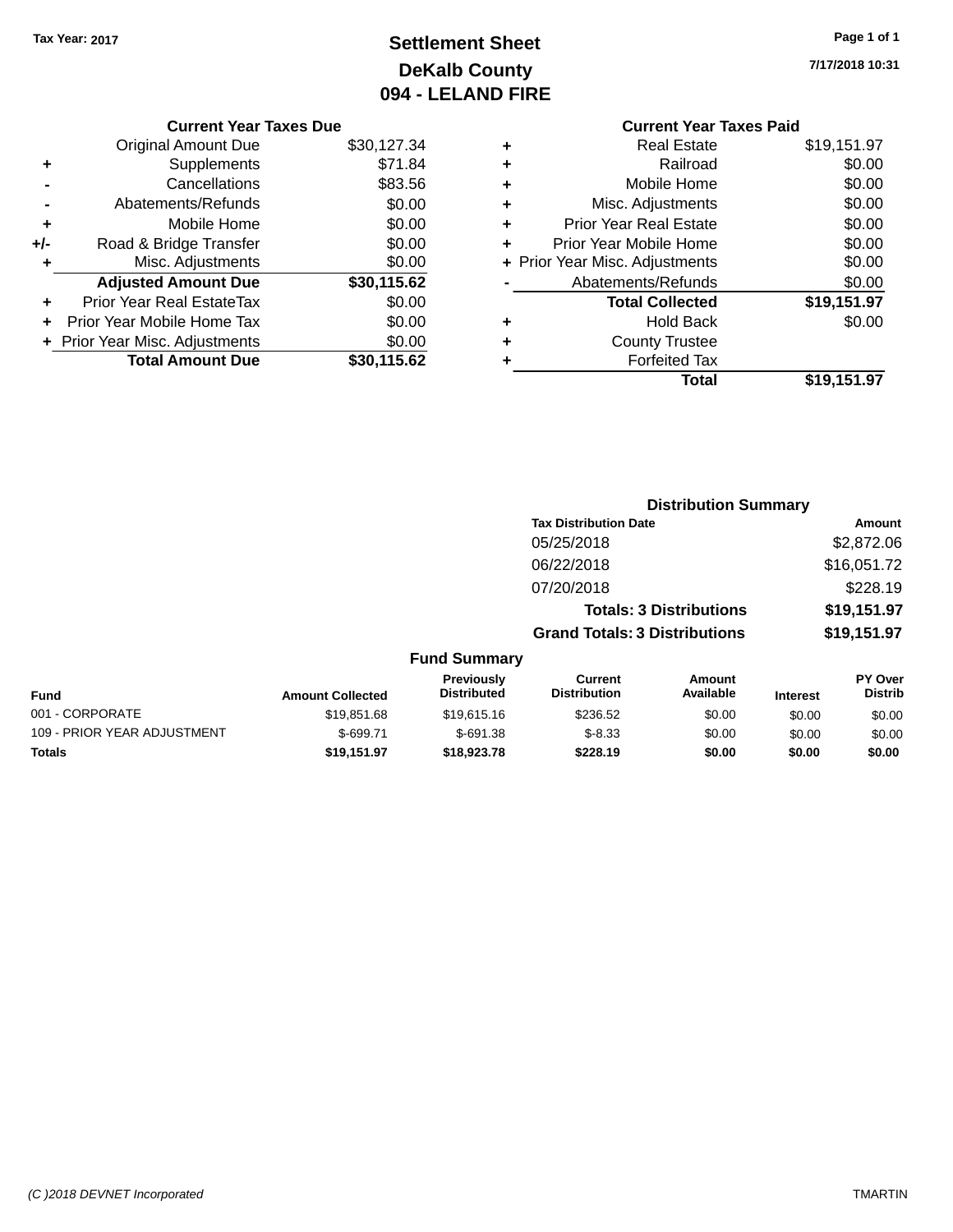# **Settlement Sheet Tax Year: 2017 Page 1 of 1 DeKalb County 095 - MALTA FIRE**

**7/17/2018 10:31**

### **Current Year Taxes Due**

|     | <b>Original Amount Due</b>     | \$196,530.53 |
|-----|--------------------------------|--------------|
| ٠   | Supplements                    | \$358.41     |
|     | Cancellations                  | \$574.64     |
|     | Abatements/Refunds             | \$0.00       |
| ٠   | Mobile Home                    | \$0.00       |
| +/- | Road & Bridge Transfer         | \$0.00       |
| ٠   | Misc. Adjustments              | \$5.37       |
|     | <b>Adjusted Amount Due</b>     | \$196,319.67 |
| ٠   | Prior Year Real EstateTax      | \$0.00       |
|     | Prior Year Mobile Home Tax     | \$0.00       |
|     | + Prior Year Misc. Adjustments | \$0.00       |
|     | <b>Total Amount Due</b>        | \$196,319.67 |

### **Current Year Taxes Paid +** Real Estate \$109,920.70 **+** Railroad \$3,128.93

|   | Mobile Home                    | \$0.00       |
|---|--------------------------------|--------------|
| ٠ | Misc. Adjustments              | \$5.37       |
| ٠ | <b>Prior Year Real Estate</b>  | \$0.00       |
|   | Prior Year Mobile Home         | \$0.00       |
|   | + Prior Year Misc. Adjustments | \$0.00       |
|   | Abatements/Refunds             | \$0.00       |
|   | <b>Total Collected</b>         | \$113,055.00 |
|   | <b>Hold Back</b>               | \$0.00       |
| ٠ | <b>County Trustee</b>          |              |
|   | <b>Forfeited Tax</b>           |              |
|   | Total                          | \$113,055.00 |

|                 | <b>Distribution Summary</b> |                                  |                                       |                                |                 |                           |
|-----------------|-----------------------------|----------------------------------|---------------------------------------|--------------------------------|-----------------|---------------------------|
|                 |                             |                                  | <b>Tax Distribution Date</b>          |                                |                 | Amount                    |
|                 |                             |                                  | 05/25/2018                            |                                |                 | \$19,799.67               |
|                 |                             |                                  | 06/22/2018                            |                                |                 | \$92,104.61               |
|                 |                             |                                  | 07/20/2018                            |                                |                 | \$1,150.72                |
|                 |                             |                                  |                                       | <b>Totals: 3 Distributions</b> |                 | \$113,055.00              |
|                 |                             |                                  | <b>Grand Totals: 3 Distributions</b>  |                                |                 | \$113,055.00              |
|                 |                             | <b>Fund Summary</b>              |                                       |                                |                 |                           |
| <b>Fund</b>     | <b>Amount Collected</b>     | Previously<br><b>Distributed</b> | <b>Current</b><br><b>Distribution</b> | Amount<br>Available            | <b>Interest</b> | PY Over<br><b>Distrib</b> |
| 001 - CORPORATE | \$56,526.03                 | \$55,950.68                      | \$575.35                              | \$0.00                         | \$0.00          | \$0.00                    |
| 064 - AMBULANCE | \$56,528.97                 | \$55,953.60                      | \$575.37                              | \$0.00                         | \$0.00          | \$0.00                    |
| <b>Totals</b>   | \$113,055.00                | \$111,904.28                     | \$1,150.72                            | \$0.00                         | \$0.00          | \$0.00                    |
|                 |                             |                                  |                                       |                                |                 |                           |

### **Miscellaneous Adjustment Detail**

| Year Source             | <b>Account Type</b> | Amount |
|-------------------------|---------------------|--------|
| 2017 RE - Real Estate   | Back Tax Collected  | \$5.37 |
| <b>Totals 1 entries</b> |                     | \$5.37 |

**<u>Rount Adjustment Description</u>**  $$5.37$  BALDWIN REDEMPTION 07-23-326-001 by TBA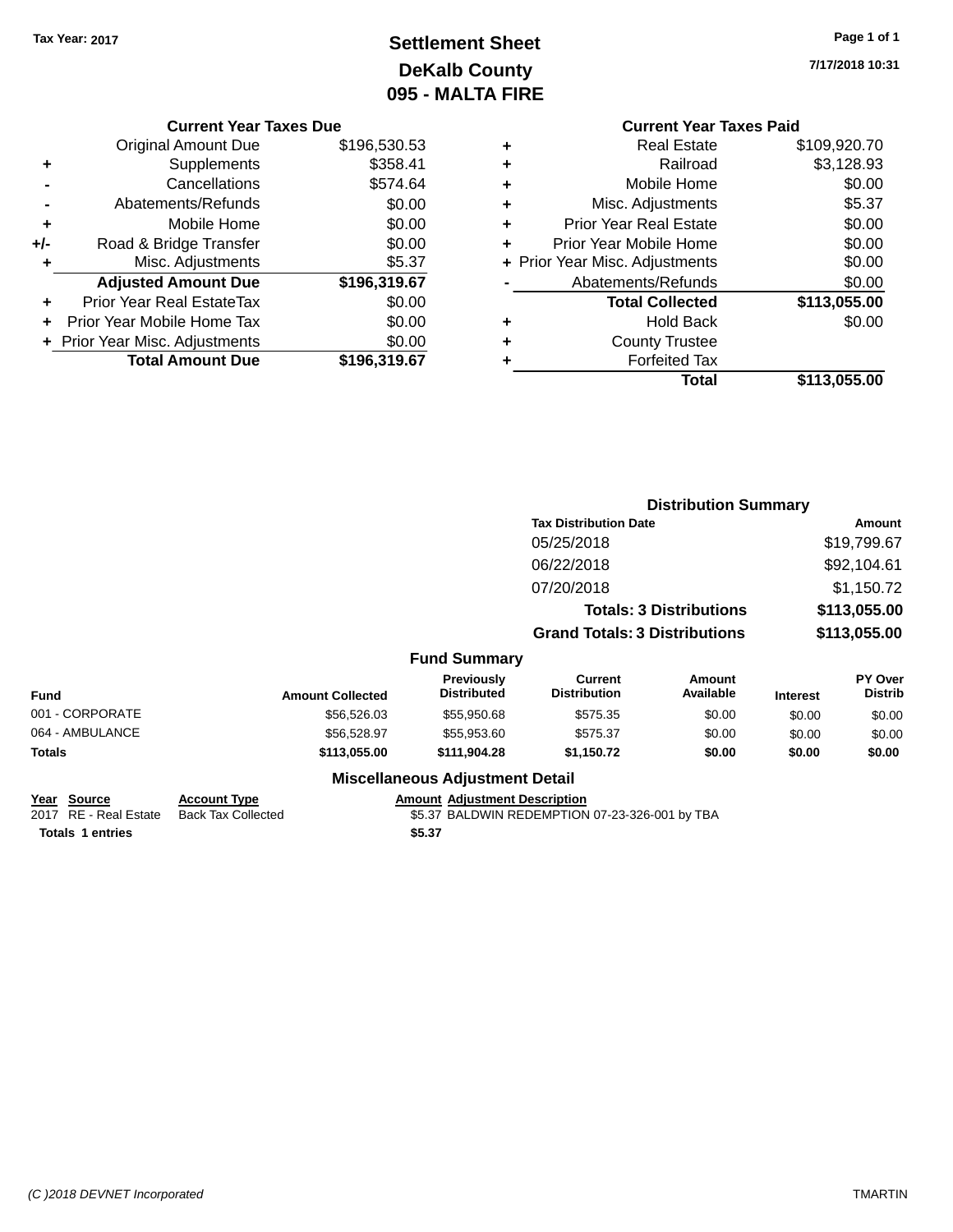# **Settlement Sheet Tax Year: 2017 Page 1 of 1 DeKalb County 096 - MAPLE PARK FIRE**

**7/17/2018 10:31**

#### **Current Year Taxes Paid**

|       | <b>Current Year Taxes Due</b>  |              |  |  |  |
|-------|--------------------------------|--------------|--|--|--|
|       | <b>Original Amount Due</b>     | \$200,140.39 |  |  |  |
| ٠     | Supplements                    | \$1,752.51   |  |  |  |
|       | Cancellations                  | \$1,920.04   |  |  |  |
|       | Abatements/Refunds             | \$0.00       |  |  |  |
| ٠     | Mobile Home                    | \$0.00       |  |  |  |
| $+/-$ | Road & Bridge Transfer         | \$0.00       |  |  |  |
| ٠     | Misc. Adjustments              |              |  |  |  |
|       | <b>Adjusted Amount Due</b>     | \$199,972.86 |  |  |  |
| ٠     | Prior Year Real EstateTax      | \$0.00       |  |  |  |
|       | Prior Year Mobile Home Tax     | \$0.00       |  |  |  |
|       | + Prior Year Misc. Adjustments | \$0.00       |  |  |  |
|       | <b>Total Amount Due</b>        | \$199.972.86 |  |  |  |
|       |                                |              |  |  |  |

| ٠ | <b>Real Estate</b>             | \$107,243.78 |
|---|--------------------------------|--------------|
| ٠ | Railroad                       | \$3,312.37   |
| ٠ | Mobile Home                    | \$0.00       |
| ٠ | Misc. Adjustments              | \$0.00       |
| ٠ | <b>Prior Year Real Estate</b>  | \$0.00       |
| ٠ | Prior Year Mobile Home         | \$0.00       |
|   | + Prior Year Misc. Adjustments | \$0.00       |
|   | Abatements/Refunds             | \$0.00       |
|   | <b>Total Collected</b>         | \$110,556.15 |
| ٠ | Hold Back                      | \$0.00       |
| ٠ | <b>County Trustee</b>          |              |
| ٠ | <b>Forfeited Tax</b>           |              |
|   | Total                          | \$110,556.15 |
|   |                                |              |

### **Distribution Summary Tax Distribution Date Amount** 05/25/2018 \$18,798.25 06/22/2018 \$90,497.92 07/20/2018 \$1,259.98 **Totals: 3 Distributions \$110,556.15 Grand Totals: 3 Distributions \$110,556.15**

| <b>Fund</b>                                   | <b>Amount Collected</b> | Previously<br><b>Distributed</b> | Current<br><b>Distribution</b> | Amount<br>Available | <b>Interest</b> | <b>PY Over</b><br><b>Distrib</b> |
|-----------------------------------------------|-------------------------|----------------------------------|--------------------------------|---------------------|-----------------|----------------------------------|
| 001 - CORPORATE                               | \$49.250.99             | \$48,689.69                      | \$561.30                       | \$0.00              | \$0.00          | \$0.00                           |
| 013 - FIREFIGHTER'S PENSION                   | \$1,349.55              | \$1,334.17                       | \$15.38                        | \$0.00              | \$0.00          | \$0.00                           |
| 027 - AUDIT                                   | \$219.45                | \$216.95                         | \$2.50                         | \$0.00              | \$0.00          | \$0.00                           |
| 035 - TORT JUDGEMENTS/LIABILITY<br><b>INS</b> | \$9,727.85              | \$9.616.98                       | \$110.87                       | \$0.00              | \$0.00          | \$0.00                           |
| 064 - AMBULANCE                               | \$38,690.01             | \$38,249.07                      | \$440.94                       | \$0.00              | \$0.00          | \$0.00                           |
| 109A - MANUAL PRIOR YEAR<br>ADJUSTMENT        | \$11,318.30             | \$11,189.31                      | \$128.99                       | \$0.00              | \$0.00          | \$0.00                           |
| <b>Totals</b>                                 | \$110,556.15            | \$109,296.17                     | \$1,259.98                     | \$0.00              | \$0.00          | \$0.00                           |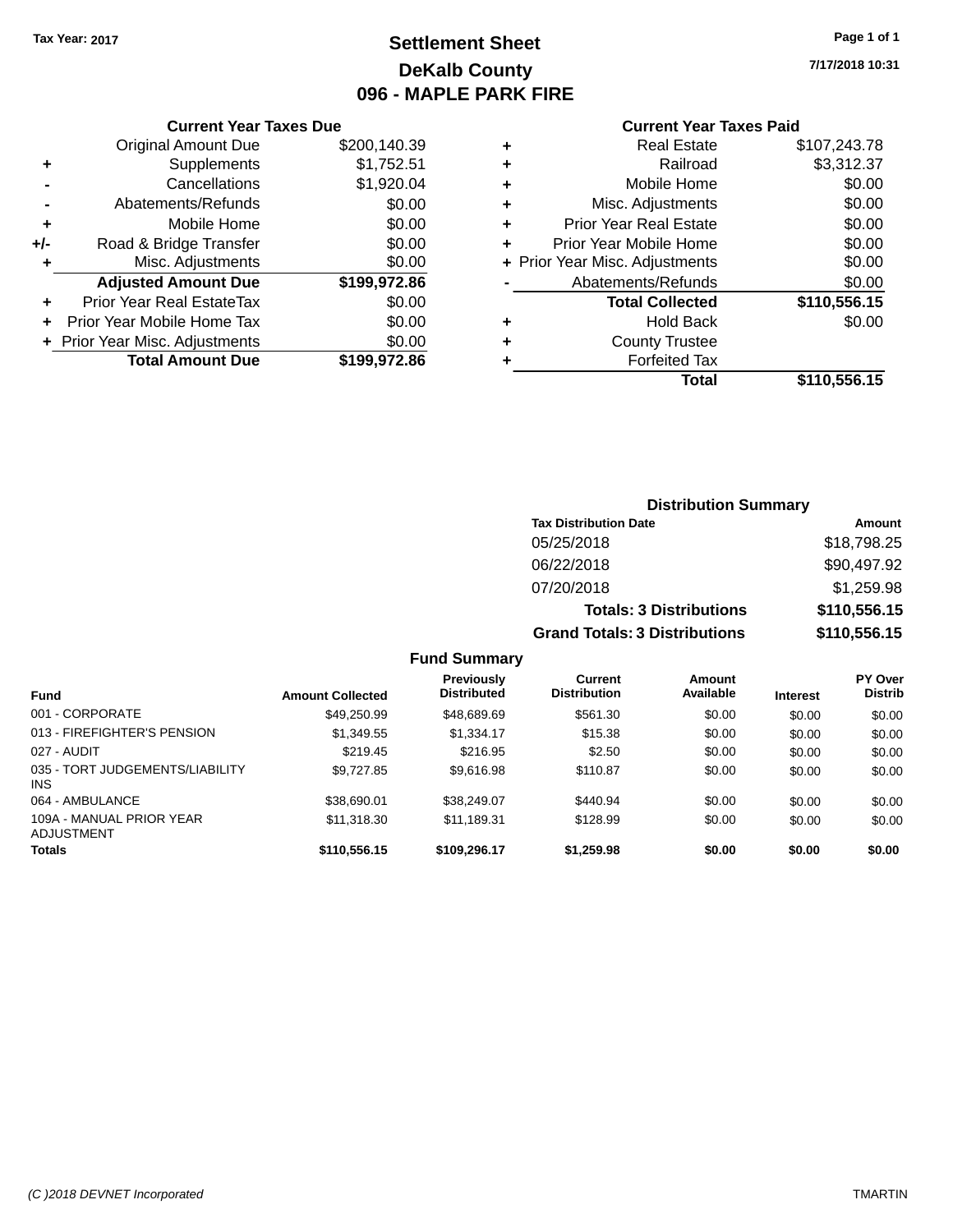# **Settlement Sheet Tax Year: 2017 Page 1 of 1 DeKalb County 097 - PAW PAW FIRE**

**7/17/2018 10:31**

# **Current Year Taxes Paid +** Real Estate \$20,217.14

|     | <b>Original Amount Due</b>       | \$39,387.89 |
|-----|----------------------------------|-------------|
| ٠   | Supplements                      | \$0.00      |
|     | Cancellations                    | \$0.00      |
|     | Abatements/Refunds               | \$0.00      |
| ٠   | Mobile Home                      | \$0.00      |
| +/- | Road & Bridge Transfer           | \$0.00      |
| ٠   | Misc. Adjustments                | \$0.00      |
|     | <b>Adjusted Amount Due</b>       | \$39,387.89 |
|     | <b>Prior Year Real EstateTax</b> | \$0.00      |
| ÷   | Prior Year Mobile Home Tax       | \$0.00      |
|     |                                  |             |
|     | + Prior Year Misc. Adjustments   | \$0.00      |

**Current Year Taxes Due**

|   | Total                          | \$21,381.03   |
|---|--------------------------------|---------------|
| ٠ | <b>Forfeited Tax</b>           |               |
| ÷ | <b>County Trustee</b>          |               |
| ٠ | <b>Hold Back</b>               | \$0.00        |
|   | <b>Total Collected</b>         | \$21,381.03   |
|   | Abatements/Refunds             | \$0.00        |
|   | + Prior Year Misc. Adjustments | \$0.00        |
| ٠ | Prior Year Mobile Home         | \$0.00        |
| ÷ | <b>Prior Year Real Estate</b>  | \$0.00        |
| ÷ | Misc. Adjustments              | \$0.00        |
| ÷ | Mobile Home                    | \$0.00        |
| ÷ | Railroad                       | \$1,163.89    |
| T | noar Loiaio                    | 94 J.L.II. 17 |

|                                               |                         |                                  | <b>Distribution Summary</b>           |                                |                 |                           |
|-----------------------------------------------|-------------------------|----------------------------------|---------------------------------------|--------------------------------|-----------------|---------------------------|
|                                               |                         |                                  | <b>Tax Distribution Date</b>          |                                |                 | Amount                    |
|                                               |                         |                                  | 05/25/2018                            |                                |                 | \$3,385.54                |
|                                               |                         |                                  | 06/22/2018                            |                                |                 | \$17,808.73               |
|                                               |                         |                                  | 07/20/2018                            |                                |                 | \$186.76                  |
|                                               |                         |                                  |                                       | <b>Totals: 3 Distributions</b> |                 | \$21,381.03               |
|                                               |                         |                                  | <b>Grand Totals: 3 Distributions</b>  |                                |                 | \$21,381.03               |
|                                               |                         | <b>Fund Summary</b>              |                                       |                                |                 |                           |
| <b>Fund</b>                                   | <b>Amount Collected</b> | Previously<br><b>Distributed</b> | <b>Current</b><br><b>Distribution</b> | <b>Amount</b><br>Available     | <b>Interest</b> | PY Over<br><b>Distrib</b> |
| 001 - CORPORATE                               | \$18,815.03             | \$18,650.68                      | \$164.35                              | \$0.00                         | \$0.00          | \$0.00                    |
| 035 - TORT JUDGEMENTS/LIABILITY<br><b>INS</b> | \$2,566.00              | \$2,543.59                       | \$22.41                               | \$0.00                         | \$0.00          | \$0.00                    |
| <b>Totals</b>                                 | \$21.381.03             | \$21,194.27                      | \$186.76                              | \$0.00                         | \$0.00          | \$0.00                    |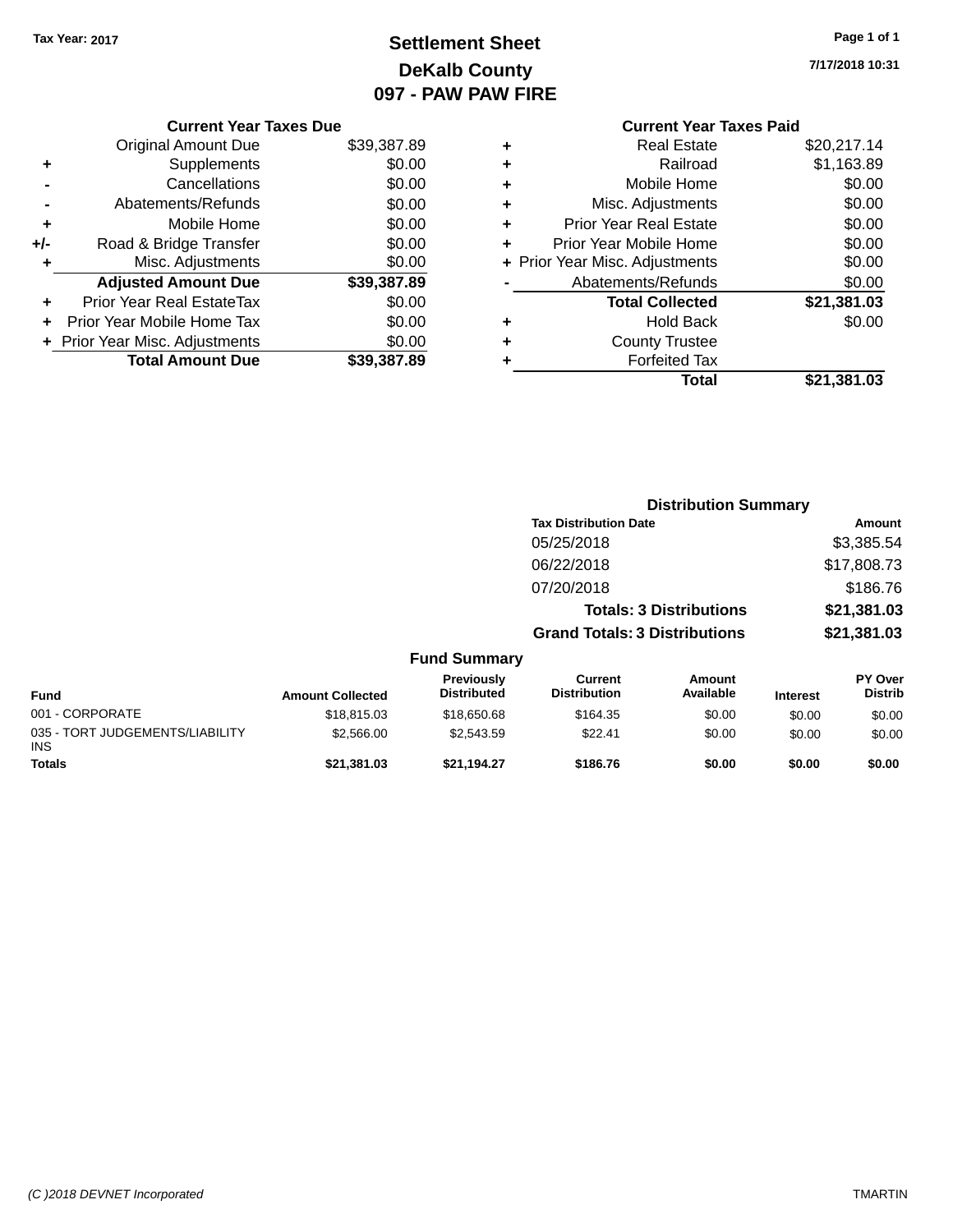# **Settlement Sheet Tax Year: 2017 Page 1 of 1 DeKalb County 098 - SANDWICH FIRE**

**7/17/2018 10:31**

### **Current Year Taxes Paid**

|       | <b>Current Year Taxes Due</b>  |              |  |  |  |
|-------|--------------------------------|--------------|--|--|--|
|       | <b>Original Amount Due</b>     | \$588,911.64 |  |  |  |
| ٠     | Supplements                    | \$4,725.44   |  |  |  |
|       | Cancellations                  | \$5,390.82   |  |  |  |
|       | Abatements/Refunds             | \$0.00       |  |  |  |
| ٠     | Mobile Home                    | \$0.00       |  |  |  |
| $+/-$ | Road & Bridge Transfer         | \$0.00       |  |  |  |
| ٠     | Misc. Adjustments              | \$0.00       |  |  |  |
|       | <b>Adjusted Amount Due</b>     | \$588,246.26 |  |  |  |
| ٠     | Prior Year Real EstateTax      | \$0.00       |  |  |  |
|       | Prior Year Mobile Home Tax     | \$0.00       |  |  |  |
|       | + Prior Year Misc. Adjustments | \$582.41     |  |  |  |
|       | <b>Total Amount Due</b>        | \$588,828.67 |  |  |  |
|       |                                |              |  |  |  |

| <b>Real Estate</b>             | \$327,659.52 |
|--------------------------------|--------------|
| Railroad                       | \$1,347.39   |
| Mobile Home                    | \$0.00       |
| Misc. Adjustments              | \$0.00       |
| <b>Prior Year Real Estate</b>  | \$0.00       |
| Prior Year Mobile Home         | \$0.00       |
| + Prior Year Misc. Adjustments | \$582.41     |
| Abatements/Refunds             | \$0.00       |
| <b>Total Collected</b>         | \$329,589.32 |
| <b>Hold Back</b>               | \$0.00       |
| <b>County Trustee</b>          |              |
| <b>Forfeited Tax</b>           |              |
| Total                          | \$329,589.32 |
|                                |              |

### **Distribution Summary Tax Distribution Date Amount** 05/25/2018 \$64,902.11 06/22/2018 \$256,323.00 07/20/2018 \$8,364.21 **Totals: 3 Distributions \$329,589.32 Grand Totals: 3 Distributions \$329,589.32**

#### **Fund Summary**

| <b>Fund</b>                                   | <b>Amount Collected</b> | Previously<br><b>Distributed</b> | <b>Current</b><br><b>Distribution</b> | <b>Amount</b><br>Available | <b>Interest</b> | <b>PY Over</b><br><b>Distrib</b> |
|-----------------------------------------------|-------------------------|----------------------------------|---------------------------------------|----------------------------|-----------------|----------------------------------|
| 001 - CORPORATE                               | \$293.801.52            | \$286,345,53                     | \$7.455.99                            | \$0.00                     | \$0.00          | \$0.00                           |
| 027 - AUDIT                                   | \$2,907.97              | \$2.834.17                       | \$73.80                               | \$0.00                     | \$0.00          | \$0.00                           |
| 035 - TORT JUDGEMENTS/LIABILITY<br><b>INS</b> | \$36,629.58             | \$35,700.00                      | \$929.58                              | \$0.00                     | \$0.00          | \$0.00                           |
| 109 - PRIOR YEAR ADJUSTMENT                   | $$-3.749.75$            | $$-3.654.59$                     | $$-95.16$                             | \$0.00                     | \$0.00          | \$0.00                           |
| <b>Totals</b>                                 | \$329,589.32            | \$321.225.11                     | \$8,364,21                            | \$0.00                     | \$0.00          | \$0.00                           |

#### **Miscellaneous Adjustment Detail**

**Totals \$582.41 2 entries**

**Year Source Account Type Amount Adjustment Description** \$51.39 DOBSON REDEMPTION 19-26-481-012 by TBA 2016 RE - Real Estate Back Tax Collected \$531.02 CHICAGO TITLE LAND TR CO 19-26-484-016 by TBA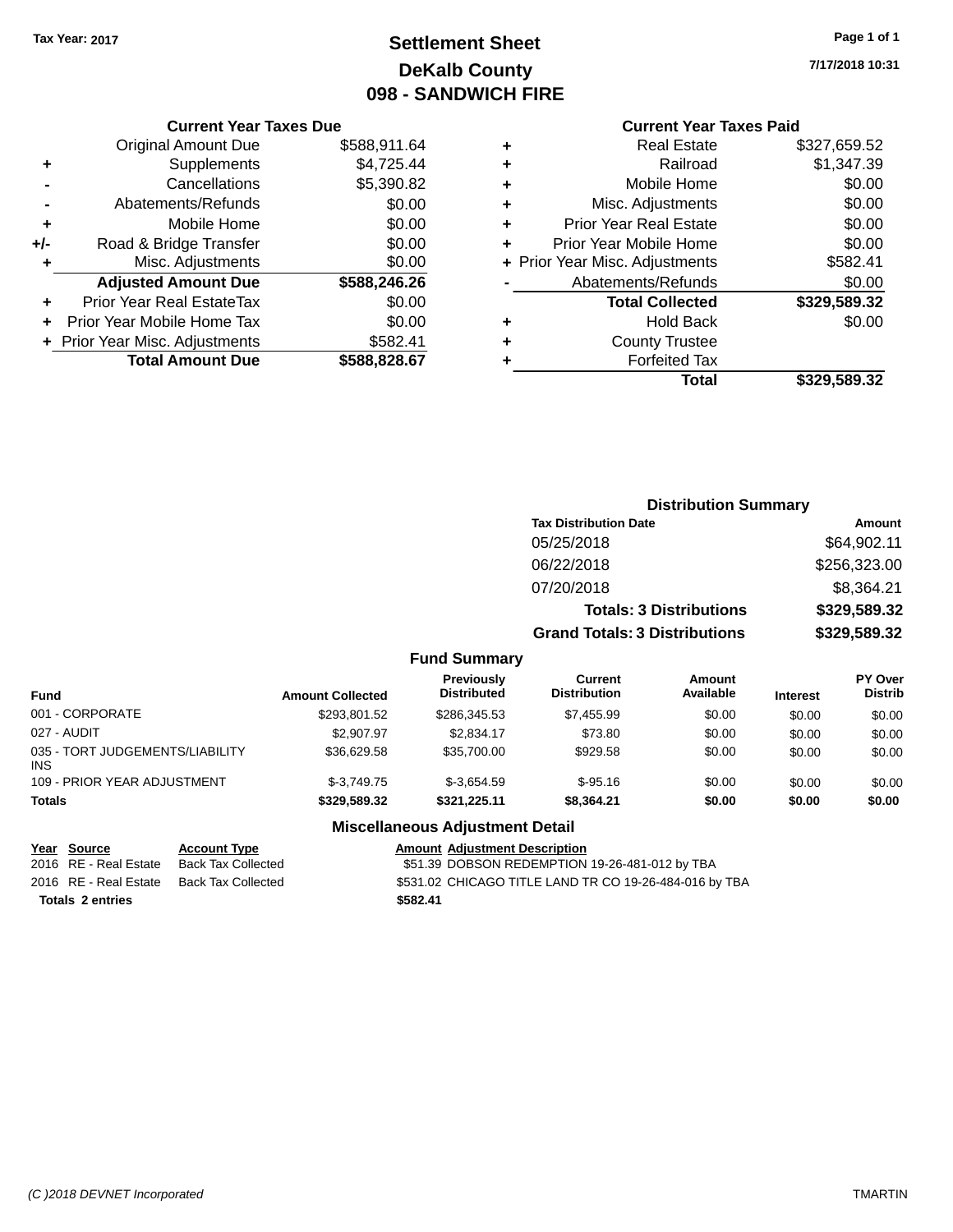# **Settlement Sheet Tax Year: 2017 Page 1 of 1 DeKalb County 099 - SHABBONA FIRE**

**7/17/2018 10:31**

### **Current Year Taxes Paid**

|     | <b>Current Year Taxes Due</b>  |              |
|-----|--------------------------------|--------------|
|     | <b>Original Amount Due</b>     | \$193,854.53 |
| ٠   | Supplements                    | \$248.11     |
|     | Cancellations                  | \$280.46     |
|     | Abatements/Refunds             | \$0.00       |
| ٠   | Mobile Home                    | \$0.00       |
| +/- | Road & Bridge Transfer         | \$0.00       |
| ٠   | Misc. Adjustments              | \$46.07      |
|     | <b>Adjusted Amount Due</b>     | \$193,868.25 |
| ٠   | Prior Year Real EstateTax      | \$0.00       |
|     | Prior Year Mobile Home Tax     | \$0.00       |
|     | + Prior Year Misc. Adjustments | \$0.00       |
|     | <b>Total Amount Due</b>        | \$193,868.25 |
|     |                                |              |

| ٠ | <b>Real Estate</b>             | \$108,538.17 |
|---|--------------------------------|--------------|
| ٠ | Railroad                       | \$3,109.86   |
| ٠ | Mobile Home                    | \$0.00       |
| ٠ | Misc. Adjustments              | \$46.07      |
| ٠ | <b>Prior Year Real Estate</b>  | \$0.00       |
| ٠ | Prior Year Mobile Home         | \$0.00       |
|   | + Prior Year Misc. Adjustments | \$0.00       |
|   | Abatements/Refunds             | \$0.00       |
|   | <b>Total Collected</b>         | \$111,694.10 |
| ٠ | <b>Hold Back</b>               | \$0.00       |
| ٠ | <b>County Trustee</b>          |              |
| ٠ | <b>Forfeited Tax</b>           |              |
|   | <b>Total</b>                   | \$111,694.10 |
|   |                                |              |

|                                         |                         |                                  |                                       | <b>Distribution Summary</b>    |                 |                                  |
|-----------------------------------------|-------------------------|----------------------------------|---------------------------------------|--------------------------------|-----------------|----------------------------------|
|                                         |                         |                                  | <b>Tax Distribution Date</b>          |                                |                 | <b>Amount</b>                    |
|                                         |                         |                                  | 05/25/2018                            |                                |                 | \$16,849.12                      |
|                                         |                         |                                  | 06/22/2018                            |                                |                 | \$94,119.35                      |
|                                         |                         |                                  | 07/20/2018                            |                                |                 | \$725.63                         |
|                                         |                         |                                  |                                       | <b>Totals: 3 Distributions</b> |                 | \$111,694.10                     |
|                                         |                         |                                  | <b>Grand Totals: 3 Distributions</b>  |                                |                 | \$111,694.10                     |
|                                         |                         | <b>Fund Summary</b>              |                                       |                                |                 |                                  |
| <b>Fund</b>                             | <b>Amount Collected</b> | Previously<br><b>Distributed</b> | <b>Current</b><br><b>Distribution</b> | Amount<br>Available            | <b>Interest</b> | <b>PY Over</b><br><b>Distrib</b> |
| 001 - CORPORATE                         | \$76,321.25             | \$75,825.42                      | \$495.83                              | \$0.00                         | \$0.00          | \$0.00                           |
| 035 - TORT JUDGEMENTS/LIABILITY<br>INS. | \$15,380.28             | \$15,280.36                      | \$99.92                               | \$0.00                         | \$0.00          | \$0.00                           |
| 064 - AMBULANCE                         | \$19,992.57             | \$19,862.69                      | \$129.88                              | \$0.00                         | \$0.00          | \$0.00                           |
| <b>Totals</b>                           | \$111,694.10            | \$110,968.47                     | \$725.63                              | \$0.00                         | \$0.00          | \$0.00                           |

#### **Miscellaneous Adjustment Detail**

**Year Source Account Type Amount Adjustment Description**

**Totals \$46.07 1 entries**

2017 RE - Real Estate hPaymt In Lieu of Tax **186.07 HOUSING AUTHORITY SEQUOYA APTS by TBA**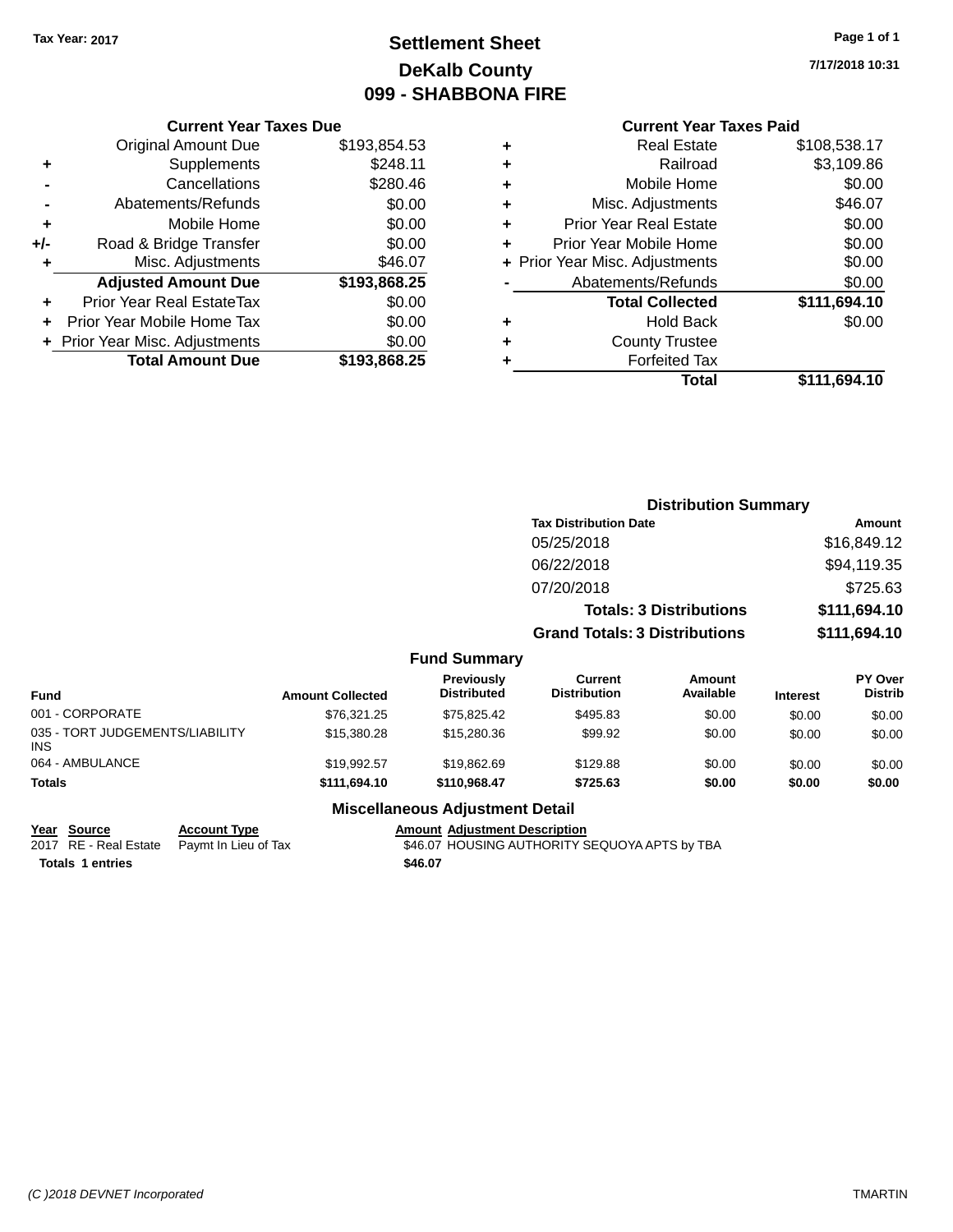# **Settlement Sheet Tax Year: 2017 Page 1 of 1 DeKalb County 100 - SOMONAUK FIRE**

**7/17/2018 10:31**

### **Current Year Taxes Due**

|     | <b>Original Amount Due</b>       | \$263,031.25 |
|-----|----------------------------------|--------------|
| ٠   | Supplements                      | \$1,389.56   |
|     | Cancellations                    | \$1,682.94   |
|     | Abatements/Refunds               | \$0.00       |
| ÷   | Mobile Home                      | \$0.00       |
| +/- | Road & Bridge Transfer           | \$0.00       |
| ٠   | Misc. Adjustments                | \$0.00       |
|     |                                  |              |
|     | <b>Adjusted Amount Due</b>       | \$262,737.87 |
| ÷   | <b>Prior Year Real EstateTax</b> | \$0.00       |
|     | Prior Year Mobile Home Tax       | \$0.00       |
|     | + Prior Year Misc. Adjustments   | \$0.00       |

#### **Current Year Taxes Paid**

| ٠ | <b>Real Estate</b>             | \$149,968.34 |
|---|--------------------------------|--------------|
| ٠ | Railroad                       | \$2,591.60   |
| ÷ | Mobile Home                    | \$0.00       |
| ٠ | Misc. Adjustments              | \$0.00       |
| ٠ | <b>Prior Year Real Estate</b>  | \$0.00       |
| ٠ | Prior Year Mobile Home         | \$0.00       |
|   | + Prior Year Misc. Adjustments | \$0.00       |
|   | Abatements/Refunds             | \$0.00       |
|   | <b>Total Collected</b>         | \$152,559.94 |
| ٠ | <b>Hold Back</b>               | \$0.00       |
| ٠ | <b>County Trustee</b>          |              |
| ٠ | <b>Forfeited Tax</b>           |              |
|   | Total                          | \$152,559.94 |
|   |                                |              |

### **Distribution Summary Tax Distribution Date Amount** 05/25/2018 \$26,410.18 06/22/2018 \$124,329.92 07/20/2018 \$1,819.84 **Totals: 3 Distributions \$152,559.94 Grand Totals: 3 Distributions \$152,559.94**

| <b>Fund</b>                 | <b>Amount Collected</b> | <b>Previously</b><br><b>Distributed</b> | Current<br><b>Distribution</b> | Amount<br>Available | <b>Interest</b> | PY Over<br><b>Distrib</b> |
|-----------------------------|-------------------------|-----------------------------------------|--------------------------------|---------------------|-----------------|---------------------------|
| 001 - CORPORATE             | \$85.890.47             | \$84.865.92                             | \$1.024.55                     | \$0.00              | \$0.00          | \$0.00                    |
| 064 - AMBULANCE             | \$71,081.19             | \$70.233.28                             | \$847.91                       | \$0.00              | \$0.00          | \$0.00                    |
| 109 - PRIOR YEAR ADJUSTMENT | $$-4.411.72$            | $$-4.359.10$                            | $$-52.62$                      | \$0.00              | \$0.00          | \$0.00                    |
| <b>Totals</b>               | \$152,559.94            | \$150,740.10                            | \$1,819.84                     | \$0.00              | \$0.00          | \$0.00                    |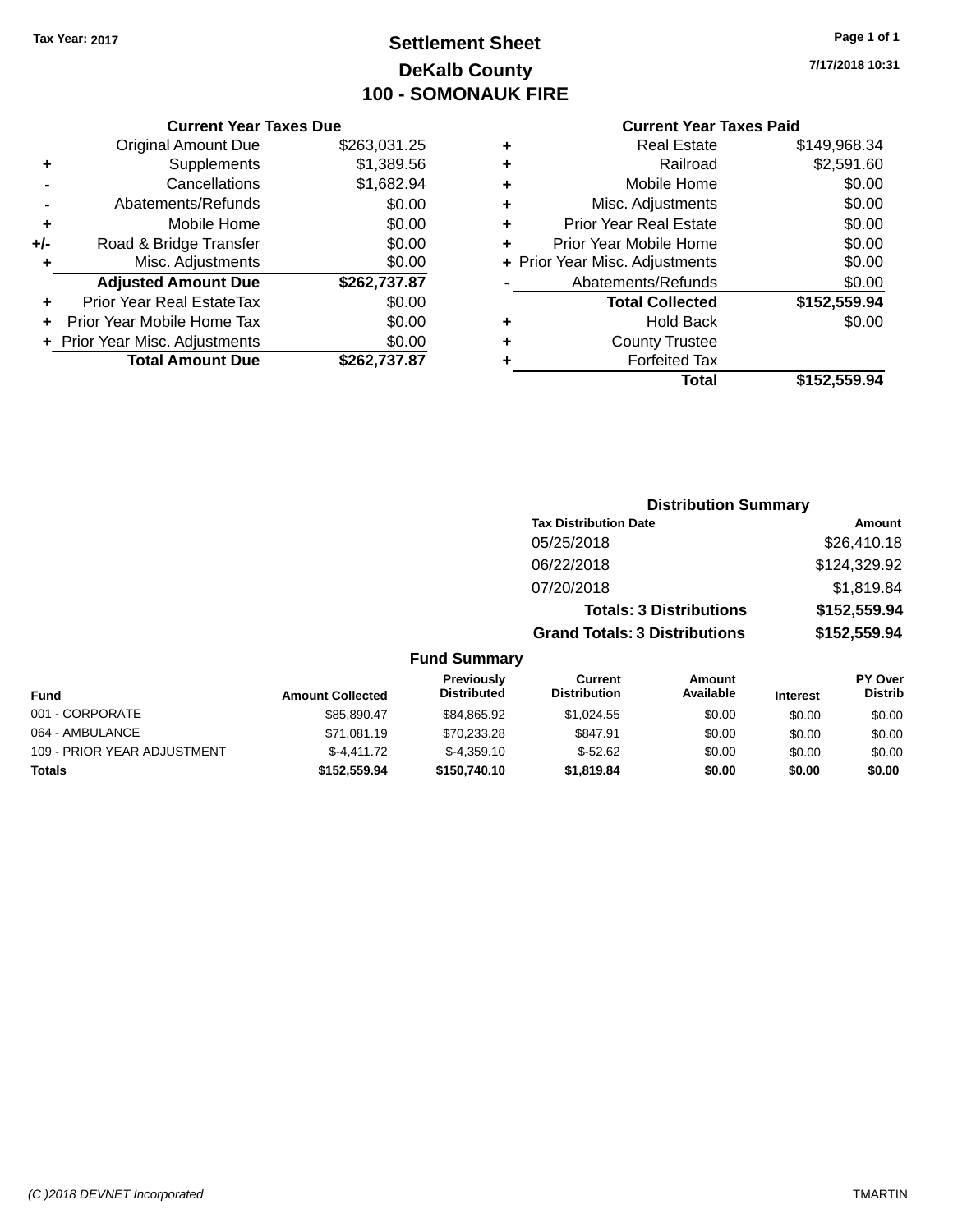# **Settlement Sheet Tax Year: 2017 Page 1 of 1 DeKalb County 101 - SYCAMORE FIRE**

**7/17/2018 10:31**

#### **Current Year Taxes Paid**

| \$346,054.40 |
|--------------|
| \$2,506.64   |
| \$2,668.91   |
| \$0.00       |
| \$0.00       |
| \$0.00       |
| \$0.00       |
| \$345,892.13 |
| \$0.00       |
| \$0.00       |
| \$0.00       |
| \$345.892.13 |
|              |

| ٠ | Real Estate                    | \$196,519.44 |
|---|--------------------------------|--------------|
| ٠ | Railroad                       | \$0.00       |
| ٠ | Mobile Home                    | \$0.00       |
| ٠ | Misc. Adjustments              | \$0.00       |
| ٠ | <b>Prior Year Real Estate</b>  | \$0.00       |
| ÷ | Prior Year Mobile Home         | \$0.00       |
|   | + Prior Year Misc. Adjustments | \$0.00       |
|   | Abatements/Refunds             | \$0.00       |
|   | <b>Total Collected</b>         | \$196,519.44 |
| ٠ | Hold Back                      | \$0.00       |
| ٠ | <b>County Trustee</b>          |              |
| ٠ | <b>Forfeited Tax</b>           |              |
|   | Total                          | \$196,519.44 |
|   |                                |              |

|     |                                         |                                      | <b>Distribution Summary</b>    |                 |                                  |
|-----|-----------------------------------------|--------------------------------------|--------------------------------|-----------------|----------------------------------|
|     |                                         | <b>Tax Distribution Date</b>         |                                |                 | Amount                           |
|     |                                         | 05/25/2018                           |                                |                 | \$41,324.34                      |
|     |                                         | 06/22/2018                           |                                |                 | \$152,895.27                     |
|     |                                         | 07/20/2018                           |                                |                 | \$2,299.83                       |
|     |                                         |                                      | <b>Totals: 3 Distributions</b> |                 | \$196,519.44                     |
|     |                                         | <b>Grand Totals: 3 Distributions</b> |                                |                 | \$196,519.44                     |
|     | <b>Fund Summary</b>                     |                                      |                                |                 |                                  |
| ted | <b>Previously</b><br><b>Distributed</b> | Current<br><b>Distribution</b>       | Amount<br>Available            | <b>Interest</b> | <b>PY Over</b><br><b>Distrib</b> |

| Fund            | <b>Amount Collected</b> | <b>Previously</b><br><b>Distributed</b> | Current<br><b>Distribution</b> | Amount<br>Available | <b>Interest</b> | <b>PY Over</b><br>Distrib |  |
|-----------------|-------------------------|-----------------------------------------|--------------------------------|---------------------|-----------------|---------------------------|--|
| 001 - CORPORATE | \$101,562.23            | \$100.373.67                            | \$1.188.56                     | \$0.00              | \$0.00          | \$0.00                    |  |
| 064 - AMBULANCE | \$94.957.21             | \$93.845.94                             | \$1.111.27                     | \$0.00              | \$0.00          | \$0.00                    |  |
| <b>Totals</b>   | \$196,519,44            | \$194,219.61                            | \$2.299.83                     | \$0.00              | \$0.00          | \$0.00                    |  |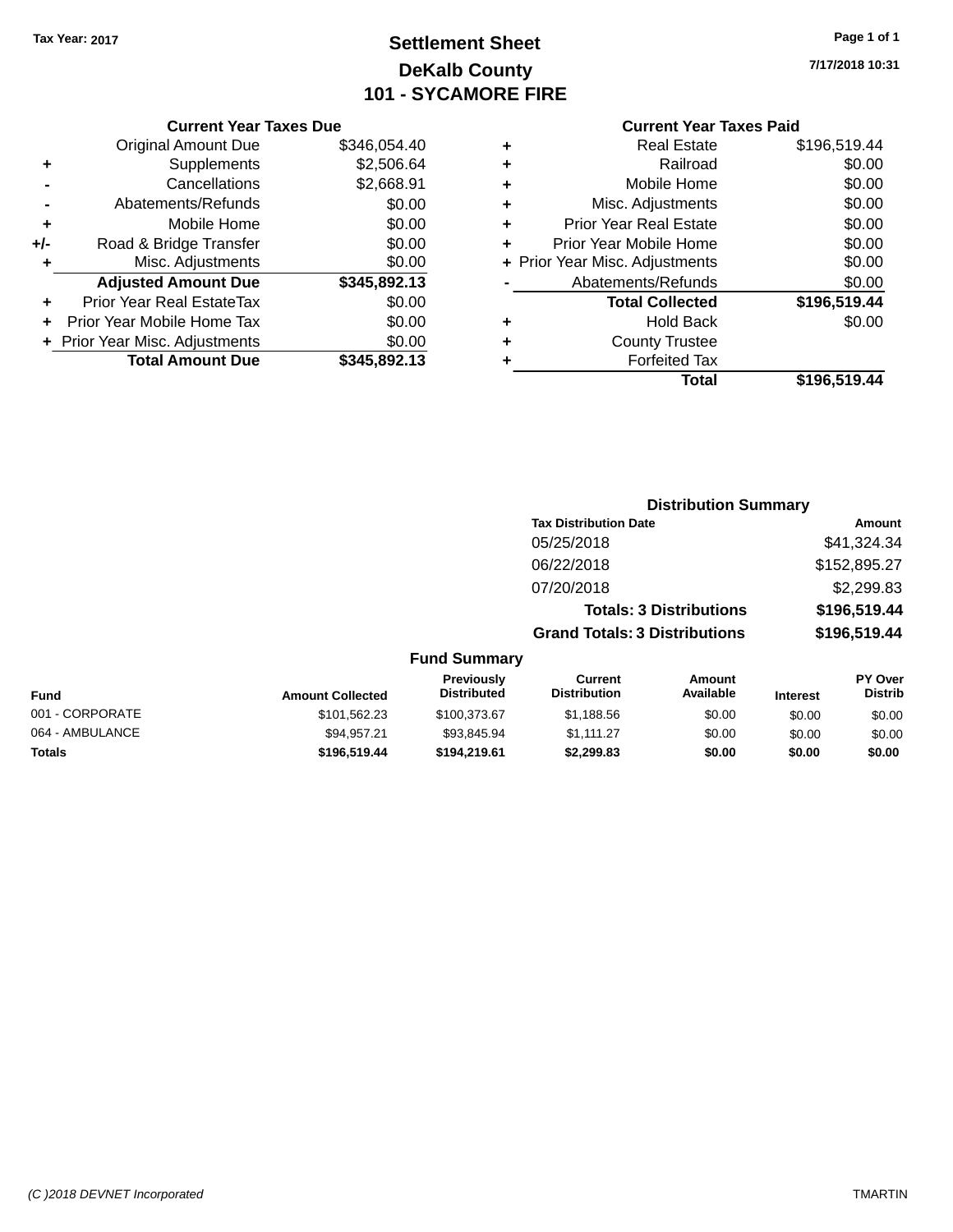# **Settlement Sheet Tax Year: 2017 Page 1 of 1 DeKalb County 102 - WATERMAN FIRE**

**7/17/2018 10:31**

#### **Current Year Taxes Due**

|     | <b>Original Amount Due</b>       | \$157,773.29 |
|-----|----------------------------------|--------------|
| ٠   | Supplements                      | \$594.38     |
|     | Cancellations                    | \$662.44     |
|     | Abatements/Refunds               | \$0.00       |
| ٠   | Mobile Home                      | \$0.00       |
| +/- | Road & Bridge Transfer           | \$0.00       |
| ۰   | Misc. Adjustments                | \$0.00       |
|     | <b>Adjusted Amount Due</b>       | \$157,705.23 |
|     | <b>Prior Year Real EstateTax</b> | \$0.00       |
|     | Prior Year Mobile Home Tax       | \$0.00       |
|     | + Prior Year Misc. Adjustments   | \$0.00       |
|     | <b>Total Amount Due</b>          | \$157,705.23 |

### **Current Year Taxes Paid**

|   | Total                          | \$93,768.78 |
|---|--------------------------------|-------------|
| ٠ | <b>Forfeited Tax</b>           |             |
| ٠ | <b>County Trustee</b>          |             |
| ٠ | Hold Back                      | \$0.00      |
|   | <b>Total Collected</b>         | \$93,768.78 |
|   | Abatements/Refunds             | \$0.00      |
|   | + Prior Year Misc. Adjustments | \$0.00      |
| ٠ | Prior Year Mobile Home         | \$0.00      |
| ٠ | <b>Prior Year Real Estate</b>  | \$0.00      |
| ٠ | Misc. Adjustments              | \$0.00      |
| ٠ | Mobile Home                    | \$0.00      |
| ٠ | Railroad                       | \$1,642.98  |
| ٠ | <b>Real Estate</b>             | \$92,125.80 |

#### **Distribution Summary Tax Distribution Date Amount** 05/25/2018 \$15,015.47 06/22/2018 \$77,378.43 07/20/2018 \$1,374.88 **Totals: 3 Distributions \$93,768.78 Grand Totals: 3 Distributions \$93,768.78 Fund Summary PY Over Distrib Amount Current Previously**

|                 |                         | <b>Previously</b>  | Current             | Amount    |                 | <b>PY Over</b> |
|-----------------|-------------------------|--------------------|---------------------|-----------|-----------------|----------------|
| <b>Fund</b>     | <b>Amount Collected</b> | <b>Distributed</b> | <b>Distribution</b> | Available | <b>Interest</b> | Distrib        |
| 001 - CORPORATE | \$93,768.78             | \$92,393,90        | \$1.374.88          | \$0.00    | \$0.00          | \$0.00         |

**Totals \$93,768.78 \$92,393.90 \$1,374.88 \$0.00 \$0.00 \$0.00**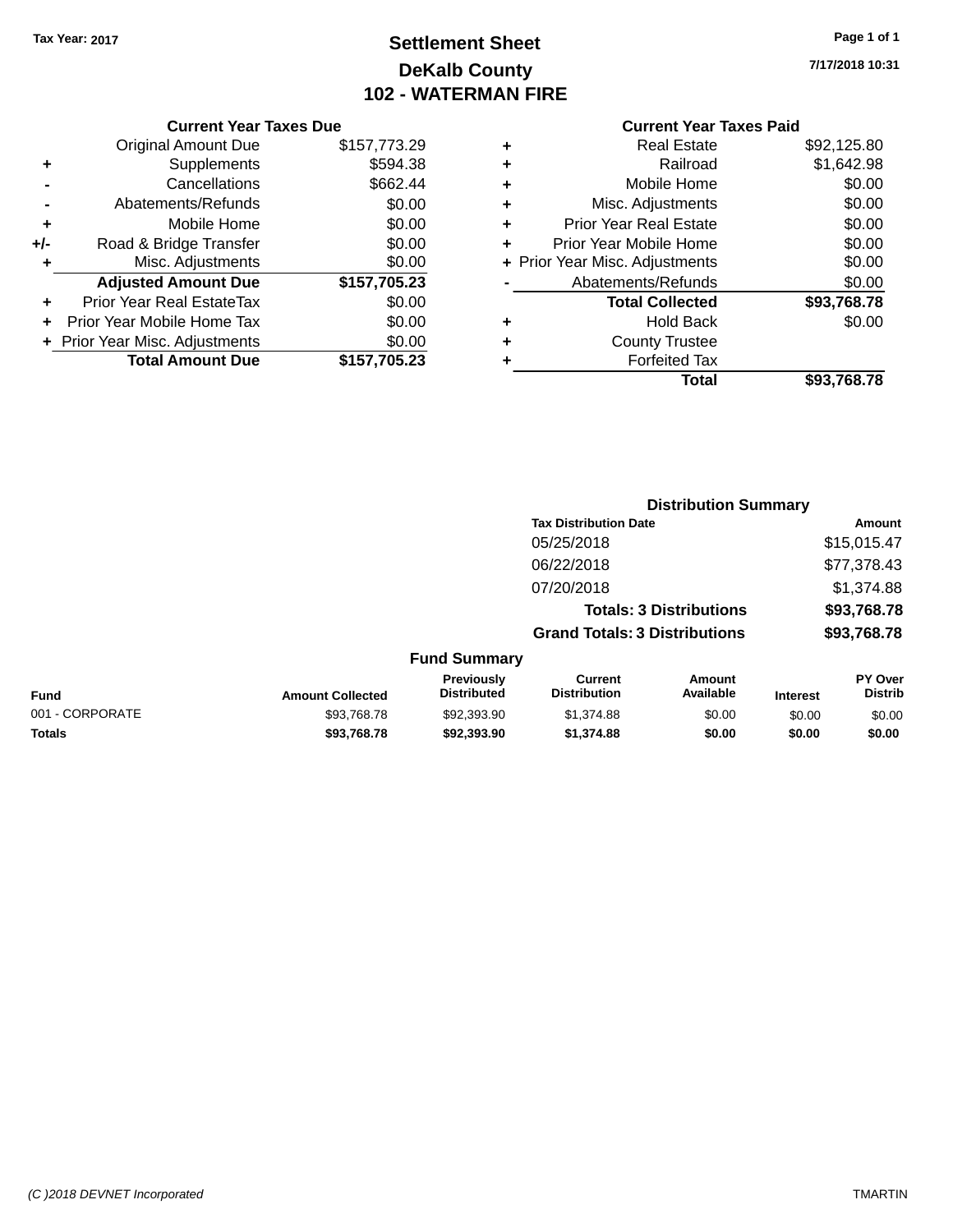### **Settlement Sheet Tax Year: 2017 Page 1 of 1 DeKalb County 103 - EARLVILLE LIBRARY DISTRICT**

**7/17/2018 10:31**

### **Current Year Taxes Paid**

|     | <b>Current Year Taxes Due</b>  |            |
|-----|--------------------------------|------------|
|     | <b>Original Amount Due</b>     | \$5,052.71 |
|     | Supplements                    | \$0.00     |
|     | Cancellations                  | \$0.00     |
|     | Abatements/Refunds             | \$0.00     |
| ٠   | Mobile Home                    | \$0.00     |
| +/- | Road & Bridge Transfer         | \$0.00     |
|     | Misc. Adjustments              | \$0.00     |
|     | <b>Adjusted Amount Due</b>     | \$5,052.71 |
| ÷   | Prior Year Real EstateTax      | \$0.00     |
|     | Prior Year Mobile Home Tax     | \$0.00     |
|     | + Prior Year Misc. Adjustments | \$0.00     |
|     | <b>Total Amount Due</b>        | \$5.052.71 |
|     |                                |            |

|   | <b>Hold Back</b>               | \$0.00     |
|---|--------------------------------|------------|
|   | <b>Total Collected</b>         | \$2,861.31 |
|   | Abatements/Refunds             | \$0.00     |
|   | + Prior Year Misc. Adjustments | \$0.00     |
| ٠ | Prior Year Mobile Home         | \$0.00     |
| ٠ | <b>Prior Year Real Estate</b>  | \$0.00     |
| ٠ | Misc. Adjustments              | \$0.00     |
| ٠ | Mobile Home                    | \$0.00     |
| ٠ | Railroad                       | \$0.00     |
| ٠ | Real Estate                    | \$2,861.31 |
|   |                                |            |

| <b>Distribution Summary</b>          |            |  |  |  |
|--------------------------------------|------------|--|--|--|
| <b>Tax Distribution Date</b>         | Amount     |  |  |  |
| 05/25/2018                           | \$838.95   |  |  |  |
| 06/22/2018                           | \$1,970.52 |  |  |  |
| 07/20/2018                           | \$51.84    |  |  |  |
| <b>Totals: 3 Distributions</b>       | \$2,861.31 |  |  |  |
| <b>Grand Totals: 3 Distributions</b> | \$2,861.31 |  |  |  |

|                                                     |                         | <b>Previously</b>  | Current             | Amount    |                 | <b>PY Over</b> |
|-----------------------------------------------------|-------------------------|--------------------|---------------------|-----------|-----------------|----------------|
| <b>Fund</b>                                         | <b>Amount Collected</b> | <b>Distributed</b> | <b>Distribution</b> | Available | <b>Interest</b> | <b>Distrib</b> |
| 001 - CORPORATE                                     | \$1,591.08              | \$1,562.25         | \$28.83             | \$0.00    | \$0.00          | \$0.00         |
| 004 - OPERATIONS & MAINTENANCE                      | \$210.60                | \$206.78           | \$3.82              | \$0.00    | \$0.00          | \$0.00         |
| 027 - AUDIT                                         | \$48.73                 | \$47.85            | \$0.88              | \$0.00    | \$0.00          | \$0.00         |
| 031 - WORKING CASH                                  | \$0.00                  | \$0.00             | \$0.00              | \$0.00    | \$0.00          | \$0.00         |
| 035 - TORT JUDGMENTS, LIABILITY<br><b>INSURANCE</b> | \$823.62                | \$808.70           | \$14.92             | \$0.00    | \$0.00          | \$0.00         |
| 047 - SOCIAL SECURITY                               | \$187.28                | \$183.89           | \$3.39              | \$0.00    | \$0.00          | \$0.00         |
| <b>Totals</b>                                       | \$2,861.31              | \$2,809.47         | \$51.84             | \$0.00    | \$0.00          | \$0.00         |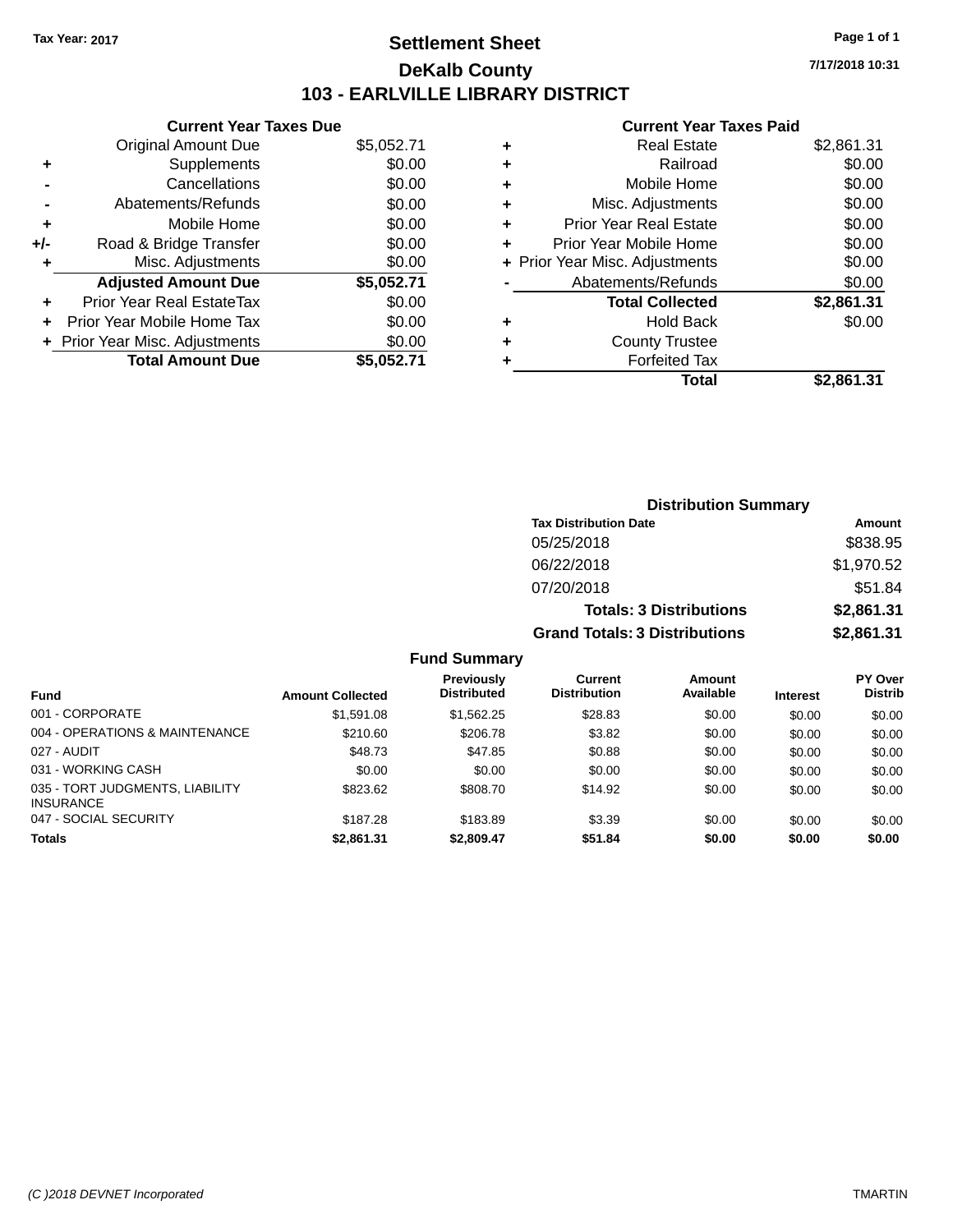# **Settlement Sheet Tax Year: 2017 Page 1 of 2 DeKalb County 110 - DEKALB PARK**

**7/17/2018 10:31**

### **Current Year Taxes Paid**

|   | Total                          | \$2,031,309.75 |
|---|--------------------------------|----------------|
|   | <b>Forfeited Tax</b>           |                |
| ٠ | <b>County Trustee</b>          |                |
| ٠ | <b>Hold Back</b>               | \$0.00         |
|   | <b>Total Collected</b>         | \$2,031,309.75 |
|   | Abatements/Refunds             | \$27,386.78    |
|   | + Prior Year Misc. Adjustments | \$24.21        |
| ٠ | Prior Year Mobile Home         | \$0.00         |
| ٠ | <b>Prior Year Real Estate</b>  | (\$1,427.30)   |
| ٠ | Misc. Adjustments              | \$1,077.15     |
| ٠ | Mobile Home                    | \$0.00         |
| ٠ | Railroad                       | \$7,487.20     |
| ٠ | <b>Real Estate</b>             | \$2,051,535.27 |
|   |                                |                |

| ٠   | Prior Year Mobile Home Tax                              | \$0.00                         |
|-----|---------------------------------------------------------|--------------------------------|
| ٠   | <b>Adjusted Amount Due</b><br>Prior Year Real EstateTax | \$3,847,950.78<br>(\$1,427.30) |
| ٠   | Misc. Adjustments                                       |                                |
| +/- | Road & Bridge Transfer                                  | \$0.00<br>\$1,077.15           |
| ٠   | Mobile Home                                             | \$0.00                         |
|     | Abatements/Refunds                                      | \$27,386.78                    |
|     | Cancellations                                           | \$120,370.74                   |
| ٠   | Supplements                                             | \$32,706.82                    |
|     | <b>Original Amount Due</b>                              | \$3,961,924.33                 |
|     | <b>Current Year Taxes Due</b>                           |                                |

| <b>Distribution Summary</b> |  |
|-----------------------------|--|
|-----------------------------|--|

| <b>Tax Distribution Date</b>         | Amount         |
|--------------------------------------|----------------|
| 05/25/2018                           | \$357,443.50   |
| 06/22/2018                           | \$1,660,990.28 |
| 07/20/2018                           | \$12,875.97    |
| <b>Totals: 3 Distributions</b>       | \$2,031,309.75 |
| <b>Grand Totals: 3 Distributions</b> | \$2,031,309.75 |

#### **Fund Summary**

| <b>Fund</b>                             | <b>Amount Collected</b> | <b>Previously</b><br><b>Distributed</b> | <b>Current</b><br><b>Distribution</b> | Amount<br>Available | <b>Interest</b> | PY Over<br><b>Distrib</b> |
|-----------------------------------------|-------------------------|-----------------------------------------|---------------------------------------|---------------------|-----------------|---------------------------|
| 001 - CORPORATE                         | \$696,824.52            | \$692,407.50                            | \$4,417.02                            | \$0.00              | \$0.00          | \$0.00                    |
| 003 - BONDS AND INTEREST                | \$655,873,36            | \$651.715.95                            | \$4.157.41                            | \$0.00              | \$0.00          | \$0.00                    |
| $005 - I. M. R. F.$                     | \$177,083.50            | \$175,961.02                            | \$1,122.48                            | \$0.00              | \$0.00          | \$0.00                    |
| 027 - AUDIT                             | \$13,632.12             | \$13.545.71                             | \$86.41                               | \$0.00              | \$0.00          | \$0.00                    |
| 035 - TORT JUDGEMENTS/LIABILITY<br>INS. | \$32.253.14             | \$32,048.70                             | \$204.44                              | \$0.00              | \$0.00          | \$0.00                    |
| 047 - SOCIAL SECURITY                   | \$85.991.44             | \$85,446.37                             | \$545.07                              | \$0.00              | \$0.00          | \$0.00                    |
| 060 - UNEMPLOYMENT INSURANCE            | \$10.278.43             | \$10.213.28                             | \$65.15                               | \$0.00              | \$0.00          | \$0.00                    |
| 062 - WORKERS COMPENSATION              | \$25,629.05             | \$25.466.59                             | \$162.46                              | \$0.00              | \$0.00          | \$0.00                    |
| 122 - RECREATION                        | \$161.214.89            | \$160.192.99                            | \$1,021.90                            | \$0.00              | \$0.00          | \$0.00                    |
| 123 - AQUARIUM AND MUSEUM               | \$63,472.34             | \$63,070,00                             | \$402.34                              | \$0.00              | \$0.00          | \$0.00                    |
| 126 - REC PROGRAMS/HANDICAPPED          | \$109.056.96            | \$108.365.67                            | \$691.29                              | \$0.00              | \$0.00          | \$0.00                    |
| <b>Totals</b>                           | \$2,031,309.75          | \$2,018,433.78                          | \$12,875.97                           | \$0.00              | \$0.00          | \$0.00                    |

#### **Miscellaneous Adjustment Detail**

| <u>Year Source</u>      | <b>Account Type</b>                        | <b>Amount Adjustment Description</b>                   |
|-------------------------|--------------------------------------------|--------------------------------------------------------|
| 2016 RE - Real Estate   | <b>Back Tax Collected</b>                  | \$24.21 ORIK WILKINSON REDEMPTION 08-12-377-001 by TBA |
|                         | 2017 RE - Real Estate Paymt In Lieu of Tax | \$1,077.15 HOUSING AUTHORITY DEKALB UNITS by TBA       |
| <b>Totals 2 entries</b> |                                            | \$1.101.36                                             |
|                         |                                            |                                                        |
|                         |                                            |                                                        |

#### **Abatement Detail**

# **Year Source Account Type Amount Adjustment Description**<br>2017 RE - Real Estate RE Abatement \$0.01 PTAB INTEREST REFUN

| 2017 RE - Real Estate              | RE Abatement |
|------------------------------------|--------------|
| 2017 RE - Real Estate RE Abatement |              |
| 2017 RE - Real Estate RE Abatement |              |

\$0.01 PTAB INTEREST REFUND 08-23-105-006 by TBA \$0.02 PTAB INTEREST REFUND 08-14-352-008 by TBA \$0.51 PTAB INTEREST REFUND 08-16-401-008 by TBA \$0.04 PTAB INTEREST REFUND 08-21-426-011 by TBA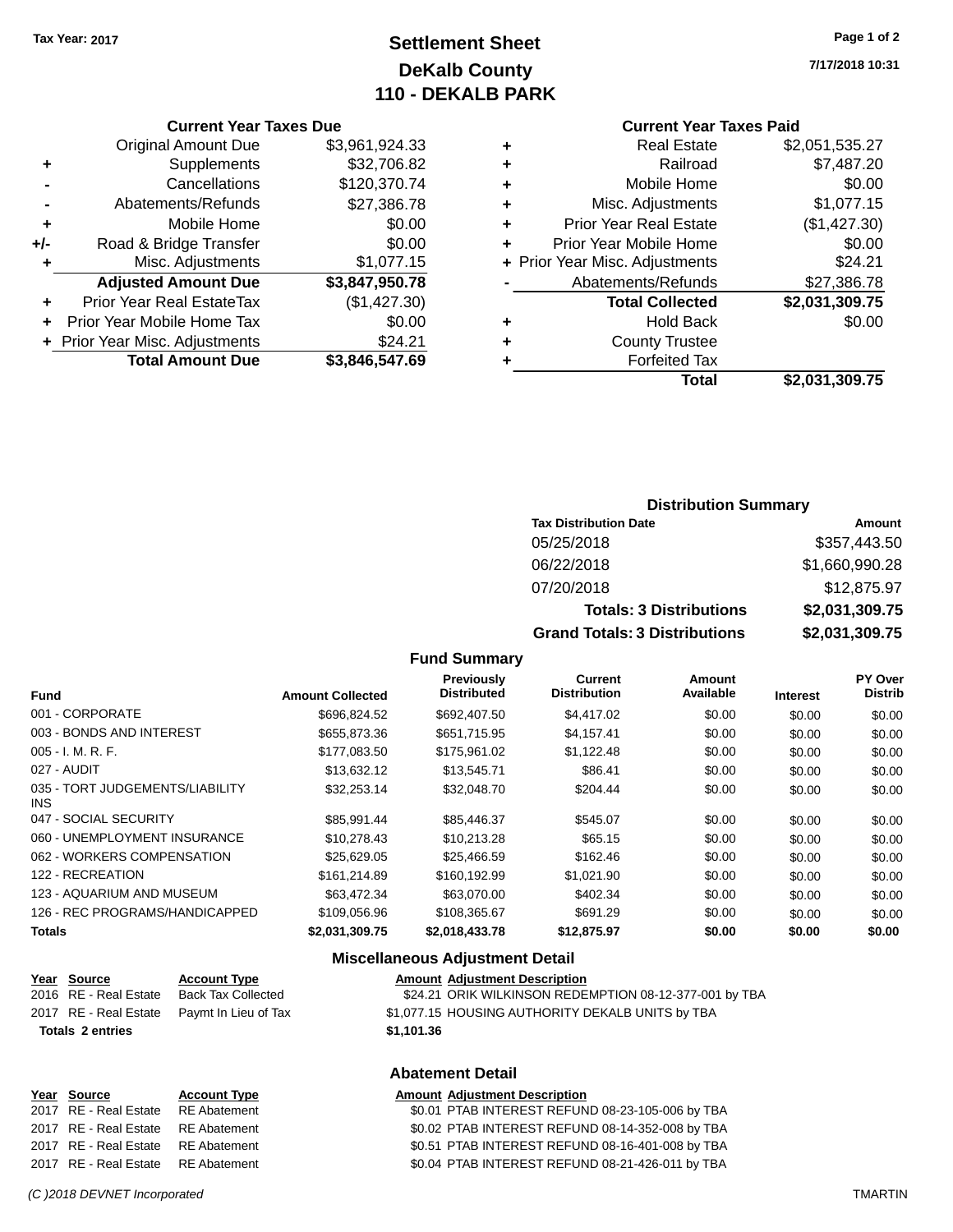### **Settlement Sheet Tax Year: 2017 Page 2 of 2 DeKalb County Abatement Detail**

**7/17/2018 10:31**

**Year Source Account Type Amount Adjustment Description**<br>2017 RE - Real Estate RE Abatement \$0.13 PTAB INTEREST REFUN **Totals \$27,386.78 8 entries**

\$0.13 PTAB INTEREST REFUND 08-23-105-009 by TBA 2017 RE - Real Estate RE Abatement \$0.12 PTAB INTEREST REFUND 08-24-128-026 by TBA 2017 RE - Real Estate RE Abatement \$7,185.95 16TX27 TAX OBJECTION COMPLAINT REFUND by TBA 2017 RE - Real Estate RE Abatement \$20,200.00 17TX23 TAX OBJECTION COMPLAINT REFUND by TBA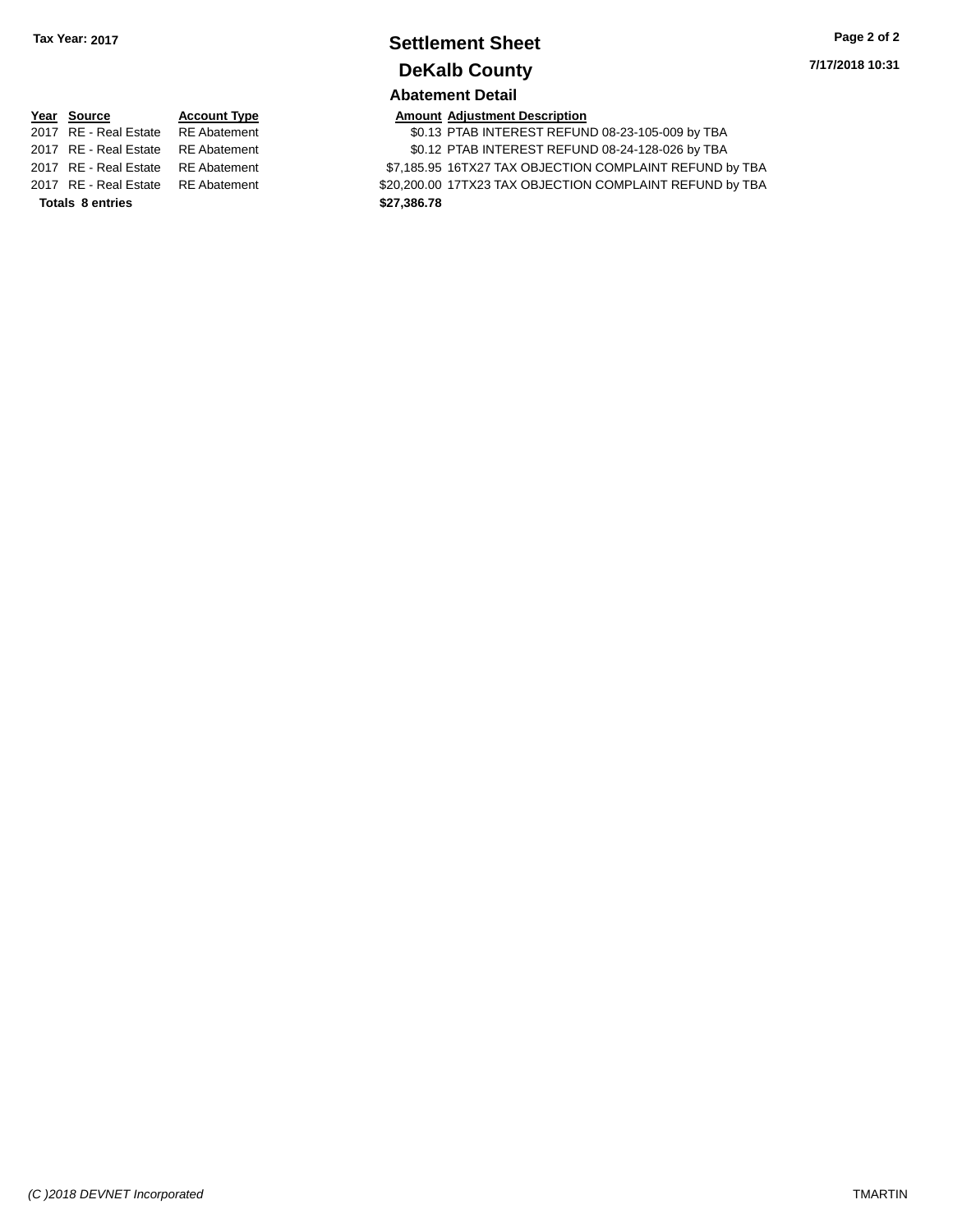# **Settlement Sheet Tax Year: 2017 Page 1 of 1 DeKalb County 111 - FRANKLIN TWP PARK**

**7/17/2018 10:31**

### **Current Year Taxes Paid**

|     | <b>Current Year Taxes Due</b> |             |
|-----|-------------------------------|-------------|
|     | <b>Original Amount Due</b>    | \$43,146.35 |
| ٠   | Supplements                   | \$435.97    |
|     | Cancellations                 | \$451.79    |
|     | Abatements/Refunds            | \$0.00      |
| ٠   | Mobile Home                   | \$0.00      |
| +/- | Road & Bridge Transfer        | \$0.00      |
|     | Misc. Adjustments             | \$3.96      |
|     | <b>Adjusted Amount Due</b>    | \$43,134.49 |
| ÷   | Prior Year Real EstateTax     | \$0.00      |
| ٠   | Prior Year Mobile Home Tax    | \$0.00      |
|     | Prior Year Misc. Adjustments  | \$0.00      |
|     | <b>Total Amount Due</b>       | \$43.134.49 |

|   | <b>Real Estate</b>             | \$23,436.91 |
|---|--------------------------------|-------------|
| ٠ | Railroad                       | \$247.05    |
| ٠ | Mobile Home                    | \$0.00      |
| ٠ | Misc. Adjustments              | \$3.96      |
| ٠ | <b>Prior Year Real Estate</b>  | \$0.00      |
| ÷ | Prior Year Mobile Home         | \$0.00      |
|   | + Prior Year Misc. Adjustments | \$0.00      |
|   | Abatements/Refunds             | \$0.00      |
|   | <b>Total Collected</b>         | \$23,687.92 |
| ٠ | <b>Hold Back</b>               | \$0.00      |
| ٠ | <b>County Trustee</b>          |             |
| ٠ | <b>Forfeited Tax</b>           |             |
|   | Total                          | \$23,687.92 |
|   |                                |             |

|                                               |                         |                                        | <b>Distribution Summary</b>           |                                |                 |                           |
|-----------------------------------------------|-------------------------|----------------------------------------|---------------------------------------|--------------------------------|-----------------|---------------------------|
|                                               |                         |                                        | <b>Tax Distribution Date</b>          |                                |                 | Amount                    |
|                                               |                         |                                        | 05/25/2018                            |                                |                 | \$4,568.05                |
|                                               |                         |                                        | 06/22/2018                            |                                |                 | \$18,385.87               |
|                                               |                         |                                        | 07/20/2018                            |                                |                 | \$734.00                  |
|                                               |                         |                                        |                                       | <b>Totals: 3 Distributions</b> |                 | \$23,687.92               |
|                                               |                         |                                        | <b>Grand Totals: 3 Distributions</b>  |                                |                 | \$23,687.92               |
|                                               |                         | <b>Fund Summary</b>                    |                                       |                                |                 |                           |
| <b>Fund</b>                                   | <b>Amount Collected</b> | Previously<br><b>Distributed</b>       | <b>Current</b><br><b>Distribution</b> | Amount<br>Available            | <b>Interest</b> | PY Over<br><b>Distrib</b> |
| 001 - CORPORATE                               | \$22,344.65             | \$21,652.28                            | \$692.37                              | \$0.00                         | \$0.00          | \$0.00                    |
| 035 - TORT JUDGEMENTS/LIABILITY<br><b>INS</b> | \$1,343.27              | \$1,301.64                             | \$41.63                               | \$0.00                         | \$0.00          | \$0.00                    |
| <b>Totals</b>                                 | \$23,687.92             | \$22,953.92                            | \$734.00                              | \$0.00                         | \$0.00          | \$0.00                    |
|                                               |                         | <b>Miscellaneous Adjustment Detail</b> |                                       |                                |                 |                           |

| Year Source             | <b>Account Type</b> | <b>Amount Adiustment Description</b>             |
|-------------------------|---------------------|--------------------------------------------------|
| 2017 RE - Real Estate   | Back Tax Collected  | \$3.96 KETTLESON REDEMPTION 01-19-335-001 by TBA |
| <b>Totals 1 entries</b> |                     | \$3.96                                           |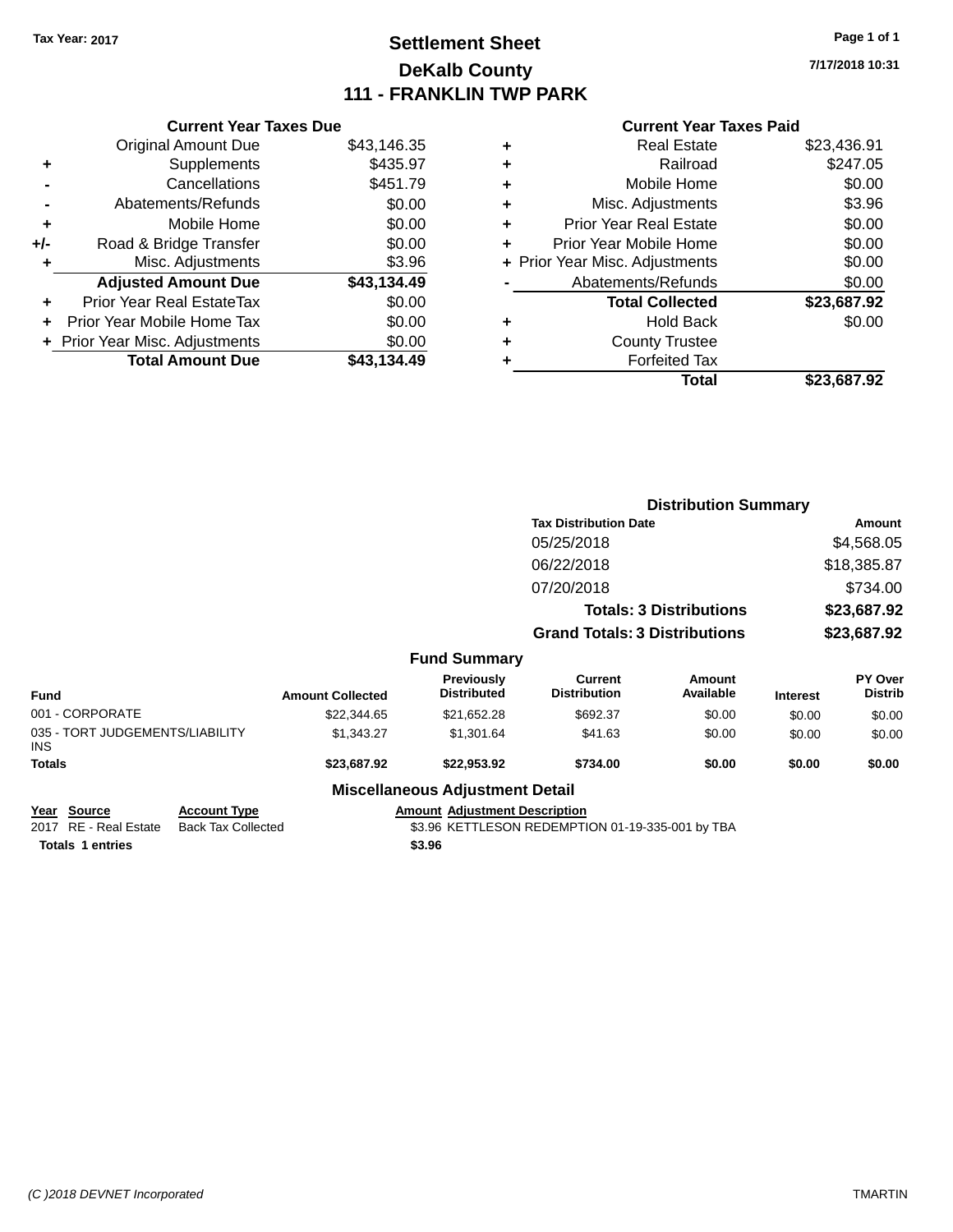# **Settlement Sheet Tax Year: 2017 Page 1 of 1 DeKalb County 112 - GENOA TWP PARK**

**7/17/2018 10:31**

#### **Current Year Taxes Paid**

|     | <b>Current Year Taxes Due</b>  |              |
|-----|--------------------------------|--------------|
|     | <b>Original Amount Due</b>     | \$631,323.68 |
| ٠   | Supplements                    | \$13,257.00  |
|     | Cancellations                  | \$16,113.84  |
|     | Abatements/Refunds             | \$0.00       |
| ٠   | Mobile Home                    | \$0.00       |
| +/- | Road & Bridge Transfer         | \$0.00       |
| ٠   | Misc. Adjustments              | \$0.00       |
|     | <b>Adjusted Amount Due</b>     | \$628,466.84 |
| ٠   | Prior Year Real EstateTax      | \$0.00       |
| ÷   | Prior Year Mobile Home Tax     | \$0.00       |
|     | + Prior Year Misc. Adjustments | \$0.00       |
|     | <b>Total Amount Due</b>        | \$628,466.84 |

|   | <b>Real Estate</b>             | \$347,291.19 |
|---|--------------------------------|--------------|
| ٠ | Railroad                       | \$2,819.97   |
| ٠ | Mobile Home                    | \$0.00       |
| ٠ | Misc. Adjustments              | \$0.00       |
| ٠ | <b>Prior Year Real Estate</b>  | \$0.00       |
| ٠ | Prior Year Mobile Home         | \$0.00       |
|   | + Prior Year Misc. Adjustments | \$0.00       |
|   | Abatements/Refunds             | \$0.00       |
|   | <b>Total Collected</b>         | \$350,111.16 |
| ٠ | <b>Hold Back</b>               | \$0.00       |
| ٠ | <b>County Trustee</b>          |              |
| ٠ | <b>Forfeited Tax</b>           |              |
|   | Total                          | \$350,111.16 |
|   |                                |              |

### **Distribution Summary Tax Distribution Date Amount** 05/25/2018 \$70,661.54 06/22/2018 \$271,600.48 07/20/2018 \$7,849.14 **Totals: 3 Distributions \$350,111.16 Grand Totals: 3 Distributions \$350,111.16**

| Fund                                    | <b>Amount Collected</b> | <b>Previously</b><br><b>Distributed</b> | <b>Current</b><br><b>Distribution</b> | Amount<br>Available | <b>Interest</b> | PY Over<br><b>Distrib</b> |
|-----------------------------------------|-------------------------|-----------------------------------------|---------------------------------------|---------------------|-----------------|---------------------------|
| 001 - CORPORATE                         | \$103,622.19            | \$101,299.05                            | \$2,323.14                            | \$0.00              | \$0.00          | \$0.00                    |
| 003 - BONDS AND INTEREST                | \$154,716.93            | \$151.248.33                            | \$3,468.60                            | \$0.00              | \$0.00          | \$0.00                    |
| $005 - I. M. R. F.$                     | \$532.85                | \$520.91                                | \$11.94                               | \$0.00              | \$0.00          | \$0.00                    |
| 027 - AUDIT                             | \$532.85                | \$520.91                                | \$11.94                               | \$0.00              | \$0.00          | \$0.00                    |
| 035 - TORT JUDGEMENTS/LIABILITY<br>INS. | \$532.85                | \$520.91                                | \$11.94                               | \$0.00              | \$0.00          | \$0.00                    |
| 047 - SOCIAL SECURITY                   | \$532.85                | \$520.91                                | \$11.94                               | \$0.00              | \$0.00          | \$0.00                    |
| 060 - UNEMPLOYMENT INSURANCE            | \$532.85                | \$520.91                                | \$11.94                               | \$0.00              | \$0.00          | \$0.00                    |
| 062 - WORKERS COMPENSATION              | \$532.85                | \$520.91                                | \$11.94                               | \$0.00              | \$0.00          | \$0.00                    |
| 122 - RECREATION                        | \$65,371.35             | \$63,905.79                             | \$1,465.56                            | \$0.00              | \$0.00          | \$0.00                    |
| 126 - REC PROGRAMS/HANDICAPPED          | \$22,670.74             | \$22.162.48                             | \$508.26                              | \$0.00              | \$0.00          | \$0.00                    |
| 143 - MEDICARE                          | \$532.85                | \$520.91                                | \$11.94                               | \$0.00              | \$0.00          | \$0.00                    |
| Totals                                  | \$350,111.16            | \$342.262.02                            | \$7,849.14                            | \$0.00              | \$0.00          | \$0.00                    |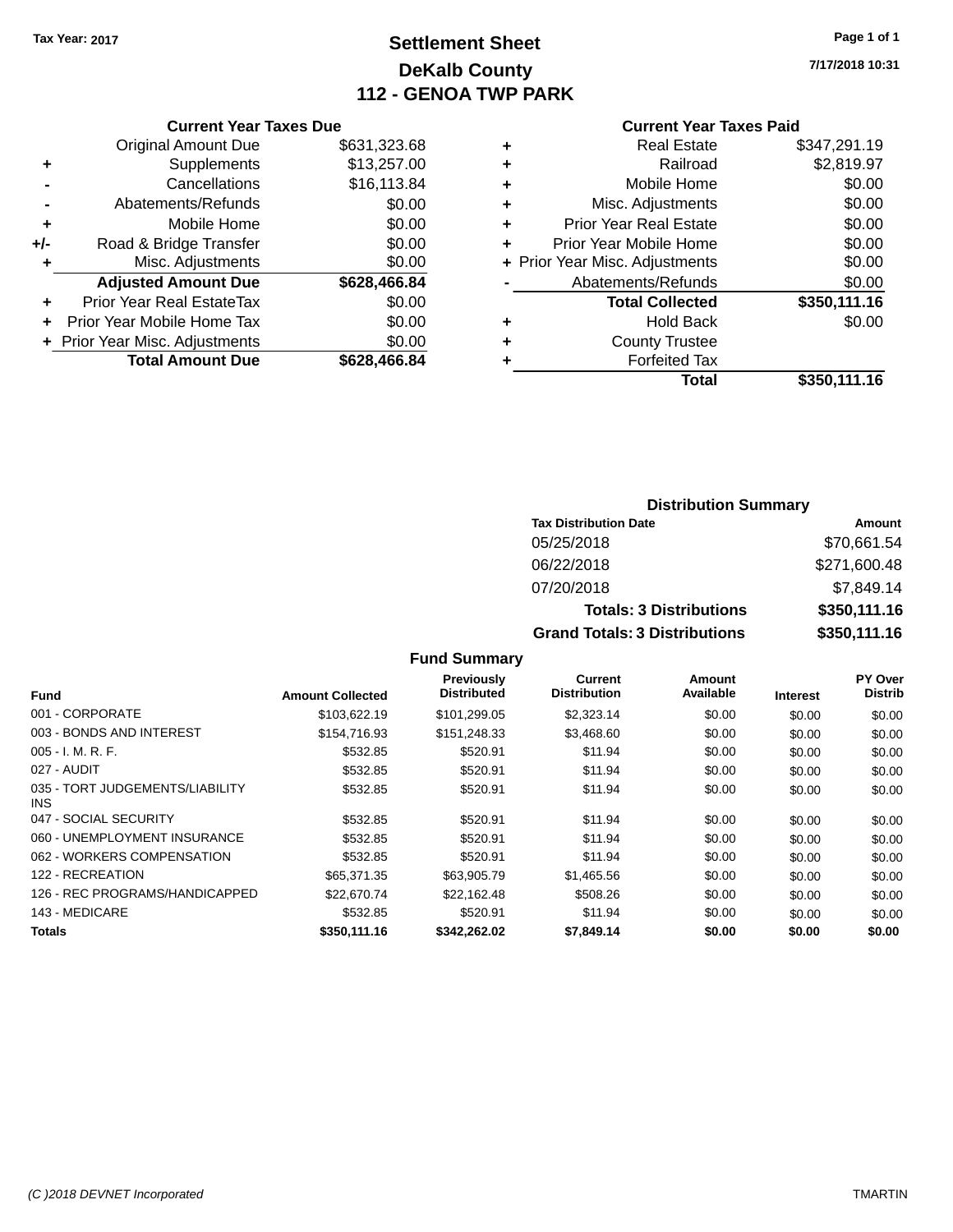# **Settlement Sheet Tax Year: 2017 Page 1 of 1 DeKalb County 113 - KINGSTON TWP PARK**

**7/17/2018 10:31**

|     | <b>Current Year Taxes Due</b>  |             |
|-----|--------------------------------|-------------|
|     | <b>Original Amount Due</b>     | \$53,659.27 |
| ٠   | Supplements                    | \$352.31    |
|     | Cancellations                  | \$446.65    |
|     | Abatements/Refunds             | \$0.00      |
| ٠   | Mobile Home                    | \$0.00      |
| +/- | Road & Bridge Transfer         | \$0.00      |
| ٠   | Misc. Adjustments              | \$0.00      |
|     | <b>Adjusted Amount Due</b>     | \$53,564.93 |
| ÷   | Prior Year Real EstateTax      | \$0.00      |
|     | Prior Year Mobile Home Tax     | \$0.00      |
|     | + Prior Year Misc. Adjustments | \$9.03      |
|     | <b>Total Amount Due</b>        | \$53.573.96 |
|     |                                |             |

### **Current Year Taxes Paid**

| ٠ | <b>Real Estate</b>             | \$29,311.90 |
|---|--------------------------------|-------------|
| ٠ | Railroad                       | \$412.63    |
| ٠ | Mobile Home                    | \$0.00      |
| ٠ | Misc. Adjustments              | \$0.00      |
| ٠ | <b>Prior Year Real Estate</b>  | \$0.00      |
| ٠ | Prior Year Mobile Home         | \$0.00      |
|   | + Prior Year Misc. Adjustments | \$9.03      |
|   | Abatements/Refunds             | \$0.00      |
|   | <b>Total Collected</b>         | \$29,733.56 |
| ٠ | <b>Hold Back</b>               | \$0.00      |
| ٠ | <b>County Trustee</b>          |             |
|   | <b>Forfeited Tax</b>           |             |
|   | Total                          | \$29,733.56 |
|   |                                |             |

|                                         |                         |                                  |                                      | <b>Distribution Summary</b>    |                 |                           |
|-----------------------------------------|-------------------------|----------------------------------|--------------------------------------|--------------------------------|-----------------|---------------------------|
|                                         |                         |                                  | <b>Tax Distribution Date</b>         |                                |                 | <b>Amount</b>             |
|                                         |                         |                                  | 05/25/2018                           |                                |                 | \$5.470.14                |
|                                         |                         |                                  | 06/22/2018                           |                                |                 | \$23,745.66               |
|                                         |                         |                                  | 07/20/2018                           |                                |                 | \$517.76                  |
|                                         |                         |                                  |                                      | <b>Totals: 3 Distributions</b> |                 | \$29,733.56               |
|                                         |                         |                                  | <b>Grand Totals: 3 Distributions</b> |                                |                 | \$29,733.56               |
|                                         |                         | <b>Fund Summary</b>              |                                      |                                |                 |                           |
| <b>Fund</b>                             | <b>Amount Collected</b> | Previously<br><b>Distributed</b> | Current<br><b>Distribution</b>       | Amount<br>Available            | <b>Interest</b> | PY Over<br><b>Distrib</b> |
| 001 - CORPORATE                         | \$23,916.30             | \$23,499.85                      | \$416.45                             | \$0.00                         | \$0.00          | \$0.00                    |
| 035 - TORT JUDGEMENTS/LIABILITY<br>INS. | \$2,719.83              | \$2,672.46                       | \$47.37                              | \$0.00                         | \$0.00          | \$0.00                    |
| 122 - RECREATION                        | \$3,097.43              | \$3,043.49                       | \$53.94                              | \$0.00                         | \$0.00          | \$0.00                    |
| <b>Totals</b>                           | \$29,733.56             | \$29,215.80                      | \$517.76                             | \$0.00                         | \$0.00          | \$0.00                    |
|                                         |                         |                                  |                                      |                                |                 |                           |

#### **Miscellaneous Adjustment Detail**

**Year** Source **Account Type Account Adjustment Description** 

INS

**Totals \$9.03 1 entries**

2016 RE - Real Estate Back Tax Collected 59.03 MATHESON REDEMPTION 02-22-402-003 by TBA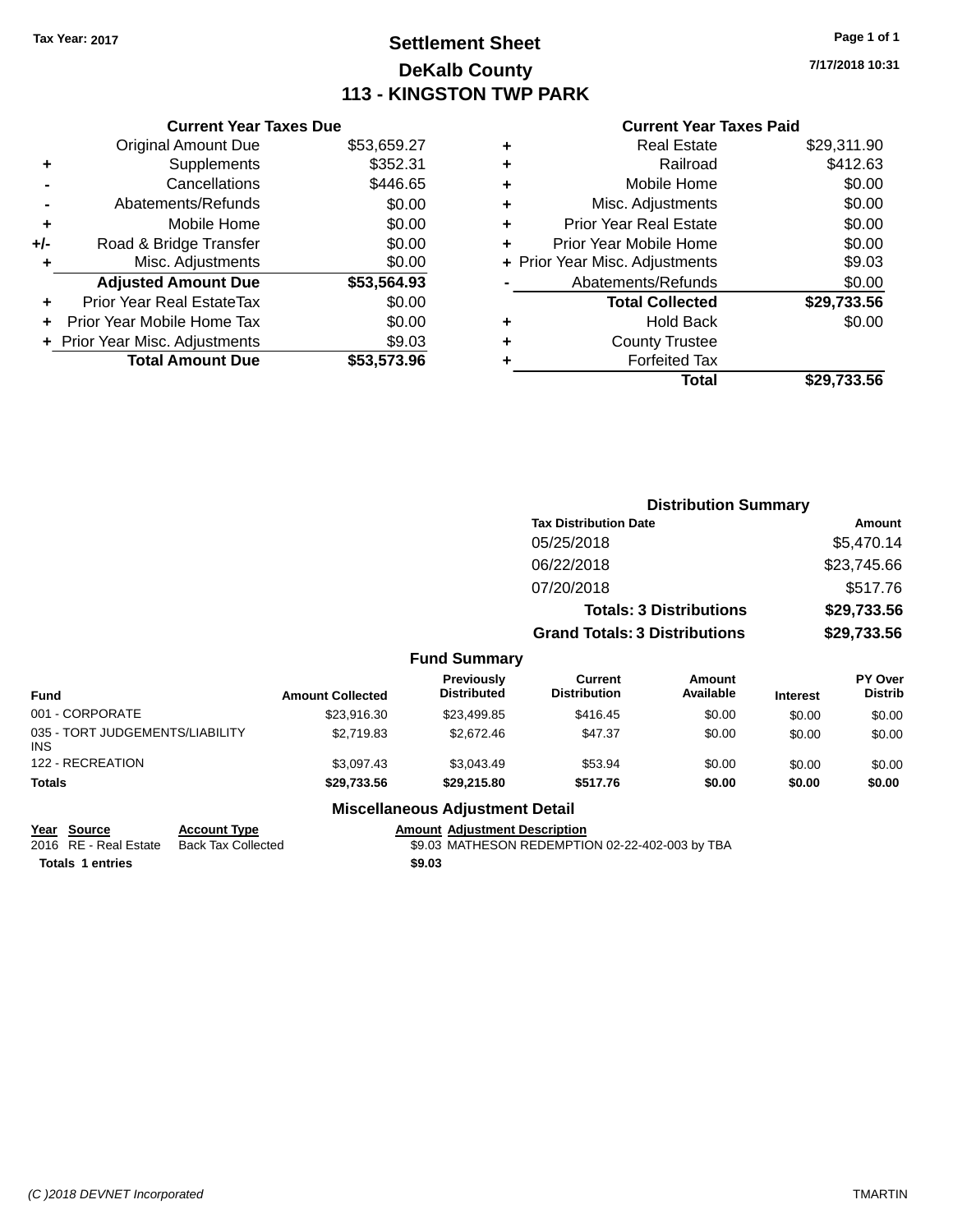# **Settlement Sheet Tax Year: 2017 Page 1 of 1 DeKalb County 114 - SANDWICH PARK**

**7/17/2018 10:31**

|       | <b>Current Year Taxes Due</b>  |              |
|-------|--------------------------------|--------------|
|       | <b>Original Amount Due</b>     | \$547,020.88 |
| ٠     | Supplements                    | \$4,176.18   |
|       | Cancellations                  | \$4,747.86   |
|       | Abatements/Refunds             | \$0.00       |
| ٠     | Mobile Home                    | \$0.00       |
| $+/-$ | Road & Bridge Transfer         | \$0.00       |
| ٠     | Misc. Adjustments              | \$0.00       |
|       | <b>Adjusted Amount Due</b>     | \$546,449.20 |
| ٠     | Prior Year Real EstateTax      | \$0.00       |
|       | Prior Year Mobile Home Tax     | \$0.00       |
|       | + Prior Year Misc. Adjustments | \$621.11     |
|       | <b>Total Amount Due</b>        | \$547,070.31 |
|       |                                |              |

|   | Total                          | \$301,374.43 |
|---|--------------------------------|--------------|
| ٠ | <b>Forfeited Tax</b>           |              |
| ٠ | <b>County Trustee</b>          |              |
| ٠ | <b>Hold Back</b>               | \$0.00       |
|   | <b>Total Collected</b>         | \$301,374.43 |
|   | Abatements/Refunds             | \$0.00       |
|   | + Prior Year Misc. Adjustments | \$621.11     |
| ٠ | Prior Year Mobile Home         | \$0.00       |
| ÷ | <b>Prior Year Real Estate</b>  | \$0.00       |
| ٠ | Misc. Adjustments              | \$0.00       |
| ٠ | Mobile Home                    | \$0.00       |
| ٠ | Railroad                       | \$761.24     |
| ٠ | <b>Real Estate</b>             | \$299,992.08 |
|   |                                |              |

**Current Year Taxes Paid**

### **Distribution Summary Tax Distribution Date Amount** 05/25/2018 \$56,667.72 06/22/2018 \$236,418.76 07/20/2018 \$8,287.95 **Totals: 3 Distributions \$301,374.43 Grand Totals: 3 Distributions \$301,374.43**

#### **Fund Summary**

| <b>Fund</b>                             | <b>Amount Collected</b> | <b>Previously</b><br><b>Distributed</b> | Current<br><b>Distribution</b> | Amount<br>Available | <b>Interest</b> | <b>PY Over</b><br><b>Distrib</b> |
|-----------------------------------------|-------------------------|-----------------------------------------|--------------------------------|---------------------|-----------------|----------------------------------|
| 001 - CORPORATE                         | \$88,585,96             | \$86,149.81                             | \$2,436.15                     | \$0.00              | \$0.00          | \$0.00                           |
| 003 - BONDS AND INTEREST                | \$58,180.95             | \$56,580.94                             | \$1,600.01                     | \$0.00              | \$0.00          | \$0.00                           |
| $005 - I. M. R. F.$                     | \$16,714.82             | \$16,255.16                             | \$459.66                       | \$0.00              | \$0.00          | \$0.00                           |
| 027 - AUDIT                             | \$3.570.39              | \$3,472.20                              | \$98.19                        | \$0.00              | \$0.00          | \$0.00                           |
| 035 - TORT JUDGEMENTS/LIABILITY<br>INS. | \$15.731.14             | \$15,298.53                             | \$432.61                       | \$0.00              | \$0.00          | \$0.00                           |
| 047 - SOCIAL SECURITY                   | \$13.275.54             | \$12.910.45                             | \$365.09                       | \$0.00              | \$0.00          | \$0.00                           |
| 060 - UNEMPLOYMENT INSURANCE            | \$12,291.87             | \$11.953.83                             | \$338.04                       | \$0.00              | \$0.00          | \$0.00                           |
| 122 - RECREATION                        | \$64,374.18             | \$62,603.86                             | \$1,770.32                     | \$0.00              | \$0.00          | \$0.00                           |
| 125 - PAVING & LIGHTING, STREETS        | \$1,479.16              | \$1,438,48                              | \$40.68                        | \$0.00              | \$0.00          | \$0.00                           |
| 126 - REC PROGRAMS/HANDICAPPED          | \$27.170.42             | \$26.423.22                             | \$747.20                       | \$0.00              | \$0.00          | \$0.00                           |
| <b>Totals</b>                           | \$301,374.43            | \$293,086.48                            | \$8,287.95                     | \$0.00              | \$0.00          | \$0.00                           |

#### **Miscellaneous Adjustment Detail**

|                         | Year Source           | <b>Account Type</b> |  | <b>Amount Adiustment Description</b>                   |
|-------------------------|-----------------------|---------------------|--|--------------------------------------------------------|
|                         | 2016 RE - Real Estate | Back Tax Collected  |  | \$54.80 DOBSON REDEMPTION 19-26-481-012 by TBA         |
|                         | 2016 RE - Real Estate | Back Tax Collected  |  | \$566.31 CHICAGO TITLE LAND TR CO 19-26-484-016 by TBA |
| <b>Totals 2 entries</b> |                       | \$621.11            |  |                                                        |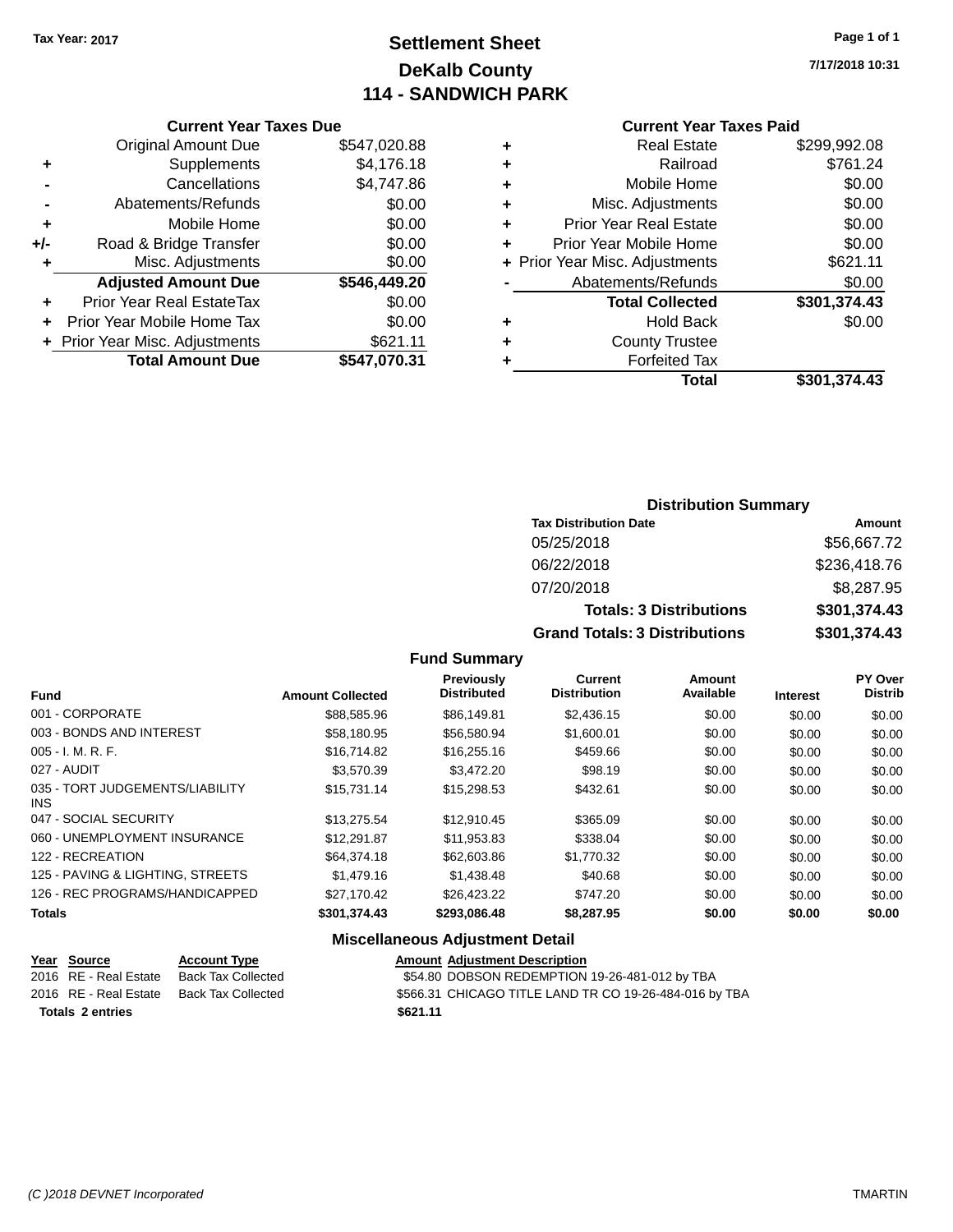# **Settlement Sheet Tax Year: 2017 Page 1 of 1 DeKalb County 115 - SYCAMORE PARK**

**7/17/2018 10:31**

#### **Current Year Taxes Paid**

|   | Total                          | \$1,742,670.10 |
|---|--------------------------------|----------------|
| ٠ | <b>Forfeited Tax</b>           |                |
| ٠ | <b>County Trustee</b>          |                |
| ٠ | <b>Hold Back</b>               | \$0.00         |
|   | <b>Total Collected</b>         | \$1,742,670.10 |
|   | Abatements/Refunds             | \$0.00         |
|   | + Prior Year Misc. Adjustments | \$15.42        |
| ٠ | Prior Year Mobile Home         | \$0.00         |
| ٠ | <b>Prior Year Real Estate</b>  | \$273.39       |
| ٠ | Misc. Adjustments              | \$15,389.08    |
| ٠ | Mobile Home                    | \$0.00         |
| ٠ | Railroad                       | \$0.17         |
| ٠ | <b>Real Estate</b>             | \$1,726,992.04 |
|   |                                |                |

#### **Current Year Taxes Due** Original Amount Due \$3,205,602.17<br>Supplements \$18,450.26 **+** Supplements **-** Cancellations \$20,808.18 **-** Abatements/Refunds \$0.00 **+** Mobile Home \$0.00 **+/-** Road & Bridge Transfer \$0.00<br>Misc. Adjustments \$15,389.08 **+** Misc. Adjustments **Adjusted Amount Due \$3,218,633.33**

| <b>Total Amount Due</b>        | \$3,218,922.14 |
|--------------------------------|----------------|
| + Prior Year Misc. Adjustments | \$15.42        |
| + Prior Year Mobile Home Tax   | \$0.00         |
| Prior Year Real EstateTax      | \$273.39       |

#### **Distribution Summary**

| <b>Tax Distribution Date</b>         | Amount         |
|--------------------------------------|----------------|
| 05/25/2018                           | \$312,296.99   |
| 06/22/2018                           | \$1,398,736.41 |
| 07/20/2018                           | \$31,636.70    |
| <b>Totals: 3 Distributions</b>       | \$1,742,670.10 |
| <b>Grand Totals: 3 Distributions</b> | \$1,742,670.10 |

#### **Fund Summary**

| <b>Fund</b>                                    | <b>Amount Collected</b> | Previously<br><b>Distributed</b> | <b>Current</b><br><b>Distribution</b> | Amount<br>Available | <b>Interest</b> | <b>PY Over</b><br><b>Distrib</b> |
|------------------------------------------------|-------------------------|----------------------------------|---------------------------------------|---------------------|-----------------|----------------------------------|
| 001 - CORPORATE                                | \$680,633.01            | \$668,276.67                     | \$12,356.34                           | \$0.00              | \$0.00          | \$0.00                           |
| 003 - BONDS AND INTEREST                       | \$330,276.05            | \$324,280.17                     | \$5,995.88                            | \$0.00              | \$0.00          | \$0.00                           |
| $005 - I. M. R. F.$                            | \$49,488.33             | \$48,589.91                      | \$898.42                              | \$0.00              | \$0.00          | \$0.00                           |
| 014 - POLICE PROTECTION                        | \$97.58                 | \$95.81                          | \$1.77                                | \$0.00              | \$0.00          | \$0.00                           |
| 027 - AUDIT                                    | \$8.178.33              | \$8.029.87                       | \$148.46                              | \$0.00              | \$0.00          | \$0.00                           |
| 035 - TORT JUDGEMENTS/LIABILITY<br><b>INS</b>  | \$39,154.29             | \$38,443.48                      | \$710.81                              | \$0.00              | \$0.00          | \$0.00                           |
| 039 - PLAYGROUND AND RECREATION<br><b>COMM</b> | \$220,379.80            | \$216,378.99                     | \$4,000.81                            | \$0.00              | \$0.00          | \$0.00                           |
| 047 - SOCIAL SECURITY                          | \$53,822.36             | \$52,845.27                      | \$977.09                              | \$0.00              | \$0.00          | \$0.00                           |
| 122 - RECREATION                               | \$262,596.00            | \$257.828.79                     | \$4.767.21                            | \$0.00              | \$0.00          | \$0.00                           |
| 125 - PAVING & LIGHTING, STREETS               | \$97.58                 | \$95.81                          | \$1.77                                | \$0.00              | \$0.00          | \$0.00                           |
| 126 - REC PROGRAMS/HANDICAPPED                 | \$97,946.77             | \$96,168.63                      | \$1,778.14                            | \$0.00              | \$0.00          | \$0.00                           |
| <b>Totals</b>                                  | \$1,742,670.10          | \$1,711,033.40                   | \$31,636.70                           | \$0.00              | \$0.00          | \$0.00                           |

#### **Miscellaneous Adjustment Detail**

| Year Source             | <b>Account Type</b>       | <b>Amount Adjustment Description</b>           |
|-------------------------|---------------------------|------------------------------------------------|
| 2016 RE - Real Estate   | <b>Back Tax Collected</b> | \$15.42 TRUSTEE SALE 06-21-440-012 by TBA      |
| 2017 RE - Real Estate   | <b>Back Tax Collected</b> | \$14,496.00 2008 & 2009 AMB TRUST #2567 by TBA |
| 2017 RE - Real Estate   | Paymt In Lieu of Tax      | \$893.08 HOUSING AUTHORITY DEKALB UNITS by TBA |
| <b>Totals 3 entries</b> |                           | \$15,404.50                                    |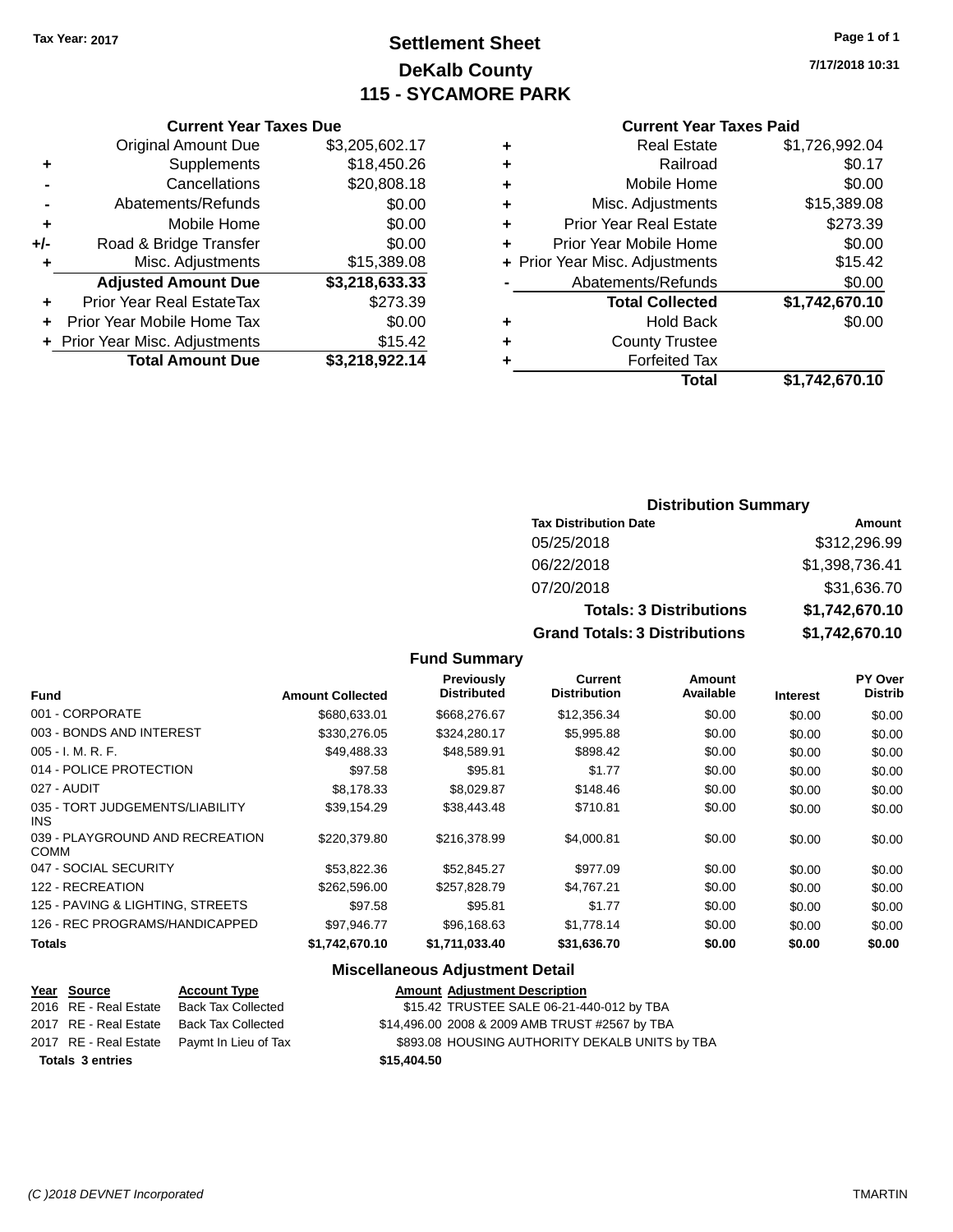## **Settlement Sheet Tax Year: 2017 Page 1 of 1 DeKalb County 120 - SCHOOL DISTRICT 1**

**7/17/2018 10:31**

#### **Current Year Taxes Paid**

|     | <b>Current Year Taxes Due</b>  |              |
|-----|--------------------------------|--------------|
|     | <b>Original Amount Due</b>     | \$629,461.10 |
| ٠   | Supplements                    | \$2,248.28   |
|     | Cancellations                  | \$2,615.25   |
|     | Abatements/Refunds             | \$0.00       |
| ٠   | Mobile Home                    | \$0.00       |
| +/- | Road & Bridge Transfer         | \$0.00       |
| ٠   | Misc. Adjustments              | \$0.00       |
|     | <b>Adjusted Amount Due</b>     | \$629,094.13 |
| ٠   | Prior Year Real EstateTax      | \$0.00       |
|     | Prior Year Mobile Home Tax     | \$0.00       |
|     | + Prior Year Misc. Adjustments | \$0.00       |
|     | <b>Total Amount Due</b>        | \$629,094.13 |
|     |                                |              |

| ٠ | <b>Real Estate</b>             | \$405,243.51 |
|---|--------------------------------|--------------|
| ٠ | Railroad                       | \$0.00       |
| ٠ | Mobile Home                    | \$0.00       |
| ٠ | Misc. Adjustments              | \$0.00       |
| ٠ | <b>Prior Year Real Estate</b>  | \$0.00       |
| ٠ | Prior Year Mobile Home         | \$0.00       |
|   | + Prior Year Misc. Adjustments | \$0.00       |
|   | Abatements/Refunds             | \$0.00       |
|   | <b>Total Collected</b>         | \$405,243.51 |
| ٠ | Hold Back                      | \$0.00       |
| ٠ | <b>County Trustee</b>          |              |
| ٠ | <b>Forfeited Tax</b>           |              |
|   | Total                          | \$405,243.51 |
|   |                                |              |

### **Distribution Summary Tax Distribution Date Amount** 05/25/2018 \$63,875.36 06/22/2018 \$337,331.51 07/20/2018 \$4,036.64 **Totals: 3 Distributions \$405,243.51 Grand Totals: 3 Distributions \$405,243.51**

| <b>Fund</b>                             | <b>Amount Collected</b> | <b>Previously</b><br><b>Distributed</b> | <b>Current</b><br><b>Distribution</b> | Amount<br>Available | <b>Interest</b> | <b>PY Over</b><br><b>Distrib</b> |
|-----------------------------------------|-------------------------|-----------------------------------------|---------------------------------------|---------------------|-----------------|----------------------------------|
| 002 - EDUCATION                         | \$265,020.72            | \$262,380.86                            | \$2,639.86                            | \$0.00              | \$0.00          | \$0.00                           |
| 003 - BONDS AND INTEREST                | \$36,710.20             | \$36,344.53                             | \$365.67                              | \$0.00              | \$0.00          | \$0.00                           |
| 004 - OPERATIONS & MAINTENANCE          | \$33,127.45             | \$32,797.46                             | \$329.99                              | \$0.00              | \$0.00          | \$0.00                           |
| $005 - I. M. R. F.$                     | \$5,783.24              | \$5,725.63                              | \$57.61                               | \$0.00              | \$0.00          | \$0.00                           |
| 030 - TRANSPORTATION SYSTEM             | \$13,251.05             | \$13,119.06                             | \$131.99                              | \$0.00              | \$0.00          | \$0.00                           |
| 031 - WORKING CASH                      | \$3,312.87              | \$3,279.87                              | \$33.00                               | \$0.00              | \$0.00          | \$0.00                           |
| 032 - FIRE PREV/SFTY/ENERGY             | \$3,312.87              | \$3,279.87                              | \$33.00                               | \$0.00              | \$0.00          | \$0.00                           |
| 033 - SPECIAL EDUCATION                 | \$2,650.29              | \$2,623.89                              | \$26.40                               | \$0.00              | \$0.00          | \$0.00                           |
| 035 - TORT JUDGEMENTS/LIABILITY<br>INS. | \$33,517.29             | \$33,183.42                             | \$333.87                              | \$0.00              | \$0.00          | \$0.00                           |
| 047 - SOCIAL SECURITY                   | \$8,675,45              | \$8,589.03                              | \$86.42                               | \$0.00              | \$0.00          | \$0.00                           |
| 057 - LEASE/PURCHASE/RENTAL             | \$3.312.87              | \$3,279.87                              | \$33.00                               | \$0.00              | \$0.00          | \$0.00                           |
| 109 - PRIOR YEAR ADJUSTMENT             | $$-3.430.79$            | $$-3.396.62$                            | $$-34.17$                             | \$0.00              | \$0.00          | \$0.00                           |
| <b>Totals</b>                           | \$405.243.51            | \$401,206.87                            | \$4,036.64                            | \$0.00              | \$0.00          | \$0.00                           |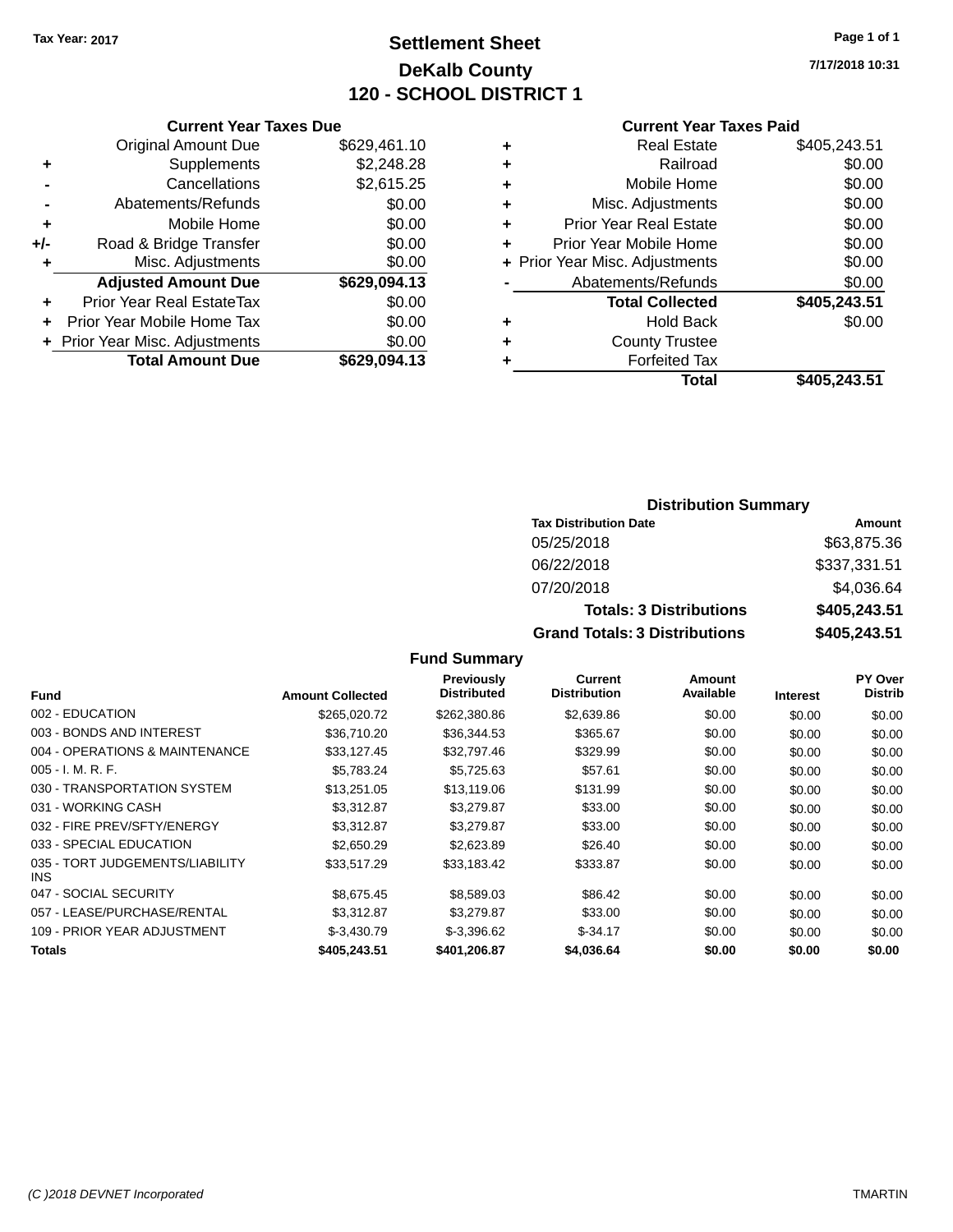### **Settlement Sheet Tax Year: 2017 Page 1 of 1 DeKalb County 121 - SCHOOL DISTRICT 9**

**7/17/2018 10:31**

| <b>Current</b> |
|----------------|
|                |

|     | <b>Current Year Taxes Due</b>    |              |
|-----|----------------------------------|--------------|
|     | <b>Original Amount Due</b>       | \$130,195.70 |
| ٠   | Supplements                      | \$0.00       |
|     | Cancellations                    | \$0.00       |
|     | Abatements/Refunds               | \$0.00       |
| ٠   | Mobile Home                      | \$0.00       |
| +/- | Road & Bridge Transfer           | \$0.00       |
| ٠   | Misc. Adjustments                | \$0.00       |
|     | <b>Adjusted Amount Due</b>       | \$130,195.70 |
| ٠   | <b>Prior Year Real EstateTax</b> | \$0.00       |
|     | Prior Year Mobile Home Tax       | \$0.00       |
|     | + Prior Year Misc. Adjustments   | \$0.00       |
|     | <b>Total Amount Due</b>          | \$130,195.70 |
|     |                                  |              |

| <b>Current Year Taxes Paid</b> |             |
|--------------------------------|-------------|
| <b>Real Estate</b>             | \$68,503.14 |
| Railroad                       | \$4,613.87  |
| Mobile Home                    | \$0.00      |
| Misc. Adjustments              | \$0.00      |
| <b>Prior Year Real Estate</b>  | \$0.00      |
| Prior Year Mobile Home         | \$0.00      |
| + Prior Year Misc. Adjustments | \$0.00      |
| Abatements/Refunds             | \$0.00      |
| <b>Total Collected</b>         | \$73,117.01 |
| <b>Hold Back</b>               | \$0.00      |
| <b>County Trustee</b>          |             |
| <b>Forfeited Tax</b>           |             |
| Total                          | \$73,117.01 |
|                                |             |

| <b>Distribution Summary</b>          |             |  |  |  |
|--------------------------------------|-------------|--|--|--|
| <b>Tax Distribution Date</b>         | Amount      |  |  |  |
| 05/25/2018                           | \$20,085.81 |  |  |  |
| 06/22/2018                           | \$51,790.07 |  |  |  |
| 07/20/2018                           | \$1,241.13  |  |  |  |
| <b>Totals: 3 Distributions</b>       | \$73,117.01 |  |  |  |
| <b>Grand Totals: 3 Distributions</b> | \$73,117.01 |  |  |  |

| <b>Fund</b>                             | <b>Amount Collected</b> | Previously<br><b>Distributed</b> | Current<br><b>Distribution</b> | Amount<br>Available | <b>Interest</b> | <b>PY Over</b><br><b>Distrib</b> |
|-----------------------------------------|-------------------------|----------------------------------|--------------------------------|---------------------|-----------------|----------------------------------|
| 002 - EDUCATION                         | \$47.050.91             | \$46,252.26                      | \$798.65                       | \$0.00              | \$0.00          | \$0.00                           |
| 003 - BONDS AND INTEREST                | \$7.752.81              | \$7,621.21                       | \$131.60                       | \$0.00              | \$0.00          | \$0.00                           |
| 004 - OPERATIONS & MAINTENANCE          | \$8,353.69              | \$8,211.89                       | \$141.80                       | \$0.00              | \$0.00          | \$0.00                           |
| $005 - I. M. R. F.$                     | \$1,119.72              | \$1,100.71                       | \$19.01                        | \$0.00              | \$0.00          | \$0.00                           |
| 030 - TRANSPORTATION SYSTEM             | \$2,369.86              | \$2,329.63                       | \$40.23                        | \$0.00              | \$0.00          | \$0.00                           |
| 031 - WORKING CASH                      | \$592.48                | \$582.42                         | \$10.06                        | \$0.00              | \$0.00          | \$0.00                           |
| 032 - FIRE PREV/SFTY/ENERGY             | \$592.48                | \$582.42                         | \$10.06                        | \$0.00              | \$0.00          | \$0.00                           |
| 033 - SPECIAL EDUCATION                 | \$473.96                | \$465.91                         | \$8.05                         | \$0.00              | \$0.00          | \$0.00                           |
| 035 - TORT JUDGEMENTS/LIABILITY<br>INS. | \$3.097.01              | \$3.044.44                       | \$52.57                        | \$0.00              | \$0.00          | \$0.00                           |
| 047 - SOCIAL SECURITY                   | \$1.667.65              | \$1,639.34                       | \$28.31                        | \$0.00              | \$0.00          | \$0.00                           |
| 057 - LEASE/PURCHASE/RENTAL             | \$592.48                | \$582.42                         | \$10.06                        | \$0.00              | \$0.00          | \$0.00                           |
| 109 - PRIOR YEAR ADJUSTMENT             | $$-546.04$              | $$-536.77$                       | $$-9.27$                       | \$0.00              | \$0.00          | \$0.00                           |
| Totals                                  | \$73.117.01             | \$71,875.88                      | \$1,241,13                     | \$0.00              | \$0.00          | \$0.00                           |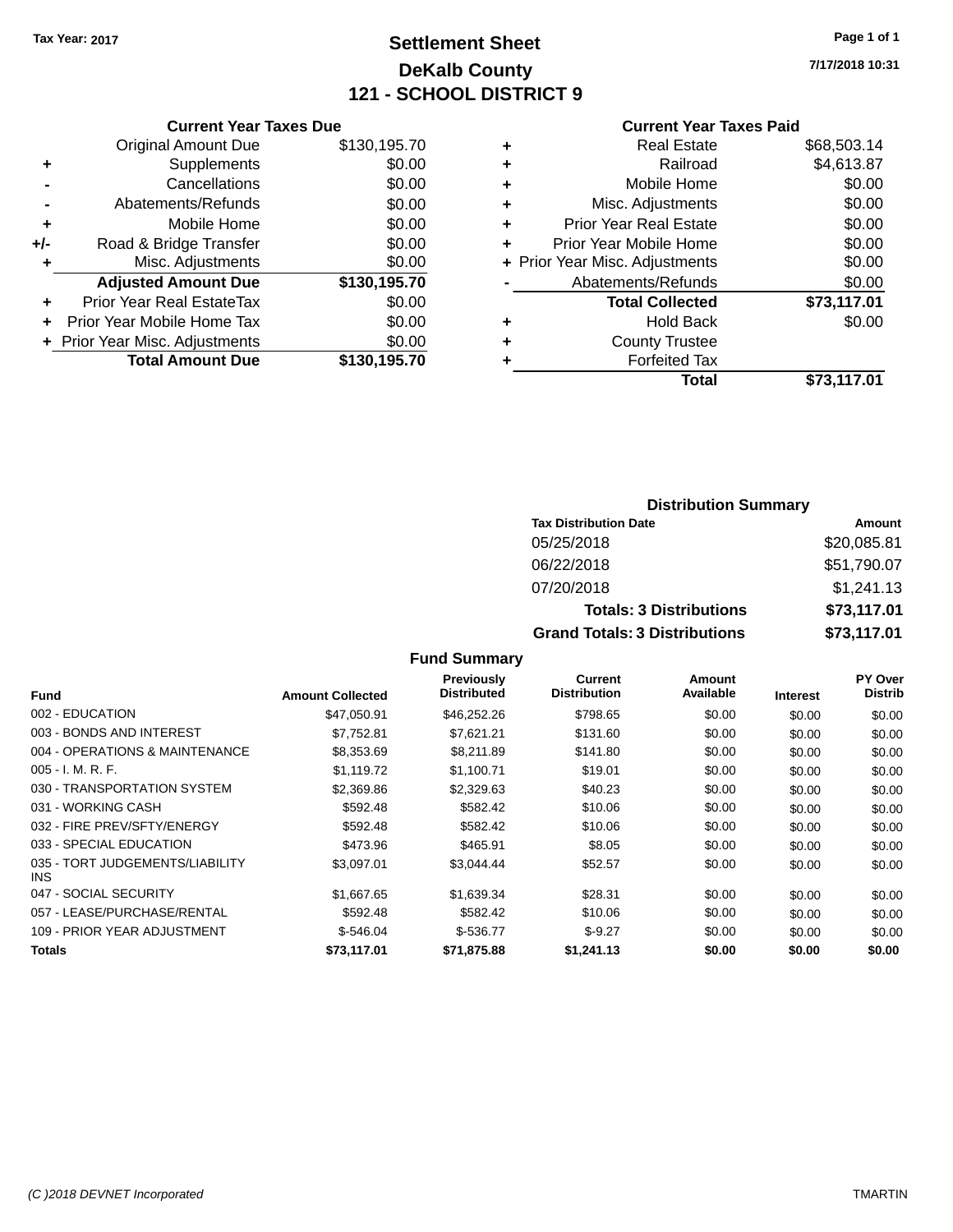## **Settlement Sheet Tax Year: 2017 Page 1 of 1 DeKalb County 122 - SCHOOL DISTRICT 100**

**7/17/2018 10:31**

#### **Current Year Taxes Paid**

|       | <b>Current Year Taxes Due</b>  |             |
|-------|--------------------------------|-------------|
|       | <b>Original Amount Due</b>     | \$14,472.15 |
| ٠     | Supplements                    | \$0.00      |
|       | Cancellations                  | \$0.00      |
|       | Abatements/Refunds             | \$0.00      |
| ٠     | Mobile Home                    | \$0.00      |
| $+/-$ | Road & Bridge Transfer         | \$0.00      |
|       | Misc. Adjustments              | \$0.00      |
|       | <b>Adjusted Amount Due</b>     | \$14,472.15 |
| ٠     | Prior Year Real EstateTax      | \$0.00      |
|       | Prior Year Mobile Home Tax     | \$0.00      |
|       | + Prior Year Misc. Adjustments | \$0.00      |
|       | <b>Total Amount Due</b>        | \$14.472.15 |
|       |                                |             |

|   | <b>Real Estate</b>             | \$9,851.86 |
|---|--------------------------------|------------|
| ٠ | Railroad                       | \$0.00     |
| ٠ | Mobile Home                    | \$0.00     |
| ٠ | Misc. Adjustments              | \$0.00     |
| ٠ | <b>Prior Year Real Estate</b>  | \$0.00     |
|   | Prior Year Mobile Home         | \$0.00     |
|   | + Prior Year Misc. Adjustments | \$0.00     |
|   | Abatements/Refunds             | \$0.00     |
|   | <b>Total Collected</b>         | \$9,851.86 |
| ٠ | <b>Hold Back</b>               | \$0.00     |
|   | <b>County Trustee</b>          |            |
| ٠ | <b>Forfeited Tax</b>           |            |
|   | Total                          | \$9,851.86 |
|   |                                |            |

| <b>Distribution Summary</b>                        |            |  |  |  |
|----------------------------------------------------|------------|--|--|--|
| <b>Tax Distribution Date</b>                       | Amount     |  |  |  |
| 05/25/2018                                         | \$8,158.95 |  |  |  |
| 06/22/2018                                         | \$1,692.91 |  |  |  |
| \$9,851.86<br><b>Totals: 2 Distributions</b>       |            |  |  |  |
| \$9,851.86<br><b>Grand Totals: 2 Distributions</b> |            |  |  |  |

|                                               |                         | <b>Previously</b><br><b>Distributed</b> | Current<br><b>Distribution</b> | Amount<br>Available |                 | PY Over<br><b>Distrib</b> |
|-----------------------------------------------|-------------------------|-----------------------------------------|--------------------------------|---------------------|-----------------|---------------------------|
| <b>Fund</b>                                   | <b>Amount Collected</b> |                                         |                                |                     | <b>Interest</b> |                           |
| 002 - EDUCATION                               | \$5.645.49              | \$5.645.49                              | \$0.00                         | \$0.00              | \$0.00          | \$0.00                    |
| 003 - BONDS AND INTEREST                      | \$1.477.56              | \$1,477.56                              | \$0.00                         | \$0.00              | \$0.00          | \$0.00                    |
| 004 - OPERATIONS & MAINTENANCE                | \$1.147.01              | \$1.147.01                              | \$0.00                         | \$0.00              | \$0.00          | \$0.00                    |
| $005 - I. M. R. F.$                           | \$108.23                | \$108.23                                | \$0.00                         | \$0.00              | \$0.00          | \$0.00                    |
| 030 - TRANSPORTATION SYSTEM                   | \$526.94                | \$526.94                                | \$0.00                         | \$0.00              | \$0.00          | \$0.00                    |
| 031 - WORKING CASH                            | \$0.95                  | \$0.95                                  | \$0.00                         | \$0.00              | \$0.00          | \$0.00                    |
| 032 - FIRE PREV/SFTY/ENERGY                   | \$150.56                | \$150.56                                | \$0.00                         | \$0.00              | \$0.00          | \$0.00                    |
| 033 - SPECIAL EDUCATION                       | \$489.29                | \$489.29                                | \$0.00                         | \$0.00              | \$0.00          | \$0.00                    |
| 035 - TORT JUDGEMENTS/LIABILITY<br><b>INS</b> | \$155.27                | \$155.27                                | \$0.00                         | \$0.00              | \$0.00          | \$0.00                    |
| 047 - SOCIAL SECURITY                         | \$150.56                | \$150.56                                | \$0.00                         | \$0.00              | \$0.00          | \$0.00                    |
| <b>Totals</b>                                 | \$9,851,86              | \$9,851.86                              | \$0.00                         | \$0.00              | \$0.00          | \$0.00                    |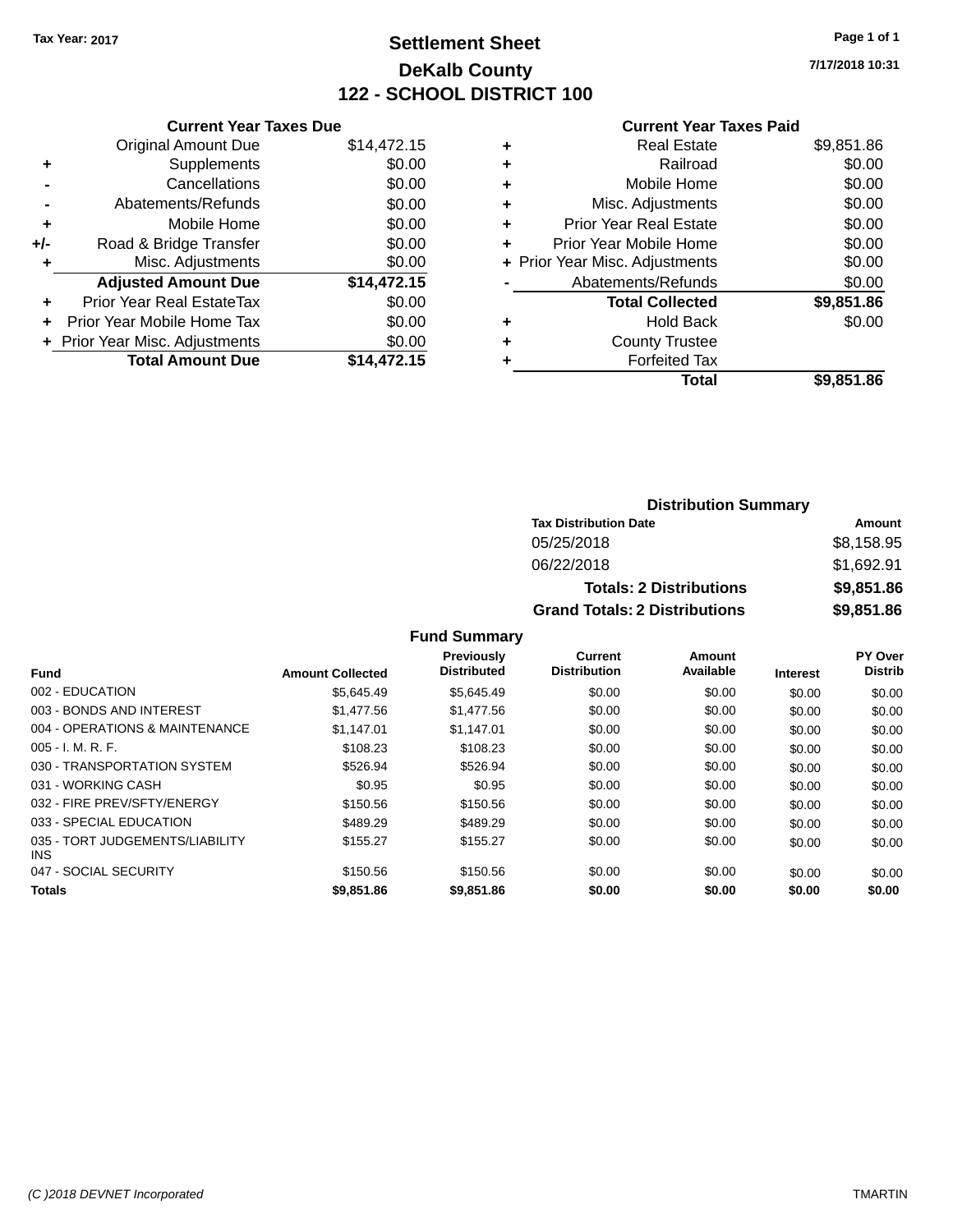## **Settlement Sheet Tax Year: 2017 Page 1 of 1 DeKalb County 123 - SCHOOL DISTRICT 161**

**7/17/2018 10:31**

#### **Current Year Taxes Paid**

|     | <b>Current Year Taxes Due</b>  |             |
|-----|--------------------------------|-------------|
|     | <b>Original Amount Due</b>     | \$95,703.16 |
| ٠   | Supplements                    | \$0.00      |
|     | Cancellations                  | \$0.00      |
|     | Abatements/Refunds             | \$0.00      |
| ٠   | Mobile Home                    | \$0.00      |
| +/- | Road & Bridge Transfer         | \$0.00      |
|     | Misc. Adjustments              | \$0.00      |
|     | <b>Adjusted Amount Due</b>     | \$95,703.16 |
| ٠   | Prior Year Real EstateTax      | \$0.00      |
|     | Prior Year Mobile Home Tax     | \$0.00      |
|     | + Prior Year Misc. Adjustments | \$0.00      |
|     | <b>Total Amount Due</b>        | \$95,703,16 |
|     |                                |             |

|   | <b>Real Estate</b>             | \$56,902.39 |
|---|--------------------------------|-------------|
| ٠ | Railroad                       | \$0.00      |
| ٠ | Mobile Home                    | \$0.00      |
| ٠ | Misc. Adjustments              | \$0.00      |
| ٠ | Prior Year Real Estate         | \$0.00      |
| ٠ | Prior Year Mobile Home         | \$0.00      |
|   | + Prior Year Misc. Adjustments | \$0.00      |
|   | Abatements/Refunds             | \$0.00      |
|   | <b>Total Collected</b>         | \$56,902.39 |
| ٠ | Hold Back                      | \$0.00      |
| ٠ | <b>County Trustee</b>          |             |
| ٠ | <b>Forfeited Tax</b>           |             |
|   | Total                          | \$56,902.39 |
|   |                                |             |

### **Distribution Summary Tax Distribution Date Amount** 05/25/2018 \$18,522.36 06/22/2018 \$38,380.03 **Totals: 2 Distributions \$56,902.39 Grand Totals: 2 Distributions \$56,902.39**

|                                         |                         | Previously         | <b>Current</b>      | Amount    |                 | PY Over        |
|-----------------------------------------|-------------------------|--------------------|---------------------|-----------|-----------------|----------------|
| <b>Fund</b>                             | <b>Amount Collected</b> | <b>Distributed</b> | <b>Distribution</b> | Available | <b>Interest</b> | <b>Distrib</b> |
| 002 - EDUCATION                         | \$35.524.94             | \$35.524.94        | \$0.00              | \$0.00    | \$0.00          | \$0.00         |
| 003 - BONDS AND INTEREST                | \$2,443.79              | \$2,443.79         | \$0.00              | \$0.00    | \$0.00          | \$0.00         |
| 004 - OPERATIONS & MAINTENANCE          | \$3.731.60              | \$3,731.60         | \$0.00              | \$0.00    | \$0.00          | \$0.00         |
| $005 - I. M. R. F.$                     | \$1,507.75              | \$1,507.75         | \$0.00              | \$0.00    | \$0.00          | \$0.00         |
| 030 - TRANSPORTATION SYSTEM             | \$1,791.18              | \$1.791.18         | \$0.00              | \$0.00    | \$0.00          | \$0.00         |
| 031 - WORKING CASH                      | \$746.33                | \$746.33           | \$0.00              | \$0.00    | \$0.00          | \$0.00         |
| 032 - FIRE PREV/SFTY/ENERGY             | \$746.33                | \$746.33           | \$0.00              | \$0.00    | \$0.00          | \$0.00         |
| 033 - SPECIAL EDUCATION                 | \$298.51                | \$298.51           | \$0.00              | \$0.00    | \$0.00          | \$0.00         |
| 035 - TORT JUDGEMENTS/LIABILITY<br>INS. | \$7,857.88              | \$7,857.88         | \$0.00              | \$0.00    | \$0.00          | \$0.00         |
| 047 - SOCIAL SECURITY                   | \$1,507.75              | \$1,507.75         | \$0.00              | \$0.00    | \$0.00          | \$0.00         |
| 057 - LEASE/PURCHASE/RENTAL             | \$746.33                | \$746.33           | \$0.00              | \$0.00    | \$0.00          | \$0.00         |
| <b>Totals</b>                           | \$56,902.39             | \$56,902.39        | \$0.00              | \$0.00    | \$0.00          | \$0.00         |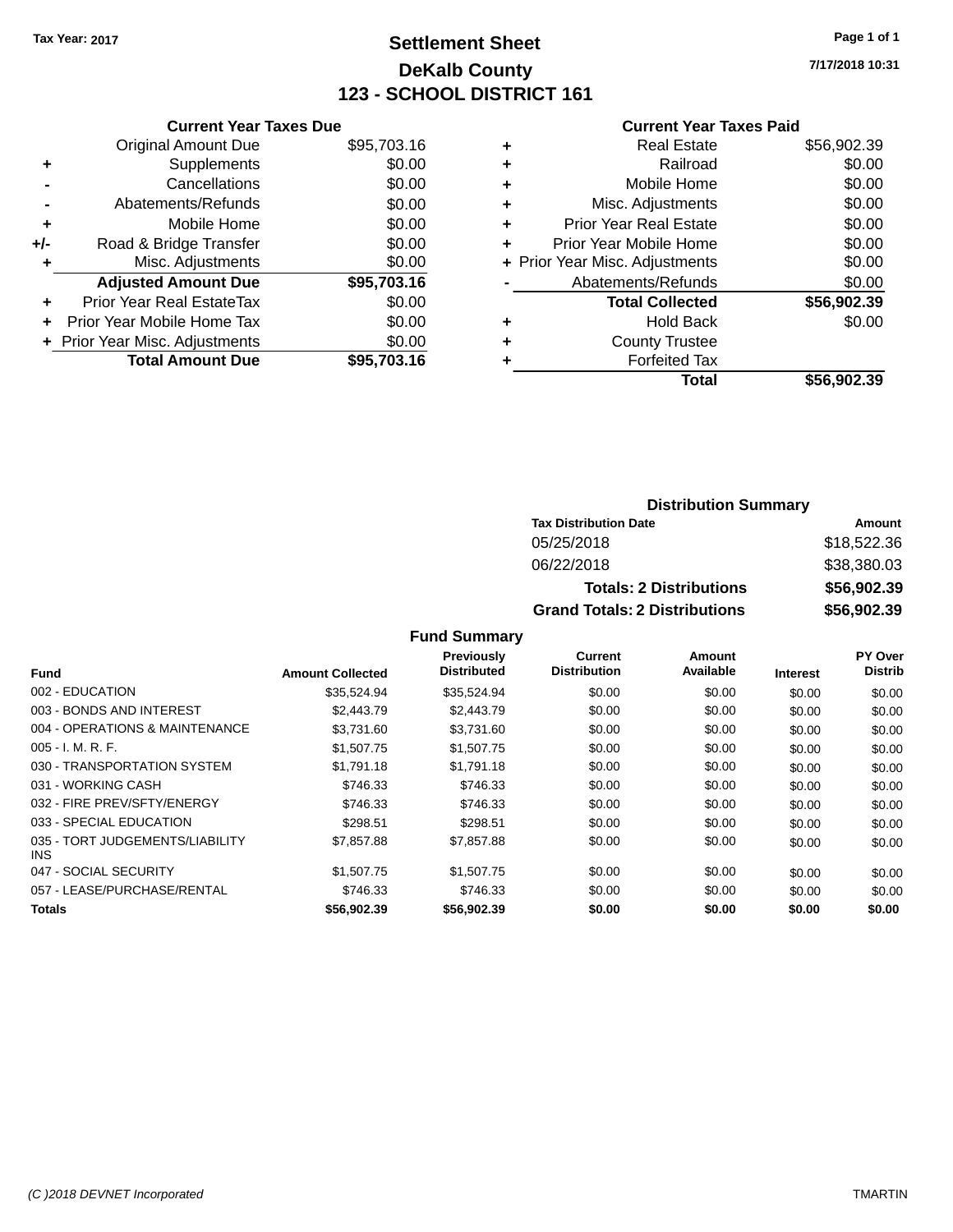### **Settlement Sheet Tax Year: 2017 Page 1 of 1 DeKalb County 124 - SCHOOL DISTRICT 212**

**7/17/2018 10:31**

#### **Current Year Taxes Paid**

|     | <b>Current Year Taxes Due</b>  |              |  |  |  |
|-----|--------------------------------|--------------|--|--|--|
|     | <b>Original Amount Due</b>     | \$296,446.71 |  |  |  |
| ٠   | Supplements                    | \$1,040.22   |  |  |  |
|     | Cancellations                  | \$1,166.26   |  |  |  |
|     | Abatements/Refunds             | \$0.00       |  |  |  |
| ٠   | Mobile Home                    | \$0.00       |  |  |  |
| +/- | Road & Bridge Transfer         | \$0.00       |  |  |  |
|     | Misc. Adjustments              | \$0.00       |  |  |  |
|     | <b>Adjusted Amount Due</b>     | \$296,320.67 |  |  |  |
| ٠   | Prior Year Real EstateTax      | \$0.00       |  |  |  |
|     | Prior Year Mobile Home Tax     | \$0.00       |  |  |  |
|     | + Prior Year Misc. Adjustments | \$0.00       |  |  |  |
|     | <b>Total Amount Due</b>        | \$296,320.67 |  |  |  |
|     |                                |              |  |  |  |

|   | <b>Real Estate</b>             | \$185,527.96 |
|---|--------------------------------|--------------|
| ٠ | Railroad                       | \$0.00       |
| ٠ | Mobile Home                    | \$0.00       |
| ٠ | Misc. Adjustments              | \$0.00       |
| ٠ | <b>Prior Year Real Estate</b>  | \$0.00       |
| ÷ | Prior Year Mobile Home         | \$0.00       |
|   | + Prior Year Misc. Adjustments | \$0.00       |
|   | Abatements/Refunds             | \$0.00       |
|   | <b>Total Collected</b>         | \$185,527.96 |
| ٠ | Hold Back                      | \$0.00       |
| ٠ | <b>County Trustee</b>          |              |
| ٠ | <b>Forfeited Tax</b>           |              |
|   | Total                          | \$185,527.96 |
|   |                                |              |

### **Distribution Summary Tax Distribution Date Amount** 05/25/2018 \$40,209.81 06/22/2018 \$144,011.48 07/20/2018 \$1,306.67 **Totals: 3 Distributions \$185,527.96 Grand Totals: 3 Distributions \$185,527.96**

| Fund                                          | <b>Amount Collected</b> | <b>Previously</b><br><b>Distributed</b> | <b>Current</b><br><b>Distribution</b> | Amount<br>Available | <b>Interest</b> | PY Over<br><b>Distrib</b> |
|-----------------------------------------------|-------------------------|-----------------------------------------|---------------------------------------|---------------------|-----------------|---------------------------|
| 002 - EDUCATION                               | \$95,683.07             | \$95,009.18                             | \$673.89                              | \$0.00              | \$0.00          | \$0.00                    |
| 003 - BONDS AND INTEREST                      | \$26,108.24             | \$25,924.36                             | \$183.88                              | \$0.00              | \$0.00          | \$0.00                    |
| 004 - OPERATIONS & MAINTENANCE                | \$18,400.67             | \$18,271.07                             | \$129.60                              | \$0.00              | \$0.00          | \$0.00                    |
| $005 - I. M. R. F.$                           | \$3,297.39              | \$3,274.17                              | \$23.22                               | \$0.00              | \$0.00          | \$0.00                    |
| 030 - TRANSPORTATION SYSTEM                   | \$8,340.59              | \$8,281.85                              | \$58.74                               | \$0.00              | \$0.00          | \$0.00                    |
| 031 - WORKING CASH                            | \$3,680.13              | \$3.654.21                              | \$25.92                               | \$0.00              | \$0.00          | \$0.00                    |
| 032 - FIRE PREV/SFTY/ENERGY                   | \$0.00                  | \$0.00                                  | \$0.00                                | \$0.00              | \$0.00          | \$0.00                    |
| 033 - SPECIAL EDUCATION                       | \$1,471.98              | \$1.461.61                              | \$10.37                               | \$0.00              | \$0.00          | \$0.00                    |
| 035 - TORT JUDGEMENTS/LIABILITY<br><b>INS</b> | \$20,850.01             | \$20,703.16                             | \$146.85                              | \$0.00              | \$0.00          | \$0.00                    |
| 047 - SOCIAL SECURITY                         | \$4.015.75              | \$3.987.47                              | \$28.28                               | \$0.00              | \$0.00          | \$0.00                    |
| 057 - LEASE/PURCHASE/RENTAL                   | \$3,680.13              | \$3.654.21                              | \$25.92                               | \$0.00              | \$0.00          | \$0.00                    |
| <b>Totals</b>                                 | \$185,527.96            | \$184,221,29                            | \$1,306.67                            | \$0.00              | \$0.00          | \$0.00                    |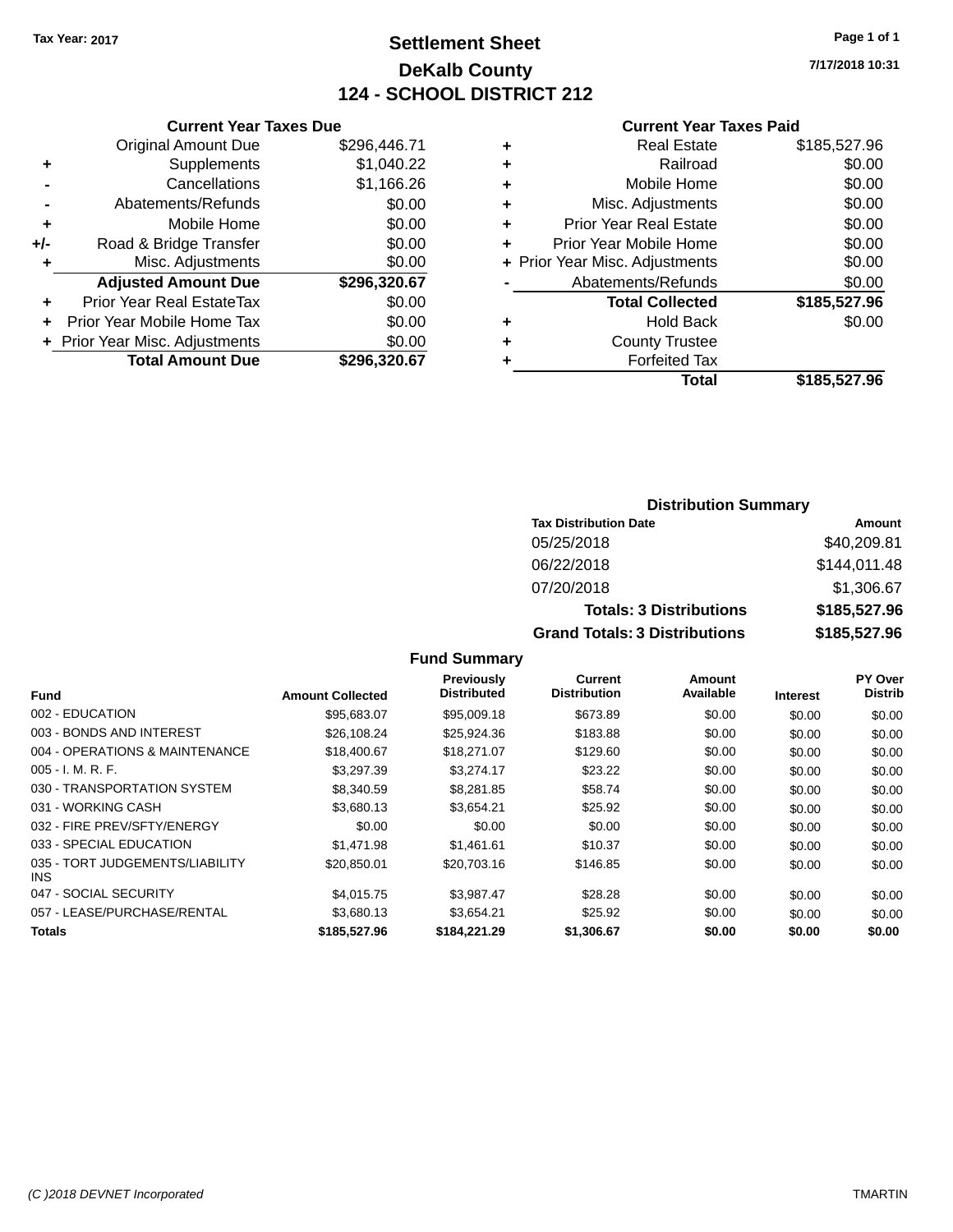## **Settlement Sheet Tax Year: 2017 Page 1 of 1 DeKalb County 125 - SCHOOL DISTRICT 220**

**7/17/2018 10:31**

#### **Current Year Taxes Paid**

| <b>Current Year Taxes Due</b>  |            |
|--------------------------------|------------|
| <b>Original Amount Due</b>     | \$3,843.83 |
| Supplements                    | \$0.00     |
| Cancellations                  | \$0.00     |
| Abatements/Refunds             | \$0.00     |
| Mobile Home                    | \$0.00     |
| Road & Bridge Transfer         | \$0.00     |
| Misc. Adjustments              | \$0.00     |
| <b>Adjusted Amount Due</b>     | \$3,843.83 |
| Prior Year Real EstateTax      | \$0.00     |
| Prior Year Mobile Home Tax     | \$0.00     |
| + Prior Year Misc. Adjustments | \$0.00     |
| <b>Total Amount Due</b>        | \$3.843.83 |
|                                |            |

| \$0.00     |
|------------|
| \$0.00     |
| \$0.00     |
| \$0.00     |
| \$0.00     |
| \$0.00     |
| \$0.00     |
| \$1,921.91 |
| \$0.00     |
|            |
|            |
| \$1.921.91 |
|            |

| <b>Distribution Summary</b>          |            |
|--------------------------------------|------------|
| <b>Tax Distribution Date</b>         | Amount     |
| 06/22/2018                           | \$1,921.91 |
| <b>Totals: 1 Distributions</b>       | \$1,921.91 |
| <b>Grand Totals: 1 Distributions</b> | \$1,921.91 |

| Fund                                    | <b>Amount Collected</b> | <b>Previously</b><br><b>Distributed</b> | Current<br><b>Distribution</b> | Amount<br>Available | <b>Interest</b> | PY Over<br><b>Distrib</b> |
|-----------------------------------------|-------------------------|-----------------------------------------|--------------------------------|---------------------|-----------------|---------------------------|
| 002 - EDUCATION                         | \$1,346,20              | \$1,346.20                              | \$0.00                         | \$0.00              | \$0.00          | \$0.00                    |
| 003 - BONDS AND INTEREST                | \$0.00                  | \$0.00                                  | \$0.00                         | \$0.00              | \$0.00          | \$0.00                    |
| 004 - OPERATIONS & MAINTENANCE          | \$241.64                | \$241.64                                | \$0.00                         | \$0.00              | \$0.00          | \$0.00                    |
| $005 - I. M. R. F.$                     | \$1.13                  | \$1.13                                  | \$0.00                         | \$0.00              | \$0.00          | \$0.00                    |
| 030 - TRANSPORTATION SYSTEM             | \$105.66                | \$105.66                                | \$0.00                         | \$0.00              | \$0.00          | \$0.00                    |
| 031 - WORKING CASH                      | \$20.24                 | \$20.24                                 | \$0.00                         | \$0.00              | \$0.00          | \$0.00                    |
| 032 - FIRE PREV/SFTY/ENERGY             | \$14.05                 | \$14.05                                 | \$0.00                         | \$0.00              | \$0.00          | \$0.00                    |
| 033 - SPECIAL EDUCATION                 | \$14.05                 | \$14.05                                 | \$0.00                         | \$0.00              | \$0.00          | \$0.00                    |
| 035 - TORT JUDGEMENTS/LIABILITY<br>INS. | \$133.96                | \$133.96                                | \$0.00                         | \$0.00              | \$0.00          | \$0.00                    |
| 047 - SOCIAL SECURITY                   | \$26.99                 | \$26.99                                 | \$0.00                         | \$0.00              | \$0.00          | \$0.00                    |
| 057 - LEASE/PURCHASE/RENTAL             | \$17.99                 | \$17.99                                 | \$0.00                         | \$0.00              | \$0.00          | \$0.00                    |
| <b>Totals</b>                           | \$1,921.91              | \$1,921.91                              | \$0.00                         | \$0.00              | \$0.00          | \$0.00                    |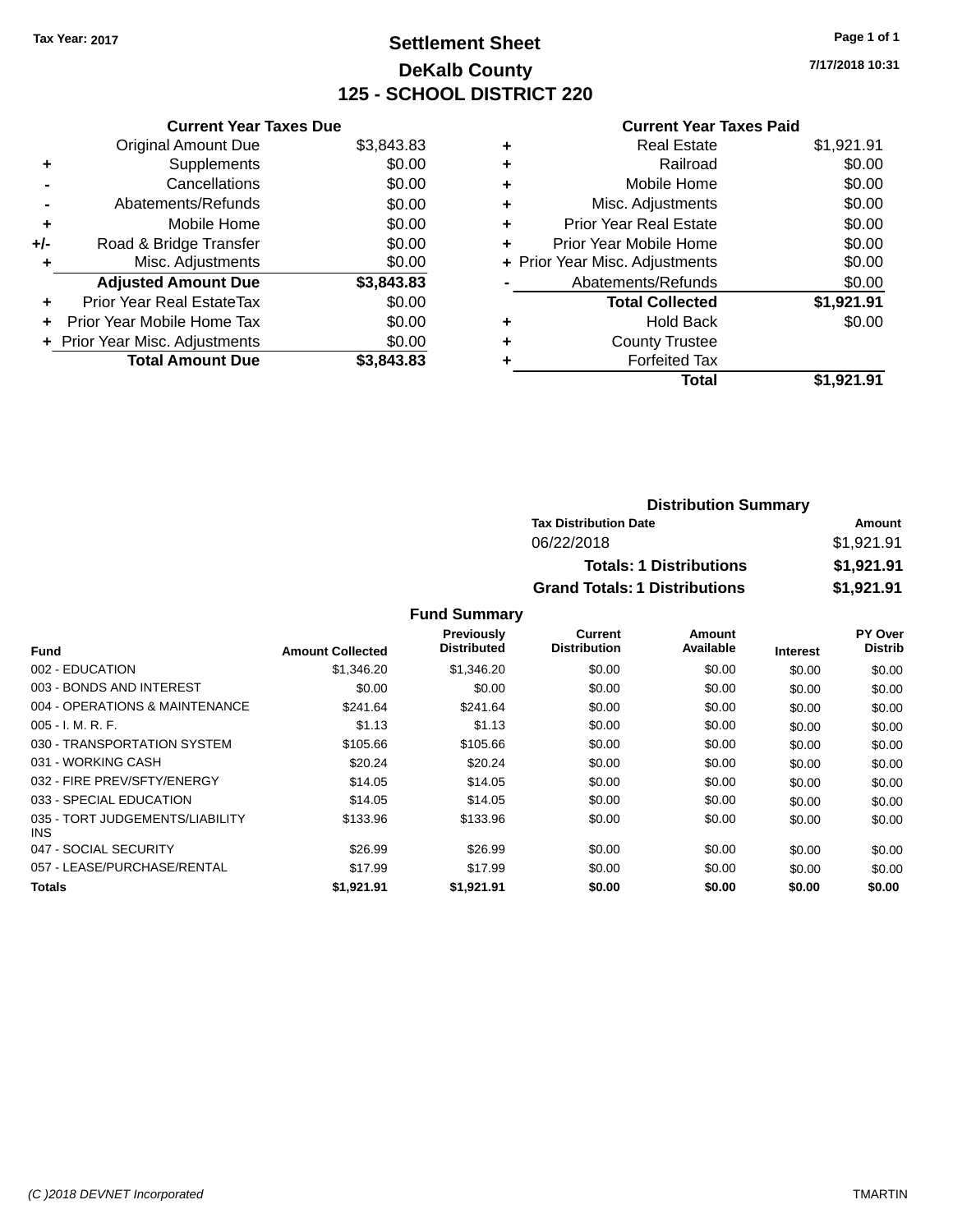# **Settlement Sheet Tax Year: 2017 Page 1 of 1 DeKalb County 126 - SCHOOL DISTRICT 269**

**7/17/2018 10:31**

#### **Current Year Taxes Paid**

|     | <b>Current Year Taxes Due</b>  |              |  |  |  |
|-----|--------------------------------|--------------|--|--|--|
|     | <b>Original Amount Due</b>     | \$306,699.74 |  |  |  |
| ٠   | Supplements                    | \$1,388.00   |  |  |  |
|     | Cancellations                  | \$1,556.19   |  |  |  |
|     | Abatements/Refunds             | \$0.00       |  |  |  |
| ٠   | Mobile Home                    | \$0.00       |  |  |  |
| +/- | Road & Bridge Transfer         | \$0.00       |  |  |  |
| ٠   | Misc. Adjustments              | \$0.00       |  |  |  |
|     | <b>Adjusted Amount Due</b>     | \$306,531.55 |  |  |  |
| ٠   | Prior Year Real EstateTax      | \$0.00       |  |  |  |
| ÷   | Prior Year Mobile Home Tax     | \$0.00       |  |  |  |
|     | + Prior Year Misc. Adjustments | \$0.00       |  |  |  |
|     | <b>Total Amount Due</b>        | \$306,531.55 |  |  |  |
|     |                                |              |  |  |  |

|   | <b>Real Estate</b>             | \$195,141.38 |
|---|--------------------------------|--------------|
| ٠ | Railroad                       | \$0.00       |
| ٠ | Mobile Home                    | \$0.00       |
| ٠ | Misc. Adjustments              | \$0.00       |
| ٠ | <b>Prior Year Real Estate</b>  | \$0.00       |
| ÷ | Prior Year Mobile Home         | \$0.00       |
|   | + Prior Year Misc. Adjustments | \$0.00       |
|   | Abatements/Refunds             | \$0.00       |
|   | <b>Total Collected</b>         | \$195,141.38 |
| ٠ | <b>Hold Back</b>               | \$0.00       |
| ٠ | <b>County Trustee</b>          |              |
| ٠ | <b>Forfeited Tax</b>           |              |
|   | <b>Total</b>                   | \$195,141.38 |
|   |                                |              |

# **Distribution Summary Tax Distribution Date Amount** 05/25/2018 \$37,311.44 06/22/2018 \$156,086.40 07/20/2018 \$1,743.54 **Totals: 3 Distributions \$195,141.38 Grand Totals: 3 Distributions \$195,141.38**

| <b>Amount Collected</b> | Previously<br><b>Distributed</b> | Current<br><b>Distribution</b> | Amount<br>Available | <b>Interest</b> | <b>PY Over</b><br><b>Distrib</b> |
|-------------------------|----------------------------------|--------------------------------|---------------------|-----------------|----------------------------------|
| \$121.838.47            | \$120,749.88                     | \$1,088.59                     | \$0.00              | \$0.00          | \$0.00                           |
| \$31.910.11             | \$31.625.00                      | \$285.11                       | \$0.00              | \$0.00          | \$0.00                           |
| \$1.467.85              | \$1,454,74                       | \$13.11                        | \$0.00              | \$0.00          | \$0.00                           |
| \$6,962.26              | \$6,900.05                       | \$62.21                        | \$0.00              | \$0.00          | \$0.00                           |
| \$2,900.97              | \$2,875.05                       | \$25.92                        | \$0.00              | \$0.00          | \$0.00                           |
| \$1.160.31              | \$1.149.94                       | \$10.37                        | \$0.00              | \$0.00          | \$0.00                           |
| \$24,078.88             | \$23.863.74                      | \$215.14                       | \$0.00              | \$0.00          | \$0.00                           |
| \$4.822.53              | \$4.779.44                       | \$43.09                        | \$0.00              | \$0.00          | \$0.00                           |
| \$195,141,38            | \$193,397.84                     | \$1,743.54                     | \$0.00              | \$0.00          | \$0.00                           |
|                         |                                  |                                |                     |                 |                                  |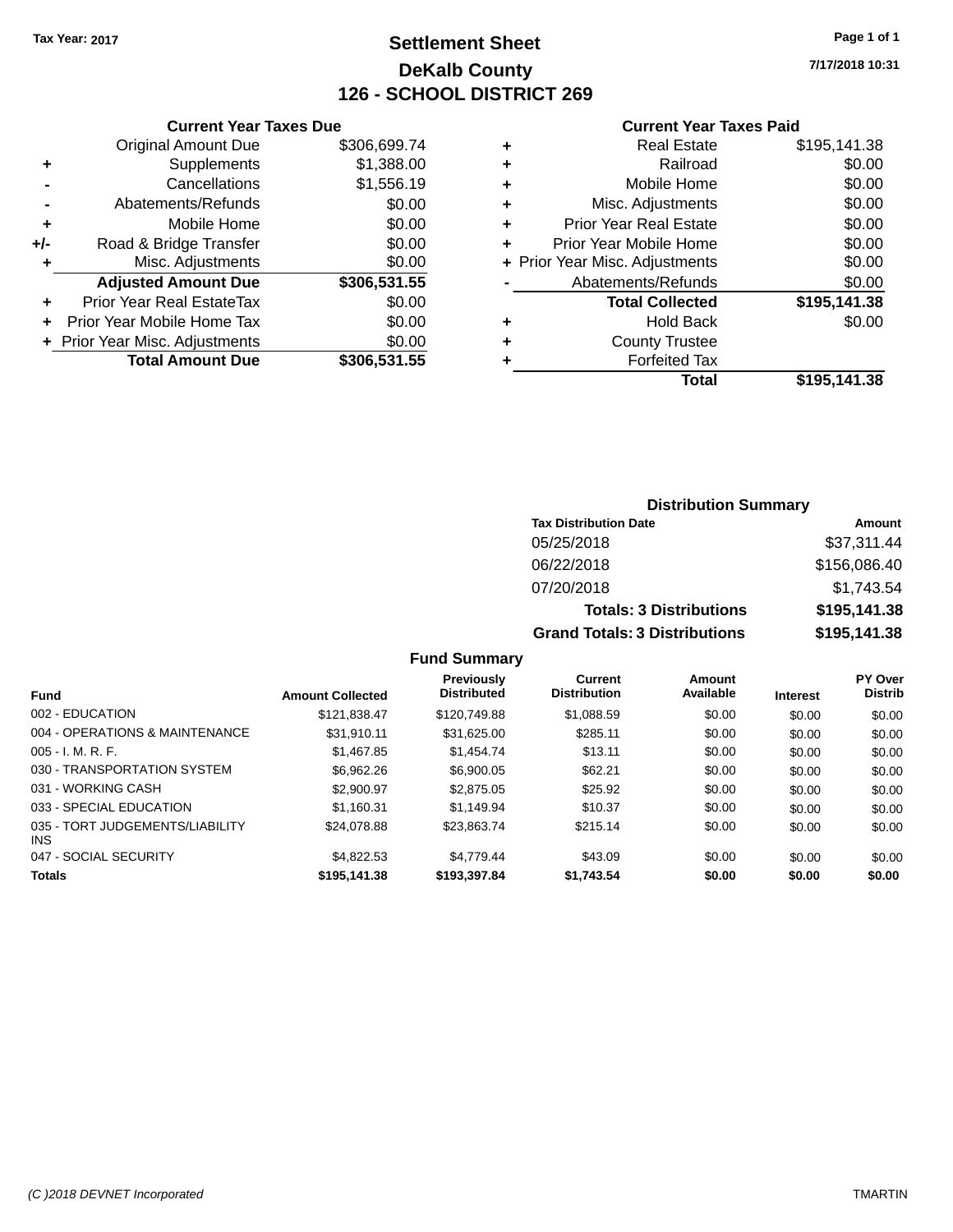# **Settlement Sheet Tax Year: 2017 Page 1 of 1 DeKalb County 127 - SCHOOL DISTRICT 271**

**7/17/2018 10:31**

#### **Current Year Taxes Paid**

|     | <b>Current Year Taxes Due</b>  |             |
|-----|--------------------------------|-------------|
|     | <b>Original Amount Due</b>     | \$73,508.20 |
| ٠   | Supplements                    | \$0.00      |
|     | Cancellations                  | \$0.00      |
|     | Abatements/Refunds             | \$0.00      |
| ٠   | Mobile Home                    | \$0.00      |
| +/- | Road & Bridge Transfer         | \$0.00      |
|     | Misc. Adjustments              | \$0.00      |
|     | <b>Adjusted Amount Due</b>     | \$73,508.20 |
| ٠   | Prior Year Real EstateTax      | \$0.00      |
| ٠   | Prior Year Mobile Home Tax     | \$0.00      |
|     | + Prior Year Misc. Adjustments | \$0.00      |
|     | <b>Total Amount Due</b>        | \$73,508.20 |
|     |                                |             |

| ٠ | <b>Real Estate</b>             | \$44,111.62 |
|---|--------------------------------|-------------|
| ٠ | Railroad                       | \$0.00      |
| ٠ | Mobile Home                    | \$0.00      |
| ٠ | Misc. Adjustments              | \$0.00      |
| ٠ | <b>Prior Year Real Estate</b>  | \$0.00      |
| ٠ | Prior Year Mobile Home         | \$0.00      |
|   | + Prior Year Misc. Adjustments | \$0.00      |
|   | Abatements/Refunds             | \$0.00      |
|   | <b>Total Collected</b>         | \$44,111.62 |
| ٠ | <b>Hold Back</b>               | \$0.00      |
| ٠ | <b>County Trustee</b>          |             |
| ٠ | <b>Forfeited Tax</b>           |             |
|   | Total                          | \$44,111.62 |
|   |                                |             |

| <b>Distribution Summary</b>          |             |  |  |  |
|--------------------------------------|-------------|--|--|--|
| <b>Tax Distribution Date</b>         | Amount      |  |  |  |
| 05/25/2018                           | \$9,984.38  |  |  |  |
| 06/22/2018                           | \$33,293.74 |  |  |  |
| 07/20/2018                           | \$833.50    |  |  |  |
| <b>Totals: 3 Distributions</b>       | \$44,111.62 |  |  |  |
| <b>Grand Totals: 3 Distributions</b> | \$44,111.62 |  |  |  |

| <b>Fund</b>                             | <b>Amount Collected</b> | <b>Previously</b><br><b>Distributed</b> | <b>Current</b><br><b>Distribution</b> | Amount<br>Available | <b>Interest</b> | PY Over<br><b>Distrib</b> |
|-----------------------------------------|-------------------------|-----------------------------------------|---------------------------------------|---------------------|-----------------|---------------------------|
| 002 - EDUCATION                         | \$26,521.40             | \$26,020.27                             | \$501.13                              | \$0.00              | \$0.00          | \$0.00                    |
| 003 - BONDS AND INTEREST                | \$8,673,05              | \$8,509.17                              | \$163.88                              | \$0.00              | \$0.00          | \$0.00                    |
| 004 - OPERATIONS & MAINTENANCE          | \$3,456.77              | \$3,391.45                              | \$65.32                               | \$0.00              | \$0.00          | \$0.00                    |
| $005 - I. M. R. F.$                     | \$549.99                | \$539.60                                | \$10.39                               | \$0.00              | \$0.00          | \$0.00                    |
| 030 - TRANSPORTATION SYSTEM             | \$1.806.94              | \$1,772.80                              | \$34.14                               | \$0.00              | \$0.00          | \$0.00                    |
| 031 - WORKING CASH                      | \$330.04                | \$323.80                                | \$6.24                                | \$0.00              | \$0.00          | \$0.00                    |
| 032 - FIRE PREV/SFTY/ENERGY             | \$94.27                 | \$92.49                                 | \$1.78                                | \$0.00              | \$0.00          | \$0.00                    |
| 033 - SPECIAL EDUCATION                 | \$785.67                | \$770.82                                | \$14.85                               | \$0.00              | \$0.00          | \$0.00                    |
| 035 - TORT JUDGEMENTS/LIABILITY<br>INS. | \$1,099.88              | \$1,079.10                              | \$20.78                               | \$0.00              | \$0.00          | \$0.00                    |
| 047 - SOCIAL SECURITY                   | \$549.99                | \$539.60                                | \$10.39                               | \$0.00              | \$0.00          | \$0.00                    |
| 057 - LEASE/PURCHASE/RENTAL             | \$243.62                | \$239.02                                | \$4.60                                | \$0.00              | \$0.00          | \$0.00                    |
| <b>Totals</b>                           | \$44,111.62             | \$43,278,12                             | \$833.50                              | \$0.00              | \$0.00          | \$0.00                    |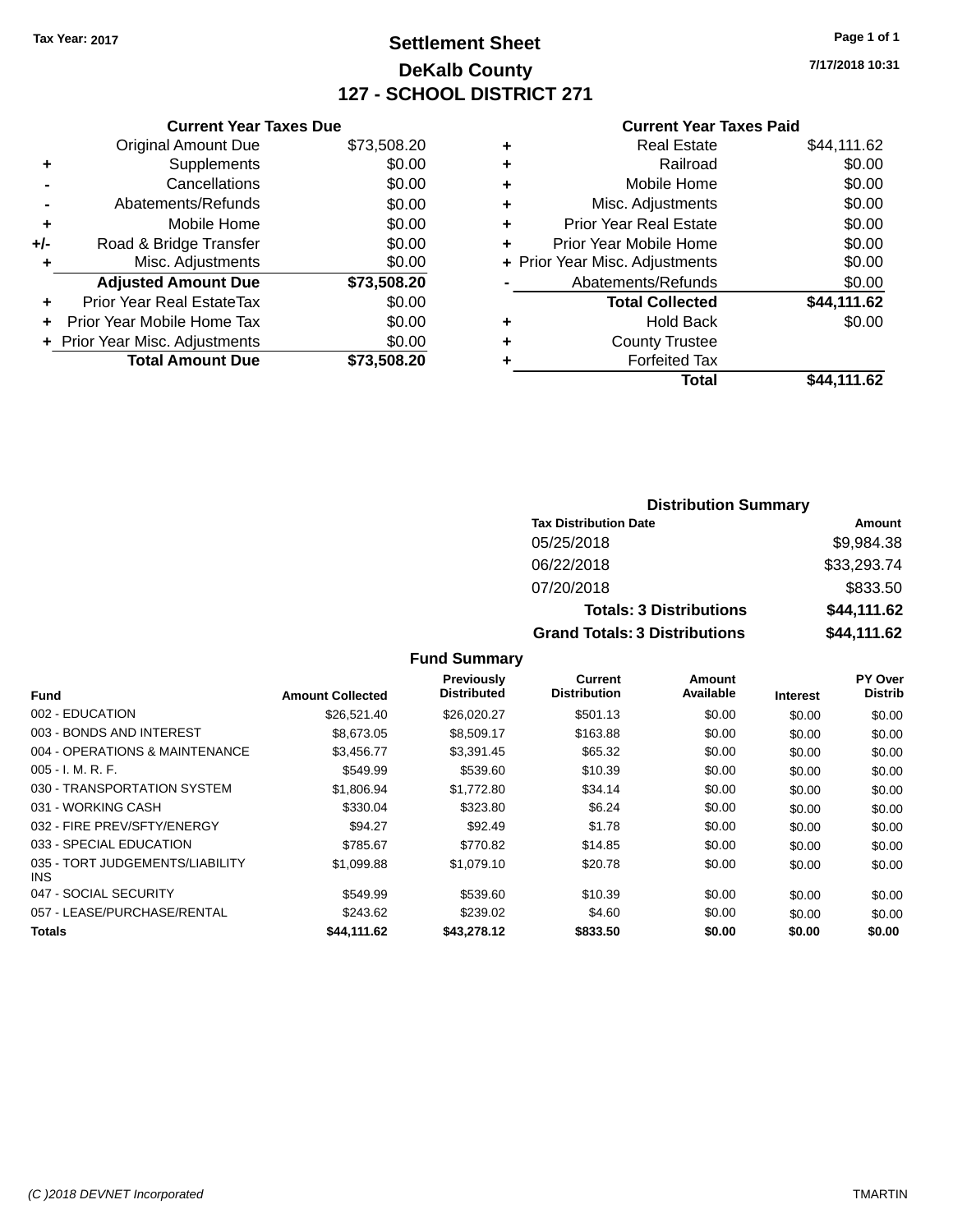# **Settlement Sheet Tax Year: 2017 Page 1 of 1 DeKalb County 128 - SCHOOL DISTRICT 300**

**7/17/2018 10:31**

#### **Current Year Taxes Paid**

|     | <b>Current Year Taxes Due</b>  |            |  |  |  |
|-----|--------------------------------|------------|--|--|--|
|     | <b>Original Amount Due</b>     | \$9,522.42 |  |  |  |
| ÷   | Supplements                    | \$0.00     |  |  |  |
|     | Cancellations                  | \$0.00     |  |  |  |
|     | Abatements/Refunds             | \$0.00     |  |  |  |
| ٠   | Mobile Home                    | \$0.00     |  |  |  |
| +/- | Road & Bridge Transfer         | \$0.00     |  |  |  |
|     | Misc. Adjustments              | \$0.00     |  |  |  |
|     | <b>Adjusted Amount Due</b>     | \$9,522.42 |  |  |  |
| ÷   | Prior Year Real EstateTax      | \$0.00     |  |  |  |
|     | Prior Year Mobile Home Tax     | \$0.00     |  |  |  |
|     | + Prior Year Misc. Adjustments | \$0.00     |  |  |  |
|     | <b>Total Amount Due</b>        | \$9.522.42 |  |  |  |

|   | <b>Real Estate</b>             | \$4,761.22 |
|---|--------------------------------|------------|
| ٠ | Railroad                       | \$0.00     |
| ÷ | Mobile Home                    | \$0.00     |
| ٠ | Misc. Adjustments              | \$0.00     |
| ٠ | <b>Prior Year Real Estate</b>  | \$0.00     |
| ٠ | Prior Year Mobile Home         | \$0.00     |
|   | + Prior Year Misc. Adjustments | \$0.00     |
|   | Abatements/Refunds             | \$0.00     |
|   | <b>Total Collected</b>         | \$4,761.22 |
| ٠ | Hold Back                      | \$0.00     |
| ٠ | <b>County Trustee</b>          |            |
| ٠ | <b>Forfeited Tax</b>           |            |
|   | Total                          | \$4,761.22 |
|   |                                |            |

| <b>Distribution Summary</b>          |            |  |  |  |  |
|--------------------------------------|------------|--|--|--|--|
| <b>Tax Distribution Date</b>         | Amount     |  |  |  |  |
| 05/25/2018                           | \$3,640.67 |  |  |  |  |
| 07/20/2018                           | \$1,120.55 |  |  |  |  |
| <b>Totals: 2 Distributions</b>       | \$4,761.22 |  |  |  |  |
| <b>Grand Totals: 2 Distributions</b> | \$4,761.22 |  |  |  |  |

|                                               |                         | <b>Previously</b><br><b>Distributed</b> | Current<br><b>Distribution</b> | Amount<br>Available |                 | PY Over        |
|-----------------------------------------------|-------------------------|-----------------------------------------|--------------------------------|---------------------|-----------------|----------------|
| <b>Fund</b>                                   | <b>Amount Collected</b> |                                         |                                |                     | <b>Interest</b> | <b>Distrib</b> |
| 002 - EDUCATION                               | \$2,579.16              | \$1.972.14                              | \$607.02                       | \$0.00              | \$0.00          | \$0.00         |
| 003 - BONDS AND INTEREST                      | \$685.59                | \$524.24                                | \$161.35                       | \$0.00              | \$0.00          | \$0.00         |
| 004 - OPERATIONS & MAINTENANCE                | \$508.02                | \$388.46                                | \$119.56                       | \$0.00              | \$0.00          | \$0.00         |
| $005 - I. M. R. F.$                           | \$103.17                | \$78.89                                 | \$24.28                        | \$0.00              | \$0.00          | \$0.00         |
| 030 - TRANSPORTATION SYSTEM                   | \$154.76                | \$118.34                                | \$36.42                        | \$0.00              | \$0.00          | \$0.00         |
| 031 - WORKING CASH                            | \$33.87                 | \$25.90                                 | \$7.97                         | \$0.00              | \$0.00          | \$0.00         |
| 033 - SPECIAL EDUCATION                       | \$541.89                | \$414.36                                | \$127.53                       | \$0.00              | \$0.00          | \$0.00         |
| 035 - TORT JUDGEMENTS/LIABILITY<br><b>INS</b> | \$51.59                 | \$39.45                                 | \$12.14                        | \$0.00              | \$0.00          | \$0.00         |
| 047 - SOCIAL SECURITY                         | \$103.17                | \$78.89                                 | \$24.28                        | \$0.00              | \$0.00          | \$0.00         |
| <b>Totals</b>                                 | \$4,761.22              | \$3,640.67                              | \$1,120.55                     | \$0.00              | \$0.00          | \$0.00         |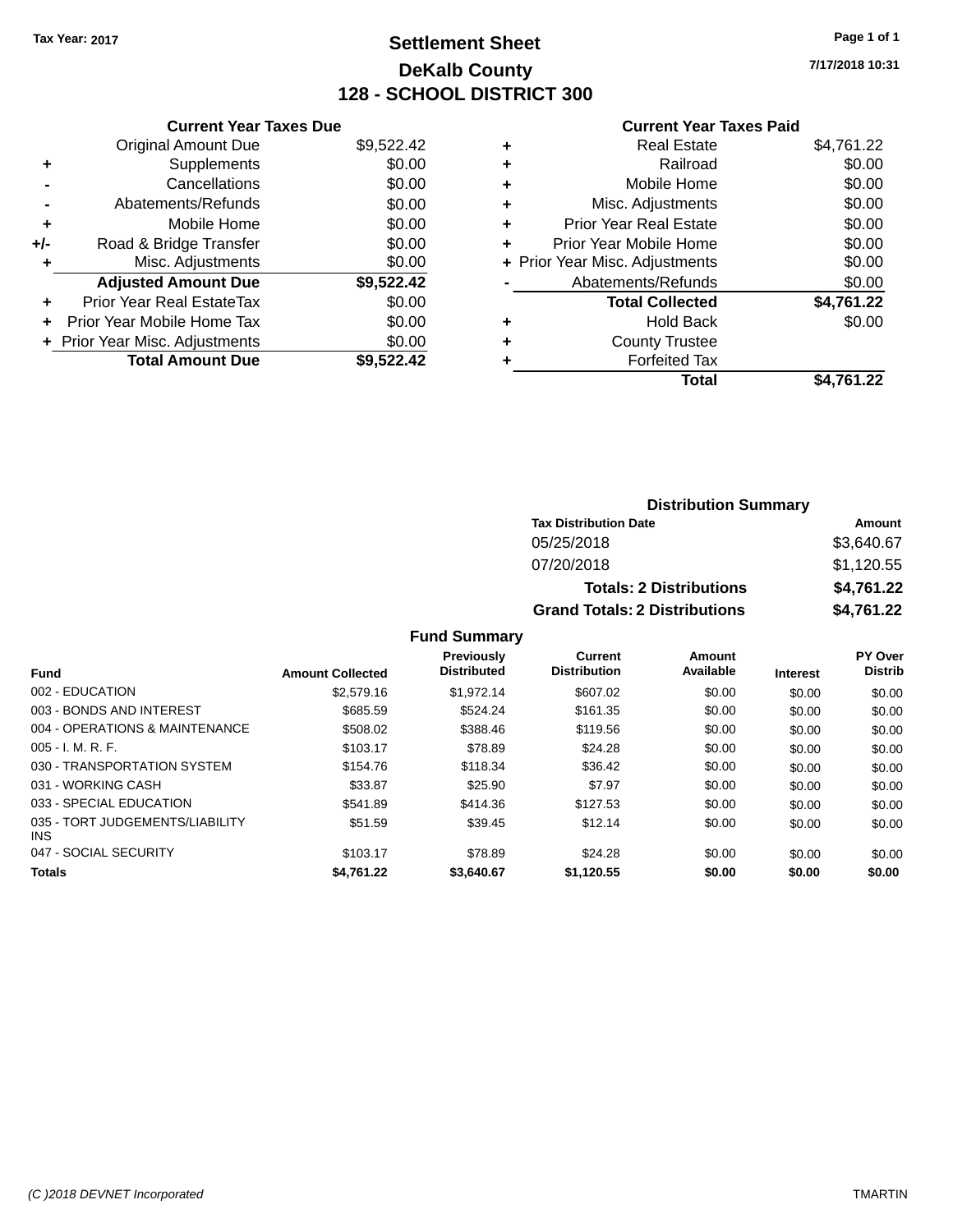# **Settlement Sheet Tax Year: 2017 Page 1 of 1 DeKalb County 129 - SCHOOL DISTRICT 301**

**7/17/2018 10:31**

#### **Current Year Taxes Paid**

| <b>Current Year Taxes Due</b> |                                |  |  |  |
|-------------------------------|--------------------------------|--|--|--|
| <b>Original Amount Due</b>    | \$11,119.90                    |  |  |  |
| Supplements                   | \$0.00                         |  |  |  |
| Cancellations                 | \$0.00                         |  |  |  |
| Abatements/Refunds            | \$0.00                         |  |  |  |
| Mobile Home                   | \$0.00                         |  |  |  |
| Road & Bridge Transfer        | \$0.00                         |  |  |  |
| Misc. Adjustments             | \$0.00                         |  |  |  |
| <b>Adjusted Amount Due</b>    | \$11,119.90                    |  |  |  |
| Prior Year Real EstateTax     | \$0.00                         |  |  |  |
| Prior Year Mobile Home Tax    | \$0.00                         |  |  |  |
|                               | \$0.00                         |  |  |  |
| <b>Total Amount Due</b>       | \$11.119.90                    |  |  |  |
|                               | + Prior Year Misc. Adjustments |  |  |  |

|   | <b>Real Estate</b>             | \$5,831.40 |
|---|--------------------------------|------------|
| ٠ | Railroad                       | \$0.00     |
| ٠ | Mobile Home                    | \$0.00     |
| ٠ | Misc. Adjustments              | \$0.00     |
| ٠ | <b>Prior Year Real Estate</b>  | \$0.00     |
| ٠ | Prior Year Mobile Home         | \$0.00     |
|   | + Prior Year Misc. Adjustments | \$0.00     |
|   | Abatements/Refunds             | \$0.00     |
|   | <b>Total Collected</b>         | \$5,831.40 |
| ٠ | <b>Hold Back</b>               | \$0.00     |
| ٠ | <b>County Trustee</b>          |            |
| ٠ | <b>Forfeited Tax</b>           |            |
|   | Total                          | \$5,831.40 |
|   |                                |            |

| <b>Distribution Summary</b>          |            |
|--------------------------------------|------------|
| <b>Tax Distribution Date</b>         | Amount     |
| 06/22/2018                           | \$5,831.40 |
| <b>Totals: 1 Distributions</b>       | \$5,831.40 |
| <b>Grand Totals: 1 Distributions</b> | \$5,831.40 |

| <b>Fund</b>                                         | <b>Amount Collected</b> | <b>Previously</b><br><b>Distributed</b> | Current<br><b>Distribution</b> | Amount<br>Available | <b>Interest</b> | PY Over<br><b>Distrib</b> |
|-----------------------------------------------------|-------------------------|-----------------------------------------|--------------------------------|---------------------|-----------------|---------------------------|
| 002 - EDUCATION                                     | \$3.220.13              | \$3.220.13                              | \$0.00                         | \$0.00              | \$0.00          | \$0.00                    |
| 003 - BONDS AND INTEREST                            | \$839.80                | \$839.80                                | \$0.00                         | \$0.00              | \$0.00          | \$0.00                    |
| 004 - OPERATIONS & MAINTENANCE                      | \$569.17                | \$569.17                                | \$0.00                         | \$0.00              | \$0.00          | \$0.00                    |
| $005 - I. M. R. F.$                                 | \$115.67                | \$115.67                                | \$0.00                         | \$0.00              | \$0.00          | \$0.00                    |
| 030 - TRANSPORTATION SYSTEM                         | \$249.59                | \$249.59                                | \$0.00                         | \$0.00              | \$0.00          | \$0.00                    |
| 031 - WORKING CASH                                  | \$18.27                 | \$18.27                                 | \$0.00                         | \$0.00              | \$0.00          | \$0.00                    |
| 033 - SPECIAL EDUCATION                             | \$645.26                | \$645.26                                | \$0.00                         | \$0.00              | \$0.00          | \$0.00                    |
| 035 - TORT JUDGMENTS, LIABILITY<br><b>INSURANCE</b> | \$57.84                 | \$57.84                                 | \$0.00                         | \$0.00              | \$0.00          | \$0.00                    |
| 047 - SOCIAL SECURITY                               | \$115.67                | \$115.67                                | \$0.00                         | \$0.00              | \$0.00          | \$0.00                    |
| Totals                                              | \$5,831.40              | \$5,831.40                              | \$0.00                         | \$0.00              | \$0.00          | \$0.00                    |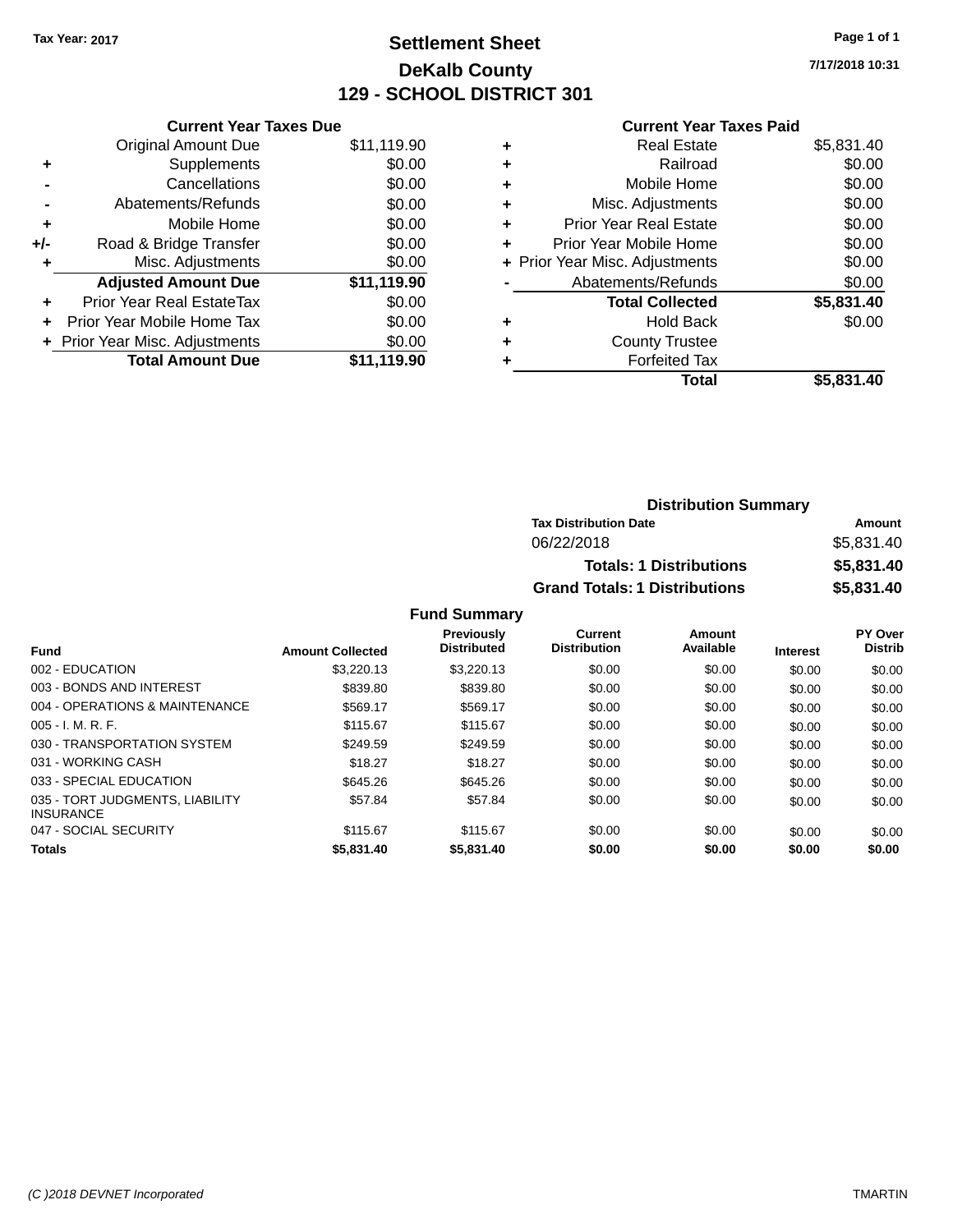# **Settlement Sheet Tax Year: 2017 Page 1 of 1 DeKalb County 130 - SCHOOL DISTRICT 302**

**7/17/2018 10:31**

#### **Current Year Taxes Paid**

|     | <b>Current Year Taxes Due</b>  |                |
|-----|--------------------------------|----------------|
|     | <b>Original Amount Due</b>     | \$2,076,814.41 |
| ٠   | Supplements                    | \$23,570.98    |
|     | Cancellations                  | \$25,698.61    |
|     | Abatements/Refunds             | \$0.00         |
| ٠   | Mobile Home                    | \$0.00         |
| +/- | Road & Bridge Transfer         | \$0.00         |
|     | Misc. Adjustments              | \$0.00         |
|     | <b>Adjusted Amount Due</b>     | \$2,074,686.78 |
| ٠   | Prior Year Real EstateTax      | \$0.00         |
|     | Prior Year Mobile Home Tax     | \$0.00         |
|     | + Prior Year Misc. Adjustments | \$0.00         |
|     | <b>Total Amount Due</b>        | \$2,074,686.78 |
|     |                                |                |

|   | <b>Real Estate</b>             | \$1,127,819.64 |
|---|--------------------------------|----------------|
| ٠ | Railroad                       | \$32,602.74    |
| ÷ | Mobile Home                    | \$0.00         |
| ٠ | Misc. Adjustments              | \$0.00         |
| ٠ | <b>Prior Year Real Estate</b>  | \$0.00         |
| ÷ | Prior Year Mobile Home         | \$0.00         |
|   | + Prior Year Misc. Adjustments | \$0.00         |
|   | Abatements/Refunds             | \$0.00         |
|   | <b>Total Collected</b>         | \$1,160,422.38 |
| ٠ | Hold Back                      | \$0.00         |
| ٠ | <b>County Trustee</b>          |                |
|   | <b>Forfeited Tax</b>           |                |
|   | <b>Total</b>                   | \$1,160,422.38 |
|   |                                |                |

# **Distribution Summary Tax Distribution Date Amount** 05/25/2018 \$187,898.22 06/22/2018 \$957,960.68 07/20/2018 \$14,563.48 **Totals: 3 Distributions \$1,160,422.38 Grand Totals: 3 Distributions \$1,160,422.38**

| <b>Fund</b>                    | <b>Amount Collected</b> | Previously<br><b>Distributed</b> | Current<br><b>Distribution</b> | <b>Amount</b><br>Available | <b>Interest</b> | <b>PY Over</b><br><b>Distrib</b> |
|--------------------------------|-------------------------|----------------------------------|--------------------------------|----------------------------|-----------------|----------------------------------|
| 002 - EDUCATION                | \$671,926.30            | \$663,493.54                     | \$8,432.76                     | \$0.00                     | \$0.00          | \$0.00                           |
| 003 - BONDS AND INTEREST       | \$237,156.68            | \$234,180.33                     | \$2,976.35                     | \$0.00                     | \$0.00          | \$0.00                           |
| 004 - OPERATIONS & MAINTENANCE | \$113,390.67            | \$111,967.60                     | \$1,423.07                     | \$0.00                     | \$0.00          | \$0.00                           |
| $005 - I. M. R. F.$            | \$6.397.41              | \$6.317.12                       | \$80.29                        | \$0.00                     | \$0.00          | \$0.00                           |
| 030 - TRANSPORTATION SYSTEM    | \$30,368.26             | \$29,987.13                      | \$381.13                       | \$0.00                     | \$0.00          | \$0.00                           |
| 031 - WORKING CASH             | \$2,028.43              | \$2,002.97                       | \$25.46                        | \$0.00                     | \$0.00          | \$0.00                           |
| 033 - SPECIAL EDUCATION        | \$87,063.02             | \$85,970.36                      | \$1,092.66                     | \$0.00                     | \$0.00          | \$0.00                           |
| 047 - SOCIAL SECURITY          | \$12,091.61             | \$11,939.85                      | \$151.76                       | \$0.00                     | \$0.00          | \$0.00                           |
| <b>Totals</b>                  | \$1,160,422.38          | \$1,145,858.90                   | \$14,563.48                    | \$0.00                     | \$0.00          | \$0.00                           |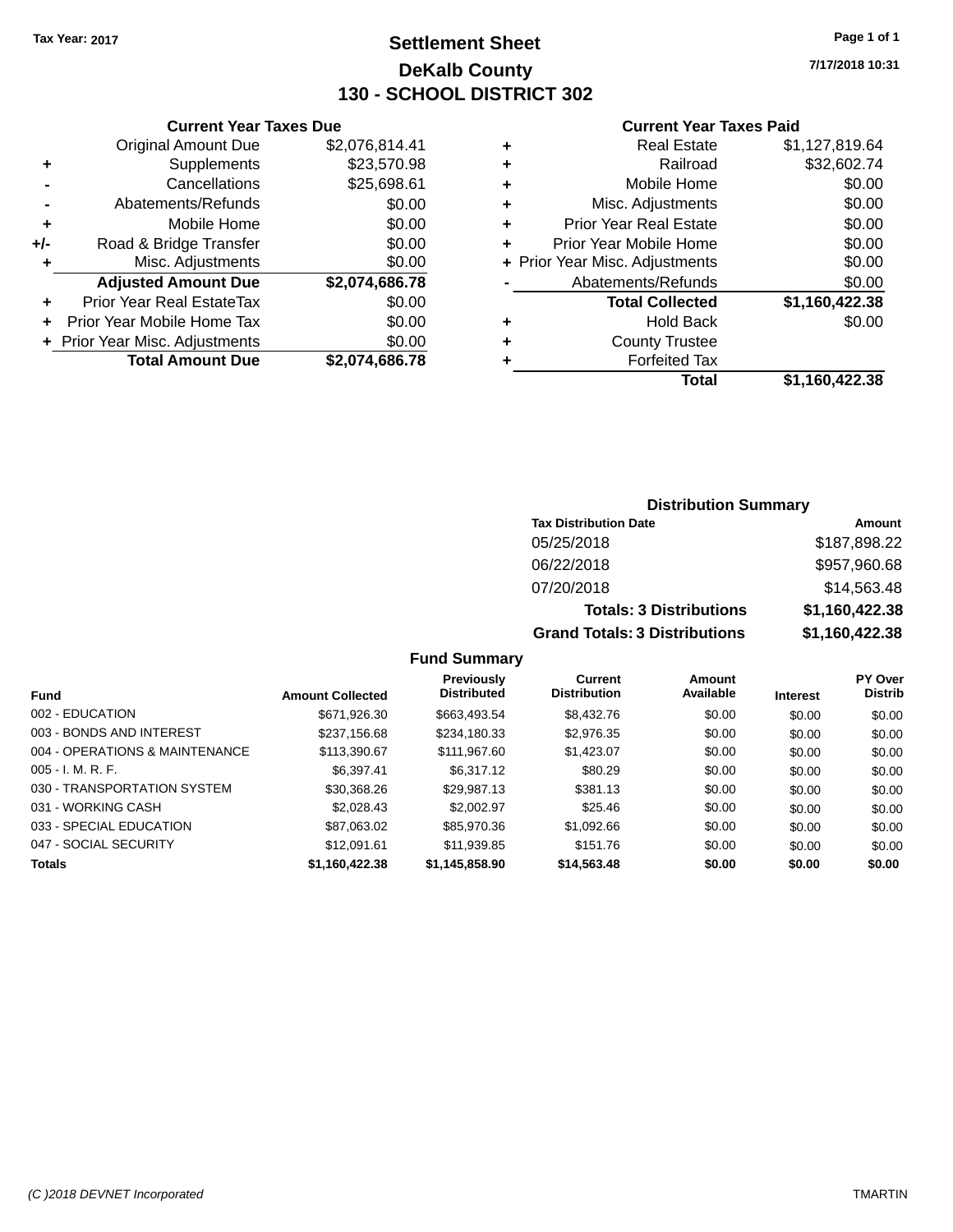# **Settlement Sheet Tax Year: 2017 Page 1 of 1 DeKalb County 131 - SCHOOL DISTRICT 424**

**7/17/2018 10:31**

#### **Current Year Taxes Paid**

|     | <b>Current Year Taxes Due</b>  |                 |
|-----|--------------------------------|-----------------|
|     | <b>Original Amount Due</b>     | \$11,237,213.73 |
| ٠   | Supplements                    | \$162,778.29    |
|     | Cancellations                  | \$200,461.81    |
|     | Abatements/Refunds             | \$0.00          |
| ٠   | Mobile Home                    | \$0.00          |
| +/- | Road & Bridge Transfer         | \$0.00          |
| ٠   | Misc. Adjustments              | \$0.00          |
|     | <b>Adjusted Amount Due</b>     | \$11,199,530.21 |
| ٠   | Prior Year Real EstateTax      | \$0.00          |
| ÷   | Prior Year Mobile Home Tax     | \$0.00          |
|     | + Prior Year Misc. Adjustments | \$827.36        |
|     | <b>Total Amount Due</b>        | \$11,200,357.57 |
|     |                                |                 |

| ٠ | <b>Real Estate</b>             | \$6,136,043.11 |
|---|--------------------------------|----------------|
| ٠ | Railroad                       | \$61,059.62    |
| ٠ | Mobile Home                    | \$0.00         |
| ٠ | Misc. Adjustments              | \$0.00         |
| ٠ | <b>Prior Year Real Estate</b>  | \$0.00         |
| ٠ | Prior Year Mobile Home         | \$0.00         |
|   | + Prior Year Misc. Adjustments | \$827.36       |
|   | Abatements/Refunds             | \$0.00         |
|   | <b>Total Collected</b>         | \$6,197,930.09 |
| ٠ | Hold Back                      | \$0.00         |
| ٠ | <b>County Trustee</b>          |                |
| ٠ | <b>Forfeited Tax</b>           |                |
|   | Total                          | \$6,197,930.09 |
|   |                                |                |

# **Distribution Summary**

| <b>Tax Distribution Date</b>         | Amount         |
|--------------------------------------|----------------|
| 05/25/2018                           | \$1,144,630.86 |
| 06/22/2018                           | \$4,930,744.39 |
| 07/20/2018                           | \$122,554.84   |
| <b>Totals: 3 Distributions</b>       | \$6,197,930.09 |
| <b>Grand Totals: 3 Distributions</b> | \$6,197,930.09 |

# **Fund Summary**

| <b>Fund</b>                             | <b>Amount Collected</b> | <b>Previously</b><br><b>Distributed</b> | <b>Current</b><br><b>Distribution</b> | Amount<br>Available | <b>Interest</b> | PY Over<br><b>Distrib</b> |
|-----------------------------------------|-------------------------|-----------------------------------------|---------------------------------------|---------------------|-----------------|---------------------------|
| 002 - EDUCATION                         | \$3,387,763.82          | \$3,320,775.82                          | \$66,988.00                           | \$0.00              | \$0.00          | \$0.00                    |
| 003 - BONDS AND INTEREST                | \$1,378,760,53          | \$1,351,497.60                          | \$27.262.93                           | \$0.00              | \$0.00          | \$0.00                    |
| 004 - OPERATIONS & MAINTENANCE          | \$702,436.21            | \$688,546.58                            | \$13,889.63                           | \$0.00              | \$0.00          | \$0.00                    |
| $005 - I. M. R. F.$                     | \$129,685.50            | \$127,121,16                            | \$2,564.34                            | \$0.00              | \$0.00          | \$0.00                    |
| 030 - TRANSPORTATION SYSTEM             | \$216,140.41            | \$211,866.55                            | \$4,273.86                            | \$0.00              | \$0.00          | \$0.00                    |
| 031 - WORKING CASH                      | \$10,809.18             | \$10,595.45                             | \$213.73                              | \$0.00              | \$0.00          | \$0.00                    |
| 032 - FIRE PREV/SFTY/ENERGY             | \$24,326.88             | \$23,845.85                             | \$481.03                              | \$0.00              | \$0.00          | \$0.00                    |
| 033 - SPECIAL EDUCATION                 | \$48.641.35             | \$47.679.54                             | \$961.81                              | \$0.00              | \$0.00          | \$0.00                    |
| 035 - TORT JUDGEMENTS/LIABILITY<br>INS. | \$113,477.90            | \$111,234.05                            | \$2,243.85                            | \$0.00              | \$0.00          | \$0.00                    |
| 047 - SOCIAL SECURITY                   | \$162,106.85            | \$158,901.43                            | \$3,205.42                            | \$0.00              | \$0.00          | \$0.00                    |
| 057 - LEASE/PURCHASE/RENTAL             | \$23.781.46             | \$23.311.22                             | \$470.24                              | \$0.00              | \$0.00          | \$0.00                    |
| <b>Totals</b>                           | \$6,197,930.09          | \$6,075,375.25                          | \$122,554.84                          | \$0.00              | \$0.00          | \$0.00                    |

| Year Source             | <b>Account Type</b> | <b>Amount Adiustment Description</b>              |
|-------------------------|---------------------|---------------------------------------------------|
| 2016 RE - Real Estate   | Back Tax Collected  | \$827.36 MATHESON REDEMPTION 02-22-402-003 by TBA |
| <b>Totals 1 entries</b> |                     | \$827.36                                          |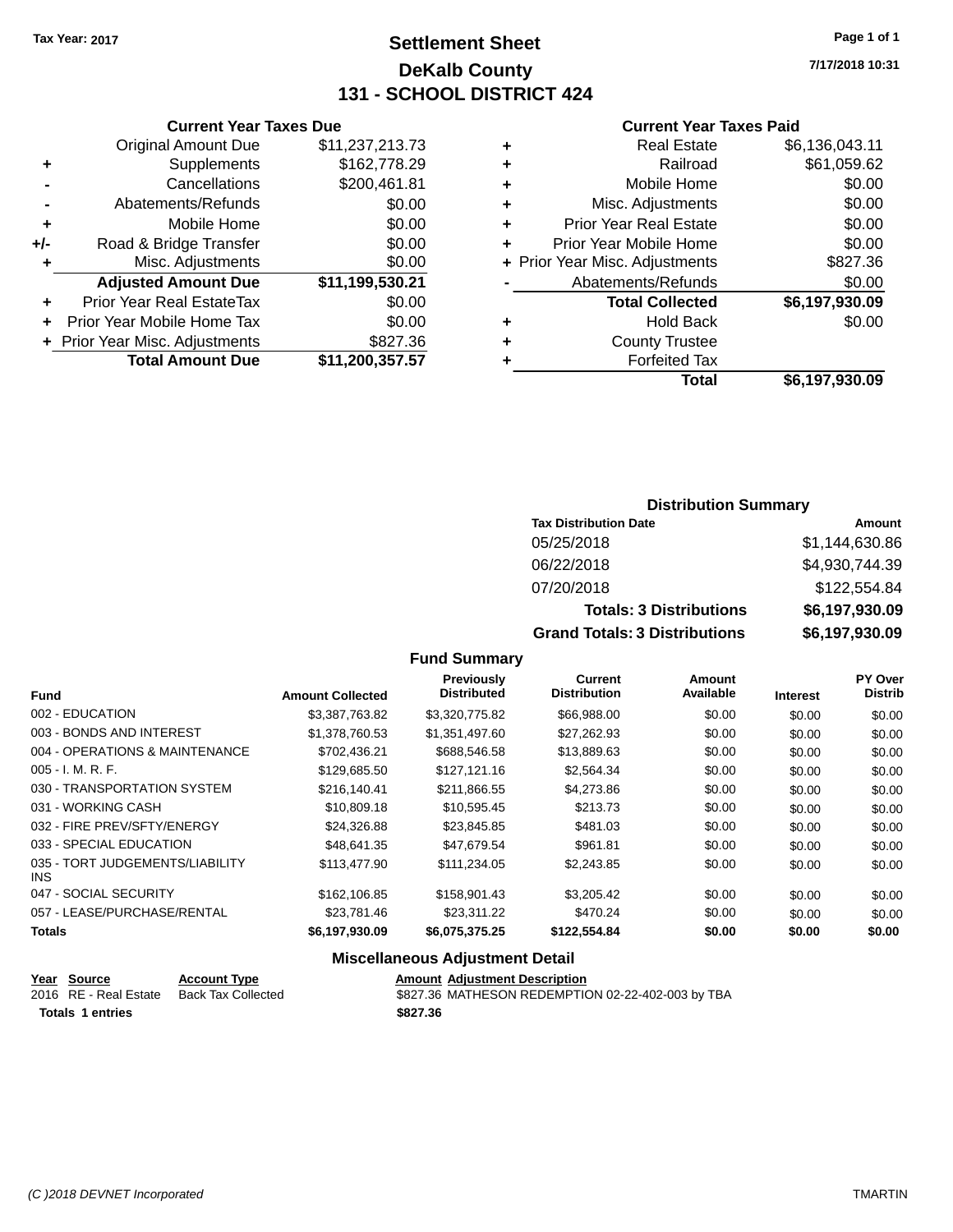# **Settlement Sheet Tax Year: 2017 Page 1 of 1 DeKalb County 132 - SCHOOL DISTRICT 425**

**7/17/2018 10:31**

#### **Current Year Taxes Paid**

|     | <b>Total Amount Due</b>          | \$8,233,585.13 |
|-----|----------------------------------|----------------|
|     | + Prior Year Misc. Adjustments   | \$0.00         |
| ٠   | Prior Year Mobile Home Tax       | \$0.00         |
| ٠   | <b>Prior Year Real EstateTax</b> | \$0.00         |
|     | <b>Adjusted Amount Due</b>       | \$8,233,585.13 |
| ٠   | Misc. Adjustments                | \$589.31       |
| +/- | Road & Bridge Transfer           | \$0.00         |
| ٠   | Mobile Home                      | \$0.00         |
|     | Abatements/Refunds               | \$0.00         |
|     | Cancellations                    | \$19,057.37    |
| ٠   | Supplements                      | \$17,054.19    |
|     | <b>Original Amount Due</b>       | \$8,234,999.00 |
|     |                                  |                |

**Current Year Taxes Due**

|   | <b>Real Estate</b>             | \$4,669,527.91 |
|---|--------------------------------|----------------|
| ٠ | Railroad                       | \$114,221.85   |
| ٠ | Mobile Home                    | \$0.00         |
| ٠ | Misc. Adjustments              | \$589.31       |
| ٠ | <b>Prior Year Real Estate</b>  | \$0.00         |
| ٠ | Prior Year Mobile Home         | \$0.00         |
|   | + Prior Year Misc. Adjustments | \$0.00         |
|   | Abatements/Refunds             | \$0.00         |
|   | <b>Total Collected</b>         | \$4,784,339.07 |
| ٠ | <b>Hold Back</b>               | \$0.00         |
| ٠ | <b>County Trustee</b>          |                |
| ٠ | <b>Forfeited Tax</b>           |                |
|   | Total                          | \$4,784,339.07 |
|   |                                |                |

# **Distribution Summary Tax Distribution Date Amount** 05/25/2018 \$680,198.99 06/22/2018 \$4,055,487.12 07/20/2018 \$48,652.96 **Totals: 3 Distributions \$4,784,339.07 Grand Totals: 3 Distributions \$4,784,339.07**

#### **Fund Summary**

| <b>Fund</b>                             | <b>Amount Collected</b> | <b>Previously</b><br><b>Distributed</b> | <b>Current</b><br><b>Distribution</b> | Amount<br>Available | <b>Interest</b> | <b>PY Over</b><br><b>Distrib</b> |
|-----------------------------------------|-------------------------|-----------------------------------------|---------------------------------------|---------------------|-----------------|----------------------------------|
| 002 - EDUCATION                         | \$3,140,932.95          | \$3,108,992.14                          | \$31,940.81                           | \$0.00              | \$0.00          | \$0.00                           |
| 003 - BONDS AND INTEREST                | \$312,546.51            | \$309,368.16                            | \$3,178.35                            | \$0.00              | \$0.00          | \$0.00                           |
| 004 - OPERATIONS & MAINTENANCE          | \$420,289.84            | \$416,015.82                            | \$4,274.02                            | \$0.00              | \$0.00          | \$0.00                           |
| $005 - I. M. R. F.$                     | \$55.058.17             | \$54.498.28                             | \$559.89                              | \$0.00              | \$0.00          | \$0.00                           |
| 030 - TRANSPORTATION SYSTEM             | \$221,486.19            | \$219,233.85                            | \$2,252.34                            | \$0.00              | \$0.00          | \$0.00                           |
| 031 - WORKING CASH                      | \$2,559.62              | \$2,533.59                              | \$26.03                               | \$0.00              | \$0.00          | \$0.00                           |
| 032 - FIRE PREV/SFTY/ENERGY             | \$35,184.04             | \$34,826.24                             | \$357.80                              | \$0.00              | \$0.00          | \$0.00                           |
| 033 - SPECIAL EDUCATION                 | \$416.974.28            | \$412,733,98                            | \$4,240,30                            | \$0.00              | \$0.00          | \$0.00                           |
| 035 - TORT JUDGEMENTS/LIABILITY<br>INS. | \$72,387.05             | \$71,650.93                             | \$736.12                              | \$0.00              | \$0.00          | \$0.00                           |
| 047 - SOCIAL SECURITY                   | \$79,525.30             | \$78,716.59                             | \$808.71                              | \$0.00              | \$0.00          | \$0.00                           |
| 057 - LEASE/PURCHASE/RENTAL             | \$26,007.66             | \$25,743.18                             | \$264.48                              | \$0.00              | \$0.00          | \$0.00                           |
| 109 - PRIOR YEAR ADJUSTMENT             | \$1,387.46              | \$1,373.35                              | \$14.11                               | \$0.00              | \$0.00          | \$0.00                           |
| Totals                                  | \$4,784,339.07          | \$4,735,686.11                          | \$48,652.96                           | \$0.00              | \$0.00          | \$0.00                           |

| Year Source             | <b>Account Type</b>                        | <b>Amount Adjustment Description</b>           |
|-------------------------|--------------------------------------------|------------------------------------------------|
|                         | 2017 RE - Real Estate Paymt In Lieu of Tax | \$589.31 HOUSING AUTHORITY SEQUOYA APTS by TBA |
| <b>Totals 1 entries</b> |                                            | \$589.31                                       |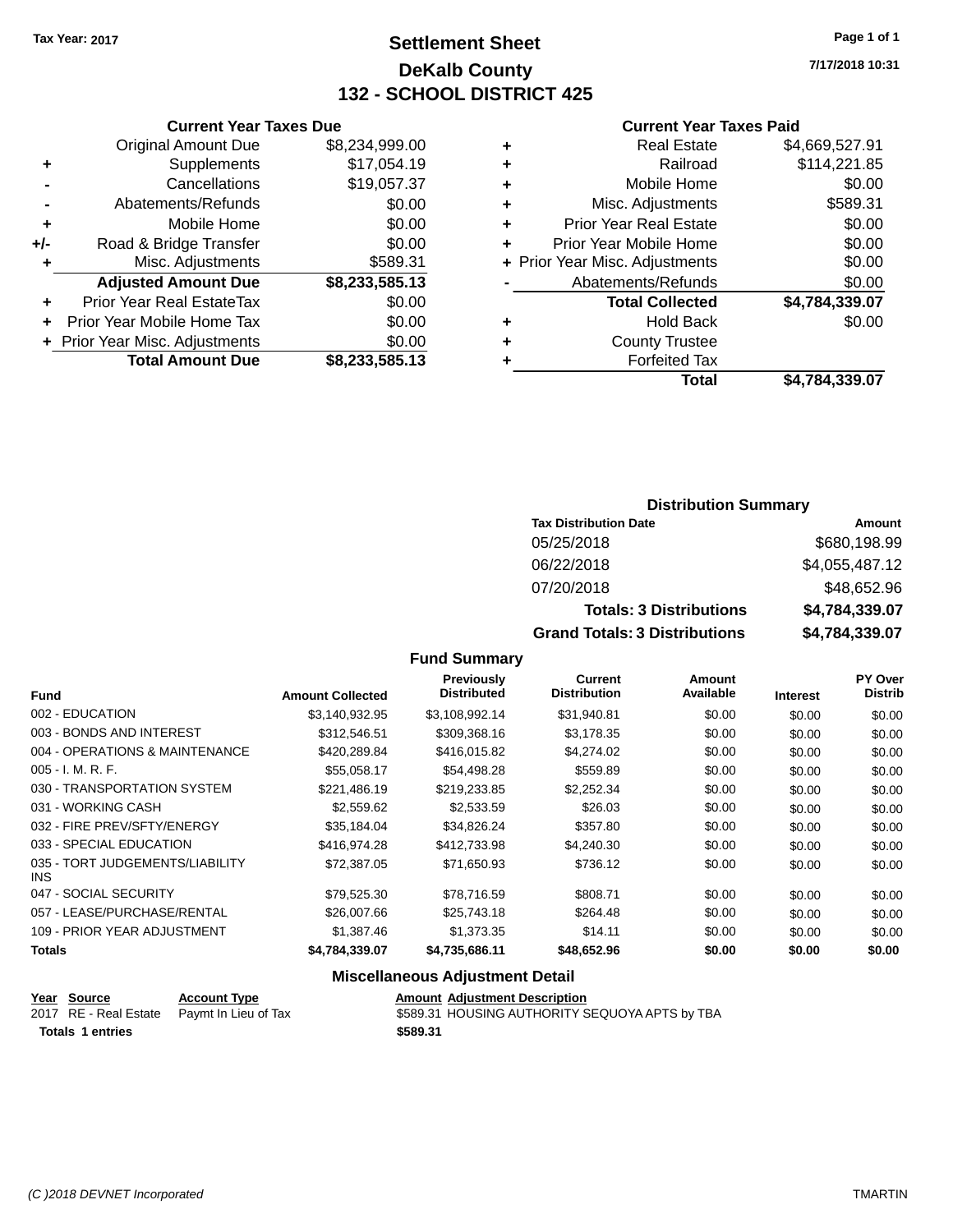# **Settlement Sheet Tax Year: 2017 Page 1 of 1 DeKalb County 133 - SCHOOL DISTRICT 426**

**7/17/2018 10:31**

#### **Current Year Taxes Paid**

|     | <b>Total Amount Due</b>        | \$3,994,255.11 |
|-----|--------------------------------|----------------|
|     | + Prior Year Misc. Adjustments | \$0.00         |
|     | Prior Year Mobile Home Tax     | \$0.00         |
| ٠   | Prior Year Real EstateTax      | \$0.00         |
|     | <b>Adjusted Amount Due</b>     | \$3,994,255.11 |
| ٠   | Misc. Adjustments              | \$258.87       |
| +/- | Road & Bridge Transfer         | \$0.00         |
| ÷   | Mobile Home                    | \$0.00         |
|     | Abatements/Refunds             | \$0.00         |
|     | Cancellations                  | \$40,663.87    |
| ٠   | Supplements                    | \$38,999.05    |
|     | <b>Original Amount Due</b>     | \$3,995,661.06 |
|     |                                |                |

**Current Year Taxes Due**

| ٠ | <b>Real Estate</b>             | \$2,194,201.62 |
|---|--------------------------------|----------------|
| ٠ | Railroad                       | \$24,325.50    |
| ٠ | Mobile Home                    | \$0.00         |
| ٠ | Misc. Adjustments              | \$258.87       |
| ٠ | <b>Prior Year Real Estate</b>  | \$0.00         |
| ٠ | Prior Year Mobile Home         | \$0.00         |
|   | + Prior Year Misc. Adjustments | \$0.00         |
|   | Abatements/Refunds             | \$0.00         |
|   | <b>Total Collected</b>         | \$2,218,785.99 |
| ٠ | <b>Hold Back</b>               | \$0.00         |
|   | <b>County Trustee</b>          |                |
| ٠ | <b>Forfeited Tax</b>           |                |
|   | Total                          | \$2,218,785.99 |
|   |                                |                |

# **Distribution Summary Tax Distribution Date Amount** 05/25/2018 \$448,853.72 06/22/2018 \$1,715,616.27 07/20/2018 \$54,316.00 **Totals: 3 Distributions \$2,218,785.99 Grand Totals: 3 Distributions \$2,218,785.99**

#### **Fund Summary**

| <b>Fund</b>                             | <b>Amount Collected</b> | <b>Previously</b><br><b>Distributed</b> | <b>Current</b><br><b>Distribution</b> | <b>Amount</b><br>Available | <b>Interest</b> | PY Over<br><b>Distrib</b> |
|-----------------------------------------|-------------------------|-----------------------------------------|---------------------------------------|----------------------------|-----------------|---------------------------|
| 002 - EDUCATION                         | \$1,311,650.84          | \$1,279,541.56                          | \$32,109.28                           | \$0.00                     | \$0.00          | \$0.00                    |
| 003 - BONDS AND INTEREST                | \$320.765.45            | \$312.913.10                            | \$7,852.35                            | \$0.00                     | \$0.00          | \$0.00                    |
| 004 - OPERATIONS & MAINTENANCE          | \$261,978.71            | \$255,565.46                            | \$6,413.25                            | \$0.00                     | \$0.00          | \$0.00                    |
| $005 - I. M. R. F.$                     | \$43,000.08             | \$41.947.44                             | \$1,052.64                            | \$0.00                     | \$0.00          | \$0.00                    |
| 030 - TRANSPORTATION SYSTEM             | \$70,328.87             | \$68,607.21                             | \$1,721.66                            | \$0.00                     | \$0.00          | \$0.00                    |
| 031 - WORKING CASH                      | \$17,581.67             | \$17,151.27                             | \$430.40                              | \$0.00                     | \$0.00          | \$0.00                    |
| 032 - FIRE PREV/SFTY/ENERGY             | \$17.581.67             | \$17,151.27                             | \$430.40                              | \$0.00                     | \$0.00          | \$0.00                    |
| 033 - SPECIAL EDUCATION                 | \$14.064.88             | \$13,720.57                             | \$344.31                              | \$0.00                     | \$0.00          | \$0.00                    |
| 035 - TORT JUDGEMENTS/LIABILITY<br>INS. | \$90.446.59             | \$88.232.45                             | \$2,214.14                            | \$0.00                     | \$0.00          | \$0.00                    |
| 047 - SOCIAL SECURITY                   | \$53,805.56             | \$52,488.39                             | \$1,317.17                            | \$0.00                     | \$0.00          | \$0.00                    |
| 057 - LEASE/PURCHASE/RENTAL             | \$17.581.67             | \$17,151.27                             | \$430.40                              | \$0.00                     | \$0.00          | \$0.00                    |
| <b>Totals</b>                           | \$2.218.785.99          | \$2.164.469.99                          | \$54,316,00                           | \$0.00                     | \$0.00          | \$0.00                    |

| Year Source             | <b>Account Type</b> | <b>Amount Adiustment Description</b>               |
|-------------------------|---------------------|----------------------------------------------------|
| 2017 RE - Real Estate   | Back Tax Collected  | \$258.87 KETTLESON REDEMPTION 01-19-335-001 by TBA |
| <b>Totals 1 entries</b> |                     | \$258.87                                           |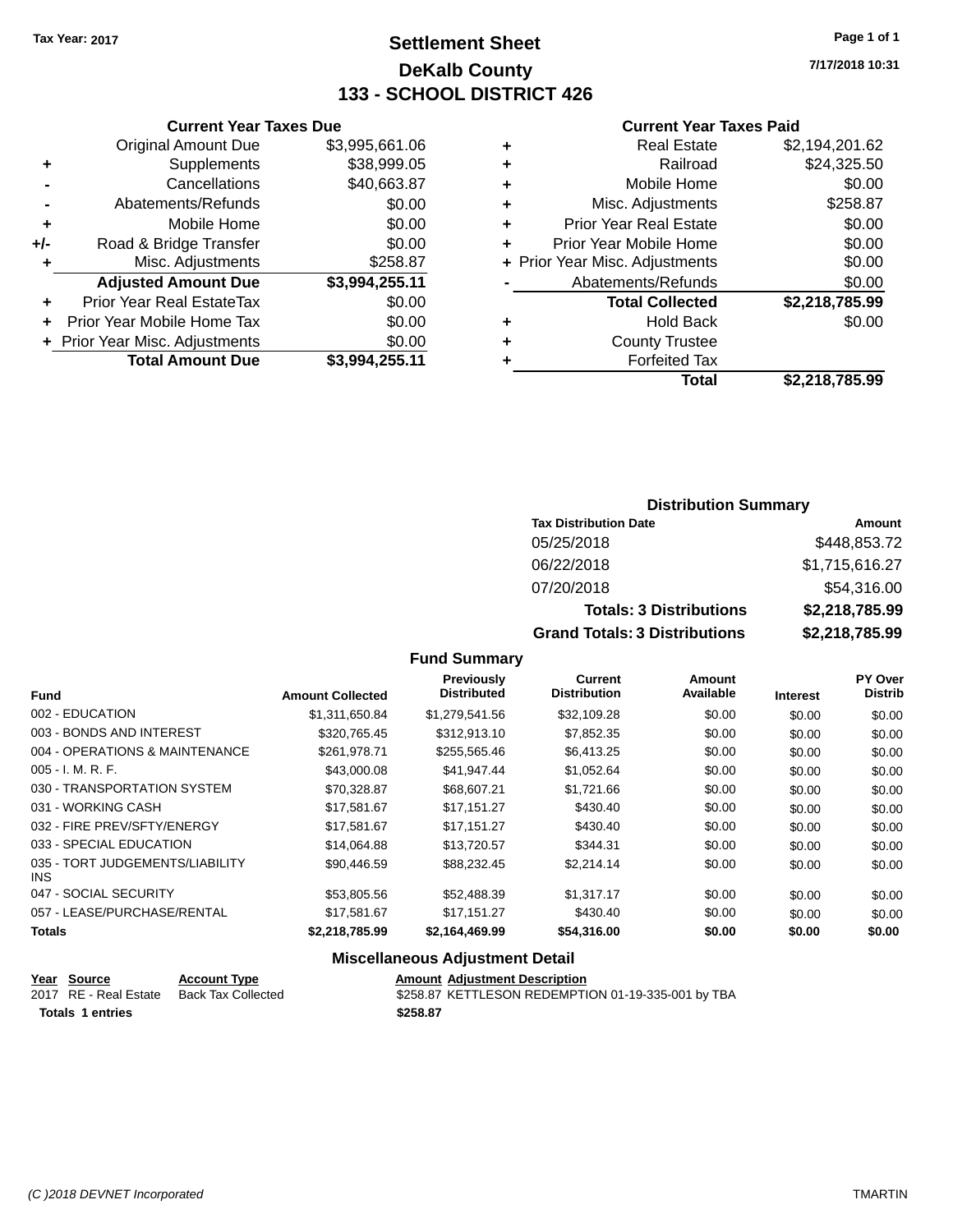# **Settlement Sheet Tax Year: 2017 Page 1 of 1 DeKalb County 134 - SCHOOL DISTRICT 427**

**7/17/2018 10:31**

#### **Current Year Taxes Paid**

|     | <b>Current Year Taxes Due</b>  |                 |  |  |  |  |  |
|-----|--------------------------------|-----------------|--|--|--|--|--|
|     | <b>Original Amount Due</b>     | \$32,680,535.02 |  |  |  |  |  |
| ٠   | Supplements                    | \$202,231.26    |  |  |  |  |  |
|     | \$226,959.32<br>Cancellations  |                 |  |  |  |  |  |
|     | Abatements/Refunds             | \$0.00          |  |  |  |  |  |
| ٠   | Mobile Home                    | \$0.00          |  |  |  |  |  |
| +/- | Road & Bridge Transfer         | \$0.00          |  |  |  |  |  |
| ٠   | Misc. Adjustments              | \$7,823.62      |  |  |  |  |  |
|     | <b>Adjusted Amount Due</b>     | \$32,663,630.58 |  |  |  |  |  |
| ٠   | Prior Year Real EstateTax      | \$2,370.18      |  |  |  |  |  |
|     | Prior Year Mobile Home Tax     | \$0.00          |  |  |  |  |  |
|     | + Prior Year Misc. Adjustments | \$134.24        |  |  |  |  |  |
|     | <b>Total Amount Due</b>        | \$32,666,135.00 |  |  |  |  |  |
|     |                                |                 |  |  |  |  |  |

|   | <b>Real Estate</b>             | \$17,774,588.11 |
|---|--------------------------------|-----------------|
| ٠ | Railroad                       | \$4,426.44      |
| ٠ | Mobile Home                    | \$0.00          |
| ٠ | Misc. Adjustments              | \$7,823.62      |
| ٠ | <b>Prior Year Real Estate</b>  | \$2,370.18      |
| ÷ | Prior Year Mobile Home         | \$0.00          |
|   | + Prior Year Misc. Adjustments | \$134.24        |
|   | Abatements/Refunds             | \$0.00          |
|   | <b>Total Collected</b>         | \$17,789,342.59 |
| ٠ | <b>Hold Back</b>               | \$0.00          |
| ٠ | <b>County Trustee</b>          |                 |
| ٠ | <b>Forfeited Tax</b>           |                 |
|   | <b>Total</b>                   | \$17,789,342.59 |
|   |                                |                 |

# **Distribution Summary**

| <b>Tax Distribution Date</b>         | Amount          |
|--------------------------------------|-----------------|
| 05/25/2018                           | \$3,107,461.62  |
| 06/22/2018                           | \$14,389,471.59 |
| 07/20/2018                           | \$292,409.38    |
| <b>Totals: 3 Distributions</b>       | \$17,789,342.59 |
| <b>Grand Totals: 3 Distributions</b> | \$17,789,342.59 |

### **Fund Summary**

|                                |                         | Previously         | Current             | <b>Amount</b> |                 | <b>PY Over</b> |
|--------------------------------|-------------------------|--------------------|---------------------|---------------|-----------------|----------------|
| <b>Fund</b>                    | <b>Amount Collected</b> | <b>Distributed</b> | <b>Distribution</b> | Available     | <b>Interest</b> | <b>Distrib</b> |
| 002 - EDUCATION                | \$9.137.406.86          | \$8.987.212.23     | \$150,194.63        | \$0.00        | \$0.00          | \$0.00         |
| 003 - BONDS AND INTEREST       | \$2,744,450.83          | \$2,699,339.37     | \$45,111,46         | \$0.00        | \$0.00          | \$0.00         |
| 004 - OPERATIONS & MAINTENANCE | \$1.712.455.48          | \$1,684,307.28     | \$28,148.20         | \$0.00        | \$0.00          | \$0.00         |
| $005 - I. M. R. F.$            | \$345,308.94            | \$339.632.98       | \$5,675.96          | \$0.00        | \$0.00          | \$0.00         |
| 030 - TRANSPORTATION SYSTEM    | \$1,070,313.57          | \$1,052,720.47     | \$17,593.10         | \$0.00        | \$0.00          | \$0.00         |
| 031 - WORKING CASH             | \$111.361.28            | \$109.530.80       | \$1,830.48          | \$0.00        | \$0.00          | \$0.00         |
| 032 - FIRE PREV/SFTY/ENERGY    | \$236,171.32            | \$232,289.30       | \$3,882.02          | \$0.00        | \$0.00          | \$0.00         |
| 033 - SPECIAL EDUCATION        | \$1.867.080.44          | \$1,836,390.62     | \$30,689.82         | \$0.00        | \$0.00          | \$0.00         |
| 047 - SOCIAL SECURITY          | \$451.546.90            | \$444.124.67       | \$7,422.23          | \$0.00        | \$0.00          | \$0.00         |
| 057 - LEASE/PURCHASE/RENTAL    | \$113,246.97            | \$111.385.49       | \$1,861.48          | \$0.00        | \$0.00          | \$0.00         |
| <b>Totals</b>                  | \$17.789.342.59         | \$17.496.933.21    | \$292,409.38        | \$0.00        | \$0.00          | \$0.00         |

|                         | Year Source           | <b>Account Type</b>                        | <b>Amount Adjustment Description</b>             |
|-------------------------|-----------------------|--------------------------------------------|--------------------------------------------------|
|                         | 2016 RE - Real Estate | Back Tax Collected                         | \$134.24 TRUSTEE SALE 06-21-440-012 by TBA       |
|                         |                       | 2017 RE - Real Estate Pavmt In Lieu of Tax | \$7,823.62 HOUSING AUTHORITY DEKALB UNITS by TBA |
| <b>Totals 2 entries</b> |                       |                                            | \$7.957.86                                       |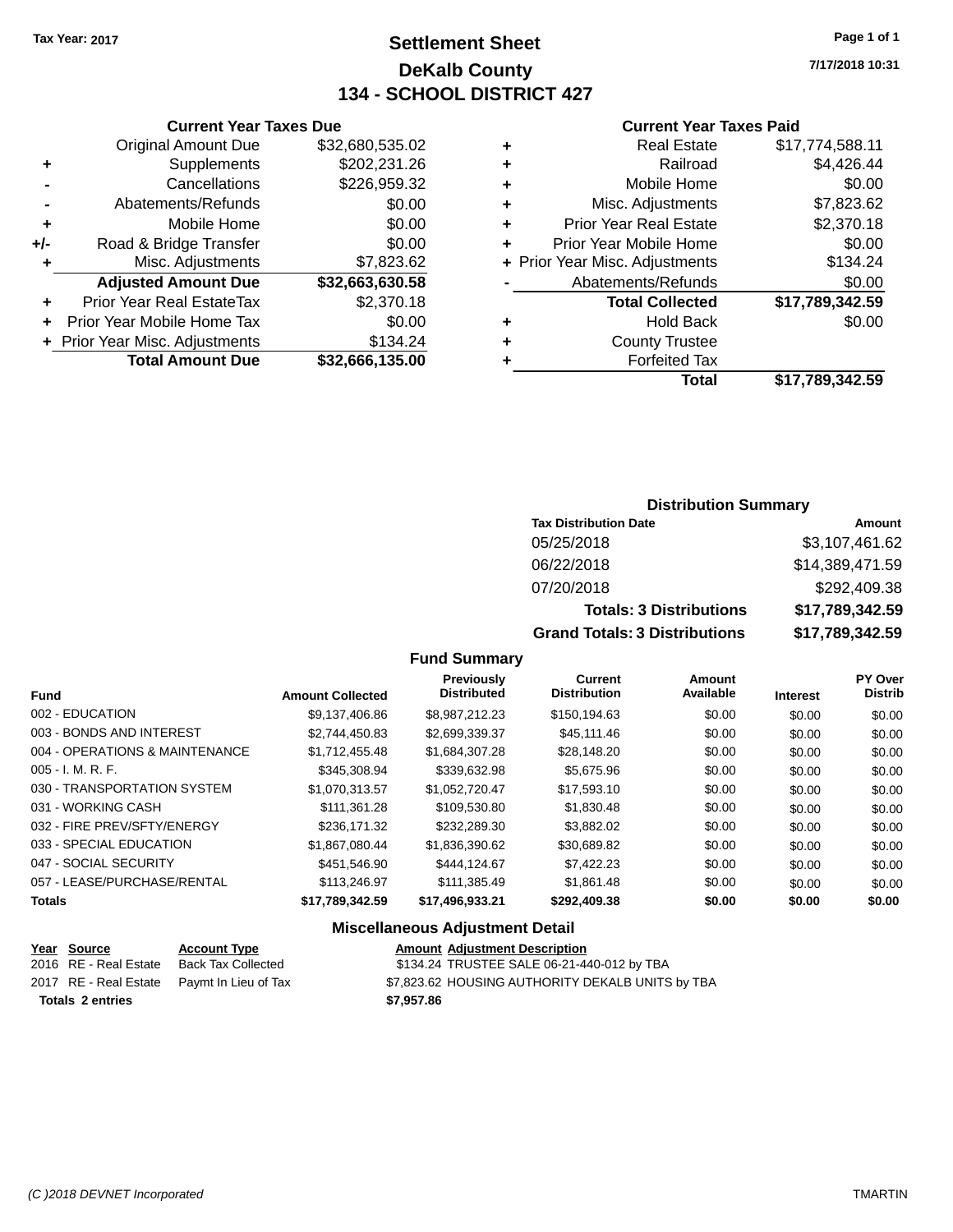**Current Year Taxes Due** Original Amount Due \$54,115,731.26

**Adjusted Amount Due \$53,024,173.01**

**Total Amount Due \$53,009,856.51**

**+** Supplements \$377,150.79 **-** Cancellations \$1,299,113.25 **-** Abatements/Refunds \$180,865.49 **+** Mobile Home \$0.00 **+/-** Road & Bridge Transfer \$0.00<br>**+** Misc. Adjustments \$11,269.70

**+** Prior Year Real EstateTax (\$15,037.19) **+** Prior Year Mobile Home Tax \$0.00 **+** Prior Year Misc. Adjustments \$720.69

**+** Misc. Adjustments

# **Settlement Sheet Tax Year: 2017 Page 1 of 2 DeKalb County 135 - SCHOOL DISTRICT 428**

**7/17/2018 10:31**

#### **Current Year Taxes Paid**

| ٠ | <b>Real Estate</b>             | \$28,319,383.88 |
|---|--------------------------------|-----------------|
| ٠ | Railroad                       | \$222,102.31    |
| ٠ | Mobile Home                    | \$0.00          |
| ٠ | Misc. Adjustments              | \$11,269.70     |
| ٠ | <b>Prior Year Real Estate</b>  | (\$15,037.19)   |
| ٠ | Prior Year Mobile Home         | \$0.00          |
|   | + Prior Year Misc. Adjustments | \$720.69        |
|   | Abatements/Refunds             | \$180,865.49    |
|   | <b>Total Collected</b>         | \$28,357,573.90 |
| ÷ | <b>Hold Back</b>               | \$0.00          |
| ÷ | <b>County Trustee</b>          |                 |
|   | <b>Forfeited Tax</b>           |                 |
|   | Total                          | \$28,357,573.90 |

| <b>Distribution Summary</b> |  |
|-----------------------------|--|
| ın Nato                     |  |

| <b>Tax Distribution Date</b>         | Amount          |
|--------------------------------------|-----------------|
| 05/25/2018                           | \$4,827,541.33  |
| 06/22/2018                           | \$23,073,447.37 |
| 07/20/2018                           | \$456,585.20    |
| <b>Totals: 3 Distributions</b>       | \$28,357,573.90 |
| <b>Grand Totals: 3 Distributions</b> | \$28,357,573.90 |

#### **Fund Summary**

| <b>Amount Collected</b> | Previously<br><b>Distributed</b> | <b>Current</b><br><b>Distribution</b> | Amount<br>Available | <b>Interest</b> | PY Over<br><b>Distrib</b> |
|-------------------------|----------------------------------|---------------------------------------|---------------------|-----------------|---------------------------|
| \$16,840,769.22         | \$16,569,616.04                  | \$271,153.18                          | \$0.00              | \$0.00          | \$0.00                    |
| \$2.645.733.27          | \$2,603,134,33                   | \$42,598.94                           | \$0.00              | \$0.00          | \$0.00                    |
| \$2,754,626,36          | \$2.710.274.12                   | \$44,352.24                           | \$0.00              | \$0.00          | \$0.00                    |
| \$236,360,36            | \$232,554.73                     | \$3.805.63                            | \$0.00              | \$0.00          | \$0.00                    |
| \$1.594.149.37          | \$1,568,481.98                   | \$25,667.39                           | \$0.00              | \$0.00          | \$0.00                    |
| \$0.00                  | \$0.00                           | \$0.00                                | \$0.00              | \$0.00          | \$0.00                    |
| \$317,009.30            | \$311.905.14                     | \$5,104.16                            | \$0.00              | \$0.00          | \$0.00                    |
| \$2.741.581.88          | \$2.697.439.68                   | \$44,142.20                           | \$0.00              | \$0.00          | \$0.00                    |
| \$482.617.55            | \$474,846,93                     | \$7,770.62                            | \$0.00              | \$0.00          | \$0.00                    |
| \$744.726.59            | \$732,735,75                     | \$11,990.84                           | \$0.00              | \$0.00          | \$0.00                    |
| \$28,357,573.90         | \$27.900.988.70                  | \$456,585.20                          | \$0.00              | \$0.00          | \$0.00                    |
|                         |                                  |                                       |                     |                 |                           |

| Year Source             | <b>Account Type</b>       | <b>Amount Adjustment Description</b>                           |
|-------------------------|---------------------------|----------------------------------------------------------------|
| 2016 RE - Real Estate   | <b>Back Tax Collected</b> | \$470.44 RESOURCE BANK TR 1244 REDEMPTION 09-29-254-046 by TBA |
| 2016 RE - Real Estate   | <b>Back Tax Collected</b> | \$250.25 ORIK WILKINSON REDEMPTION 08-12-377-001 by TBA        |
| 2017 RE - Real Estate   | Paymt In Lieu of Tax      | \$11,162.60 HOUSING AUTHORITY DEKALB UNITS by TBA              |
| 2017 RE - Real Estate   | <b>Back Tax Collected</b> | \$107.10 BALDWIN REDEMPTION 07-23-326-001 by TBA               |
| <b>Totals 4 entries</b> |                           | \$11,990.39                                                    |
|                         |                           | <b>Abatement Detail</b>                                        |
| Year Source             | <b>Account Type</b>       | <b>Amount Adjustment Description</b>                           |

| $15a$ $90u$ $05$                   | <b>ACCOMIL TAPS</b> | Allivulli Aujustinent Description                 |
|------------------------------------|---------------------|---------------------------------------------------|
| 2016 RE - Real Estate              | RE Abatement        | \$10.52 PTAB INTEREST REFUND 08-29-200-003 by TBA |
| 2016 RE - Real Estate RE Abatement |                     | \$3.64 PTAB INTEREST REFUND 08-29-200-003 by TBA  |
| 2017 RE - Real Estate RE Abatement |                     | \$0.15 PTAB INTEREST REFUND 08-23-105-006 by TBA  |
|                                    |                     |                                                   |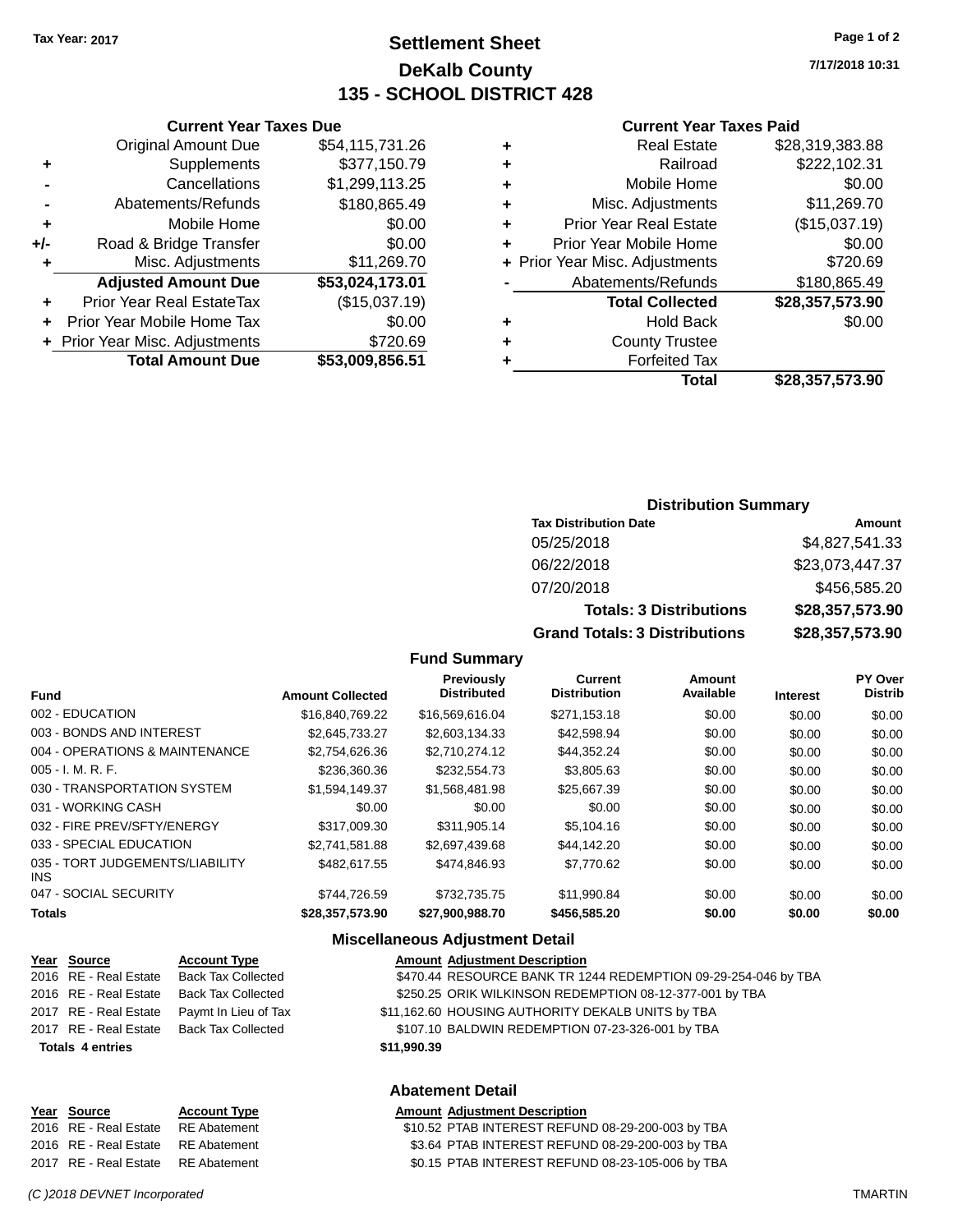| Tax Year: 2017 | <b>Settlement Sheet</b> | Page 2 of 2     |
|----------------|-------------------------|-----------------|
|                | <b>DeKalb County</b>    | 7/17/2018 10:31 |
|                | <b>Abatement Detail</b> |                 |

|                          | Year Source           | <b>Account Type</b> |              | <b>Amount Adjustment Description</b> |
|--------------------------|-----------------------|---------------------|--------------|--------------------------------------|
|                          | 2017 RE - Real Estate | <b>RE</b> Abatement |              | \$0.21 PTAB INTEREST REFUN           |
|                          | 2017 RE - Real Estate | <b>RE</b> Abatement |              | \$5.32 PTAB INTEREST REFUN           |
|                          | 2017 RE - Real Estate | <b>RE</b> Abatement |              | \$0.40 PTAB INTEREST REFUN           |
|                          | 2017 RE - Real Estate | <b>RE</b> Abatement |              | \$1.31 PTAB INTEREST REFUN           |
|                          | 2017 RE - Real Estate | <b>RE</b> Abatement |              | \$1.20 PTAB INTEREST REFUN           |
|                          | 2017 RE - Real Estate | <b>RE</b> Abatement |              | \$179,000.00 16TX27 TAX OBJECTION    |
|                          | 2017 RE - Real Estate | <b>RE</b> Abatement |              | \$1.842.74 SIE COURT ORDER 14T       |
| <b>Totals 10 entries</b> |                       |                     | \$180,865.49 |                                      |

| Year Source                        | <b>Account Type</b> | <b>Amount Adjustment Description</b>                      |
|------------------------------------|---------------------|-----------------------------------------------------------|
| 2017 RE - Real Estate              | <b>RE</b> Abatement | \$0.21 PTAB INTEREST REFUND 08-14-352-008 by TBA          |
| 2017 RE - Real Estate              | <b>RE</b> Abatement | \$5.32 PTAB INTEREST REFUND 08-16-401-008 by TBA          |
| 2017 RE - Real Estate              | <b>RE</b> Abatement | \$0.40 PTAB INTEREST REFUND 08-21-426-011 by TBA          |
| 2017 RE - Real Estate              | <b>RE Abatement</b> | \$1.31 PTAB INTEREST REFUND 08-23-105-009 by TBA          |
| 2017 RE - Real Estate              | <b>RE</b> Abatement | \$1.20 PTAB INTEREST REFUND 08-24-128-026 by TBA          |
| 2017 RE - Real Estate              | <b>RE</b> Abatement | \$179,000.00 16TX27 TAX OBJECTION COMPLAINT REFUND by TBA |
| 2017 RE - Real Estate RE Abatement |                     | \$1,842.74 SIE COURT ORDER 14TX38 09-33-100-009 by TBA    |
|                                    |                     |                                                           |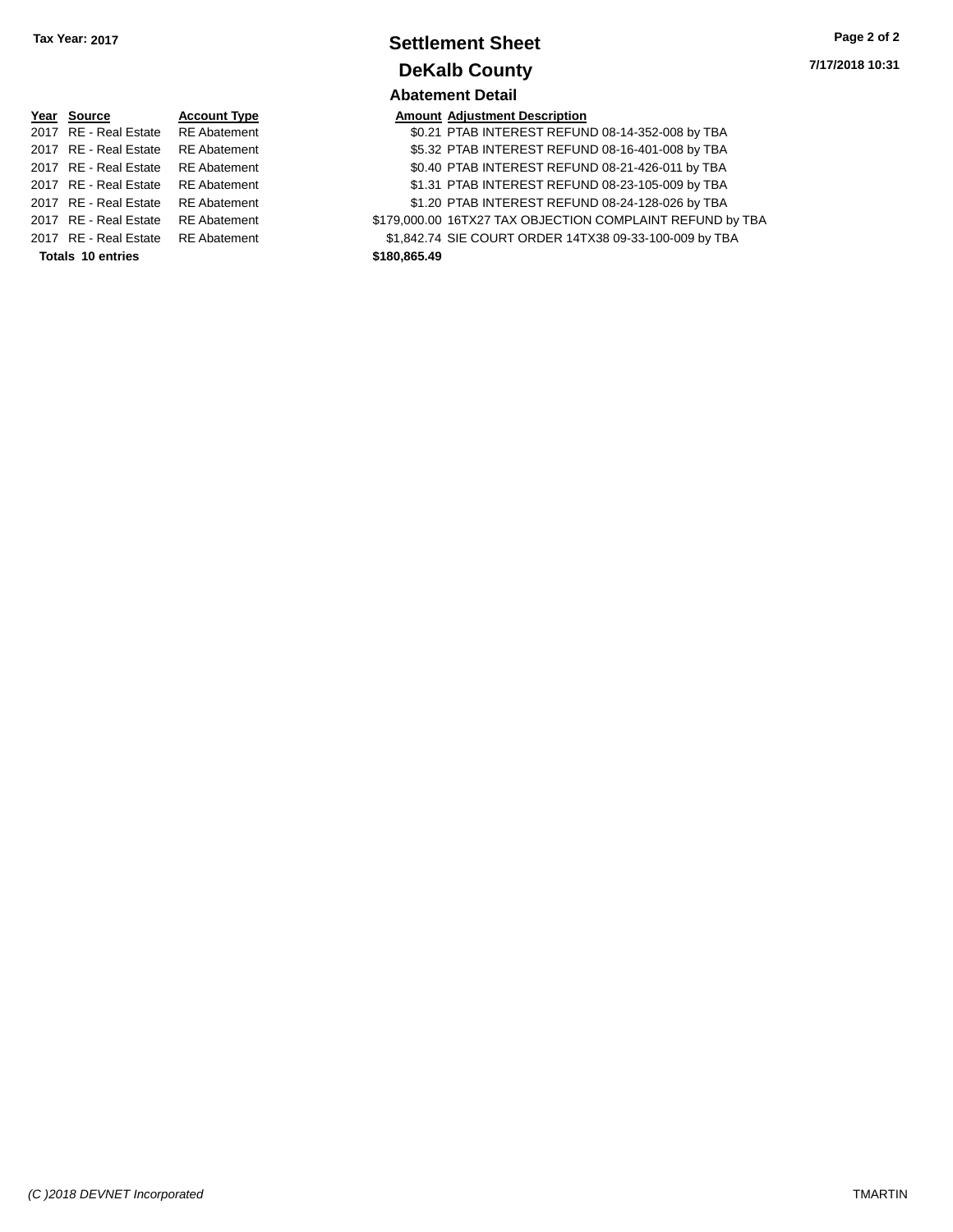# **Settlement Sheet Tax Year: 2017 Page 1 of 1 DeKalb County 136 - SCHOOL DISTRICT 429**

**7/17/2018 10:31**

#### **Current Year Taxes Paid**

|     | <b>Original Amount Due</b>       | \$5,416,381.81 |
|-----|----------------------------------|----------------|
| ٠   | Supplements                      | \$24,270.05    |
|     | Cancellations                    | \$25,966.97    |
|     | Abatements/Refunds               | \$0.00         |
| ٠   | Mobile Home                      | \$0.00         |
| +/- | Road & Bridge Transfer           | \$0.00         |
| ٠   | Misc. Adjustments                | \$629.90       |
|     | <b>Adjusted Amount Due</b>       | \$5,415,314.79 |
| ÷   | <b>Prior Year Real EstateTax</b> | \$0.00         |
|     | Prior Year Mobile Home Tax       | \$0.00         |
|     | + Prior Year Misc. Adjustments   | \$0.00         |
|     | <b>Total Amount Due</b>          | \$5,415,314.79 |
|     |                                  |                |

**Current Year Taxes Due**

|   | <b>Real Estate</b>             | \$3,024,094.14 |
|---|--------------------------------|----------------|
| ٠ | Railroad                       | \$35,048.02    |
| ٠ | Mobile Home                    | \$0.00         |
| ٠ | Misc. Adjustments              | \$629.90       |
| ٠ | <b>Prior Year Real Estate</b>  | \$0.00         |
| ٠ | Prior Year Mobile Home         | \$0.00         |
|   | + Prior Year Misc. Adjustments | \$0.00         |
|   | Abatements/Refunds             | \$0.00         |
|   | <b>Total Collected</b>         | \$3,059,772.06 |
| ٠ | <b>Hold Back</b>               | \$0.00         |
| ٠ | <b>County Trustee</b>          |                |
| ٠ | <b>Forfeited Tax</b>           |                |
|   | Total                          | \$3,059,772.06 |
|   |                                |                |

# **Distribution Summary Tax Distribution Date Amount** 05/25/2018 \$531,915.02 06/22/2018 \$2,472,412.73 07/20/2018 \$55,444.31 **Totals: 3 Distributions \$3,059,772.06 Grand Totals: 3 Distributions \$3,059,772.06**

#### **Fund Summary**

| <b>Fund</b>                             | <b>Amount Collected</b> | Previously<br><b>Distributed</b> | Current<br><b>Distribution</b> | Amount<br>Available | <b>Interest</b> | <b>PY Over</b><br><b>Distrib</b> |
|-----------------------------------------|-------------------------|----------------------------------|--------------------------------|---------------------|-----------------|----------------------------------|
|                                         |                         |                                  |                                |                     |                 |                                  |
| 002 - EDUCATION                         | \$1,672,073.65          | \$1.641.775.00                   | \$30,298.65                    | \$0.00              | \$0.00          | \$0.00                           |
| 003 - BONDS AND INTEREST                | \$580,484.67            | \$569,966.05                     | \$10,518.62                    | \$0.00              | \$0.00          | \$0.00                           |
| 004 - OPERATIONS & MAINTENANCE          | \$321,061.87            | \$315,244.10                     | \$5,817.77                     | \$0.00              | \$0.00          | \$0.00                           |
| $005 - I. M. R. F.$                     | \$55,097.32             | \$54,098.93                      | \$998.39                       | \$0.00              | \$0.00          | \$0.00                           |
| 030 - TRANSPORTATION SYSTEM             | \$137,298.09            | \$134,810.19                     | \$2,487.90                     | \$0.00              | \$0.00          | \$0.00                           |
| 032 - FIRE PREV/SFTY/ENERGY             | \$315.16                | \$309.45                         | \$5.71                         | \$0.00              | \$0.00          | \$0.00                           |
| 033 - SPECIAL EDUCATION                 | \$199,341.08            | \$195,728.94                     | \$3.612.14                     | \$0.00              | \$0.00          | \$0.00                           |
| 035 - TORT JUDGEMENTS/LIABILITY<br>INS. | \$38,032.96             | \$37,343.79                      | \$689.17                       | \$0.00              | \$0.00          | \$0.00                           |
| 047 - SOCIAL SECURITY                   | \$56,067.26             | \$55.051.30                      | \$1,015.96                     | \$0.00              | \$0.00          | \$0.00                           |
| <b>Totals</b>                           | \$3,059,772.06          | \$3,004,327.75                   | \$55,444.31                    | \$0.00              | \$0.00          | \$0.00                           |

| Year Source             | <b>Account Type</b>                        | <b>Amount Adiustment Description</b>                |
|-------------------------|--------------------------------------------|-----------------------------------------------------|
|                         | 2017 RE - Real Estate Paymt In Lieu of Tax | \$629.90 HOUSING AUTHORITY SUNSET VIEW APTS. by TBA |
| <b>Totals 1 entries</b> |                                            | \$629.90                                            |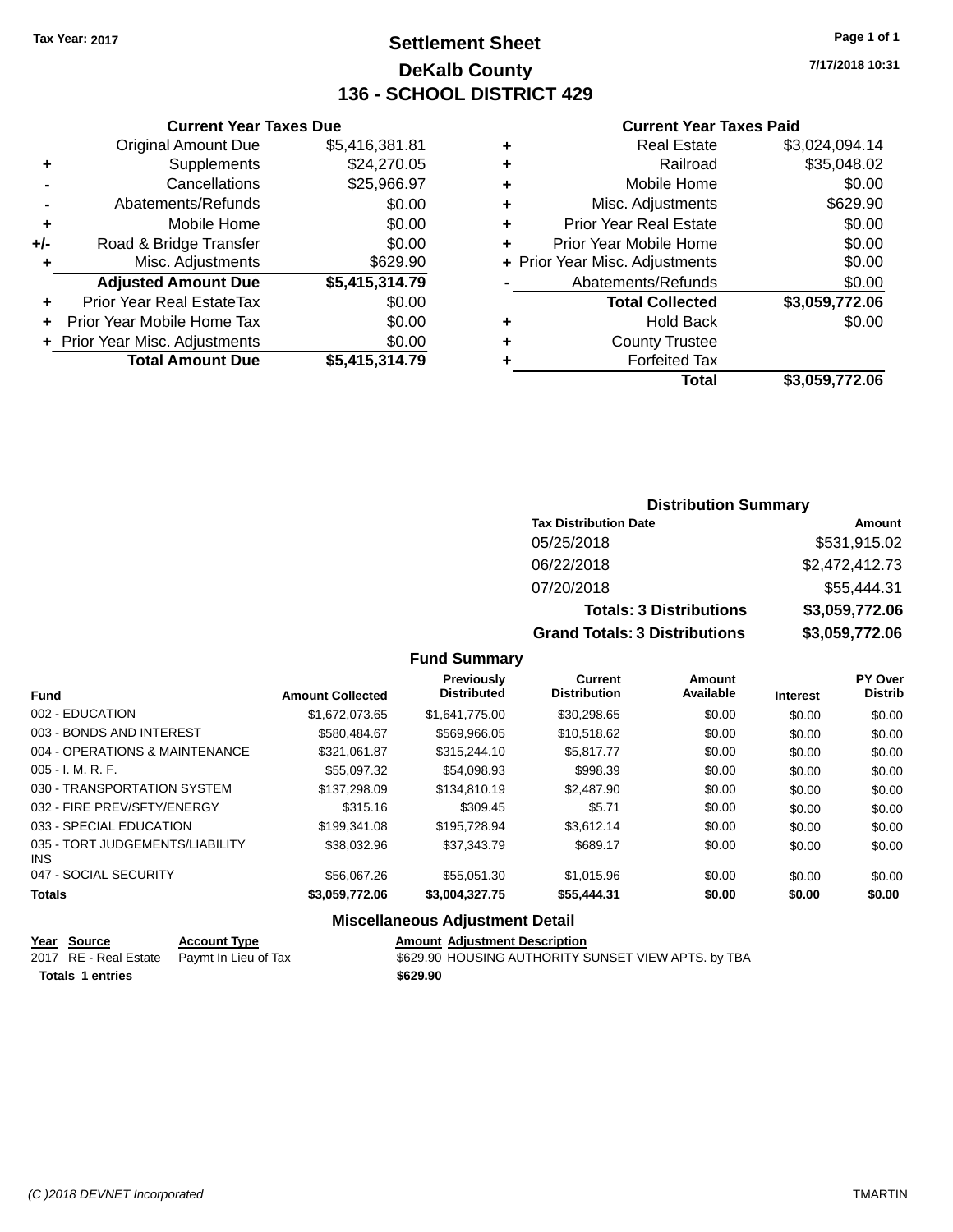# **Settlement Sheet Tax Year: 2017 Page 1 of 1 DeKalb County 137 - SCHOOL DISTRICT 430**

**7/17/2018 10:31**

#### **Current Year Taxes Paid**

|     | <b>Current Year Taxes Due</b>    |                |   |
|-----|----------------------------------|----------------|---|
|     | <b>Original Amount Due</b>       | \$8,025,970.62 | ٠ |
| ٠   | Supplements                      | \$62,382.37    | ٠ |
|     | Cancellations                    | \$71,166.68    | ٠ |
|     | Abatements/Refunds               | \$0.00         | ٠ |
|     | Mobile Home                      | \$0.00         | ٠ |
| +/- | Road & Bridge Transfer           | \$0.00         | ٠ |
|     | Misc. Adjustments                | \$0.00         | ٠ |
|     | <b>Adjusted Amount Due</b>       | \$8,017,186.31 |   |
| ٠   | <b>Prior Year Real EstateTax</b> | \$0.00         |   |
|     | Prior Year Mobile Home Tax       | \$0.00         | ٠ |
|     | + Prior Year Misc. Adjustments   | \$7,940.11     | ٠ |
|     | <b>Total Amount Due</b>          | \$8,025,126.42 |   |
|     |                                  |                |   |

| ٠ | <b>Real Estate</b>             | \$4,468,390.47 |
|---|--------------------------------|----------------|
| ٠ | Railroad                       | \$22,331.83    |
| ٠ | Mobile Home                    | \$0.00         |
| ٠ | Misc. Adjustments              | \$0.00         |
| ٠ | <b>Prior Year Real Estate</b>  | \$0.00         |
| ٠ | Prior Year Mobile Home         | \$0.00         |
|   | + Prior Year Misc. Adjustments | \$7,940.11     |
|   | Abatements/Refunds             | \$0.00         |
|   | <b>Total Collected</b>         | \$4,498,662.41 |
| ٠ | <b>Hold Back</b>               | \$0.00         |
| ٠ | <b>County Trustee</b>          |                |
| ٠ | <b>Forfeited Tax</b>           |                |
|   | <b>Total</b>                   | \$4,498,662.41 |

# **Distribution Summary Tax Distribution Date Amount** 05/25/2018 \$884,330.34

| <b>Totals: 3 Distributions</b>       | \$4,498,662.41 |
|--------------------------------------|----------------|
| <b>Grand Totals: 3 Distributions</b> | \$4,498,662.41 |
|                                      |                |

### **Fund Summary**

|                                                     |                         | <b>Previously</b><br><b>Distributed</b> | <b>Current</b><br><b>Distribution</b> | Amount<br>Available |                 | <b>PY Over</b><br><b>Distrib</b> |
|-----------------------------------------------------|-------------------------|-----------------------------------------|---------------------------------------|---------------------|-----------------|----------------------------------|
| <b>Fund</b>                                         | <b>Amount Collected</b> |                                         |                                       |                     | <b>Interest</b> |                                  |
| 002 - EDUCATION                                     | \$3,564,816.52          | \$3,477,319.00                          | \$87,497.52                           | \$0.00              | \$0.00          | \$0.00                           |
| 003 - BONDS AND INTEREST                            | \$195.700.81            | \$190.897.38                            | \$4,803.43                            | \$0.00              | \$0.00          | \$0.00                           |
| 004 - OPERATIONS & MAINTENANCE                      | \$492,306.62            | \$480,223.07                            | \$12,083.55                           | \$0.00              | \$0.00          | \$0.00                           |
| $005 - I. M. R. F.$                                 | \$61,537.21             | \$60,026.79                             | \$1,510.42                            | \$0.00              | \$0.00          | \$0.00                           |
| 030 - TRANSPORTATION SYSTEM                         | \$43.956.43             | \$42,877.53                             | \$1,078.90                            | \$0.00              | \$0.00          | \$0.00                           |
| 031 - WORKING CASH                                  | \$94.48                 | \$92.15                                 | \$2.33                                | \$0.00              | \$0.00          | \$0.00                           |
| 032 - FIRE PREV/SFTY/ENERGY                         | \$4,395.20              | \$4,287.32                              | \$107.88                              | \$0.00              | \$0.00          | \$0.00                           |
| 033 - SPECIAL EDUCATION                             | \$132,157.22            | \$128,913.45                            | \$3,243.77                            | \$0.00              | \$0.00          | \$0.00                           |
| 035 - TORT JUDGMENTS, LIABILITY<br><b>INSURANCE</b> | \$94.48                 | \$92.15                                 | \$2.33                                | \$0.00              | \$0.00          | \$0.00                           |
| 047 - SOCIAL SECURITY                               | \$61.537.21             | \$60,026.79                             | \$1,510.42                            | \$0.00              | \$0.00          | \$0.00                           |
| 057 - LEASE/PURCHASE/RENTAL                         | \$94.48                 | \$92.15                                 | \$2.33                                | \$0.00              | \$0.00          | \$0.00                           |
| 109 - PRIOR YEAR ADJUSTMENT                         | $$-58,028.25$           | $$-56.603.96$                           | $$-1,424.29$                          | \$0.00              | \$0.00          | \$0.00                           |
| Totals                                              | \$4,498,662.41          | \$4,388,243.82                          | \$110,418.59                          | \$0.00              | \$0.00          | \$0.00                           |

#### **Miscellaneous Adjustment Detail**

| Year Source             | <b>Account Type</b>       | Amount     |
|-------------------------|---------------------------|------------|
| 2016 RE - Real Estate   | <b>Back Tax Collected</b> | \$700.56   |
| 2016 RE - Real Estate   | <b>Back Tax Collected</b> | \$7.239.55 |
| <b>Totals 2 entries</b> |                           | \$7.940.11 |

**Pear Source Account Adjustment Description** ected **\$700.56 DOBSON REDEMPTION 19-26-481-012 by TBA** ected **\$7,239.55 CHICAGO TITLE LAND TR CO 19-26-484-016 by TBA**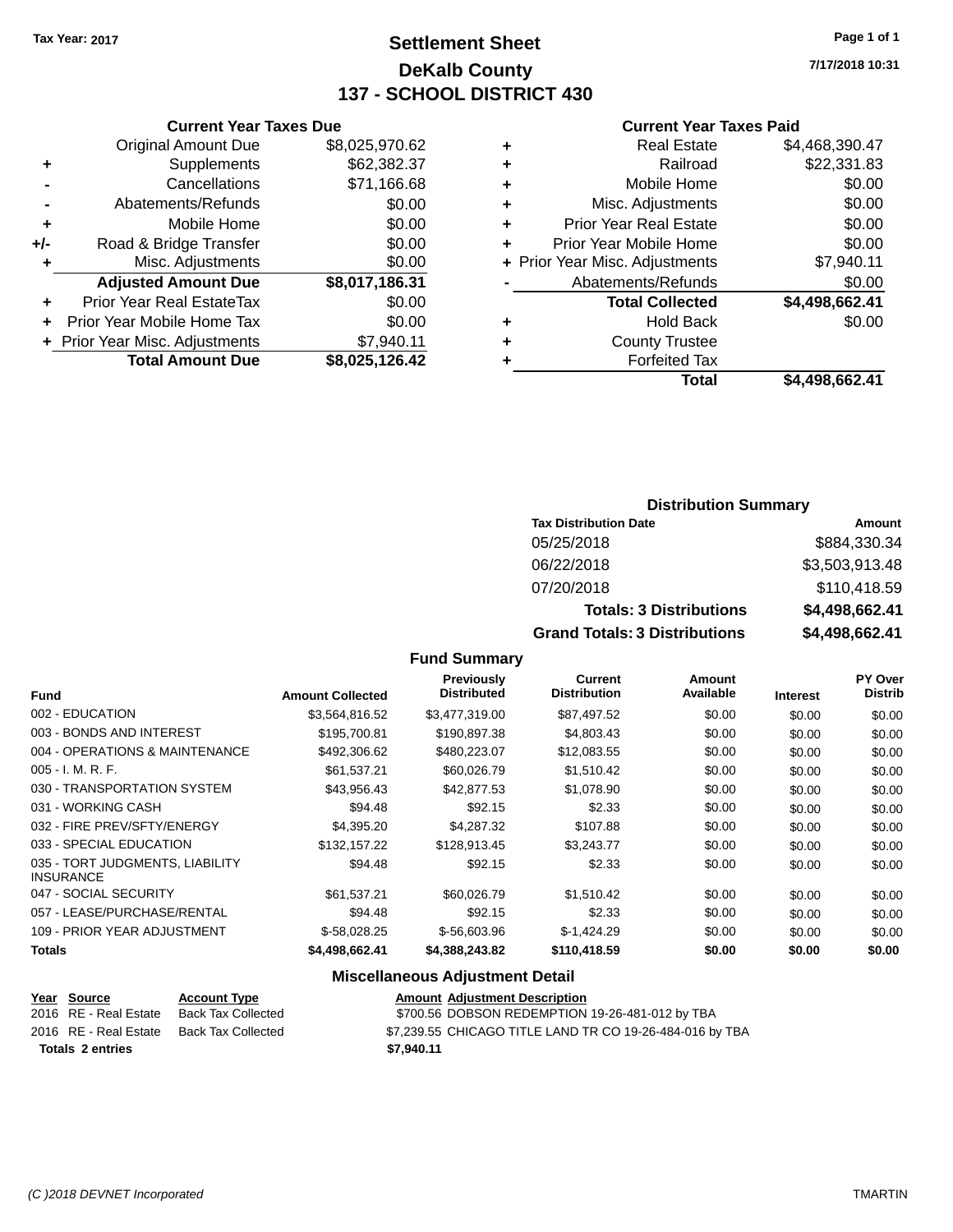# **Settlement Sheet Tax Year: 2017 Page 1 of 1 DeKalb County 139 - SCHOOL DISTRICT 432**

**7/17/2018 10:31**

#### **Current Year Taxes Paid**

|     | <b>Current Year Taxes Due</b>  |                |
|-----|--------------------------------|----------------|
|     | <b>Original Amount Due</b>     | \$2,765,186.59 |
| ٠   | Supplements                    | \$16,220.71    |
|     | Cancellations                  | \$19,644.99    |
|     | Abatements/Refunds             | \$0.00         |
| ٠   | Mobile Home                    | \$0.00         |
| +/- | Road & Bridge Transfer         | \$0.00         |
| ٠   | Misc. Adjustments              | \$0.00         |
|     | <b>Adjusted Amount Due</b>     | \$2,761,762.31 |
| ٠   | Prior Year Real EstateTax      | \$0.00         |
|     | Prior Year Mobile Home Tax     | \$0.00         |
|     | + Prior Year Misc. Adjustments | \$0.00         |
|     | <b>Total Amount Due</b>        | \$2,761,762.31 |
|     |                                |                |

|   | <b>Real Estate</b>             | \$1,582,936.88 |
|---|--------------------------------|----------------|
| ٠ | Railroad                       | \$24,907.03    |
| ٠ | Mobile Home                    | \$0.00         |
| ٠ | Misc. Adjustments              | \$0.00         |
| ٠ | <b>Prior Year Real Estate</b>  | \$0.00         |
| ÷ | Prior Year Mobile Home         | \$0.00         |
|   | + Prior Year Misc. Adjustments | \$0.00         |
|   | Abatements/Refunds             | \$0.00         |
|   | <b>Total Collected</b>         | \$1,607,843.91 |
| ٠ | <b>Hold Back</b>               | \$0.00         |
| ٠ | <b>County Trustee</b>          |                |
| ٠ | <b>Forfeited Tax</b>           |                |
|   | Total                          | \$1,607,843.91 |
|   |                                |                |

# **Distribution Summary**

| <b>Tax Distribution Date</b>         | Amount         |
|--------------------------------------|----------------|
| 05/25/2018                           | \$296,875.45   |
| 06/22/2018                           | \$1,286,670.40 |
| 07/20/2018                           | \$24,298.06    |
| <b>Totals: 3 Distributions</b>       | \$1,607,843.91 |
| <b>Grand Totals: 3 Distributions</b> | \$1,607,843.91 |

|                                         |                         | <b>Previously</b><br><b>Distributed</b> | Current<br><b>Distribution</b> | Amount<br>Available |                 | <b>PY Over</b><br><b>Distrib</b> |
|-----------------------------------------|-------------------------|-----------------------------------------|--------------------------------|---------------------|-----------------|----------------------------------|
| <b>Fund</b>                             | <b>Amount Collected</b> |                                         |                                |                     | <b>Interest</b> |                                  |
| 002 - EDUCATION                         | \$1,068,581.06          | \$1,052,432.47                          | \$16,148.59                    | \$0.00              | \$0.00          | \$0.00                           |
| 003 - BONDS AND INTEREST                | \$185,892.48            | \$183,083.23                            | \$2,809.25                     | \$0.00              | \$0.00          | \$0.00                           |
| 004 - OPERATIONS & MAINTENANCE          | \$100.179.93            | \$98,665.99                             | \$1,513.94                     | \$0.00              | \$0.00          | \$0.00                           |
| $005 - I. M. R. F.$                     | \$31.758.12             | \$31,278.19                             | \$479.93                       | \$0.00              | \$0.00          | \$0.00                           |
| 030 - TRANSPORTATION SYSTEM             | \$53,428.66             | \$52,621.23                             | \$807.43                       | \$0.00              | \$0.00          | \$0.00                           |
| 031 - WORKING CASH                      | \$13,357.98             | \$13,156.11                             | \$201.87                       | \$0.00              | \$0.00          | \$0.00                           |
| 032 - FIRE PREV/SFTY/ENERGY             | \$13,357.98             | \$13,156.11                             | \$201.87                       | \$0.00              | \$0.00          | \$0.00                           |
| 033 - SPECIAL EDUCATION                 | \$10,685.72             | \$10,524.24                             | \$161.48                       | \$0.00              | \$0.00          | \$0.00                           |
| 035 - TORT JUDGEMENTS/LIABILITY<br>INS. | \$106,908.77            | \$105.293.14                            | \$1,615.63                     | \$0.00              | \$0.00          | \$0.00                           |
| 047 - SOCIAL SECURITY                   | \$21.170.48             | \$20.850.54                             | \$319.94                       | \$0.00              | \$0.00          | \$0.00                           |
| 057 - LEASE/PURCHASE/RENTAL             | \$13,357.98             | \$13,156.11                             | \$201.87                       | \$0.00              | \$0.00          | \$0.00                           |
| 109 - PRIOR YEAR ADJUSTMENT             | \$-10,835.25            | $$-10.671.51$                           | $$-163.74$                     | \$0.00              | \$0.00          | \$0.00                           |
| <b>Totals</b>                           | \$1,607,843.91          | \$1,583,545.85                          | \$24,298.06                    | \$0.00              | \$0.00          | \$0.00                           |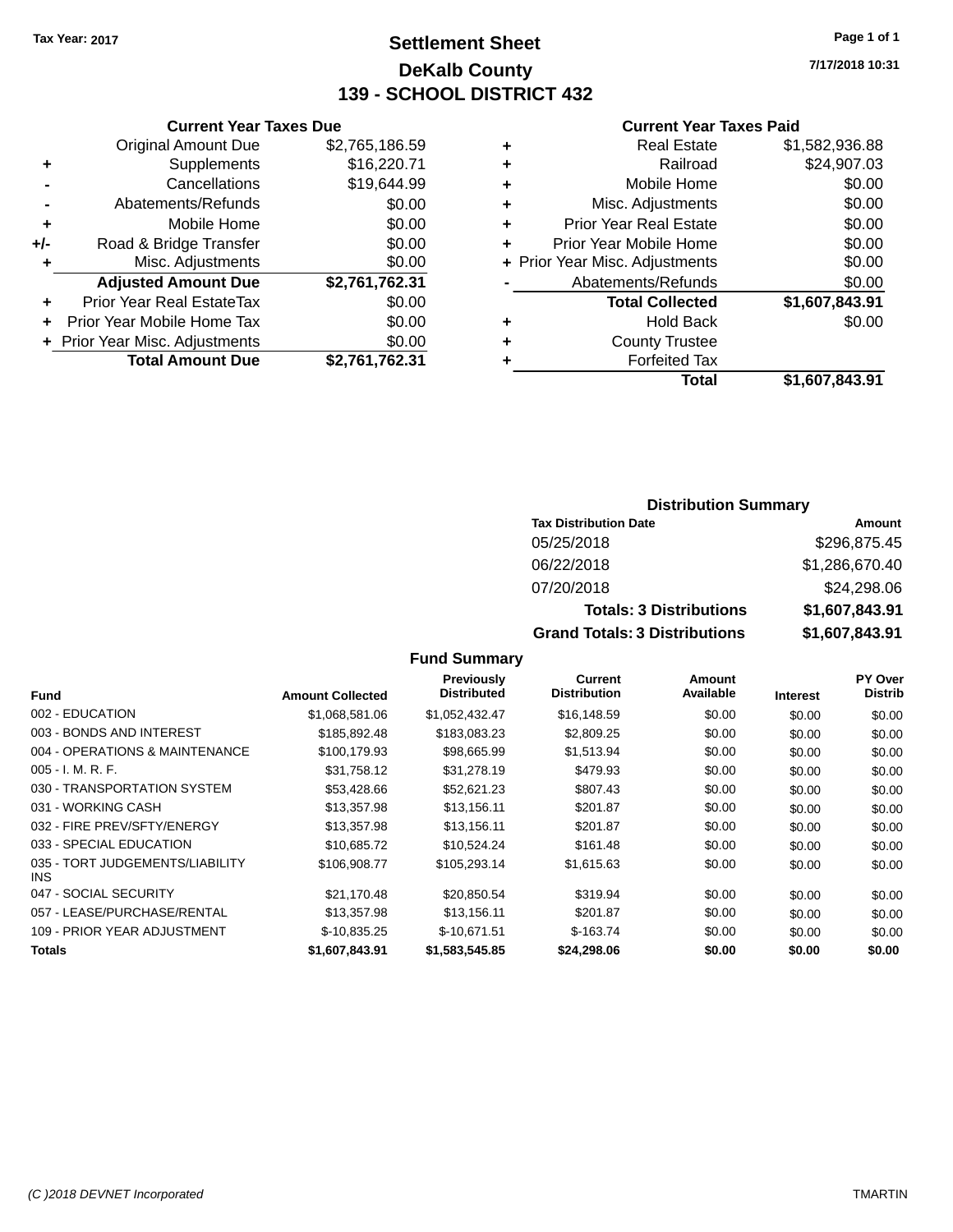# **Settlement Sheet Tax Year: 2017 Page 1 of 1 DeKalb County 141 - CC 509 ELGIN**

**7/17/2018 10:31**

# **Current Year Taxes Paid +** Real Estate \$3,088.27 **+** Railroad \$0.00 **+** Mobile Home \$0.00 **+** Misc. Adjustments \$0.00 **+** Prior Year Real Estate \$0.00 **+** Prior Year Mobile Home \$0.00 **+ Prior Year Misc. Adjustments**  $$0.00$ Abatements/Refunds \$0.00 **Total Collected \$3,088.27 +** Hold Back \$0.00 **+** County Trustee **+** Forfeited Tax **Total \$3,088.27**

|                                                 |                         |                                         |                                       | <b>Distribution Summary</b>    |                 |                                  |
|-------------------------------------------------|-------------------------|-----------------------------------------|---------------------------------------|--------------------------------|-----------------|----------------------------------|
|                                                 |                         |                                         | <b>Tax Distribution Date</b>          |                                |                 | Amount                           |
|                                                 |                         |                                         | 05/25/2018                            |                                |                 | \$1,144.36                       |
|                                                 |                         |                                         | 06/22/2018                            |                                |                 | \$1,591.69                       |
|                                                 |                         |                                         | 07/20/2018                            |                                |                 | \$352.22                         |
|                                                 |                         |                                         |                                       | <b>Totals: 3 Distributions</b> |                 | \$3,088.27                       |
|                                                 |                         |                                         | <b>Grand Totals: 3 Distributions</b>  |                                |                 | \$3,088.27                       |
|                                                 |                         | <b>Fund Summary</b>                     |                                       |                                |                 |                                  |
| <b>Fund</b>                                     | <b>Amount Collected</b> | <b>Previously</b><br><b>Distributed</b> | <b>Current</b><br><b>Distribution</b> | Amount<br>Available            | <b>Interest</b> | <b>PY Over</b><br><b>Distrib</b> |
| 003 - BONDS AND INTEREST                        | \$564.78                | \$500.37                                | \$64.41                               | \$0.00                         | \$0.00          | \$0.00                           |
| 027 - AUDIT                                     | \$6.20                  | \$5.49                                  | \$0.71                                | \$0.00                         | \$0.00          | \$0.00                           |
| 035 - TORT JUDGEMENTS/LIABILITY<br><b>INS</b>   | \$77.04                 | \$68.25                                 | \$8.79                                | \$0.00                         | \$0.00          | \$0.00                           |
| 047 - SOCIAL SECURITY                           | \$38.11                 | \$33.76                                 | \$4.35                                | \$0.00                         | \$0.00          | \$0.00                           |
| 136 - OPERATIONS & MAINTENANCE<br>(colleges)    | \$548.29                | \$485.76                                | \$62.53                               | \$0.00                         | \$0.00          | \$0.00                           |
| <b>159 - EDUCATIONAL PURPOSES</b><br>(colleges) | \$1,853.85              | \$1,642.42                              | \$211.43                              | \$0.00                         | \$0.00          | \$0.00                           |
| <b>Totals</b>                                   | \$3,088.27              | \$2,736.05                              | \$352.22                              | \$0.00                         | \$0.00          | \$0.00                           |

# **Current Year Taxes Due**

|     | <b>Original Amount Due</b>     | \$6,028.41 |
|-----|--------------------------------|------------|
| ٠   | Supplements                    | \$0.00     |
|     | Cancellations                  | \$0.00     |
|     | Abatements/Refunds             | \$0.00     |
| ÷   | Mobile Home                    | \$0.00     |
| +/- | Road & Bridge Transfer         | \$0.00     |
| ٠   | Misc. Adjustments              | \$0.00     |
|     | <b>Adjusted Amount Due</b>     | \$6,028.41 |
| ٠   | Prior Year Real EstateTax      | \$0.00     |
|     |                                |            |
|     | Prior Year Mobile Home Tax     | \$0.00     |
|     | + Prior Year Misc. Adjustments | \$0.00     |
|     | <b>Total Amount Due</b>        | \$6,028.41 |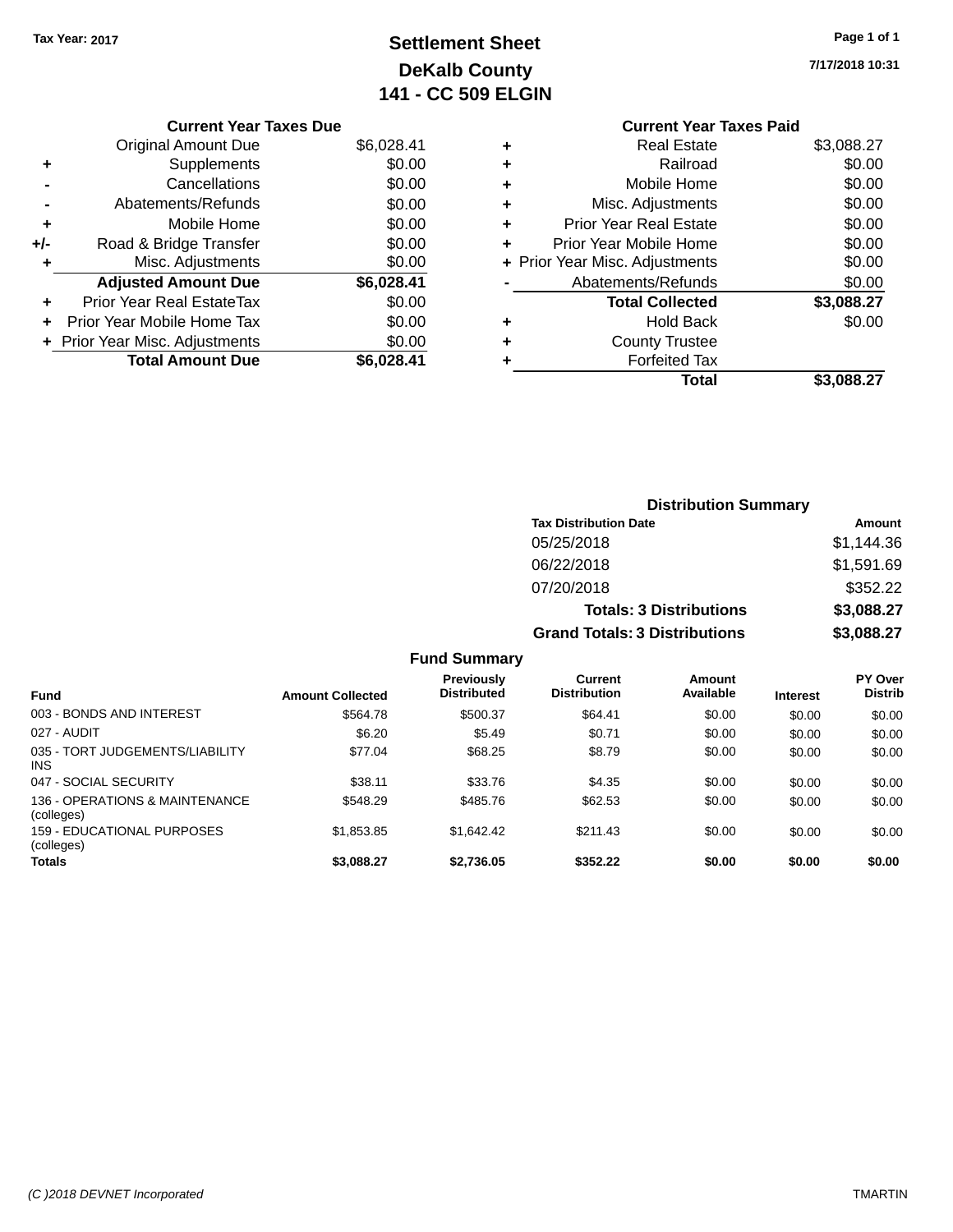# **Settlement Sheet Tax Year: 2017 Page 1 of 1 DeKalb County 142 - CC 511 ROCK VALLEY**

**7/17/2018 10:31**

# **Current Year Taxes Paid**

|       | <b>Current Year Taxes Due</b>  |            |  |  |  |  |
|-------|--------------------------------|------------|--|--|--|--|
|       | <b>Original Amount Due</b>     | \$1,177.71 |  |  |  |  |
| ٠     | Supplements                    | \$0.00     |  |  |  |  |
|       | Cancellations                  | \$0.00     |  |  |  |  |
|       | Abatements/Refunds             | \$0.00     |  |  |  |  |
| ٠     | Mobile Home                    | \$0.00     |  |  |  |  |
| $+/-$ | Road & Bridge Transfer         | \$0.00     |  |  |  |  |
| ٠     | \$0.00<br>Misc. Adjustments    |            |  |  |  |  |
|       | <b>Adjusted Amount Due</b>     | \$1,177.71 |  |  |  |  |
| ٠     | Prior Year Real EstateTax      | \$0.00     |  |  |  |  |
|       | Prior Year Mobile Home Tax     | \$0.00     |  |  |  |  |
|       | + Prior Year Misc. Adjustments | \$0.00     |  |  |  |  |
|       | <b>Total Amount Due</b>        | \$1,177.71 |  |  |  |  |
|       |                                |            |  |  |  |  |

|   | <b>Real Estate</b>             | \$801.72 |
|---|--------------------------------|----------|
| ٠ | Railroad                       | \$0.00   |
| ٠ | Mobile Home                    | \$0.00   |
| ٠ | Misc. Adjustments              | \$0.00   |
| ٠ | <b>Prior Year Real Estate</b>  | \$0.00   |
| ÷ | Prior Year Mobile Home         | \$0.00   |
|   | + Prior Year Misc. Adjustments | \$0.00   |
|   | Abatements/Refunds             | \$0.00   |
|   | <b>Total Collected</b>         | \$801.72 |
| ٠ | <b>Hold Back</b>               | \$0.00   |
| ٠ | <b>County Trustee</b>          |          |
| ٠ | <b>Forfeited Tax</b>           |          |
|   | Total                          | \$801.72 |
|   |                                |          |

| <b>Distribution Summary</b>          |          |  |  |  |
|--------------------------------------|----------|--|--|--|
| <b>Tax Distribution Date</b>         | Amount   |  |  |  |
| 05/25/2018                           | \$663.96 |  |  |  |
| 06/22/2018                           | \$137.76 |  |  |  |
| <b>Totals: 2 Distributions</b>       | \$801.72 |  |  |  |
| <b>Grand Totals: 2 Distributions</b> | \$801.72 |  |  |  |

| <b>Fund</b>                                     | <b>Amount Collected</b> | <b>Previously</b><br><b>Distributed</b> | Current<br><b>Distribution</b> | Amount<br>Available | <b>Interest</b> | PY Over<br><b>Distrib</b> |
|-------------------------------------------------|-------------------------|-----------------------------------------|--------------------------------|---------------------|-----------------|---------------------------|
| 003 - BONDS AND INTEREST                        | \$344.71                | \$344.71                                | \$0.00                         | \$0.00              | \$0.00          | \$0.00                    |
| 027 - AUDIT                                     | \$1.41                  | \$1.41                                  | \$0.00                         | \$0.00              | \$0.00          | \$0.00                    |
| 035 - TORT JUDGEMENTS/LIABILITY<br><b>INS</b>   | \$28.12                 | \$28.12                                 | \$0.00                         | \$0.00              | \$0.00          | \$0.00                    |
| 047 - SOCIAL SECURITY                           | \$0.00                  | \$0.00                                  | \$0.00                         | \$0.00              | \$0.00          | \$0.00                    |
| 136 - OPERATIONS & MAINTENANCE<br>(colleges)    | \$63.33                 | \$63.33                                 | \$0.00                         | \$0.00              | \$0.00          | \$0.00                    |
| 141 - HLTH, SFTY/HANDICAP<br>ACCESS/ENERGY      | \$0.00                  | \$0.00                                  | \$0.00                         | \$0.00              | \$0.00          | \$0.00                    |
| <b>159 - EDUCATIONAL PURPOSES</b><br>(colleges) | \$364.15                | \$364.15                                | \$0.00                         | \$0.00              | \$0.00          | \$0.00                    |
| <b>Totals</b>                                   | \$801.72                | \$801.72                                | \$0.00                         | \$0.00              | \$0.00          | \$0.00                    |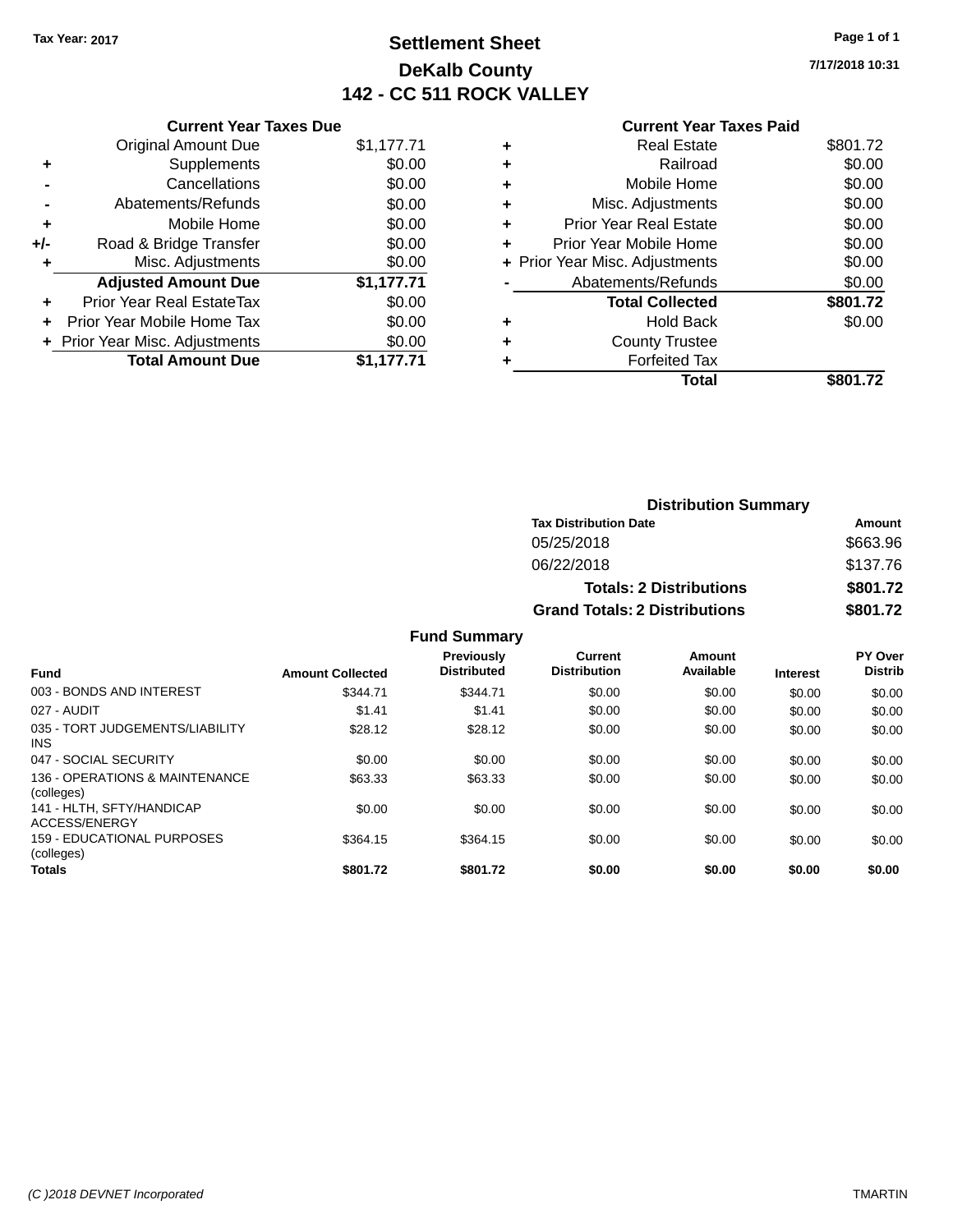# **Settlement Sheet Tax Year: 2017 Page 1 of 1 DeKalb County 143 - CC 513 ILLINOIS VALLEY**

**7/17/2018 10:31**

#### **Current Year Taxes Paid**

|     | <b>Current Year Taxes Due</b>  |            |  |  |  |  |
|-----|--------------------------------|------------|--|--|--|--|
|     | <b>Original Amount Due</b>     | \$7,694.93 |  |  |  |  |
| ٠   | Supplements                    | \$0.00     |  |  |  |  |
|     | Cancellations                  | \$0.00     |  |  |  |  |
|     | Abatements/Refunds             | \$0.00     |  |  |  |  |
| ٠   | Mobile Home                    | \$0.00     |  |  |  |  |
| +/- | Road & Bridge Transfer         | \$0.00     |  |  |  |  |
|     | \$0.00<br>Misc. Adjustments    |            |  |  |  |  |
|     | <b>Adjusted Amount Due</b>     | \$7,694.93 |  |  |  |  |
| ٠   | Prior Year Real EstateTax      | \$0.00     |  |  |  |  |
|     | Prior Year Mobile Home Tax     | \$0.00     |  |  |  |  |
|     | + Prior Year Misc. Adjustments | \$0.00     |  |  |  |  |
|     | <b>Total Amount Due</b>        | \$7.694.93 |  |  |  |  |
|     |                                |            |  |  |  |  |

| ٠ | <b>Real Estate</b>             | \$4,048.74 |
|---|--------------------------------|------------|
| ٠ | Railroad                       | \$272.69   |
| ٠ | Mobile Home                    | \$0.00     |
| ٠ | Misc. Adjustments              | \$0.00     |
| ٠ | <b>Prior Year Real Estate</b>  | \$0.00     |
| ٠ | Prior Year Mobile Home         | \$0.00     |
|   | + Prior Year Misc. Adjustments | \$0.00     |
|   | Abatements/Refunds             | \$0.00     |
|   | <b>Total Collected</b>         | \$4,321.43 |
| ٠ | <b>Hold Back</b>               | \$0.00     |
| ٠ | <b>County Trustee</b>          |            |
| ٠ | <b>Forfeited Tax</b>           |            |
|   | Total                          | \$4.321.43 |
|   |                                |            |

| <b>Distribution Summary</b>          |            |  |  |  |
|--------------------------------------|------------|--|--|--|
| <b>Tax Distribution Date</b>         | Amount     |  |  |  |
| 05/25/2018                           | \$1,187.14 |  |  |  |
| 06/22/2018                           | \$3,060.95 |  |  |  |
| 07/20/2018                           | \$73.35    |  |  |  |
| <b>Totals: 3 Distributions</b>       | \$4,321.44 |  |  |  |
| <b>Grand Totals: 3 Distributions</b> | \$4,321.44 |  |  |  |

| <b>Fund</b>                                         | <b>Amount Collected</b> | Previously<br><b>Distributed</b> | Current<br><b>Distribution</b> | Amount<br>Available | <b>Interest</b> | <b>PY Over</b><br><b>Distrib</b> |
|-----------------------------------------------------|-------------------------|----------------------------------|--------------------------------|---------------------|-----------------|----------------------------------|
| 003 - BONDS AND INTEREST                            | \$0.00                  | \$0.00                           | \$0.00                         | \$0.00              | \$0.00          | \$0.00                           |
| 027 - AUDIT                                         | \$13.98                 | \$13.75                          | \$0.23                         | \$0.00              | \$0.00          | \$0.00                           |
| 035 - TORT JUDGMENTS, LIABILITY<br><b>INSURANCE</b> | \$130.58                | \$128.36                         | \$2.22                         | \$0.00              | \$0.00          | \$0.00                           |
| 047 - SOCIAL SECURITY                               | \$74.66                 | \$73.39                          | \$1.27                         | \$0.00              | \$0.00          | \$0.00                           |
| 136 - OPERATIONS & MAINTENANCE<br>(colleges)        | \$473.96                | \$465.92                         | \$8.04                         | \$0.00              | \$0.00          | \$0.00                           |
| 141 - HLTH, SFTY/HANDICAP<br>ACCESS/ENERGY          | \$592.46                | \$582.40                         | \$10.06                        | \$0.00              | \$0.00          | \$0.00                           |
| 149 - STATEWIDE AVERAGE<br><b>ADDITIONAL TAX</b>    | \$1.495.38              | \$1,470.00                       | \$25.38                        | \$0.00              | \$0.00          | \$0.00                           |
| 159 - EDUCATIONAL PURPOSES<br>(colleges)            | \$1.540.41              | \$1.514.26                       | \$26.15                        | \$0.00              | \$0.00          | \$0.00                           |
| <b>Totals</b>                                       | \$4,321.43              | \$4,248.08                       | \$73.35                        | \$0.00              | \$0.00          | \$0.00                           |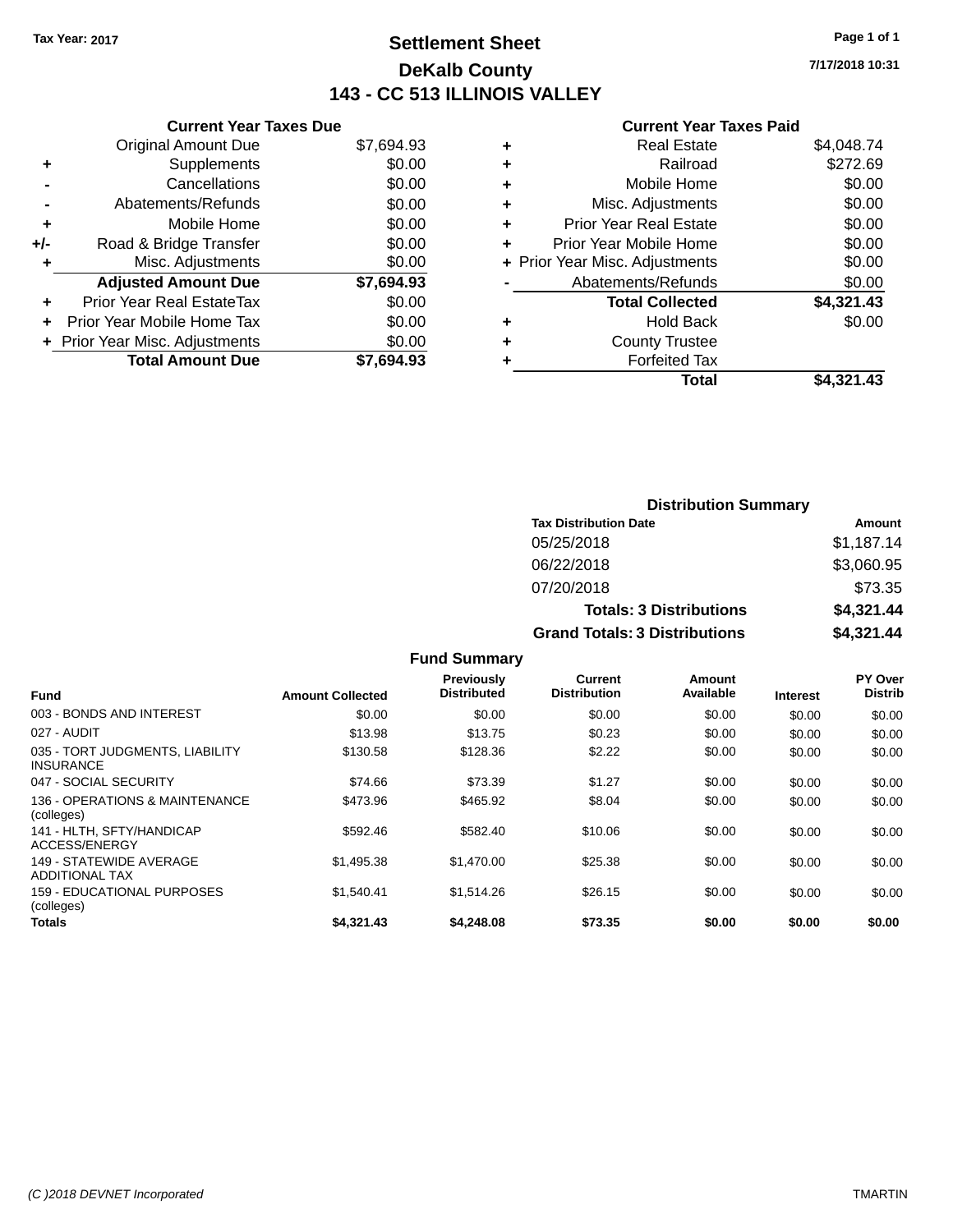# **Settlement Sheet Tax Year: 2017 Page 1 of 1 DeKalb County 144 - CC 516 WAUBONSEE**

**7/17/2018 10:31**

#### **Current Year Taxes Paid**

| Curi                  |   |                | <b>Current Year Taxes Due</b>    |       |
|-----------------------|---|----------------|----------------------------------|-------|
| R٥                    | ٠ | \$1,819,551.48 | Original Amount Due              |       |
|                       | ٠ | \$12,415.33    | Supplements                      |       |
| Mol                   | ٠ | \$14,027.20    | Cancellations                    |       |
| Misc. Ad              | ٠ | \$0.00         | Abatements/Refunds               |       |
| Prior Year Re         | ÷ | \$0.00         | Mobile Home                      |       |
| Prior Year Mol        | ٠ | \$0.00         | Road & Bridge Transfer           | $+/-$ |
| + Prior Year Misc. Ad |   | \$55.94        | Misc. Adjustments                |       |
| Abatements            |   | \$1,817,995.55 | <b>Adjusted Amount Due</b>       |       |
| Total (               |   | \$0.00         | <b>Prior Year Real EstateTax</b> |       |
|                       | ٠ | \$0.00         | Prior Year Mobile Home Tax       |       |
| Count                 | ٠ | \$801.63       | + Prior Year Misc. Adjustments   |       |
| For                   |   | \$1,818,797.18 | <b>Total Amount Due</b>          |       |
|                       |   |                |                                  |       |

| ٠ | <b>Real Estate</b>             | \$1,020,491.06 |
|---|--------------------------------|----------------|
| ٠ | Railroad                       | \$10,347.21    |
| ٠ | Mobile Home                    | \$0.00         |
| ٠ | Misc. Adjustments              | \$55.94        |
| ٠ | <b>Prior Year Real Estate</b>  | \$0.00         |
| ÷ | Prior Year Mobile Home         | \$0.00         |
|   | + Prior Year Misc. Adjustments | \$801.63       |
|   | Abatements/Refunds             | \$0.00         |
|   | <b>Total Collected</b>         | \$1,031,695.84 |
| ٠ | <b>Hold Back</b>               | \$0.00         |
| ٠ | <b>County Trustee</b>          |                |
|   | <b>Forfeited Tax</b>           |                |
|   | Total                          | \$1,031,695.84 |
|   |                                |                |

# **Distribution Summary Tax Distribution Date Amount** 05/25/2018 \$190,268.15 06/22/2018 \$820,858.27 07/20/2018 \$20,569.42 **Totals: 3 Distributions \$1,031,695.84 Grand Totals: 3 Distributions \$1,031,695.84**

#### **Fund Summary**

| <b>Fund</b>                                   | <b>Amount Collected</b> | <b>Previously</b><br><b>Distributed</b> | Current<br><b>Distribution</b> | Amount<br>Available | <b>Interest</b> | <b>PY Over</b><br><b>Distrib</b> |
|-----------------------------------------------|-------------------------|-----------------------------------------|--------------------------------|---------------------|-----------------|----------------------------------|
| 003 - BONDS AND INTEREST                      | \$167,780.58            | \$164,435.45                            | \$3,345.13                     | \$0.00              | \$0.00          | \$0.00                           |
| 027 - AUDIT                                   | \$1,643.49              | \$1,610.73                              | \$32.76                        | \$0.00              | \$0.00          | \$0.00                           |
| 035 - TORT JUDGEMENTS/LIABILITY<br><b>INS</b> | \$23,275.04             | \$22,811.00                             | \$464.04                       | \$0.00              | \$0.00          | \$0.00                           |
| 136 - OPERATIONS & MAINTENANCE<br>(colleges)  | \$132,046.76            | \$129,414.08                            | \$2,632.68                     | \$0.00              | \$0.00          | \$0.00                           |
| 159 - EDUCATIONAL PURPOSES<br>(colleges)      | \$706.949.97            | \$692,855.16                            | \$14.094.81                    | \$0.00              | \$0.00          | \$0.00                           |
| <b>Totals</b>                                 | \$1,031,695.84          | \$1,011,126.42                          | \$20.569.42                    | \$0.00              | \$0.00          | \$0.00                           |
|                                               | ---                     |                                         |                                |                     |                 |                                  |

| Year Source             | <b>Account Type</b>                        | <b>Amount Adjustment Description</b>                   |
|-------------------------|--------------------------------------------|--------------------------------------------------------|
| 2016 RE - Real Estate   | <b>Back Tax Collected</b>                  | \$70.73 DOBSON REDEMPTION 19-26-481-012 by TBA         |
| 2016 RE - Real Estate   | Back Tax Collected                         | \$730.90 CHICAGO TITLE LAND TR CO 19-26-484-016 by TBA |
|                         | 2017 RE - Real Estate Paymt In Lieu of Tax | \$55.94 HOUSING AUTHORITY SUNSET VIEW APTS. by TBA     |
| <b>Totals 3 entries</b> |                                            | \$857.57                                               |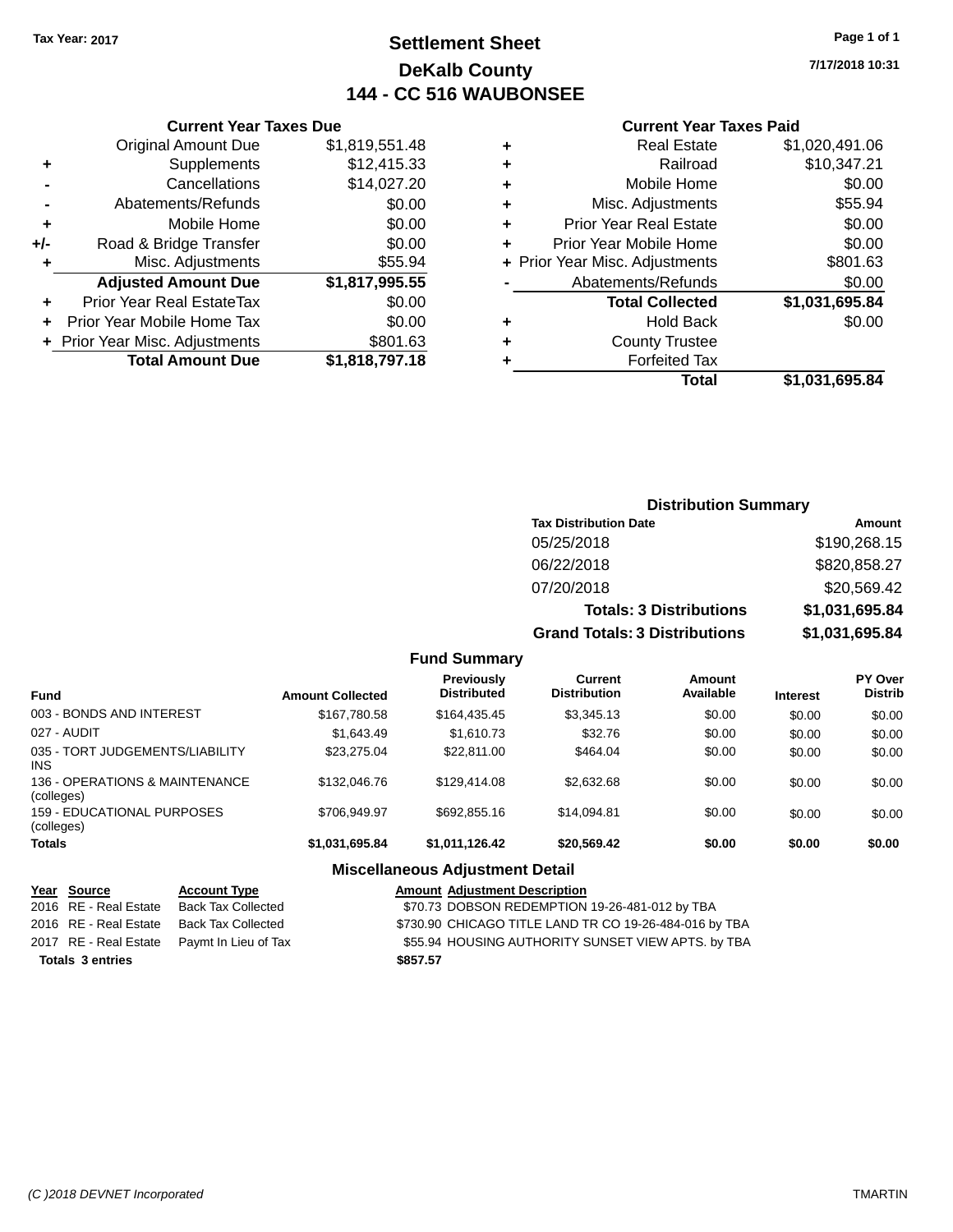# **Settlement Sheet Tax Year: 2017 Page 1 of 2 DeKalb County 145 - CC 523 KISHWAUKEE**

**7/17/2018 10:31**

#### **Current Year Taxes Paid**

|   | Total                          | \$5,923,255.68 |
|---|--------------------------------|----------------|
| ٠ | <b>Forfeited Tax</b>           |                |
| ٠ | <b>County Trustee</b>          |                |
| ٠ | <b>Hold Back</b>               | \$0.00         |
|   | <b>Total Collected</b>         | \$5,923,255.68 |
|   | Abatements/Refunds             | \$172.30       |
|   | + Prior Year Misc. Adjustments | \$165.60       |
| ÷ | Prior Year Mobile Home         | \$0.00         |
| ÷ | <b>Prior Year Real Estate</b>  | (\$1,039.71)   |
| ÷ | Misc. Adjustments              | \$15,124.92    |
| ÷ | Mobile Home                    | \$0.00         |
| ٠ | Railroad                       | \$42,693.92    |
| ٠ | <b>Real Estate</b>             | \$5,866,483.25 |
|   |                                |                |

|     | <b>Current Year Taxes Due</b>    |                 |  |
|-----|----------------------------------|-----------------|--|
|     | <b>Original Amount Due</b>       | \$10,899,175.37 |  |
| ٠   | Supplements                      | \$78,416.31     |  |
|     | Cancellations                    | \$165,257.12    |  |
|     | Abatements/Refunds               | \$172.30        |  |
| ٠   | Mobile Home                      | \$0.00          |  |
| +/- | Road & Bridge Transfer           | \$0.00          |  |
| ٠   | Misc. Adjustments                | \$15,124.92     |  |
|     | <b>Adjusted Amount Due</b>       | \$10,827,287.18 |  |
|     | <b>Prior Year Real EstateTax</b> | (\$1,039.71)    |  |
|     | Prior Year Mobile Home Tax       | \$0.00          |  |
|     | + Prior Year Misc. Adjustments   | \$165.60        |  |
|     | <b>Total Amount Due</b>          | \$10,826,413.07 |  |

# **Distribution Summary**

| <b>Tax Distribution Date</b>         | Amount         |
|--------------------------------------|----------------|
| 05/25/2018                           | \$1,044,193.51 |
| 06/22/2018                           | \$4,782,928.65 |
| 07/20/2018                           | \$96,133.52    |
| <b>Totals: 3 Distributions</b>       | \$5,923,255.68 |
| <b>Grand Totals: 3 Distributions</b> | \$5,923,255.68 |

#### **Fund Summary**

| <b>Fund</b>                                  | <b>Amount Collected</b> | Previously<br><b>Distributed</b> | Current<br><b>Distribution</b> | Amount<br>Available | <b>Interest</b> | PY Over<br><b>Distrib</b> |
|----------------------------------------------|-------------------------|----------------------------------|--------------------------------|---------------------|-----------------|---------------------------|
| 003 - BONDS AND INTEREST                     | \$1.730.781.24          | \$1.702.690.93                   | \$28,090.31                    | \$0.00              | \$0.00          | \$0.00                    |
| 027 - AUDIT                                  | \$34,194.95             | \$33.639.97                      | \$554.98                       | \$0.00              | \$0.00          | \$0.00                    |
| 035 - TORT JUDGEMENTS/LIABILITY<br>INS.      | \$497.470.55            | \$489,396,68                     | \$8.073.87                     | \$0.00              | \$0.00          | \$0.00                    |
| 047 - SOCIAL SECURITY                        | \$108,093.50            | \$106.339.15                     | \$1.754.35                     | \$0.00              | \$0.00          | \$0.00                    |
| 136 - OPERATIONS & MAINTENANCE<br>(colleges) | \$666.135.25            | \$655,323,98                     | \$10.811.27                    | \$0.00              | \$0.00          | \$0.00                    |
| 141 - HLTH/SFTY/HANDICAP<br>ACCESS/ENERGY    | \$444.090.17            | \$436,882,66                     | \$7.207.51                     | \$0.00              | \$0.00          | \$0.00                    |
| 159 - EDUCATIONAL PURPOSES<br>(colleges)     | \$2.442.490.02          | \$2.402.848.79                   | \$39.641.23                    | \$0.00              | \$0.00          | \$0.00                    |
| Totals                                       | \$5,923,255.68          | \$5,827,122.16                   | \$96,133.52                    | \$0.00              | \$0.00          | \$0.00                    |

| Year Source              | <b>Account Type</b>       | <b>Amount Adjustment Description</b>                          |
|--------------------------|---------------------------|---------------------------------------------------------------|
| 2016 RE - Real Estate    | <b>Back Tax Collected</b> | \$40.34 RESOURCE BANK TR 1244 REDEMPTION 09-29-254-046 by TBA |
| 2016 RE - Real Estate    | <b>Back Tax Collected</b> | \$89.74 MATHESON REDEMPTION 02-22-402-003 by TBA              |
| 2016 RE - Real Estate    | <b>Back Tax Collected</b> | \$21.46 ORIK WILKINSON REDEMPTION 08-12-377-001 by TBA        |
| 2016 RE - Real Estate    | <b>Back Tax Collected</b> | \$14.06 TRUSTEE SALE 06-21-440-012 by TBA                     |
| 2017 RE - Real Estate    | <b>Back Tax Collected</b> | \$13,216.00 2008 & 2009 AMB TRUST #2567 by TBA                |
| 2017 RE - Real Estate    | Paymt In Lieu of Tax      | \$71.24 HOUSING AUTHORITY SEQUOYA APTS by TBA                 |
| 2017 RE - Real Estate    | Paymt In Lieu of Tax      | \$964.18 HOUSING AUTHORITY DEKALB UNITS by TBA                |
| 2017 RE - Real Estate    | Paymt In Lieu of Tax      | \$836.89 HOUSING AUTHORITY DEKALB UNITS by TBA                |
| 2017 RE - Real Estate    | <b>Back Tax Collected</b> | \$27.36 KETTLESON REDEMPTION 01-19-335-001 by TBA             |
| 2017 RE - Real Estate    | <b>Back Tax Collected</b> | \$9.25 BALDWIN REDEMPTION 07-23-326-001 by TBA                |
| <b>Totals 10 entries</b> |                           | \$15,290.52                                                   |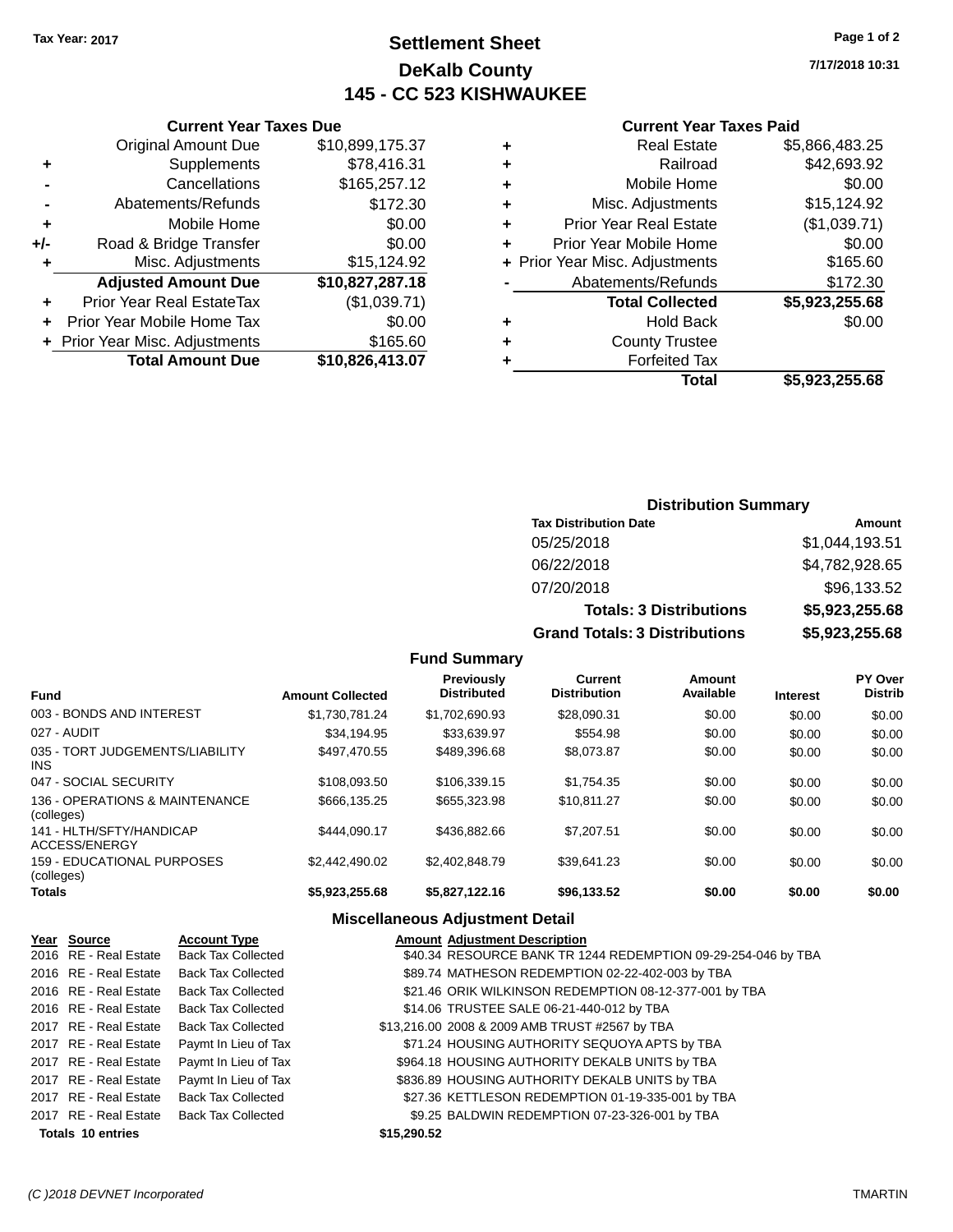| Year Source             | <b>Account Type</b> | <b>Amount</b> |
|-------------------------|---------------------|---------------|
| 2016 RE - Real Estate   | <b>RE</b> Abatement | \$0.90        |
| 2016 RE - Real Estate   | <b>RE</b> Abatement | \$0.31        |
| 2017 RE - Real Estate   | <b>RE</b> Abatement | \$0.01        |
| 2017 RE - Real Estate   | <b>RE</b> Abatement | \$0.02        |
| 2017 RE - Real Estate   | <b>RE</b> Abatement | \$0.46        |
| 2017 RE - Real Estate   | <b>RE</b> Abatement | \$0.03        |
| 2017 RE - Real Estate   | <b>RE</b> Abatement | \$0.11        |
| 2017 RE - Real Estate   | <b>RE</b> Abatement | \$0.10        |
| 2017 RE - Real Estate   | <b>RE</b> Abatement | \$170.35      |
| <b>Totals 9 entries</b> |                     | \$172.29      |

# **Settlement Sheet Tax Year: 2017 Page 2 of 2 DeKalb County Abatement Detail**

# **Amount Adjustment Description**

\$0.90 PTAB INTEREST REFUND 08-29-200-003 by TBA \$0.31 PTAB INTEREST REFUND 08-29-200-003 by TBA \$0.01 PTAB INTEREST REFUND 08-23-105-006 by TBA \$0.02 PTAB INTEREST REFUND 08-14-352-008 by TBA \$0.46 PTAB INTEREST REFUND 08-16-401-008 by TBA \$0.03 PTAB INTEREST REFUND 08-21-426-011 by TBA \$0.11 PTAB INTEREST REFUND 08-23-105-009 by TBA \$0.10 PTAB INTEREST REFUND 08-24-128-026 by TBA \$170.35 SIE COURT ORDER 14TX38 09-33-100-009 by TBA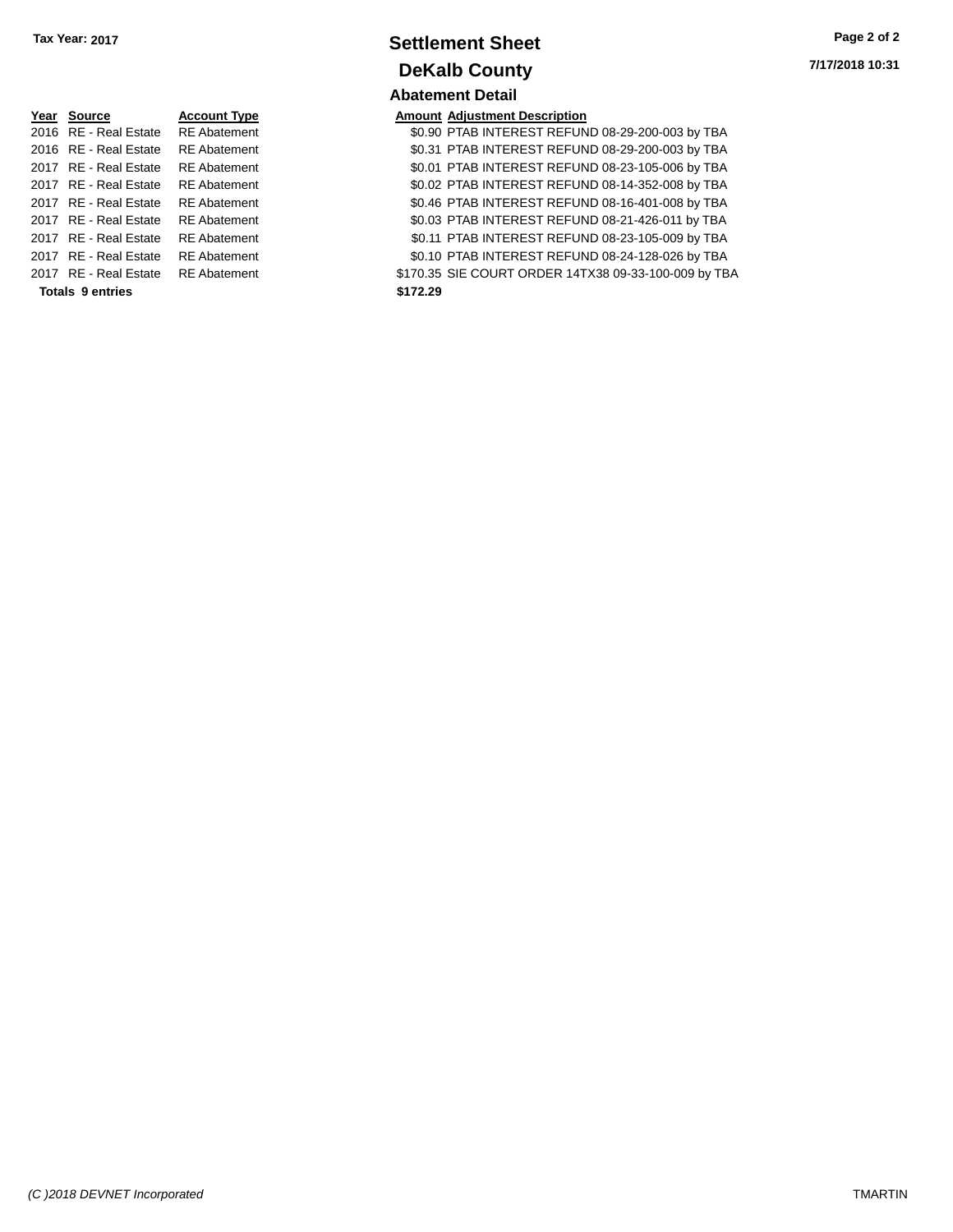# **Settlement Sheet Tax Year: 2017 Page 1 of 1 DeKalb County 150 - KISH. WATER RECLAM. DIST.**

**7/17/2018 10:31**

#### **Current Year Taxes Paid**

|     | <b>Current Year Taxes Due</b>  |              |  |
|-----|--------------------------------|--------------|--|
|     | <b>Original Amount Due</b>     | \$722,930.32 |  |
| ٠   | Supplements                    | \$5,115.72   |  |
|     | Cancellations                  | \$22,202.39  |  |
|     | Abatements/Refunds             | \$0.16       |  |
| ٠   | Mobile Home                    | \$0.00       |  |
| +/- | Road & Bridge Transfer         | \$0.00       |  |
|     | Misc. Adjustments              | \$200.75     |  |
|     | <b>Adjusted Amount Due</b>     | \$706,044.24 |  |
|     | Prior Year Real EstateTax      | (\$269.26)   |  |
| ÷   | Prior Year Mobile Home Tax     | \$0.00       |  |
|     | + Prior Year Misc. Adjustments | \$4.56       |  |
|     | <b>Total Amount Due</b>        | \$705,779.54 |  |

| <b>Distribution Summary</b>          |              |
|--------------------------------------|--------------|
| <b>Tax Distribution Date</b>         | Amount       |
| 05/25/2018                           | \$66,104.92  |
| 06/22/2018                           | \$302,682.26 |
| 07/20/2018                           | \$5,480.22   |
| <b>Totals: 3 Distributions</b>       | \$374,267.40 |
| <b>Grand Totals: 3 Distributions</b> | \$374,267.40 |
|                                      |              |

### **Fund Summary**

| Fund                  | <b>Amount Collected</b> | <b>Previously</b><br><b>Distributed</b> | Current<br><b>Distribution</b> | <b>Amount</b><br>Available | <b>Interest</b> | <b>PY Over</b><br><b>Distrib</b> |
|-----------------------|-------------------------|-----------------------------------------|--------------------------------|----------------------------|-----------------|----------------------------------|
| 001 - CORPORATE       | \$154.332.54            | \$152,072.72                            | \$2,259.82                     | \$0.00                     | \$0.00          | \$0.00                           |
| 005 - I. M. R. F.     | \$52,611.89             | \$51,841.53                             | \$770.36                       | \$0.00                     | \$0.00          | \$0.00                           |
| 027 - AUDIT           | \$9.514.26              | \$9.374.94                              | \$139.32                       | \$0.00                     | \$0.00          | \$0.00                           |
| 045 - PUBLIC BENEFIT  | \$110,452,66            | \$108.835.35                            | \$1,617.31                     | \$0.00                     | \$0.00          | \$0.00                           |
| 047 - SOCIAL SECURITY | \$47.356.05             | \$46.662.64                             | \$693.41                       | \$0.00                     | \$0.00          | \$0.00                           |
| Totals                | \$374.267.40            | \$368,787.18                            | \$5,480.22                     | \$0.00                     | \$0.00          | \$0.00                           |

#### **Miscellaneous Adjustment Detail**

| Year Source             | <b>Account Type</b>                        |          | <b>Amount Adjustment Description</b>                  |
|-------------------------|--------------------------------------------|----------|-------------------------------------------------------|
| 2016 RE - Real Estate   | Back Tax Collected                         |          | \$4.56 ORIK WILKINSON REDEMPTION 08-12-377-001 by TBA |
|                         | 2017 RE - Real Estate Paymt In Lieu of Tax |          | \$200.75 HOUSING AUTHORITY DEKALB UNITS by TBA        |
| <b>Totals 2 entries</b> |                                            | \$205.31 |                                                       |
|                         |                                            |          |                                                       |

# **Totals \$205.31 2 entries**

# **Abatement Detail**

| Year Source             | <b>Account Type</b> | <b>Amount Adjustment Description</b>             |
|-------------------------|---------------------|--------------------------------------------------|
| 2017 RE - Real Estate   | RE Abatement        | \$0.00 PTAB INTEREST REFUND 08-23-105-006 by TBA |
| 2017 RE - Real Estate   | <b>RE Abatement</b> | \$0.00 PTAB INTEREST REFUND 08-14-352-008 by TBA |
| 2017 RE - Real Estate   | RE Abatement        | \$0.10 PTAB INTEREST REFUND 08-16-401-008 by TBA |
| 2017 RE - Real Estate   | <b>RE Abatement</b> | \$0.01 PTAB INTEREST REFUND 08-21-426-011 by TBA |
| 2017 RE - Real Estate   | <b>RE Abatement</b> | \$0.02 PTAB INTEREST REFUND 08-23-105-009 by TBA |
| 2017 RE - Real Estate   | RE Abatement        | \$0.02 PTAB INTEREST REFUND 08-24-128-026 by TBA |
| <b>Totals 6 entries</b> |                     | \$0.15                                           |
|                         |                     |                                                  |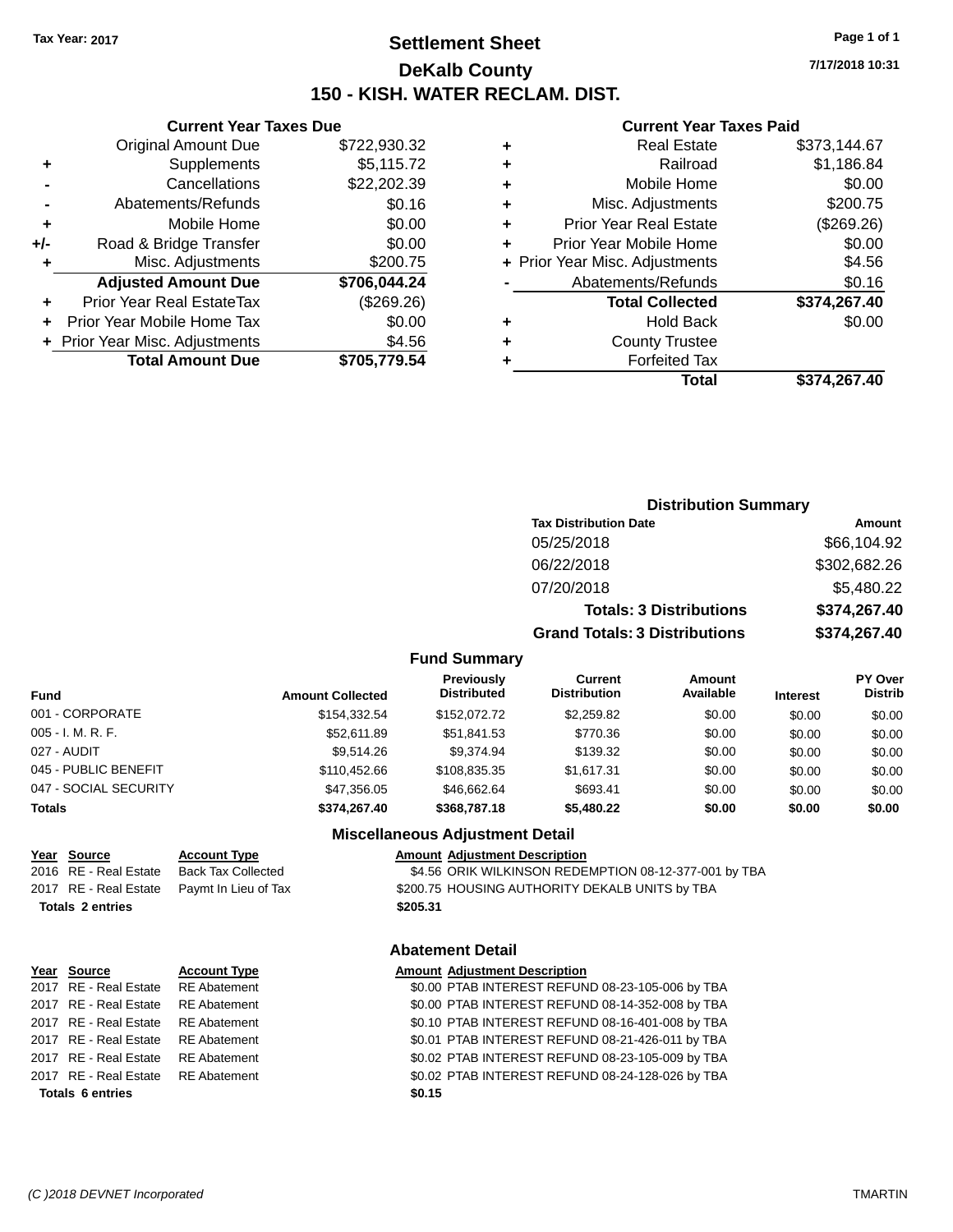# **Settlement Sheet Tax Year: 2017 Page 1 of 1 DeKalb County 151 - FAIRDALE STREET LIGHT**

**7/17/2018 10:31**

|     | <b>Current Year Taxes Due</b>  |            |
|-----|--------------------------------|------------|
|     | <b>Original Amount Due</b>     | \$3,775.02 |
| ٠   | Supplements                    | \$635.70   |
|     | Cancellations                  | \$630.54   |
|     | Abatements/Refunds             | \$0.00     |
| ÷   | Mobile Home                    | \$0.00     |
| +/- | Road & Bridge Transfer         | \$0.00     |
|     | Misc. Adjustments              | \$18.91    |
|     | <b>Adjusted Amount Due</b>     | \$3,799.09 |
| ÷   | Prior Year Real EstateTax      | \$0.00     |
|     | Prior Year Mobile Home Tax     | \$0.00     |
|     | + Prior Year Misc. Adjustments | \$0.00     |
|     | <b>Total Amount Due</b>        | \$3.799.09 |

|   | <b>Real Estate</b>             | \$1,929.65 |
|---|--------------------------------|------------|
| ٠ | Railroad                       | \$0.00     |
| ٠ | Mobile Home                    | \$0.00     |
| ٠ | Misc. Adjustments              | \$18.91    |
| ٠ | <b>Prior Year Real Estate</b>  | \$0.00     |
| ÷ | Prior Year Mobile Home         | \$0.00     |
|   | + Prior Year Misc. Adjustments | \$0.00     |
|   | Abatements/Refunds             | \$0.00     |
|   | <b>Total Collected</b>         | \$1,948.56 |
| ٠ | <b>Hold Back</b>               | \$0.00     |
| ٠ | <b>County Trustee</b>          |            |
| ٠ | <b>Forfeited Tax</b>           |            |
|   | Total                          | \$1,948.56 |
|   |                                |            |

|                                             |                                                  |                                         | <b>Distribution Summary</b>                       |                                |                 |                           |
|---------------------------------------------|--------------------------------------------------|-----------------------------------------|---------------------------------------------------|--------------------------------|-----------------|---------------------------|
|                                             |                                                  |                                         | <b>Tax Distribution Date</b>                      |                                |                 |                           |
|                                             |                                                  |                                         | 05/25/2018                                        |                                |                 | \$443.52                  |
|                                             |                                                  |                                         | 06/22/2018                                        |                                |                 | \$1,403.18                |
|                                             |                                                  |                                         | 07/20/2018                                        |                                |                 | \$101.86                  |
|                                             |                                                  |                                         |                                                   | <b>Totals: 3 Distributions</b> |                 | \$1,948.56                |
|                                             |                                                  |                                         | <b>Grand Totals: 3 Distributions</b>              |                                |                 | \$1,948.56                |
|                                             |                                                  | <b>Fund Summary</b>                     |                                                   |                                |                 |                           |
| <b>Fund</b>                                 | <b>Amount Collected</b>                          | <b>Previously</b><br><b>Distributed</b> | <b>Current</b><br><b>Distribution</b>             | Amount<br>Available            | <b>Interest</b> | PY Over<br><b>Distrib</b> |
| 001 - CORPORATE                             | \$1,948.56                                       | \$1,846.70                              | \$101.86                                          | \$0.00                         | \$0.00          | \$0.00                    |
| Totals                                      | \$1,948.56                                       | \$1,846.70                              | \$101.86                                          | \$0.00                         | \$0.00          | \$0.00                    |
|                                             |                                                  | <b>Miscellaneous Adjustment Detail</b>  |                                                   |                                |                 |                           |
| <u>Year Source</u><br>2017 RE - Real Estate | <b>Account Type</b><br><b>Back Tax Collected</b> | <b>Amount Adjustment Description</b>    | \$18.91 KETTLESON REDEMPTION 01-19-335-001 by TBA |                                |                 |                           |
| <b>Totals 1 entries</b>                     |                                                  | \$18.91                                 |                                                   |                                |                 |                           |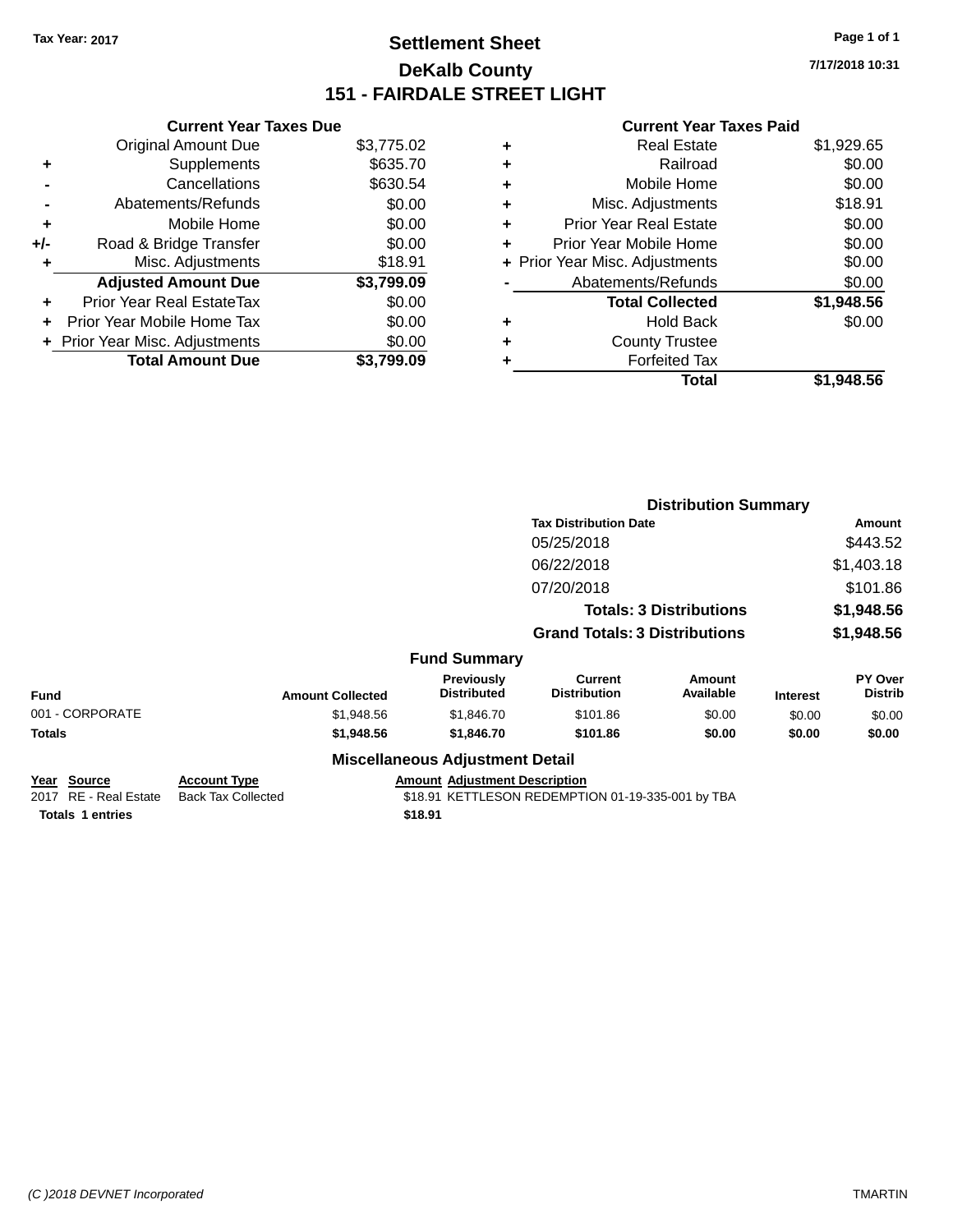# **Settlement Sheet Tax Year: 2017 Page 1 of 1 DeKalb County 152 - AFTON-PIERCE MULTI TWP**

**7/17/2018 10:31**

|     | <b>Current Year Taxes Due</b>  |             |
|-----|--------------------------------|-------------|
|     | <b>Original Amount Due</b>     | \$25,501.12 |
| ٠   | Supplements                    | \$82.47     |
|     | Cancellations                  | \$89.09     |
|     | Abatements/Refunds             | \$0.00      |
| ÷   | Mobile Home                    | \$0.00      |
| +/- | Road & Bridge Transfer         | \$0.00      |
|     | Misc. Adjustments              | \$0.00      |
|     | <b>Adjusted Amount Due</b>     | \$25,494.50 |
| ٠   | Prior Year Real EstateTax      | (\$38.80)   |
|     | Prior Year Mobile Home Tax     | \$0.00      |
|     | + Prior Year Misc. Adjustments | \$0.00      |
|     | <b>Total Amount Due</b>        | \$25,455,70 |
|     |                                |             |

| ٠ | <b>Real Estate</b>             | \$15,087.12 |
|---|--------------------------------|-------------|
| ٠ | Railroad                       | \$189.05    |
| ٠ | Mobile Home                    | \$0.00      |
| ٠ | Misc. Adjustments              | \$0.00      |
| ٠ | <b>Prior Year Real Estate</b>  | (\$38.80)   |
| ٠ | Prior Year Mobile Home         | \$0.00      |
|   | + Prior Year Misc. Adjustments | \$0.00      |
|   | Abatements/Refunds             | \$0.00      |
|   | <b>Total Collected</b>         | \$15,237.37 |
| ٠ | <b>Hold Back</b>               | \$0.00      |
| ٠ | <b>County Trustee</b>          |             |
| ٠ | <b>Forfeited Tax</b>           |             |
|   | Total                          | \$15,237.37 |
|   |                                |             |

|                                         |                         |                                  | <b>Distribution Summary</b>           |                                |                 |                                  |  |
|-----------------------------------------|-------------------------|----------------------------------|---------------------------------------|--------------------------------|-----------------|----------------------------------|--|
|                                         |                         |                                  | <b>Tax Distribution Date</b>          |                                |                 | Amount                           |  |
|                                         |                         |                                  | 05/25/2018                            |                                |                 | \$3,260.82                       |  |
|                                         |                         |                                  | 06/22/2018                            |                                |                 | \$11,805.10                      |  |
|                                         |                         |                                  | 07/20/2018                            |                                |                 | \$171.45                         |  |
|                                         |                         |                                  |                                       | <b>Totals: 3 Distributions</b> |                 | \$15,237.37                      |  |
|                                         |                         |                                  | <b>Grand Totals: 3 Distributions</b>  |                                |                 | \$15,237.37                      |  |
|                                         |                         | <b>Fund Summary</b>              |                                       |                                |                 |                                  |  |
| <b>Fund</b>                             | <b>Amount Collected</b> | Previously<br><b>Distributed</b> | <b>Current</b><br><b>Distribution</b> | <b>Amount</b><br>Available     | <b>Interest</b> | <b>PY Over</b><br><b>Distrib</b> |  |
| 147 - ASSESSING PURPOSES<br>(multi-twp) | \$15,237.37             | \$15,065.92                      | \$171.45                              | \$0.00                         | \$0.00          | \$0.00                           |  |
| <b>Totals</b>                           | \$15,237,37             | \$15,065.92                      | \$171.45                              | \$0.00                         | \$0.00          | \$0.00                           |  |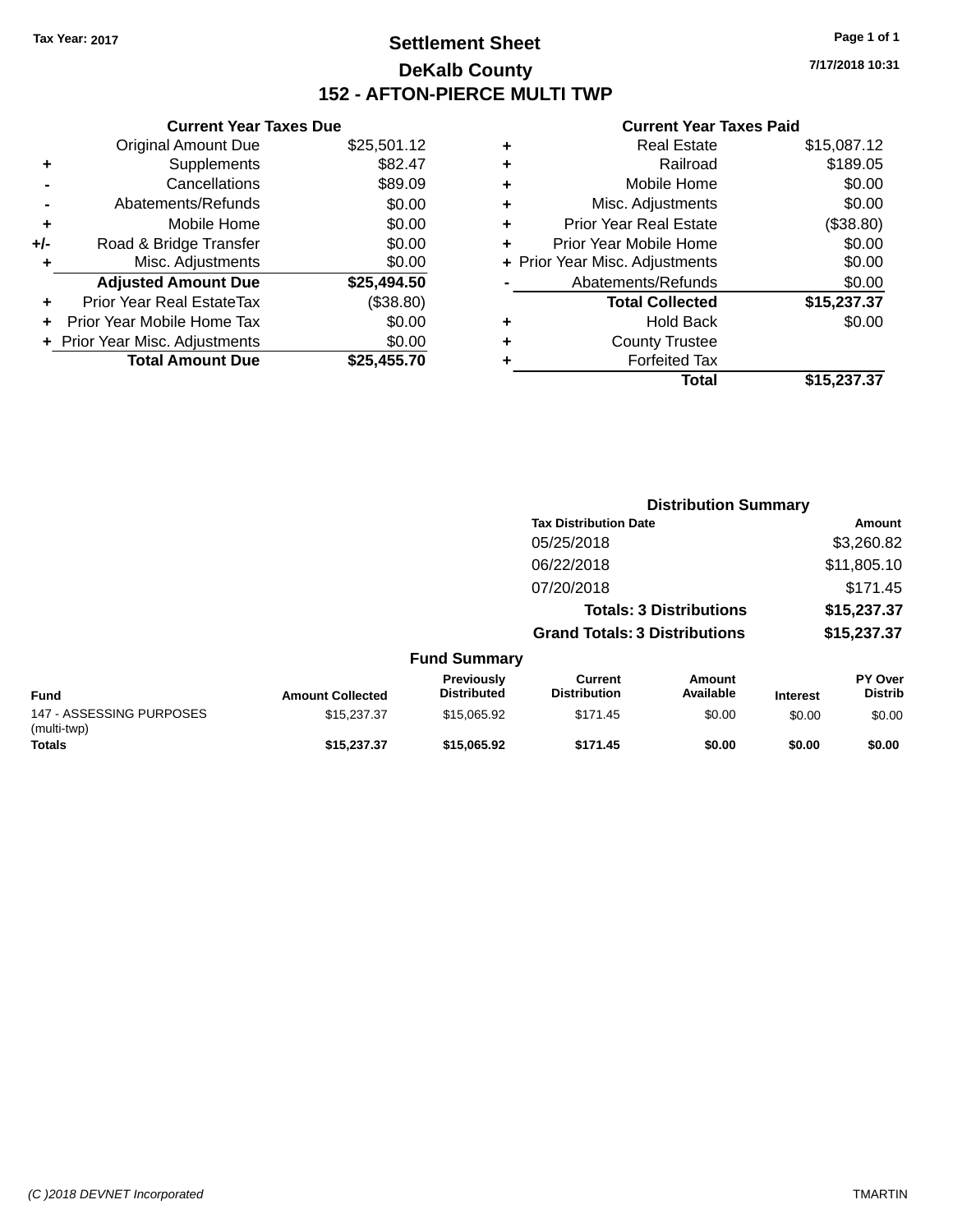# **Settlement Sheet Tax Year: 2017 Page 1 of 1 DeKalb County 153 - MILAN-MALTA MULTI-TWP**

**7/17/2018 10:31**

# **Current Year Taxes Paid**

|     | <b>Current Year Taxes Due</b>  |             |
|-----|--------------------------------|-------------|
|     | <b>Original Amount Due</b>     | \$13,884.73 |
| ٠   | Supplements                    | \$21.01     |
|     | Cancellations                  | \$33.68     |
|     | Abatements/Refunds             | \$0.00      |
| ÷   | Mobile Home                    | \$0.00      |
| +/- | Road & Bridge Transfer         | \$0.00      |
|     | Misc. Adjustments              | \$0.31      |
|     | <b>Adjusted Amount Due</b>     | \$13,872.37 |
| ٠   | Prior Year Real EstateTax      | \$0.00      |
|     | Prior Year Mobile Home Tax     | \$0.00      |
|     | + Prior Year Misc. Adjustments | \$0.00      |
|     | <b>Total Amount Due</b>        | \$13,872.37 |
|     |                                |             |

| ٠ | <b>Real Estate</b>             | \$7,804.94 |
|---|--------------------------------|------------|
| ÷ | Railroad                       | \$183.40   |
| ٠ | Mobile Home                    | \$0.00     |
| ٠ | Misc. Adjustments              | \$0.31     |
| ٠ | <b>Prior Year Real Estate</b>  | \$0.00     |
| ٠ | Prior Year Mobile Home         | \$0.00     |
|   | + Prior Year Misc. Adjustments | \$0.00     |
|   | Abatements/Refunds             | \$0.00     |
|   | <b>Total Collected</b>         | \$7,988.65 |
| ٠ | <b>Hold Back</b>               | \$0.00     |
| ٠ | <b>County Trustee</b>          |            |
|   | <b>Forfeited Tax</b>           |            |
|   | Total                          | \$7,988.65 |
|   |                                |            |

|                                                |                                                  |                         |                                         | <b>Distribution Summary</b>                    |                                |                 |                           |
|------------------------------------------------|--------------------------------------------------|-------------------------|-----------------------------------------|------------------------------------------------|--------------------------------|-----------------|---------------------------|
|                                                |                                                  |                         | <b>Tax Distribution Date</b>            |                                                |                                | Amount          |                           |
|                                                |                                                  |                         |                                         | 05/25/2018                                     |                                |                 | \$1,406.92                |
|                                                |                                                  |                         |                                         | 06/22/2018                                     |                                |                 | \$6,516.58                |
|                                                |                                                  |                         |                                         | 07/20/2018                                     |                                |                 | \$65.15                   |
|                                                |                                                  |                         |                                         |                                                | <b>Totals: 3 Distributions</b> |                 | \$7,988.65                |
|                                                |                                                  |                         |                                         | <b>Grand Totals: 3 Distributions</b>           |                                |                 | \$7,988.65                |
|                                                |                                                  |                         | <b>Fund Summary</b>                     |                                                |                                |                 |                           |
| <b>Fund</b>                                    |                                                  | <b>Amount Collected</b> | <b>Previously</b><br><b>Distributed</b> | Current<br><b>Distribution</b>                 | Amount<br>Available            | <b>Interest</b> | PY Over<br><b>Distrib</b> |
| 147 - ASSESSING PURPOSES<br>(multi-twp)        |                                                  | \$7,988.65              | \$7,923.50                              | \$65.15                                        | \$0.00                         | \$0.00          | \$0.00                    |
| <b>Totals</b>                                  |                                                  | \$7,988.65              | \$7,923.50                              | \$65.15                                        | \$0.00                         | \$0.00          | \$0.00                    |
|                                                |                                                  |                         | <b>Miscellaneous Adjustment Detail</b>  |                                                |                                |                 |                           |
| <b>Source</b><br>Year<br>2017 RE - Real Estate | <b>Account Type</b><br><b>Back Tax Collected</b> |                         | <b>Amount Adjustment Description</b>    | \$0.31 BALDWIN REDEMPTION 07-23-326-001 by TBA |                                |                 |                           |

**Totals \$0.31 1 entries**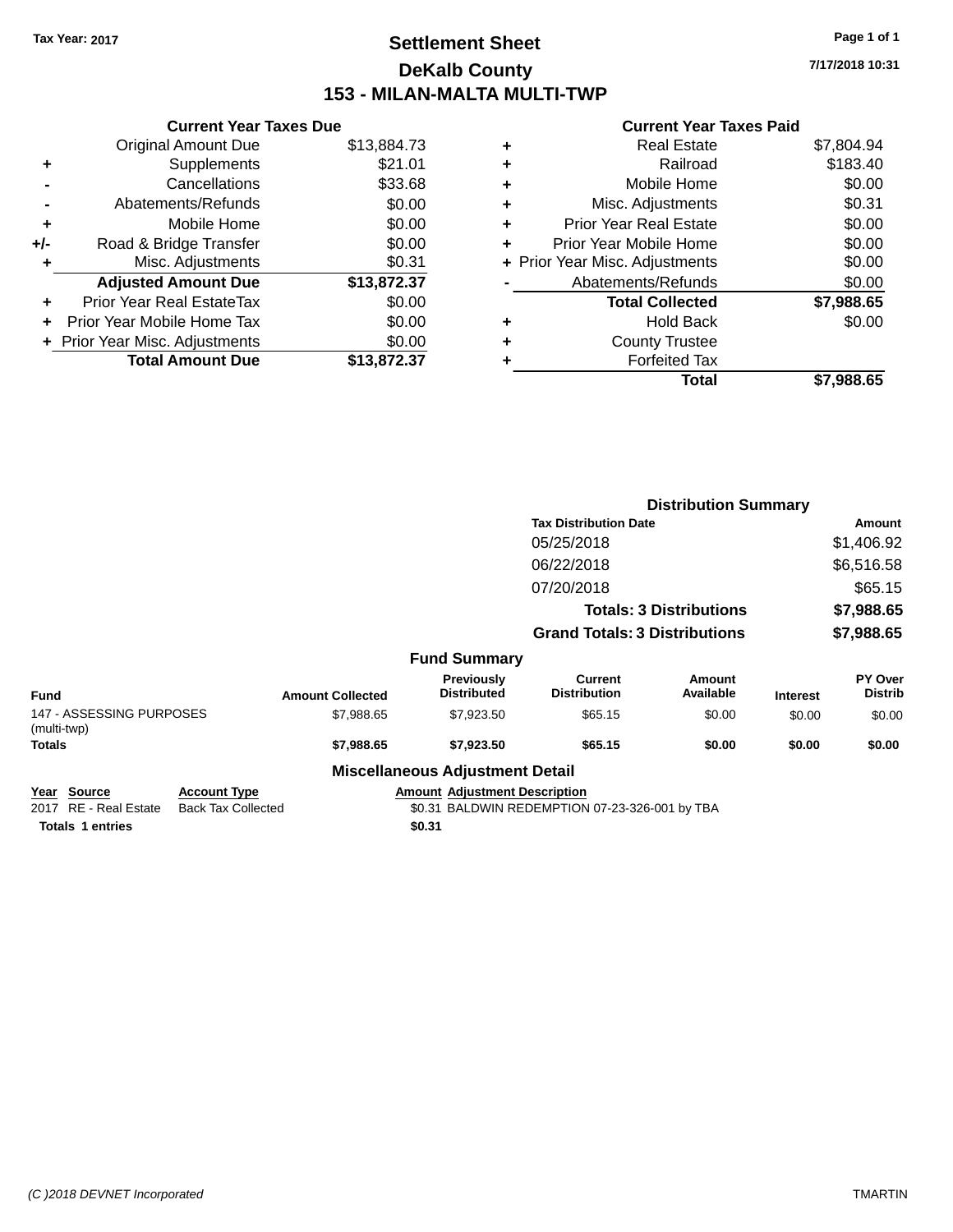# **Settlement Sheet Tax Year: 2017 Page 1 of 1 DeKalb County 154 - PAW PAW-SHABBONA MULT TWP**

**7/17/2018 10:31**

# **Current Year Taxes Paid**

|     | <b>Current Year Taxes Due</b> |             |  |  |  |  |
|-----|-------------------------------|-------------|--|--|--|--|
|     | Original Amount Due           | \$13,403.32 |  |  |  |  |
| ٠   | Supplements                   | \$13.14     |  |  |  |  |
|     | Cancellations                 | \$14.85     |  |  |  |  |
|     | Abatements/Refunds            | \$0.00      |  |  |  |  |
| ٠   | Mobile Home                   | \$0.00      |  |  |  |  |
| +/- | Road & Bridge Transfer        | \$0.00      |  |  |  |  |
| ٠   | Misc. Adjustments             | \$2.44      |  |  |  |  |
|     | <b>Adjusted Amount Due</b>    | \$13,404.05 |  |  |  |  |
|     | Prior Year Real EstateTax     | \$0.00      |  |  |  |  |
|     | Prior Year Mobile Home Tax    | \$0.00      |  |  |  |  |
|     | Prior Year Misc. Adjustments  | \$0.00      |  |  |  |  |
|     | <b>Total Amount Due</b>       | \$13,404.05 |  |  |  |  |
|     |                               |             |  |  |  |  |

| ٠ | <b>Real Estate</b>             | \$7,216.11 |
|---|--------------------------------|------------|
| ٠ | Railroad                       | \$307.24   |
| ٠ | Mobile Home                    | \$0.00     |
| ٠ | Misc. Adjustments              | \$2.44     |
| ٠ | <b>Prior Year Real Estate</b>  | \$0.00     |
| ٠ | Prior Year Mobile Home         | \$0.00     |
|   | + Prior Year Misc. Adjustments | \$0.00     |
|   | Abatements/Refunds             | \$0.00     |
|   | <b>Total Collected</b>         | \$7,525.79 |
| ٠ | <b>Hold Back</b>               | \$0.00     |
| ٠ | <b>County Trustee</b>          |            |
| ٠ | <b>Forfeited Tax</b>           |            |
|   | Total                          | \$7.525.79 |
|   |                                |            |

|                                         |                         |                                        | <b>Distribution Summary</b>           |                     |                 |                           |
|-----------------------------------------|-------------------------|----------------------------------------|---------------------------------------|---------------------|-----------------|---------------------------|
|                                         |                         |                                        | <b>Tax Distribution Date</b>          |                     |                 | Amount                    |
|                                         |                         |                                        | 05/25/2018                            |                     |                 | \$1,129.71                |
|                                         |                         |                                        | 06/22/2018                            |                     |                 | \$6,321.66                |
|                                         |                         |                                        | 07/20/2018                            |                     |                 | \$74.42                   |
| <b>Totals: 3 Distributions</b>          |                         |                                        |                                       | \$7,525.79          |                 |                           |
|                                         |                         |                                        | <b>Grand Totals: 3 Distributions</b>  |                     |                 | \$7,525.79                |
|                                         |                         | <b>Fund Summary</b>                    |                                       |                     |                 |                           |
| <b>Fund</b>                             | <b>Amount Collected</b> | Previously<br><b>Distributed</b>       | <b>Current</b><br><b>Distribution</b> | Amount<br>Available | <b>Interest</b> | PY Over<br><b>Distrib</b> |
| 147 - ASSESSING PURPOSES<br>(multi-twp) | \$7,525.79              | \$7,451.37                             | \$74.42                               | \$0.00              | \$0.00          | \$0.00                    |
| Totals                                  | \$7,525.79              | \$7,451.37                             | \$74.42                               | \$0.00              | \$0.00          | \$0.00                    |
|                                         |                         | <b>Miscellaneous Adjustment Detail</b> |                                       |                     |                 |                           |

# **Year Source Account Type Account Type Amount Adjustment Description**<br>2017 RE - Real Estate Paymt In Lieu of Tax \$2.44 HOUSING AUTHORITY S

\$2.44 HOUSING AUTHORITY SEQUOYA APTS by TBA

**Totals \$2.44 1 entries**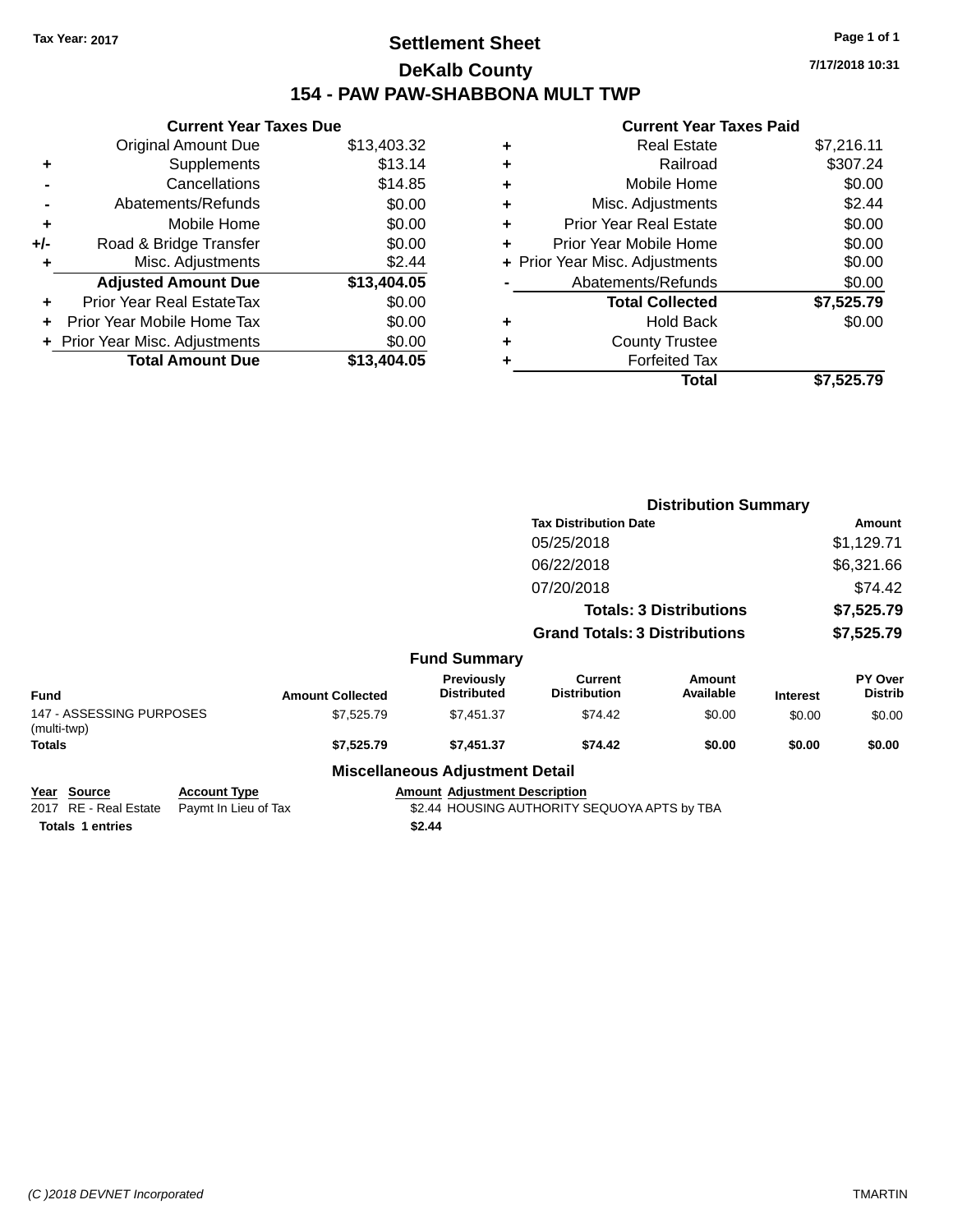# **Settlement Sheet Tax Year: 2017 Page 1 of 1 DeKalb County 155 - SOUTH GROVE-MAYFIELD MULT**

**7/17/2018 10:31**

|     | <b>Current Year Taxes Due</b>  |             |
|-----|--------------------------------|-------------|
|     | <b>Original Amount Due</b>     | \$12,324.72 |
| ٠   | Supplements                    | \$102.76    |
|     | Cancellations                  | \$109.98    |
|     | Abatements/Refunds             | \$0.00      |
| ÷   | Mobile Home                    | \$0.00      |
| +/- | Road & Bridge Transfer         | \$0.00      |
| ٠   | Misc. Adjustments              | \$0.00      |
|     | <b>Adjusted Amount Due</b>     | \$12,317.50 |
| ٠   | Prior Year Real EstateTax      | \$0.00      |
|     | Prior Year Mobile Home Tax     | \$0.00      |
|     | + Prior Year Misc. Adjustments | \$0.00      |
|     | <b>Total Amount Due</b>        | \$12,317.50 |
|     |                                |             |

|   | <b>Real Estate</b>             | \$7,079.95 |
|---|--------------------------------|------------|
| ٠ | Railroad                       | \$0.00     |
| ٠ | Mobile Home                    | \$0.00     |
| ٠ | Misc. Adjustments              | \$0.00     |
| ٠ | <b>Prior Year Real Estate</b>  | \$0.00     |
| ٠ | Prior Year Mobile Home         | \$0.00     |
|   | + Prior Year Misc. Adjustments | \$0.00     |
|   | Abatements/Refunds             | \$0.00     |
|   | <b>Total Collected</b>         | \$7,079.95 |
| ٠ | <b>Hold Back</b>               | \$0.00     |
| ٠ | <b>County Trustee</b>          |            |
|   | <b>Forfeited Tax</b>           |            |
|   | Total                          | \$7.079.95 |
|   |                                |            |

|                                         |                         |                                  |                                      | <b>Distribution Summary</b>    |                 |                           |
|-----------------------------------------|-------------------------|----------------------------------|--------------------------------------|--------------------------------|-----------------|---------------------------|
|                                         |                         |                                  | <b>Tax Distribution Date</b>         |                                |                 | Amount                    |
|                                         |                         |                                  | 05/25/2018                           |                                |                 | \$1,360.97                |
|                                         |                         |                                  | 06/22/2018                           |                                |                 | \$5,653.00                |
|                                         |                         |                                  | 07/20/2018                           |                                |                 | \$65.98                   |
|                                         |                         |                                  |                                      | <b>Totals: 3 Distributions</b> |                 | \$7,079.95                |
|                                         |                         |                                  | <b>Grand Totals: 3 Distributions</b> |                                |                 | \$7,079.95                |
|                                         |                         | <b>Fund Summary</b>              |                                      |                                |                 |                           |
| Fund                                    | <b>Amount Collected</b> | Previously<br><b>Distributed</b> | Current<br><b>Distribution</b>       | <b>Amount</b><br>Available     | <b>Interest</b> | PY Over<br><b>Distrib</b> |
| 147 - ASSESSING PURPOSES<br>(multi-twp) | \$7,079.95              | \$7,013.97                       | \$65.98                              | \$0.00                         | \$0.00          | \$0.00                    |
| <b>Totals</b>                           | \$7,079.95              | \$7,013.97                       | \$65.98                              | \$0.00                         | \$0.00          | \$0.00                    |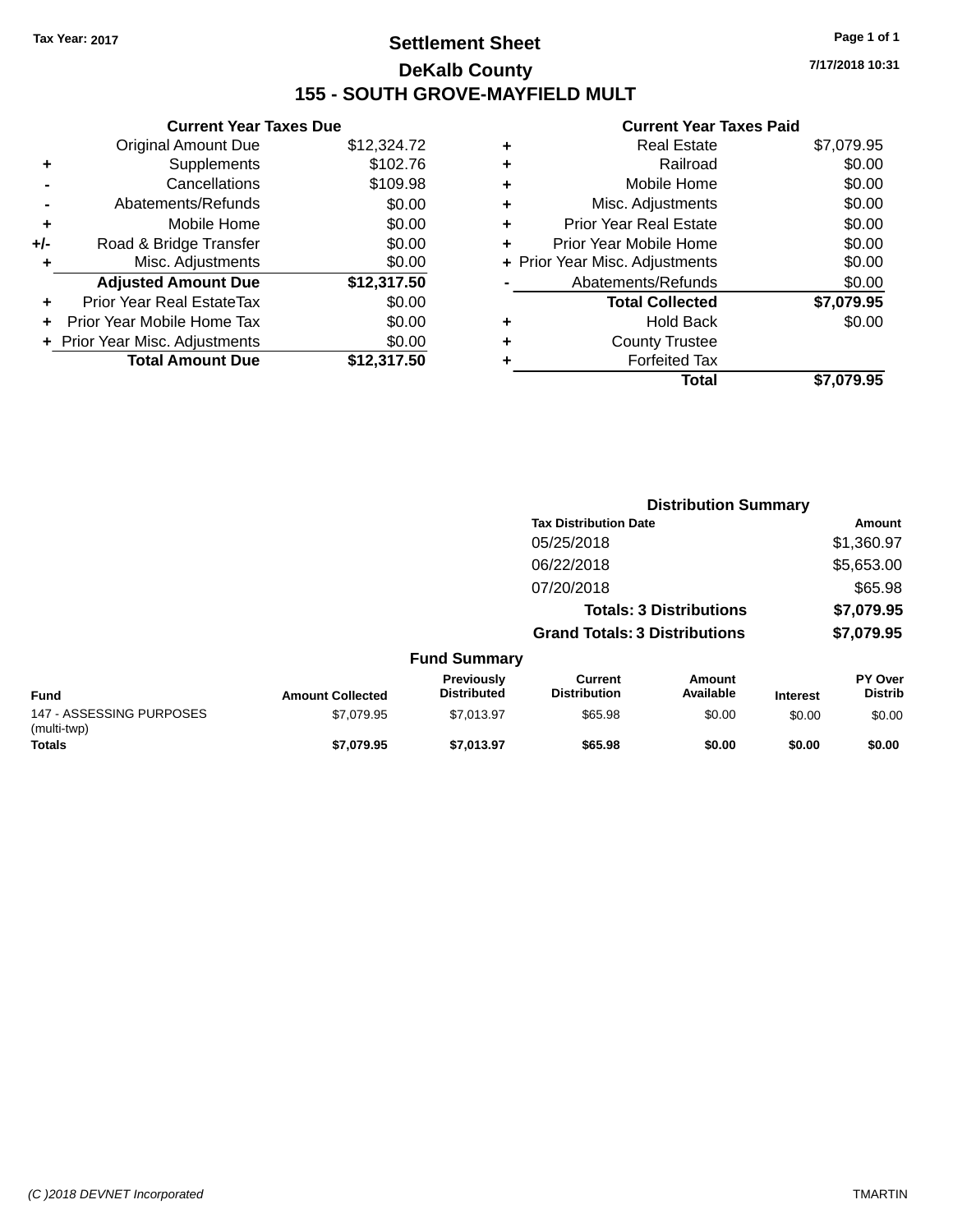# **Settlement Sheet Tax Year: 2017 Page 1 of 1 DeKalb County 156 - VICTOR-SOMONAUK MULTI TWP**

**7/17/2018 10:31**

|     | <b>Current Year Taxes Due</b>  |             |
|-----|--------------------------------|-------------|
|     | Original Amount Due            | \$22,668.56 |
| ٠   | Supplements                    | \$106.67    |
|     | Cancellations                  | \$128.58    |
|     | Abatements/Refunds             | \$0.00      |
| ÷   | Mobile Home                    | \$0.00      |
| +/- | Road & Bridge Transfer         | \$0.00      |
|     | Misc. Adjustments              | \$0.00      |
|     | <b>Adjusted Amount Due</b>     | \$22,646.65 |
| ٠   | Prior Year Real EstateTax      | \$0.00      |
|     | Prior Year Mobile Home Tax     | \$0.00      |
|     | + Prior Year Misc. Adjustments | \$0.00      |
|     | <b>Total Amount Due</b>        | \$22.646.65 |
|     |                                |             |

|   | <b>Real Estate</b>             | \$13,311.03 |
|---|--------------------------------|-------------|
| ٠ | Railroad                       | \$175.07    |
| ٠ | Mobile Home                    | \$0.00      |
| ٠ | Misc. Adjustments              | \$0.00      |
| ٠ | <b>Prior Year Real Estate</b>  | \$0.00      |
| ÷ | Prior Year Mobile Home         | \$0.00      |
|   | + Prior Year Misc. Adjustments | \$0.00      |
|   | Abatements/Refunds             | \$0.00      |
|   | <b>Total Collected</b>         | \$13,486.10 |
| ٠ | <b>Hold Back</b>               | \$0.00      |
| ٠ | <b>County Trustee</b>          |             |
| ٠ | <b>Forfeited Tax</b>           |             |
|   | Total                          | \$13,486.10 |
|   |                                |             |

|                                         |                         |                                  |                                       | <b>Distribution Summary</b>    |                 |                           |
|-----------------------------------------|-------------------------|----------------------------------|---------------------------------------|--------------------------------|-----------------|---------------------------|
|                                         |                         |                                  | <b>Tax Distribution Date</b>          |                                |                 | Amount                    |
|                                         |                         |                                  | 05/25/2018                            |                                |                 | \$2,287.03                |
|                                         |                         |                                  | 06/22/2018                            |                                |                 | \$11,044.50               |
|                                         |                         |                                  | 07/20/2018                            |                                |                 | \$154.57                  |
|                                         |                         |                                  |                                       | <b>Totals: 3 Distributions</b> |                 | \$13,486.10               |
|                                         |                         |                                  | <b>Grand Totals: 3 Distributions</b>  |                                |                 | \$13,486.10               |
|                                         |                         | <b>Fund Summary</b>              |                                       |                                |                 |                           |
| <b>Fund</b>                             | <b>Amount Collected</b> | Previously<br><b>Distributed</b> | <b>Current</b><br><b>Distribution</b> | <b>Amount</b><br>Available     | <b>Interest</b> | PY Over<br><b>Distrib</b> |
| 147 - ASSESSING PURPOSES<br>(multi-twp) | \$13,486.10             | \$13,331.53                      | \$154.57                              | \$0.00                         | \$0.00          | \$0.00                    |
| <b>Totals</b>                           | \$13,486.10             | \$13,331.53                      | \$154.57                              | \$0.00                         | \$0.00          | \$0.00                    |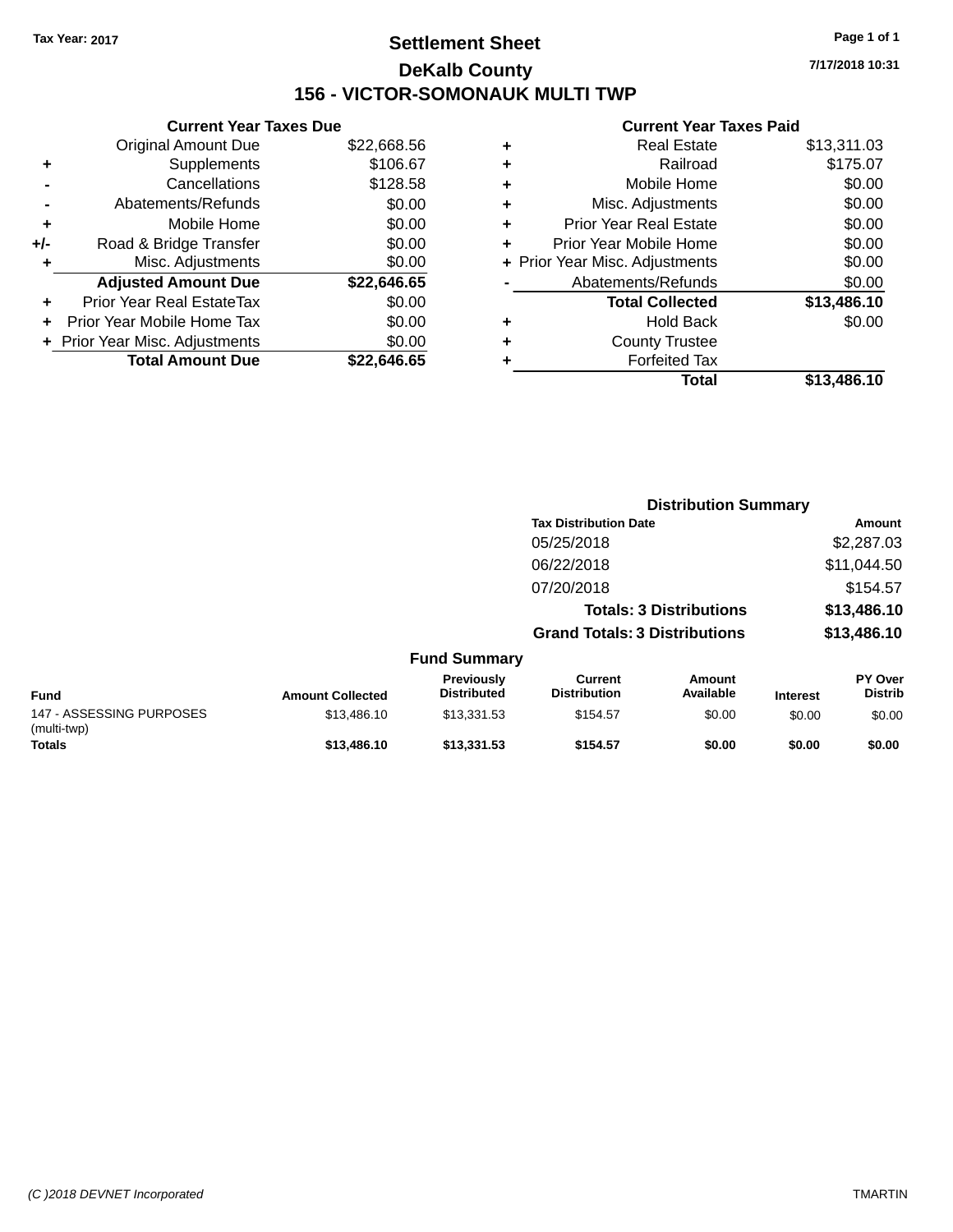# **Settlement Sheet Tax Year: 2017 Page 1 of 1 DeKalb County 157 - GENOA PUBLIC LIBRARY DIST**

**Current Year Taxes Due**

|       | <b>Total Amount Due</b>          | \$239,085.34 |
|-------|----------------------------------|--------------|
|       | + Prior Year Misc. Adjustments   | \$0.00       |
|       | Prior Year Mobile Home Tax       | \$0.00       |
| ٠     | <b>Prior Year Real EstateTax</b> | \$0.00       |
|       | <b>Adjusted Amount Due</b>       | \$239,085.34 |
| ٠     | Misc. Adjustments                | \$0.00       |
| $+/-$ | Road & Bridge Transfer           | \$0.00       |
| ٠     | Mobile Home                      | \$0.00       |
|       | Abatements/Refunds               | \$0.00       |
|       | Cancellations                    | \$7,507.68   |
| ٠     | Supplements                      | \$6,137.83   |
|       | <b>Original Amount Due</b>       | \$240,455.19 |
|       |                                  |              |

#### **Current Year Taxes Paid**

|   | <b>Real Estate</b>             | \$128,418.82 |
|---|--------------------------------|--------------|
| ٠ | Railroad                       | \$372.39     |
| ٠ | Mobile Home                    | \$0.00       |
| ٠ | Misc. Adjustments              | \$0.00       |
| ٠ | <b>Prior Year Real Estate</b>  | \$0.00       |
| ٠ | Prior Year Mobile Home         | \$0.00       |
|   | + Prior Year Misc. Adjustments | \$0.00       |
|   | Abatements/Refunds             | \$0.00       |
|   | <b>Total Collected</b>         | \$128,791.21 |
| ٠ | <b>Hold Back</b>               | \$0.00       |
| ٠ | <b>County Trustee</b>          |              |
|   | <b>Forfeited Tax</b>           |              |
|   | Total                          | \$128.791.21 |
|   |                                |              |

| <b>Distribution Summary</b>          |              |
|--------------------------------------|--------------|
| <b>Tax Distribution Date</b>         | Amount       |
| 05/25/2018                           | \$22,799.57  |
| 06/22/2018                           | \$102,807.59 |
| 07/20/2018                           | \$3,184.05   |
| <b>Totals: 3 Distributions</b>       | \$128,791.21 |
| <b>Grand Totals: 3 Distributions</b> | \$128,791.21 |

|                                         |                         | Previously         | Current             | Amount    |                 | <b>PY Over</b> |
|-----------------------------------------|-------------------------|--------------------|---------------------|-----------|-----------------|----------------|
| Fund                                    | <b>Amount Collected</b> | <b>Distributed</b> | <b>Distribution</b> | Available | <b>Interest</b> | <b>Distrib</b> |
| 001 - CORPORATE                         | \$119,367.30            | \$116,416.22       | \$2,951.08          | \$0.00    | \$0.00          | \$0.00         |
| 004 - OPERATIONS & MAINTENANCE          | \$7,525.78              | \$7,339.73         | \$186.05            | \$0.00    | \$0.00          | \$0.00         |
| $005 - I. M. R. F.$                     | \$54.35                 | \$53.01            | \$1.34              | \$0.00    | \$0.00          | \$0.00         |
| 027 - AUDIT                             | \$1,735.08              | \$1,692.18         | \$42.90             | \$0.00    | \$0.00          | \$0.00         |
| 035 - TORT JUDGEMENTS/LIABILITY<br>INS. | \$54.35                 | \$53.01            | \$1.34              | \$0.00    | \$0.00          | \$0.00         |
| 047 - SOCIAL SECURITY                   | \$54.35                 | \$53.01            | \$1.34              | \$0.00    | \$0.00          | \$0.00         |
| <b>Totals</b>                           | \$128,791.21            | \$125,607.16       | \$3,184.05          | \$0.00    | \$0.00          | \$0.00         |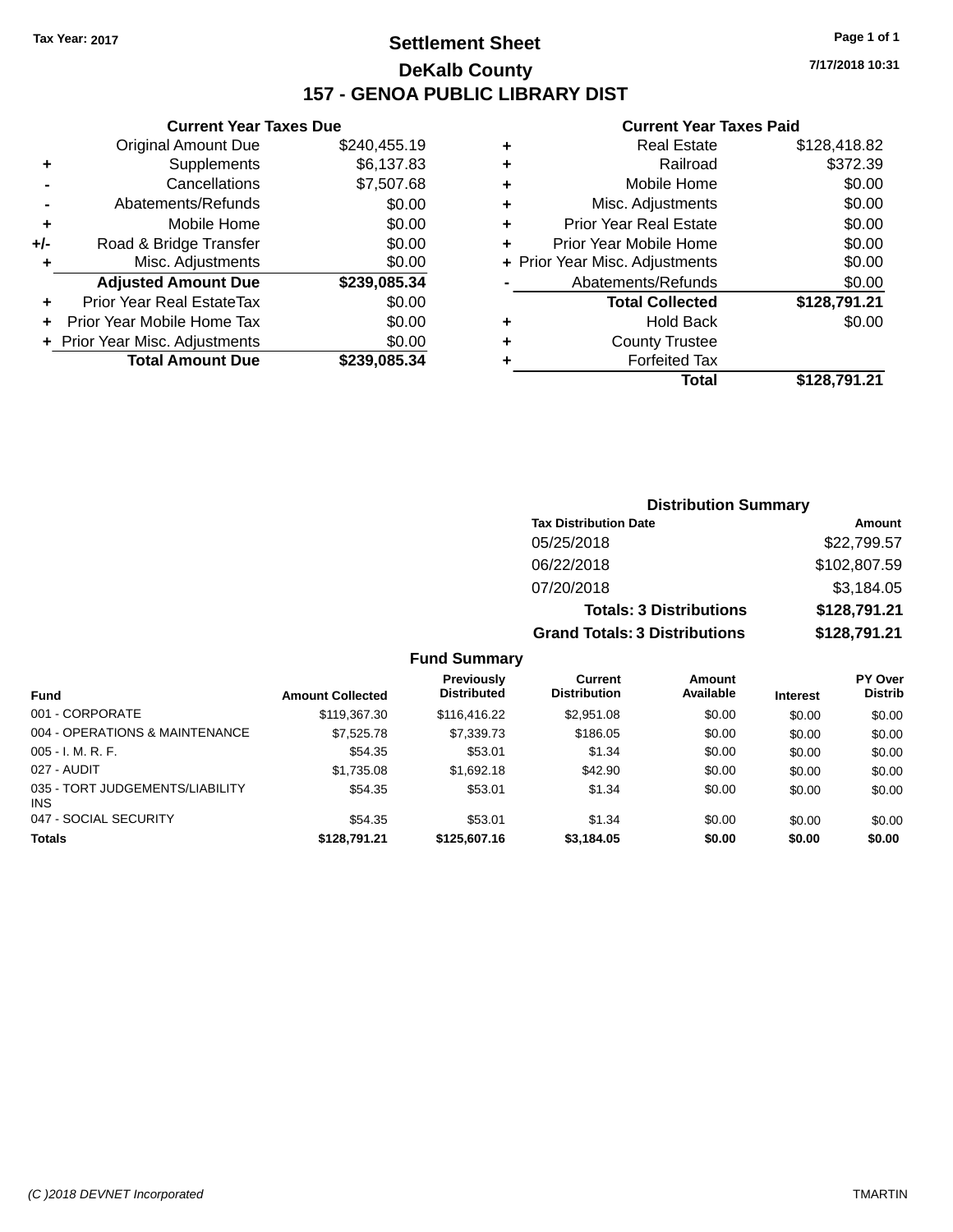# **Settlement Sheet Tax Year: 2017 Page 1 of 1 DeKalb County 158 - DEKALB TIF1**

**7/17/2018 10:31**

#### **Current Year Taxes Due**

|     | <b>Original Amount Due</b>     | \$4,865,374.18 |
|-----|--------------------------------|----------------|
| ٠   | Supplements                    | \$8,461.40     |
|     | Cancellations                  | \$8,959.64     |
|     | Abatements/Refunds             | \$0.00         |
| ٠   | Mobile Home                    | \$0.00         |
| +/- | Road & Bridge Transfer         | \$0.00         |
| ٠   | Misc. Adjustments              | \$0.00         |
|     | <b>Adjusted Amount Due</b>     | \$4,864,875.94 |
| ÷   | Prior Year Real EstateTax      | (\$3,046.26)   |
|     | Prior Year Mobile Home Tax     | \$0.00         |
|     | + Prior Year Misc. Adjustments | \$0.00         |
|     | <b>Total Amount Due</b>        | \$4,861,829.68 |

| ٠ | <b>Real Estate</b>             | \$2,713,824.44 |
|---|--------------------------------|----------------|
| ٠ | Railroad                       | \$0.00         |
| ٠ | Mobile Home                    | \$0.00         |
| ٠ | Misc. Adjustments              | \$0.00         |
| ٠ | <b>Prior Year Real Estate</b>  | (\$3,046.26)   |
| ٠ | Prior Year Mobile Home         | \$0.00         |
|   | + Prior Year Misc. Adjustments | \$0.00         |
|   | Abatements/Refunds             | \$0.00         |
|   | <b>Total Collected</b>         | \$2,710,778.18 |
| ٠ | <b>Hold Back</b>               | \$0.00         |
| ٠ | <b>County Trustee</b>          |                |
| ٠ | <b>Forfeited Tax</b>           |                |
|   | Total                          | \$2,710,778.18 |
|   |                                |                |

|                                                        |                                            |                         |                                         |                                                  | <b>Distribution Summary</b>    |                 |                                  |
|--------------------------------------------------------|--------------------------------------------|-------------------------|-----------------------------------------|--------------------------------------------------|--------------------------------|-----------------|----------------------------------|
|                                                        |                                            |                         |                                         | <b>Tax Distribution Date</b>                     |                                |                 | Amount                           |
|                                                        |                                            |                         |                                         | 05/25/2018                                       |                                |                 | \$416,176.40                     |
|                                                        |                                            |                         |                                         | 06/22/2018                                       |                                |                 | \$2,268,548.95                   |
|                                                        |                                            |                         |                                         | 07/20/2018                                       |                                |                 | \$26,052.83                      |
|                                                        |                                            |                         |                                         |                                                  | <b>Totals: 3 Distributions</b> |                 | \$2,710,778.18                   |
|                                                        |                                            |                         |                                         | <b>Grand Totals: 3 Distributions</b>             |                                |                 | \$2,710,778.18                   |
|                                                        |                                            |                         | <b>Fund Summary</b>                     |                                                  |                                |                 |                                  |
| <b>Fund</b>                                            |                                            | <b>Amount Collected</b> | <b>Previously</b><br><b>Distributed</b> | Current<br><b>Distribution</b>                   | Amount<br>Available            | <b>Interest</b> | <b>PY Over</b><br><b>Distrib</b> |
| 001 - CORPORATE                                        |                                            | \$2,710,778.18          | \$2,684,725.35                          | \$26,052.83                                      | \$0.00                         | \$0.00          | \$0.00                           |
| Totals                                                 |                                            | \$2,710,778.18          | \$2,684,725.35                          | \$26,052.83                                      | \$0.00                         | \$0.00          | \$0.00                           |
|                                                        |                                            |                         | <b>Abatement Detail</b>                 |                                                  |                                |                 |                                  |
| <u> Year Source</u><br><b>RE</b> - Real Estate<br>2017 | <b>Account Type</b><br><b>RE</b> Abatement |                         | <b>Amount Adjustment Description</b>    | \$0.00 PTAB INTEREST REFUND 08-23-105-006 by TBA |                                |                 |                                  |
| 2017 RE - Real Estate                                  | <b>RE</b> Abatement                        |                         |                                         | \$0.00 PTAB INTEREST REFUND 08-23-105-009 by TBA |                                |                 |                                  |
| <b>Totals 2 entries</b>                                |                                            |                         | \$0.00                                  |                                                  |                                |                 |                                  |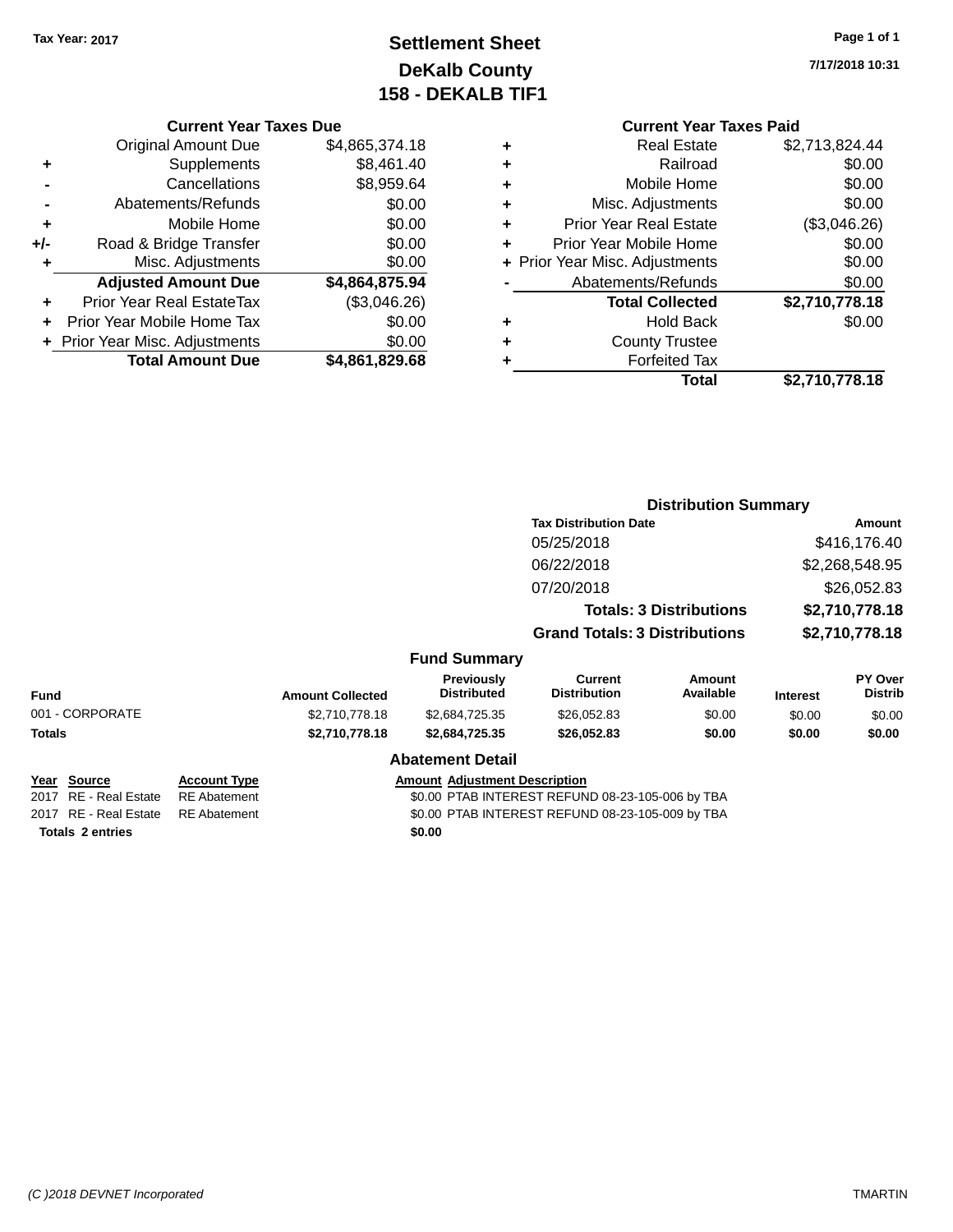# **Settlement Sheet Tax Year: 2017 Page 1 of 1 DeKalb County 159 - DEKALB TIF2**

**7/17/2018 10:31**

#### **Current Year Taxes Due**

|       | <b>Original Amount Due</b>       | \$1,481,788.18 |
|-------|----------------------------------|----------------|
| ٠     | Supplements                      | \$2,244.40     |
|       | Cancellations                    | \$5,449.76     |
|       | Abatements/Refunds               | \$0.00         |
| ٠     | Mobile Home                      | \$0.00         |
| $+/-$ | Road & Bridge Transfer           | \$0.00         |
| ٠     | Misc. Adjustments                | \$0.00         |
|       | <b>Adjusted Amount Due</b>       | \$1,478,582.82 |
|       | <b>Prior Year Real EstateTax</b> | \$0.00         |
|       | Prior Year Mobile Home Tax       | \$0.00         |
|       | + Prior Year Misc. Adjustments   | \$0.00         |
|       | <b>Total Amount Due</b>          | \$1,478,582.82 |

# **Current Year Taxes Paid +** Real Estate \$756,833.68 **+** Railroad \$0.00 **+** Mobile Home \$0.00 **+** Misc. Adjustments \$0.00 **+** Prior Year Real Estate \$0.00 **+** Prior Year Mobile Home \$0.00 **+ Prior Year Misc. Adjustments**  $$0.00$ Abatements/Refunds \$0.00 **Total Collected \$756,833.68 +** Hold Back \$0.00 **+** County Trustee **+** Forfeited Tax

**Total \$756,833.68**

| <b>Distribution Summary</b>  |              |
|------------------------------|--------------|
| <b>Tax Distribution Date</b> | Amount       |
| 05/25/2018                   | \$96,782.19  |
| 06/22/2018                   | \$648,480.29 |
|                              |              |

| \$11,571.20  |
|--------------|
| \$756,833.68 |
| \$756,833.68 |
|              |

# **Fund Summary**

| Fund            | <b>Amount Collected</b> | <b>Previously</b><br><b>Distributed</b> | Current<br><b>Distribution</b> | Amount<br>Available | <b>Interest</b> | PY Over<br><b>Distrib</b> |
|-----------------|-------------------------|-----------------------------------------|--------------------------------|---------------------|-----------------|---------------------------|
| 001 - CORPORATE | \$756,833,68            | \$745,262,48                            | \$11.571.20                    | \$0.00              | \$0.00          | \$0.00                    |
| Totals          | \$756,833,68            | \$745,262,48                            | \$11.571.20                    | \$0.00              | \$0.00          | \$0.00                    |
|                 |                         | Micrallangous Adiustmant Datail         |                                |                     |                 |                           |

# **Miscellaneous Adjustment Detail**

#### **Year Source Account Type Account Account Adjustment Description** 2017 RE - Real Estate Paymt In Lieu of Tax S0.00 HOUSING AUTHORITY DEKALB UNITS by TBA **Totals 1 entries** \$0.00

*(C )2018 DEVNET Incorporated* TMARTIN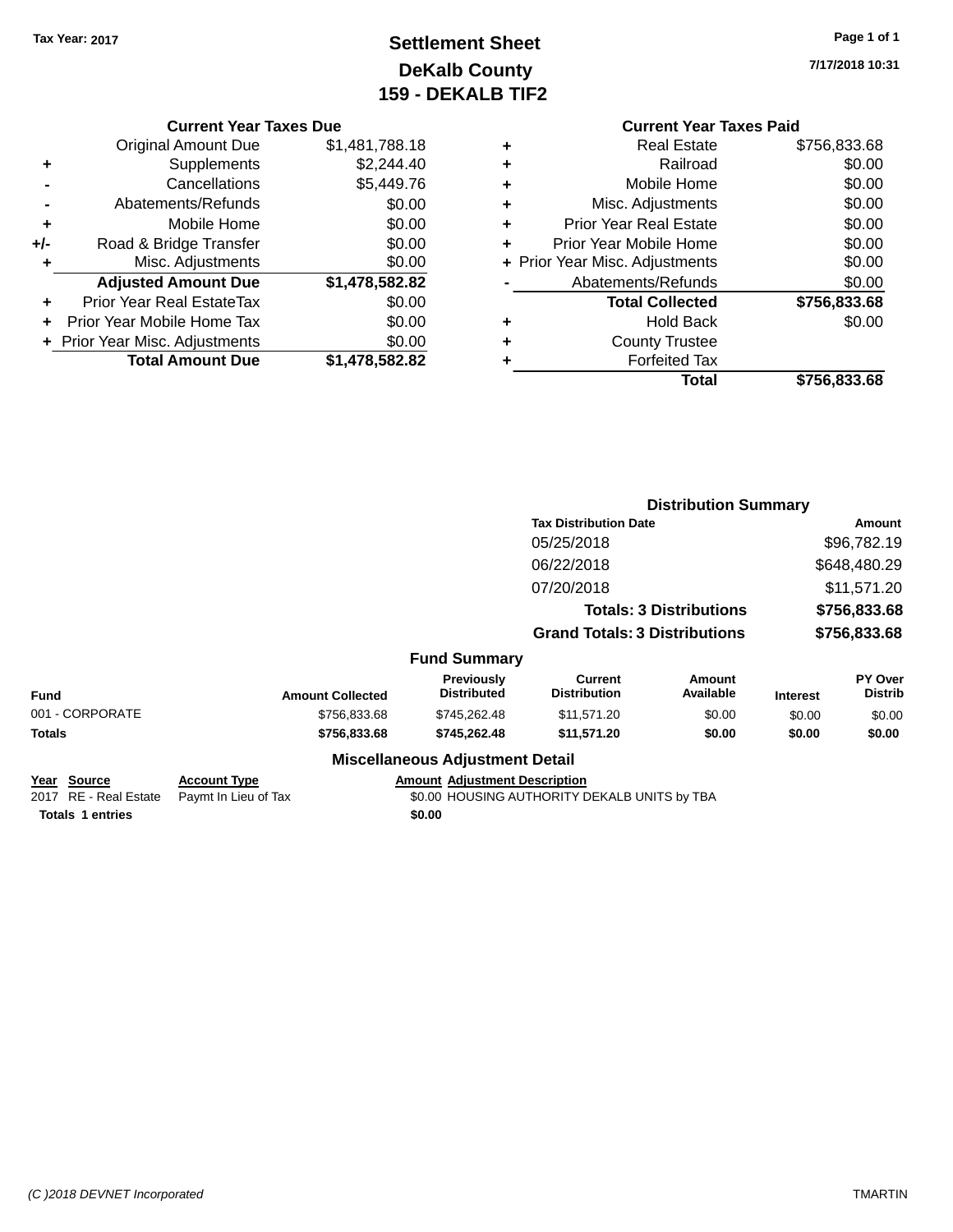# **Settlement Sheet Tax Year: 2017 Page 1 of 1 DeKalb County 160 - DEKALB TIF1 AMENDED**

**7/17/2018 10:31**

|     | <b>Current Year Taxes Due</b>  |                |
|-----|--------------------------------|----------------|
|     | <b>Original Amount Due</b>     | \$2,276,259.66 |
| ٠   | Supplements                    | \$430.98       |
|     | Cancellations                  | \$769.52       |
|     | Abatements/Refunds             | \$0.00         |
| ٠   | Mobile Home                    | \$0.00         |
| +/- | Road & Bridge Transfer         | \$0.00         |
| ٠   | Misc. Adjustments              | \$0.00         |
|     | <b>Adjusted Amount Due</b>     | \$2,275,921.12 |
| ٠   | Prior Year Real EstateTax      | (\$2,503.00)   |
| ÷   | Prior Year Mobile Home Tax     | \$0.00         |
|     | + Prior Year Misc. Adjustments | \$0.00         |
|     | <b>Total Amount Due</b>        | \$2,273,418.12 |

| ٠ | <b>Real Estate</b>             | \$1,351,299.29 |
|---|--------------------------------|----------------|
| ٠ | Railroad                       | \$0.00         |
| ٠ | Mobile Home                    | \$0.00         |
| ٠ | Misc. Adjustments              | \$0.00         |
| ٠ | <b>Prior Year Real Estate</b>  | (\$2,503.00)   |
| ÷ | Prior Year Mobile Home         | \$0.00         |
|   | + Prior Year Misc. Adjustments | \$0.00         |
|   | Abatements/Refunds             | \$0.00         |
|   | <b>Total Collected</b>         | \$1,348,796.29 |
| ٠ | <b>Hold Back</b>               | \$0.00         |
| ٠ | <b>County Trustee</b>          |                |
| ٠ | <b>Forfeited Tax</b>           |                |
|   | <b>Total</b>                   | \$1,348,796.29 |
|   |                                |                |

|                                             |                                            |                         |                                      |                                                  | <b>Distribution Summary</b>    |                 |                           |
|---------------------------------------------|--------------------------------------------|-------------------------|--------------------------------------|--------------------------------------------------|--------------------------------|-----------------|---------------------------|
|                                             |                                            |                         |                                      | <b>Tax Distribution Date</b>                     |                                |                 | Amount                    |
|                                             |                                            |                         |                                      | 05/25/2018                                       |                                |                 | \$274,968.55              |
|                                             |                                            |                         |                                      | 06/22/2018                                       |                                |                 | \$1,046,568.79            |
|                                             |                                            |                         |                                      | 07/20/2018                                       |                                |                 | \$27,258.95               |
|                                             |                                            |                         |                                      |                                                  | <b>Totals: 3 Distributions</b> |                 | \$1,348,796.29            |
|                                             |                                            |                         |                                      | <b>Grand Totals: 3 Distributions</b>             |                                |                 | \$1,348,796.29            |
|                                             |                                            |                         | <b>Fund Summary</b>                  |                                                  |                                |                 |                           |
| <b>Fund</b>                                 |                                            | <b>Amount Collected</b> | Previously<br><b>Distributed</b>     | <b>Current</b><br><b>Distribution</b>            | <b>Amount</b><br>Available     | <b>Interest</b> | PY Over<br><b>Distrib</b> |
| 001 - CORPORATE                             |                                            | \$1,348,796.29          | \$1,321,537.34                       | \$27,258.95                                      | \$0.00                         | \$0.00          | \$0.00                    |
| Totals                                      |                                            | \$1,348,796.29          | \$1,321,537.34                       | \$27,258.95                                      | \$0.00                         | \$0.00          | \$0.00                    |
|                                             |                                            |                         | <b>Abatement Detail</b>              |                                                  |                                |                 |                           |
| <u>Year Source</u><br>2017 RE - Real Estate | <b>Account Type</b><br><b>RE</b> Abatement |                         | <b>Amount Adjustment Description</b> | \$0.00 PTAB INTEREST REFUND 08-24-128-026 by TBA |                                |                 |                           |
| <b>Totals 1 entries</b>                     |                                            |                         | \$0.00                               |                                                  |                                |                 |                           |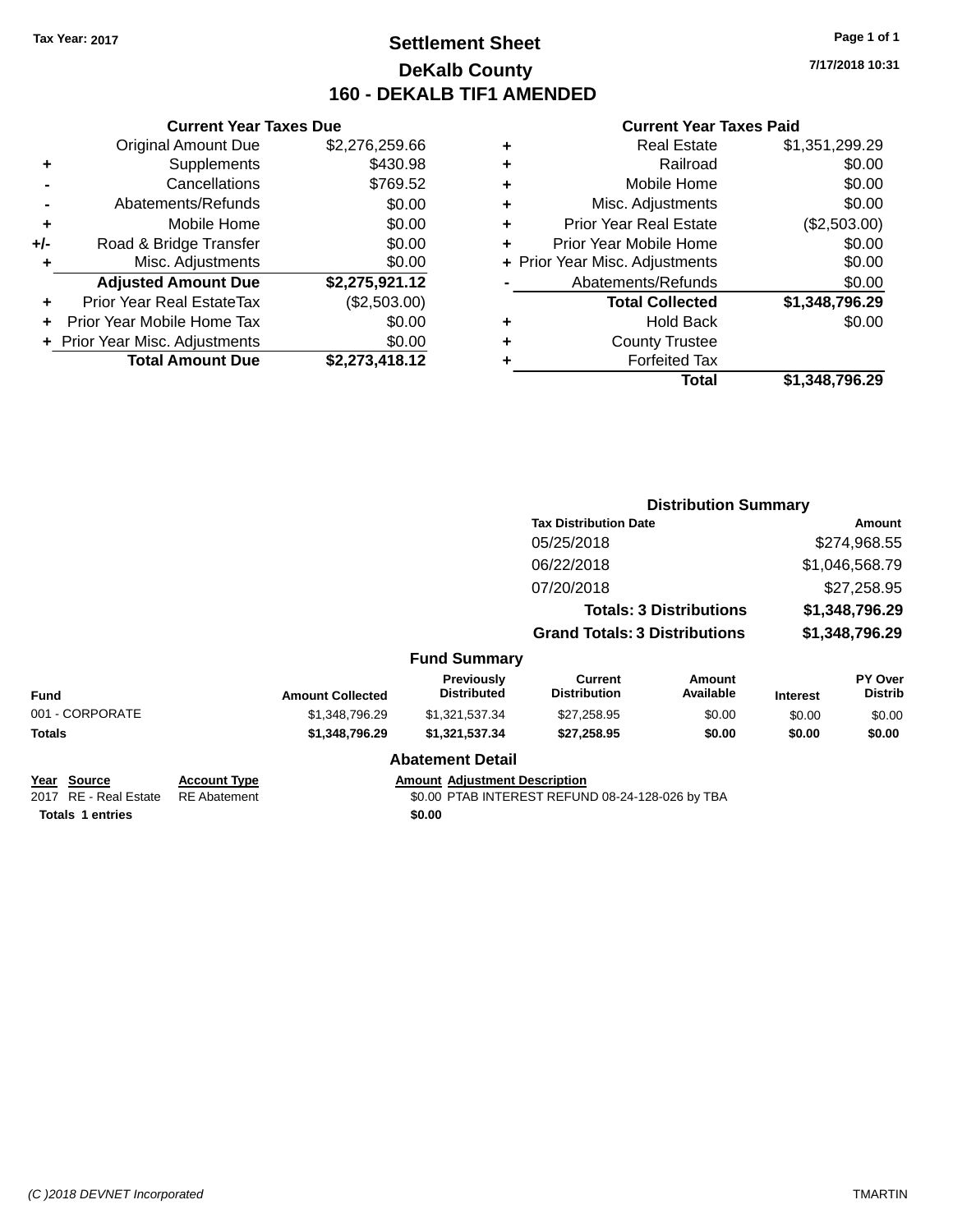# **Settlement Sheet Tax Year: 2017 Page 1 of 1 DeKalb County 163 - MALTA TIF**

**Current Year Taxes Due** Original Amount Due \$401,314.46 **+** Supplements \$5,448.58 **-** Cancellations \$6,171.04 **-** Abatements/Refunds \$0.00 **+** Mobile Home \$0.00 **+/-** Road & Bridge Transfer \$0.00 **+** Misc. Adjustments \$0.00 **Adjusted Amount Due \$400,592.00 +** Prior Year Real EstateTax \$0.00 **+** Prior Year Mobile Home Tax \$0.00 **+ Prior Year Misc. Adjustments**  $$0.00$ **Total Amount Due \$400,592.00**

# **Current Year Taxes Paid +** Real Estate \$204,609.11 **+** Railroad \$0.00 **+** Mobile Home \$0.00 **+** Misc. Adjustments \$0.00 **+** Prior Year Real Estate \$0.00 **+** Prior Year Mobile Home \$0.00 **+** Prior Year Misc. Adjustments  $$0.00$ Abatements/Refunds \$0.00 **Total Collected \$204,609.11 +** Hold Back \$0.00 **+** County Trustee **+** Forfeited Tax **Total \$204,609.11**

|                 |                         |                                  | <b>Distribution Summary</b>           |                                |                 |                                  |
|-----------------|-------------------------|----------------------------------|---------------------------------------|--------------------------------|-----------------|----------------------------------|
|                 |                         |                                  | <b>Tax Distribution Date</b>          |                                |                 | Amount                           |
|                 |                         |                                  | 05/25/2018                            |                                |                 | \$17,662.67                      |
|                 |                         |                                  | 06/22/2018                            |                                |                 | \$186,946.44                     |
|                 |                         |                                  |                                       | <b>Totals: 2 Distributions</b> |                 | \$204,609.11                     |
|                 |                         |                                  | <b>Grand Totals: 2 Distributions</b>  |                                |                 | \$204,609.11                     |
|                 |                         | <b>Fund Summary</b>              |                                       |                                |                 |                                  |
| <b>Fund</b>     | <b>Amount Collected</b> | Previously<br><b>Distributed</b> | <b>Current</b><br><b>Distribution</b> | Amount<br>Available            | <b>Interest</b> | <b>PY Over</b><br><b>Distrib</b> |
| 001 - CORPORATE | \$204.609.11            | \$204,609.11                     | \$0.00                                | \$0.00                         | \$0.00          | \$0.00                           |
| <b>Totals</b>   | \$204.609.11            | \$204.609.11                     | \$0.00                                | \$0.00                         | \$0.00          | \$0.00                           |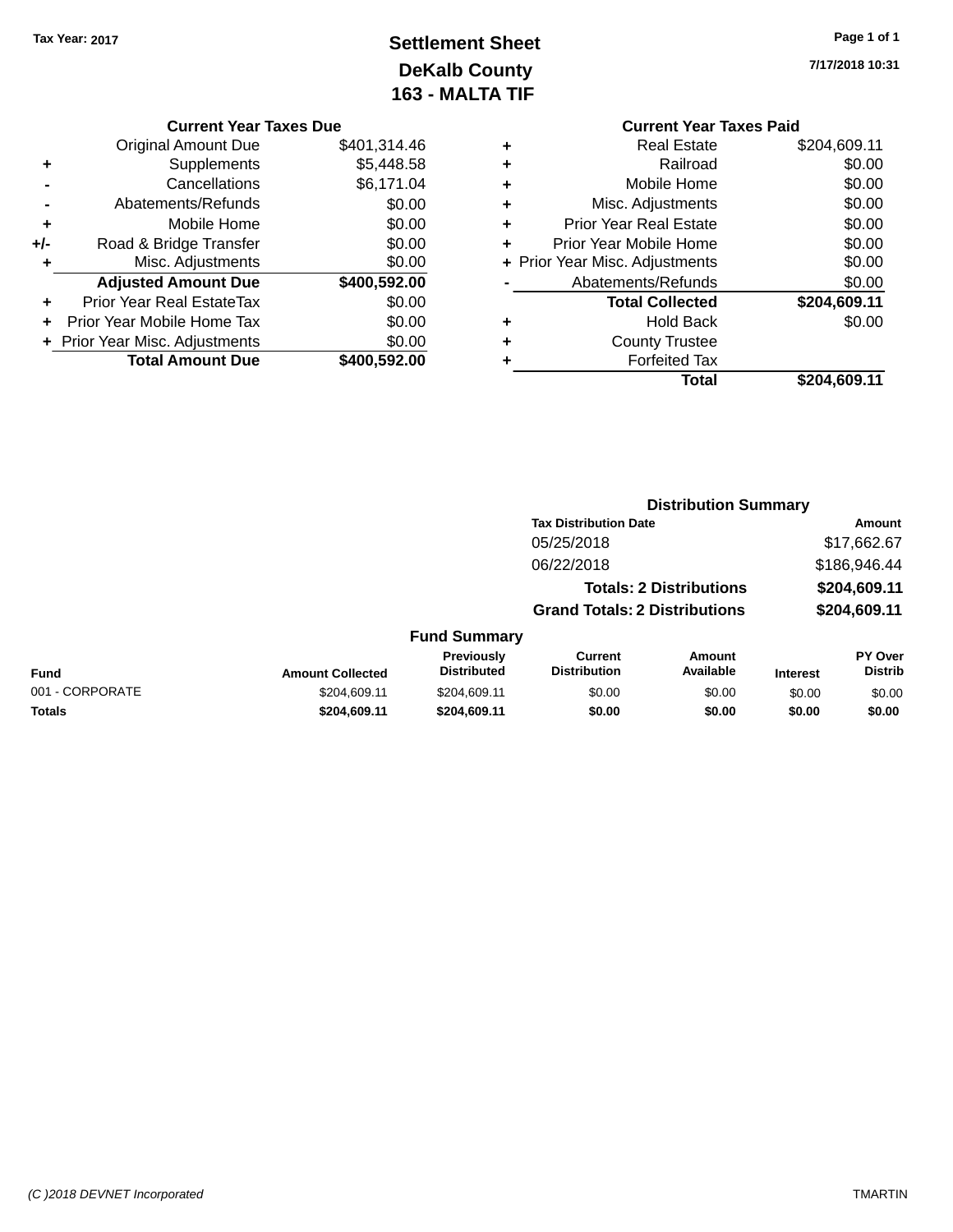# **Settlement Sheet Tax Year: 2017 Page 1 of 1 DeKalb County 164 - DEKALB TIF5**

**7/17/2018 10:31**

# **Current Year Taxes Paid +** Real Estate \$2,070.33 **+** Railroad \$0.00 **+** Mobile Home \$0.00 **+** Misc. Adjustments \$0.00 **+** Prior Year Real Estate \$0.00 **+** Prior Year Mobile Home

|           | Total                              | \$2,070.33 |
|-----------|------------------------------------|------------|
| $\ddot{}$ | <b>Forfeited Tax</b>               |            |
| $\ddot{}$ | <b>County Trustee</b>              |            |
| ÷         | <b>Hold Back</b>                   | \$0.00     |
|           | <b>Total Collected</b>             | \$2,070.33 |
|           | Abatements/Refunds                 | \$0.00     |
|           | + Prior Year Misc. Adjustments     | \$0.00     |
|           | <u>FIIUI TGAI IVIUUIIG LIUIIIG</u> | vv.vv      |

**Distribution Summary**

|                 |                         |                                         | <b>Tax Distribution Date</b>          |                                |                 | Amount                    |
|-----------------|-------------------------|-----------------------------------------|---------------------------------------|--------------------------------|-----------------|---------------------------|
|                 |                         |                                         | 06/22/2018                            |                                |                 | \$2,070.33                |
|                 |                         |                                         |                                       | <b>Totals: 1 Distributions</b> |                 | \$2,070.33                |
|                 |                         |                                         | <b>Grand Totals: 1 Distributions</b>  |                                |                 | \$2,070.33                |
|                 |                         | <b>Fund Summary</b>                     |                                       |                                |                 |                           |
| Fund            | <b>Amount Collected</b> | <b>Previously</b><br><b>Distributed</b> | <b>Current</b><br><b>Distribution</b> | <b>Amount</b><br>Available     | <b>Interest</b> | PY Over<br><b>Distrib</b> |
| 001 - CORPORATE | \$2,070.33              | \$2,070.33                              | \$0.00                                | \$0.00                         | \$0.00          | \$0.00                    |
| <b>Totals</b>   | \$2,070.33              | \$2,070.33                              | \$0.00                                | \$0.00                         | \$0.00          | \$0.00                    |
|                 |                         |                                         |                                       |                                |                 |                           |

# **Current Year Taxes Due** Original Amount Due \$4,140.66 **+** Supplements \$0.00

| Cancellations                    | \$0.00                                                    |
|----------------------------------|-----------------------------------------------------------|
| Abatements/Refunds               | \$0.00                                                    |
| Mobile Home                      | \$0.00                                                    |
| Road & Bridge Transfer           | \$0.00                                                    |
| Misc. Adjustments                | \$0.00                                                    |
| <b>Adjusted Amount Due</b>       | \$4,140.66                                                |
| <b>Prior Year Real EstateTax</b> | \$0.00                                                    |
| Prior Year Mobile Home Tax       | \$0.00                                                    |
|                                  | \$0.00                                                    |
|                                  | \$4,140.66                                                |
|                                  | + Prior Year Misc. Adjustments<br><b>Total Amount Due</b> |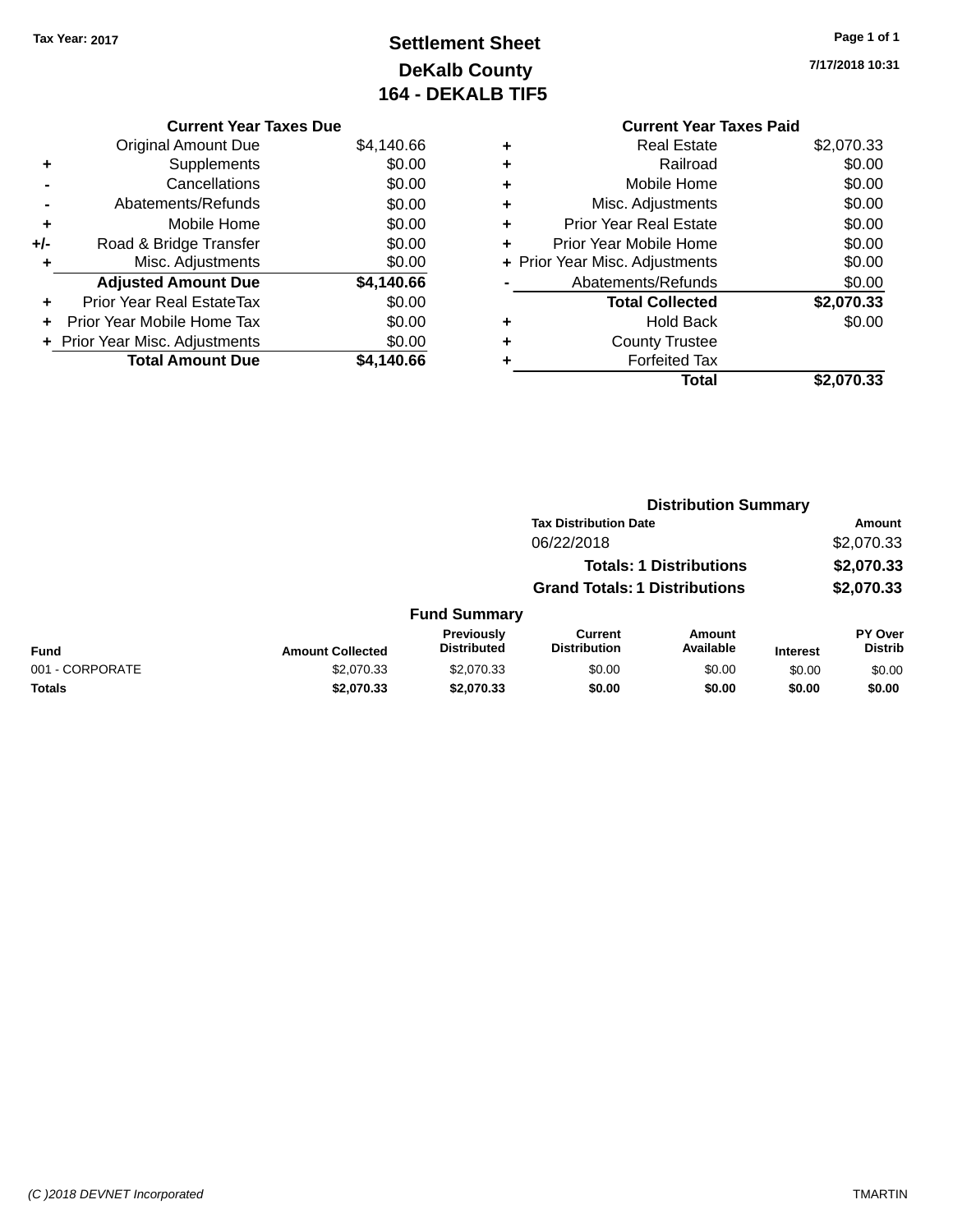# **Settlement Sheet Tax Year: 2017 Page 1 of 1 DeKalb County 170 - KIRKLAND TIF**

**7/17/2018 10:31**

|  | <b>Current Year Taxes Due</b> |  |  |  |
|--|-------------------------------|--|--|--|
|--|-------------------------------|--|--|--|

| <b>Original Amount Due</b> | \$289,350.48                   |
|----------------------------|--------------------------------|
| Supplements                | \$565.38                       |
| Cancellations              | \$779.22                       |
| Abatements/Refunds         | \$0.00                         |
| Mobile Home                | \$0.00                         |
| Road & Bridge Transfer     | \$0.00                         |
| Misc. Adjustments          | \$0.00                         |
| <b>Adjusted Amount Due</b> | \$289,136.64                   |
| Prior Year Real EstateTax  | \$0.00                         |
| Prior Year Mobile Home Tax | \$0.00                         |
|                            | \$0.00                         |
| <b>Total Amount Due</b>    | \$289,136.64                   |
|                            | + Prior Year Misc. Adjustments |

|   | <b>Real Estate</b>             | \$167,494.12 |
|---|--------------------------------|--------------|
| ٠ | Railroad                       | \$0.00       |
| ٠ | Mobile Home                    | \$0.00       |
| ٠ | Misc. Adjustments              | \$0.00       |
| ٠ | <b>Prior Year Real Estate</b>  | \$0.00       |
| ٠ | Prior Year Mobile Home         | \$0.00       |
|   | + Prior Year Misc. Adjustments | \$0.00       |
|   | Abatements/Refunds             | \$0.00       |
|   | <b>Total Collected</b>         | \$167,494.12 |
| ٠ | <b>Hold Back</b>               | \$0.00       |
| ٠ | <b>County Trustee</b>          |              |
|   | <b>Forfeited Tax</b>           |              |
|   | Total                          | \$167,494.12 |
|   |                                |              |

|                         |                                         |                                       | <b>Distribution Summary</b>    |                 |                                  |
|-------------------------|-----------------------------------------|---------------------------------------|--------------------------------|-----------------|----------------------------------|
|                         |                                         | <b>Tax Distribution Date</b>          |                                |                 | Amount                           |
|                         |                                         | 05/25/2018                            |                                |                 | \$55,305.89                      |
|                         |                                         | 06/22/2018                            |                                |                 | \$106,962.06                     |
|                         |                                         | 07/20/2018                            |                                |                 | \$5,226.17                       |
|                         |                                         |                                       | <b>Totals: 3 Distributions</b> |                 | \$167,494.12                     |
|                         |                                         | <b>Grand Totals: 3 Distributions</b>  |                                |                 | \$167,494.12                     |
|                         | <b>Fund Summary</b>                     |                                       |                                |                 |                                  |
| <b>Amount Collected</b> | <b>Previously</b><br><b>Distributed</b> | <b>Current</b><br><b>Distribution</b> | Amount<br>Available            | <b>Interest</b> | <b>PY Over</b><br><b>Distrib</b> |
|                         |                                         | $\cdots$                              | $\cdots$                       |                 |                                  |

| <b>Fund</b>     | <b>Amount Collected</b> | <b>Previously</b><br><b>Distributed</b> | uurrent<br><b>Distribution</b> | Amount<br>Available | <b>Interest</b> | <b>PT OVER</b><br>Distrib |
|-----------------|-------------------------|-----------------------------------------|--------------------------------|---------------------|-----------------|---------------------------|
| 001 - CORPORATE | \$167.494.12            | \$162.267.95                            | \$5.226.17                     | \$0.00              | \$0.00          | \$0.00                    |
| <b>Totals</b>   | \$167.494.12            | \$162.267.95                            | \$5.226.17                     | \$0.00              | \$0.00          | \$0.00                    |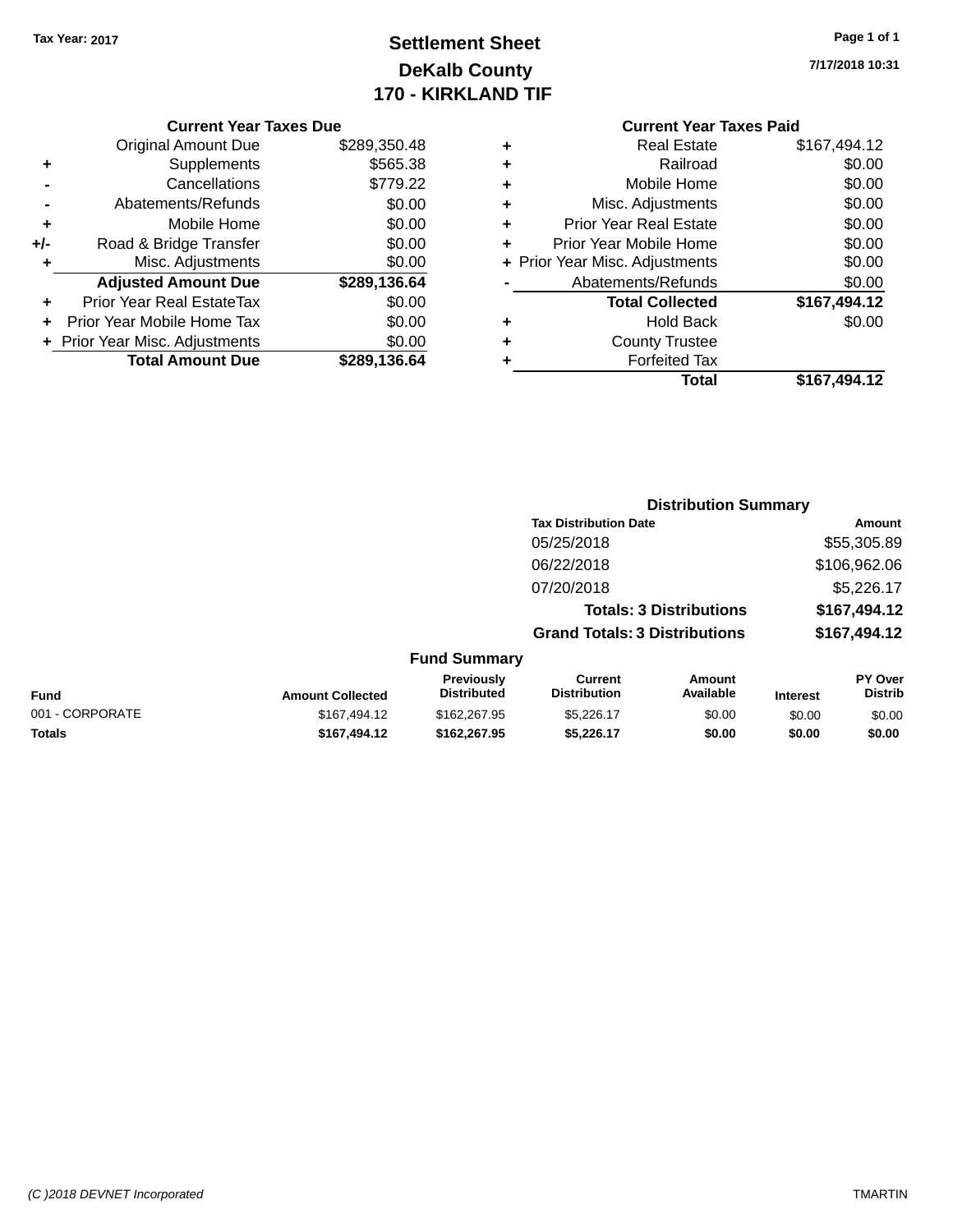# **Settlement Sheet Tax Year: 2017 Page 1 of 1 DeKalb County 171 - WATERMAN TIF**

| Page 1 of 1 |  |
|-------------|--|
|             |  |

**7/17/2018 10:31**

|     | <b>Current Year Taxes Due</b>  |             |
|-----|--------------------------------|-------------|
|     | <b>Original Amount Due</b>     | \$31,340.36 |
| ٠   | Supplements                    | \$0.00      |
|     | Cancellations                  | \$0.00      |
|     | Abatements/Refunds             | \$0.00      |
| ٠   | Mobile Home                    | \$0.00      |
| +/- | Road & Bridge Transfer         | \$0.00      |
|     | Misc. Adjustments              | \$0.00      |
|     | <b>Adjusted Amount Due</b>     | \$31,340.36 |
| ٠   | Prior Year Real EstateTax      | \$0.00      |
|     | Prior Year Mobile Home Tax     | \$0.00      |
|     | + Prior Year Misc. Adjustments | \$0.00      |
|     | <b>Total Amount Due</b>        | \$31,340,36 |
|     |                                |             |

# **Current Year Taxes Paid +** Real Estate \$27,039.82 **+** Railroad \$0.00 **+** Mobile Home \$0.00 **+** Misc. Adjustments \$0.00 **+** Prior Year Real Estate \$0.00 **+** Prior Year Mobile Home \$0.00

|           | Total                          | \$27,039.82 |
|-----------|--------------------------------|-------------|
|           | <b>Forfeited Tax</b>           |             |
|           | <b>County Trustee</b>          |             |
| $\ddot{}$ | <b>Hold Back</b>               | \$0.00      |
|           | <b>Total Collected</b>         | \$27,039.82 |
|           | Abatements/Refunds             | \$0.00      |
|           | + Prior Year Misc. Adjustments | \$0.00      |

|                 |                         |                                  |                                       | <b>Distribution Summary</b>    |                 |                           |
|-----------------|-------------------------|----------------------------------|---------------------------------------|--------------------------------|-----------------|---------------------------|
|                 |                         |                                  | <b>Tax Distribution Date</b>          |                                |                 | Amount                    |
|                 |                         |                                  | 05/25/2018                            |                                |                 | \$10,838.76               |
|                 |                         |                                  | 06/22/2018                            |                                |                 | \$15,964.96               |
|                 |                         |                                  | 07/20/2018                            |                                |                 | \$236.10                  |
|                 |                         |                                  |                                       | <b>Totals: 3 Distributions</b> |                 | \$27,039.82               |
|                 |                         |                                  | <b>Grand Totals: 3 Distributions</b>  |                                |                 | \$27,039.82               |
|                 |                         | <b>Fund Summary</b>              |                                       |                                |                 |                           |
| <b>Fund</b>     | <b>Amount Collected</b> | Previously<br><b>Distributed</b> | <b>Current</b><br><b>Distribution</b> | Amount<br>Available            | <b>Interest</b> | PY Over<br><b>Distrib</b> |
| 001 - CORPORATE | \$27,039.82             | \$26,803.72                      | \$236.10                              | \$0.00                         | \$0.00          | \$0.00                    |
| <b>Totals</b>   | \$27,039.82             | \$26,803.72                      | \$236.10                              | \$0.00                         | \$0.00          | \$0.00                    |
|                 |                         |                                  |                                       |                                |                 |                           |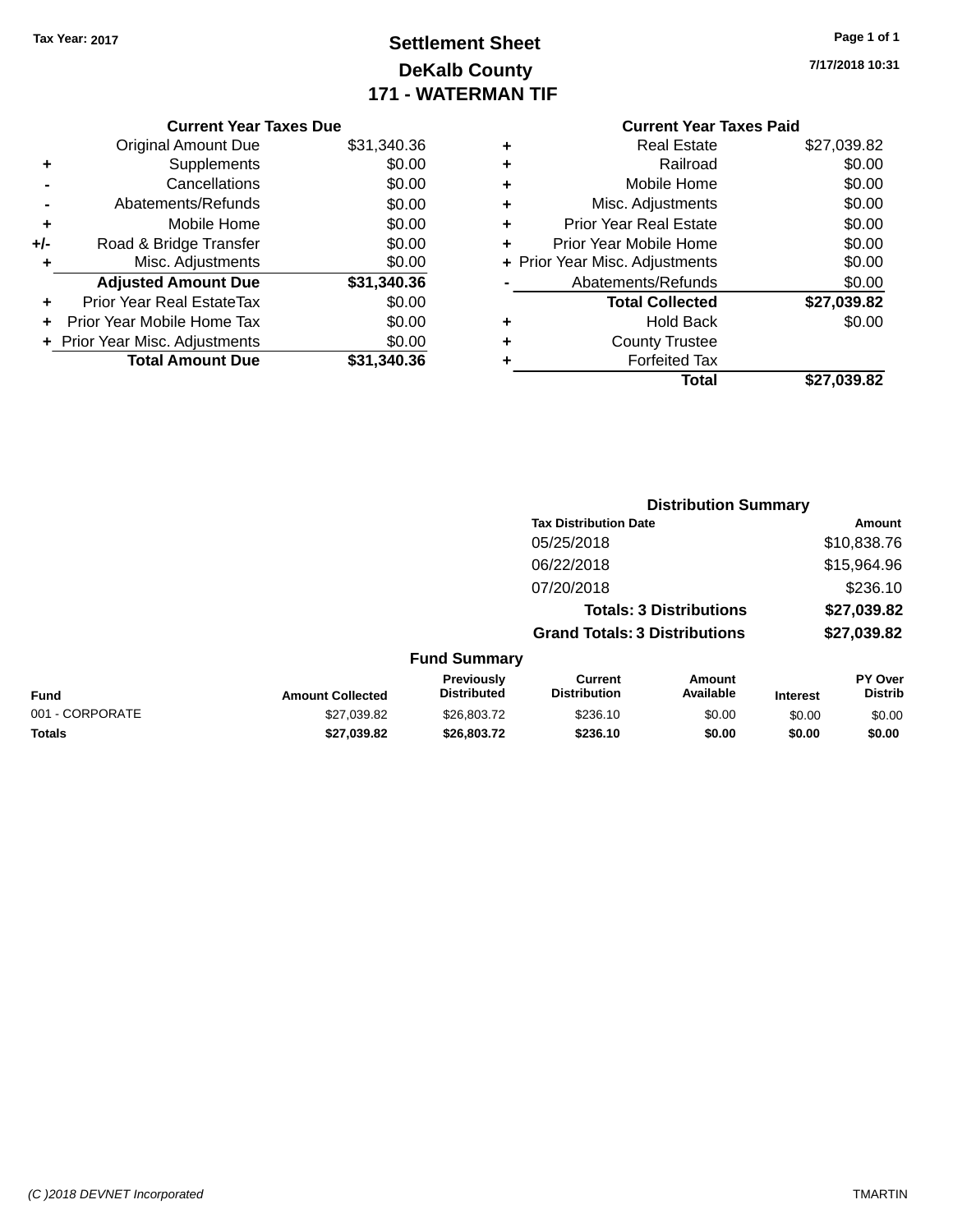# **Settlement Sheet Tax Year: 2017 Page 1 of 1 DeKalb County 172 - MAPLE PARK TIF**

**7/17/2018 10:31**

# **Current Year Taxes Paid +** Real Estate \$7,604.50 **+** Railroad \$0.00 **+** Mobile Home \$0.00 **+** Misc. Adjustments \$0.00 **+** Prior Year Real Estate \$0.00 **+** Prior Year Mobile Home \$0.00 **+ Prior Year Misc. Adjustments**  $$0.00$ **-** Abatements/Refunds \$0.00 **Total Collected \$7,604.50 +** Hold Back \$0.00 **+** County Trustee **+** Forfeited Tax **Total \$7,604.50**

**Distribution Summary**

|                 |                         |                                  | <b>Tax Distribution Date</b>         |                                |                 | Amount                           |
|-----------------|-------------------------|----------------------------------|--------------------------------------|--------------------------------|-----------------|----------------------------------|
|                 |                         |                                  | 05/25/2018                           |                                |                 | \$3,893.78                       |
|                 |                         |                                  | 06/22/2018                           |                                |                 | \$3,710.72                       |
|                 |                         |                                  |                                      | <b>Totals: 2 Distributions</b> |                 | \$7,604.50                       |
|                 |                         |                                  | <b>Grand Totals: 2 Distributions</b> |                                |                 | \$7,604.50                       |
|                 |                         | <b>Fund Summary</b>              |                                      |                                |                 |                                  |
| <b>Fund</b>     | <b>Amount Collected</b> | Previously<br><b>Distributed</b> | Current<br><b>Distribution</b>       | <b>Amount</b><br>Available     | <b>Interest</b> | <b>PY Over</b><br><b>Distrib</b> |
| 001 - CORPORATE | \$7,604.50              | \$7,604.50                       | \$0.00                               | \$0.00                         | \$0.00          | \$0.00                           |
| <b>Totals</b>   | \$7,604.50              | \$7,604.50                       | \$0.00                               | \$0.00                         | \$0.00          | \$0.00                           |

| <b>Current Year Taxes Due</b>             |                   |
|-------------------------------------------|-------------------|
| $\bigcap$ -isisal Assauct $\bigcap_{i=1}$ | $A \cap A \cap A$ |

|       | Original Amount Due              | \$10,918.80 |
|-------|----------------------------------|-------------|
| ٠     | Supplements                      | \$0.00      |
|       | Cancellations                    | \$0.00      |
|       | Abatements/Refunds               | \$0.00      |
| ÷     | Mobile Home                      | \$0.00      |
| $+/-$ | Road & Bridge Transfer           | \$0.00      |
| ٠     | Misc. Adjustments                | \$0.00      |
|       | <b>Adjusted Amount Due</b>       | \$10,918.80 |
| ٠     | <b>Prior Year Real EstateTax</b> | \$0.00      |
| ÷     | Prior Year Mobile Home Tax       | \$0.00      |
|       | + Prior Year Misc. Adjustments   | \$0.00      |
|       | <b>Total Amount Due</b>          | \$10,918.80 |
|       |                                  |             |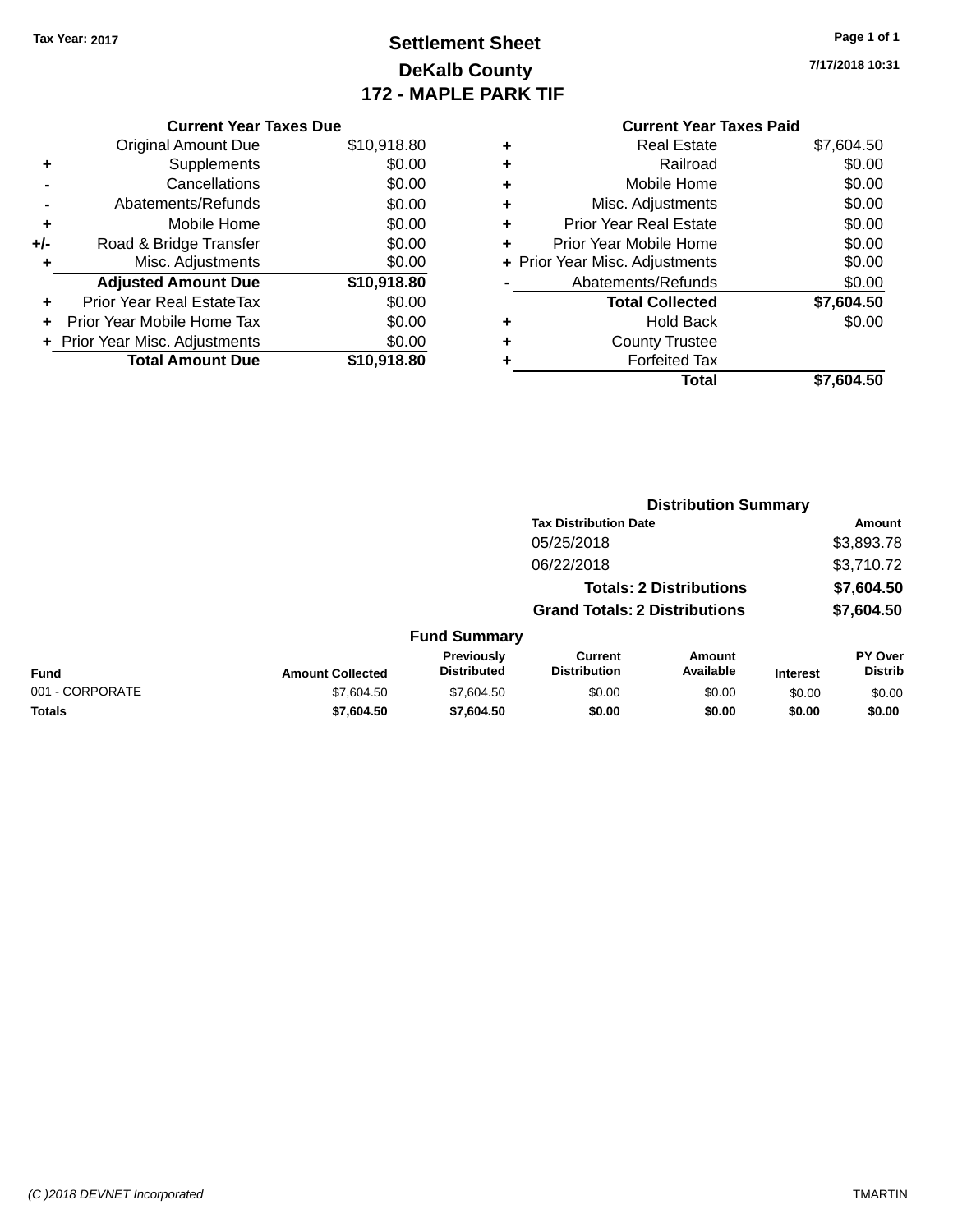## **Settlement Sheet Tax Year: 2017 Page 1 of 1 DeKalb County 180 - SYCAMORE TIF**

**7/17/2018 10:31**

|     | <b>Current Year Taxes Due</b>  |              |
|-----|--------------------------------|--------------|
|     | <b>Original Amount Due</b>     | \$100,213.44 |
| ٠   | Supplements                    | \$0.00       |
|     | Cancellations                  | \$0.00       |
|     | Abatements/Refunds             | \$0.00       |
| ٠   | Mobile Home                    | \$0.00       |
| +/- | Road & Bridge Transfer         | \$0.00       |
| ٠   | Misc. Adjustments              | \$0.00       |
|     | <b>Adjusted Amount Due</b>     | \$100,213.44 |
|     | Prior Year Real EstateTax      | \$0.00       |
|     | Prior Year Mobile Home Tax     | \$0.00       |
|     | + Prior Year Misc. Adjustments | \$0.00       |
|     | <b>Total Amount Due</b>        | \$100,213.44 |
|     |                                |              |

|   | Total                          | \$53,408.72 |
|---|--------------------------------|-------------|
| ٠ | <b>Forfeited Tax</b>           |             |
| ٠ | <b>County Trustee</b>          |             |
| ٠ | <b>Hold Back</b>               | \$0.00      |
|   | <b>Total Collected</b>         | \$53,408.72 |
|   | Abatements/Refunds             | \$0.00      |
|   | + Prior Year Misc. Adjustments | \$0.00      |
| ٠ | Prior Year Mobile Home         | \$0.00      |
| ٠ | <b>Prior Year Real Estate</b>  | \$0.00      |
| ٠ | Misc. Adjustments              | \$0.00      |
| ٠ | Mobile Home                    | \$0.00      |
| ÷ | Railroad                       | \$0.00      |
|   | <b>Real Estate</b>             | \$53,408.72 |

|                 |                         |                                  |                                       | <b>Distribution Summary</b>    |                 |                           |
|-----------------|-------------------------|----------------------------------|---------------------------------------|--------------------------------|-----------------|---------------------------|
|                 |                         |                                  | <b>Tax Distribution Date</b>          |                                |                 | Amount                    |
|                 |                         |                                  | 05/25/2018                            |                                |                 | \$677.82                  |
|                 |                         |                                  | 06/22/2018                            |                                |                 | \$52,730.90               |
|                 |                         |                                  |                                       | <b>Totals: 2 Distributions</b> |                 | \$53,408.72               |
|                 |                         |                                  | <b>Grand Totals: 2 Distributions</b>  |                                |                 | \$53,408.72               |
|                 |                         | <b>Fund Summary</b>              |                                       |                                |                 |                           |
| <b>Fund</b>     | <b>Amount Collected</b> | Previously<br><b>Distributed</b> | <b>Current</b><br><b>Distribution</b> | Amount<br>Available            | <b>Interest</b> | PY Over<br><b>Distrib</b> |
| 001 - CORPORATE | \$53,408.72             | \$53,408.72                      | \$0.00                                | \$0.00                         | \$0.00          | \$0.00                    |
| <b>Totals</b>   | \$53,408.72             | \$53,408.72                      | \$0.00                                | \$0.00                         | \$0.00          | \$0.00                    |
|                 |                         |                                  |                                       |                                |                 |                           |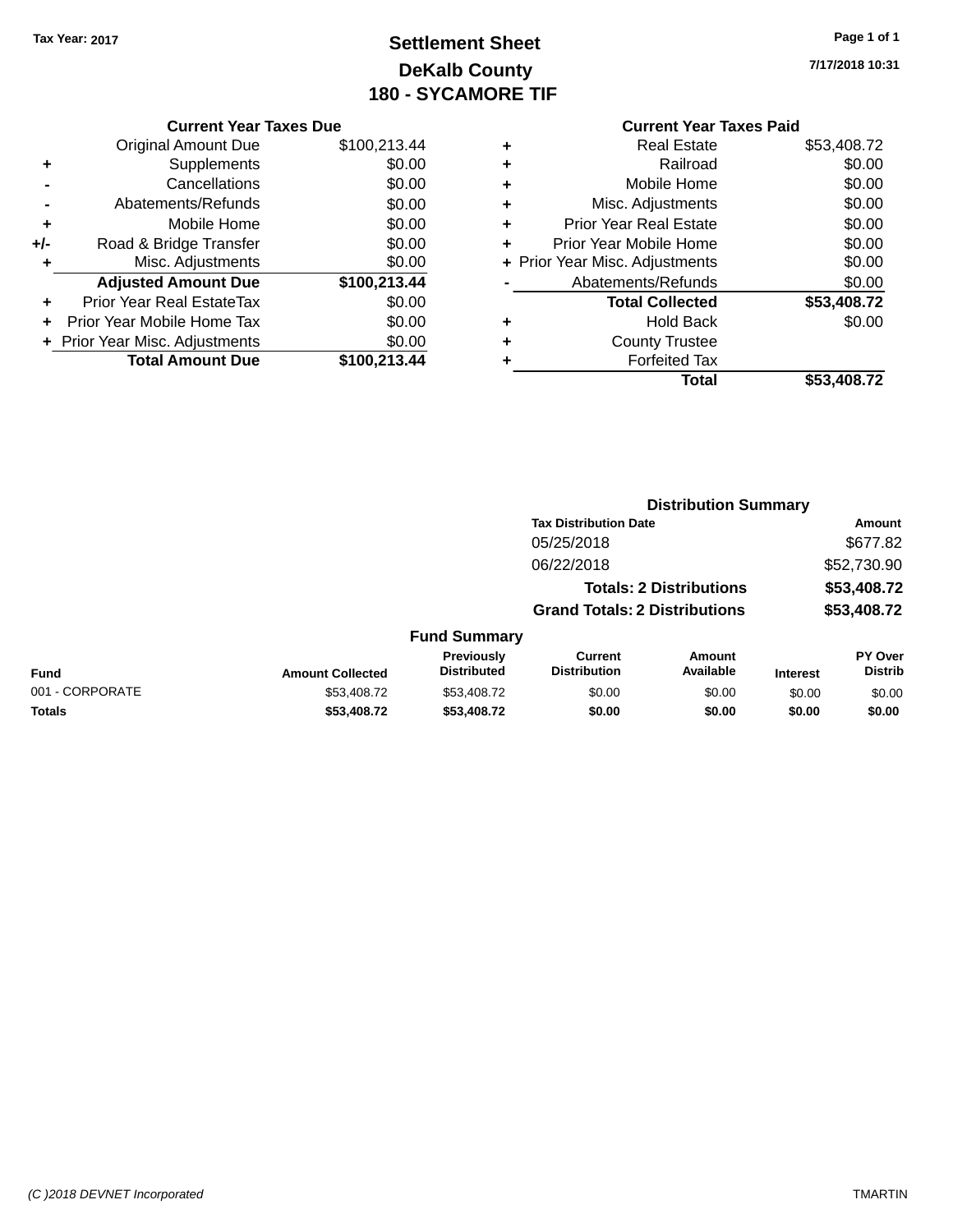## **Settlement Sheet Tax Year: 2017 Page 1 of 1 DeKalb County 190 - CORTLAND TIF**

**7/17/2018 10:31**

|       | <b>Current Year Taxes Due</b>  |             |
|-------|--------------------------------|-------------|
|       | <b>Original Amount Due</b>     | \$67,448.20 |
| ٠     | Supplements                    | \$859.32    |
|       | Cancellations                  | \$1,573.54  |
|       | Abatements/Refunds             | \$0.00      |
| ٠     | Mobile Home                    | \$0.00      |
| $+/-$ | Road & Bridge Transfer         | \$0.00      |
| ٠     | Misc. Adjustments              | \$0.00      |
|       | <b>Adjusted Amount Due</b>     | \$66,733.98 |
| ٠     | Prior Year Real EstateTax      | \$0.00      |
| ٠     | Prior Year Mobile Home Tax     | \$0.00      |
|       | + Prior Year Misc. Adjustments | \$0.00      |
|       | <b>Total Amount Due</b>        | \$66.733.98 |
|       |                                |             |

#### **Current Year Taxes Paid +** Real Estate \$49,554.34 **+** Railroad \$0.00 **+** Mobile Home \$0.00 **+** Misc. Adjustments \$0.00 **+** Prior Year Real Estate \$0.00 **+** Prior Year Mobile Home \$0.00 **+ Prior Year Misc. Adjustments**  $$0.00$ **-** Abatements/Refunds \$0.00 **Total Collected \$49,554.34 +** Hold Back \$0.00 **+** County Trustee **+** Forfeited Tax

**Total \$49,554.34**

|                                                                 |                                                  |                                                | <b>Distribution Summary</b>                                  |                                |                 |                                  |
|-----------------------------------------------------------------|--------------------------------------------------|------------------------------------------------|--------------------------------------------------------------|--------------------------------|-----------------|----------------------------------|
|                                                                 |                                                  |                                                | <b>Tax Distribution Date</b>                                 |                                |                 | Amount                           |
|                                                                 |                                                  |                                                | 05/25/2018                                                   |                                |                 | \$39,484.37                      |
|                                                                 |                                                  |                                                | 06/22/2018                                                   |                                |                 | \$7,109.25                       |
|                                                                 |                                                  |                                                | 07/20/2018                                                   |                                |                 | \$2,960.72                       |
|                                                                 |                                                  |                                                |                                                              | <b>Totals: 3 Distributions</b> |                 | \$49,554.34                      |
|                                                                 |                                                  |                                                | <b>Grand Totals: 3 Distributions</b>                         |                                |                 | \$49,554.34                      |
|                                                                 |                                                  | <b>Fund Summary</b>                            |                                                              |                                |                 |                                  |
| <b>Fund</b>                                                     | <b>Amount Collected</b>                          | <b>Previously</b><br><b>Distributed</b>        | <b>Current</b><br><b>Distribution</b>                        | <b>Amount</b><br>Available     | <b>Interest</b> | <b>PY Over</b><br><b>Distrib</b> |
| 001 - CORPORATE                                                 | \$49,554.34                                      | \$46,593.62                                    | \$2,960.72                                                   | \$0.00                         | \$0.00          | \$0.00                           |
| <b>Totals</b>                                                   | \$49,554.34                                      | \$46,593.62                                    | \$2,960.72                                                   | \$0.00                         | \$0.00          | \$0.00                           |
|                                                                 |                                                  | <b>Miscellaneous Adjustment Detail</b>         |                                                              |                                |                 |                                  |
| Year Source<br>2016 RE - Real Estate<br><b>Totals 1 entries</b> | <b>Account Type</b><br><b>Back Tax Collected</b> | <b>Amount Adjustment Description</b><br>\$0.00 | \$0.00 RESOURCE BANK TR 1244 REDEMPTION 09-29-254-046 by TBA |                                |                 |                                  |
|                                                                 |                                                  |                                                |                                                              |                                |                 |                                  |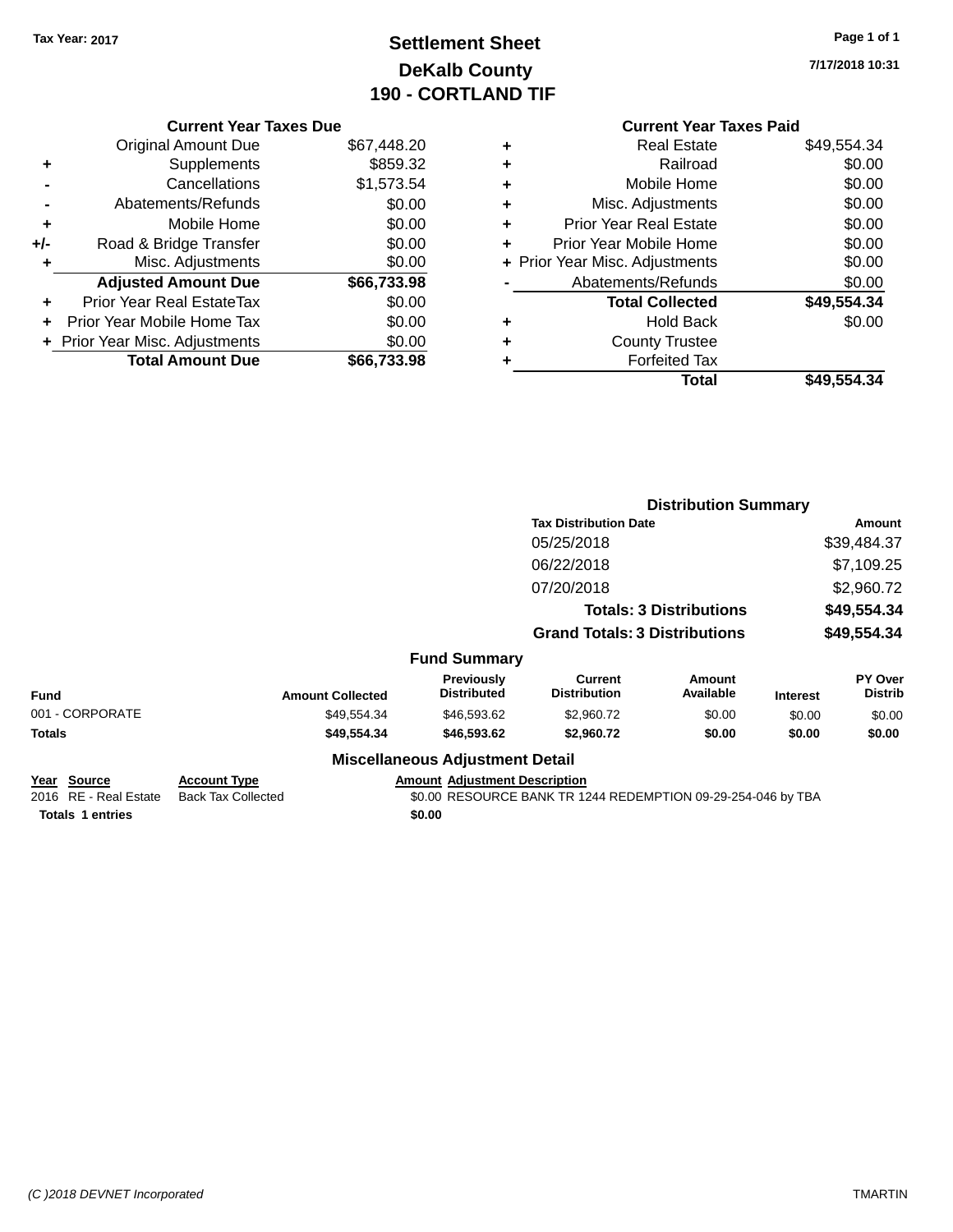## **Settlement Sheet Tax Year: 2017 Page 1 of 1 DeKalb County 201 - DEKALB SSA #6**

**7/17/2018 10:31**

|     | <b>Current Year Taxes Due</b>  |             |
|-----|--------------------------------|-------------|
|     | <b>Original Amount Due</b>     | \$15,765.57 |
| ٠   | Supplements                    | \$0.00      |
|     | Cancellations                  | \$0.00      |
|     | Abatements/Refunds             | \$0.00      |
| ٠   | Mobile Home                    | \$0.00      |
| +/- | Road & Bridge Transfer         | \$0.00      |
|     | Misc. Adjustments              | \$0.00      |
|     | <b>Adjusted Amount Due</b>     | \$15,765.57 |
| ÷   | Prior Year Real EstateTax      | \$0.00      |
| ÷   | Prior Year Mobile Home Tax     | \$0.00      |
|     | + Prior Year Misc. Adjustments | \$0.00      |
|     | <b>Total Amount Due</b>        | \$15,765.57 |
|     |                                |             |

#### **Current Year Taxes Paid +** Real Estate \$7,333.02 **+** Railroad \$0.00 **+** Mobile Home \$0.00 **+** Misc. Adjustments \$0.00 **+** Prior Year Real Estate \$0.00

|   | Total                          | \$7,333.02 |
|---|--------------------------------|------------|
|   | <b>Forfeited Tax</b>           |            |
| ÷ | <b>County Trustee</b>          |            |
| ÷ | <b>Hold Back</b>               | \$0.00     |
|   | <b>Total Collected</b>         | \$7,333.02 |
|   | Abatements/Refunds             | \$0.00     |
|   | + Prior Year Misc. Adjustments | \$0.00     |
|   | Prior Year Mobile Home         | \$0.00     |

|                            |                         |                                         |                                       | <b>Distribution Summary</b>    |                 |                                  |
|----------------------------|-------------------------|-----------------------------------------|---------------------------------------|--------------------------------|-----------------|----------------------------------|
|                            |                         |                                         | <b>Tax Distribution Date</b>          |                                |                 | <b>Amount</b>                    |
|                            |                         |                                         | 05/25/2018                            |                                |                 | \$1,015.02                       |
|                            |                         |                                         | 06/22/2018                            |                                |                 | \$5,800.71                       |
|                            |                         |                                         | 07/20/2018                            |                                |                 | \$517.29                         |
|                            |                         |                                         |                                       | <b>Totals: 3 Distributions</b> |                 | \$7,333.02                       |
|                            |                         |                                         | <b>Grand Totals: 3 Distributions</b>  |                                |                 | \$7,333.02                       |
|                            |                         | <b>Fund Summary</b>                     |                                       |                                |                 |                                  |
| <b>Fund</b>                | <b>Amount Collected</b> | <b>Previously</b><br><b>Distributed</b> | <b>Current</b><br><b>Distribution</b> | Amount<br>Available            | <b>Interest</b> | <b>PY Over</b><br><b>Distrib</b> |
| 023 - SPECIAL SERVICE AREA | \$7,333.02              | \$6,815.73                              | \$517.29                              | \$0.00                         | \$0.00          | \$0.00                           |
| <b>Totals</b>              | \$7,333.02              | \$6,815.73                              | \$517.29                              | \$0.00                         | \$0.00          | \$0.00                           |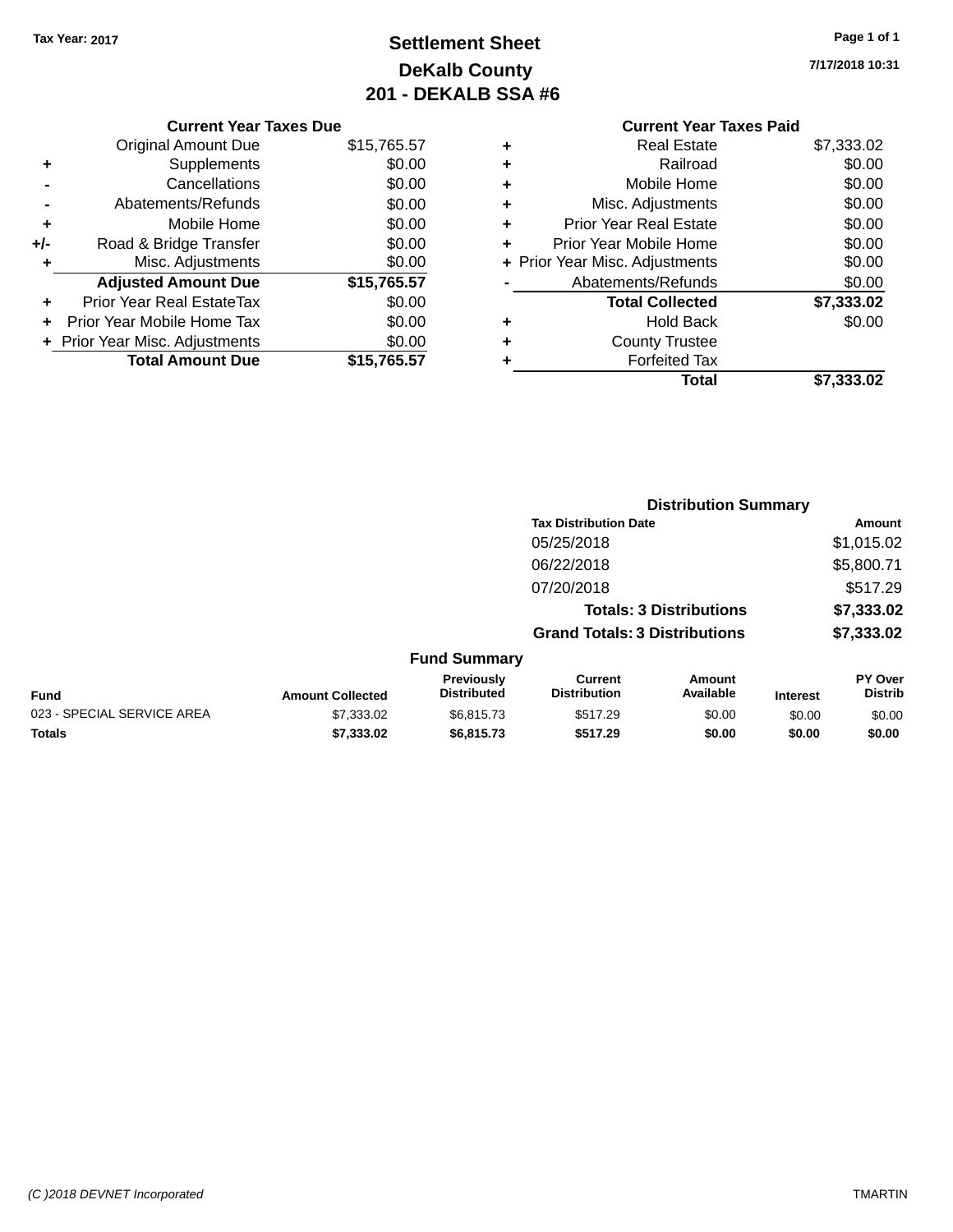## **Settlement Sheet Tax Year: 2017 Page 1 of 1 DeKalb County 204 - GENOA RIVER BEND SSA**

**7/17/2018 10:31**

|       | <b>Current Year Taxes Due</b>  |             |
|-------|--------------------------------|-------------|
|       | <b>Original Amount Due</b>     | \$60,469.88 |
| ٠     | Supplements                    | \$367.07    |
|       | Cancellations                  | \$358.20    |
|       | Abatements/Refunds             | \$0.00      |
| ÷     | Mobile Home                    | \$0.00      |
| $+/-$ | Road & Bridge Transfer         | \$0.00      |
|       | Misc. Adjustments              | \$0.00      |
|       | <b>Adjusted Amount Due</b>     | \$60,478.75 |
| ٠     | Prior Year Real EstateTax      | \$0.00      |
|       | Prior Year Mobile Home Tax     | \$0.00      |
|       | + Prior Year Misc. Adjustments | \$0.00      |
|       | <b>Total Amount Due</b>        | \$60,478.75 |
|       |                                |             |

|   | <b>Real Estate</b>             | \$31,711.40 |
|---|--------------------------------|-------------|
| ٠ | Railroad                       | \$0.00      |
| ٠ | Mobile Home                    | \$0.00      |
| ٠ | Misc. Adjustments              | \$0.00      |
| ÷ | <b>Prior Year Real Estate</b>  | \$0.00      |
| ÷ | Prior Year Mobile Home         | \$0.00      |
|   | + Prior Year Misc. Adjustments | \$0.00      |
|   | Abatements/Refunds             | \$0.00      |
|   | <b>Total Collected</b>         | \$31,711.40 |
| ٠ | Hold Back                      | \$0.00      |
| ÷ | <b>County Trustee</b>          |             |
| ٠ | <b>Forfeited Tax</b>           |             |
|   | Total                          | \$31,711.40 |
|   |                                |             |

|                            |                         |                                  |                                       | <b>Distribution Summary</b>    |                 |                           |
|----------------------------|-------------------------|----------------------------------|---------------------------------------|--------------------------------|-----------------|---------------------------|
|                            |                         |                                  | <b>Tax Distribution Date</b>          |                                |                 | Amount                    |
|                            |                         |                                  | 05/25/2018                            |                                |                 | \$3,868.52                |
|                            |                         |                                  | 06/22/2018                            |                                |                 | \$27,363.24               |
|                            |                         |                                  | 07/20/2018                            |                                |                 | \$479.64                  |
|                            |                         |                                  |                                       | <b>Totals: 3 Distributions</b> |                 | \$31,711.40               |
|                            |                         |                                  | <b>Grand Totals: 3 Distributions</b>  |                                |                 | \$31,711.40               |
|                            |                         | <b>Fund Summary</b>              |                                       |                                |                 |                           |
| <b>Fund</b>                | <b>Amount Collected</b> | Previously<br><b>Distributed</b> | <b>Current</b><br><b>Distribution</b> | Amount<br>Available            | <b>Interest</b> | PY Over<br><b>Distrib</b> |
| 023 - SPECIAL SERVICE AREA | \$31,711.40             | \$31,231.76                      | \$479.64                              | \$0.00                         | \$0.00          | \$0.00                    |
| <b>Totals</b>              | \$31,711.40             | \$31,231.76                      | \$479.64                              | \$0.00                         | \$0.00          | \$0.00                    |
|                            |                         |                                  |                                       |                                |                 |                           |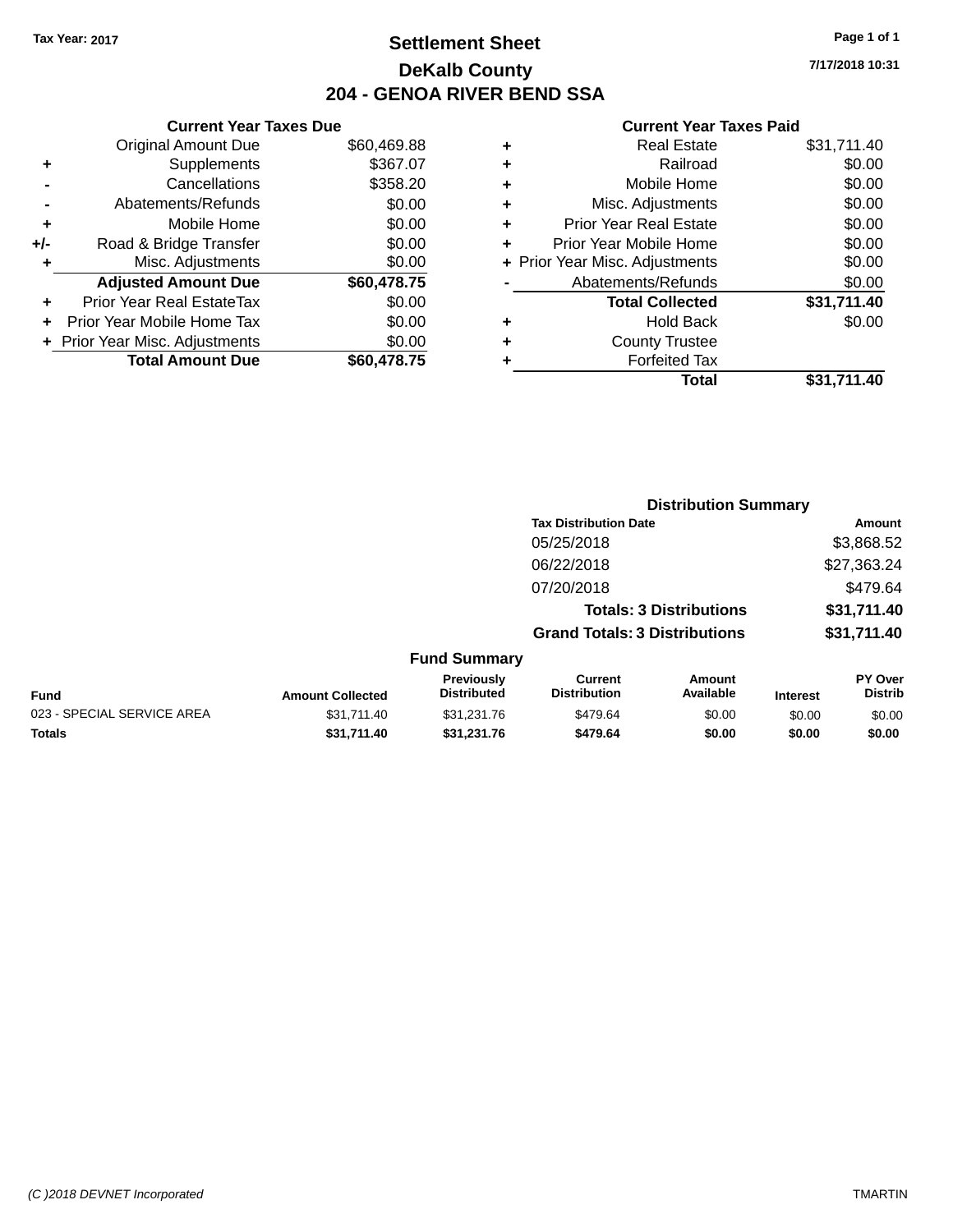## **Settlement Sheet Tax Year: 2017 Page 1 of 1 DeKalb County 207 - DERBY ESTATES SSA**

**7/17/2018 10:31**

|     | <b>Current Year Taxes Due</b>     |            |
|-----|-----------------------------------|------------|
|     | <b>Original Amount Due</b>        | \$6,800.14 |
| ٠   | Supplements                       | \$219.75   |
|     | Cancellations                     | \$234.58   |
|     | Abatements/Refunds                | \$0.00     |
| ٠   | Mobile Home                       | \$0.00     |
| +/- | Road & Bridge Transfer            | \$0.00     |
| ٠   | Misc. Adjustments                 | \$0.00     |
|     | <b>Adjusted Amount Due</b>        | \$6,785.31 |
| ÷   | Prior Year Real EstateTax         | \$0.00     |
| ٠   | <b>Prior Year Mobile Home Tax</b> | \$0.00     |
|     | + Prior Year Misc. Adjustments    | \$0.00     |
|     | <b>Total Amount Due</b>           | \$6.785.31 |

|   | <b>Real Estate</b>             | \$3,420.83 |
|---|--------------------------------|------------|
| ٠ | Railroad                       | \$0.00     |
| ٠ | Mobile Home                    | \$0.00     |
| ٠ | Misc. Adjustments              | \$0.00     |
| ٠ | <b>Prior Year Real Estate</b>  | \$0.00     |
| ٠ | Prior Year Mobile Home         | \$0.00     |
|   | + Prior Year Misc. Adjustments | \$0.00     |
|   | Abatements/Refunds             | \$0.00     |
|   | <b>Total Collected</b>         | \$3,420.83 |
| ٠ | Hold Back                      | \$0.00     |
| ٠ | <b>County Trustee</b>          |            |
| ٠ | <b>Forfeited Tax</b>           |            |
|   | Total                          | \$3,420.83 |
|   |                                |            |

|                            |                         |                                  |                                       | <b>Distribution Summary</b>    |                 |                           |
|----------------------------|-------------------------|----------------------------------|---------------------------------------|--------------------------------|-----------------|---------------------------|
|                            |                         |                                  | <b>Tax Distribution Date</b>          |                                |                 | Amount                    |
|                            |                         |                                  | 05/25/2018                            |                                |                 | \$736.62                  |
|                            |                         |                                  | 06/22/2018                            |                                |                 | \$2,596.13                |
|                            |                         |                                  | 07/20/2018                            |                                |                 | \$88.08                   |
|                            |                         |                                  |                                       | <b>Totals: 3 Distributions</b> |                 | \$3,420.83                |
|                            |                         |                                  | <b>Grand Totals: 3 Distributions</b>  |                                |                 | \$3,420.83                |
|                            |                         | <b>Fund Summary</b>              |                                       |                                |                 |                           |
| <b>Fund</b>                | <b>Amount Collected</b> | Previously<br><b>Distributed</b> | <b>Current</b><br><b>Distribution</b> | Amount<br>Available            | <b>Interest</b> | PY Over<br><b>Distrib</b> |
| 023 - SPECIAL SERVICE AREA | \$3,420.83              | \$3,332.75                       | \$88.08                               | \$0.00                         | \$0.00          | \$0.00                    |
| <b>Totals</b>              | \$3,420.83              | \$3,332.75                       | \$88.08                               | \$0.00                         | \$0.00          | \$0.00                    |
|                            |                         |                                  |                                       |                                |                 |                           |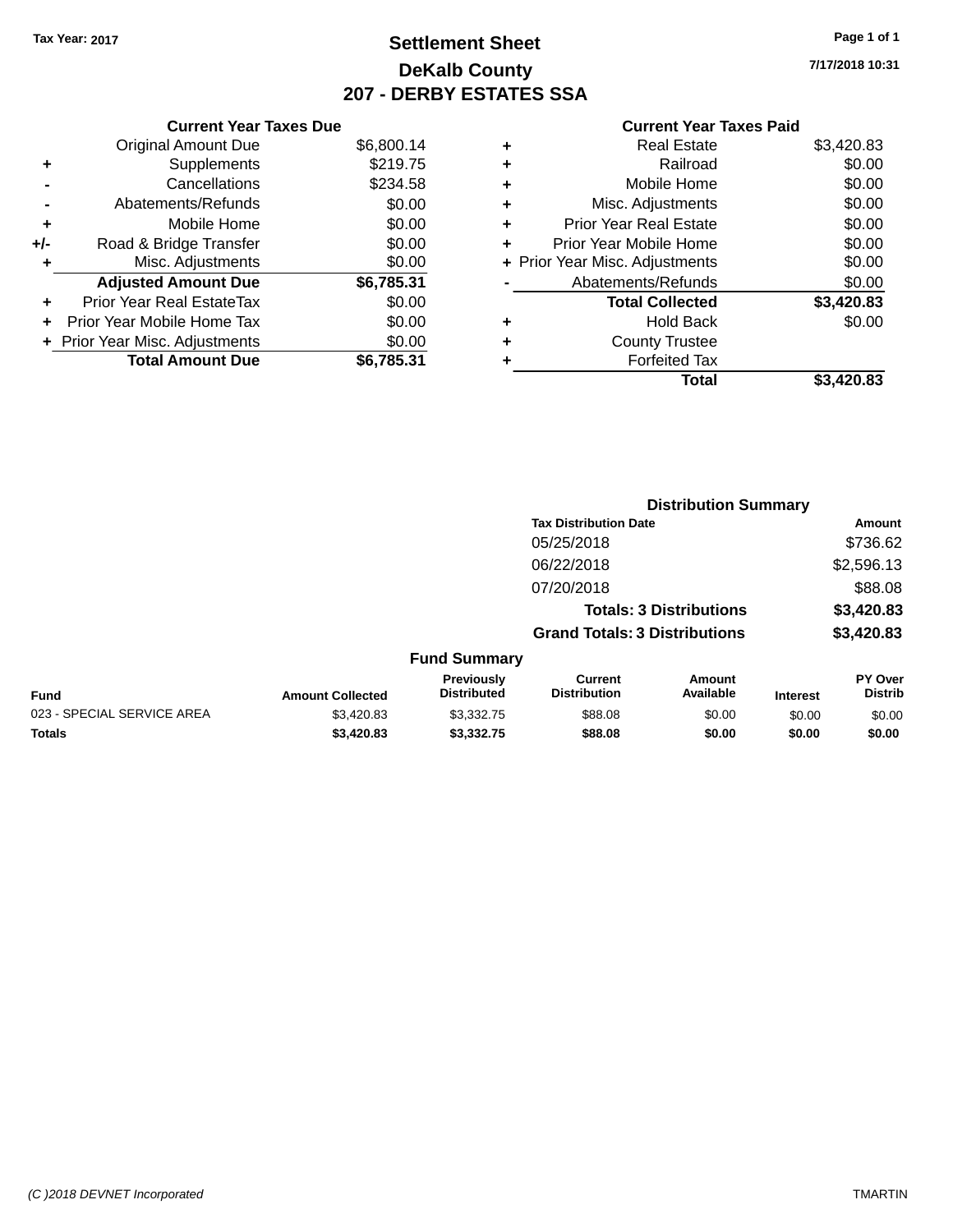## **Settlement Sheet Tax Year: 2017 Page 1 of 1 DeKalb County 209 - DEKALB SSA #14**

**7/17/2018 10:31**

|     | <b>Current Year Taxes Due</b>  |            |
|-----|--------------------------------|------------|
|     | <b>Original Amount Due</b>     | \$2,500.05 |
| ٠   | Supplements                    | \$0.00     |
|     | Cancellations                  | \$0.00     |
|     | Abatements/Refunds             | \$0.00     |
| ٠   | Mobile Home                    | \$0.00     |
| +/- | Road & Bridge Transfer         | \$0.00     |
| ٠   | Misc. Adjustments              | \$0.00     |
|     | <b>Adjusted Amount Due</b>     | \$2,500.05 |
|     | Prior Year Real EstateTax      | \$0.00     |
|     | Prior Year Mobile Home Tax     | \$0.00     |
|     | + Prior Year Misc. Adjustments | \$0.00     |
|     | <b>Total Amount Due</b>        | \$2,500.05 |
|     |                                |            |

|   | <b>Real Estate</b>             | \$1,256.13 |
|---|--------------------------------|------------|
| ٠ | Railroad                       | \$0.00     |
| ٠ | Mobile Home                    | \$0.00     |
| ٠ | Misc. Adjustments              | \$0.00     |
| ٠ | <b>Prior Year Real Estate</b>  | \$0.00     |
| ÷ | Prior Year Mobile Home         | \$0.00     |
|   | + Prior Year Misc. Adjustments | \$0.00     |
|   | Abatements/Refunds             | \$0.00     |
|   | <b>Total Collected</b>         | \$1,256.13 |
|   | <b>Hold Back</b>               | \$0.00     |
| ٠ | <b>County Trustee</b>          |            |
|   | <b>Forfeited Tax</b>           |            |
|   | Total                          | \$1,256.13 |
|   |                                |            |

|                            |                         |                                         |                                       | <b>Distribution Summary</b>    |                 |                           |
|----------------------------|-------------------------|-----------------------------------------|---------------------------------------|--------------------------------|-----------------|---------------------------|
|                            |                         |                                         | <b>Tax Distribution Date</b>          |                                |                 | Amount                    |
|                            |                         |                                         | 05/25/2018                            |                                |                 | \$123.41                  |
|                            |                         |                                         | 06/22/2018                            |                                |                 | \$1,132.72                |
|                            |                         |                                         |                                       | <b>Totals: 2 Distributions</b> |                 | \$1,256.13                |
|                            |                         |                                         | <b>Grand Totals: 2 Distributions</b>  |                                |                 | \$1,256.13                |
|                            |                         | <b>Fund Summary</b>                     |                                       |                                |                 |                           |
| <b>Fund</b>                | <b>Amount Collected</b> | <b>Previously</b><br><b>Distributed</b> | <b>Current</b><br><b>Distribution</b> | <b>Amount</b><br>Available     | <b>Interest</b> | PY Over<br><b>Distrib</b> |
| 023 - SPECIAL SERVICE AREA | \$1,256.13              | \$1,256.13                              | \$0.00                                | \$0.00                         | \$0.00          | \$0.00                    |
| <b>Totals</b>              | \$1,256.13              | \$1,256.13                              | \$0.00                                | \$0.00                         | \$0.00          | \$0.00                    |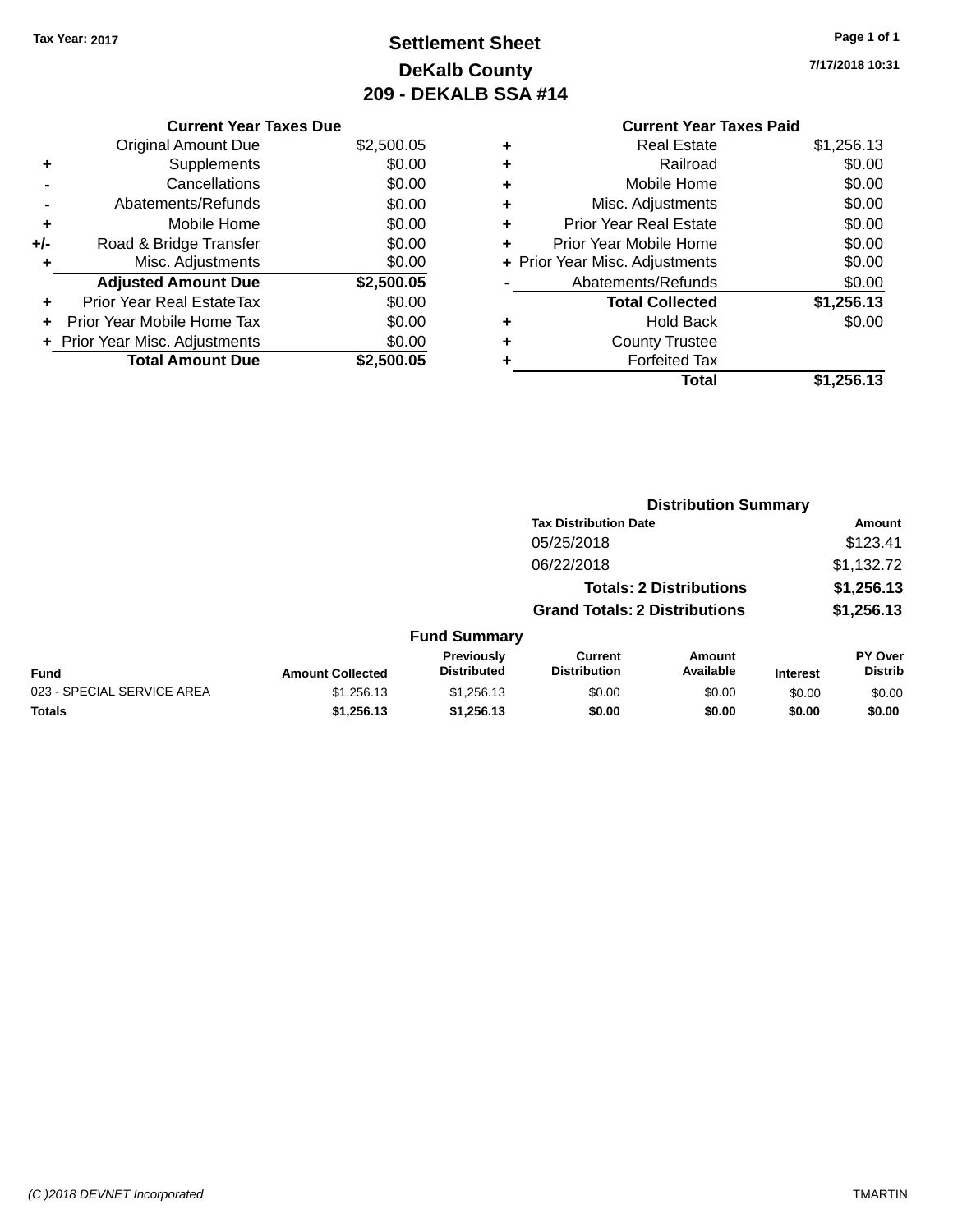## **Settlement Sheet Tax Year: 2017 Page 1 of 1 DeKalb County 213 - GENOA OAK CREEK EST SSA#4**

**Current Year Taxes Due** Original Amount Due \$3,145.75 **+** Supplements \$0.00 **-** Cancellations \$0.00 **-** Abatements/Refunds \$0.00 **+** Mobile Home \$0.00 **+/-** Road & Bridge Transfer \$0.00 **+** Misc. Adjustments \$0.00 **Adjusted Amount Due \$3,145.75 +** Prior Year Real EstateTax \$0.00 **+** Prior Year Mobile Home Tax \$0.00 **+ Prior Year Misc. Adjustments**  $$0.00$ Total Amount Due \$3,145.75

| ٠ | <b>Real Estate</b>             | \$1,903.81 |
|---|--------------------------------|------------|
| ÷ | Railroad                       | \$0.00     |
| ٠ | Mobile Home                    | \$0.00     |
| ٠ | Misc. Adjustments              | \$0.00     |
| ٠ | <b>Prior Year Real Estate</b>  | \$0.00     |
| ٠ | Prior Year Mobile Home         | \$0.00     |
|   | + Prior Year Misc. Adjustments | \$0.00     |
|   | Abatements/Refunds             | \$0.00     |
|   | <b>Total Collected</b>         | \$1,903.81 |
| ٠ | <b>Hold Back</b>               | \$0.00     |
| ٠ | <b>County Trustee</b>          |            |
| ٠ | <b>Forfeited Tax</b>           |            |
|   | Total                          | \$1,903.81 |
|   |                                |            |

|                            |                         |                                         |                                       | <b>Distribution Summary</b>    |                 |                                  |
|----------------------------|-------------------------|-----------------------------------------|---------------------------------------|--------------------------------|-----------------|----------------------------------|
|                            |                         |                                         | <b>Tax Distribution Date</b>          |                                |                 | Amount                           |
|                            |                         |                                         | 05/25/2018                            |                                |                 | \$627.15                         |
|                            |                         |                                         | 06/22/2018                            |                                |                 | \$1,125.38                       |
|                            |                         |                                         | 07/20/2018                            |                                |                 | \$151.28                         |
|                            |                         |                                         |                                       | <b>Totals: 3 Distributions</b> |                 | \$1,903.81                       |
|                            |                         |                                         | <b>Grand Totals: 3 Distributions</b>  |                                |                 | \$1,903.81                       |
|                            |                         | <b>Fund Summary</b>                     |                                       |                                |                 |                                  |
| <b>Fund</b>                | <b>Amount Collected</b> | <b>Previously</b><br><b>Distributed</b> | <b>Current</b><br><b>Distribution</b> | Amount<br>Available            | <b>Interest</b> | <b>PY Over</b><br><b>Distrib</b> |
| 023 - SPECIAL SERVICE AREA | \$1,903.81              | \$1,752.53                              | \$151.28                              | \$0.00                         | \$0.00          | \$0.00                           |
| <b>Totals</b>              | \$1,903.81              | \$1,752.53                              | \$151.28                              | \$0.00                         | \$0.00          | \$0.00                           |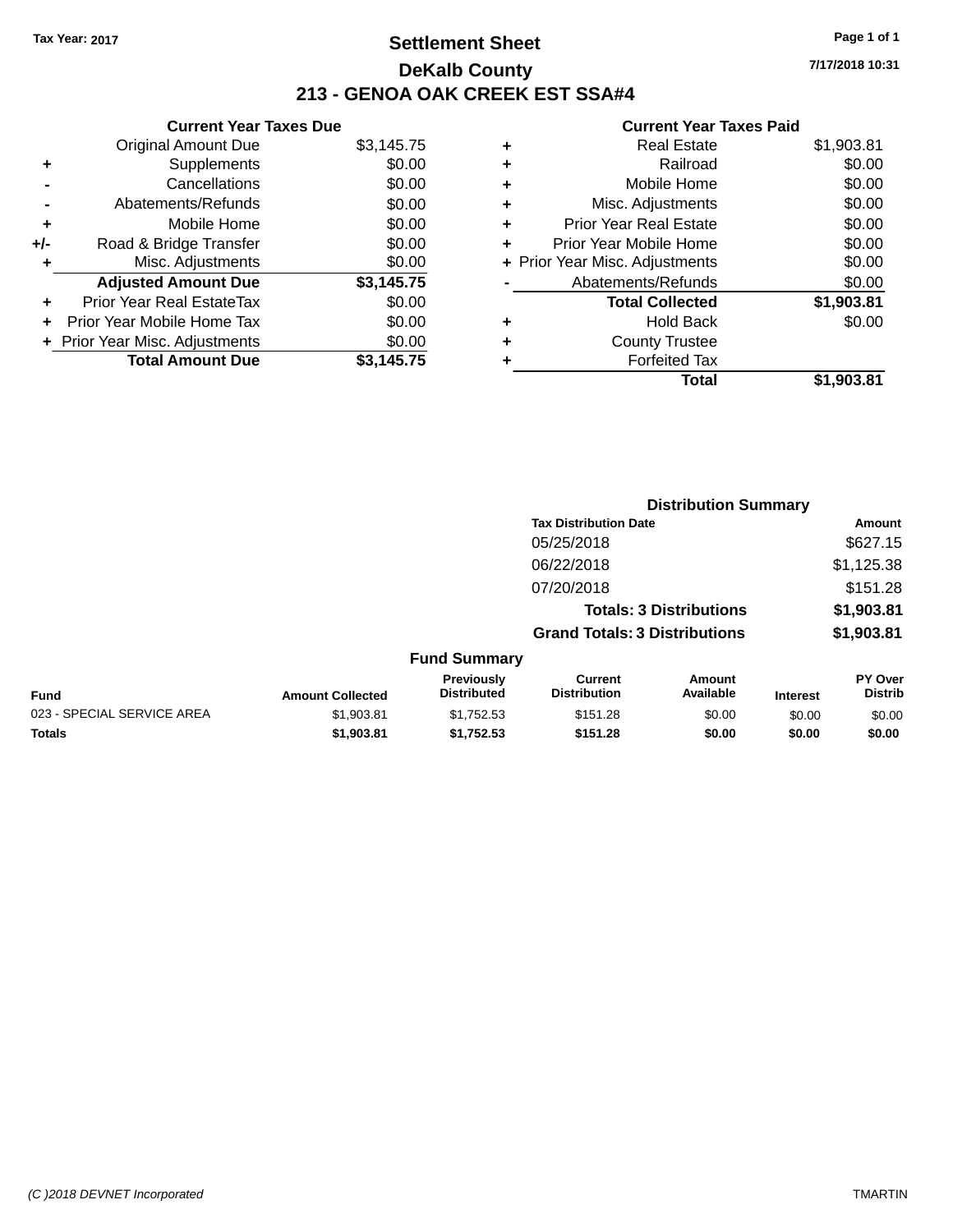## **Settlement Sheet Tax Year: 2017 Page 1 of 1 DeKalb County AF-DK #5 - AFTON DEKALB DRAINAGE #5**

| <b>Current Year Taxes Due</b>  |             |
|--------------------------------|-------------|
| <b>Original Amount Due</b>     | \$12,061.66 |
| Supplements                    | \$0.00      |
| Cancellations                  | \$0.00      |
| Abatements/Refunds             | \$0.00      |
| Mobile Home                    | \$0.00      |
| Road & Bridge Transfer         | \$0.00      |
| Misc. Adjustments              | \$0.00      |
| <b>Adjusted Amount Due</b>     | \$12,061.66 |
| Prior Year Real EstateTax      | \$0.00      |
| Prior Year Mobile Home Tax     | \$0.00      |
| + Prior Year Misc. Adjustments | \$0.00      |
| <b>Total Amount Due</b>        | \$12.061.66 |
|                                |             |

|   | <b>Real Estate</b>             | \$9,132.68 |
|---|--------------------------------|------------|
| ٠ | Railroad                       | \$0.00     |
| ٠ | Mobile Home                    | \$0.00     |
| ٠ | Misc. Adjustments              | \$0.00     |
| ٠ | <b>Prior Year Real Estate</b>  | \$0.00     |
| ٠ | Prior Year Mobile Home         | \$0.00     |
|   | + Prior Year Misc. Adjustments | \$0.00     |
|   | Abatements/Refunds             | \$0.00     |
|   | <b>Total Collected</b>         | \$9,132.68 |
| ٠ | Hold Back                      | \$0.00     |
| ٠ | <b>County Trustee</b>          |            |
| ٠ | <b>Forfeited Tax</b>           |            |
|   | Total                          | \$9,132.68 |
|   |                                |            |

|                 |                         |                                         |                                       | <b>Distribution Summary</b>    |                 |                           |
|-----------------|-------------------------|-----------------------------------------|---------------------------------------|--------------------------------|-----------------|---------------------------|
|                 |                         |                                         | <b>Tax Distribution Date</b>          |                                |                 | <b>Amount</b>             |
|                 |                         |                                         | 05/25/2018                            |                                |                 | \$3,616.67                |
|                 |                         |                                         | 06/22/2018                            |                                |                 | \$5,511.61                |
|                 |                         |                                         | 07/20/2018                            |                                |                 | \$4.40                    |
|                 |                         |                                         |                                       | <b>Totals: 3 Distributions</b> |                 | \$9,132.68                |
|                 |                         |                                         | <b>Grand Totals: 3 Distributions</b>  |                                |                 | \$9,132.68                |
|                 |                         | <b>Fund Summary</b>                     |                                       |                                |                 |                           |
| <b>Fund</b>     | <b>Amount Collected</b> | <b>Previously</b><br><b>Distributed</b> | <b>Current</b><br><b>Distribution</b> | Amount<br>Available            | <b>Interest</b> | PY Over<br><b>Distrib</b> |
| 001 - CORPORATE | \$9,132.68              | \$9,128.28                              | \$4.40                                | \$0.00                         | \$0.00          | \$0.00                    |
| <b>Totals</b>   | \$9,132.68              | \$9,128.28                              | \$4.40                                | \$0.00                         | \$0.00          | \$0.00                    |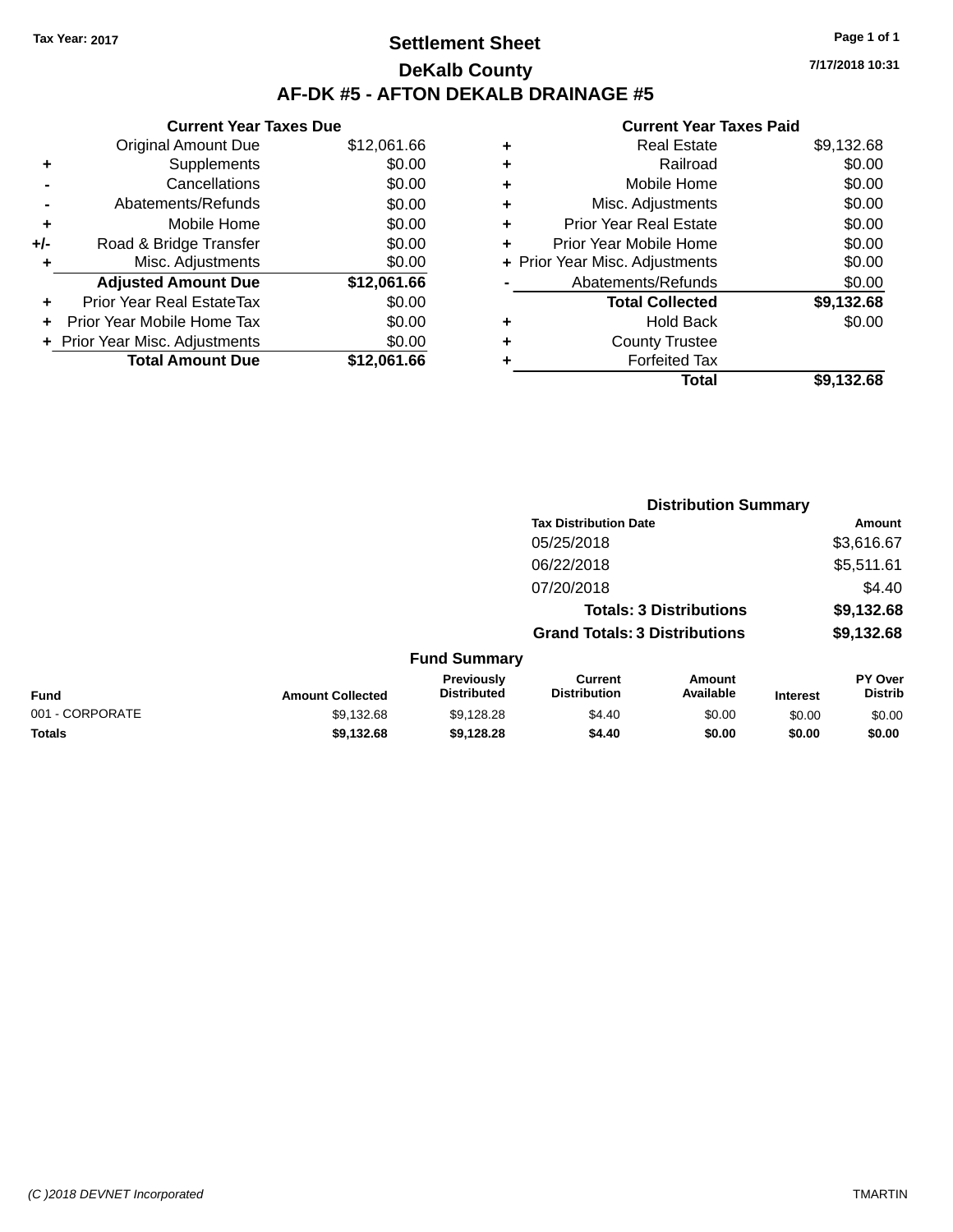## **Settlement Sheet Tax Year: 2017 Page 1 of 1 DeKalb County AF-MI #4 - AF/ MI/ DK DRAINAGE #4**

**7/17/2018 10:31**

|     | <b>Current Year Taxes Due</b>  |            |
|-----|--------------------------------|------------|
|     | <b>Original Amount Due</b>     | \$8,830.34 |
| ٠   | Supplements                    | \$0.88     |
|     | Cancellations                  | \$0.88     |
|     | Abatements/Refunds             | \$0.00     |
| ٠   | Mobile Home                    | \$0.00     |
| +/- | Road & Bridge Transfer         | \$0.00     |
|     | Misc. Adjustments              | \$0.00     |
|     | <b>Adjusted Amount Due</b>     | \$8,830.34 |
| ÷   | Prior Year Real EstateTax      | \$0.00     |
| ÷   | Prior Year Mobile Home Tax     | \$0.00     |
|     | + Prior Year Misc. Adjustments | \$0.00     |
|     | <b>Total Amount Due</b>        | \$8,830,34 |

|   | <b>Real Estate</b>             | \$6,020.86 |
|---|--------------------------------|------------|
| ٠ | Railroad                       | \$0.00     |
| ٠ | Mobile Home                    | \$0.00     |
| ٠ | Misc. Adjustments              | \$0.00     |
| ٠ | <b>Prior Year Real Estate</b>  | \$0.00     |
| ٠ | Prior Year Mobile Home         | \$0.00     |
|   | + Prior Year Misc. Adjustments | \$0.00     |
|   | Abatements/Refunds             | \$0.00     |
|   | <b>Total Collected</b>         | \$6,020.86 |
| ٠ | Hold Back                      | \$0.00     |
| ٠ | <b>County Trustee</b>          |            |
| ٠ | <b>Forfeited Tax</b>           |            |
|   | Total                          | \$6,020.86 |
|   |                                |            |

|                 |                         |                                  |                                       | <b>Distribution Summary</b>    |                 |                           |
|-----------------|-------------------------|----------------------------------|---------------------------------------|--------------------------------|-----------------|---------------------------|
|                 |                         |                                  | <b>Tax Distribution Date</b>          |                                |                 | Amount                    |
|                 |                         |                                  | 05/25/2018                            |                                |                 | \$1,679.43                |
|                 |                         |                                  | 06/22/2018                            |                                |                 | \$4,283.51                |
|                 |                         |                                  | 07/20/2018                            |                                |                 | \$57.92                   |
|                 |                         |                                  |                                       | <b>Totals: 3 Distributions</b> |                 | \$6,020.86                |
|                 |                         |                                  | <b>Grand Totals: 3 Distributions</b>  |                                |                 | \$6,020.86                |
|                 |                         | <b>Fund Summary</b>              |                                       |                                |                 |                           |
| Fund            | <b>Amount Collected</b> | Previously<br><b>Distributed</b> | <b>Current</b><br><b>Distribution</b> | Amount<br>Available            | <b>Interest</b> | PY Over<br><b>Distrib</b> |
| 001 - CORPORATE | \$6,020.86              | \$5,962.94                       | \$57.92                               | \$0.00                         | \$0.00          | \$0.00                    |
| <b>Totals</b>   | \$6,020.86              | \$5,962.94                       | \$57.92                               | \$0.00                         | \$0.00          | \$0.00                    |
|                 |                         |                                  |                                       |                                |                 |                           |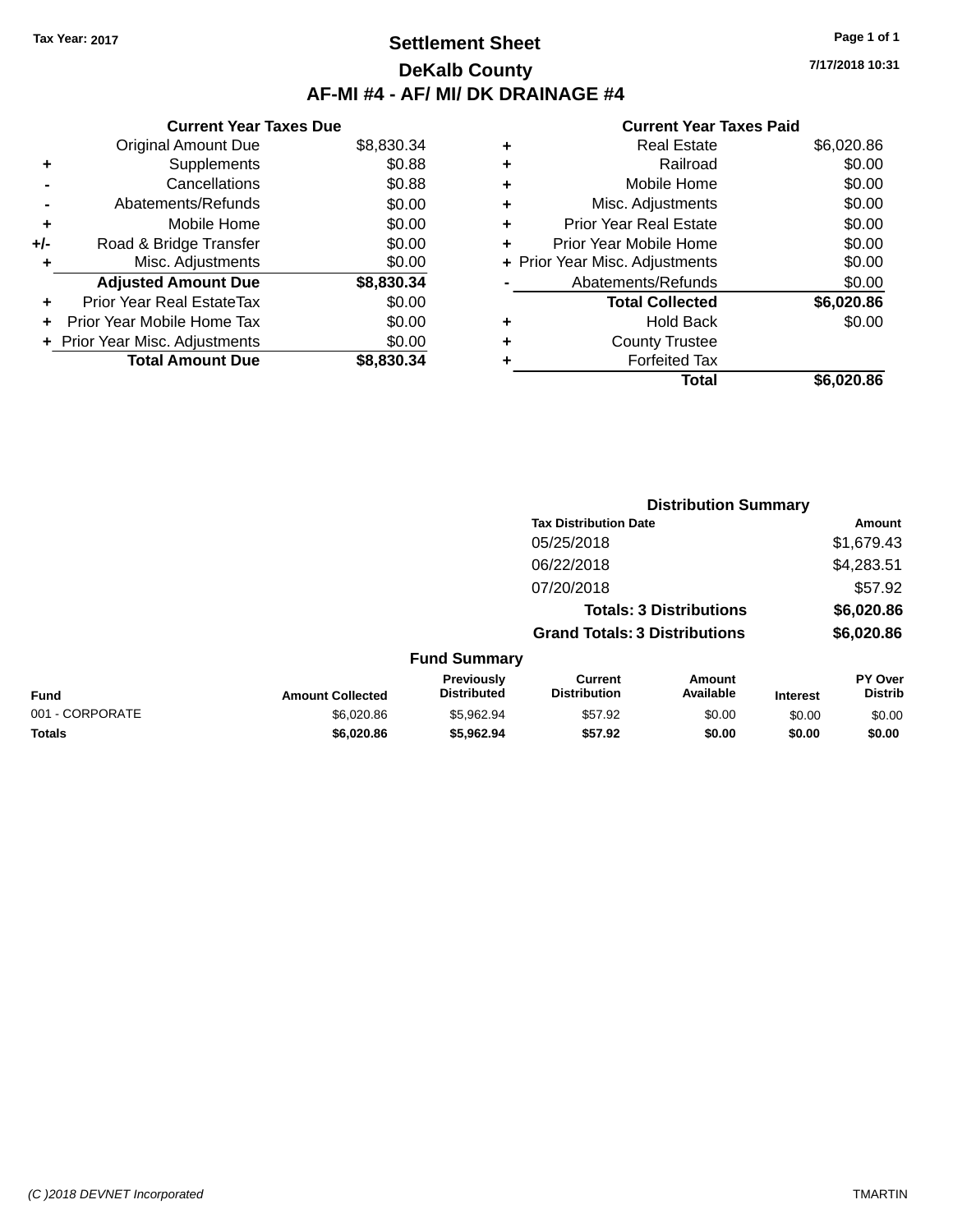## **Settlement Sheet Tax Year: 2017 Page 1 of 1 DeKalb County CL-SH #7 - CLINTON/SHABBONA DRN #7**

**7/17/2018 10:31**

|     | <b>Current Year Taxes Due</b>  |            |
|-----|--------------------------------|------------|
|     | <b>Original Amount Due</b>     | \$2,286.34 |
| ٠   | Supplements                    | \$3.84     |
|     | Cancellations                  | \$3.84     |
|     | Abatements/Refunds             | \$0.00     |
| ٠   | Mobile Home                    | \$0.00     |
| +/- | Road & Bridge Transfer         | \$0.00     |
|     | Misc. Adjustments              | \$0.00     |
|     | <b>Adjusted Amount Due</b>     | \$2,286.34 |
| ٠   | Prior Year Real EstateTax      | \$0.00     |
| ÷   | Prior Year Mobile Home Tax     | \$0.00     |
|     | + Prior Year Misc. Adjustments | \$0.00     |
|     | <b>Total Amount Due</b>        | \$2.286.34 |

|   | <b>Real Estate</b>             | \$1,414.80 |
|---|--------------------------------|------------|
| ٠ | Railroad                       | \$0.00     |
| ٠ | Mobile Home                    | \$0.00     |
| ٠ | Misc. Adjustments              | \$0.00     |
| ٠ | <b>Prior Year Real Estate</b>  | \$0.00     |
| ٠ | Prior Year Mobile Home         | \$0.00     |
|   | + Prior Year Misc. Adjustments | \$0.00     |
|   | Abatements/Refunds             | \$0.00     |
|   | <b>Total Collected</b>         | \$1,414.80 |
| ٠ | Hold Back                      | \$0.00     |
| ٠ | <b>County Trustee</b>          |            |
| ٠ | <b>Forfeited Tax</b>           |            |
|   | Total                          | \$1,414.80 |
|   |                                |            |

|                 |                         |                                  |                                       | <b>Distribution Summary</b>    |                 |                           |
|-----------------|-------------------------|----------------------------------|---------------------------------------|--------------------------------|-----------------|---------------------------|
|                 |                         |                                  | <b>Tax Distribution Date</b>          |                                |                 | <b>Amount</b>             |
|                 |                         |                                  | 05/25/2018                            |                                |                 | \$428.36                  |
|                 |                         |                                  | 06/22/2018                            |                                |                 | \$986.44                  |
|                 |                         |                                  |                                       | <b>Totals: 2 Distributions</b> |                 | \$1,414.80                |
|                 |                         |                                  | <b>Grand Totals: 2 Distributions</b>  |                                |                 | \$1,414.80                |
|                 |                         | <b>Fund Summary</b>              |                                       |                                |                 |                           |
| Fund            | <b>Amount Collected</b> | Previously<br><b>Distributed</b> | <b>Current</b><br><b>Distribution</b> | Amount<br>Available            | <b>Interest</b> | PY Over<br><b>Distrib</b> |
| 001 - CORPORATE | \$1,414.80              | \$1,414.80                       | \$0.00                                | \$0.00                         | \$0.00          | \$0.00                    |
| <b>Totals</b>   | \$1,414.80              | \$1,414.80                       | \$0.00                                | \$0.00                         | \$0.00          | \$0.00                    |
|                 |                         |                                  |                                       |                                |                 |                           |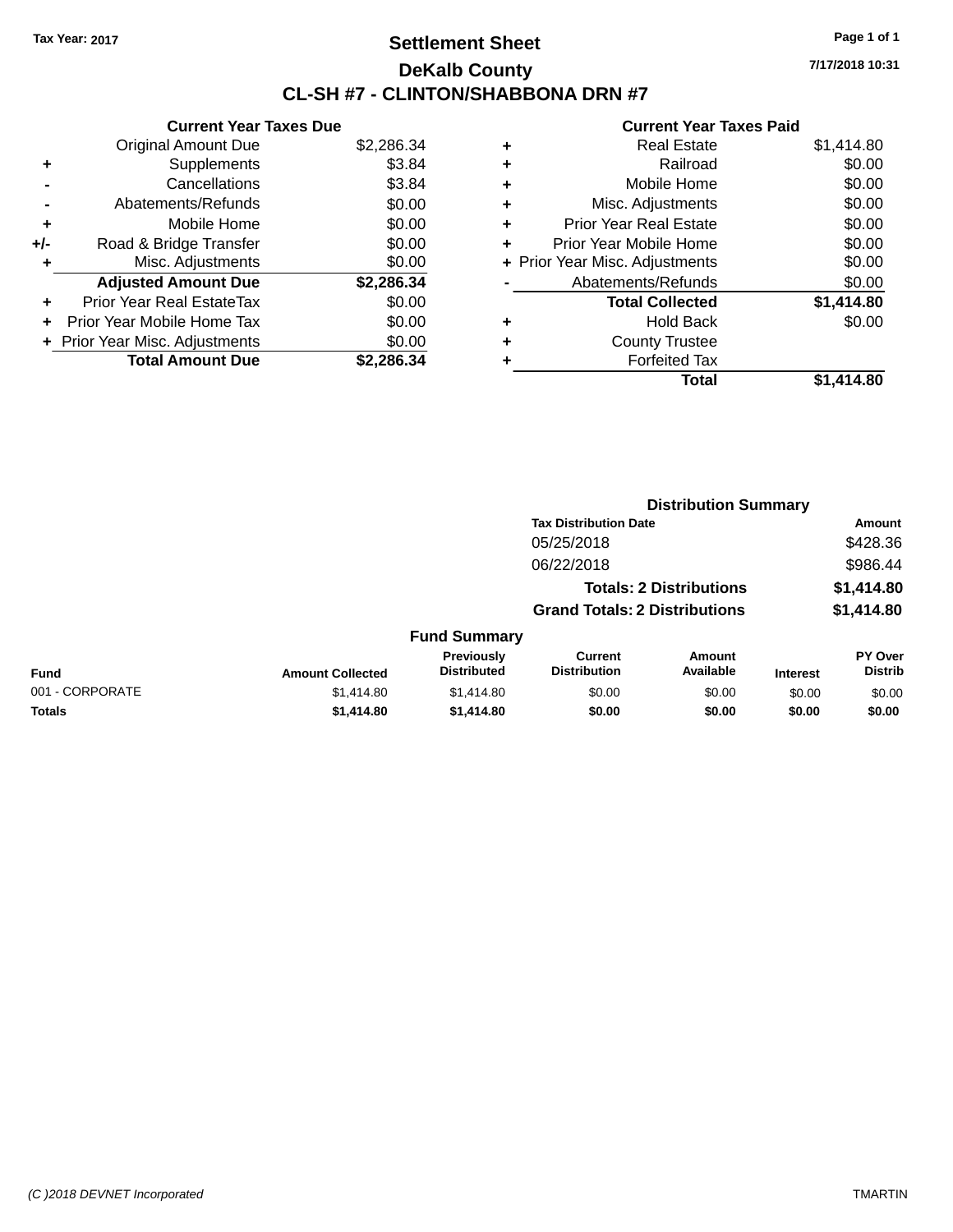## **Settlement Sheet Tax Year: 2017 Page 1 of 1 DeKalb County COON #1 - COON CREEK DRAINAGE #1**

**7/17/2018 10:31**

#### **Current Year Taxes Paid**

|     | <b>Current Year Taxes Due</b>  |             |
|-----|--------------------------------|-------------|
|     | <b>Original Amount Due</b>     | \$24,045.62 |
| ٠   | Supplements                    | \$0.00      |
|     | Cancellations                  | \$0.00      |
|     | Abatements/Refunds             | \$0.00      |
| ٠   | Mobile Home                    | \$0.00      |
| +/- | Road & Bridge Transfer         | \$0.00      |
|     | Misc. Adjustments              | \$0.00      |
|     | <b>Adjusted Amount Due</b>     | \$24,045.62 |
| ÷   | Prior Year Real EstateTax      | \$0.00      |
|     | Prior Year Mobile Home Tax     | \$0.00      |
|     | + Prior Year Misc. Adjustments | \$0.00      |
|     | <b>Total Amount Due</b>        | \$24,045.62 |
|     |                                |             |

|   | <b>Real Estate</b>             | \$15,275.19 |
|---|--------------------------------|-------------|
| ٠ | Railroad                       | \$0.00      |
| ٠ | Mobile Home                    | \$0.00      |
| ٠ | Misc. Adjustments              | \$0.00      |
| ٠ | Prior Year Real Estate         | \$0.00      |
| ٠ | Prior Year Mobile Home         | \$0.00      |
|   | + Prior Year Misc. Adjustments | \$0.00      |
|   | Abatements/Refunds             | \$0.00      |
|   | <b>Total Collected</b>         | \$15,275.19 |
| ٠ | Hold Back                      | \$0.00      |
| ٠ | <b>County Trustee</b>          |             |
| ٠ | <b>Forfeited Tax</b>           |             |
|   | <b>Total</b>                   | \$15,275.19 |
|   |                                |             |

|                 |                         |                                  |                                       | <b>Distribution Summary</b>    |                 |                                  |
|-----------------|-------------------------|----------------------------------|---------------------------------------|--------------------------------|-----------------|----------------------------------|
|                 |                         |                                  | <b>Tax Distribution Date</b>          |                                |                 | <b>Amount</b>                    |
|                 |                         |                                  | 05/25/2018                            |                                |                 | \$4,698.60                       |
|                 |                         |                                  | 06/22/2018                            |                                |                 | \$10,418.31                      |
|                 |                         |                                  | 07/20/2018                            |                                |                 | \$158.28                         |
|                 |                         |                                  |                                       | <b>Totals: 3 Distributions</b> |                 | \$15,275.19                      |
|                 |                         |                                  | <b>Grand Totals: 3 Distributions</b>  |                                |                 | \$15,275.19                      |
|                 |                         | <b>Fund Summary</b>              |                                       |                                |                 |                                  |
| <b>Fund</b>     | <b>Amount Collected</b> | Previously<br><b>Distributed</b> | <b>Current</b><br><b>Distribution</b> | <b>Amount</b><br>Available     | <b>Interest</b> | <b>PY Over</b><br><b>Distrib</b> |
| 001 - CORPORATE | \$15,275.19             | \$15,116.91                      | \$158.28                              | \$0.00                         | \$0.00          | \$0.00                           |
| <b>Totals</b>   | \$15,275.19             | \$15,116.91                      | \$158.28                              | \$0.00                         | \$0.00          | \$0.00                           |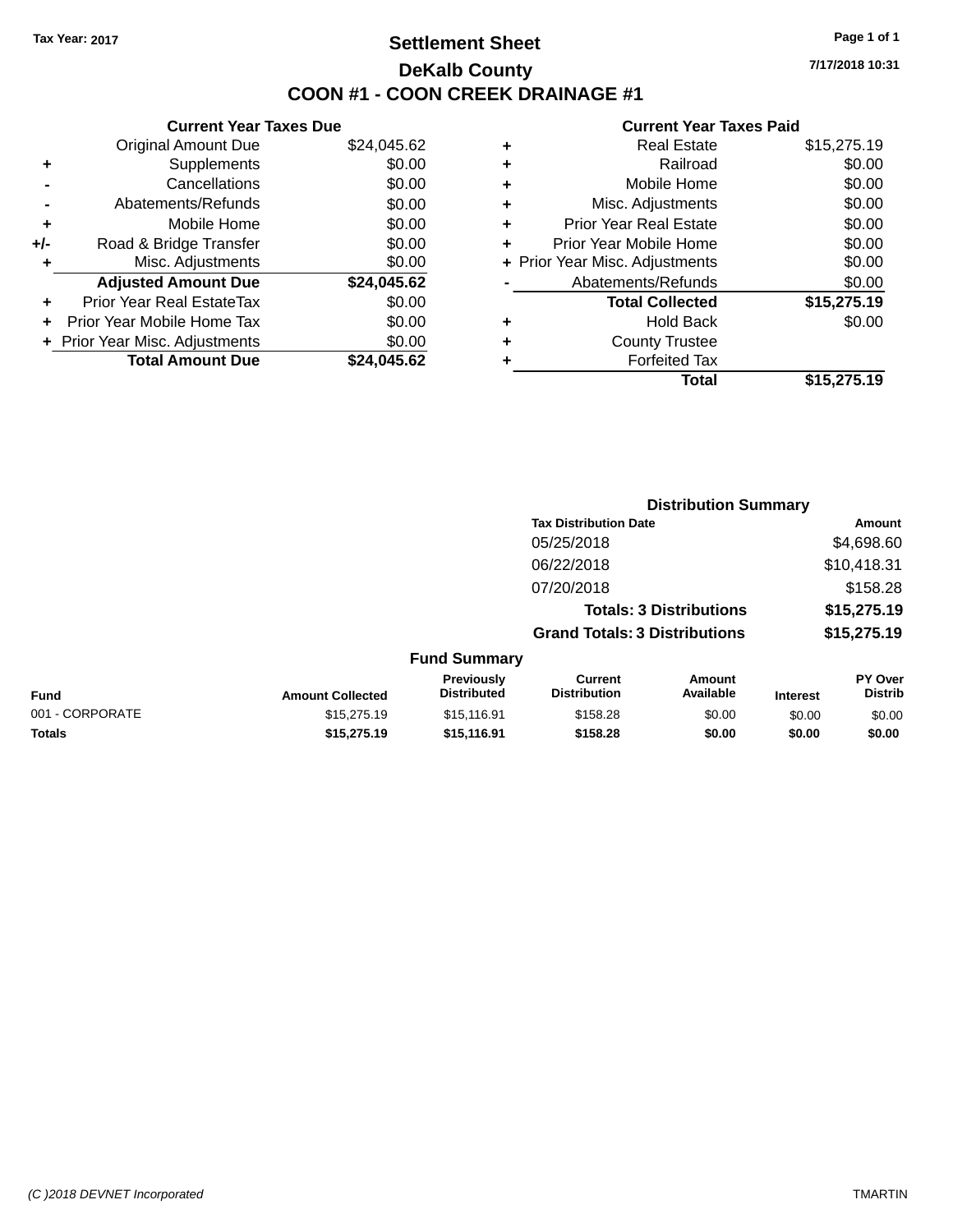### **Settlement Sheet Tax Year: 2017 Page 1 of 1 DeKalb County CO-PI #15 - CORTLAND PIERCE DRAINAGE**

**7/17/2018 10:31**

|     | <b>Current Year Taxes Due</b>  |        |
|-----|--------------------------------|--------|
|     | Original Amount Due            | \$0.00 |
|     | Supplements                    | \$0.00 |
|     | Cancellations                  | \$0.00 |
|     | Abatements/Refunds             | \$0.00 |
| ٠   | Mobile Home                    | \$0.00 |
| +/- | Road & Bridge Transfer         | \$0.00 |
|     | Misc. Adjustments              | \$0.00 |
|     | <b>Adjusted Amount Due</b>     | \$0.00 |
|     | Prior Year Real EstateTax      | \$0.00 |
|     | Prior Year Mobile Home Tax     | \$0.00 |
|     | + Prior Year Misc. Adjustments | \$0.00 |
|     | <b>Total Amount Due</b>        | \$0.00 |
|     |                                |        |

|   | <b>Real Estate</b>             | \$0.00 |
|---|--------------------------------|--------|
|   | Railroad                       | \$0.00 |
|   | Mobile Home                    | \$0.00 |
| ٠ | Misc. Adjustments              | \$0.00 |
| ٠ | Prior Year Real Estate         | \$0.00 |
| ٠ | Prior Year Mobile Home         | \$0.00 |
|   | + Prior Year Misc. Adjustments | \$0.00 |
|   | Abatements/Refunds             | \$0.00 |
|   | <b>Total Collected</b>         | \$0.00 |
|   | Hold Back                      | \$0.00 |
|   | <b>County Trustee</b>          |        |
|   | <b>Forfeited Tax</b>           |        |
|   | Total                          |        |

| <b>Fund Summary</b> |                         |                                         |                                |                     |                 |                                  |
|---------------------|-------------------------|-----------------------------------------|--------------------------------|---------------------|-----------------|----------------------------------|
| <b>Fund</b>         | <b>Amount Collected</b> | <b>Previously</b><br><b>Distributed</b> | Current<br><b>Distribution</b> | Amount<br>Available | <b>Interest</b> | <b>PY Over</b><br><b>Distrib</b> |
| 001 - CORPORATE     | \$0.00                  | \$0.00                                  | \$0.00                         | \$0.00              | \$0.00          | \$0.00                           |
| <b>Totals</b>       | \$0.00                  | \$0.00                                  | \$0.00                         | \$0.00              | \$0.00          | \$0.00                           |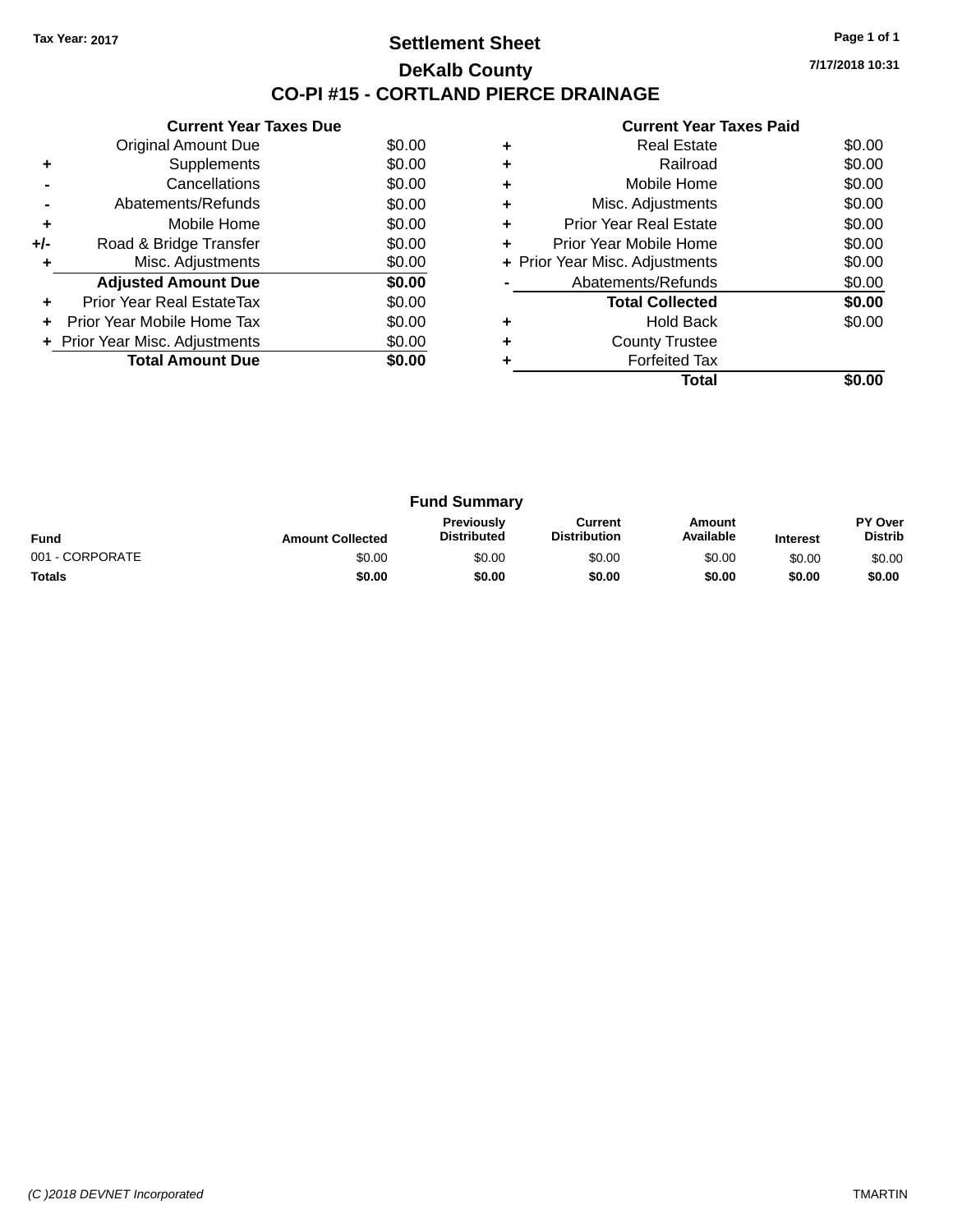## **Settlement Sheet Tax Year: 2017 Page 1 of 1 DeKalb County CO-SBA#5 - CORTLAND SBA #5**

**7/17/2018 10:31**

|     | <b>Current Year Taxes Due</b>    |        |
|-----|----------------------------------|--------|
|     | <b>Original Amount Due</b>       | \$0.00 |
| ٠   | Supplements                      | \$0.00 |
|     | Cancellations                    | \$0.00 |
|     | Abatements/Refunds               | \$0.00 |
| ٠   | Mobile Home                      | \$0.00 |
| +/- | Road & Bridge Transfer           | \$0.00 |
| ٠   | Misc. Adjustments                | \$0.00 |
|     | <b>Adjusted Amount Due</b>       | \$0.00 |
| ÷   | <b>Prior Year Real EstateTax</b> | \$0.00 |
| ٠   | Prior Year Mobile Home Tax       | \$0.00 |
|     | + Prior Year Misc. Adjustments   | \$0.00 |
|     | <b>Total Amount Due</b>          | \$0.00 |
|     |                                  |        |

|   | <b>Real Estate</b>             | \$0.00 |
|---|--------------------------------|--------|
| ٠ | Railroad                       | \$0.00 |
| ٠ | Mobile Home                    | \$0.00 |
| ٠ | Misc. Adjustments              | \$0.00 |
| ٠ | <b>Prior Year Real Estate</b>  | \$0.00 |
| ÷ | Prior Year Mobile Home         | \$0.00 |
|   | + Prior Year Misc. Adjustments | \$0.00 |
|   | Abatements/Refunds             | \$0.00 |
|   | <b>Total Collected</b>         | \$0.00 |
| ٠ | <b>Hold Back</b>               | \$0.00 |
| ٠ | <b>County Trustee</b>          |        |
|   | <b>Forfeited Tax</b>           |        |
|   | Total                          |        |

|                            |                         | <b>Fund Summary</b>                     |                                |                     |                 |                           |
|----------------------------|-------------------------|-----------------------------------------|--------------------------------|---------------------|-----------------|---------------------------|
| <b>Fund</b>                | <b>Amount Collected</b> | <b>Previously</b><br><b>Distributed</b> | Current<br><b>Distribution</b> | Amount<br>Available | <b>Interest</b> | PY Over<br><b>Distrib</b> |
| 023 - SPECIAL SERVICE AREA | \$0.00                  | \$0.00                                  | \$0.00                         | \$0.00              | \$0.00          | \$0.00                    |
| <b>Totals</b>              | \$0.00                  | \$0.00                                  | \$0.00                         | \$0.00              | \$0.00          | \$0.00                    |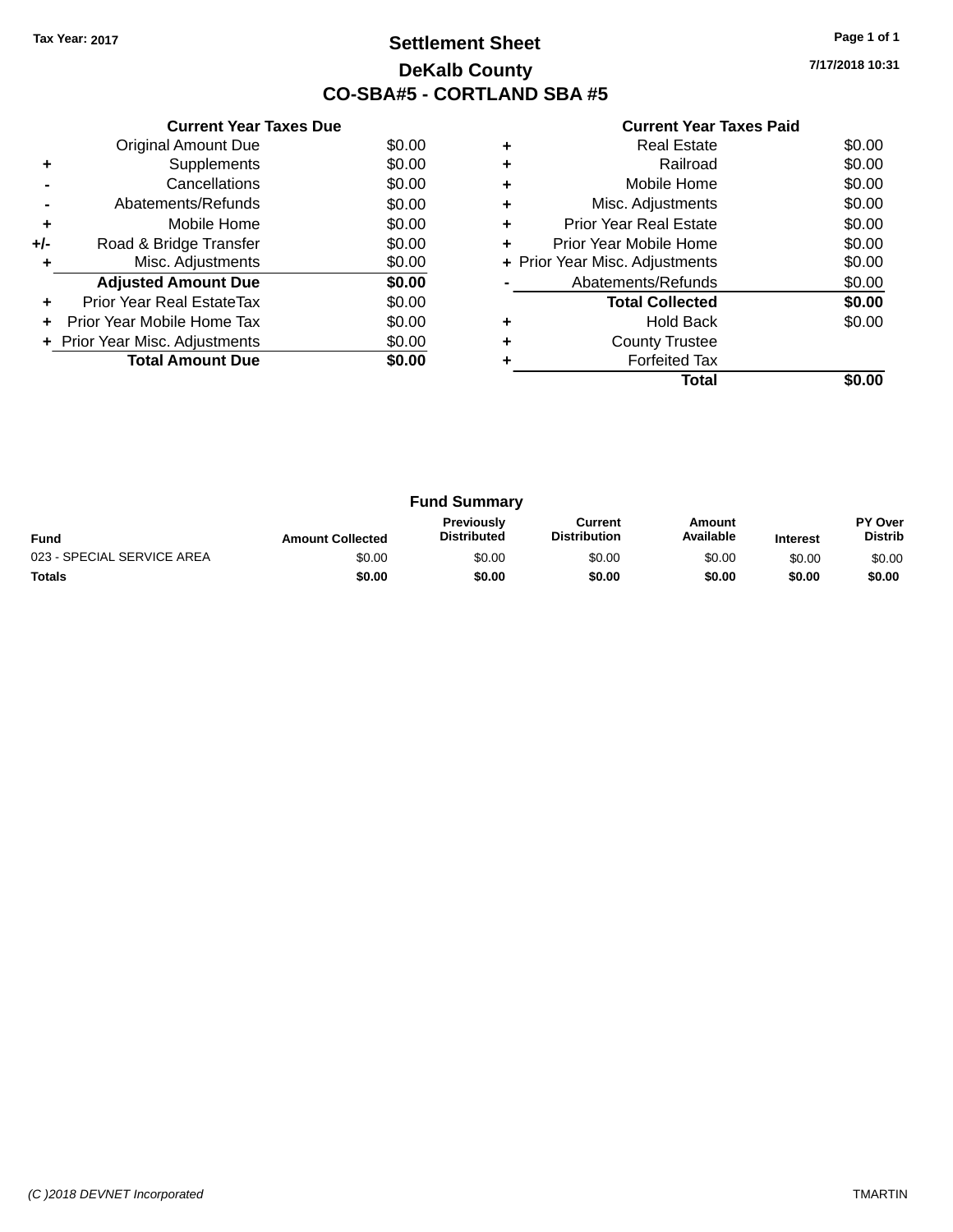## **Settlement Sheet Tax Year: 2017 Page 1 of 1 DeKalb County CO-SBA#6 - CORTLAND SBA #6**

**7/17/2018 10:31**

|     | <b>Current Year Taxes Due</b> |        |
|-----|-------------------------------|--------|
|     | <b>Original Amount Due</b>    | \$0.00 |
| ٠   | Supplements                   | \$0.00 |
|     | Cancellations                 | \$0.00 |
|     | Abatements/Refunds            | \$0.00 |
| ٠   | Mobile Home                   | \$0.00 |
| +/- | Road & Bridge Transfer        | \$0.00 |
| ٠   | Misc. Adjustments             | \$0.00 |
|     | <b>Adjusted Amount Due</b>    | \$0.00 |
| ÷   | Prior Year Real EstateTax     | \$0.00 |
|     | Prior Year Mobile Home Tax    | \$0.00 |
|     | Prior Year Misc. Adjustments  | \$0.00 |
|     | <b>Total Amount Due</b>       | \$0.00 |
|     |                               |        |

| <b>Real Estate</b>             | \$0.00 |
|--------------------------------|--------|
| Railroad                       | \$0.00 |
| Mobile Home                    | \$0.00 |
| Misc. Adjustments              | \$0.00 |
| <b>Prior Year Real Estate</b>  | \$0.00 |
| Prior Year Mobile Home         | \$0.00 |
| + Prior Year Misc. Adjustments | \$0.00 |
| Abatements/Refunds             | \$0.00 |
| <b>Total Collected</b>         | \$0.00 |
| <b>Hold Back</b>               | \$0.00 |
| <b>County Trustee</b>          |        |
| <b>Forfeited Tax</b>           |        |
| Total                          |        |
|                                |        |

|                            |                         | <b>Fund Summary</b>                     |                                |                     |                 |                           |
|----------------------------|-------------------------|-----------------------------------------|--------------------------------|---------------------|-----------------|---------------------------|
| <b>Fund</b>                | <b>Amount Collected</b> | <b>Previously</b><br><b>Distributed</b> | Current<br><b>Distribution</b> | Amount<br>Available | <b>Interest</b> | PY Over<br><b>Distrib</b> |
| 023 - SPECIAL SERVICE AREA | \$0.00                  | \$0.00                                  | \$0.00                         | \$0.00              | \$0.00          | \$0.00                    |
| <b>Totals</b>              | \$0.00                  | \$0.00                                  | \$0.00                         | \$0.00              | \$0.00          | \$0.00                    |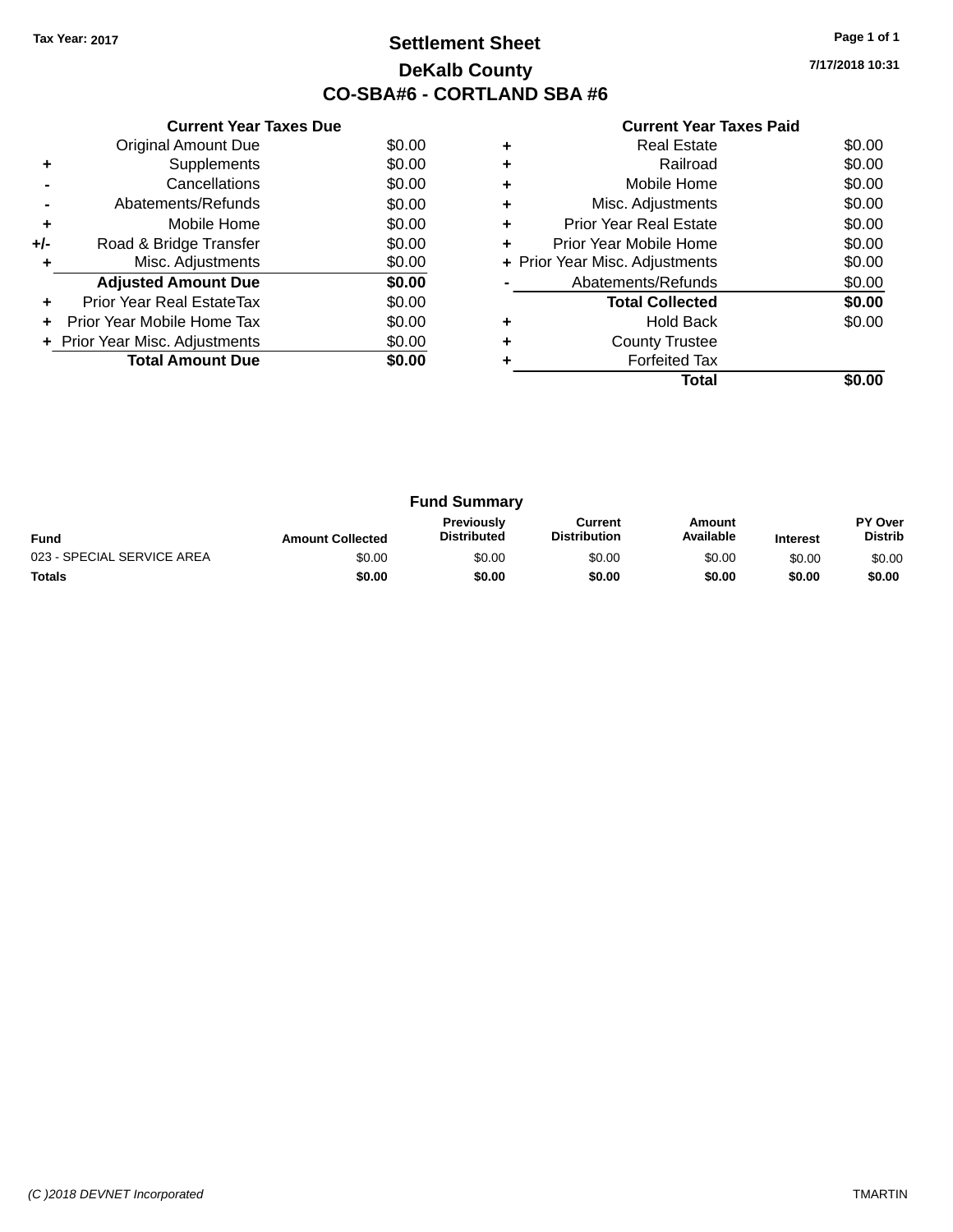## **Settlement Sheet Tax Year: 2017 Page 1 of 1 DeKalb County CO-SBA#9 - CORTLAND SBA #9**

**7/17/2018 10:31**

|       | <b>Current Year Taxes Due</b>  |              |   |                 |
|-------|--------------------------------|--------------|---|-----------------|
|       | <b>Original Amount Due</b>     | \$189,796.00 | ٠ |                 |
| ٠     | <b>Supplements</b>             | \$2,063.00   | ٠ |                 |
|       | Cancellations                  | \$2,063.00   | ٠ |                 |
|       | Abatements/Refunds             | \$0.00       | ٠ | Mi              |
|       | Mobile Home                    | \$0.00       |   | Prior Y         |
| $+/-$ | Road & Bridge Transfer         | \$0.00       |   | Prior Ye        |
|       | Misc. Adjustments              | \$0.00       |   | + Prior Year Mi |
|       | <b>Adjusted Amount Due</b>     | \$189,796.00 |   | Abate           |
|       | Prior Year Real EstateTax      | \$0.00       |   |                 |
| ÷     | Prior Year Mobile Home Tax     | \$0.00       |   |                 |
|       | + Prior Year Misc. Adjustments | \$0.00       |   |                 |
|       | <b>Total Amount Due</b>        | \$189,796.00 |   |                 |
|       |                                |              |   |                 |

|   | <b>Real Estate</b>             | \$97,992.50 |
|---|--------------------------------|-------------|
| ÷ | Railroad                       | \$0.00      |
|   | Mobile Home                    | \$0.00      |
| ٠ | Misc. Adjustments              | \$0.00      |
| ٠ | <b>Prior Year Real Estate</b>  | \$0.00      |
| ÷ | Prior Year Mobile Home         | \$0.00      |
|   | + Prior Year Misc. Adjustments | \$0.00      |
|   | Abatements/Refunds             | \$0.00      |
|   | <b>Total Collected</b>         | \$97,992.50 |
|   | <b>Hold Back</b>               | \$0.00      |
| ÷ | <b>County Trustee</b>          |             |
|   | <b>Forfeited Tax</b>           |             |
|   |                                |             |
|   | Total                          | \$97,992.50 |

|                            |                         |                                  |                                       | <b>Distribution Summary</b>    |                 |                           |
|----------------------------|-------------------------|----------------------------------|---------------------------------------|--------------------------------|-----------------|---------------------------|
|                            |                         |                                  | <b>Tax Distribution Date</b>          |                                |                 | Amount                    |
|                            |                         |                                  | 05/25/2018                            |                                |                 | \$6,189.00                |
|                            |                         |                                  | 06/22/2018                            |                                |                 | \$90,772.00               |
|                            |                         |                                  | 07/20/2018                            |                                |                 | \$1,031.50                |
|                            |                         |                                  |                                       | <b>Totals: 3 Distributions</b> |                 | \$97,992.50               |
|                            |                         |                                  | <b>Grand Totals: 3 Distributions</b>  |                                |                 | \$97,992.50               |
|                            |                         | <b>Fund Summary</b>              |                                       |                                |                 |                           |
| Fund                       | <b>Amount Collected</b> | Previously<br><b>Distributed</b> | <b>Current</b><br><b>Distribution</b> | Amount<br>Available            | <b>Interest</b> | PY Over<br><b>Distrib</b> |
| 023 - SPECIAL SERVICE AREA | \$97,992.50             | \$96,961.00                      | \$1,031.50                            | \$0.00                         | \$0.00          | \$0.00                    |
| <b>Totals</b>              | \$97,992.50             | \$96,961.00                      | \$1,031.50                            | \$0.00                         | \$0.00          | \$0.00                    |
|                            |                         |                                  |                                       |                                |                 |                           |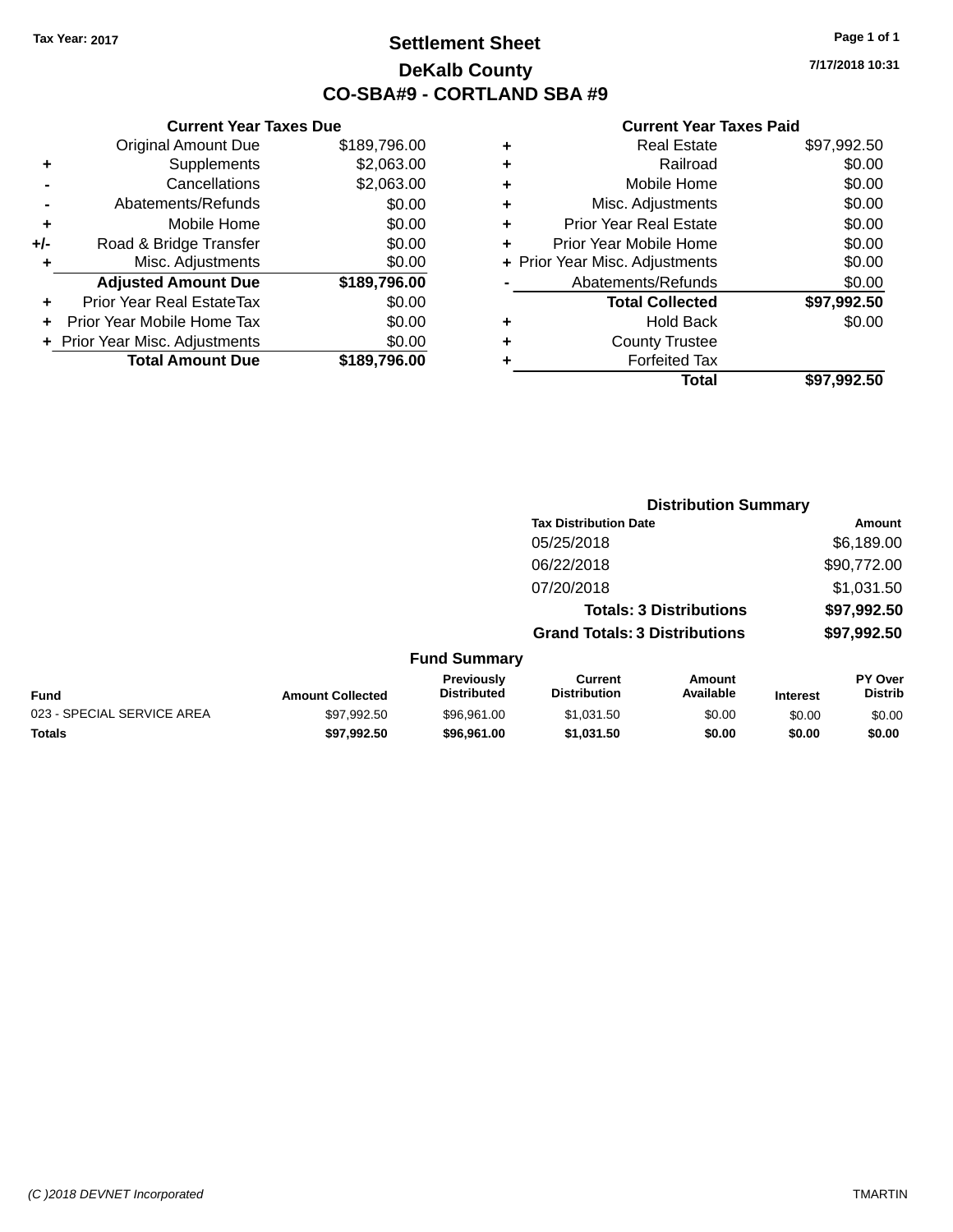## **Settlement Sheet Tax Year: 2017 Page 1 of 1 DeKalb County CO-SSA#1 - CORTLAND SBA #1**

**7/17/2018 10:31**

|     | <b>Current Year Taxes Due</b>  |              |   |              |
|-----|--------------------------------|--------------|---|--------------|
|     | <b>Original Amount Due</b>     | \$400,000.42 | ٠ |              |
|     | Supplements                    | \$1,716.74   | ٠ |              |
|     | Cancellations                  | \$1,716.74   | ٠ |              |
|     | Abatements/Refunds             | \$0.00       | ٠ |              |
|     | Mobile Home                    | \$0.00       |   | Pric         |
| +/- | Road & Bridge Transfer         | \$0.00       |   | Prior        |
| ٠   | Misc. Adjustments              | \$0.00       |   | + Prior Year |
|     | <b>Adjusted Amount Due</b>     | \$400,000.42 |   | Ab           |
|     | Prior Year Real EstateTax      | \$0.00       |   |              |
|     | Prior Year Mobile Home Tax     | \$0.00       | ٠ |              |
|     | + Prior Year Misc. Adjustments | \$0.00       |   |              |
|     | <b>Total Amount Due</b>        | \$400,000.42 |   |              |
|     |                                |              |   |              |

| <b>Real Estate</b>             | \$199,141.84 |
|--------------------------------|--------------|
| Railroad                       | \$0.00       |
| Mobile Home                    | \$0.00       |
| Misc. Adjustments              | \$0.00       |
| <b>Prior Year Real Estate</b>  | \$0.00       |
| Prior Year Mobile Home         | \$0.00       |
| + Prior Year Misc. Adjustments | \$0.00       |
| Abatements/Refunds             | \$0.00       |
| <b>Total Collected</b>         | \$199,141.84 |
| Hold Back                      | \$0.00       |
| <b>County Trustee</b>          |              |
| <b>Forfeited Tax</b>           |              |
| Total                          | \$199,141.84 |
|                                |              |

|                            |                         |                                  |                                       | <b>Distribution Summary</b>    |          |                                  |
|----------------------------|-------------------------|----------------------------------|---------------------------------------|--------------------------------|----------|----------------------------------|
|                            |                         |                                  | <b>Tax Distribution Date</b>          |                                |          | Amount                           |
|                            |                         |                                  | 05/25/2018                            |                                |          | \$12,017.18                      |
|                            |                         |                                  | 06/22/2018                            |                                |          | \$184,549.55                     |
|                            |                         |                                  | 07/20/2018                            |                                |          | \$2,575.11                       |
|                            |                         |                                  |                                       | <b>Totals: 3 Distributions</b> |          | \$199,141.84                     |
|                            |                         |                                  | <b>Grand Totals: 3 Distributions</b>  |                                |          | \$199,141.84                     |
|                            |                         | <b>Fund Summary</b>              |                                       |                                |          |                                  |
| <b>Fund</b>                | <b>Amount Collected</b> | Previously<br><b>Distributed</b> | <b>Current</b><br><b>Distribution</b> | Amount<br>Available            | Interest | <b>PY Over</b><br><b>Distrib</b> |
| 023 - SPECIAL SERVICE AREA | \$199,141.84            | \$196,566.73                     | \$2,575.11                            | \$0.00                         | \$0.00   | \$0.00                           |
| <b>Totals</b>              | \$199,141.84            | \$196,566.73                     | \$2,575.11                            | \$0.00                         | \$0.00   | \$0.00                           |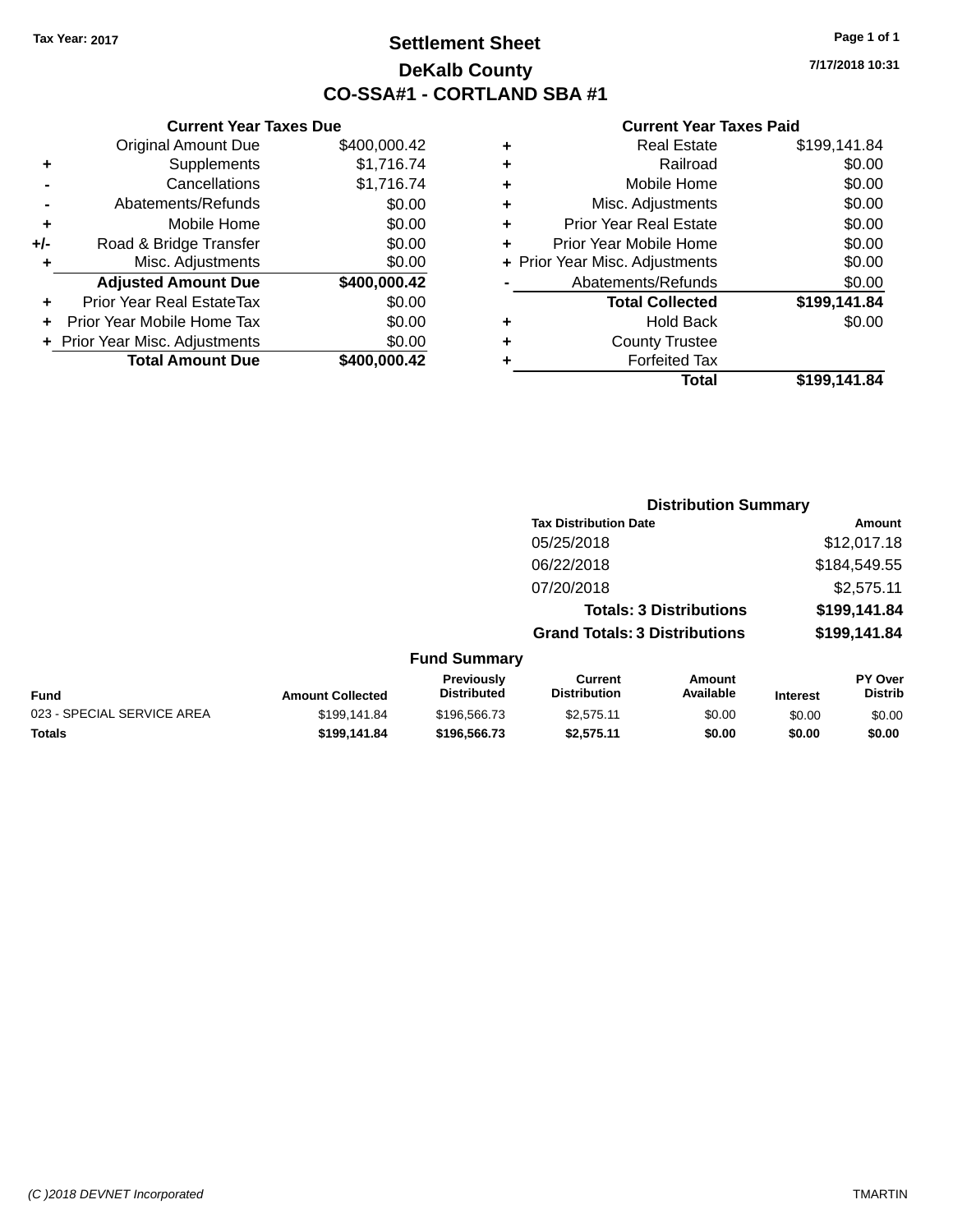## **Settlement Sheet Tax Year: 2017 Page 1 of 1 DeKalb County CO-SSA#4 - CORTLAND SBA #4**

**7/17/2018 10:31**

|     | <b>Current Year Taxes Due</b>  |        |
|-----|--------------------------------|--------|
|     | <b>Original Amount Due</b>     | \$0.00 |
| ٠   | Supplements                    | \$0.00 |
|     | Cancellations                  | \$0.00 |
|     | Abatements/Refunds             | \$0.00 |
| ÷   | Mobile Home                    | \$0.00 |
| +/- | Road & Bridge Transfer         | \$0.00 |
| ٠   | Misc. Adjustments              | \$0.00 |
|     | <b>Adjusted Amount Due</b>     | \$0.00 |
|     | Prior Year Real EstateTax      | \$0.00 |
| ÷   | Prior Year Mobile Home Tax     | \$0.00 |
|     | + Prior Year Misc. Adjustments | \$0.00 |
|     | <b>Total Amount Due</b>        | \$0.00 |
|     |                                |        |

|   | <b>Real Estate</b>             | \$0.00 |
|---|--------------------------------|--------|
| ٠ | Railroad                       | \$0.00 |
| ٠ | Mobile Home                    | \$0.00 |
| ÷ | Misc. Adjustments              | \$0.00 |
|   | <b>Prior Year Real Estate</b>  | \$0.00 |
| ÷ | Prior Year Mobile Home         | \$0.00 |
|   | + Prior Year Misc. Adjustments | \$0.00 |
|   | Abatements/Refunds             | \$0.00 |
|   | <b>Total Collected</b>         | \$0.00 |
| ٠ | <b>Hold Back</b>               | \$0.00 |
| ٠ | <b>County Trustee</b>          |        |
|   | <b>Forfeited Tax</b>           |        |
|   | Total                          |        |

| <b>Fund Summary</b>        |                         |                                         |                                |                     |                 |                           |
|----------------------------|-------------------------|-----------------------------------------|--------------------------------|---------------------|-----------------|---------------------------|
| <b>Fund</b>                | <b>Amount Collected</b> | <b>Previously</b><br><b>Distributed</b> | Current<br><b>Distribution</b> | Amount<br>Available | <b>Interest</b> | PY Over<br><b>Distrib</b> |
| 023 - SPECIAL SERVICE AREA | \$0.00                  | \$0.00                                  | \$0.00                         | \$0.00              | \$0.00          | \$0.00                    |
| <b>Totals</b>              | \$0.00                  | \$0.00                                  | \$0.00                         | \$0.00              | \$0.00          | \$0.00                    |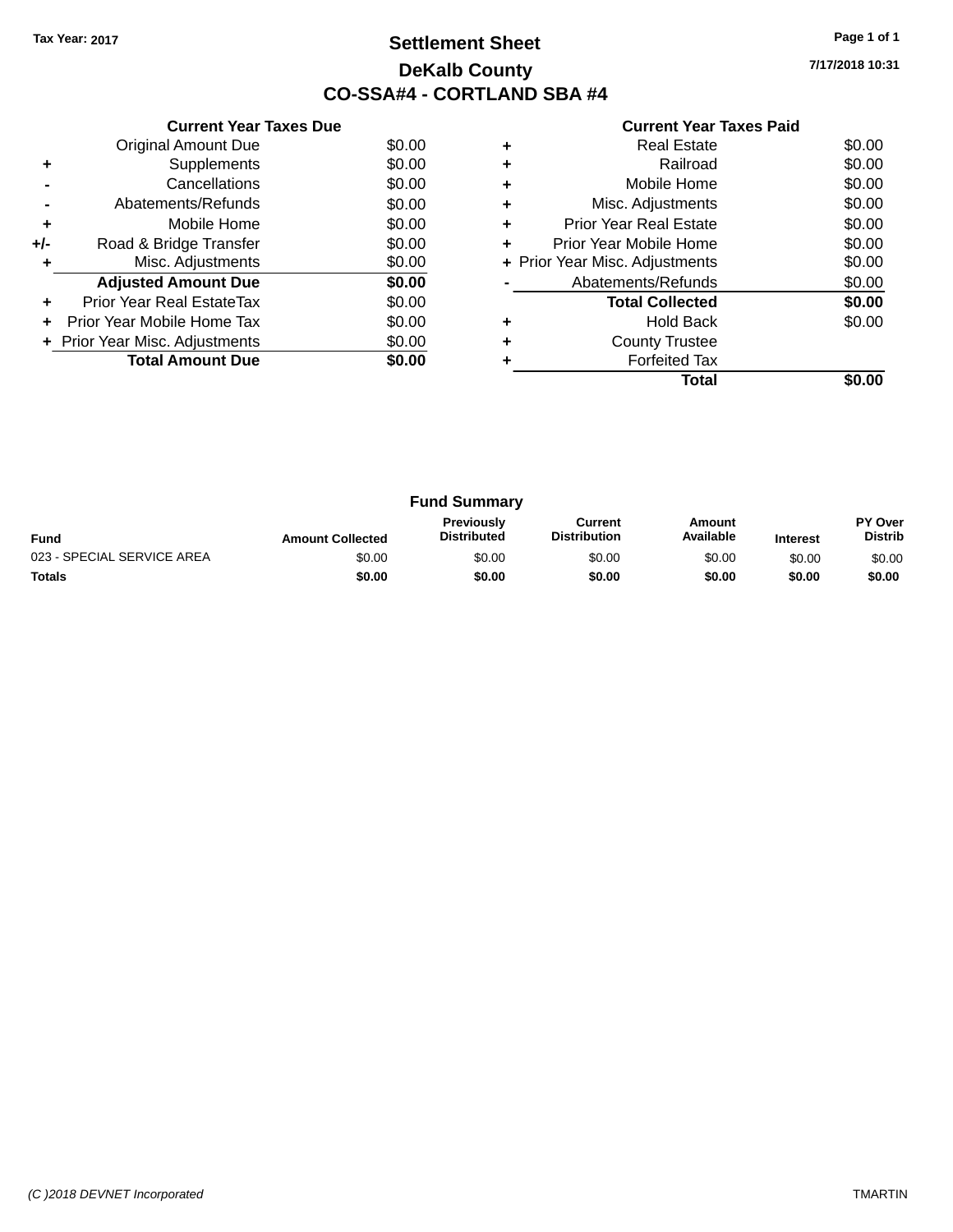## **Settlement Sheet Tax Year: 2017 Page 1 of 1 DeKalb County CO-SSA#7 - CORTLAND SBA #7**

**7/17/2018 10:31**

|     | <b>Current Year Taxes Due</b>  |        |
|-----|--------------------------------|--------|
|     | <b>Original Amount Due</b>     | \$0.00 |
| ٠   | Supplements                    | \$0.00 |
|     | Cancellations                  | \$0.00 |
|     | Abatements/Refunds             | \$0.00 |
| ÷   | Mobile Home                    | \$0.00 |
| +/- | Road & Bridge Transfer         | \$0.00 |
| ٠   | Misc. Adjustments              | \$0.00 |
|     | <b>Adjusted Amount Due</b>     | \$0.00 |
| ÷   | Prior Year Real EstateTax      | \$0.00 |
|     | Prior Year Mobile Home Tax     | \$0.00 |
|     | + Prior Year Misc. Adjustments | \$0.00 |
|     | <b>Total Amount Due</b>        | \$0.00 |
|     |                                |        |

|   | Real Estate                    | \$0.00 |
|---|--------------------------------|--------|
|   | Railroad                       | \$0.00 |
|   | Mobile Home                    | \$0.00 |
| ٠ | Misc. Adjustments              | \$0.00 |
| ٠ | <b>Prior Year Real Estate</b>  | \$0.00 |
| ٠ | Prior Year Mobile Home         | \$0.00 |
|   | + Prior Year Misc. Adjustments | \$0.00 |
|   | Abatements/Refunds             | \$0.00 |
|   | <b>Total Collected</b>         | \$0.00 |
|   | <b>Hold Back</b>               | \$0.00 |
|   | <b>County Trustee</b>          |        |
|   | <b>Forfeited Tax</b>           |        |
|   | Total                          |        |

| <b>Fund Summary</b>        |                         |                                         |                                |                     |                 |                                  |
|----------------------------|-------------------------|-----------------------------------------|--------------------------------|---------------------|-----------------|----------------------------------|
| <b>Fund</b>                | <b>Amount Collected</b> | <b>Previously</b><br><b>Distributed</b> | Current<br><b>Distribution</b> | Amount<br>Available | <b>Interest</b> | <b>PY Over</b><br><b>Distrib</b> |
| 023 - SPECIAL SERVICE AREA | \$0.00                  | \$0.00                                  | \$0.00                         | \$0.00              | \$0.00          | \$0.00                           |
| <b>Totals</b>              | \$0.00                  | \$0.00                                  | \$0.00                         | \$0.00              | \$0.00          | \$0.00                           |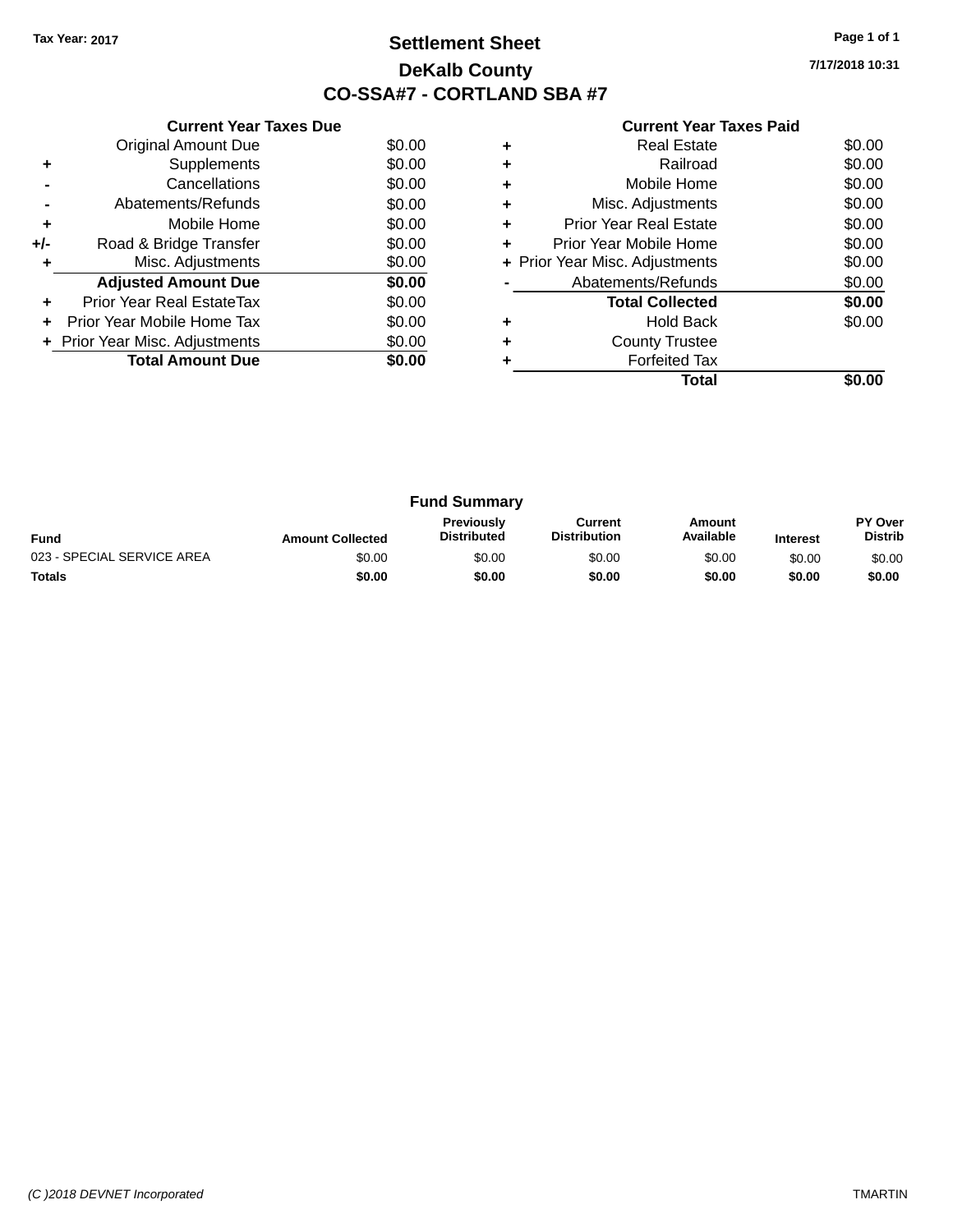## **Settlement Sheet Tax Year: 2017 Page 1 of 1 DeKalb County CO-SSA#8 - CORTLAND SBA #8**

**7/17/2018 10:31**

|     | <b>Current Year Taxes Due</b>  |        |
|-----|--------------------------------|--------|
|     | <b>Original Amount Due</b>     | \$0.00 |
| ٠   | Supplements                    | \$0.00 |
|     | Cancellations                  | \$0.00 |
|     | Abatements/Refunds             | \$0.00 |
| ٠   | Mobile Home                    | \$0.00 |
| +/- | Road & Bridge Transfer         | \$0.00 |
| ٠   | Misc. Adjustments              | \$0.00 |
|     | <b>Adjusted Amount Due</b>     | \$0.00 |
| ÷   | Prior Year Real EstateTax      | \$0.00 |
| ÷   | Prior Year Mobile Home Tax     | \$0.00 |
|     | + Prior Year Misc. Adjustments | \$0.00 |
|     | <b>Total Amount Due</b>        | \$0.00 |
|     |                                |        |

| ٠<br>÷ | <b>Real Estate</b><br>Railroad | \$0.00<br>\$0.00 |
|--------|--------------------------------|------------------|
|        |                                |                  |
| ٠      | Mobile Home                    | \$0.00           |
| ٠      | Misc. Adjustments              | \$0.00           |
| ٠      | Prior Year Real Estate         | \$0.00           |
| ٠      | Prior Year Mobile Home         | \$0.00           |
|        | + Prior Year Misc. Adjustments | \$0.00           |
|        | Abatements/Refunds             | \$0.00           |
|        | <b>Total Collected</b>         | \$0.00           |
| ٠      | <b>Hold Back</b>               | \$0.00           |
| ٠      | <b>County Trustee</b>          |                  |
|        | <b>Forfeited Tax</b>           |                  |
|        | Total                          |                  |

| <b>Fund Summary</b>        |                         |                                         |                                |                     |                 |                                  |
|----------------------------|-------------------------|-----------------------------------------|--------------------------------|---------------------|-----------------|----------------------------------|
| <b>Fund</b>                | <b>Amount Collected</b> | <b>Previously</b><br><b>Distributed</b> | Current<br><b>Distribution</b> | Amount<br>Available | <b>Interest</b> | <b>PY Over</b><br><b>Distrib</b> |
| 023 - SPECIAL SERVICE AREA | \$0.00                  | \$0.00                                  | \$0.00                         | \$0.00              | \$0.00          | \$0.00                           |
| <b>Totals</b>              | \$0.00                  | \$0.00                                  | \$0.00                         | \$0.00              | \$0.00          | \$0.00                           |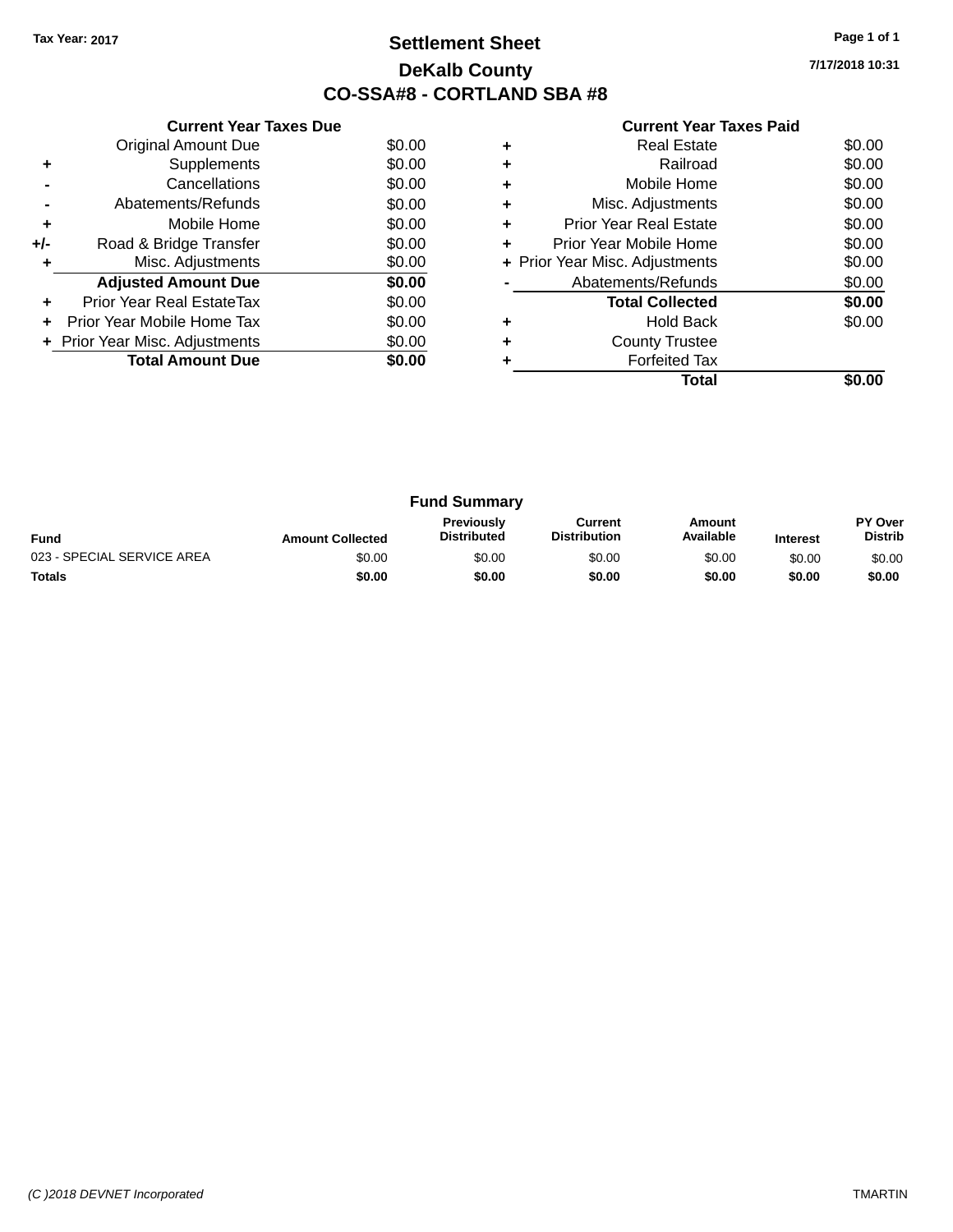## **Settlement Sheet Tax Year: 2017 Page 1 of 1 DeKalb County MA-DK #3 - MALTA DEKALB DRAINAGE #3**

|     | <b>Current Year Taxes Due</b>    |            |
|-----|----------------------------------|------------|
|     | <b>Original Amount Due</b>       | \$3,756.78 |
| ٠   | Supplements                      | \$0.00     |
|     | Cancellations                    | \$0.00     |
|     | Abatements/Refunds               | \$0.00     |
| ٠   | Mobile Home                      | \$0.00     |
| +/- | Road & Bridge Transfer           | \$0.00     |
| ٠   | Misc. Adjustments                | \$0.00     |
|     | <b>Adjusted Amount Due</b>       | \$3,756.78 |
| ٠   | <b>Prior Year Real EstateTax</b> | \$0.00     |
| ٠   | Prior Year Mobile Home Tax       | \$0.00     |
|     | + Prior Year Misc. Adjustments   | \$0.00     |
|     | <b>Total Amount Due</b>          | \$3,756.78 |

|   | <b>Real Estate</b>             | \$1,883.58 |
|---|--------------------------------|------------|
| ٠ | Railroad                       | \$0.00     |
| ٠ | Mobile Home                    | \$0.00     |
| ٠ | Misc. Adjustments              | \$0.00     |
| ٠ | <b>Prior Year Real Estate</b>  | \$0.00     |
| ٠ | Prior Year Mobile Home         | \$0.00     |
|   | + Prior Year Misc. Adjustments | \$0.00     |
|   | Abatements/Refunds             | \$0.00     |
|   | <b>Total Collected</b>         | \$1,883.58 |
| ٠ | <b>Hold Back</b>               | \$0.00     |
| ٠ | <b>County Trustee</b>          |            |
|   | <b>Forfeited Tax</b>           |            |
|   | Total                          | \$1.883.58 |
|   |                                |            |

|                 |                         |                                         | <b>Distribution Summary</b>           |                                |                 |                           |
|-----------------|-------------------------|-----------------------------------------|---------------------------------------|--------------------------------|-----------------|---------------------------|
|                 |                         |                                         | <b>Tax Distribution Date</b>          |                                |                 | <b>Amount</b>             |
|                 |                         |                                         | 05/25/2018                            |                                |                 | \$179.21                  |
|                 |                         |                                         | 06/22/2018                            |                                |                 | \$1,704.07                |
|                 |                         |                                         | 07/20/2018                            |                                |                 | \$0.30                    |
|                 |                         |                                         |                                       | <b>Totals: 3 Distributions</b> |                 | \$1,883.58                |
|                 |                         |                                         | <b>Grand Totals: 3 Distributions</b>  |                                |                 | \$1,883.58                |
|                 |                         | <b>Fund Summary</b>                     |                                       |                                |                 |                           |
| <b>Fund</b>     | <b>Amount Collected</b> | <b>Previously</b><br><b>Distributed</b> | <b>Current</b><br><b>Distribution</b> | Amount<br>Available            | <b>Interest</b> | PY Over<br><b>Distrib</b> |
| 001 - CORPORATE | \$1,883.58              | \$1,883.28                              | \$0.30                                | \$0.00                         | \$0.00          | \$0.00                    |
| <b>Totals</b>   | \$1,883.58              | \$1,883.28                              | \$0.30                                | \$0.00                         | \$0.00          | \$0.00                    |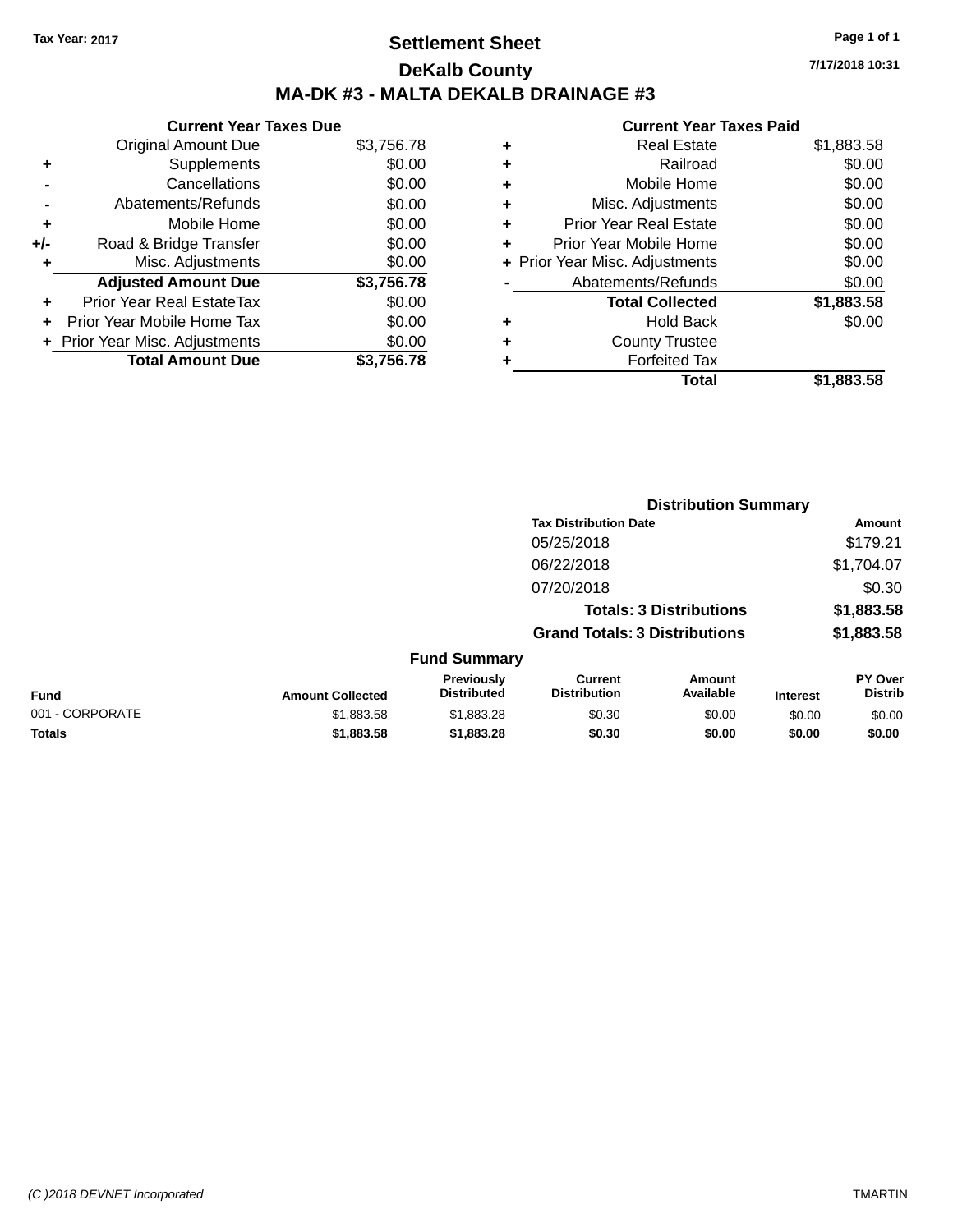## **Settlement Sheet Tax Year: 2017 Page 1 of 1 DeKalb County MAMIAFDK - MA-MI-AF-DK DRAINAGE #11**

**Current Year Taxes Due** Original Amount Due \$18,774.56 **+** Supplements \$0.00 **-** Cancellations \$0.00 **-** Abatements/Refunds \$0.00 **+** Mobile Home \$0.00 **+/-** Road & Bridge Transfer \$0.00 **+** Misc. Adjustments \$0.00 **Adjusted Amount Due \$18,774.56 +** Prior Year Real EstateTax \$0.00 **+** Prior Year Mobile Home Tax \$0.00

**+** Prior Year Misc. Adjustments  $$0.00$ 

**Total Amount Due \$18,774.56**

#### **Current Year Taxes Paid +** Real Estate \$10,723.34 **+** Railroad \$0.00 **+** Mobile Home \$0.00 **+** Misc. Adjustments \$0.00 **+** Prior Year Real Estate \$0.00 **+** Prior Year Mobile Home \$0.00 **+** Prior Year Misc. Adjustments  $$0.00$ Abatements/Refunds \$0.00 **Total Collected \$10,723.34 +** Hold Back \$0.00 **+** County Trustee **+** Forfeited Tax **Total \$10,723.34**

**Distribution Summary**

|                         |                                         |                                       |                     |                                                                                                        | Amount                           |
|-------------------------|-----------------------------------------|---------------------------------------|---------------------|--------------------------------------------------------------------------------------------------------|----------------------------------|
|                         |                                         | 05/25/2018                            |                     |                                                                                                        | \$2,753.90                       |
|                         |                                         | 06/22/2018                            |                     |                                                                                                        | \$7,925.94                       |
|                         |                                         | 07/20/2018                            |                     |                                                                                                        | \$43.50                          |
|                         |                                         |                                       |                     |                                                                                                        | \$10,723.34                      |
|                         |                                         |                                       |                     |                                                                                                        | \$10,723.34                      |
|                         |                                         |                                       |                     |                                                                                                        |                                  |
| <b>Amount Collected</b> | <b>Previously</b><br><b>Distributed</b> | <b>Current</b><br><b>Distribution</b> | Amount<br>Available | <b>Interest</b>                                                                                        | <b>PY Over</b><br><b>Distrib</b> |
| \$10,723.34             | \$10.679.84                             | \$43.50                               | \$0.00              | \$0.00                                                                                                 | \$0.00                           |
| \$10.723.34             | \$10,679.84                             | \$43.50                               | \$0.00              | \$0.00                                                                                                 | \$0.00                           |
|                         |                                         |                                       | <b>Fund Summary</b> | <b>Tax Distribution Date</b><br><b>Totals: 3 Distributions</b><br><b>Grand Totals: 3 Distributions</b> |                                  |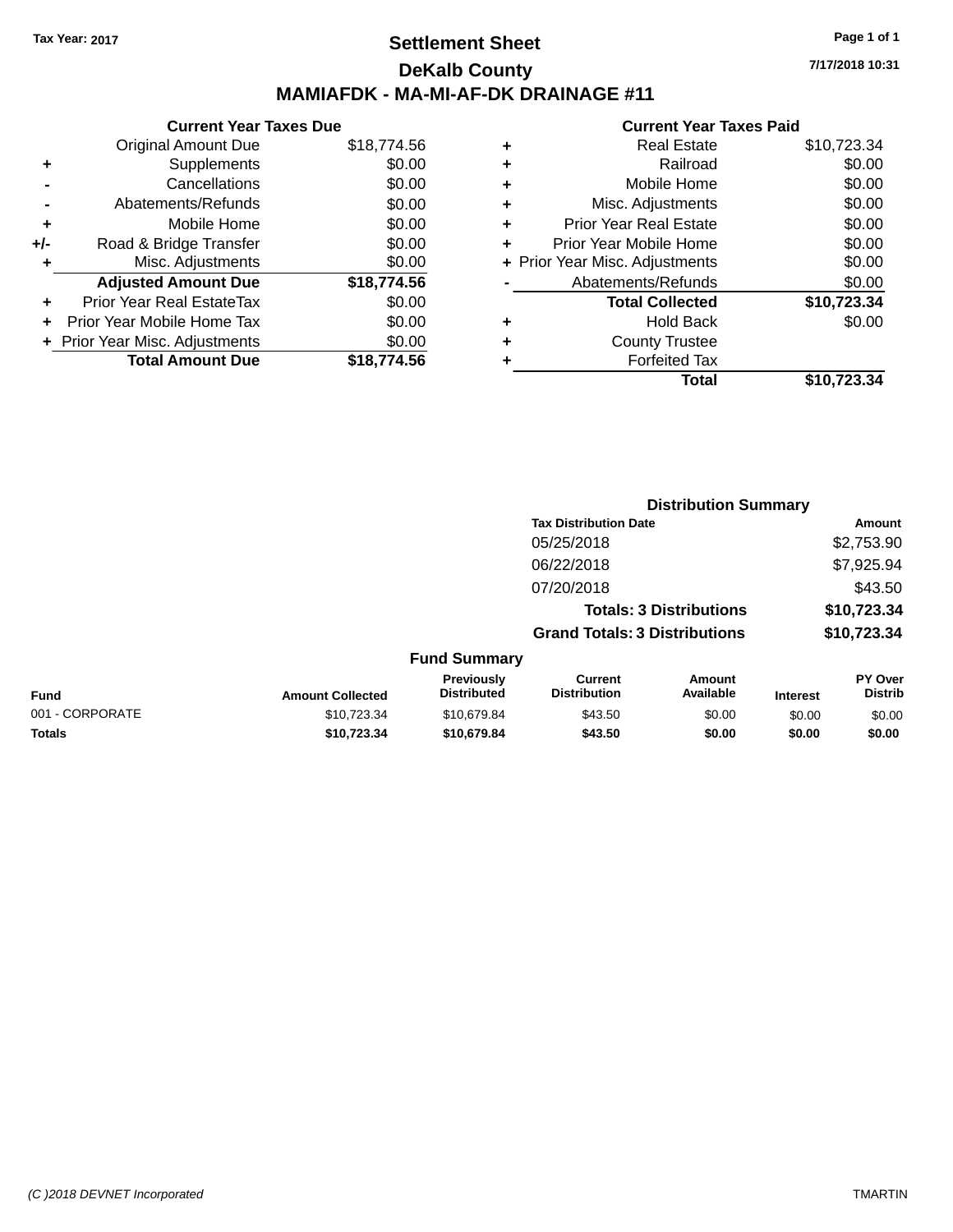## **Settlement Sheet Tax Year: 2017 Page 1 of 1 DeKalb County MY-DK #2 - MAYFIELD DEKALB DRAINAGE**

**7/17/2018 10:31**

|     | <b>Current Year Taxes Due</b>  |            |
|-----|--------------------------------|------------|
|     | <b>Original Amount Due</b>     | \$2,412.66 |
| ٠   | Supplements                    | \$0.00     |
|     | Cancellations                  | \$0.00     |
|     | Abatements/Refunds             | \$0.00     |
| ٠   | Mobile Home                    | \$0.00     |
| +/- | Road & Bridge Transfer         | \$0.00     |
|     | Misc. Adjustments              | \$0.00     |
|     | <b>Adjusted Amount Due</b>     | \$2,412.66 |
| ÷   | Prior Year Real EstateTax      | \$0.00     |
|     | Prior Year Mobile Home Tax     | \$0.00     |
|     | + Prior Year Misc. Adjustments | \$0.00     |
|     | <b>Total Amount Due</b>        | \$2.412.66 |

|   | <b>Real Estate</b>             | \$1,413.87 |
|---|--------------------------------|------------|
| ٠ | Railroad                       | \$0.00     |
| ٠ | Mobile Home                    | \$0.00     |
| ٠ | Misc. Adjustments              | \$0.00     |
| ٠ | <b>Prior Year Real Estate</b>  | \$0.00     |
|   | Prior Year Mobile Home         | \$0.00     |
|   | + Prior Year Misc. Adjustments | \$0.00     |
|   | Abatements/Refunds             | \$0.00     |
|   | <b>Total Collected</b>         | \$1,413.87 |
| ٠ | <b>Hold Back</b>               | \$0.00     |
|   | <b>County Trustee</b>          |            |
| ٠ | <b>Forfeited Tax</b>           |            |
|   | Total                          | \$1.413.87 |
|   |                                |            |

|                 |                         |                                  | <b>Distribution Summary</b>           |                                |                 |                           |  |
|-----------------|-------------------------|----------------------------------|---------------------------------------|--------------------------------|-----------------|---------------------------|--|
|                 |                         |                                  | <b>Tax Distribution Date</b>          |                                |                 | Amount                    |  |
|                 |                         |                                  | 05/25/2018                            |                                |                 | \$120.15                  |  |
|                 |                         |                                  | 06/22/2018                            |                                |                 | \$1,293.72                |  |
|                 |                         |                                  |                                       | <b>Totals: 2 Distributions</b> |                 | \$1,413.87                |  |
|                 |                         |                                  | <b>Grand Totals: 2 Distributions</b>  |                                |                 | \$1,413.87                |  |
|                 |                         | <b>Fund Summary</b>              |                                       |                                |                 |                           |  |
| <b>Fund</b>     | <b>Amount Collected</b> | Previously<br><b>Distributed</b> | <b>Current</b><br><b>Distribution</b> | Amount<br>Available            | <b>Interest</b> | PY Over<br><b>Distrib</b> |  |
| 001 - CORPORATE | \$1,413.87              | \$1,413.87                       | \$0.00                                | \$0.00                         | \$0.00          | \$0.00                    |  |
| <b>Totals</b>   | \$1,413.87              | \$1,413.87                       | \$0.00                                | \$0.00                         | \$0.00          | \$0.00                    |  |
|                 |                         |                                  |                                       |                                |                 |                           |  |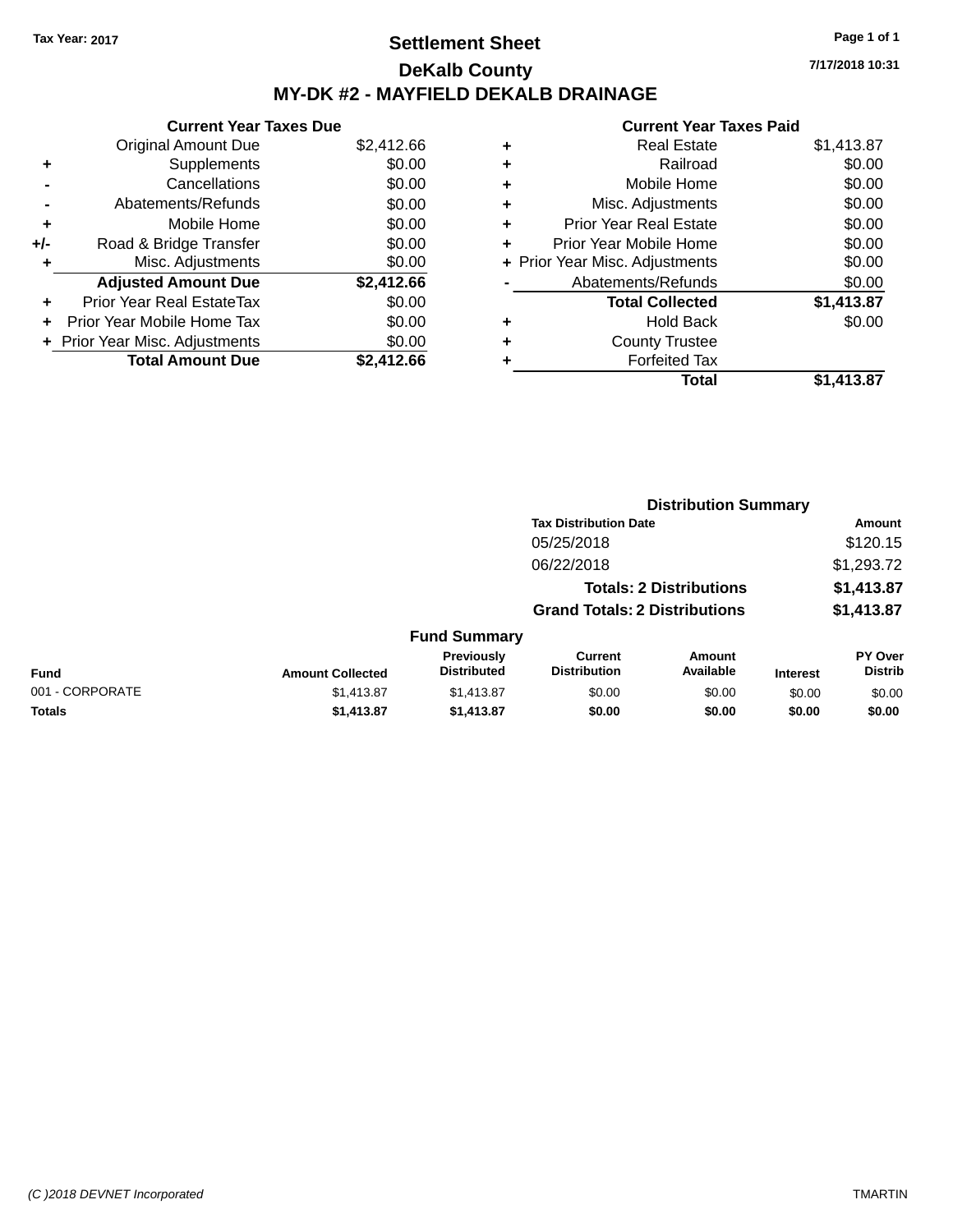## **Settlement Sheet Tax Year: 2017 Page 1 of 1 DeKalb County NO-LR-SA # - NO-LR-SA DRAINAGE #10**

**7/17/2018 10:31**

#### **Current Year Taxes Paid**

|     | <b>Current Year Taxes Due</b>  |             |
|-----|--------------------------------|-------------|
|     | <b>Original Amount Due</b>     | \$50,220.36 |
| ٠   | Supplements                    | \$297.42    |
|     | Cancellations                  | \$297.42    |
|     | Abatements/Refunds             | \$0.00      |
| ٠   | Mobile Home                    | \$0.00      |
| +/- | Road & Bridge Transfer         | \$0.00      |
| ٠   | Misc. Adjustments              | \$0.00      |
|     | <b>Adjusted Amount Due</b>     | \$50,220.36 |
| ÷   | Prior Year Real EstateTax      | \$0.00      |
| ÷   | Prior Year Mobile Home Tax     | \$0.00      |
|     | + Prior Year Misc. Adjustments | \$118.86    |
|     | <b>Total Amount Due</b>        | \$50.339.22 |

| ٠ | <b>Real Estate</b>             | \$30,409.66 |
|---|--------------------------------|-------------|
| ٠ | Railroad                       | \$0.00      |
| ٠ | Mobile Home                    | \$0.00      |
| ٠ | Misc. Adjustments              | \$0.00      |
| ٠ | <b>Prior Year Real Estate</b>  | \$0.00      |
| ٠ | Prior Year Mobile Home         | \$0.00      |
|   | + Prior Year Misc. Adjustments | \$118.86    |
|   | Abatements/Refunds             | \$0.00      |
|   | <b>Total Collected</b>         | \$30,528.52 |
| ٠ | <b>Hold Back</b>               | \$0.00      |
| ٠ | <b>County Trustee</b>          |             |
| ٠ | <b>Forfeited Tax</b>           |             |
|   | <b>Total</b>                   | \$30,528.52 |
|   |                                |             |

|                                          |                                                  |                                                       | <b>Distribution Summary</b>                    |                                |                 |                           |  |
|------------------------------------------|--------------------------------------------------|-------------------------------------------------------|------------------------------------------------|--------------------------------|-----------------|---------------------------|--|
|                                          |                                                  |                                                       | <b>Tax Distribution Date</b>                   |                                |                 | Amount                    |  |
|                                          |                                                  |                                                       | 05/25/2018                                     |                                |                 | \$7,127.39                |  |
|                                          |                                                  |                                                       | 06/22/2018                                     |                                |                 | \$22,461.83               |  |
|                                          |                                                  |                                                       | 07/20/2018                                     |                                |                 | \$939.30                  |  |
|                                          |                                                  |                                                       |                                                | <b>Totals: 3 Distributions</b> |                 | \$30,528.52               |  |
|                                          |                                                  |                                                       | <b>Grand Totals: 3 Distributions</b>           |                                |                 | \$30,528.52               |  |
|                                          |                                                  | <b>Fund Summary</b>                                   |                                                |                                |                 |                           |  |
| <b>Fund</b>                              | <b>Amount Collected</b>                          | <b>Previously</b><br><b>Distributed</b>               | <b>Current</b><br><b>Distribution</b>          | Amount<br>Available            | <b>Interest</b> | PY Over<br><b>Distrib</b> |  |
| 001 - CORPORATE                          | \$30,528.52                                      | \$29,589.22                                           | \$939.30                                       | \$0.00                         | \$0.00          | \$0.00                    |  |
| Totals                                   | \$30,528.52                                      | \$29,589.22                                           | \$939.30                                       | \$0.00                         | \$0.00          | \$0.00                    |  |
|                                          |                                                  | <b>Miscellaneous Adjustment Detail</b>                |                                                |                                |                 |                           |  |
| <u>Year Source</u><br>2016 DR - Drainage | <b>Account Type</b><br><b>Back Tax Collected</b> | <b>Amount Adjustment Description</b>                  | \$29.76 DOBSON REDEMPTION 19-26-481-012 by TBA |                                |                 |                           |  |
| 2016 DR - Drainage                       | <b>Back Tax Collected</b>                        | \$89.10 CHICAGO TITLE LAND TR CO 19-26-484-016 by TBA |                                                |                                |                 |                           |  |

**Totals \$118.86 2 entries**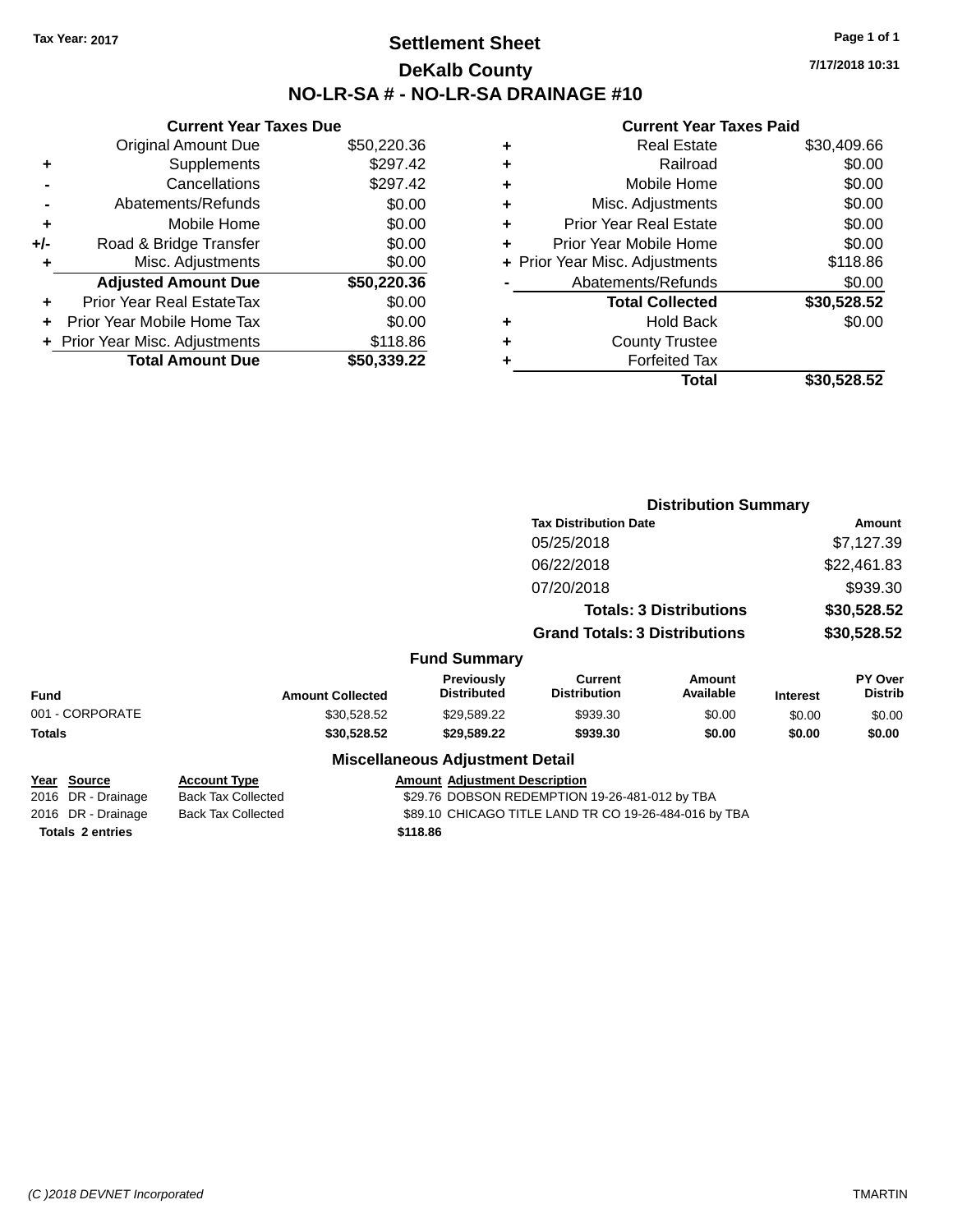## **Settlement Sheet Tax Year: 2017 Page 1 of 1 DeKalb County NORMAL #13 - NORMAL DRAINAGE DISTRICT**

**Current Year Taxes Due** Original Amount Due \$0.00<br>Supplements \$0.00 **+** Supplements **-** Cancellations \$0.00 **-** Abatements/Refunds \$0.00 **+** Mobile Home \$0.00 **+/-** Road & Bridge Transfer \$0.00<br> **+** Misc. Adjustments \$0.00 **+** Misc. Adjustments Adjusted Amount Due \$0.00 **+** Prior Year Real EstateTax \$0.00 **+** Prior Year Mobile Home Tax \$0.00 **+ Prior Year Misc. Adjustments**  $$0.00$ **Total Amount Due \$0.00** 

|   | <b>Current Year Taxes Paid</b> |        |
|---|--------------------------------|--------|
| ٠ | <b>Real Estate</b>             | \$0.00 |
| ٠ | Railroad                       | \$0.00 |
| ٠ | Mobile Home                    | \$0.00 |
|   | Misc. Adjustments              | \$0.00 |
| ٠ | <b>Prior Year Real Estate</b>  | \$0.00 |
| ٠ | Prior Year Mobile Home         | \$0.00 |
|   | + Prior Year Misc. Adjustments | \$0.00 |
|   | Abatements/Refunds             | \$0.00 |
|   | <b>Total Collected</b>         | \$0.00 |
| ٠ | Hold Back                      | \$0.00 |
| ٠ | <b>County Trustee</b>          |        |
|   | <b>Forfeited Tax</b>           |        |
|   | Total                          |        |

| <b>Fund Summary</b> |                         |                                         |                                |                     |                 |                                  |
|---------------------|-------------------------|-----------------------------------------|--------------------------------|---------------------|-----------------|----------------------------------|
| <b>Fund</b>         | <b>Amount Collected</b> | <b>Previously</b><br><b>Distributed</b> | Current<br><b>Distribution</b> | Amount<br>Available | <b>Interest</b> | <b>PY Over</b><br><b>Distrib</b> |
| 001 - CORPORATE     | \$0.00                  | \$0.00                                  | \$0.00                         | \$0.00              | \$0.00          | \$0.00                           |
| <b>Totals</b>       | \$0.00                  | \$0.00                                  | \$0.00                         | \$0.00              | \$0.00          | \$0.00                           |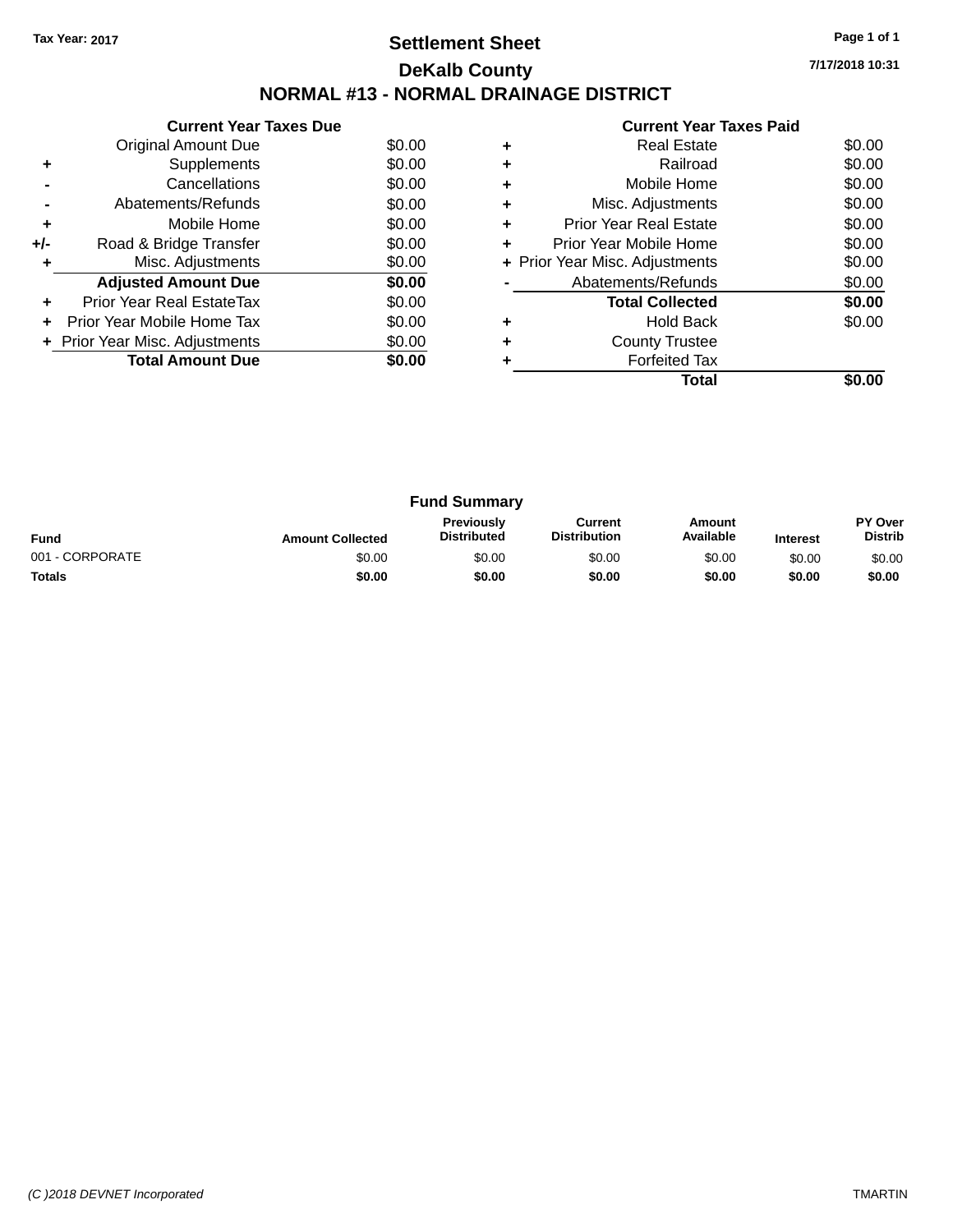## **Settlement Sheet Tax Year: 2017 Page 1 of 1 DeKalb County SH-MI #6 - SHABBONA/MILAN DRAINAGE**

**7/17/2018 10:31**

|     | <b>Current Year Taxes Due</b>  |             |
|-----|--------------------------------|-------------|
|     | <b>Original Amount Due</b>     | \$10,910.60 |
| ٠   | Supplements                    | \$0.00      |
|     | Cancellations                  | \$0.00      |
|     | Abatements/Refunds             | \$0.00      |
| ÷   | Mobile Home                    | \$0.00      |
| +/- | Road & Bridge Transfer         | \$0.00      |
|     | Misc. Adjustments              | \$0.00      |
|     | <b>Adjusted Amount Due</b>     | \$10,910.60 |
| ٠   | Prior Year Real EstateTax      | \$0.00      |
|     | Prior Year Mobile Home Tax     | \$0.00      |
|     | + Prior Year Misc. Adjustments | \$0.00      |
|     | <b>Total Amount Due</b>        | \$10,910.60 |
|     |                                |             |

|   | <b>Real Estate</b>             | \$6,797.58 |
|---|--------------------------------|------------|
| ٠ | Railroad                       | \$0.00     |
| ٠ | Mobile Home                    | \$0.00     |
| ٠ | Misc. Adjustments              | \$0.00     |
| ٠ | <b>Prior Year Real Estate</b>  | \$0.00     |
| ٠ | Prior Year Mobile Home         | \$0.00     |
|   | + Prior Year Misc. Adjustments | \$0.00     |
|   | Abatements/Refunds             | \$0.00     |
|   | <b>Total Collected</b>         | \$6,797.58 |
| ٠ | <b>Hold Back</b>               | \$0.00     |
| ٠ | <b>County Trustee</b>          |            |
| ٠ | <b>Forfeited Tax</b>           |            |
|   | Total                          | \$6,797.58 |
|   |                                |            |

|                 |                         |                                  |                                       | <b>Distribution Summary</b>    |                 |                           |
|-----------------|-------------------------|----------------------------------|---------------------------------------|--------------------------------|-----------------|---------------------------|
|                 |                         |                                  | <b>Tax Distribution Date</b>          |                                |                 | Amount                    |
|                 |                         |                                  | 05/25/2018                            |                                |                 | \$643.18                  |
|                 |                         |                                  | 06/22/2018                            |                                |                 | \$5,984.08                |
|                 |                         |                                  | 07/20/2018                            |                                |                 | \$170.32                  |
|                 |                         |                                  |                                       | <b>Totals: 3 Distributions</b> |                 | \$6,797.58                |
|                 |                         |                                  | <b>Grand Totals: 3 Distributions</b>  |                                |                 | \$6,797.58                |
|                 |                         | <b>Fund Summary</b>              |                                       |                                |                 |                           |
| <b>Fund</b>     | <b>Amount Collected</b> | Previously<br><b>Distributed</b> | <b>Current</b><br><b>Distribution</b> | Amount<br>Available            | <b>Interest</b> | PY Over<br><b>Distrib</b> |
| 001 - CORPORATE | \$6,797.58              | \$6,627.26                       | \$170.32                              | \$0.00                         | \$0.00          | \$0.00                    |
| <b>Totals</b>   | \$6,797.58              | \$6,627.26                       | \$170.32                              | \$0.00                         | \$0.00          | \$0.00                    |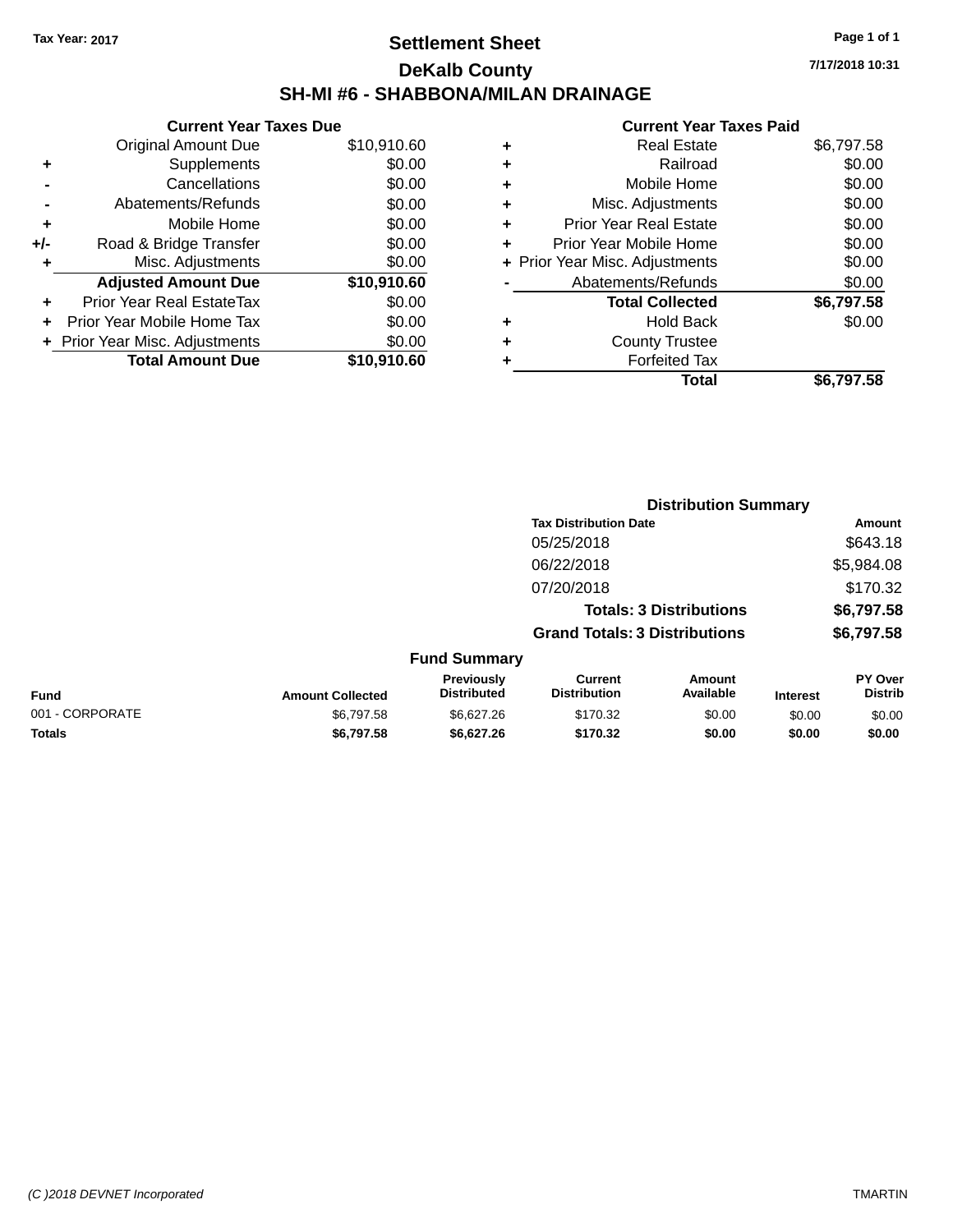## **Settlement Sheet Tax Year: 2017 Page 1 of 1 DeKalb County SQ GR #12 - SQUAW GROVE DRAINAGE**

**7/17/2018 10:31**

|     | <b>Current Year Taxes Due</b>     |            |
|-----|-----------------------------------|------------|
|     | <b>Original Amount Due</b>        | \$7,028.28 |
| ÷   | Supplements                       | \$0.00     |
|     | Cancellations                     | \$0.00     |
|     | Abatements/Refunds                | \$0.00     |
| ٠   | Mobile Home                       | \$0.00     |
| +/- | Road & Bridge Transfer            | \$0.00     |
|     | Misc. Adjustments                 | \$0.00     |
|     | <b>Adjusted Amount Due</b>        | \$7,028.28 |
| ÷   | Prior Year Real EstateTax         | \$0.00     |
| ÷   | <b>Prior Year Mobile Home Tax</b> | \$0.00     |
|     | + Prior Year Misc. Adjustments    | \$0.00     |
|     | <b>Total Amount Due</b>           | \$7.028.28 |

| ٠ | <b>Real Estate</b>             | \$4,236.12 |
|---|--------------------------------|------------|
| ٠ | Railroad                       | \$0.00     |
| ٠ | Mobile Home                    | \$0.00     |
| ٠ | Misc. Adjustments              | \$0.00     |
| ٠ | <b>Prior Year Real Estate</b>  | \$0.00     |
| ٠ | Prior Year Mobile Home         | \$0.00     |
|   | + Prior Year Misc. Adjustments | \$0.00     |
|   | Abatements/Refunds             | \$0.00     |
|   | <b>Total Collected</b>         | \$4,236.12 |
| ٠ | Hold Back                      | \$0.00     |
| ٠ | <b>County Trustee</b>          |            |
| ٠ | <b>Forfeited Tax</b>           |            |
|   | Total                          | \$4,236.12 |
|   |                                |            |

|                 |                         | <b>Distribution Summary</b>      |                                       |                                |                 |                                  |
|-----------------|-------------------------|----------------------------------|---------------------------------------|--------------------------------|-----------------|----------------------------------|
|                 |                         |                                  | <b>Tax Distribution Date</b>          |                                |                 | Amount                           |
|                 |                         |                                  | 06/22/2018                            |                                |                 | \$4,236.12                       |
|                 |                         |                                  |                                       | <b>Totals: 1 Distributions</b> |                 | \$4,236.12                       |
|                 |                         |                                  | <b>Grand Totals: 1 Distributions</b>  |                                |                 | \$4,236.12                       |
|                 |                         | <b>Fund Summary</b>              |                                       |                                |                 |                                  |
| <b>Fund</b>     | <b>Amount Collected</b> | Previously<br><b>Distributed</b> | <b>Current</b><br><b>Distribution</b> | Amount<br>Available            | <b>Interest</b> | <b>PY Over</b><br><b>Distrib</b> |
| 001 - CORPORATE | \$4,236.12              | \$4,236.12                       | \$0.00                                | \$0.00                         | \$0.00          | \$0.00                           |
| <b>Totals</b>   | \$4,236.12              | \$4,236.12                       | \$0.00                                | \$0.00                         | \$0.00          | \$0.00                           |
|                 |                         |                                  |                                       |                                |                 |                                  |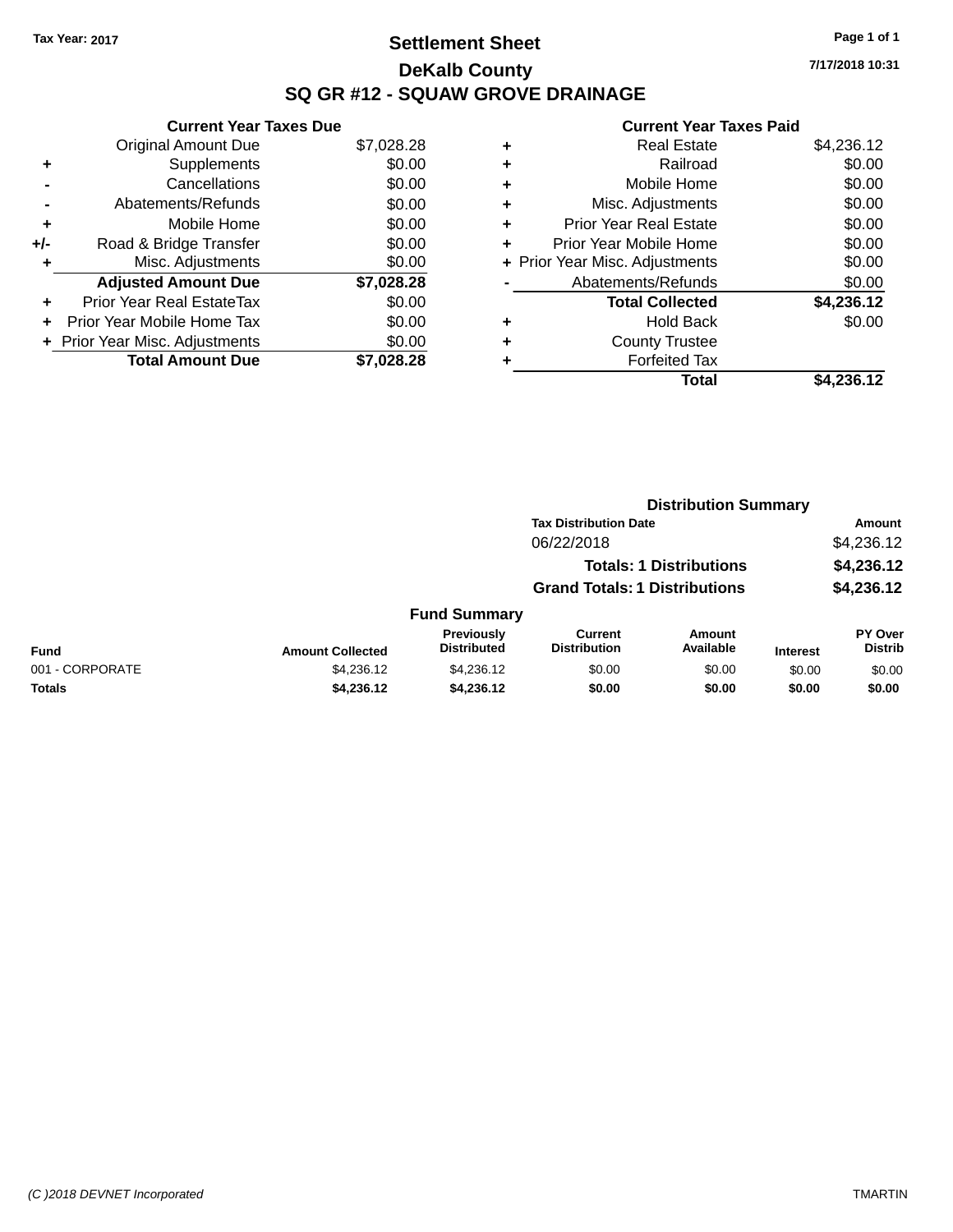### **Settlement Sheet Tax Year: 2017 Page 1 of 1 DeKalb County VG-CO #16 - VIRGIL CORTLAND DRAIN #16**

**7/17/2018 10:31**

|     | <b>Current Year Taxes Due</b>  |             |  |  |  |  |
|-----|--------------------------------|-------------|--|--|--|--|
|     | <b>Original Amount Due</b>     | \$18,320.14 |  |  |  |  |
| ٠   | Supplements                    | \$80.00     |  |  |  |  |
|     | Cancellations                  | \$80.00     |  |  |  |  |
|     | Abatements/Refunds             | \$0.00      |  |  |  |  |
| ٠   | Mobile Home                    | \$0.00      |  |  |  |  |
| +/- | Road & Bridge Transfer         | \$0.00      |  |  |  |  |
|     | Misc. Adjustments              | \$0.00      |  |  |  |  |
|     | <b>Adjusted Amount Due</b>     | \$18,320.14 |  |  |  |  |
| ÷   | Prior Year Real EstateTax      | \$0.00      |  |  |  |  |
| ÷   | Prior Year Mobile Home Tax     | \$0.00      |  |  |  |  |
|     | + Prior Year Misc. Adjustments | \$0.00      |  |  |  |  |
|     | <b>Total Amount Due</b>        | \$18,320.14 |  |  |  |  |

| ٠ | <b>Real Estate</b>             | \$11,267.61 |
|---|--------------------------------|-------------|
| ٠ | Railroad                       | \$0.00      |
| ٠ | Mobile Home                    | \$0.00      |
| ٠ | Misc. Adjustments              | \$0.00      |
| ٠ | <b>Prior Year Real Estate</b>  | \$0.00      |
| ٠ | Prior Year Mobile Home         | \$0.00      |
|   | + Prior Year Misc. Adjustments | \$0.00      |
|   | Abatements/Refunds             | \$0.00      |
|   | <b>Total Collected</b>         | \$11,267.61 |
| ٠ | Hold Back                      | \$0.00      |
| ٠ | <b>County Trustee</b>          |             |
| ٠ | <b>Forfeited Tax</b>           |             |
|   | Total                          | \$11,267.61 |
|   |                                |             |

|                 | <b>Distribution Summary</b> |                                  |                                       |                                |                 |                           |
|-----------------|-----------------------------|----------------------------------|---------------------------------------|--------------------------------|-----------------|---------------------------|
|                 |                             |                                  | <b>Tax Distribution Date</b>          |                                |                 | Amount                    |
|                 |                             |                                  | 05/25/2018                            |                                |                 | \$2,664.41                |
|                 |                             |                                  | 06/22/2018                            |                                |                 | \$8,482.30                |
|                 |                             |                                  | 07/20/2018                            |                                |                 | \$120.90                  |
|                 |                             |                                  |                                       | <b>Totals: 3 Distributions</b> |                 | \$11,267.61               |
|                 |                             |                                  | <b>Grand Totals: 3 Distributions</b>  |                                |                 | \$11,267.61               |
|                 |                             | <b>Fund Summary</b>              |                                       |                                |                 |                           |
| <b>Fund</b>     | <b>Amount Collected</b>     | Previously<br><b>Distributed</b> | <b>Current</b><br><b>Distribution</b> | Amount<br>Available            | <b>Interest</b> | PY Over<br><b>Distrib</b> |
| 001 - CORPORATE | \$11,267.61                 | \$11,146.71                      | \$120.90                              | \$0.00                         | \$0.00          | \$0.00                    |
| <b>Totals</b>   | \$11,267.61                 | \$11,146.71                      | \$120.90                              | \$0.00                         | \$0.00          | \$0.00                    |
|                 |                             |                                  |                                       |                                |                 |                           |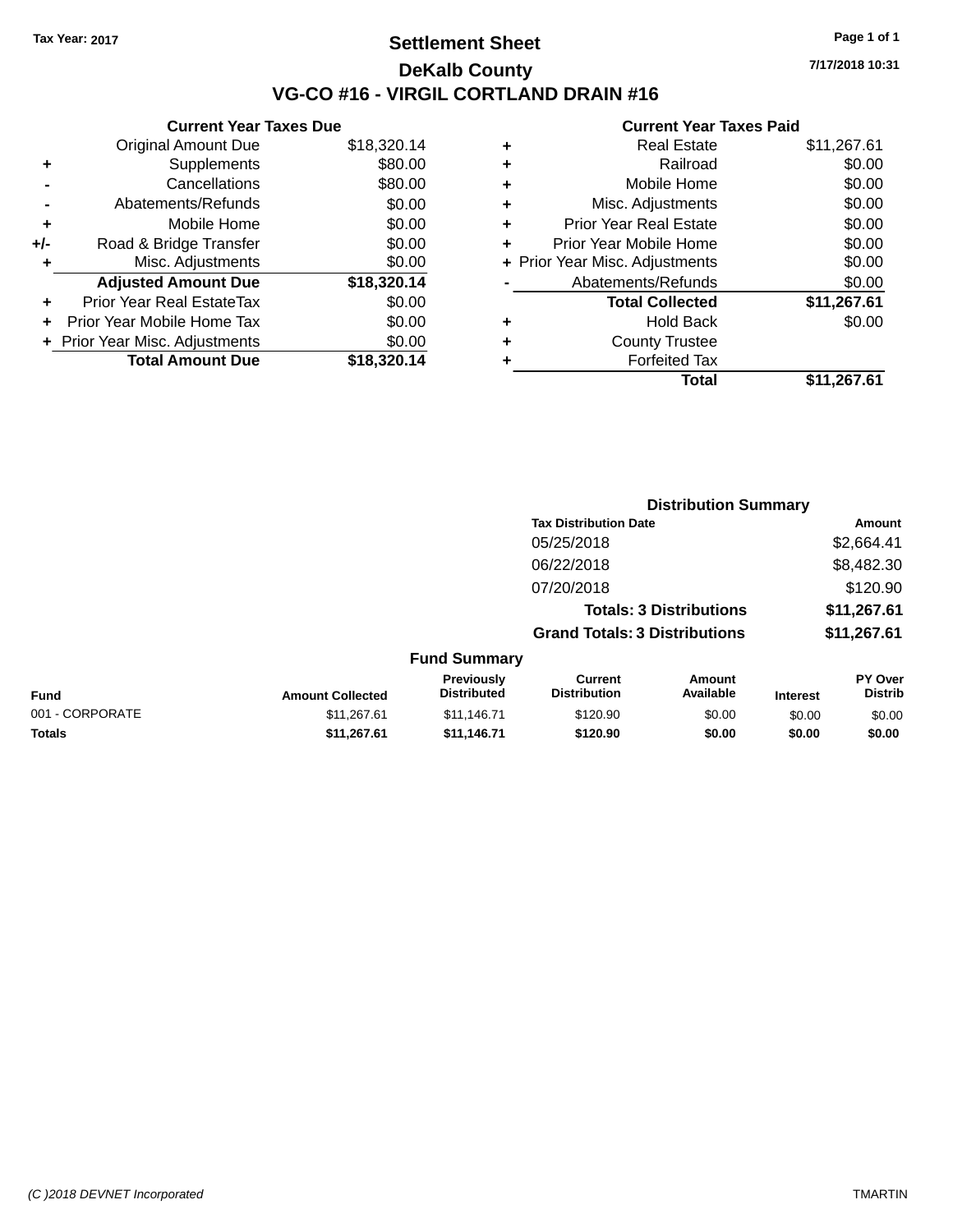## **Settlement Sheet Tax Year: 2017 Page 1 of 1 DeKalb County VI-AD #9 - VICTOR/ADAMS DRAINAGE #9**

|     | <b>Current Year Taxes Due</b>  |            |  |  |  |  |  |
|-----|--------------------------------|------------|--|--|--|--|--|
|     | <b>Original Amount Due</b>     | \$1,126.20 |  |  |  |  |  |
| ٠   | Supplements                    | \$0.00     |  |  |  |  |  |
|     | Cancellations                  | \$0.00     |  |  |  |  |  |
|     | Abatements/Refunds             | \$0.00     |  |  |  |  |  |
| ٠   | Mobile Home                    | \$0.00     |  |  |  |  |  |
| +/- | Road & Bridge Transfer         | \$0.00     |  |  |  |  |  |
| ٠   | Misc. Adjustments              | \$0.00     |  |  |  |  |  |
|     | <b>Adjusted Amount Due</b>     | \$1,126.20 |  |  |  |  |  |
| ٠   | Prior Year Real EstateTax      | \$0.00     |  |  |  |  |  |
|     | Prior Year Mobile Home Tax     | \$0.00     |  |  |  |  |  |
|     | + Prior Year Misc. Adjustments | \$0.00     |  |  |  |  |  |
|     | <b>Total Amount Due</b>        | \$1,126.20 |  |  |  |  |  |

#### **Current Year Taxes Paid +** Real Estate \$691.63 **+** Railroad \$0.00 **+** Mobile Home \$0.00 **+** Misc. Adjustments \$0.00 **+** Prior Year Real Estate \$0.00 **+** Prior Year Mobile Home \$0.00 **+ Prior Year Misc. Adjustments**  $$0.00$ **-** Abatements/Refunds \$0.00 **Total Collected \$691.63 +** Hold Back \$0.00 **+** County Trustee **+** Forfeited Tax **Total \$691.63**

|                 | <b>Distribution Summary</b> |                                         |                                       |                                |                 |                           |  |
|-----------------|-----------------------------|-----------------------------------------|---------------------------------------|--------------------------------|-----------------|---------------------------|--|
|                 |                             |                                         | <b>Tax Distribution Date</b>          |                                |                 | Amount                    |  |
|                 |                             |                                         | 05/25/2018                            |                                |                 | \$36.11                   |  |
|                 |                             |                                         | 06/22/2018                            |                                |                 | \$655.52                  |  |
|                 |                             |                                         |                                       | <b>Totals: 2 Distributions</b> |                 | \$691.63                  |  |
|                 |                             |                                         | <b>Grand Totals: 2 Distributions</b>  |                                |                 | \$691.63                  |  |
|                 |                             | <b>Fund Summary</b>                     |                                       |                                |                 |                           |  |
| <b>Fund</b>     | <b>Amount Collected</b>     | <b>Previously</b><br><b>Distributed</b> | <b>Current</b><br><b>Distribution</b> | Amount<br>Available            | <b>Interest</b> | PY Over<br><b>Distrib</b> |  |
| 001 - CORPORATE | \$691.63                    | \$691.63                                | \$0.00                                | \$0.00                         | \$0.00          | \$0.00                    |  |
| <b>Totals</b>   | \$691.63                    | \$691.63                                | \$0.00                                | \$0.00                         | \$0.00          | \$0.00                    |  |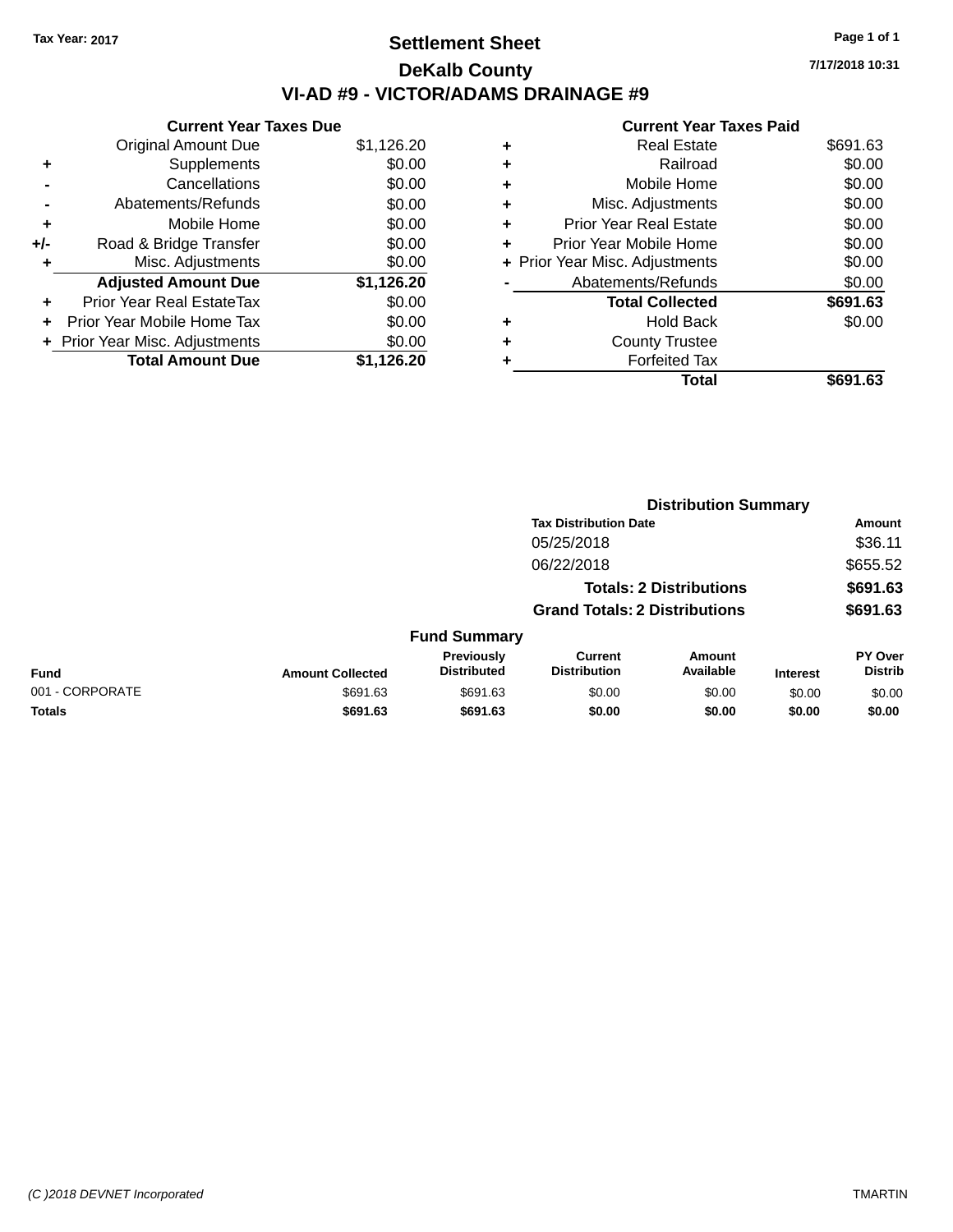## **Settlement Sheet Tax Year: 2017 Page 1 of 1 DeKalb County VI-CL #14 - VICTOR-CLINTON DRAINAGE**

**7/17/2018 10:31**

|     | <b>Current Year Taxes Due</b>  |            |
|-----|--------------------------------|------------|
|     | <b>Original Amount Due</b>     | \$5,235.32 |
| ٠   | Supplements                    | \$0.00     |
|     | Cancellations                  | \$0.00     |
|     | Abatements/Refunds             | \$0.00     |
| ٠   | Mobile Home                    | \$0.00     |
| +/- | Road & Bridge Transfer         | \$0.00     |
|     | Misc. Adjustments              | \$0.00     |
|     | <b>Adjusted Amount Due</b>     | \$5,235.32 |
| ٠   | Prior Year Real EstateTax      | \$0.00     |
|     | Prior Year Mobile Home Tax     | \$0.00     |
|     | + Prior Year Misc. Adjustments | \$0.00     |
|     | <b>Total Amount Due</b>        | \$5,235,32 |
|     |                                |            |

|                 |                         | <b>Distribution Summary</b>      |                                       |                                |                 |                                  |
|-----------------|-------------------------|----------------------------------|---------------------------------------|--------------------------------|-----------------|----------------------------------|
|                 |                         |                                  | <b>Tax Distribution Date</b>          |                                |                 | Amount                           |
|                 |                         |                                  | 05/25/2018                            |                                |                 | \$1,091.83                       |
|                 |                         |                                  | 06/22/2018                            |                                |                 | \$2,384.61                       |
|                 |                         |                                  |                                       | <b>Totals: 2 Distributions</b> |                 | \$3,476.44                       |
|                 |                         |                                  | <b>Grand Totals: 2 Distributions</b>  |                                |                 | \$3,476.44                       |
|                 |                         | <b>Fund Summary</b>              |                                       |                                |                 |                                  |
| <b>Fund</b>     | <b>Amount Collected</b> | Previously<br><b>Distributed</b> | <b>Current</b><br><b>Distribution</b> | Amount<br>Available            | <b>Interest</b> | <b>PY Over</b><br><b>Distrib</b> |
| 001 - CORPORATE | \$3,476.44              | \$3,476.44                       | \$0.00                                | \$0.00                         | \$0.00          | \$0.00                           |
| <b>Totals</b>   | \$3,476.44              | \$3,476.44                       | \$0.00                                | \$0.00                         | \$0.00          | \$0.00                           |
|                 |                         |                                  |                                       |                                |                 |                                  |